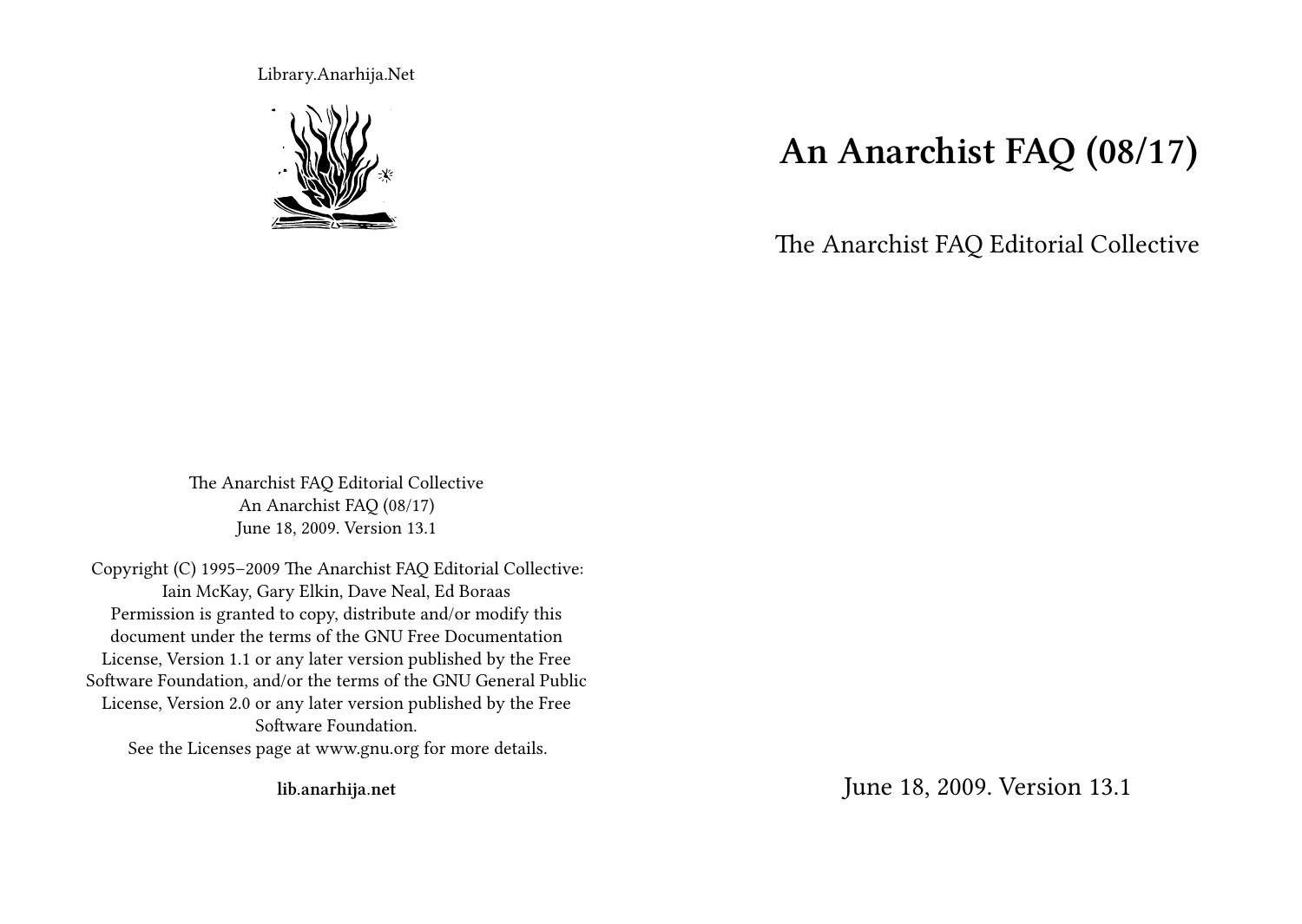### **Contents**

| Section G: Is individualist anarchism capitalistic?          | $\overline{\mathbf{4}}$ |
|--------------------------------------------------------------|-------------------------|
| G.1 Are individualist anarchists anti-capitalist?            | 15                      |
| G.1.1 What about their support of the free market?           | 30                      |
| G.1.2 What about their support of "private property"?        | 43                      |
| G.1.3 What about their support for wage labour?              | 52                      |
| G.1.4 Why is the social context important in evaluating      |                         |
| Individualist Anarchism?                                     | 70                      |
| G.2 Why do individualist anarchists reject social anarchism? | 81                      |
| G.2.1 Is communist-anarchism compulsory?                     | 83                      |
| G.2.2 Is communist-anarchism violent?                        | 92                      |
| G.2.3 Does communist-anarchism aim to destroy individ-       |                         |
|                                                              | 100                     |
| G.2.4 What other reasons do individualists give for reject-  |                         |
| ing communist-anarchism?                                     | 106                     |
| G.2.5 Do most anarchists agree with the individualists on    |                         |
| communist-anarchism?                                         | 113                     |
| G.3 Is "anarcho"-capitalism a new form of individualist an-  |                         |
| archism?                                                     | 116                     |
| G.3.1 Is "anarcho"-capitalism American anarchism?            | 126                     |
| G.3.2 What are the differences between "anarcho"-            |                         |
| capitalism and individualist anarchism?                      | 136                     |
| G.3.3 What about "anarcho"-capitalists' support of "de-      |                         |
|                                                              | 148                     |

*capitalism."* Spooner*"insist[s] that inequality corrupts freedom. [His] anarchism is directed as much against inequality as against tyranny."* Spooner *"attempt[s] to realise th[e] promise of social harmony by recreating [a] rough equality of condition"* and so joins the *"critics of modern capitalism and champions of the Jeffersonian idea of the autonomous individual — independent yeoman and the self-employed mechanic."* **Liberalism at Wit's End**, p. 76, p. 74 and p. 91]

In summary, as can be seen, as with other individualist anarchists, there is a great deal of commonality between Spooner's ideas and those of social anarchists. Spooner perceives the same sources of exploitation and oppression inherent in monopolistic control of the means of production by a wealth-owning class as do social anarchists. His solutions may differ, but he observes exactly the same problems. In other words, Spooner is a left libertarian, and his individualist anarchism is just as anti-capitalist as the ideas of, say, Bakunin, Kropotkin or Chomsky. Spooner, in spite of his closeness to classical liberalism, was no more a capitalist than Rothbard was an anarchist.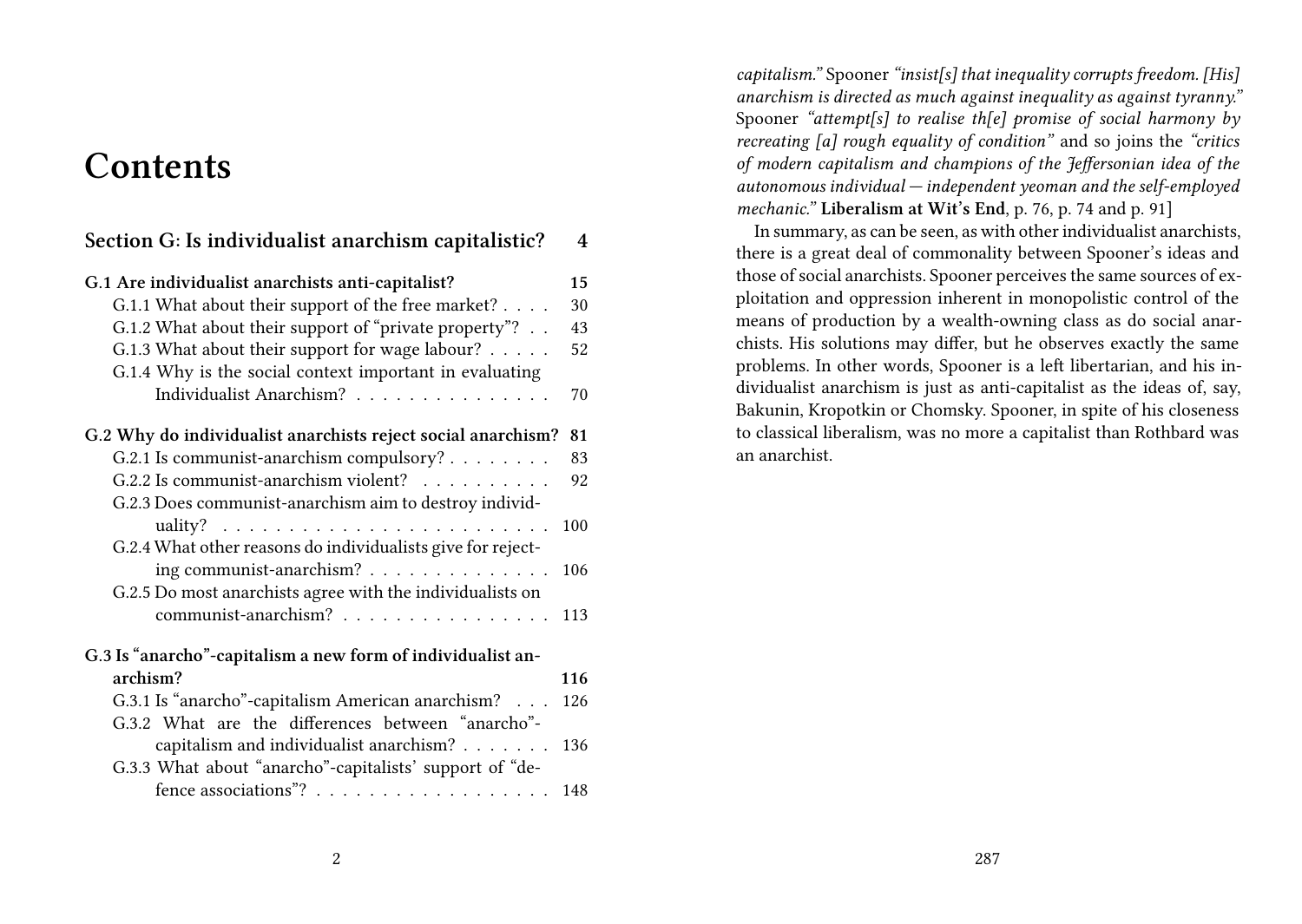scribe to a similar theory of property but they use it to justify an economy rooted in wage labour and so hierarchy.

Somewhat ironically, then, while certain of Spooner's ideas were closer to Rothbard's than other individualist anarchists (most notably, a "natural rights" defence of property) in terms of actual outcomes of applying his ideas, his vision is the exact opposition of that of the "anarcho"-capitalist guru. For Spooner, rather than being a revolt against nature, equality and liberty were seen to be mutually self-enforcing; rather than a necessary and essential aspect of a (socalled) free economy, wage labour was condemned as producing inequality, servitude and a servile mentality. Moreover, the argument that capitalists deny workers *"all the fruits"* of their labour is identical to the general **socialist** position that capitalism is exploitative. All of which undoubtedly explains why Rothbard only selectively quoted from Spooner's critique of the state rather and ignored the socio-economic principles which underlay his political analysis and hopes for a free society. Yet without those aspects of his ideas, Spooner's political analysis is pressed into service of an ideology it is doubtful he would have agreed with.

As such, we must agree with Peter Marshall, who notes that Spooner *"recommends that every man should be his own employer, and he depicts an ideal society of independent farmers and entrepreneurs who have access to easy credit. If every person received the fruits of his own labour, the just and equal distribution of wealth would result."* Because of this, he classifies Spooner as a **left** libertarian as *"his concern with equality as well as liberty makes him a left-wing individualist anarchist. Indeed, while his starting-point is the individual, Spooner goes beyond classical liberalism in his search for a form of rough equality and a community of interests.* [**Op. Cit.**, p. 389] This is also noted by Stephan L. Newman, who writes that while right-"libertarians" are generally *"sympathic to Spooner's individualist anarchism, they fail to notice or conveniently overlook its egalitarian implications … They accept inequality as the price of freedom"* and *"habour no reservations about the social consequences of*

| G.3.4 Why is individualist anarchist support for equality        |     |
|------------------------------------------------------------------|-----|
|                                                                  |     |
| G.3.5 Would individualist anarchists have accepted "Aus-         |     |
| trian" economics? $\ldots \ldots \ldots \ldots \ldots \ldots$    | 161 |
| G.3.6 Would mutual banking simply cause inflation?               | 168 |
| G.4 Why do social anarchists reject individualist anarchism? 180 |     |
| G.4.1 Is wage labour consistent with anarchist principles? 209   |     |
| G.4.2 Why do social anarchists think individualism is in-        |     |
| consistent anarchism? 223                                        |     |
| G.5 Benjamin Tucker: Capitalist or Anarchist?                    | 236 |
| G.6 What are the ideas of Max Stirner?                           | 251 |
| G.7 Lysander Spooner: right-"libertarian" or libertarian so-     |     |
| cialist?                                                         | 268 |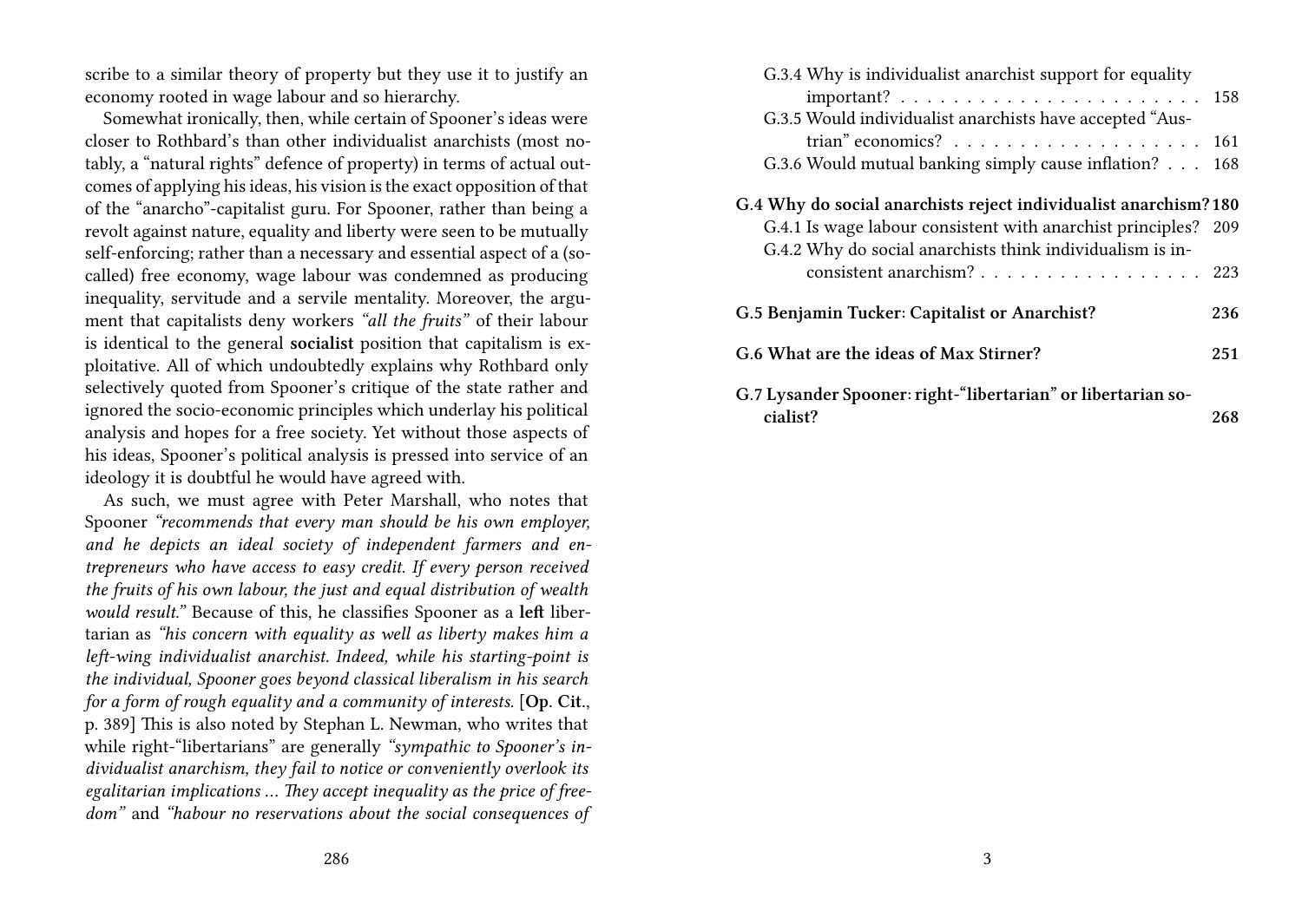### **Section G: Is individualist anarchism capitalistic?**

gument were such that he stressed that it was not, in fact, anarchist at all (he called it *"Archist"*) and, as a result, rejected them.

Thus we have a contradiction. Spooner attacked the government for it *"denies the natural right of human beings to live on this planet. This it does by denying their natural right to those things that are indispensable to the maintenance of life."* [**A Letter to Grover Cleveland**, p. 33] Yet what happens if, by market forces, all the land and capital becomes owned by a few people? The socio-economic situation of the mass of the population is in exactly the same situation as under a system founded by stealing the land by the few. Equally, having to pay for access to the land results in just as much a deduction from the product of work as wage labour. If property is a "natural right" then they must be universal and so must be extended to everyone — like all rights — and this implies an end to absolute property rights (*"Because the right to live and to develop oneself fully is equal for all,"* Proudhon argued, *"and because inequality of conditions is an obstacle to the exercise of this right."* [quoted by John Enrenberg, **Proudhon and his Age**, pp. 48–9]). However, saying that it is fair to suggest, given his arguments in favour of universal self-employment, that Spooner did not think that his system of property rights would be abused to produce a landlord class and, as such, did not see the need to resolve the obvious contradictions in his ideology. Whether he was correct in that assumption is another matter.

Which indicates why Spooner must be considered an anarchist regardless of his unique position on property rights within the movement. As we argued in section A.3.1, only a system where the users of land or a workplace own it can it be consistent with anarchist principles. Otherwise, if there are bosses and landlords, then that society would be inherently hierarchical and so *Archist*. Spooner's vision of a free society, rooted as it is in self-employment, meets the criteria of being genuinely libertarian in spite of the property rights used to justify it. Certain "anarcho"-capitalists may sub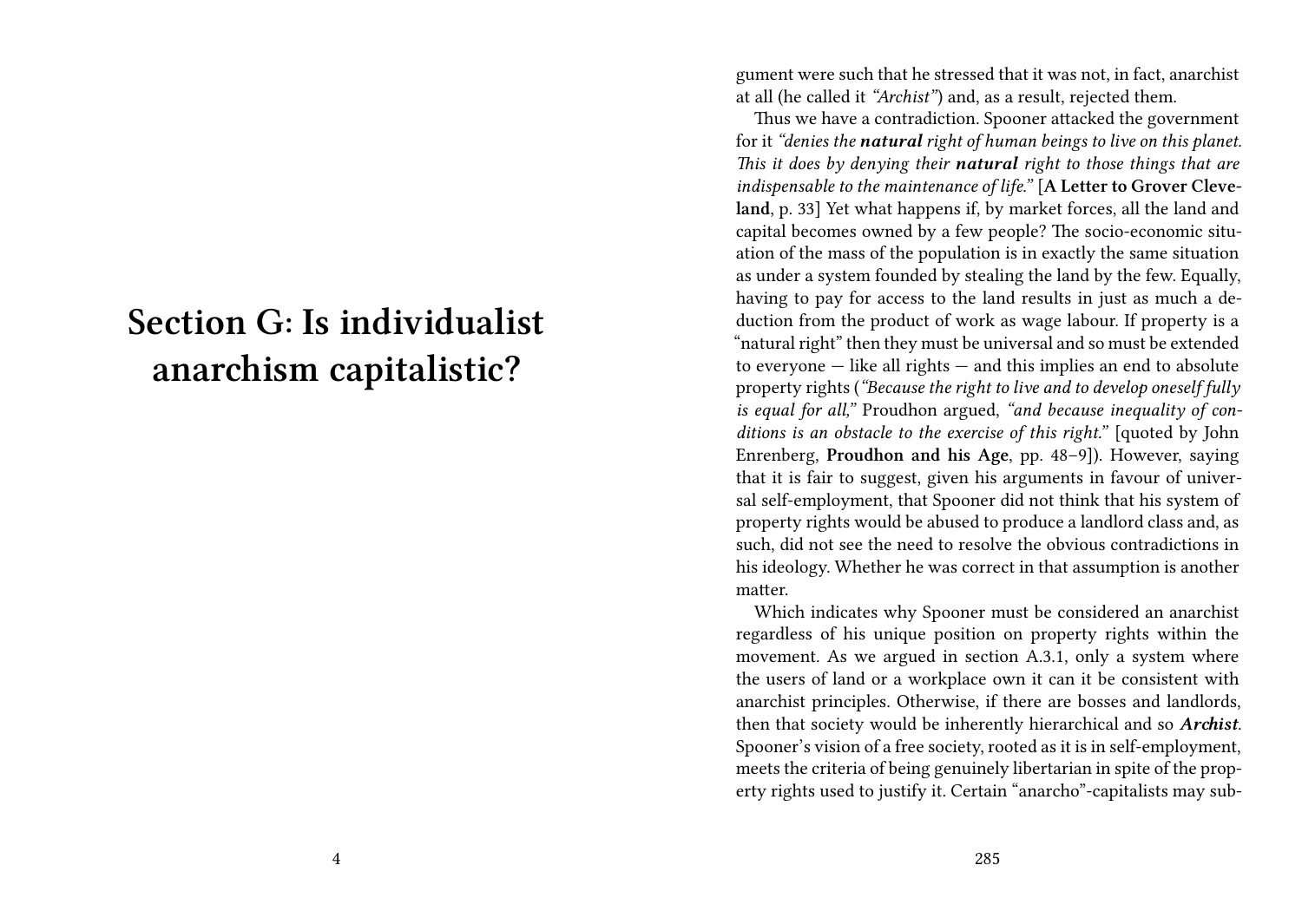argued that the *"natural wealth of the world belongs to those who first take possession of it … There is no limit, fixed by the law of nature, to the amount of property one may acquire, simply by taking possession of natural wealth, not already possessed, except the limit fixed by power or ability to take such possession, without doing violence to the person or property of others."* [**The Law of Intellectual Property**, p. 88 and pp. 21–2] From this position he argued that the inventor should have intellectual property rights forever, a position in direct contradiction to the opinions of other anarchists (and even capitalist law and right-"libertarians" like Murray Rothbard).

Unsurprisingly, Tucker called Spooner's work on Intellectual Property *"positively foolish because it is fundamentally foolish, because, that is to say, its discussion of the acquisition of the right of property starts with a basic proposition that must be looked upon by all consistent Anarchists as obvious nonsense."* This was because it *"defines taking possession of a thing as the bestowing of valuable labour upon it, such, for instance, in the case of land, as cutting down the trees or building a fence around it. What follows from this? Evidently that a man may go to a piece of vacant land and fence it off; that he may then go to a second piece and fence that off; then to a third, and fence that off; then to a fourth, a fifth, a hundredth, a thousandth, fencing them all off; that, unable to fence off himself as many as he wishes, he may hire other men to do the fencing for him; and that then he may stand back and bar all other men from using these lands, or admit them as tenants at such rental as he may choose to extract.* According to Tucker, Spooner *"bases his opposition to … landlords on the sole ground that they or their ancestors took their lands by the sword from the original holders … I then asked him whether if"* a landlord *"had found unoccupied the very lands that he now holds, and had fenced them off, he would have any objection to raise against [his] title to and leasing of these lands. He declared emphatically that he would not. Whereupon I protested that his pamphlet, powerful as it was within its scope, did not go to the bottom of the land question."* [**Liberty**, no. 182, p. 6] For Tucker, the implications of Spooner's ar-

The short answer is, no, it is not. While a diverse tendency, the individualist anarchists were opposed to the exploitation of labour, all forms of non-labour income (such as profits, interest and rent) as well as capitalist property rights (particularly in land). While aiming for a free market system, they considered laissez-faire capitalism to be based on various kinds of state enforced class monopoly which ensured that labour was subjected to rule, domination and exploitation by capital. As such it is deeply **anti**-capitalist and many individualist anarchists, including its leading figure Benjamin Tucker, explicitly called themselves socialists (indeed, Tucker often referred to his theory as *"Anarchistic-Socialism"*).

So, in this section of our anarchist FAQ we indicate why the individualist anarchists cannot be classified as "ancestors" of the bogus libertarians of the "anarcho"-capitalist school. Rather, they must be classified as libertarian **socialists** due to their opposition to exploitation, critique of capitalist property rights and concern for equality, albeit being on the liberal wing of anarchist thought. Moreover, while all wanted to have an economy in which all incomes were based on labour, many also opposed wage labour, i.e. the situation where one person sells their labour to another rather than the product of that labour (a position which, we argue, their ideas logically imply). So while **some** of their ideas do overlap with those of the "anarcho"-capitalist school they are not capitalistic, no more than the overlap between their ideas and anarcho-communism makes them communistic.

In this context, the creation of "anarcho"-capitalism may be regarded as yet another tactic by capitalists to reinforce the public's perception that there are no viable alternatives to capitalism, i.e. by claiming that "even anarchism implies capitalism." In order to justify this claim, they have searched the history of anarchism in an effort to find some thread in the movement that can be used for this purpose. They think that with the individualist anarchists they have found such a thread. However, such an appropriation requires the systematic ignoring or dismissal of key aspects of individualist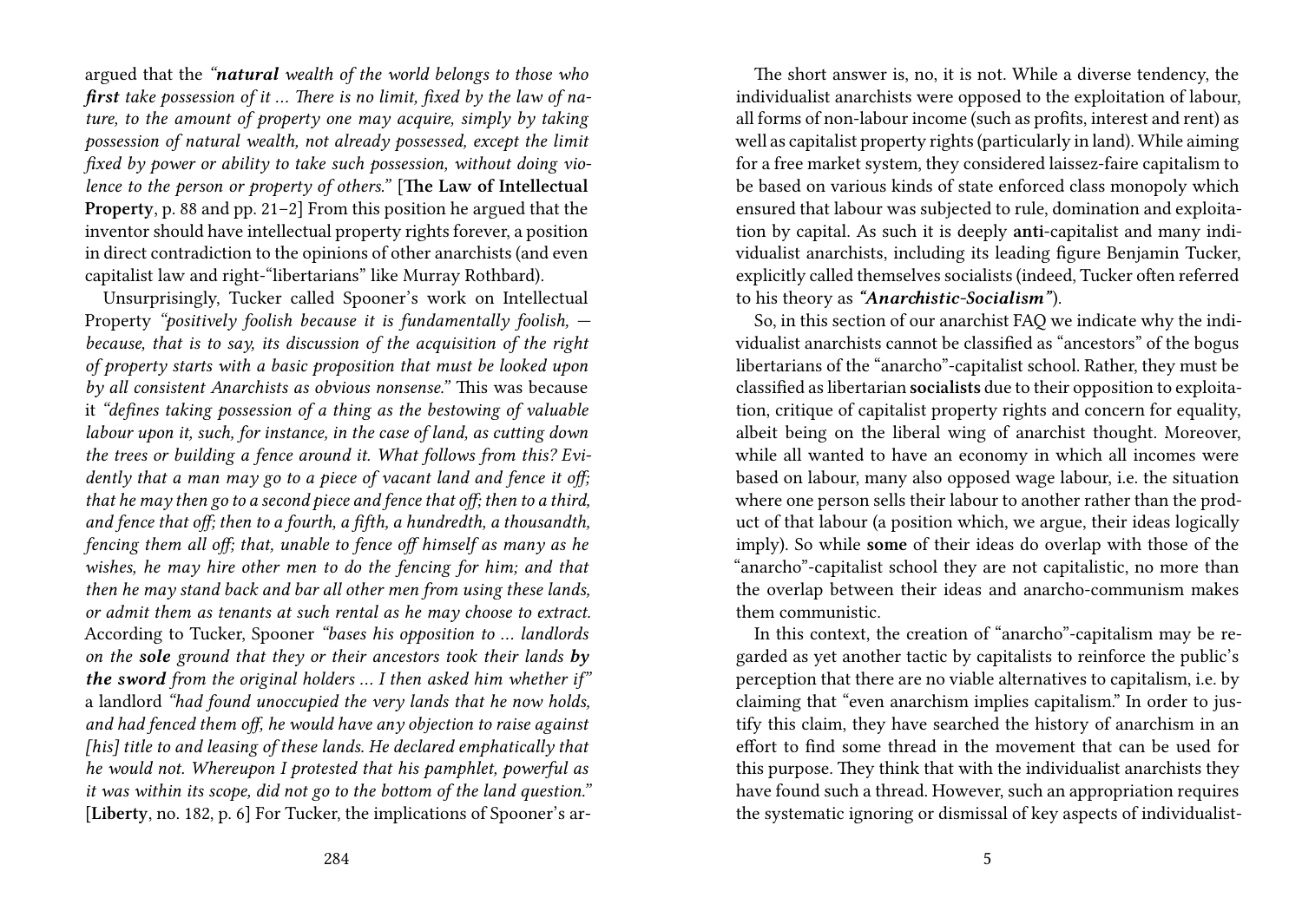anarchism (which, of course, the right-"libertarian" does). Somewhat ironically, this attempt by right-"libertarians" to exclude individualist anarchism from socialism parallels an earlier attempt by state socialists to do the same. Tucker furiously refuted such attempts in an article entitled *"Socialism and the Lexicographers"*, arguing that *"the Anarchistic Socialists are not to be stripped of one half of their title by the mere dictum of the last lexicographer."* [**Instead of a Book**, p. 365]

Nevertheless, in the individualists we find anarchism coming closest to "classical" liberalism and being influenced by the ideas of Herbert Spencer, a forefather of "libertarian" capitalism (of the minimal state variety). As Kropotkin summarised, their ideas were *"a combination of those of Proudhon with those of Herbert Spencer."* [**Anarchism**, p. 296] What the "anarcho"-capitalist is trying to is to ignore Proudhon's influence (i.e. the socialist aspect of their theories) which just leaves Spencer, who was a right-wing liberal. To reduce individualist anarchism so is to destroy what makes it a unique political theory and movement. While both Kropotkin and Tucker praised Spencer as a synthetic philosopher and social scientist, they were both painfully aware of the limitations in his socio-political ideas. Tucker considered his attacks on all forms of socialism (including Proudhon) as authoritarian as being, at best, misinformed or, at worse, dishonest. He also recognised the apologetic and limited nature of his attacks on state intervention, noting that *"amid his multitudinous illustrations … of the evils of legislation, he in every instance cites some law passed ostensibly at least to protect labour, alleviating suffering, or promote the people's welfare. But never once does he call attention to the far more deadly and deep-seated evils growing out of the innumerable laws creating privilege and sustaining monopoly."* Unsurprisingly, he considered Spencer as a *"champion of the capitalistic class."* [quoted by James J. Martin, **Men Against the State**, p. 240] As we will discuss in section G.3, it is likely that he would have drawn the same conclusion about "anarcho"-capitalism.

it was a case, like the wider individualist anarchist movement he had become aware of and joined, of attacking the money monopoly. His mature analysis recognised that *"the employers of wage labour"* were *"also the monopolists of money"* and so both wings of the capitalist class aimed to *"reduce [the public] to the condition of servants; and to subject them to all the extortions as their employers — the holders of privileged money — may choose to practice upon them." "The holders of this monopoly now rule and rob this nation; and the government, in all its branches, is simply their tool."* [**A Letter to Grover Cleveland**, p. 48, p. 39, p. 48] Thus Spooner came to see, like other socialists that both finance and industrial capital share a common goal in oppressing and exploiting the working class and that the state is simply an organ of (minority) class rule. In this, his politics became more in line with other individualist anarchists. This analysis is, needless to say, a left-libertarian one rather than right- "libertarian."

Of course, it may be objected that Spooner was a right-Libertarian" because he supported the market and private property. However, as we argued in section G.1.1 support for the market does not equate to support for capitalism (no matter how often the ideologues of capitalism proclaim it so). As noted, markets are not the defining feature of capitalism as there were markets long before capitalism existed. So the fact that Spooner retained the concept of markets does not necessarily make him a supporter of capitalism. As for "property", this question is more complex as Spooner is the only individualist anarchist to apparently reject the idea of "occupancy and use." Somewhat ironically, he termed the doctrine that *"which holds that a man has a right to lay his hands on any thing, which has no other man's hands upon it, no matter who may have been the producer"* as *"absolute communism"* and contrasted this with *"individual property … which says that each man has an absolute dominion, as against all other men, over the products and acquisitions of his own labour, whether he retains them in his actual possession or not."* This Spooner subscribed to Locke's theory and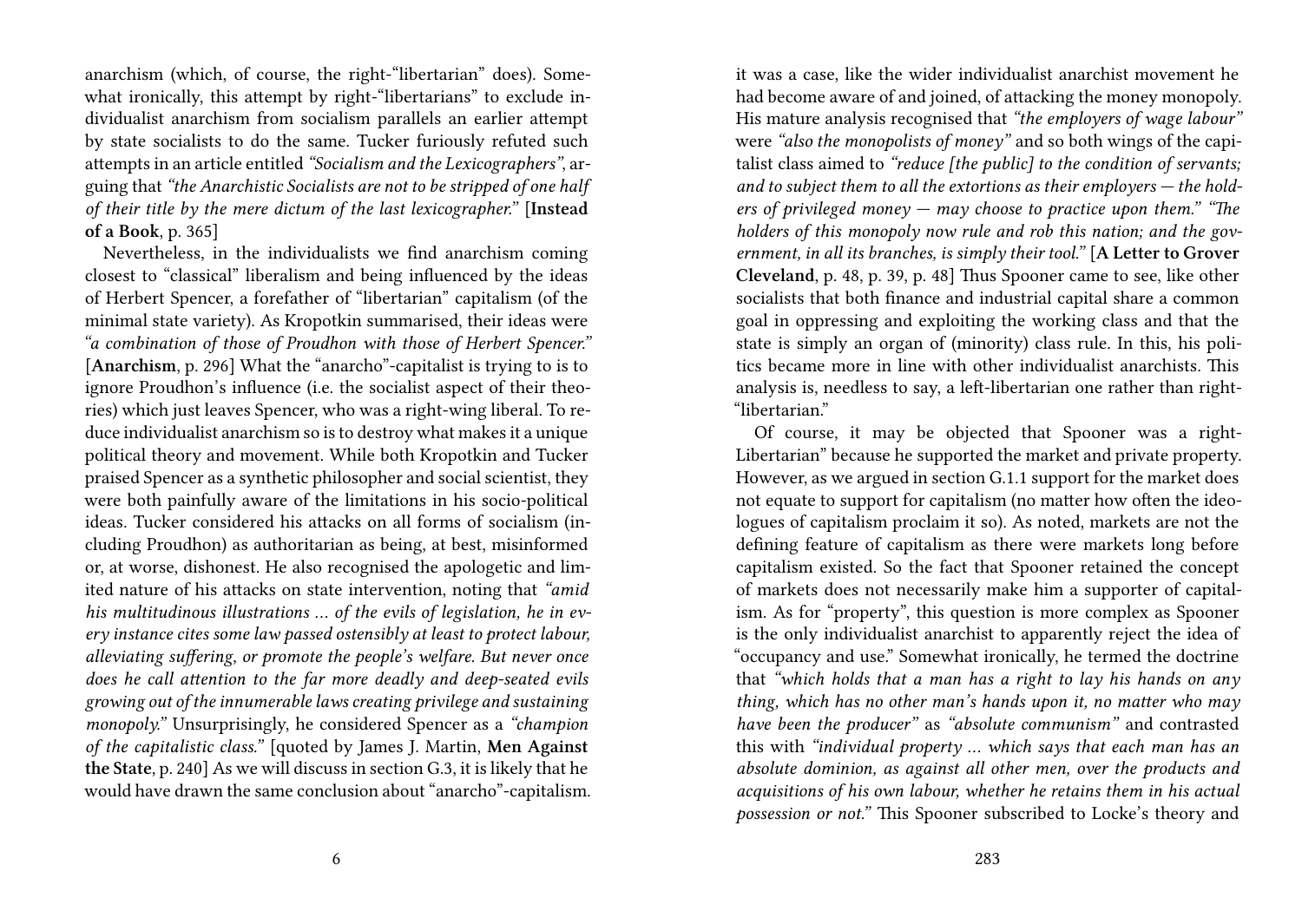*men, who have capital to loan … but of those few 'enterprising' 'business men,' as they are called, who, in and out of legislatures, are more influential than either the rich or the poor; who control the legislation of the country, and who, by means of usury laws, can sponge money from those who are richer, and labour from those who are poorer than themselves — and thus make fortunes… And they are almost the only men who do make fortunes … large fortunes could rarely be made at all by one individual, except by his sponging capital and labour from others."* If *"free competition in banking were allowed, the rate of interest would be brought very low, and bank loans would be within the reach of everybody."* [**Poverty: Its Illegal Causes and Legal Cure**, p. 35, p. 11 and p. 15]

This is a wonderfully self-contradictory analysis, with Spooner suggesting that industrial capitalists are both the only wealthy people around and, at the same time, sponge money off the rich who have more money than them! Equally, he seemed to believe that allowing interest rates to rise without legal limit will, first, produce more people willing to take out loans and then, when it fell below the legal limit, would produce more rich people willing to loan their cash. And as the aim of these reforms was to promote equality, how would paying interest payments to the already very wealthy help achieve that goal? As can be seen, his early work was directed at industrial capital only and he sought *"the establishment of a sort of partnership relation between the capitalist and labourer, or lender and borrower — the former furnishing capital, the latter labour."* However, he opposed the idea that debtors should pay their debts in case of failure, stating *"the capitalist is made to risk his capital on the final success of the enterprise, without any claim upon the debtor in case of failure"* and this *"is the true relation between capital and labour, (or, what is the same thing, between the lender and borrower.)"* [**Op. Cit.**, pp. 29–30] It is doubtful that rich lenders would concur with Spooner on that!

However, by the 1880s Spooner had lost his illusions that finance capital was fundamentally different from industrial capital. Now

This does not mean that the majority thread within the anarchist movement is uncritical of individualist anarchism. Far from it! Social anarchists have argued that this influence of non-anarchist ideas means that while its *"criticism of the State is very searching, and [its] defence of the rights of the individual very powerful,"* like Spencer it *"opens … the way for reconstituting under the heading of 'defence' all the functions of the State."* [Kropotkin, **Op. Cit.**, p. 297] This flows, social anarchists argue, from the impact of liberal principles and led some individualist anarchists like Benjamin Tucker to support contract theory in the name of freedom, without being aware of the authoritarian social relationships that could be implied by it, as can be seen under capitalism (other individualist anarchists were more aware of this contradiction as we will see). Therefore, social anarchists tend to think of individualist anarchism as an inconsistent form of anarchism, one which could become consistent by simply logically applying its own principles (see section G.4). On their part, many individualist anarchists simply denied that social anarchists where anarchists, a position other anarchists refute (see section G.2). As such, this section can also be considered, in part, as a continuation of the discussion begun in section A.3.

Few thinkers are completely consistent. Given Tucker's adamant anti-statism and anti-capitalism, it is likely that had he realised the authoritarian social relationships which contract theory tends to produce (and justify) when involving employing labour, he would have modified his views in such a way as to eliminate the contradiction (particularly as contracts involving wage labour directly contradicts his support for "occupancy and use"). It is understandable why he failed to do so, however, given the social context in which he lived and agitated. In Tucker's America, self-employment was still a possibility on a wide scale (in fact, for much of the nineteenth century it was the dominant form of economic activity). His reforms were aimed at making it easier for workers to gain access to both land and machinery, so allowing wage workers to become independent farmers or artisans. Unsurprisingly, therefore, he viewed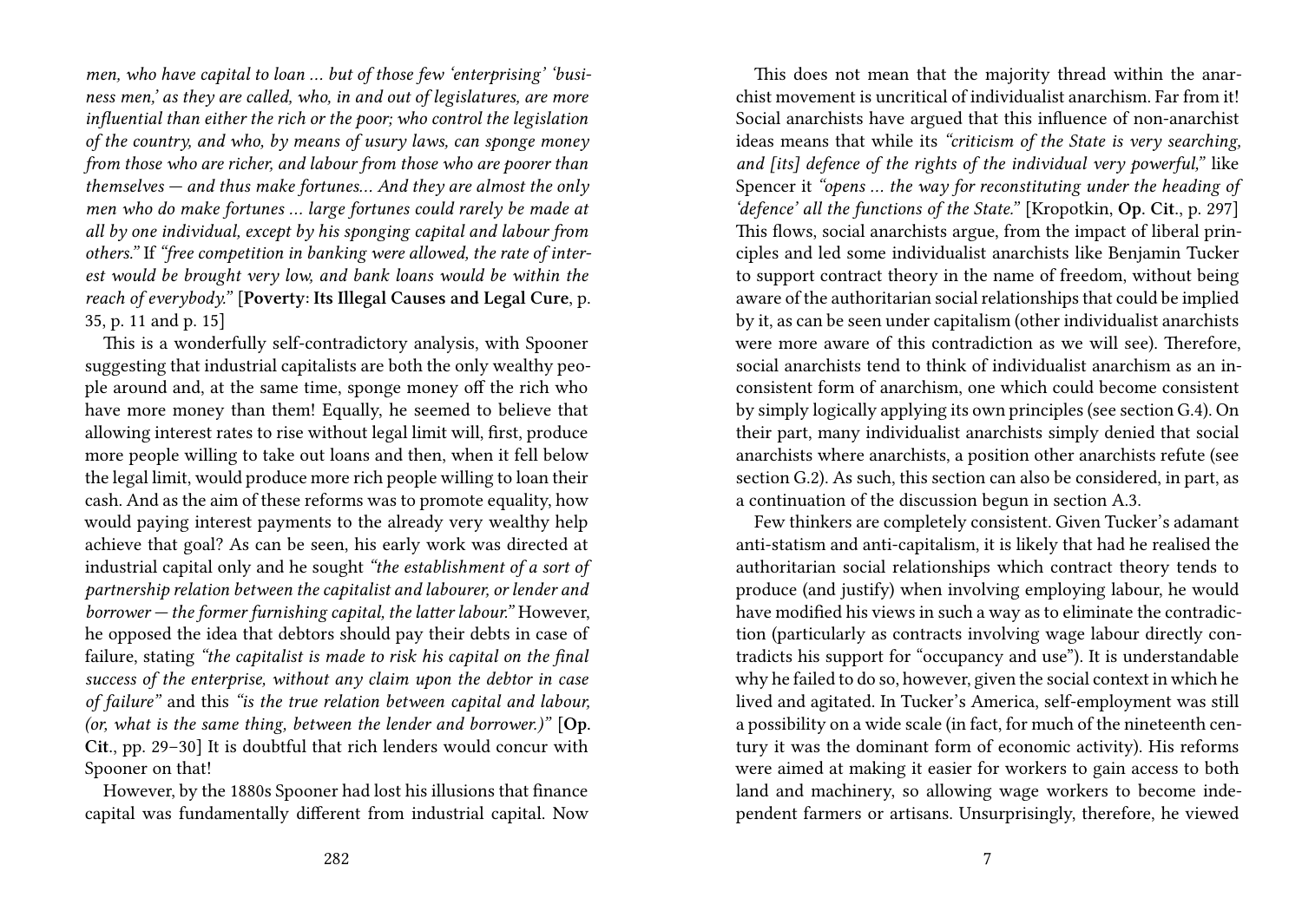individualist anarchism as a society of workers, not one of capitalists and workers. Moreover, as we will argue in section G.4.1, his love for freedom and opposition to usury logically implies artisan and co-operative labour  $-$  people selling the products of their labour, as opposed to the labour itself — which itself implies selfmanagement in production (and society in general), not authoritarianism within the workplace (this was the conclusion of Proudhon as well as Kropotkin). Nevertheless, it is this inconsistency  $-$  the non-anarchist aspect of individualist anarchism — which right "libertarians" like Murray Rothbard select and concentrate on, ignoring the anti-capitalist context in which this aspect of individualist thought exists within. As David Wieck pointed out:

*"Out of the history of anarchist thought and action Rothbard has pulled forth a single thread, the thread of individualism, and defines that individualism in a way alien even to the spirit of a Max Stirner or a Benjamin Tucker, whose heritage I presume he would claim — to say nothing of how alien is his way to the spirit of Godwin, Proudhon, Bakunin, Kropotkin, Malatesta, and the historically anonymous persons who through their thoughts and action have tried to give anarchism a living meaning. Out of this thread Rothbard manufactures one more bourgeois ideology."* [**Anarchist Justice**, pp. 227–228]

It is with this in mind that we discuss the ideas of people like Tucker. As this section of the FAQ will indicate, even at its most liberal, individualist, extreme anarchism was fundamentally **anti**capitalist. Any concepts which "anarcho"-capitalism imports from the individualist tradition ignore both the theoretical underpinnings of their ideas as well as the social context of self-employment and artisan production within which those concepts arose, thus turning them into something radically different from what was intended by their originators. As we discuss in section G.1.4 the social

given the exploitative nature of profit under capitalism, as left libertarians have long recognised (see section C.2).

Perhaps unsurprisingly, given Spooner's rhetorical denunciation of the state as being a gang of murderers and thieves employed by the wealthy few to oppress and exploit the many, he was not shy in similarly extreme rhetoric in advocating revolution. In this (as in many other things) Spooner was a very atypical individualist anarchist and his language could be, at times, as extreme as Johann Most. Thus we find Spooner in 1880 *"advocat[ing] that the Irish rise up and kill their British landlords since be believed that when a person's life, liberty, and property — his natural rights — are denied, that person has a natural right to kill those who would deny these rights. Spooner called for a class war."* [Wm. Gary Kline, **The Individualist Anarchists**, p. 41] Elsewhere he thundered:

*"Who compose the real governing power in the country? … How shall we find these men? How shall we know them from others? … Who, of our neighbours, are members of this secret band of robbers and murderers? How can we know which are their houses, that we may burn or demolish them? Which their property, that we may destroy it? Which their persons, that we may kill them, and rid the world and ourselves of such tyrants and monsters?"* [**No Treason**, p. 46]

It should be noted that this fierce and militant rhetoric is never mentioned by those who seek to associate social anarchism with violence.

Spooner's analysis of the root causes of social problems grew more radical and consistent over time. Initially, he argued that there was a *"class of employers, who now stand between the capitalist and labourer, and, by means of usury laws, sponge money from the former, and labour from the latter, and put the plunder into their own pockets."* These usury laws *"are the contrivances, not of the retired rich*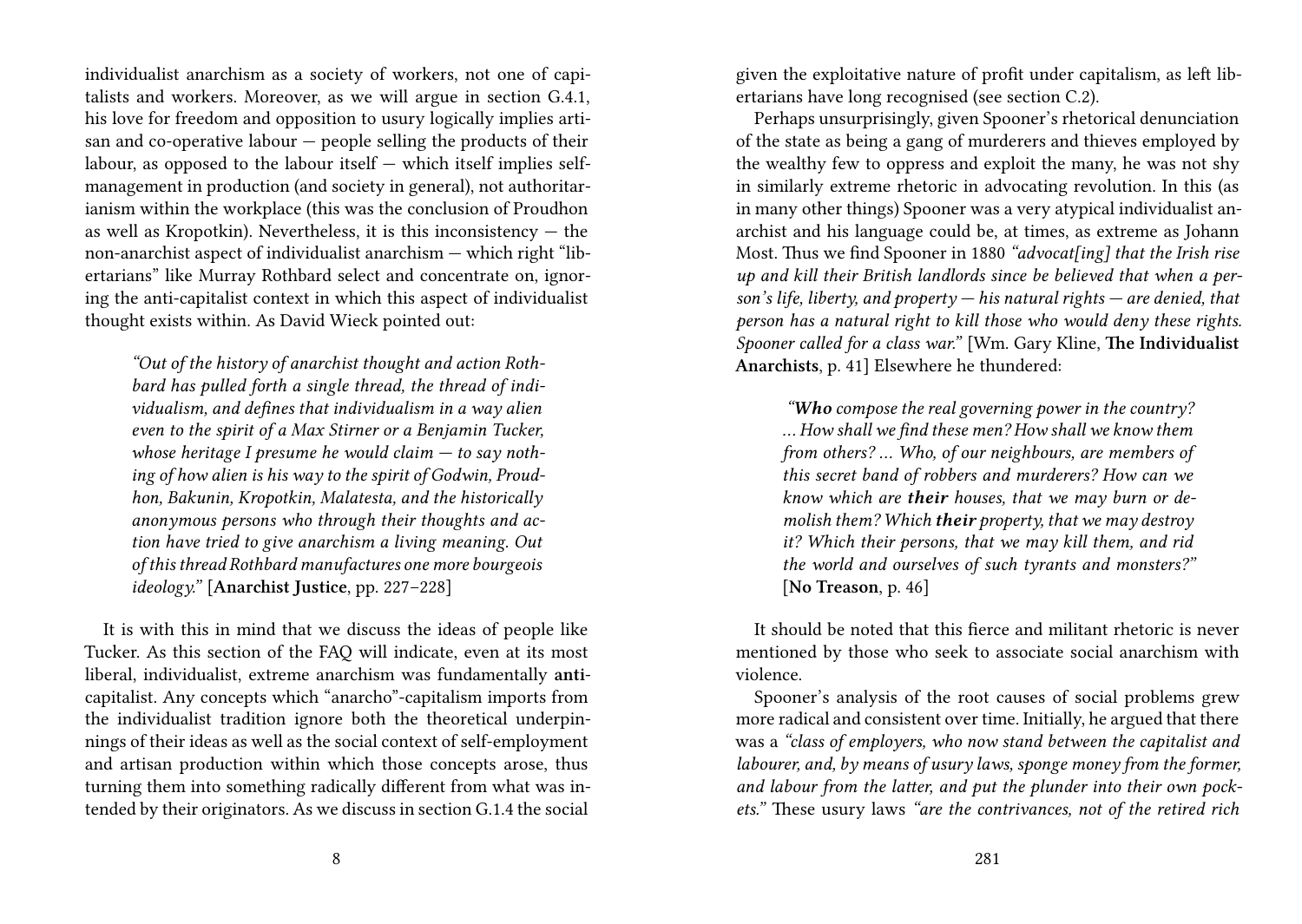#### *organise themselves more perfectly as a government and make laws for keeping these dangerous people in subjection."*

In other words, the robber class creates legislation which will protect its power, namely its property, against the dispossessed. Hence we see the creation of "law code" by the wealthy which serves to protect their interests while effectively making attempts to change the status quo illegal. This process is in effect similar to the right- "libertarian" concept of a judge interpreted and developed "general libertarian law code" which exercises a monopoly over a given area and which exists to defend the "rights" of property against "initiation of force," i.e. attempts to change the system into a new one. Spooner goes on:

*"The purpose and effect of these laws have been to maintain, in the hands of robber, or slave holding class, a monopoly of all lands, and, as far as possible, of all other means of creating wealth; and thus to keep the great body of labourers in such a state of poverty and dependence, as would compel them to sell their labour to their tyrants for the lowest prices at which life could be sustained."*

Thus Spooner identified the underlying basis for legislation (as well as the source of much misery, exploitation and oppression throughout history) as the result of the monopolisation of the means of wealth creation by an elite class. We doubt he would have considered that calling these laws "libertarian" would in any change their oppressive and class-based nature. The state was an instrument of the wealthy few, not some neutral machine which furthered its own interests, and so *"the whole business of legislation, which has now grown to such gigantic proportions, had its origin in the conspiracies, which have always existed among the few, for the purpose of holding the many in subjection, and extorting from them their labour, and all the profits of their labour."* Characterising employment as extortion may seem rather extreme, but it makes sense

understanding both its politics and its limitations (*"Anarchism in America is not a foreign importation but a product of the social conditions of this country and its historical traditions,"* although it is *"true that American anarchism was also influenced later by European ideas."* [Rudolf Rocker, **Pioneers of American Freedom**, p. 163]). Saying that, it would be a mistake to suggest (as some writers

context in which individualist anarchism developed is essential to

have) that individualist anarchism can be viewed purely in American terms. While understanding the nature of American society and economy at the time is essential to understanding individualist anarchism, it would be false to imply that only individualist anarchism was the product of America conditions and subscribed to by Americans while social anarchism was imported from Europe by immigrants. After all, Albert and Lucy Parsons were both native-born Americans who became communist-anarchists while Emma Goldman and Alexander Berkman only become anarchists once they had arrived in America. Native-born Voltairine de Cleyre moved from individualist to communist anarchism. Josiah Warren may have been born in Boston, but he developed his anarchism after his experiences in a experimental community set up by Welsh socialist Robert Owen (who, in turn, was inspired by William Godwin's ideas). While Warren and Proudhon may have developed their ideas independently, American libertarians became aware of Proudhon and other European socialists as radical journals had correspondents in France during the 1848 revolution and partial translations of radical writings from Europe appeared as quickly as they could be transmitted and translated. Individualist anarchists like William Greene and Tucker were heavily influenced by the ideas of Proudhon and so imported aspects of European anarchism into American individualist anarchism while the likes of the French individualist E. Armand brought aspects of American anarchism into the European movement. Similarly, both Spooner and Greene had been members of the First International while individualist anarchists Joseph Labadie and Dyer Lum where organisers of the **Knights of Labor**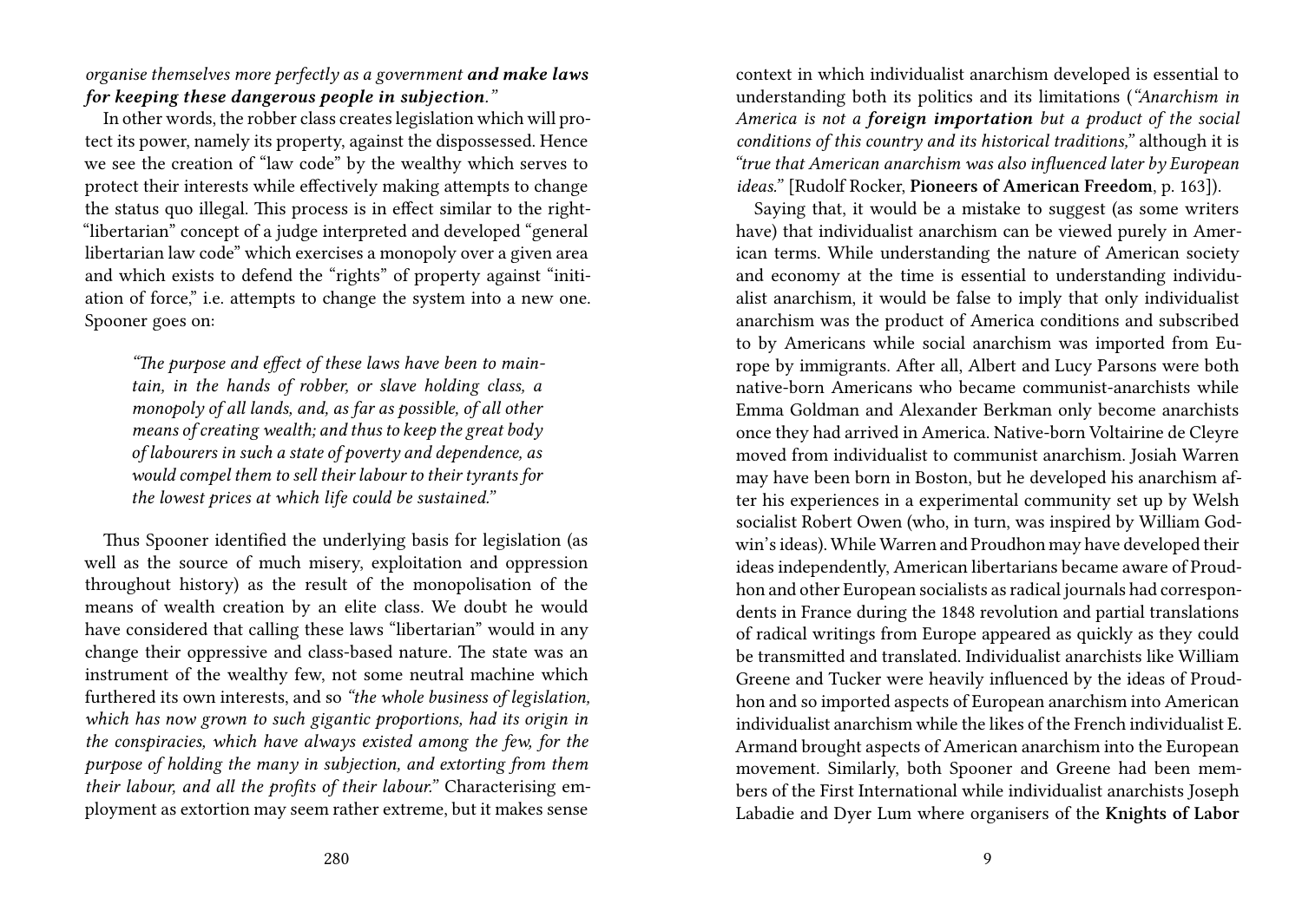union along with Albert and Lucy Parsons. Lum later joined the anarcho-communist inspired **International Working People's Association** (IWPA) and edited its English language paper (the **Alarm**) when Parson was imprisoned awaiting execution. All forms of anarchism were, in other words, a combination of European and American influences, both in terms of ideas and in terms of social experiences and struggles, even organisations.

While red-baiting and cries of "Un-American" may incline some to stress the "native-born" aspect of individualist anarchism (particularly those seeking to appropriate that tendency for their own ends), both wings of the US movement had native-born and foreign members, aspects and influences (and, as Rocker noted, the *"so-called white civilisation of [the American] continent is the work of European immigrants."* [**Op. Cit.**, p. 163]). While both sides tended to denounce and attack the other (particularly after the Haymarket events), they had more in common than the likes of Benjamin Tucker and Johann Most would have been prepared to admit and each tendency, in its own way, reflected aspects of American society and the drastic transformation it was going through at the time. Moreover, it was changes in American society which lead to the steady rise of social anarchism and its eclipse of individualist anarchism from the 1880s onwards. While there has been a tendency to stress individualist tendency in accounts of American anarchism due to its unique characteristics, only those *"without a background in anarchist history"* would think *"that the individualist anarchists were the larger segment of the anarchist movement in the U.S. at the time. Nothing could be farther from the truth. The collectivist branch of anarchism was much stronger among radicals and workers during the late nineteenth century and early twentieth century than the individualist brand. Before the Civil War, the opposite would be true."* [Greg Hall, **Social Anarchism**, no. 30, pp. 90–91]

By the 1880s, social anarchism had probably exceeded the size of the "home-grown" individualists in the United States. The IWPA had some five thousand members at its peak with perhaps three

*ing no lands, or other property, and no means of obtaining an independent subsistence, had no alternative — to save themselves from starvation — but to sell their labour to the landholders, in exchange only for the coarsest necessaries of life; not always for so much even as that.*" Thus while technically "free," the apparently liberated working class lack the ability to provide for their own needs and hence remain dependent on the wealth-owning class. This echoes not right- "libertarian" analysis of capitalism, but left-libertarian and other socialist viewpoints:

*"These liberated slaves, as they were called, were now scarcely less slaves than they were before. Their means of subsistence were perhaps even more precarious than when each had his own owner, who had an interest to preserve his life."*

This is an interesting comment. Spooner suggests that the liberated slave class were perhaps **better off as slaves.** Most anarchists would not go so far, although we would agree that employees are subject to the power of those who employ them and so are no long self-governing individuals — in other words, that capitalist social relationships deny self-ownership and freedom. Spooner denounced the power of the economically dominant class, noting that the workers *"were liable, at the caprice or interest of the landholders, to be thrown out of home, employment, and the opportunity of even earning a subsistence by their labour."* Lest the reader doubt that Spooner is actually discussing employment here (and not slavery), he explicitly includes being made unemployed as an example of the arbitrary nature of wage labour and indicates that this is a source of class conflict and danger for the ruling class: *"They were, therefore, in large numbers, driven to the necessity of begging, stealing, or starving; and became, of course, dangerous to the property and quiet of their late masters."* And so the *"consequence was, that these late owners found it necessary, for their own safety and the safety of their property, to*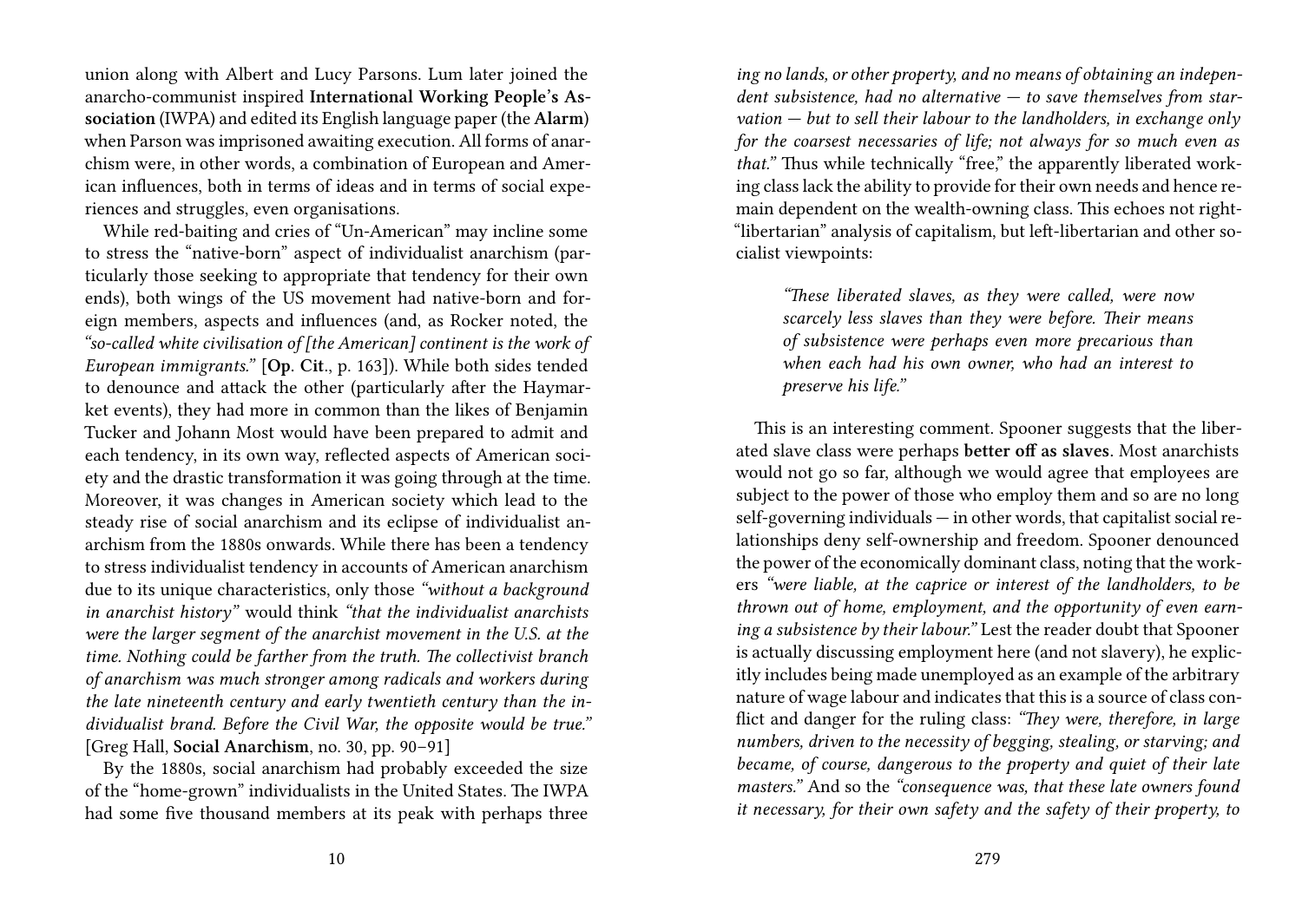more interesting is Spooner's view of the subsequent development of (post-slavery) socio-economic systems:

*"In process of time, the robber, or slaveholding, class who had seized all the lands, and held all the means of creating wealth — began to discover that the easiest mode of managing their slaves, and making them profitable, was not for each slaveholder to hold his specified number of slaves, as he had done before, and as he would hold so many cattle, but to give them so much liberty as would throw upon themselves (the slaves) the responsibility of their own subsistence, and yet compel them to sell their labour to the land-holding class — their former owners for just what the latter might choose to give them."*

Here Spooner echoes the standard anarchist critique of capitalism. Note that he is no longer talking about slavery but rather about economic relations between a wealth-holding class and a 'freed' class of workers and tenant farmers. Clearly he does **not** view this relation — wage labour — as a voluntary association, because the former slaves have little option but to be employed by members of the wealth-owning class. As he put it elsewhere, their wealth ensures that they have *"control of those great armies of servants — the wage labourers — from whom all their wealth is derived, and whom they can now coerce by the alternative of starvation, to labour for them."* [**A Letter to Grover Cleveland**, p. 48] Thus we have the standard socialist analysis that economic power, wealth itself, is a source of coercion.

Spooner points out that by monopolising the means of wealth creation while at the same time requiring the newly 'liberated' slaves to provide for themselves, the robber class thus continues to receive the benefits of the labour of the former slaves while accepting none of the responsibility for their welfare. *"Of course,"* Spooner continued *"these liberated slaves, as some have erroneously called them, hav-*

times as many supporters. [Paul Avrich,**The Haymarket Tragedy**, p. 83] Its journals had an aggregate circulation of over 30,000. [George Woodcock, **Anarchism**, p. 395] In contrast, the leading individualist newspaper **Liberty** *"probably never had more than 600 to 1000 subscribers, but it was undoubtedly read by more than that."* [Charles H. Hamilton, *"Introduction"*, p. 1–19, **Benjamin R. Tucker and the Champions of Liberty**, Coughlin, Hamilton and Sullivan (eds.), p. 10] The repression after Haymarket took its toll and the progress of social anarchism was hindered for a decade. However, *"[b]y the turn of the century, the anarchist movement in America had become predominantly communist in orientation."* [Paul Avrich, **Anarchist Voices**, p. 5] As an added irony for those who stress the individualist nature of anarchism in America while dismissing social anarchism as a foreign import, the first American newspaper to use the name **"An-archist"** was published in Boston in 1881 by anarchists within the social revolutionary branch of the movement. [Paul Avrich, **The Haymarket Tragedy**, p. 57] Equally ironic, given the appropriation of the term by the American right, the first anarchist journal to use the term "libertarian" (**La Libertaire, Journal du Mouvement Social**) was published in New York between 1858 and 1861 by French communist-anarchist Joseph Déjacque. [Max Nettlau, **A Short History of Anarchism**, pp. 75–6]

All this is not to suggest that individualist anarchism does not have American roots nor that many of its ideas and visions were not significantly shaped by American social conditions and developments. Far from it! It is simply to stress that it did not develop in complete isolation of European anarchism during the latter half of the nineteenth century and that the social anarchism which overtook by the end of that century was also a product of American conditions (in this case, the transformation of a pre-capitalist society into a capitalist one). In other words, the rise of communist anarchism and the decline of individualist anarchism by the end of the nineteenth century reflected American society just as much as the development of the latter in the first place. Thus the rise of cap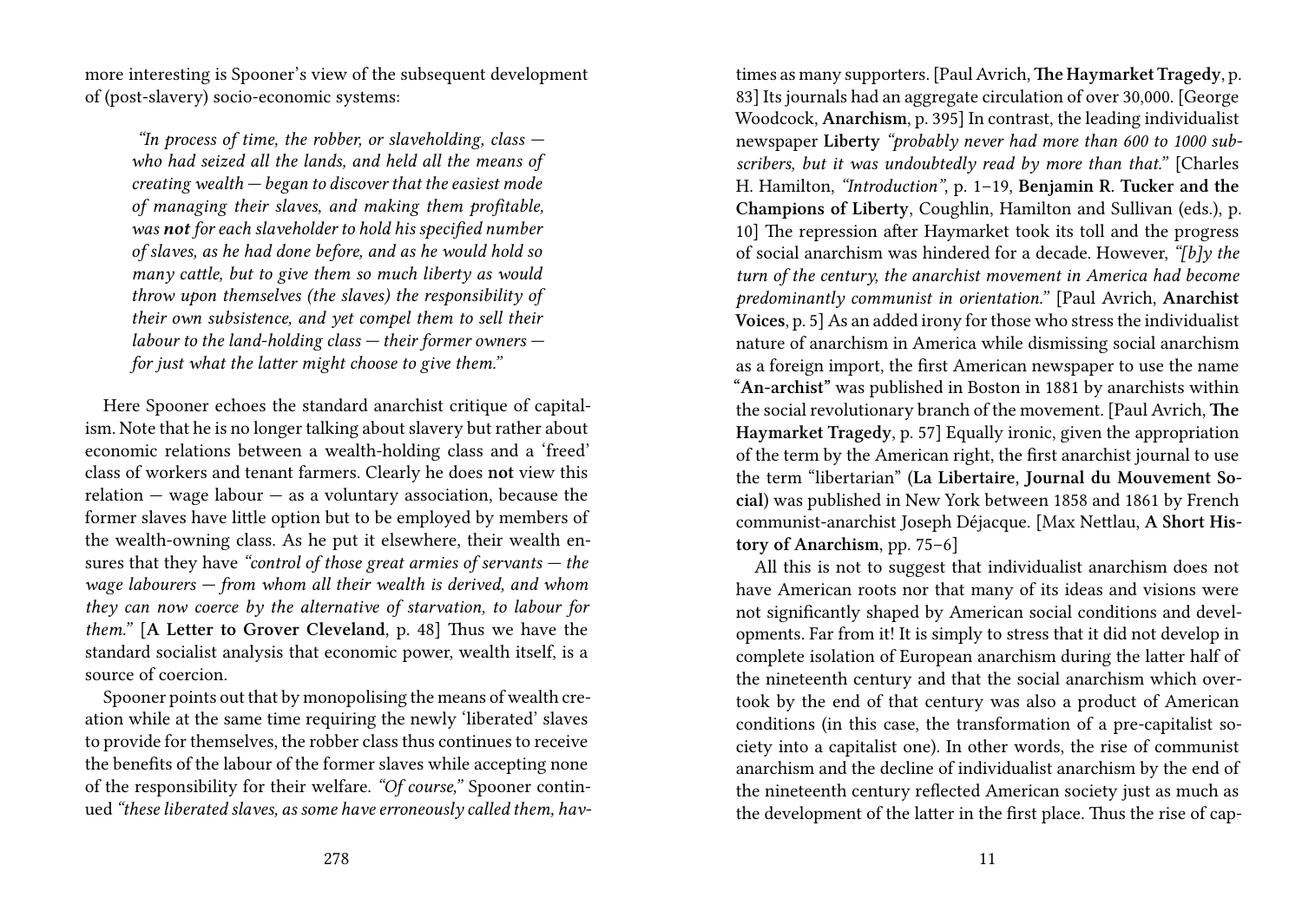italism in America meant the rise of an anarchism more suitable to the social conditions and social relationships produced by that change. Unsurprisingly, therefore, individualist anarchism remains the minority trend in American anarchism to this day with such comrades as Joe Peacott (see his pamphlet **Individualism Reconsidered**), Kevin Carson (see his book **Studies in Mutualist Political Economy**) and Shawn Wilbur (who has painstakingly placed many rare early individualist and mutualist anarchist works onto the internet) keeping its ideas alive.

So like social anarchism, individualist anarchism developed as a response to the rise of capitalism and the transformation of American society this produced. As one academic put it, the *"early anarchists, though staunchly individualistic, did not entertain a penchant for … capitalism. Rather, they saw themselves as socialists opposed to the state socialism of Karl Marx. The individualist anarchists saw no contradiction between their individualist stance and their rejection of capitalism."* She stresses that they were *"fervent anti-capitalists"* and thought that *"workers created value through their labour, a value appropriated by owners of businesses … The individualist anarchists blamed capitalism for creating inhumane working conditions and for increasing inequalities of wealth. Their self-avowed 'socialism' was rooted in their firm belief in equality, material as well as legal."* This, however, did not stop her asserting that *"contemporary anarcho-capitalists are descendants of nineteenth-century individualist anarchists such as Josiah Warren, Lysander Spooner, and Benjamin Tucker."* [Susan Love Brown, pp. 99–128, *"The Free Market as Salvation from Government"*, **Meanings of the Market**, James G. Carrier (ed.), p. 104, p. 107, p. 104 and p. 103] Trust an academic to ignore the question of how related **are** two theories which differ on such a key issue as whether to be anti-capitalist or not!

Needless to say, some "anarcho"-capitalists are well aware of the fact that individualist anarchists were extremely hostile to capitalism while supporting the "free market." Unsurprisingly, they tend to downplay this opposition, often arguing that the anarchists who

political theory claiming to promote liberty should also seek to limit or abolish the institutions that facilitate large concentrations of wealth. As shown above, Spooner regarded wage labour under capitalism as one of these institutions, because without it *"large fortunes could rarely be made at all by one individual."* Hence for Spooner, as for social anarchists, to be anti-statist also necessitates being anti-capitalist.

This can be clearly seen for his analysis of history, when he asks: *"Why is it that [Natural Law] has not, ages ago, been established throughout the world as the one only law that any man, or all men, could rightfully be compelled to obey?"* Spooner's answer is given in his interpretation of how the State evolved, where he postulates that it was formed through the initial ascendancy of a land-holding, slave-holding class by military conquest and oppressive enslavement of the peasantry:

*"These tyrants, living solely on plunder, and on the labour of their slaves, and applying all their energies to the seizure of still more plunder, and the enslavement of still other defenceless persons; increasing, too, their numbers, perfecting their organisations, and multiplying their weapons of war, they extend their conquests until, in order to hold what they have already got, it becomes necessary for them to act systematically, and co-operate with each other in holding their slaves in subjection.*

*"But all this they can do only by establishing what they call a government, and making what they call laws … Thus substantially all the legislation of the world has had its origin in the desires of one class of persons to plunder and enslave others, and hold them as property."*

Nothing too provocative here, simply Spooner's view of government as a tool of the wealth-holding, slave-owning class. What is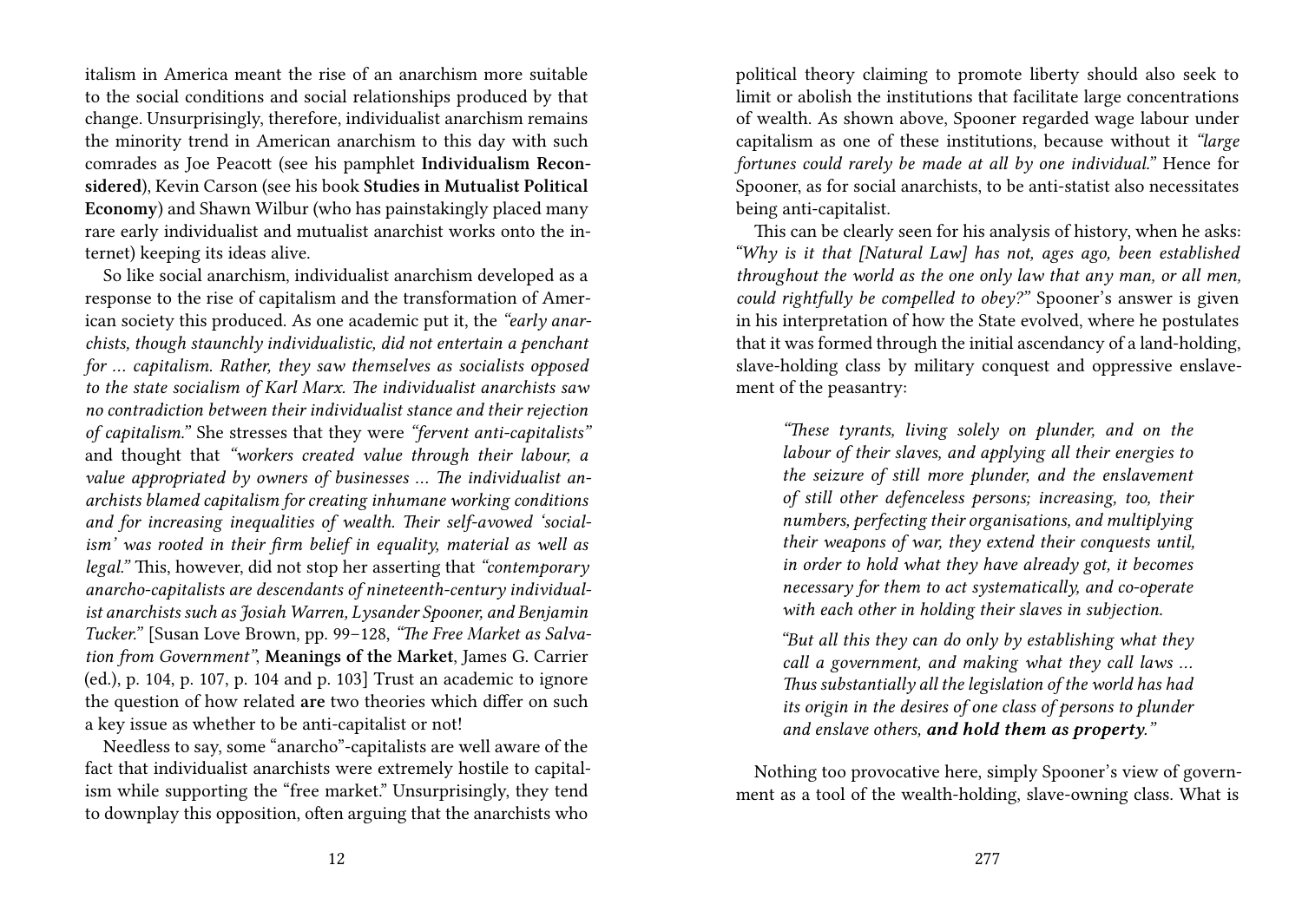than buying them on a fee-per-service basis. A very different concept. As he put it elsewhere, *"[a]ll legitimate government is a mutual insurance company"* in which *"insured persons are shareholders of a company."* It is likely that this would be a co-operative as the *"free administration of justice … must necessarily be a part of every system of government which is not designed to be an engine in the hands of the rich for the oppression of the poor."* It seems unlikely that Spooner would have supported unequal voting rights based on wealth particularly as *"all questions as to the rights of the corporation itself, must be determined by members of the corporation itself … by the unanimous verdict of a tribunal fairly representing the whole people"* such as a jury [**Trial by Jury**, p. 223, p. 172 and p. 214]

These comments are particularly important when we consider Spooner's criticisms of finance capitalists, like the Rothschilds. Here he departs even more strikingly from right-"libertarian" positions. For he believes that sheer wealth has intrinsic power, even to the extent of allowing the wealthy to coerce the government into behaving at their behest. For Spooner, governments are *"the merest hangers on, the servile, obsequious, fawning dependants and tools of these blood-money loan-mongers, on whom they rely for the means to carry on their crimes."* Thus the wealthy can *"make [governments] and use them"* as well as being able to *"unmake them … the moment they refuse to commit any crime we require of them, or to pay over to us such share of the proceeds of their robberies as we see fit to demand."* Indeed, Spooner considers *"these soulless blood-money loanmongers"* as *"the real rulers,"* not the government (who are simply their agents). Thus governments are *"little or nothing else than mere tools, employed by the wealthy to rob, enslave, and (if need be) murder those who have less wealth, or none at all."* [**No Treason**, p. 50, p. 51, p. 52 and p. 47] This is an extremely class conscious analysis of the state, one which mirrors the standard socialist one closely.

If one grants that highly concentrated wealth has intrinsic power and may be used in such a Machiavellian manner as Spooner claims, then simple opposition to the state is not sufficient. Logically, any

point out the anti-capitalist positions of the likes of Tucker and Spooner are quoting them out of context. The truth is different. In fact, it is the "anarcho"-capitalist who takes the ideas of the individualist anarchists from both the historical and theoretical context. This can be seen from the "anarcho"-capitalist dismissal of the individualist anarchists' "bad" economics as well as the nature of the free society wanted by them.

It is possible, no doubt, to trawl through the many issues of, say, **Liberty** or the works of individualist anarchism to find a few comments which may be used to bolster a claim that anarchism need not imply socialism. However, a few scattered comments here and there are hardly a firm basis to ignore the vast bulk of anarchist theory and its history as a movement.This is particularly the case when applying this criteria consistently would mean that communist anarchism, for example, would be excommunicated from anarchism simply because of the opinions of **some** individualist anarchists. Equally, it may be possible to cobble together all the non-anarchist positions of individualist anarchists and so construct an ideology which justified wage labour, the land monopoly, usury, intellectual property rights, and so on but such an ideology would be nothing more than a mockery of individualist anarchism, distinctly at odds with its spirits and aims. It would only convince those ignorant of the anarchist tradition.

It is not a fitting tribute to the individualist anarchists that their ideas are today being associated with the capitalism that they so clearly despised and wished to abolish. As one modern day Individualist Anarchist argues:

*"It is time that anarchists recognise the valuable contributions of … individualist anarchist theory and take advantage of its ideas. It would be both futile and criminal to leave it to the capitalist libertarians, whose claims on Tucker and the others can be made only by ignoring the violent opposition they had to capitalist exploitation*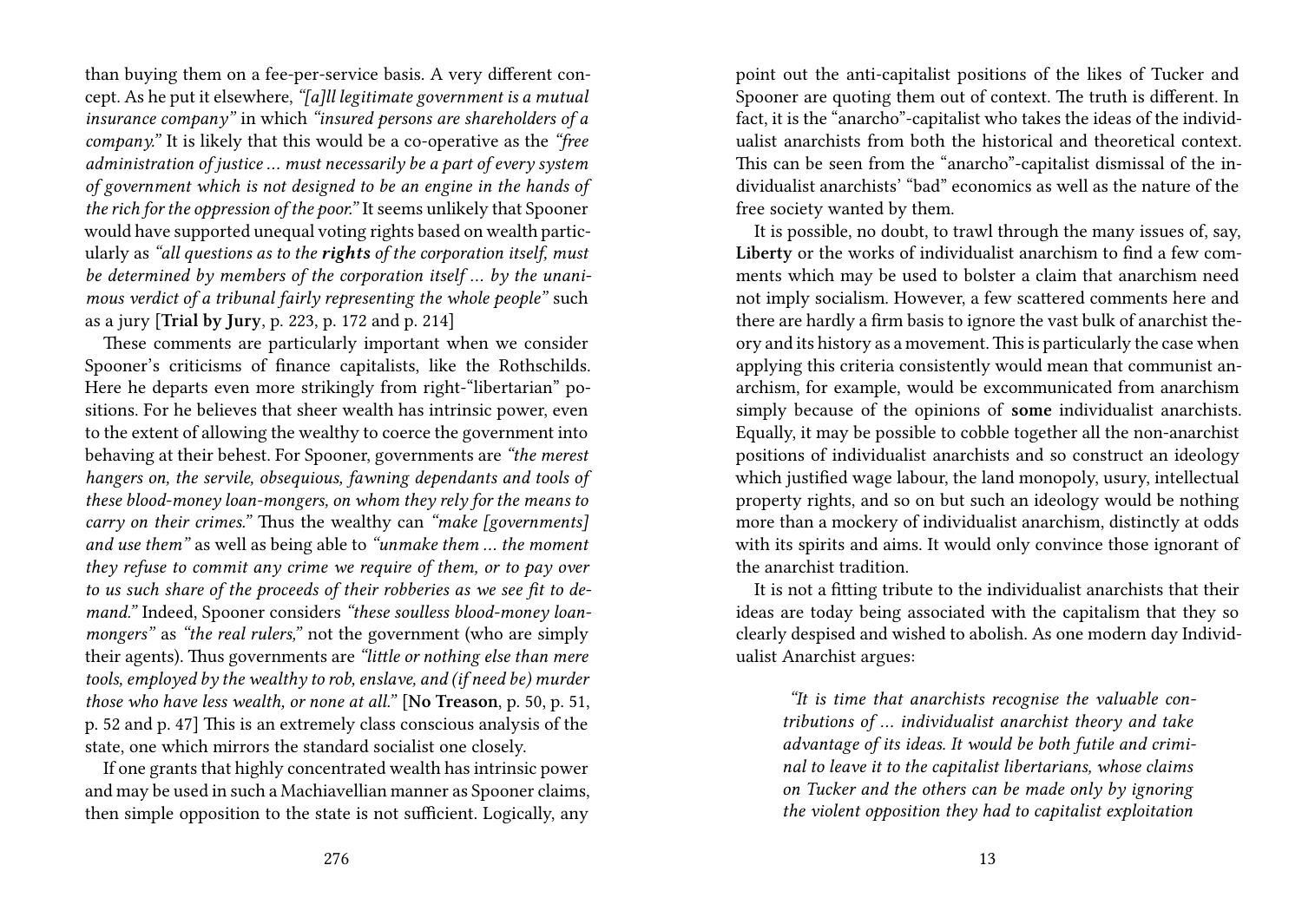*and monopolistic 'free enterprise' supported by the state."* [J.W. Baker, *"Native American Anarchism,"* pp. 43–62, **The Raven**, vol. 10, no. 1, pp. 61–2]

We hope that this section of the FAQ will go some way to explaining the ideas and contributions of individualist anarchism to a new generation of rebels. Given the diversity of individualist anarchism, it is hard to generalise about it (some are closer to classical liberalism than others, for example, while a few embraced revolutionary means of change such as Dyer Lum). However, we will do our best to draw out the common themes of the movement, indicating where certain people differed from others. Similarly, there are distinct differences between European and American forms of mutualism, regardless of how often Tucker invoked Proudhon's name to justify his own interpretations of anarchism and we will indicate these (these differences, we think, justify calling the American branch individualist anarchism rather than mutualism). We will also seek to show why social anarchism rejects individualist anarchism (and vice versa) as well as giving a critical evaluation of both positions. Given the diverse nature of individualist anarchism, we are sure that we will not cover all the positions and individuals associated with it but we hope to present enough to indicate why the likes of Tucker, Labadie, Yarros and Spooner deserve better than to be reduced to footnotes in books defending an even more extreme version of the capitalism they spent their lives fighting.

that *"[h]onesty, justice, natural law, is usually a very plain and simple matter,"* which is *"made up of a few simple elementary principles, of the truth and justice of which every ordinary mind has an almost intuitive perception,"* thus indicating that what is right and wrong exists in "ordinary people" and not in "prosperous judges" or any other small group claiming to speak on behalf of "truth."

As can be seen, Spooner's account of how "natural law" will be administered is radically different from, say, Murray Rothbard's and indicates a strong egalitarian context foreign to rightlibertarianism. As we noted in section G.3, Rothbard explicitly rejected Spooner's ideas on the importance of jury driven law (for Spooner, *"the jurors were to judge the law, and the justice of the law."* [**Trial by Jury**, p. 134]). As far as "anarcho"-capitalism goes, one wonders how Spooner would regard the "anarcho"-capitalist "protection firm," given his comment that *"[a]ny number of scoundrels, having money enough to start with, can establish themselves as a 'government'; because, with money, they can hire soldiers, and with soldiers extort more money; and also compel general obedience to their will."* [**No Treason**, p. 22] This is the use of private police to break strikes and unions in a nutshell. Compare this to Spooner's description of his voluntary justice associations:

*"it is evidently desirable that men should associate, so far as they freely and voluntarily can do so, for the maintenance of justice among themselves, and for mutual protection against other wrong-doers. It is also in the highest degree desirable that they should agree upon some plan or system of judicial proceedings"*

At first glance, one may be tempted to interpret Spooner's justice organisations as a subscription to "anarcho"-capitalist style protection firms. A more careful reading suggests that Spooner's actual conception is more based on the concept of mutual aid, whereby people provide such services for themselves and for others rather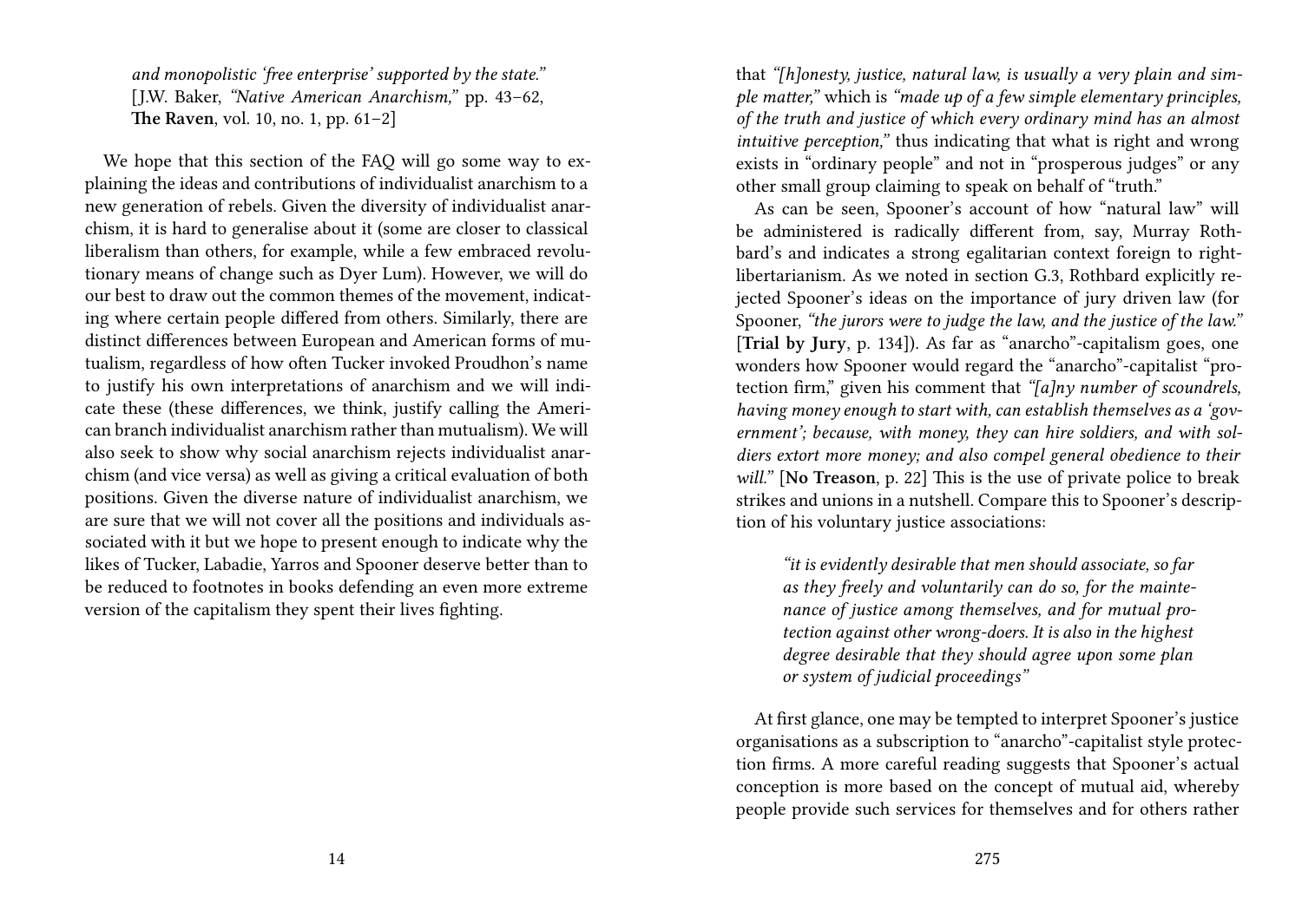*And the consequence would be that mankind could never have any rights; and for them to talk of any such things as their rights, would be to talk of things that had, never will, and never can have any existence."*

And, we add, unlike the "Natural Laws" of *"gravitation, … of light, the principles of mathematics"* to which Spooner compares them, he is perfectly aware that his "Natural Law" can be *"trampled upon"* by other humans. However, unlike gravity (which does not need enforcing) it is obvious that Spooner's "Natural Law" has to be enforced by human beings as it is within human nature to steal. In other words, it is a moral code, **not** a "Natural Law" like gravity. Appeals to make this specific moral code to be considered the universal one required by nature are unconvincing, particularly as such absolutist schemes generally end up treating the rights in question (usually property related ones) as more important than actual people. Hence we find, for example, supporters of "natural rights" to property (like Murray Rothbard) willing to deny economic power, the restrictions of liberty it creates and its similarity to the state in the social relations it creates simply because property is sacred (see section F.1).

Interestingly, Spooner did come close to a **rational,** nonmetaphysical source for rights when he pointed out that *"Men living in contact with each other, and having intercourse together, cannot avoid learning natural law."* This indicates the **social** nature of rights, of our sense of right and wrong, and so rights and ethics can exist without believing in religious concepts as "Natural Law." In addition, we can say that his support for juries indicates an unconscious recognition of the **social** nature (and so evolution) of any concepts of human rights. In other words, by arguing strongly for juries to judge human conflict, he implicitly recognises that the concepts of right and wrong in society are **not** indelibly inscribed in law tomes as the "true law," but instead change and develop as society does (as reflected in the decisions of the juries). In addition, he states

### **G.1 Are individualist anarchists anti-capitalist?**

To answer this question, it is necessary to first define what we mean by capitalism and socialism. While there is a tendency for supporters of capitalism (and a few socialists!) to equate it with the market and private property, this is not the case. It is possible to have both and not have capitalism (as we discuss in section G.1.1 and section G.1.2, respectively). Similarly, the notion that "socialism" means, by definition, state ownership and/or control, or that being employed by the state rather than by private capital is "socialism" is distinctly wrong. While some socialists have, undoubtedly, defined socialism in precisely such terms, socialism as a historic movement is much wider than that. As Proudhon put it, *"[m]odern Socialism was not founded as a sect or church; it has seen a number of different schools."* [**Selected Writings of Pierre-Joseph Proudhon**, p. 177]

As Proudhon, Bakunin, Kropotkin and Tucker all stressed, anarchism is one of those schools. For Kropotkin, anarchism was *"the no-government system of socialism."* [**Anarchism**, p. 46] Likewise, for Tucker, there were *"two schools of socialistic thought"*, one of which represented authority and the other liberty, namely *"State Socialism and Anarchism."* [**The Individualist Anarchists**, pp. 78–9] It was *"not Socialist Anarchism against Individualist Anarchism, but of Communist Socialism against Individualist Socialism."* [Tucker, **Liberty**, no. 129, p. 2] As one expert on Individualist Anarchism noted, Tucker *"looked upon anarchism as a branch of the general socialist movement."* [James J. Martin, **Men Against the State**, pp. 226–7]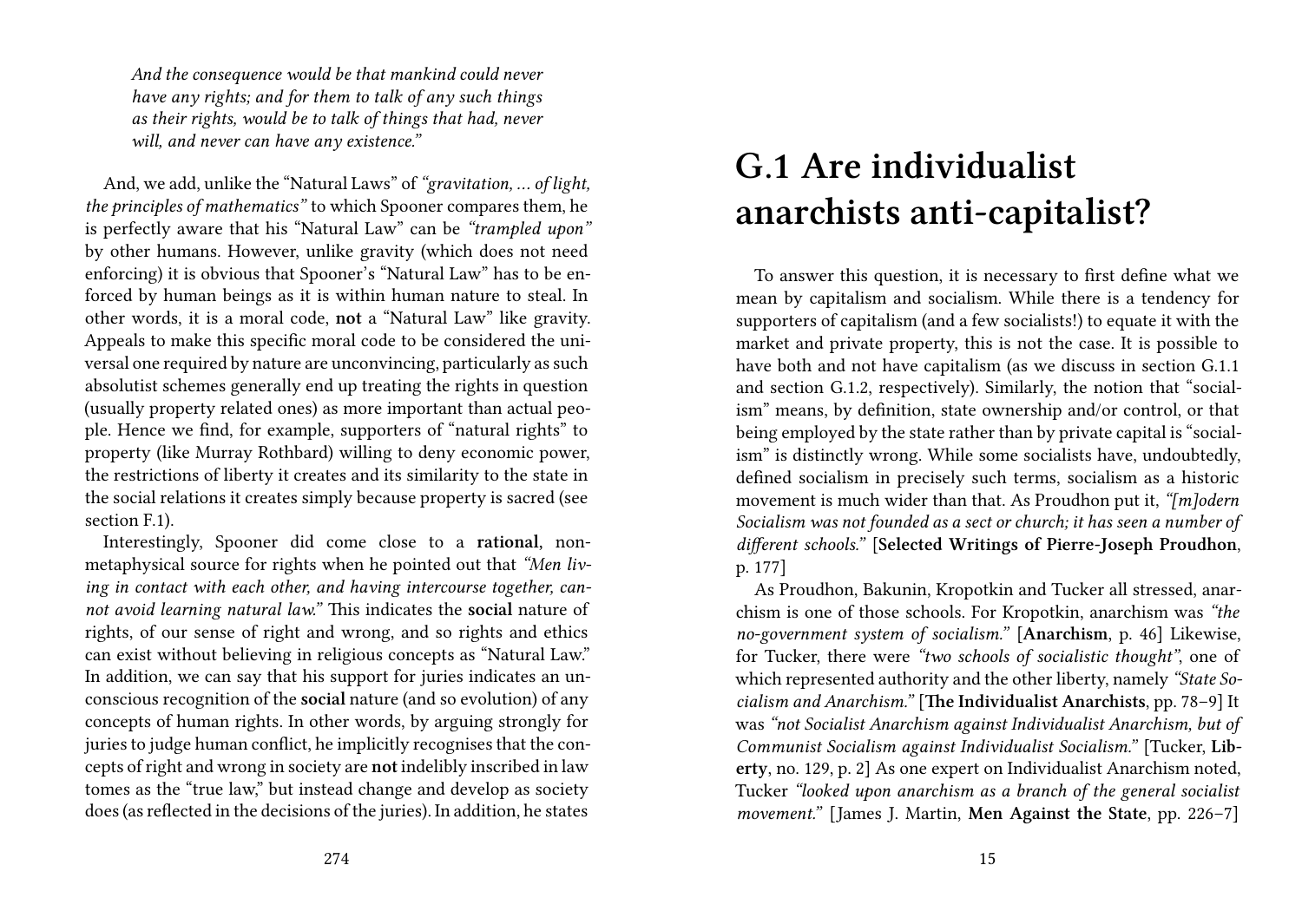Thus we find Individualist anarchist Victor Yarros, like Tucker, talking about *"the position and teachings of the Anarchistic Socialists"* when referring to his ideas. [**Liberty**, no. 98, p. 5]

Part of problem is that in the  $20<sup>th</sup>$  century, the statist school of socialism prevailed both within the labour movement (at least in English speaking countries or until fascism destroyed it in mainland Europe and elsewhere) and within the revolutionary movement (first as social democracy, then as Communism after the Russian Revolution).This lead, it should be noted, to anarchists not using the term "socialist" to describe their ideas as they did not want to be confused with either reformed capitalism (social democracy) or state capitalism (Leninism and Stalinism). As anarchism was understood as being inherently anti-capitalist, this did not become an issue until certain right-wing liberals started calling themselves "anarcho" capitalists (somewhat ironically, these liberals joined with the state socialists in trying to limit anarchism to anti-statism and denying their socialist credentials). Another part of the problem is that many, particularly those in America, derive their notion of what socialism is from right-wing sources who are more than happy to agree with the Stalinists that socialism **is** state ownership. This is case with right-"libertarians", who rarely study the history or ideas of socialism and instead take their lead from such fanatical antisocialists as Ludwig von Mises and Murray Rothbard. Thus they equate socialism with social democracy or Leninism/Stalinism, i.e. with state ownership of the means of life, the turning of part or the whole working population into employees of the government or state regulation and the welfare state. In this they are often joined by social democrats and Marxists who seek to excommunicate all other kinds of socialism from the anti-capitalist movement.

All of which leads to some strange contradictions. If "socialism" **is** equated to state ownership then, clearly, the individualist anarchists are not socialists but, then, neither are the social anarchists! Thus if we assume that the prevailing socialism of the  $20<sup>th</sup>$  century defines what socialism is, then quite a few self-proclaimed socialfamous works **Natural Law** (unless otherwise indicated, all subsequent quotes are from this work).

Spooner's support of "Natural Law" has also been taken as "evidence" that Spooner was a proto-right-"libertarian." Most obviously, this ignores the fact that support for "Natural Law" is not limited to right-"libertarians" and has been used to justify, among other things, feudalism, slavery, theocracy, liberty, fascism as well as communism. As such, "natural rights" justification for property need not imply a support for capitalism or suggest that those who hold similar views on them will subscribe to the same vision of a good society. Of course, most anarchists do not find theories of "natural law," be they those of right-"libertarians", fascists or whatever, to be particularly compelling. Certainly the ideas of "Natural Law" and "Natural Rights," as existing independently of human beings in the sense of the ideal Platonic Forms, are difficult for most anarchists to accept **per se**, because such ideas are inherently authoritarian as they suggest a duty to perform certain actions for no other reason than obedience to some higher authority regardless of their impact on individuals and personal goals. Most anarchists would agree with Tucker when he called such concepts *"religious"* (Robert Anton Wilson's **Natural Law: or don't put a rubber on your willy** is an excellent discussion of the flaws of such concepts).

Spooner, unfortunately, did subscribe to the cult of *"immutable and universal"* Natural Laws. If we look at his "defence" of Natural Law we can see how weak (and indeed silly) it is. Replacing the word *"rights"* with the word *"clothes"* in the following passage shows the inherent weakness of his argument:

*"if there be no such principle as justice, or natural law, then every human being came into the world utterly destitute of rights; and coming so into the world destitute of rights, he must forever remain so. For if no one brings any rights with him into the world, clearly no one can ever have any rights of his own, or give any to another.*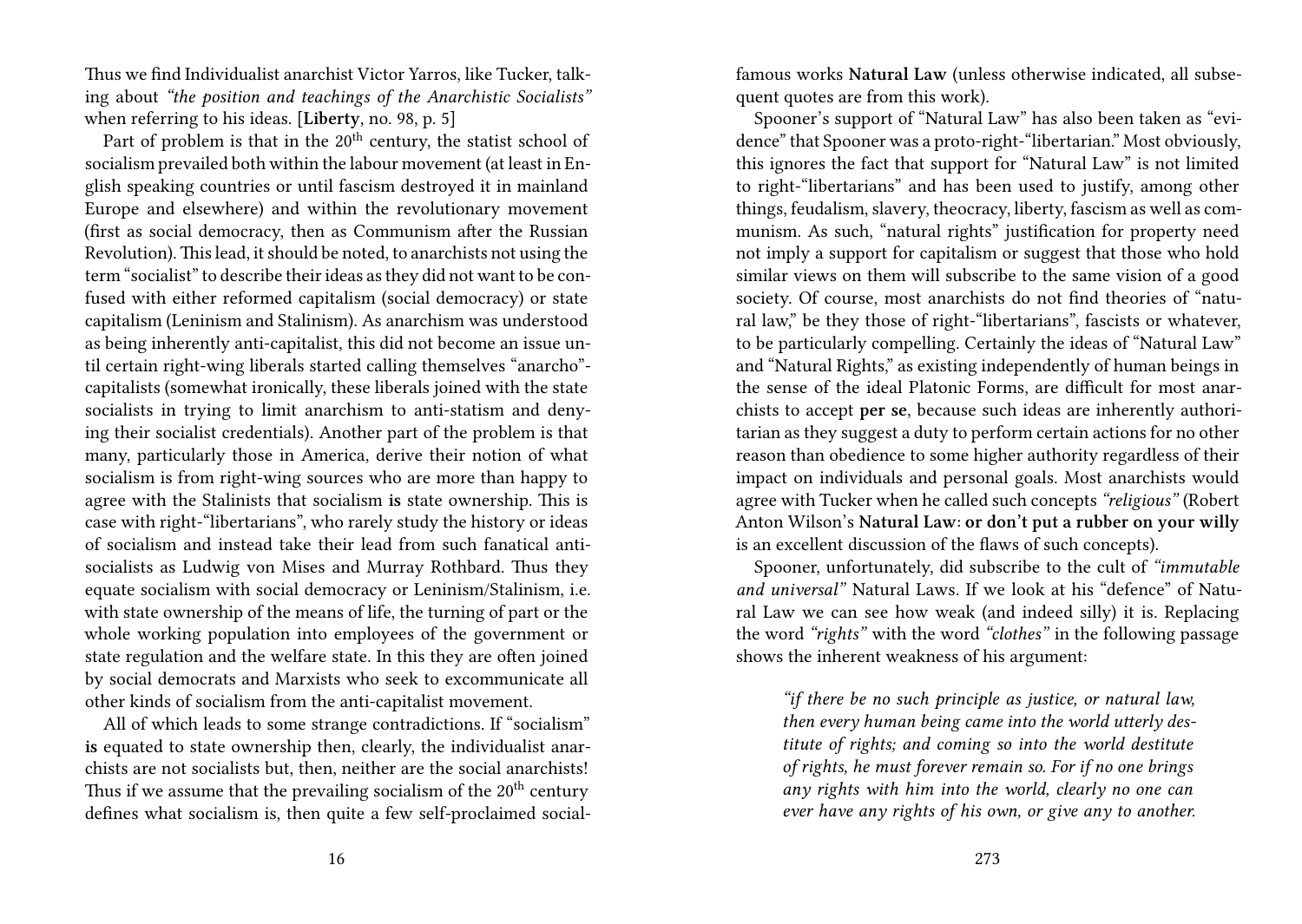surprisingly, Spooner (like William Greene) had been a member of the **First International**. [George Woodcock, **Anarchism**, p. 393]

Whether Spooner's ideas are relevant now, given the vast amount of capital needed to start companies in established sectors of the economy, is another question. Equally, it seems unlikely that a reversion to pre-industrial forms of economy is feasible even if we assume that Spooner's claims about the virtues of a free market in credit are correct. But one thing is clear: Spooner was opposed to the way America was developing in the  $19<sup>th</sup>$  century. He had no illusions about tariffs, for example, seeing them as a means of accumulating capital as they *"enable[d] the home producers … to make fortunes by robbing everybody else in the prices of their goods."* Such protectionism *"originated with the employers"* as the workers *"could not have had no hope of carrying through such a scheme, if they alone were to profit; because they could have had no such influence with governments."* [**A Letter to Grover Cleveland** p. 20 and p. 44] He had no illusions that the state was anything else than a machine run by and for the wealthy.

Spooner viewed the rise of capitalism with disgust and suggested a way for non-exploitative and non-oppressive economic relationships to become the norm again in US society, a way based on eliminating a root feature of capitalism — wage-labour — through a system of easy credit, which he believed would enable artisans and farmers to obtain their own means of production and work for themselves. As we stressed in section G.1.2 capitalism is based not on property as such but rather property which is not owned by those who use it (i.e., Proudhon's distinction between property and possession which was echoed by, among others, Marx). Like more obvious socialists like Proudhon and Marx, Spooner was well aware that wage labour resulted in exploitation and, as a result, urged its abolition to secure the worker the full produce of their labour.

As such, Spooner's analysis of capitalism was close to that of social anarchists and Marxists. This is confirmed by an analysis of his

ists are not, in fact, socialists. This suggests that socialism cannot be limited to state socialism. Perhaps it would be easier to define "socialism" as restrictions on private property? If so, then, clearly, social anarchists are socialists but then, as we will prove, so are the individualist anarchists!

Of course, not all the individualist anarchists used the term "socialist" or "socialism" to describe their ideas although many did. Some called their ideas Mutualism and explicitly opposed socialism (William Greene being the most obvious example). However, at root the ideas were part of the wider socialist movement and, in fact, they followed Proudhon in this as he both proclaimed himself a socialist while also attacking it. The apparent contradiction is easily explained by noting there are two schools of socialism, state and libertarian. Thus it is possible to be both a (libertarian) socialist and condemn (state) socialist in the harshest terms.

So what, then, is socialism? Tucker stated that *"the bottom claim of Socialism"* was *"that labour should be put in possession of its own,"* that *"the natural wage of labour is its product"* and *"interest, rent, and profit … constitute the trinity of usury."* [**The Individualist Anarchists**, p. 78 and p. 80] This definition also found favour with Kropotkin who stated that socialism *"in its wide, generic, and true sense"* was an *"effort to abolish the exploitation of labour by capital."* [**Anarchism**, p. 169] For Kropotkin, anarchism was *"brought forth by the same critical and revolutionary protest which gave rise to Socialism in general"*, socialism aiming for *"the negation of Capitalism and of society based on the subjection of labour to capital."* Anarchism, unlike other socialists, extended this to oppose *"what constitutes the real strength of Capitalism: the State and its principle supports."* [**Environment and Evolution**, p. 19] Tucker, similarly, argued that Individualist anarchism was a form of socialism and would result in the *"emancipation of the workingman from his present slavery to capital."* [**Instead of a Book**, p. 323]

The various schools of socialism present different solutions to this exploitation and subjection. From the nationalisation of capital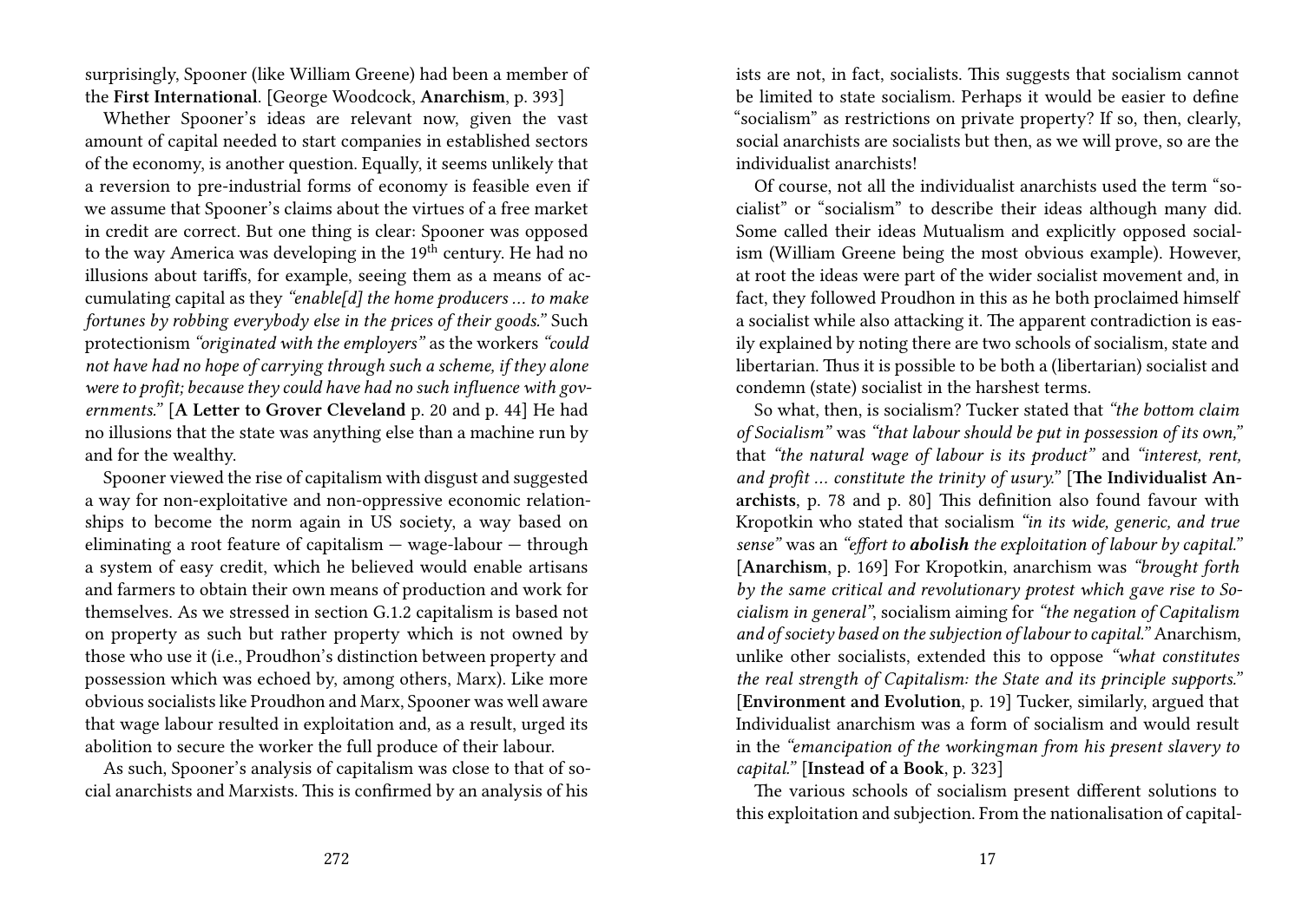ist property by the state socialists, to the socialisation of property by the libertarian communists, to the co-operatives of mutualism, to the free market of the individualist anarchists, all are seeking, in one way or the other, to ensure the end of the domination and exploitation of labour by capital. The disagreements between them all rest in whether their solutions achieve this aim and whether they will make life worth living and enjoyable (which also explains why individualist and social anarchists disagree so much!). For anarchists, state socialism is little more than state **capitalism**, with a state monopoly replacing capitalist monopolies and workers being exploited by one boss (the state) rather than many. So all anarchists would agree with Yarrows when he argued that*"[w]hile State Socialism removes the disease by killing the patient, no-State Socialism offers him the means of recovering strength, health, and vigour."* [**Liberty**, no. 98, p. 5]

So, why are the individualist anarchists anti-capitalists? There are two main reasons.

Firstly, the Individualist Anarchists opposed profits, interest and rent as forms of exploitation (they termed these non-labour incomes *"usury"*, but as Tucker stressed usury was*"but another name for the exploitation of labour."* [**Liberty**, no. 122, p. 4]). To use the words of Ezra Heywood, the Individualist Anarchists thought*"Interest is theft, Rent Robbery, and Profit Only Another Name for Plunder."* [quoted by Martin Blatt,*"Ezra Heywood & Benjamin Tucker,"*, pp. 28– 43, **Benjamin R. Tucker and the Champions of Liberty**, Coughlin, Hamilton and Sullivan (eds.), p. 29] Non-labour incomes are merely *"different methods of levying tribute for the use of capital."* Their vision of the good society was one in which *"the usurer, the receiver of interest, rent and profit"* would not exist and Labour would *"secure its natural wage, its entire product."* [Tucker, **The Individualist Anarchists**, p. 80, p. 82 and p. 85] This would also apply to dividends, *"since no idle shareholders could continue in receipt of dividends were it not for the support of monopoly, it follows that these dividends are*

For Spooner, as with other left-libertarians, equality was seen as the necessary basis for liberty. As he put it, the *"practice of each man's labouring for himself, instead of labouring for another for wages"* would *"be greatly promoted by a greater equality of wealth."* Not only that, it *"would also contribute to the increase of laboursaving inventions — because when a man is labouring for himself, and is to have all the proceeds of his labour, he applies his mind, with his hands, much more than when he is labouring for another."* [**Op. Cit.**, p. 42] As he stressed equality will have many positive outcomes beyond the abolition of wage labour and increased productiveness:

*"Extremes of difference, in their pecuniary circumstances, divide society into castes; set up barriers to personal acquaintance; prevent or suppress sympathy; give to different individuals a widely different experience, and thus become the fertile source of alienation, contempt, envy, hatred, and wrong. But give to each man all the fruits of his own labour, and a comparative equality with others in his pecuniary condition, and caste is broken down; education is given more equally to all; and the object is promoted of placing each on a social level with all: of introducing each to the acquaintance of all; and of giving to each the greatest amount of that experience, wealth, being common to all, enables him to sympathise with all, and insures to himself the sympathy of all. And thus the social virtues of mankind would be greatly increased."* [**Op. Cit.**, pp. 46–7]

Independence in producing would lead to independence in all aspects of life, for it was a case of the *"higher self-respect also, which a man feels, and the higher social position he enjoys, when he is master of his own industry, than when he labours for another."* [**Op. Cit.**, p. 35] It is quite apparent, then, that Spooner was against wage labour and, therefore, was no supporter of capitalism. Perhaps un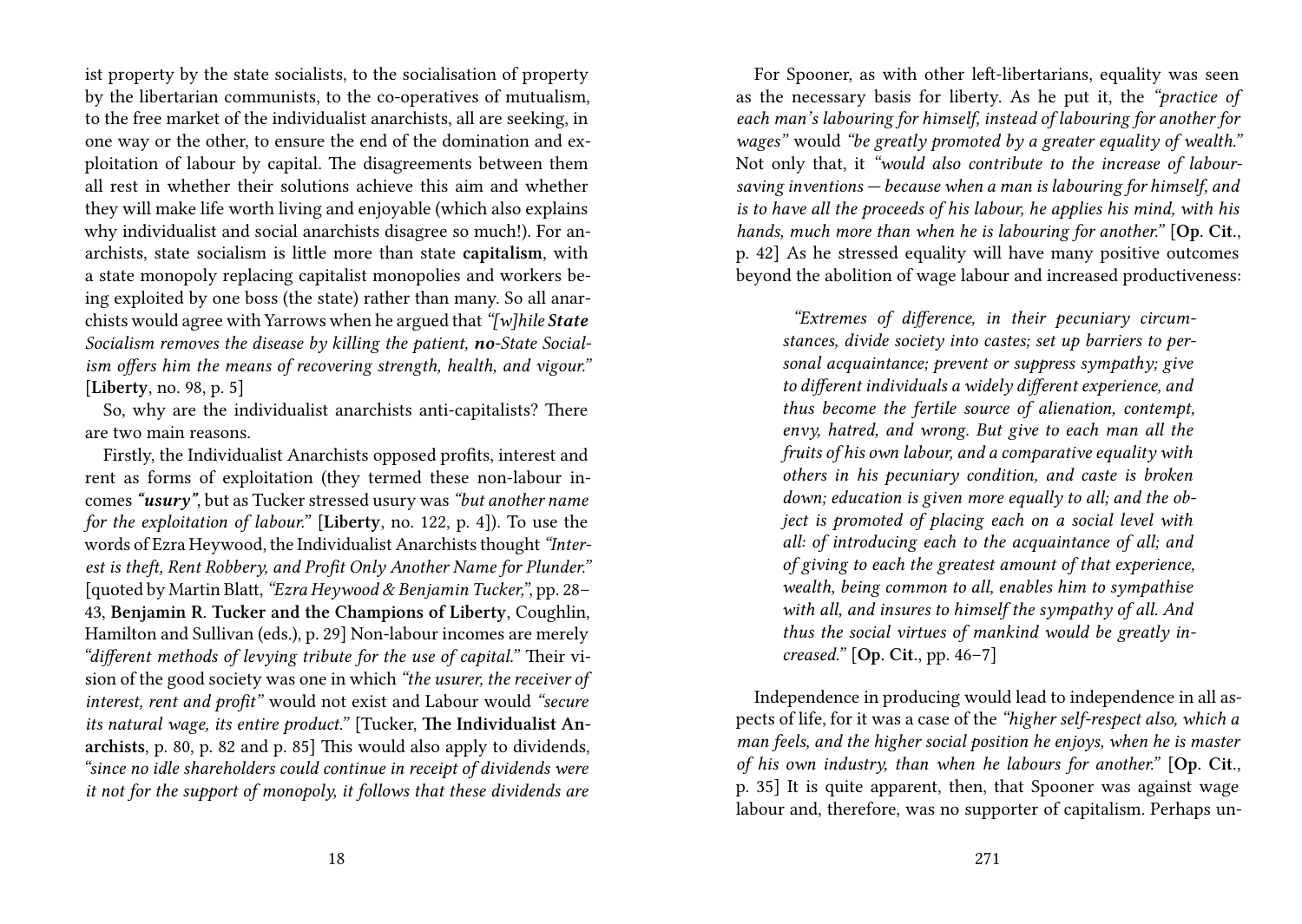*work directly for himself, and not for another for wages; because, in the latter case, a part of the fruits of his labour go to his employer, instead of coming to himself … That each man may be his own employer, it is necessary that he have materials, or capital, upon which to bestow his labour."* [**Poverty: Its Illegal Causes and Legal Cure**, p. 8]

This preference for a system based on simple commodity production in which capitalists and wage slaves are replaced by selfemployed and co-operating workers puts Spooner squarely in the **anti-capitalist** camp with other anarchists. And, we may add, the egalitarianism he expected to result from his system indicates the left-libertarian nature of his ideas, turning the present *"wheel of fortune"* into *"an extended surface, varied somewhat by inequalities, but still exhibiting a general level, affording a safe position for all, and creating no necessity, for either force or fraud, on the part of anyone, to enable him to secure his standing."* [quoted by Peter Marshall, **Demanding the Impossible**, pp. 388–9] Thus:

*"That the principle of allowing each man to have, (so far as it is consistent with the principles of natural law that he can have,) all the fruits of his own labour, would conduce to a more just and equal distribution of wealth than now exists, is a proposition too self-evident almost to need illustration. It is an obvious principle of natural justice, that each man should have the fruits of his own labour … It is also an obvious fact, that the property produced by society, is now distributed in very unequal proportions among those whose labour produced it, and with very little regard to the actual value of each one's labour in producing it."* [**Poverty: Its Illegal Causes and Legal Cure**, p. 7]

*no part of the proper reward of ability."* [Tucker, **Liberty**, no. 282, p. 2]

In addition, as a means of social change, the individualists suggested that activists start *"inducing the people to steadily refuse the payment of rents and taxes."* [**Instead of a Book** pp. 299–300] These are hardly statements with which capitalists would agree. Tucker, as noted, also opposed interest, considering it usury (exploitation and a *"crime"*) pure and simple and one of the means by which workers were denied the full fruits of their labour. Indeed, he looked forward to the day when *"any person who charges more than cost for any product [will] … be regarded very much as we now regard a pickpocket."* This *"attitude of hostility to usury, in any form"* hardly fits into the capitalist mentality or belief system. [**Op. Cit.**, p. 155] Similarly, Ezra Heywood considered profit-taking *"an injustice which ranked second only to legalising titles to absolute ownership of land or raw-materials."* [James J. Martin, **Op. Cit.**, p. 111] Opposition to profits, rent or interest is hardly capitalistic — indeed, the reverse.

Thus the Individualist Anarchists, like the social anarchists, opposed the exploitation of labour and desired to see the end of capitalism by ensuring that labour would own what it produced. They desired a society in which there would no longer be capitalists and workers, only workers. The worker would receive the full product of his/her labour, so ending the exploitation of labour by capital. In Tucker's words, a free society would see *"each man reaping the fruits of his labour and no man able to live in idleness on an income from capital"* and so society would *"become a great hive of Anarchistic workers, prosperous and free individuals"* combining *"to carry on their production and distribution on the cost principle."* [**The Individualist Anarchists**, p. 276]

Secondly, the Individualist Anarchists favoured a new system of land ownership based on *"occupancy and use."* So, as well as this opposition to capitalist usury, the individualist anarchists also expressed opposition to capitalist ideas on property (particularly property in land). J.K. Ingalls, for example, considered that *"the private*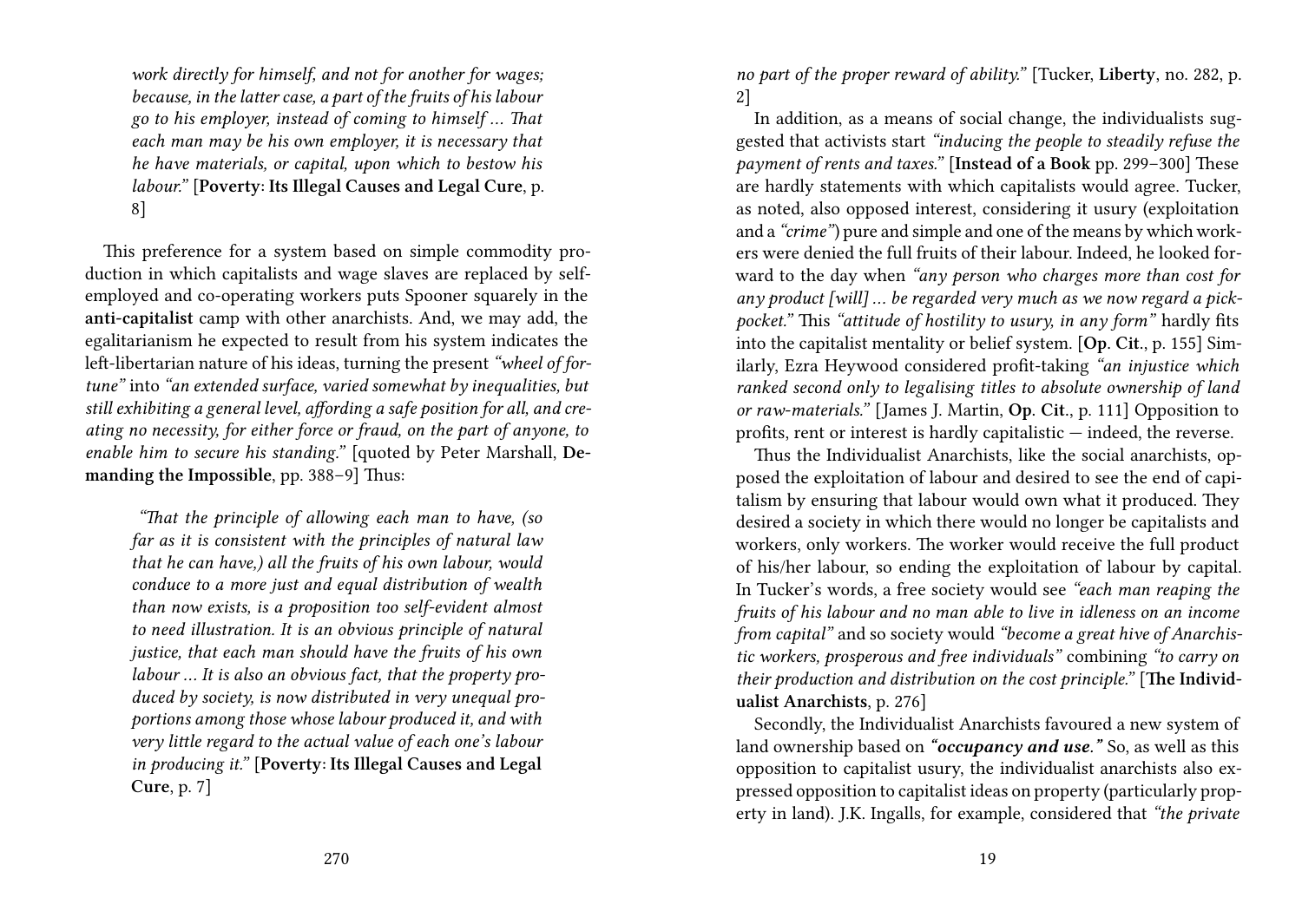*domination of the land"* originated in *"usurpation only, whether of the camp, the court or the market. Whenever such a domination excludes or deprives a single human being of his equal opportunity, it is a violation, not only of the public right, and of the social duty, but of the very principle of law and morals upon which property itself is based."* [quoted by Martin, **Op. Cit.**, p. 148f] As Martin comments, for Ingalls, *"[t]o reduce land to the status of a commodity was an act of usurpation, enabling a group to 'profit by its relation to production' without the expenditure of labour time."* [**Op. Cit.**, p. 148] These ideas are identical to Proudhon's and Ingalls continues in this Proudhonian *"occupancy and use"* vein when he argues that possession *"remains possession, and can never become property, in the sense of absolute dominion, except by positive statue [i.e. state action]. Labour can only claim occupancy, and can lay no claim to more than the usufruct."* Current property ownership in land were created by *"forceful and fraudulent taking"* of land, which *"could give no justification to the system."* [quoted by Martin, **Op. Cit.**, p. 149]

The capitalist system of land ownership was usually termed the *"land monopoly"*, which consisted of *"the enforcement by government of land titles which do not rest upon personal occupancy and cultivation."* Under anarchism, individuals would *"no longer be protected by their fellows in anything but personal occupancy and cultivation of land"* and so *"ground rent would disappear."* [Tucker, **The Individualist Anarchists**, p. 85] This applied to what was on the land as well, such as housing:

*"If a man exerts himself by erecting a building on land which afterward, by the operation of the principle of occupancy and use, rightfully becomes another's, he must, upon demand of the subsequent occupant, remove from this land the results of his self-exertion, or, failing so to do, sacrifice his property therein."* [**Liberty**, no. 331, p. 4]

This would apply to both the land and what was on it. This meant that *"tenants would not be forced to pay … rent"* nor would land-

That Spooner was against capitalism can be seen in his opposition to wage labour, which he wished to eliminate by turning capital over to those who work it. Like other anarchists, he wanted to create a society of associated producers — self-employed farmers, artisans and co-operating workers — rather than wage-slaves and capitalists. For example, Spooner writes:

*"every man, woman, and child… could … go into business for himself, or herself — either singly, or in partnerships — and be under no necessity to act as a servant, or sell his or her labour to others. All the great establishments, of every kind, now in the hands of a few proprietors, but employing a great number of wage labourers, would be broken up; for few, or no persons, who could hire capital, and do business for themselves, would consent to labour for wages for another."* [**A Letter to Grover Cleveland**, p. 41]

Wage-labour, Spooner argued, meant that workers did not labour for their own benefit *"but only for the benefit of their employers."* The workers are *"mere tools and machines in the hands of their employers."* [**Op. Cit.**, p. 50] Thus he considered that *"it was necessary that every man be his own employer or work for himself in a direct way, since working for another resulted in a portion being diverted to the employer. To be one's own employer, it was necessary for one to have access to one's own capital."* [James J. Martin, **Men Against the State**, p. 172] This was because wage labour resulted in exploitation:

*"When a man knows that he is to have all the fruits of his labour, he labours with more zeal, skill, and physical energy, than when he knows — as in the case of one labouring for wages — that a portion of the fruits of his labour are going to another… In order that each man may have the fruits of his own labour, it is important, as a general rule, that each man should be his own employer, or*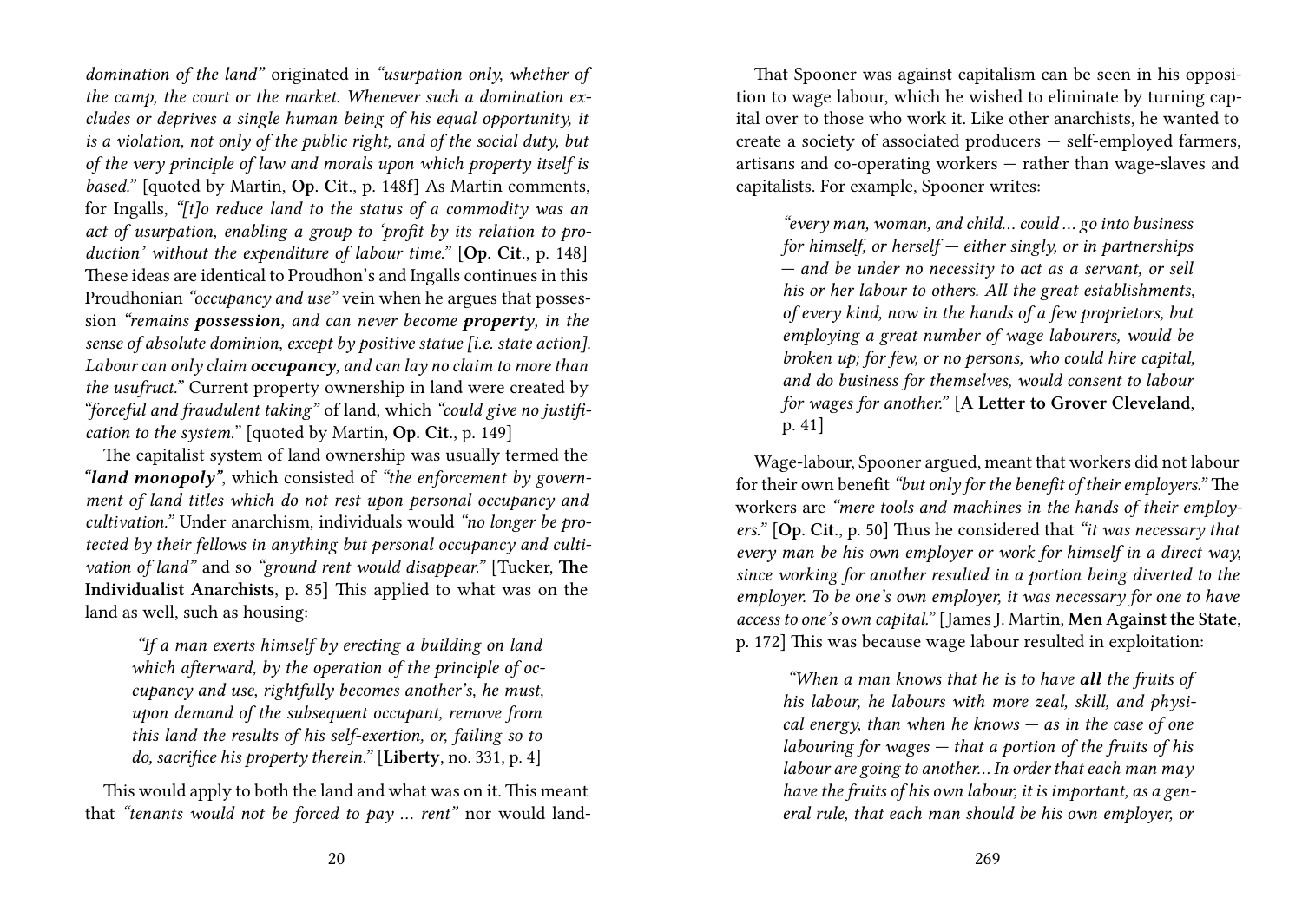# **G.7 Lysander Spooner: right-"libertarian" or libertarian socialist?**

Murray Rothbard and others on the "libertarian" right have argued that Lysander Spooner is another individualist anarchist whose ideas support "anarcho"-capitalism's claim to be part of the anarchist tradition. It is fair to say that Spooner's critique of the state, rooted in *"natural rights"* doctrine, was quoted favourably by Rothbard on many occasions, making Spooner the 19<sup>th</sup> century anarchist most likely to be referenced by him. This is understandable as Spooner was undoubtedly the closest to liberalism of the individualist anarchists, making him more amenable to appropriation than the others (particularly those, like Tucker, who called themselves socialists).

As will be shown below, however, any claim that Spooner provides retroactive support for "anarcho"-capitalist claims of being a form of anarchism is untrue. This is because, regardless of his closeness to liberalism, Spooner's vision of a free society was fundamentally anti-capitalist. It is clear that Spooner was a left-libertarian who was firmly opposed to capitalism. The ignoring (at best) or outright dismissal (at worse) of Spooner's economic ideas and vision of a free society by right-"libertarians" should be more than enough to show that Spooner cannot be easily appropriated by the right regardless of his (from an anarchist position) unique, even idiosyncratic, perspective on property rights.

lords *"be allowed to seize their property."* This, as Tucker noted, was a complete rejection of the capitalist system of property rights and saw anarchism being dependent on *"the Anarchistic view that occupancy and use should condition and limit landholding becom[ing] the prevailing view."* [**The Individualist Anarchists**, p. 162 and p. 159] As Joseph Labadie put it, socialism includes any theory *"which has for its object the changing of the present status of property and the relations one person or class holds to another. In other words, any movement which has for its aim the changing of social relations, of companionships, of associations, of powers of one class over another class, is Socialism."* [our emphasis, **Liberty**, no. 158, p. 8] As such, both social and individualist anarchists are socialists as both aimed at changing the present status of property.

It should also be noted here that the individualist anarchist ideal that competition in banking would drive interest to approximately zero is their equivalent to the social anarchist principle of free access to the means of life. As the only cost involved would be an administration charge which covers the labour involved in running the mutual bank, all workers would have access to "capital" for (in effect) free. Combine this with "occupancy and use" in terms of land use and it can be seen that both individualist and social anarchists shared a common aim to make the means of life available to all without having to pay a tribute to an owner or be dependent on a ruling capitalist or landlord class.

For these reasons, the Individualist Anarchists are clearly anticapitalist. While an Individualist Anarchy would be a market system, it would not be a capitalist one. As Tucker argued, the anarchists realised *"the fact that one class of men are dependent for their living upon the sale of their labour, while another class of men are relieved of the necessity of labour by being legally privileged to sell something that is not labour… And to such a state of things I am as much opposed as any one. But the minute you remove privilege… every man will be a labourer exchanging with fellow-labourers … What Anarchistic-Socialism aims to abolish is usury … it wants to deprive*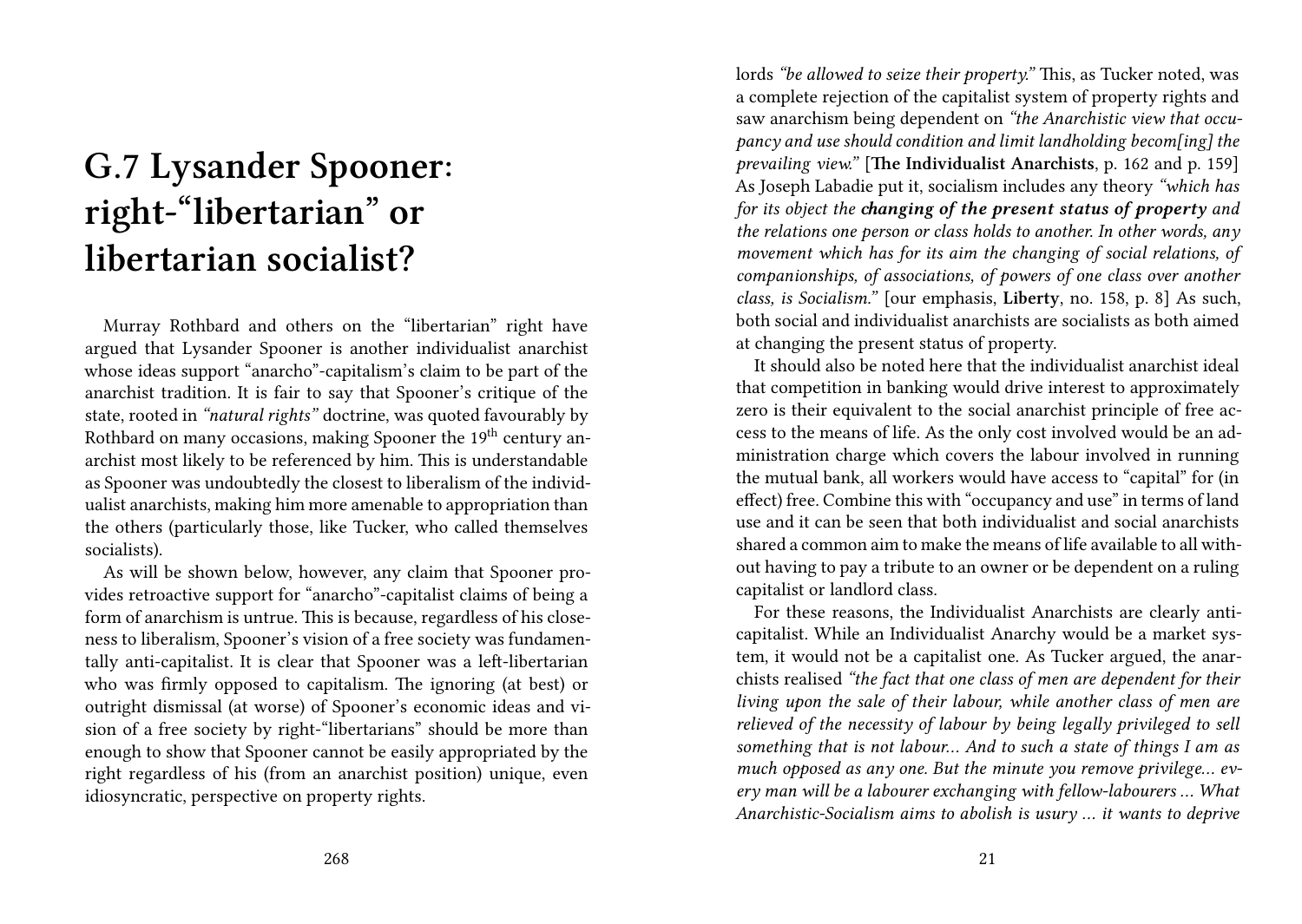*capital of its reward."* As noted above, the term *"usury,"* for Tucker, was simply a synonym for *"the exploitation of labour."* [**Instead of a Book**, p. 404 and p. 396]

The similarities with social anarchism are obvious. Like them, the individualist anarchists opposed capitalism because they saw that profit, rent and interest were all forms of exploitation. As communist-anarchist Alexander Berkman noted, *"[i]f the worker would get his due — that is, the things he produces or their equivalent — where would the profits of the capitalist come from? If labour owned the wealth it produced, there would be no capitalism."* Like social anarchists they opposed usury, to have to pay purely for access/use for a resource. It ensured that a *"slice of their daily labour is taken from [the workers] for the privilege of using these factories"* [**What is Anarchism?**, p. 44 and p. 8] For Marx, abolishing interest and interest-bearing capital *"means the abolition of capital and of capitalist production itself."* [**Theories of Surplus Value**, vol. 3, p. 472] A position, incidentally, also held by Proudhon who maintained that *"reduction of interest rates to vanishing point is itself a revolutionary act, because it is destructive of capitalism."* [quoted by Edward Hyams, **Pierre-Joseph Proudhon: His Revolutionary Life, Mind and Works**, p. 188] Like many socialists, Individualist Anarchists used the term "interest" to cover all forms of surplus value: *"the use of money"* plus *"house-rent, dividends, or share of profits"* and having to *"pay a tax to somebody who owns the land." "In doing away with interest, the cause of inequality in material circumstances will be done away with."* [John Beverley Robinson,**The Individualist Anarchists**, pp. 144–5]

Given that Individualist Anarchism aimed to abolish interest along with rent and profit it would suggest that it is a socialist theory. Unsurprisingly, then, Tucker agreed with Marx's analysis on capitalism, namely that it lead to industry concentrating into the hands of a few and that it robbed workers of the fruits of the toil (for Francis Tandy it was a case of *"the Marxian theory of surplus value, upon which all Socialistic philosophy — whether State or Anar-*

the pleasure to be gained from individual interaction and activity. Lastly, Stirner indicates that mutual aid and equality are based not upon an abstract morality but upon self-interest, both for defence against hierarchy and for the pleasure of co-operative intercourse between unique individuals.

Stirner demonstrates brilliantly how abstractions and fixed ideas (*"spooks"*) influence the very way we think, see ourselves, and act. He shows how hierarchy has its roots within our own minds, in how we view the world. He offers a powerful defence of individuality in an authoritarian and alienated world, and places subjectivity at the centre of any revolutionary project, where it belongs. Finally, he reminds us that a free society must exist in the interests of all, and must be based upon the self-fulfilment, liberation and enjoyment of the individual.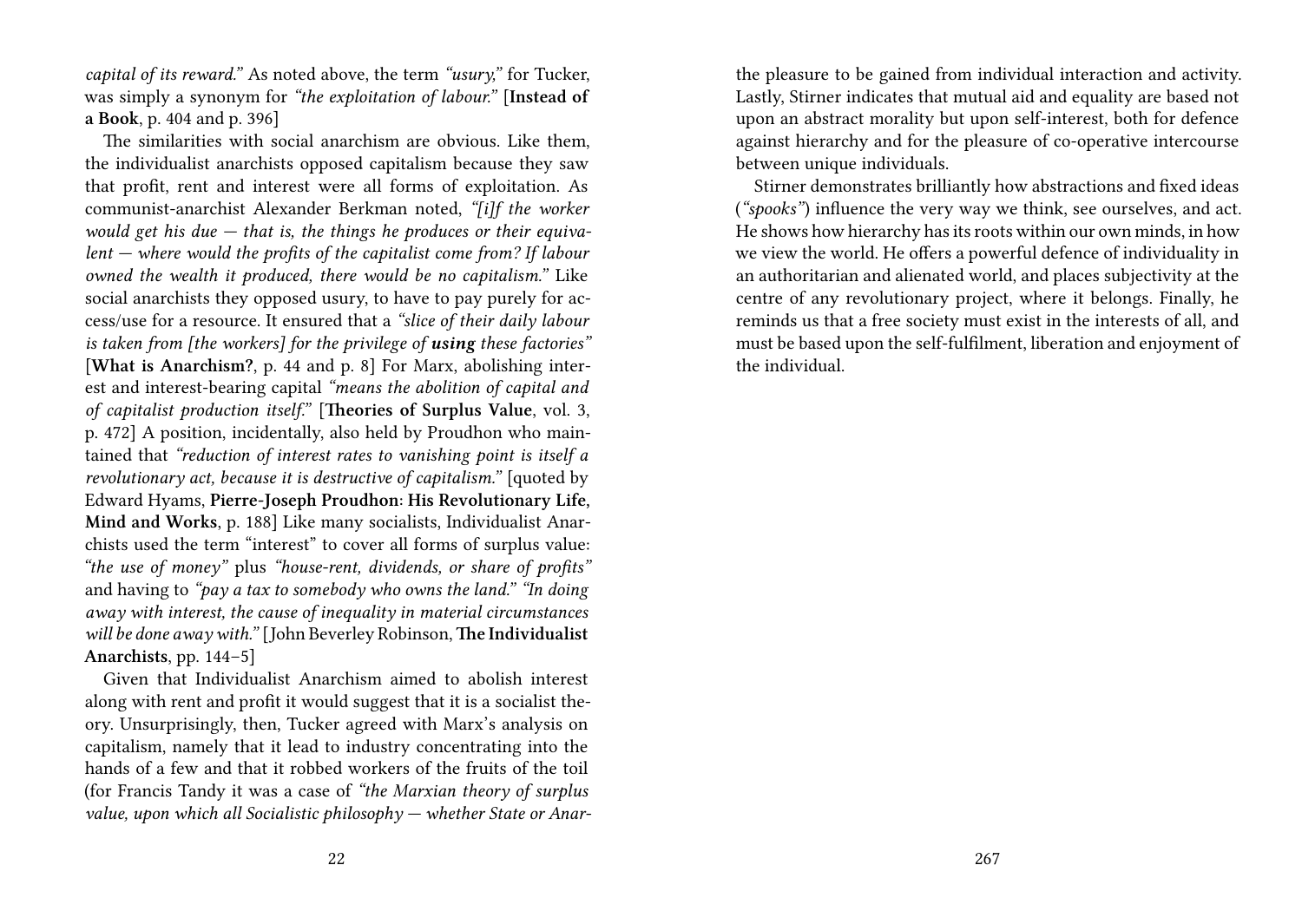be seen from Chapter 8 of Kropotkin's **Conquest of Bread** (*"The Need for Luxury*", communist-anarchism builds upon this insight, arguing that communism is required to ensure that all individuals have the time and energy to pursue their own unique interests and dreams (see section I.4).

Stirner notes that socialising property need not result in genuine freedom if it is not rooted in individual use and control. He states *"the lord is proprietor. Choose then whether you want to be lord, or whether society shall be!"* He notes that many communists of his time attacked alienated property but did not stress that the aim was to ensure access for all individuals.*"Instead of transforming the alien into own,"* Stirner noted, *"they play impartial and ask only that all property be left to a third party, such as human society. They revindicate the alien not in their own name, but in a third party's"* Ultimately, of course, under libertarian communism it is not "society" which uses the means of life but individuals and associations of individuals. As Stirner stressed: *"Neither God nor Man ('human society') is proprietor, but the individual."* [p. 313, p. 315 and p. 251] This is why social anarchists have always stressed self-management — only that can bring collectivised property into the hands of those who utilise it. Stirner places the focus on decision making back where it belongs — in the individuals who make up a given community rather than abstractions like "society."

Therefore Stirner's union of egoists has strong connections with social anarchism's desire for a society based on freely federated individuals, co-operating as equals. His central idea of "property" — that which is used by the  $ego - is$  an important concept for social anarchism because it stresses that hierarchy develops when we let ideas and organisations own us rather than vice versa. A participatory anarchist community will be made up of individuals who must ensure that it remains their "property" and be under their control; hence the importance of decentralised, confederal organisations which ensure that control. A free society must be organised in such a way to ensure the free and full development of individuality and maximise

*chistic — is necessarily based"* [**Op. Cit.**, no. 312, p. 3]). Tucker quoted a leading Marxist's analysis of capitalism and noted that*"Liberty endorses the whole of it, excepting a few phrases concerning the nationalisation of industry and the assumption of political power by working people."* However, he was at pains to argue that this analysis was first expounded by Proudhon, *"that the tendency and consequences of capitalistic production … were demonstrated to the world time and time again during the twenty years preceding the publication of 'Das Kapital'"* by the French anarchist. This included *"the historical persistence of class struggles in successive manifestations"* as well as *"the theory that labour is the source and measure of value." "Call Marx, then, the father of State socialism, if you will,"* argued Tucker, *"but we dispute his paternity of the general principles of economy on which all schools of socialism agree."* [**Liberty**, no. 35, p. 2]

This opposition to profits, rent and interest as forms of exploitation and property as a form of theft clearly makes individualist anarchism anti-capitalist and a form of (libertarian) socialism. In addition, it also indicates well the common ground between the two threads of anarchism, in particular their common position to capitalism. The social anarchist Rudolf Rocker indicates well this common position when he argues:

*"it is difficult to reconcile personal freedom with the existing economic system. Without doubt the present inequality of economic interests and the resulting class conflicts in society are a continual danger to the freedom of the individual … [T]he undisturbed natural development of human personality is impossible in a system which has its root in the shameless exploitation of the great mass of the members of society. One cannot be free either politically or personally so long as one is in economic servitude of another and cannot escape from this condition. This was recognised by men like Godwin, Warren, Proudhon, Bakunin, [and women like Goldman and de Cleyre, we*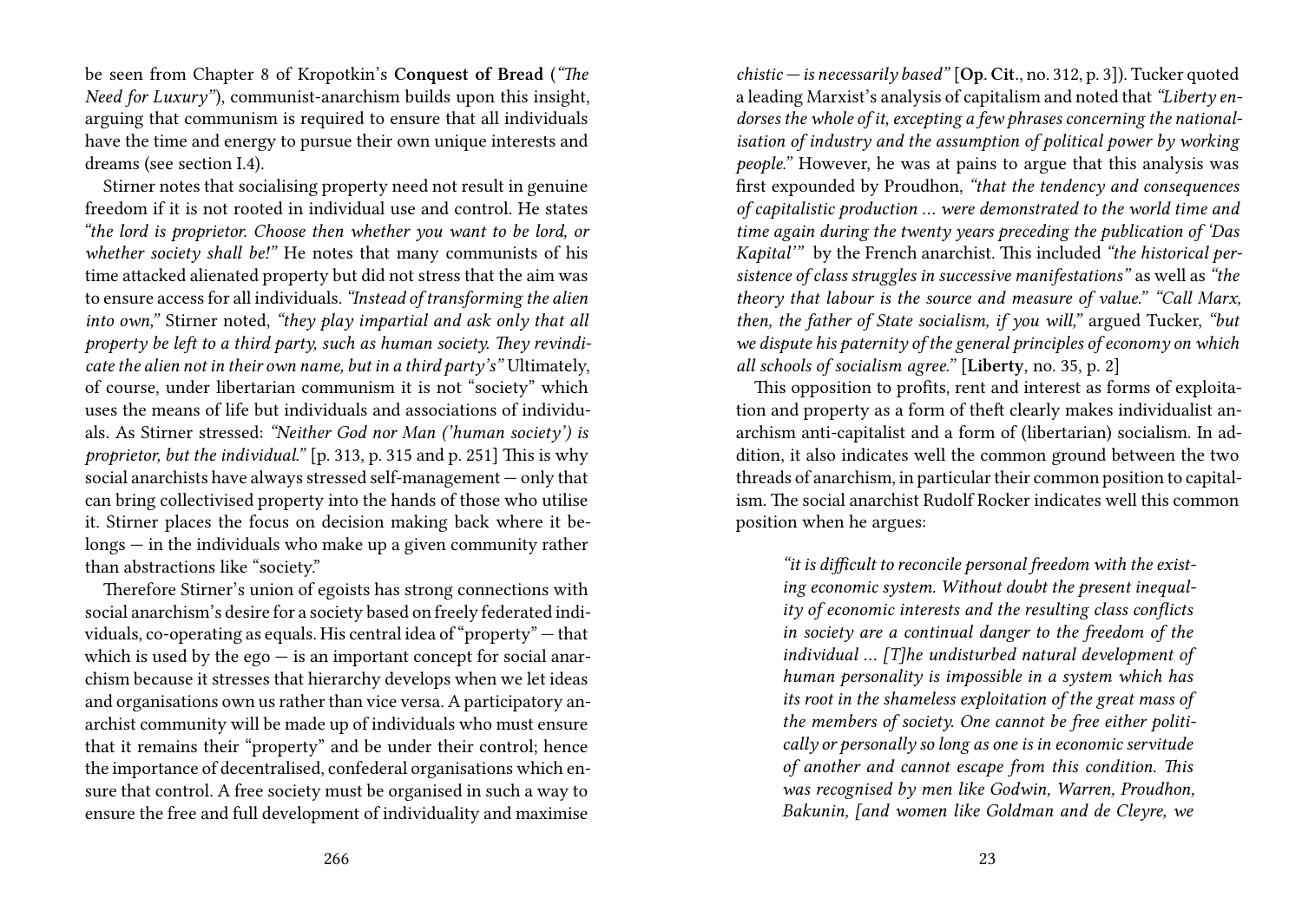*must add!] and many others who subsequently reached the conviction that the domination of man over man will not disappear until there is an end of the exploitation of man by man."* [**Nationalism and Culture**, p. 167]

There are other, related, reasons why the individualist anarchists must be considered left-wing libertarians rather than right-wing ones. Given their opposition to non-labour income, they saw their proposals as having egalitarian implications. As regards equality, we discover that they saw their ideas as promoting it. Thus we find Tucker arguing that that the *"happiness possible in any society that does not improve upon the present in the matter of distribution of wealth, can hardly be described as beatific."* He was clearly opposed to *"the inequitable distribution of wealth"* under capitalism and equally clearly saw his proposals as a means of reducing it substantially. The abolition of those class monopolies which create interest, rent and profit would reduce income and wealth inequalities substantially. However, there was *"one exception, and that a comparatively trivial one"*, namely economic rent (the natural differences between different bits of land and individual labour). This*"will probably remain with us always. Complete liberty will very much lessen it; of that I have no doubt … At the worst, it will be a small matter, no more worth consideration in comparison with the liberty than the slight disparity that will always exist in consequence of inequalities of skill."* [*"Why I am an Anarchist"*, pp. 132–6, **Man!**, M. Graham (ed.), pp. 135–6] Another individualist anarchist, John Beverley Robinson, agreed:

*"When privilege is abolished, and the worker retains all that he produces, then will come the powerful trend toward equality of material reward for labour that will produce substantial financial and social equality, instead of the mere political equality that now exists."* [**Patterns of Anarchy**, pp. 278–9]

relationships. If I dominate someone, then in all likelihood I will be dominated in turn. By removing hierarchy and domination, the ego is free to experience and utilise the full potential of others. As Kropotkin argued in **Mutual Aid**, individual freedom and social cooperation are not only compatible but, when united, create the most productive conditions for all individuals within society.

Stirner reminds the social anarchist that communism and collectivism are not sought for their own sake but to ensure individual freedom and enjoyment. As he argued:*"But should competition some day disappear, because concerted effort will have been acknowledged as more beneficial than isolation, then will not every single individual inside the associations be equally egoistic and out for his own inter*ests?" [Op. Cit., p. 22] This is because competition has its drawbacks, for *"[r]estless acquisition does not let us take breath, take a calm enjoyment. We do not get the comfort of our possessions… Hence it is at any rate helpful that we come to an agreement about human labours that they may not, as under competition, claim all our time and toil."* [p. 268] In other words, in the market only the market is free not those subject to its pressures and necessities  $-$  an important truism which defenders of capitalism always ignore.

Forgetting about the individual was, for Stirner, the key problem with the forms of communism he was familiar with and so this *"organisation of labour touches only such labours as others can do for us … the rest remain egoistic, because no one can in your stead elaborate your musical compositions, carry out your projects of painting, etc.; nobody can replace Raphael's labours. The latter are labours of a unique person, which only he is competent to achieve."* He went on to ask *"for whom is time to be gained [by association]? For what does man require more time than is necessary to refresh his wearied powers of labour? Here Communism is silent."* Unlike egoism, which answers: *"To take comfort in himself as unique, after he has done his part as man!"* In other words, competition *"has a continued existence"* because *"all do not attend to their affair and come to an understanding with each other about it."* [p. 269 and p. 275] As can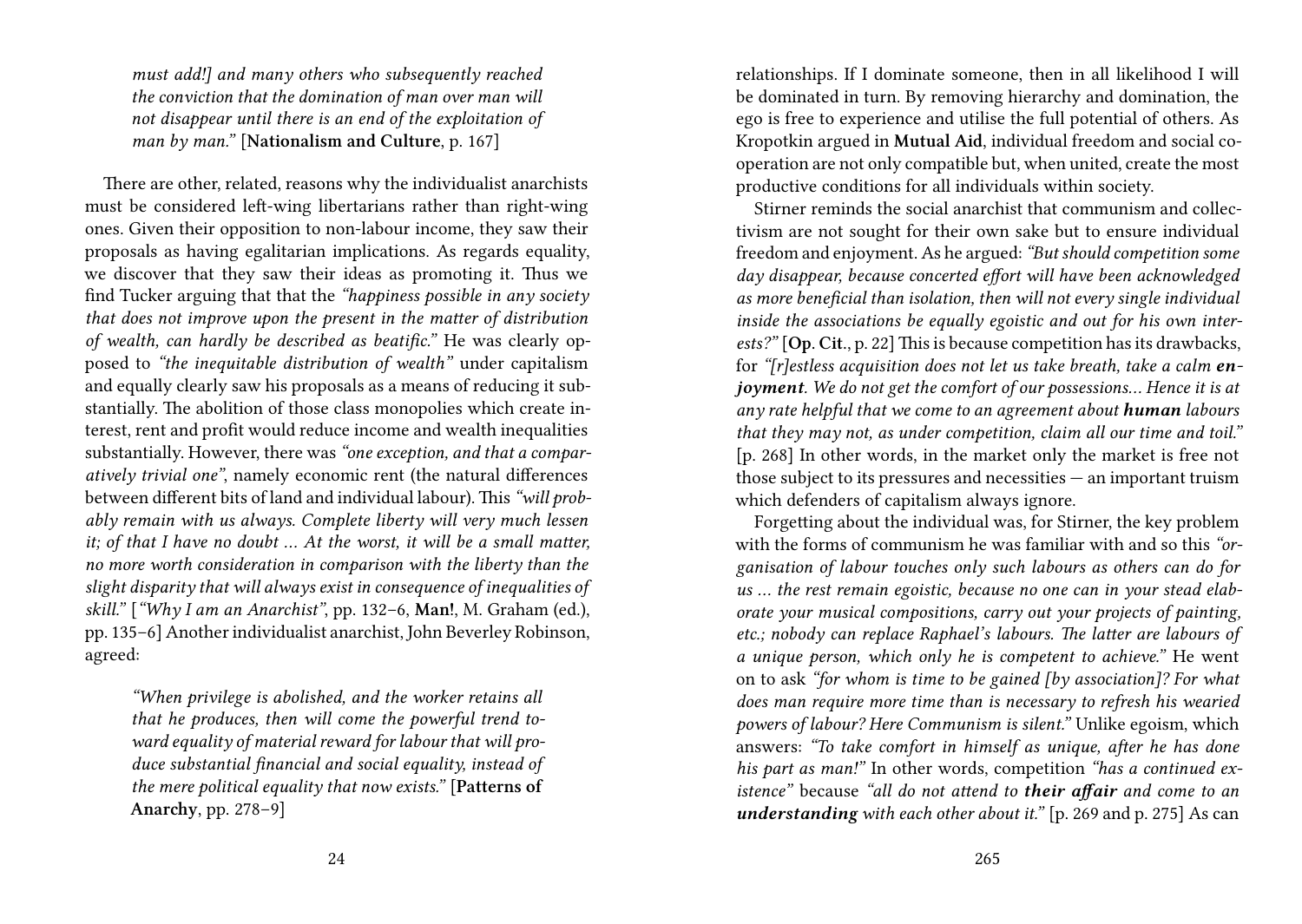*"union of egoists"* for Stirner was such groups should be "owned" by their members, not the members by the group. That points to a **libertarian** form of organisation within these "unions" (i.e. one based on equality and participation), **not** a hierarchical one. If you have no say in how a group functions (as in wage slavery, where workers have the "option" of "love it or leave it") then you can hardly be said to own it, can you? Indeed, Stirner argues, for *"[o]nly in the union can you assert yourself as unique, because the union does not possess you, but you possess it or make it of use to you."* [p. 312]

Thus, Stirner's *"union of egoists"* cannot be compared to the employer-employee contract as the employees cannot be said to "own" the organisation resulting from the contract (nor do they own themselves during work time, having sold their labour/liberty to the boss in return for wages — see section B.4). Only within a participatory association can you *"assert"* yourself freely and subject your maxims, and association, to your *"ongoing criticism"* — in capitalist contracts you can do both only with your bosses' permission.

And by the same token, capitalist contracts do not involve "leaving each other alone" (a la "anarcho"-capitalism). No boss will "leave alone" the workers in his factory, nor will a landowner "leave alone" a squatter on land he owns but does not use. Stirner rejects the narrow concept of "property" as private property and recognises the **social** nature of "property," whose use often affects far more people than those who claim to "own" it: *"I do not step shyly back from your property, but look upon it always as my property, in which I 'respect' nothing. Pray do the like with what you call my property!"* [p. 248] This view logically leads to the idea of both workers' self-management and grassroots community control (as will be discussed more fully in section I) as those affected by an activity will take a direct interest in it and not let "respect" for "private" property allow them to be oppressed by others.

Moreover, egoism (self-interest) must lead to self-management and mutual aid (solidarity), for by coming to agreements based on mutual respect and social equality, we ensure non-hierarchical

As did Lysander Spooner, who pointed out that the *"wheel of fortune, in the present state of things, is of such enormous diameter"* and *"those on its top are on so showy a height"* wjile *"those underneath it are in such a pit of debt, oppression, and despair."* He argued that under his system *"fortunes could hardly be represented by a wheel; for it would present no such height, no such depth, no such irregularity of motion as now. It should rather be represented by an extended surface, varied somewhat by inequalities, but still exhibiting a general level, affording a safe position for all, and creating no necessity, for either force or fraud, on the part of anyone to secure his standing."* Thus Individualist anarchism would create a condition *"neither of poverty, nor riches; but of moderate competency — such as will neither enervate him by luxury, nor disable him by destitution; but which will at once give him and opportunity to labour, (both mentally and physically) and stimulate him by offering him all the fruits of his labours."* [quoted by Stephan L. Newman, **Liberalism at Wit's End**, p. 72 and p. 73]

As one commentator on individualist anarchism, Wm. Gary Kline, correctly tsummarised:

*"Their proposals were designed to establish true equality of opportunity … and they expected this to result in a society without great wealth or poverty. In the absence of monopolistic factors which would distort competition, they expected a society of largely self-employed workmen with no significant disparity of wealth between any of them since all would be required to live at their own expense and not at the expense of exploited fellow human beings."* [**The Individualist Anarchists: A Critique of Liberalism**, pp. 103–4]

Hence, like social anarchists, the Individualist Anarchists saw their ideas as a means towards equality. By eliminating exploitation, inequality would soon decrease as wealth would no longer accumulate in the hands of the few (the owners). Rather, it would flow back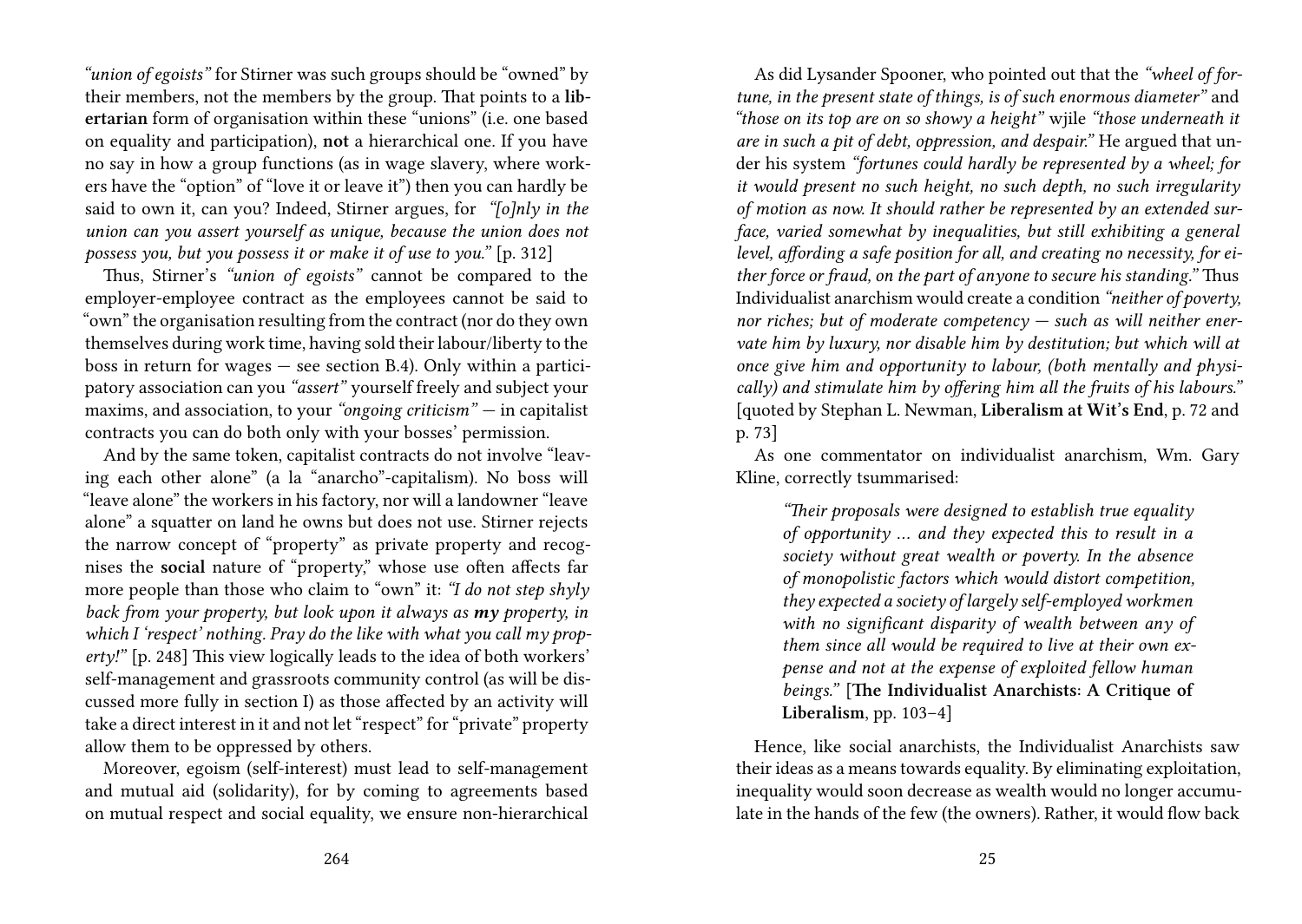into the hands of those who produced it (i.e. the workers). Until this occurred, society would see *"[o]n one side a dependent class of wageworkers and on the other a privileged class of wealth-monopolisers, each become more and more distinct from the other as capitalism advances."* This has *"resulted in a grouping and consolidation of wealth which grows apace by attracting all property, no matter by whom produced, into the hands of the privileged, and hence property becomes a social power, an economic force destructive of rights, a fertile source of injustice, a means of enslaving the dispossessed."* [William Ballie, **The Individualist Anarchists**, p. 121]

Moreover, like the social anarchists, the Individualist Anarchists were aware that the state was not some neutral machine or one that exploited all classes purely for its own ends. They were aware that it was a vehicle of **class rule,** namely the rule of the capitalist class over the working class. Spooner thought that that *"holders of this monopoly [of the money supply] now rule and rob this nation; and the government, in all its branches, is simply their tool"* and that *"the employers of wage labour … are also the monopolists of money."* [Spooner, **A Letter to Grover Cleveland**, p. 42 and p. 48] Tucker recognised that *"capital had so manipulated legislation"* that they gained an advantage on the capitalist market which allowed them to exploit labour. [**The Individualist Anarchists**, pp. 82–3] He was quite clear that the state was a **capitalist** state, with *"Capitalists hav[ing] placed and kept on the statute books all sorts of prohibitions and taxes"* to ensure a "free market" skewed in favour of themselves. [**Instead of a Book**, p. 454] A.H. Simpson argued that the Individualist Anarchist *"knows very well that the present State … is simply the tool of the property-owning class."* [**The Individualist Anarchists**, p. 92] Thus both wings of the anarchist movement were united in their opposition to capitalist exploitation and their common recognition that the state was a tool of the capitalist class, used to allow them to exploit the working class.

Tucker, like other individualist anarchists, also supported labour unions, and although he opposed violence during strikes he recog*others live in misery and perish of hunger, or indeed who live a life of dissipation because others are foolish enough to live in indigence, etc., such societies … [are] more of a religious society, a communion held as sacrosanct by right, by law and by all the pomp and circumstance of the courts."* [**Op. Cit.**, p. 24]

Therefore, egoism's revolt against all hierarchies that restrict the ego logically leads to the end of authoritarian social relationships, particularly those associated with private property and the state. Given that capitalism is marked by extensive differences in bargaining power outside its "associations" (i.e. firms) and power within these "associations" (i.e. the worker/boss hierarchy), from an egoist point of view it is in the self-interest of those subjected to such relationships to get rid of them and replace them with unions based on mutuality, free association, and self-management. Ultimately, Stirner stresses that it is in the workers' **self-interest** to free themselves from both state and capitalist oppression. Sounding like an anarcho-syndicalist, Stirner recognised the potential for strike action as a means of self-liberation:

*"The labourers have the most enormous power in their hands, and, if they once become thoroughly conscious of it and used it, nothing could withstand them; they would only have to stop labour, regard the product of labour as theirs, and enjoy it. This is the sense of the labour disturbances which show themselves here and there."* [p. 116]

Given the holistic and egalitarian nature of the union of egoists, it can be seen that it shares little with the so-called free agreements of capitalism (in particular wage labour). The hierarchical structure of capitalist firms hardly produces associations in which the individual's experiences can be compared to those involved in friendship or play, nor do they involve equality. An essential aspect of the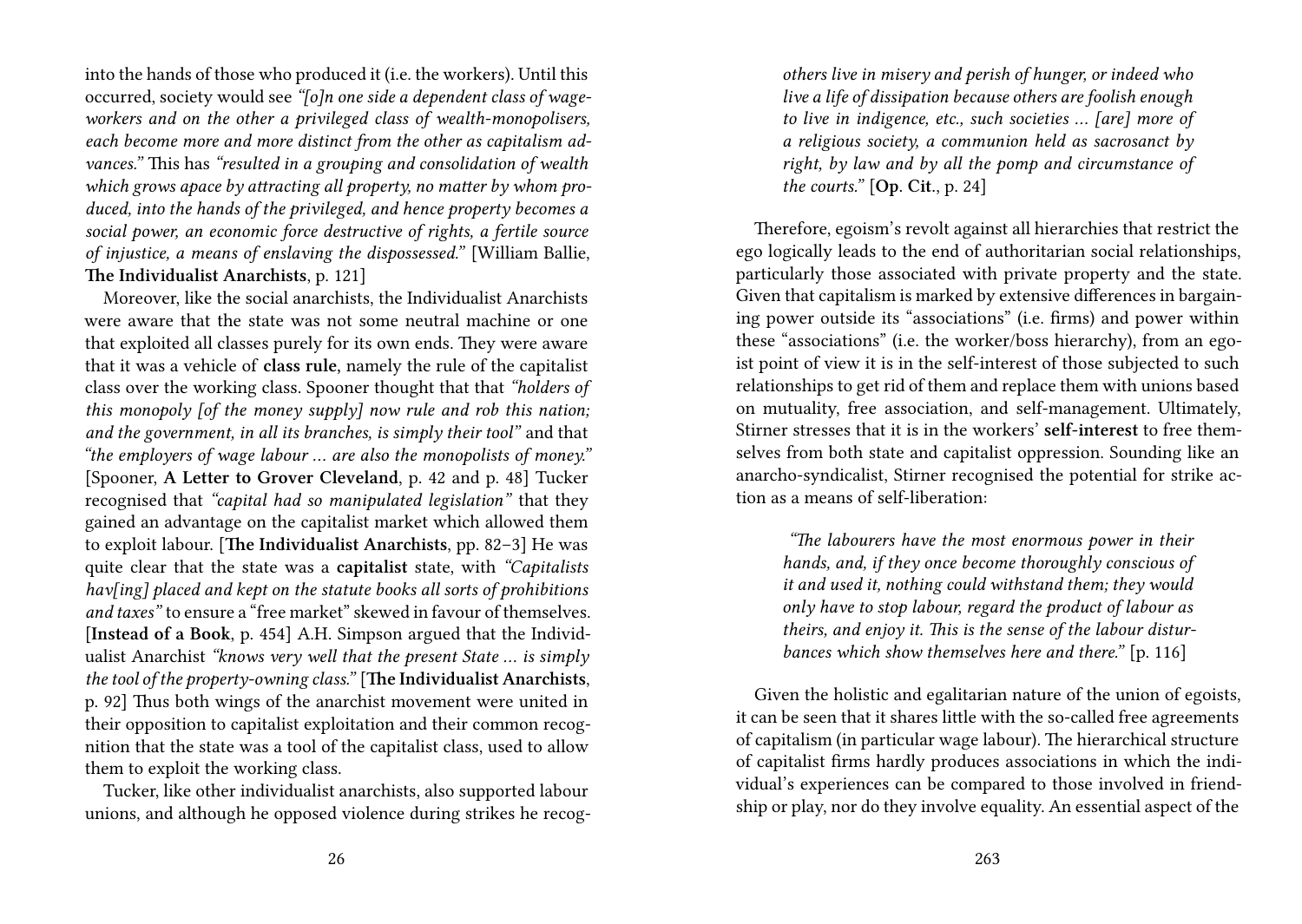*action, the commercium, of individuals."* [p. 218] Its aim is *"pleasure"* and *"self-enjoyment."* Thus Stirner sought a broad egoism, one which appreciated others and their uniqueness, and so criticised the narrow egoism of people who forgot the wealth others are:

*"But that would be a man who does not know and cannot appreciate any of the delights emanating from an interest taken in others, from the consideration shown to others. That would be a man bereft of innumerable pleasures, a wretched character … would he not be a wretched egoist, rather than a genuine Egoist? … The person who loves a human being is, by virtue of that love, a wealthier man that someone else who loves no one."* [**No Gods, No Masters**, vol. 1, p. 23]

In order to ensure that those involved do not sacrifice any of their uniqueness and freedom, the contracting parties have to have roughly the same bargaining power and the association created must be based on self-management (i.e. equality of power). Only under self-management can all participate in the affairs of the union and express their individuality. Otherwise, we have to assume that some of the egoists involved will stop being egoists and will allow themselves to be dominated by another, which is unlikely. As Stirner himself argued:

*"But is an association, wherein most members allow themselves to be lulled as regards their most natural and most obvious interests, actually an Egoist's association? Can they really be 'Egoists' who have banded together when one is a slave or a serf of the other?…*

*"Societies wherein the needs of some are satisfied at the expense of the rest, where, say, some may satisfy their need for rest thanks to the fact that the rest must work to the point of exhaustion, and can lead a life of ease because* nised that it was caused by frustration due to an unjust system. Indeed, like social anarchists, he considered *"the labourer in these days [as] a soldier… His employer is … a member of an opposing army. The whole industrial and commercial world is in a state of internecine war, in which the proletaires are massed on one side and the proprietors on the other."* The cause of strikes rested in the fact that *"before … strikers violated the equal liberty of others, their own right to equality of liberty had been wantonly and continuously violated"* by the capitalists using the state, for the *"capitalists … in denying [a free market] to [the workers] are guilty of criminal invasion."* [**Instead of a Book**, p. 460 and p. 454] *"With our present economic system,"* Tucker stressed, *"almost every strike is just. For what is justice in production and distribution? That labour, which creates all, shall have all."* [**Liberty**, no. 19, p. 1]

Another important aspects of unions and strikes were that they represented both a growing class consciousness and the ability to change society. *"It is the power of the great unions to paralyse industry and ignore the government that has alarmed the political burglars,"* argued Victor Yarrows. This explained why unions and strikes were crushed by force as *"the State can have no rival, say the plutocrats, and the trades unions, with the sympathetic strike and boycott as weapons, are becoming too formidable."* Even defeated strikes were useful as they ensured that *"the strikers and their sympathisers will have acquired some additional knowledge of the essential nature of the beast, government, which plainly has no other purpose at present than to protect monopoly and put down all opposition to it." "There is such a thing as the solidarity of labour,"* Yarrows went on, *"and it is a healthy and encouraging sign that workmen recognise the need of mutual support and co-operation in their conflict with monopoly and its official and unofficial servants. Labour has to fight government as well as capital, 'law and order' as well as plutocracy. It cannot make the slightest movement against monopoly without colliding with some sort of 'authority', Federal, State, or municipal."* The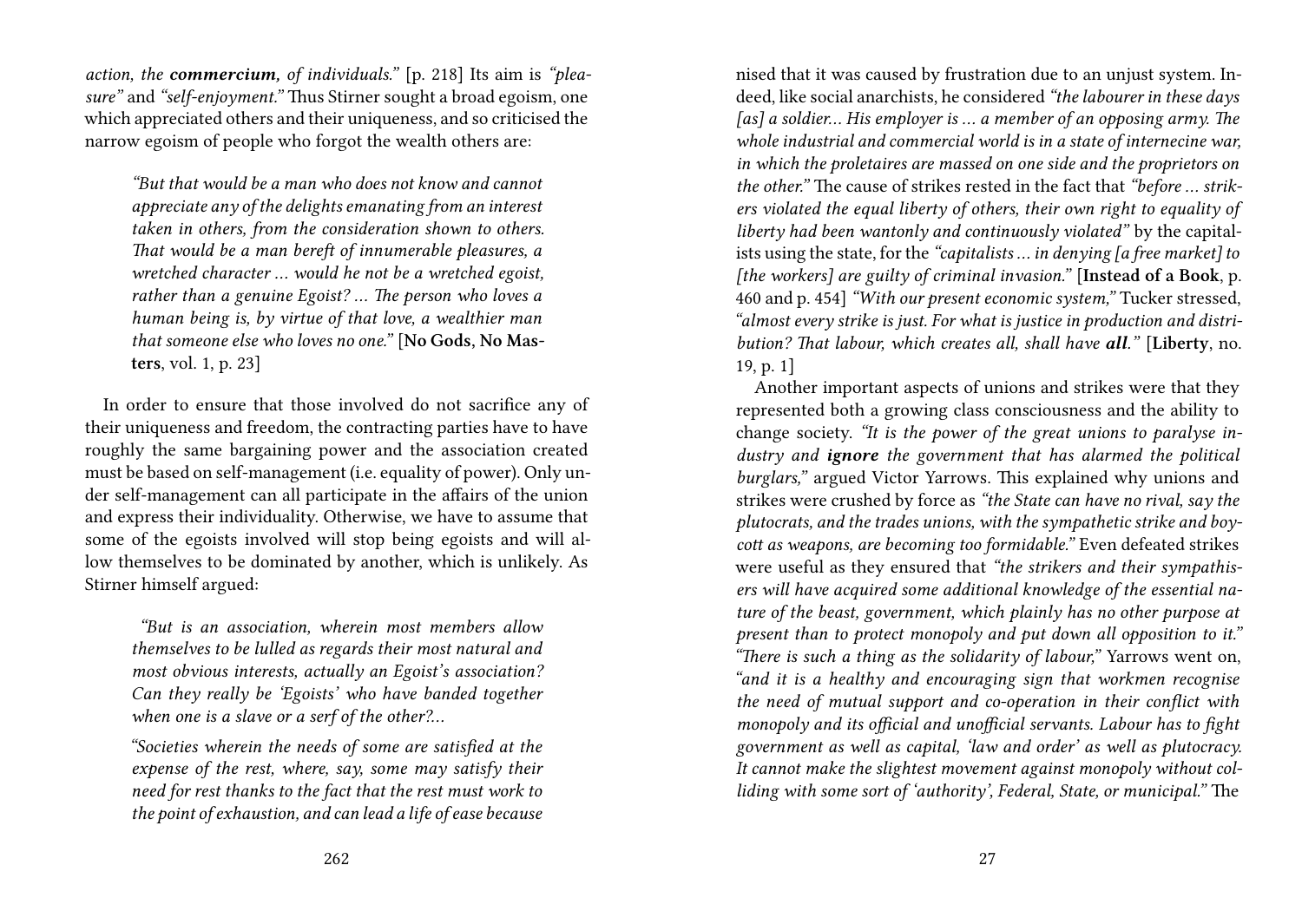problem was that the unions *"have no clear general aims and deal with results rather than causes."* [**Liberty**, no. 291, p. 3]

This analysis echoed Tucker's, who applauded the fact that *"[a]nother era of strikes apparently is upon us. In all trades and in all sections of the country labour is busy with its demands and its protests. Liberty rejoices in them. They give evidence of life and spirit and hope and growing intelligence. They show that the people are beginning to know their rights, and, knowing, dare to maintain them. Strikes, whenever and wherever inaugurated, deserve encouragement from all true friends of labour."* [**Op. Cit.**, no. 19, p. 1] Even failed strikes were useful, for they exposed *"the tremendous and dangerous power now wielded by capital."* [**Op. Cit.**, no. 39, p. 1] The *"capitalists and their tools, the legislatures, already begin to scent the impending dangers of trades-union socialism and initiatory steps are on foot in the legislatures of several states to construe labour combinations as conspiracies against commerce and industry, and suppress them by law."* [**Op. Cit.**, no. 22, p. 3]

Some individualist anarchists, like Dyer Lum and Joseph Labadie, were union organisers while Ezra Heywood *"scoffed at supporters of the status quo, who saw no evidence of the tyranny on the part of capital, and who brought up the matter of free contract with reference to labourers. This argument was no longer valid. Capital controlled land, machinery, steam power, waterfalls, ships, railways, and above all, money and public opinion, and was in a position to wait out recalcitrancy at its leisure."* [Martin, **Op. Cit.**, p. 107] For Lum, *"behind the capitalist … privilege stands as support"* and so social circumstances matter. *"Does liberty exist,"* he argued, *"where rent, interest, and profit hold the employee in economic subjection to the legalised possessor of the means of life? To plead for individual liberty under the present social conditions, to refuse to abate one jot of control that legalised capital has over individual labour, and to assert that the demand for restrictive or class legislation comes only from the voluntary associations of workmen [i.e., trade unions] is not alone the height of*

That Stirner's desire for individual autonomy becomes transferred into support for rulership for the few and subjection for the many by many of his critics simply reflects the fact we are conditioned by class society to accept such rule as normal — and hope that our masters will be kind and subscribe to the same spooks they inflict on their subjects. It is true, of course, that a narrow "egoism" would accept and seek such relationships of domination but such a perspective is not Stirner's. This can be seen from how Stirner's egoist vision could fit with social anarchist ideas.

The key to understanding the connection lies in Stirner's idea of the *"union of egoists,"* his proposed alternative mode of organising society. Stirner believed that as more and more people become egoists, conflict in society will decrease as each individual recognises the uniqueness of others, thus ensuring a suitable environment within which they can co-operate (or find *"truces"* in the *"war of all against all"*). These *"truces"* Stirner termed *"Unions of Egoists."* They are the means by which egoists could, firstly, *"annihilate"* the state, and secondly, destroy its creature, private property, since they would *"multiply the individual's means and secure his assailed property."* [p. 258]

The unions Stirner desires would be based on free agreement, being spontaneous and voluntary associations drawn together out of the mutual interests of those involved, who would *"care best for their welfare if they unite with others."* [p. 309] The unions, unlike the state, exist to ensure what Stirner calls *"intercourse,"* or *"union"* between individuals. To better understand the nature of these associations, which will replace the state, Stirner lists the relationships between friends, lovers, and children at play as examples. [**No Gods, No Masters**, vol. 1, p. 25] These illustrate the kinds of relationships that maximise an individual's self-enjoyment, pleasure, freedom, and individuality, as well as ensuring that those involved sacrifice nothing while belonging to them. Such associations are based on mutuality and a free and spontaneous co-operation between equals. As Stirner puts it, *"intercourse is mutuality, it is the*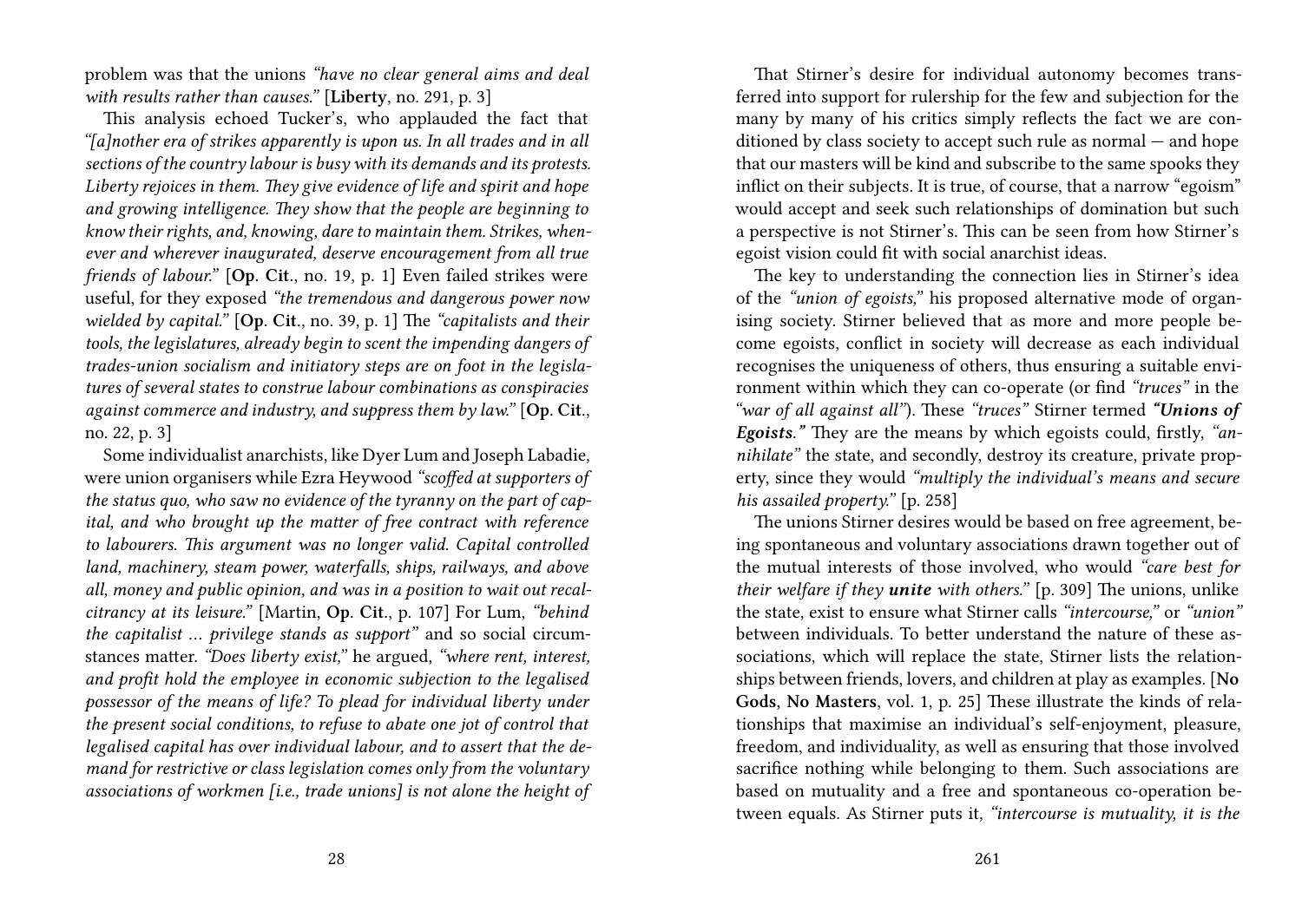*strument or means, from which we may derive benefit … of this the socialists do not think, because they — as liberals — are imprisoned in the religious principle and zealously aspire after — a sacred society, such as the State was hitherto."* [p. 123]

Of course, for the egoist libertarian communism can be just as much an option as any other socio-political regime. As Stirner stressed, egoism *"is not hostile to the tenderest of cordiality … nor of socialism: in short, it is not inimical to any interest: it excludes no interest. It simply runs counter to un-interest and to the uninteresting: it is not against love but against sacred love … not against socialists, but against the sacred socialists."* [**No Gods, No Masters**, vol. 1, p. 23] After all, if it aids the individual then Stirner had no more problems with libertarian communism that, say, rulers or exploitation. Yet this position does not imply that egoism tolerates the latter. Stirner's argument is, of course, that those who are subject to either have an interest in ending both and should unite with those in the same position to end it rather than appealing to the good will of those in power. As such, it goes without saying that those who find in egoism fascistic tendencies are fundamentally wrong. Fascism, like any class system, aims for the elite to rule and provides various spooks for the masses to ensure this (the nation, tradition, property, and so on). Stirner, on the other hand, urges an universal egoism rather than one limited to just a few. In other words, he would wish those subjected to fascistic domination to reject such spooks and to unite and rise against those oppressing them:

*"Well, who says that every one can do everything? What are you there for, pray, you who do not need to put up with everything? Defend yourself, and no one will do anything to you! He who would break your will has to do with you, and is your enemy. Deal with him as such. If there stand behind you for your protection some millions more, then you are an imposing power and will have an easy victory."* [p. 197]

*impudence, but a barefaced jugglery of words."* [**Liberty**, no. 101, p. 5]

Likewise, Tucker advocated and supported many other forms of non-violent direct action as well as workplace strikes, such as boycotts and rent strikes, seeing them as important means of radicalising the working class and creating an anarchist society. However, like social anarchists the Individualist Anarchists did not consider labour struggle as an end in itself — they considered reforms (and discussion of a *"fair wage"* and *"harmony between capital and labour"*) as essentially *"conservative"* and would be satisfied with no less than *"the abolition of the monopoly privileges of capital and interest-taking, and the return to labour of the full value of its production."* [Victor Yarros, quoted by Martin, **Op. Cit.**, p. 206f]

Therefore, it is clear that both social and Individualist Anarchists share much in common, including an opposition to capitalism. The former may have been in favour of free exchange but between equally situated individuals. Only given a context of equality can free exchange be considered to benefit both parties equally and not generate growing inequalities which benefit the stronger of the parties involved which, in turn, skews the bargaining position of those involved in favour of the stronger (also see section F.3).

It is unsurprising, therefore, that the individualist anarchists considered themselves as socialists. Like Proudhon, they desired a (libertarian) socialist system based on the market but without exploitation and which rested on possession rather than capitalist private property. With Proudhon, only the ignorant or mischievous would suggest that such a system was capitalistic. The Individualist Anarchists, as can be seen, fit very easily into Kropotkin's comments that *"the anarchists, in common with all socialists … maintain that the now prevailing system of private ownership in land, and our capitalist production for the sake of profits, represent a monopoly which runs against both the principles of justice and the dictates of utility."* [**Anarchism**, p. 285] While they rejected the communist-anarchist solution to the social question, they knew that such a question ex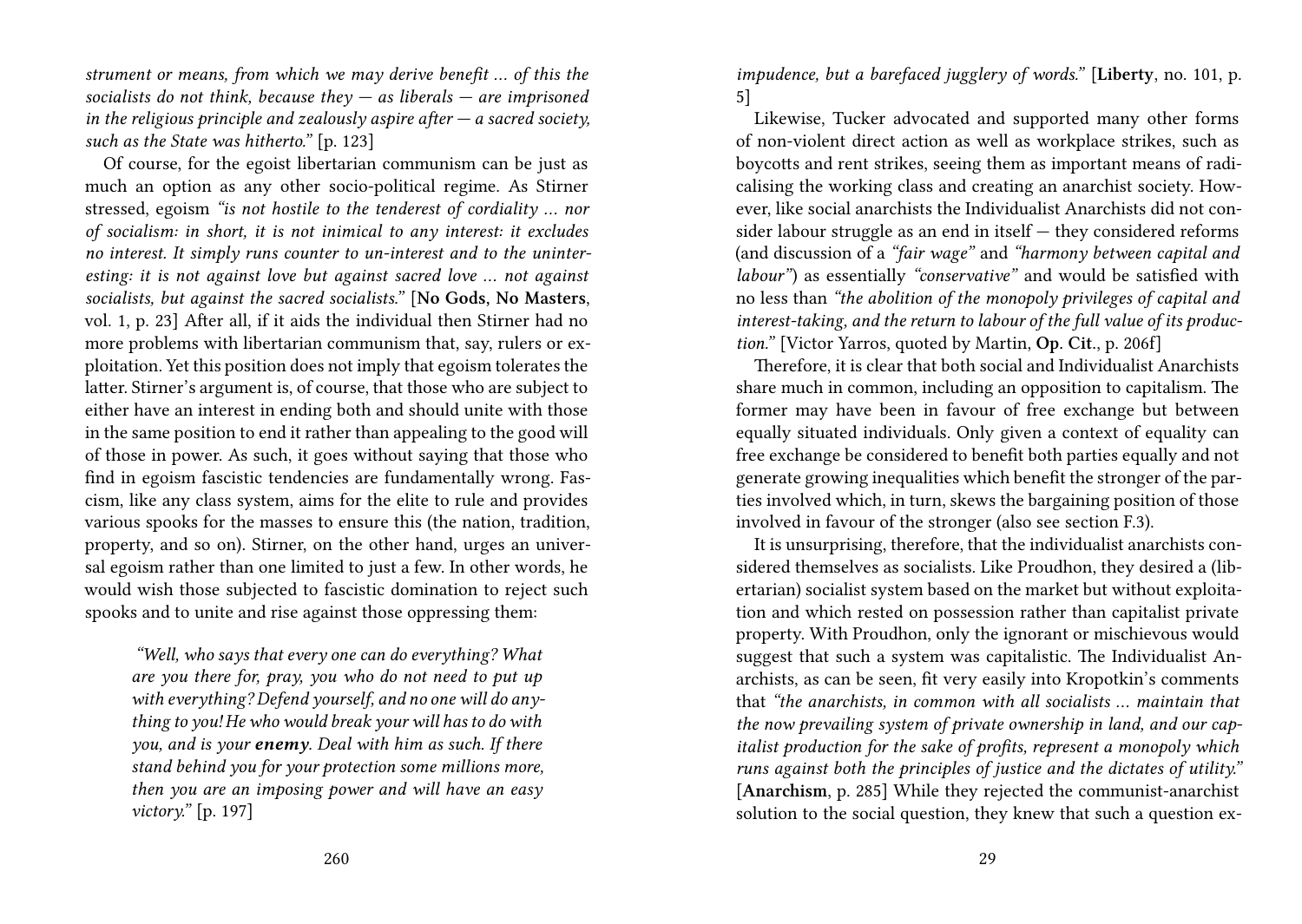isted and was rooted in the exploitation of labour and the prevailing system of property rights.

So why is Individualist Anarchism and Proudhon's mutualism socialist? Simply because they opposed the exploitation of labour by capital and proposed a means of ending it. The big debate between social and individualist anarchists is revolves around whether the other school can **really** achieve this common goal and whether its proposed solution would, in fact, secure meaningful individual liberty for all.

### **G.1.1 What about their support of the free market?**

Many, particularly on the "libertarian"-right, would dismiss claims that the Individualist Anarchists were socialists. By their support of the "free market" the Individualist Anarchists, they would claim, show themselves as really supporters of capitalism. Most, if not all, anarchists would reject this claim. Why is this the case?

This because such claims show an amazing ignorance of socialist ideas and history. The socialist movement has had a many schools, many of which, but not all, opposed the market and private property. Given that the right "libertarians" who make such claims are usually not well informed of the ideas they oppose (i.e. of socialism, particularly **libertarian** socialism) it is unsurprising they claim that the Individualist Anarchists are not socialists (of course the fact that many Individualist Anarchists argued they **were** socialists is ignored). Coming from a different tradition, it is unsurprising they are not aware of the fact that socialism is not monolithic. Hence we discover right-"libertarian" guru von Mises claiming that the *"essence of socialism is the entire elimination of the market."* [**Human Action**, p. 702] This would have come as something of a surprise to, say, Proudhon, who argued that *"[t]o suppress competition is to*

For the true egoist, capitalists are *"self-sacrificing"* in this sense, because they are driven only by profit. In the end, their behaviour is just another form of self-denial, as the worship of money leads them to slight other aspects of themselves such as empathy and critical thought (the bank balance becomes the rule book). A society based on such "egoism" ends up undermining the egos which inhabit it, deadening one's own and other people's individuality and so reducing the vast potential "utility" of others to oneself. In addition, the drive for profit is not even based on self-interest, it is forced upon the individual by the workings of the market (an alien authority) and results in labour *"claim[ing] all our time and toil,"* leaving no time for the individual *"to take comfort in himself as the unique."* [pp. 268–9]

Stirner also turns his analysis to "socialism" and "communism," and his critique is as powerful as the one he directs against capitalism. This attack, for some, gives his work an appearance of being pro-capitalist, while, as indicated above, it is not. Stirner did attack socialism, but he (rightly) attacked **state** socialism, not libertarian socialism, which did not really exist at that time (the only well known anarchist work at the time was Proudhon's **What is Property?**, published in 1840 and this work obviously could not fully reflect the developments within anarchism that were to come). He also indicated why moralistic (or altruistic) socialism is doomed to failure, and laid the foundations of the theory that socialism will work only on the basis of egoism (communist-egoism, as it is sometimes called). Stirner correctly pointed out that much of what is called socialism was nothing but warmed up liberalism, and as such ignores the individual: *"Whom does the liberal look upon as his equal? Man! …, In other words, he sees in you, not you, but the species."* A socialism that ignores the individual consigns itself to being state capitalism, nothing more. "Socialists" of this school forget that "society" is made up of individuals and that it is individuals who work, think, love, play and enjoy themselves. Thus: *"That society is no ego at all, which could give, bestow, or grant, but an in-*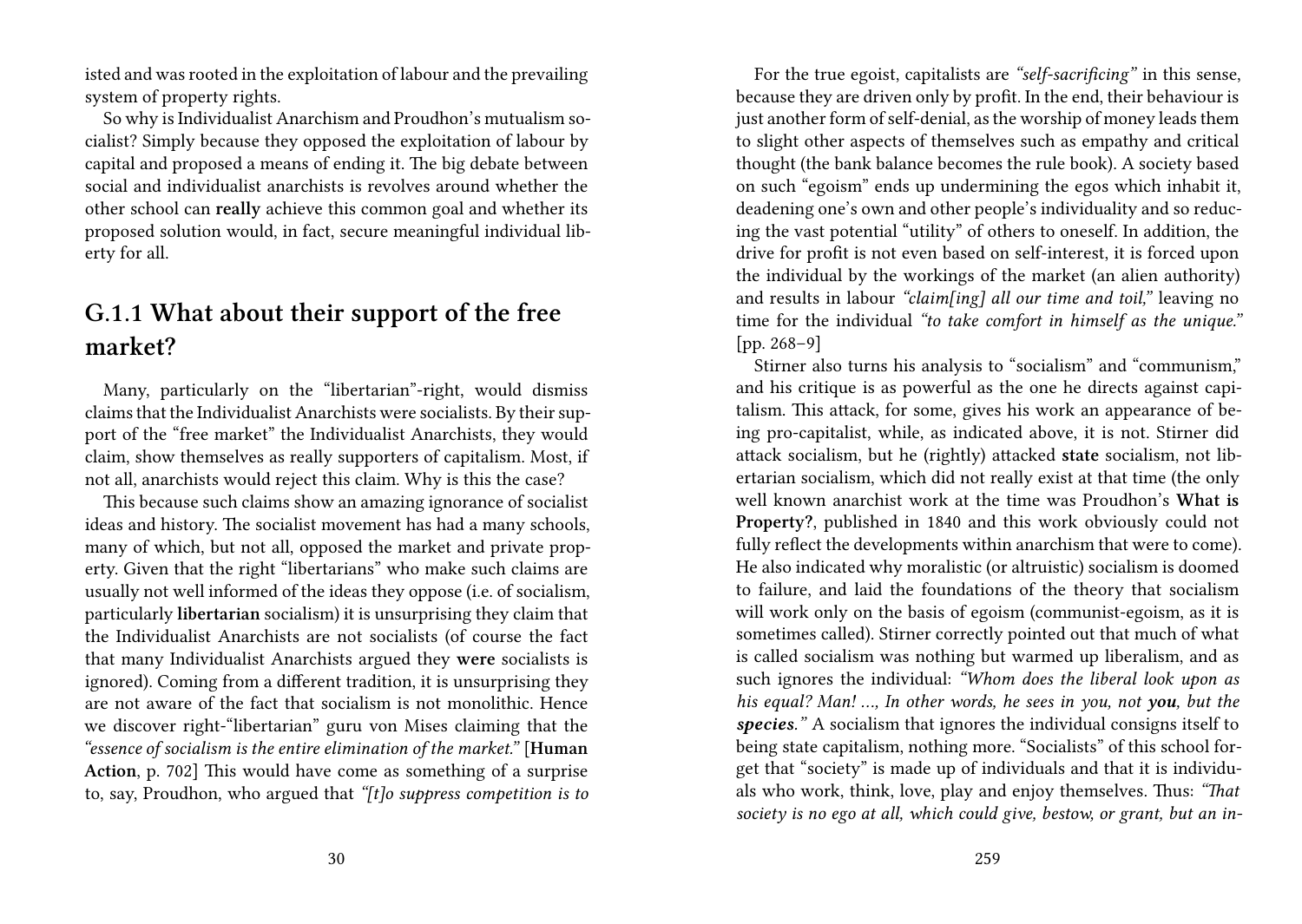*does not own even the paltry point on which he turns around."* [p. 258, p. 260, p. 249 and pp. 248–9]

Stirner recognises the importance of self-liberation and the way that authority often exists purely through its acceptance by the governed. As he argues, *"no thing is sacred of itself, but my declaring it sacred, by my declaration, my judgement, my bending the knee; in short, by my conscience."* It is from this worship of what society deems *"sacred"* that individuals must liberate themselves in order to discover their true selves. And, significantly, part of this process of liberation involves the destruction of **hierarchy.** For Stirner, *"Hierarchy is domination of thoughts, domination of mind!,"* and this means that we are *"kept down by those who are supported by thoughts."* [p. 72 and p. 74] That is, by our own willingness to not question authority and the sources of that authority, such as private property and the state:

*"Proudhon calls property 'robbery' (le vol) But alien property — and he is talking of this alone — is not less existent by renunciation, cession, and humility; it is a present. Who so sentimentally call for compassion as a poor victim of robbery, when one is just a foolish, cowardly giver of presents? Why here again put the fault on others as if they were robbing us, while we ourselves do bear the fault in leaving the others unrobbed? The poor are to blame for there being rich men."* [p. 315]

For those, like modern-day "libertarian" capitalists, who regard "profit" as the key to "selfishness," Stirner has nothing but contempt. Because "greed" is just one part of the ego, and to spend one's life pursuing only that part is to deny all other parts. Stirner called such pursuit *"self-sacrificing,"* or a *"one-sided, unopened, narrow egoism,"* which leads to the ego being possessed by one aspect of itself. For *"he who ventures everything else for one thing, one object, one will, one passion … is ruled by a passion to which he brings the rest as sacrifices."* [p. 76]

*suppress liberty itself."* [**The General Idea of the Revolution**, p. 50] Similarly, it would have surprised Tucker, who called himself a socialist while supporting a freer market than von Mises ever dreamt of. As Tucker put it:

*"Liberty has always insisted that Individualism and Socialism are not antithetical terms; that, on the contrary, the most perfect Socialism is possible only on condition of the most perfect Individualism; and that Socialism includes, not only Collectivism and Communism, but also that school of Individualist Anarchism which conceives liberty as a means of destroying usury and the exploitation of labour."* [**Liberty**, no. 129, p. 2]

Hence we find Tucker calling his ideas both *"Anarchistic Socialism"* and *"Individualist Socialism"* while other individualist anarchists have used the terms *"free market anti-capitalism"* and *"free market socialism"* to describe the ideas.

The central fallacy of the argument that support for markets equals support for capitalism is that many self-proclaimed socialists are not opposed to the market. Indeed, some of the earliest socialists were market socialists (people like Thomas Hodgskin and William Thompson, although the former ended up rejecting socialism and the latter became a communal-socialist). Proudhon, as noted, was a well known supporter of market exchange. German sociologist Franz Oppenheimer expounded a similar vision to Proudhon and called himself a *"liberal socialist"* as he favoured a free market but recognised that capitalism was a system of exploitation. [*"Introduction"*, **The State**, p. vii] Today, market socialists like David Schweickart (see his **Against Capitalism** and **After Capitalism**) and David Miller (see his **Market, State, and community: theoretical foundations of market socialism**) are expounding a similar vision to Proudhon's, namely of a market economy based on co-operatives (albeit one which retains a state). Unfortunately, they rarely, if ever,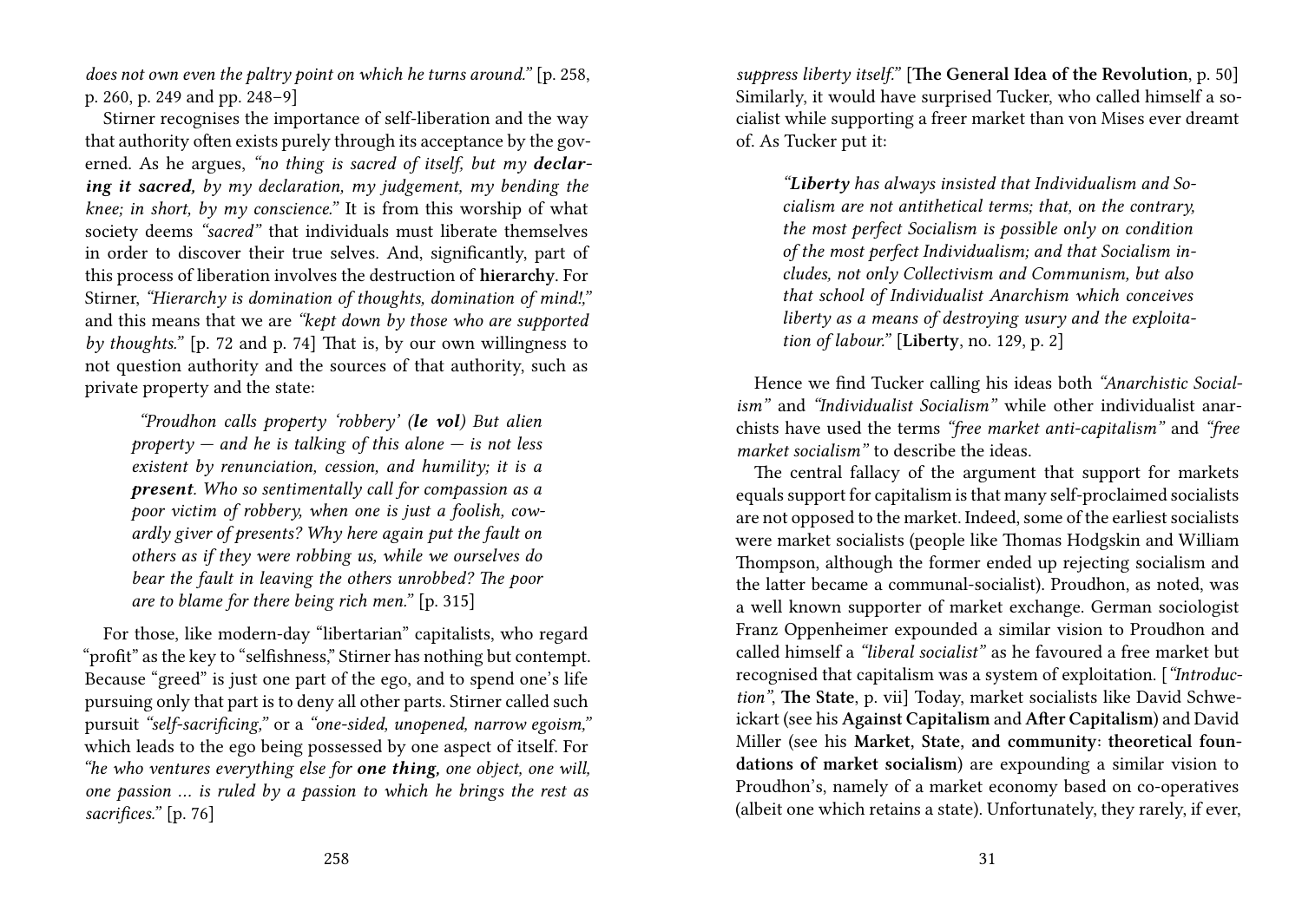acknowledge their debt to Proudhon (needless to say, their Leninist opponents do as, from their perspective, it damns the market socialists as not being real socialists).

It could, possibly, be argued that these self-proclaimed socialists did not, in fact, understand what socialism "really meant." For this to be the case, **other**, more obviously socialist, writers and thinkers would dismiss them as not being socialists. This, however, is not the case. Thus we find Karl Marx, for example, writing of *"the socialism of Proudhon."* [**Capital**, vol. 1, p. 161f] Engels talked about Proudhon being *"the Socialist of the small peasant and master-craftsman"* and of *"the Proudhon school of Socialism."* [Marx and Engels, **Selected Works**, p. 254 and p. 255] Bakunin talked about Proudhon's *"socialism, based on individual and collective liberty and upon the spontaneous action of free associations."* He considered his own ideas as *"Proudhonism widely developed and pushed right to these, its final consequences"* [**Michael Bakunin: Selected Writings**, p. 100 and p. 198] For Kropotkin, while Godwin was *"first theoriser of Socialism without government — that is to say, of Anarchism"* Proudhon was the second as he, *"without knowing Godwin's work, laid anew the foundations of Anarchism."* He lamented that *"many modern Socialists"* supported *"centralisation and the cult of authority"* and so *"have not yet reached the level of their two predecessors, Godwin and Proudhon."* [**Evolution and Environment**, pp. 26–7] These renown socialists did not consider Proudhon's position to be in any way anti-socialist (although, of course, being critical of whether it would work and its desirability if it did). Tucker, it should be noted, called Proudhon *"the father of the Anarchistic school of Socialism."* [**Instead of a Book**, p. 381] Little wonder, then, that the likes of Tucker considered themselves socialists and stated numerous times that they were.

Looking at Tucker and the Individualist anarchists we discover that other socialists considered them socialists. Rudolf Rocker stated that *"it is not difficult to discover certain fundamental principles which are common to all of them and which divide them from*

*cannot realise on his labour to the extent of the value that it has for the customer."* [p. 262 and p. 115] In other words, the working class is exploited by the capitalists and landlords.

Moreover, it is the exploitation of labour which is the basis of the state, for the state *"rests on the slavery of labour. If labour becomes free, the State is lost."* Without surplus value to feed off, a state could not exist. For Stirner, the state is the greatest threat to his individuality: *"I am free in no State."* This is because the state claims to be sovereign over a given area, while, for Stirner, only the ego can be sovereign over itself and that which it uses (its *"property"*): *"I am my own only when I am master of myself."* Thus the state *"is not thinkable without lordship and servitude (subjection); for the State must will to be the lord of all that it embraces."* Stirner also warned against the illusion in thinking that political liberty means that the state need not be a cause of concern for *"[p]olitical liberty means that the polis, the State, is free; … not, therefore, that I am free of the State… It does not mean my liberty, but the liberty of a power that rules and subjugates me; it means that one of my despots … is free."* [p. 116, p. 226, p. 169, p. 195 and p. 107]

Therefore Stirner urges insurrection against all forms of authority and **dis**-respect for property. For *"[i]f man reaches the point of losing respect for property, everyone will have property, as all slaves become free men as soon as they no longer respect the master as master."* And in order for labour to become free, all must have *"property." "The poor become free and proprietors only when they rise."* Thus, *"[i]f we want no longer to leave the land to the landed proprietors, but to appropriate it to ourselves, we unite ourselves to this end, form a union, a société, that makes itself proprietor … we can drive them out of many another property yet, in order to make it our property, the property of the — conquerors."* Thus property *"deserves the attacks of the Communists and Proudhon: it is untenable, because the civic proprietor is in truth nothing but a propertyless man, one who is everywhere shut out. Instead of owning the world, as he might, he*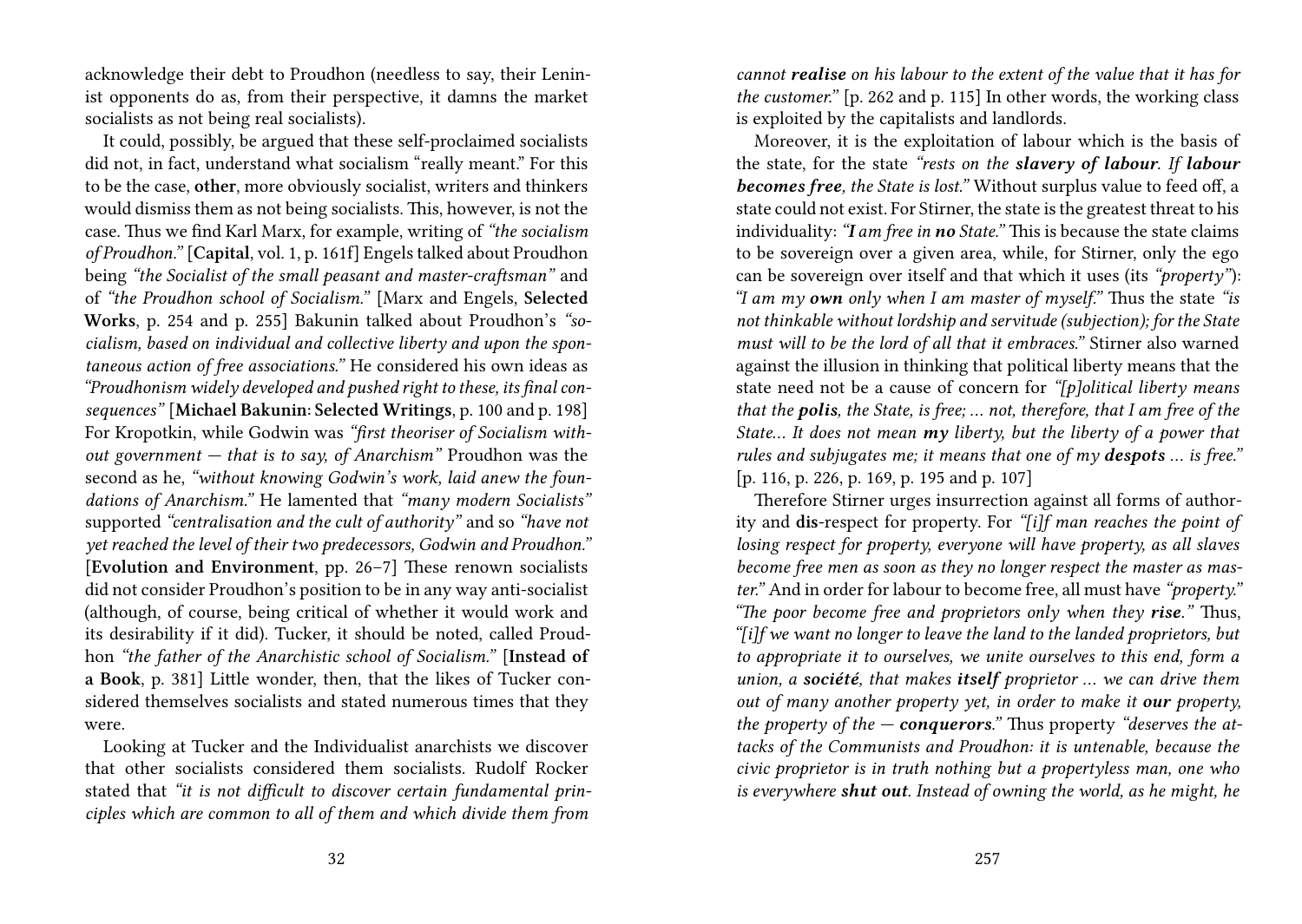*tality. He who in a pin-factory only puts on heads, only draws the wire, works, as it were mechanically, like a machine; he remains half-trained, does not become a master: his labour cannot satisfy him, it can only fatigue him. His labour is nothing by itself, has no object in itself, is nothing complete in itself; he labours only into another's hands, and is used (exploited) by this other."* [p. 121]

Stirner had nothing but contempt for those who defended property in terms of "natural rights" and opposed theft and taxation with a passion because it violates said rights. *"Rightful, or legitimate property of another,"* he stated, *"will by only that which you are content to recognise as such. If your content ceases, then this property has lost legitimacy for you, and you will laugh at absolute right to it."* After all, *"what well-founded objection could be made against theft"* [p. 278 and p. 251] He was well aware that inequality was only possible as long as the masses were convinced of the sacredness of property. In this way, the majority end up without property:

*"Property in the civic sense means sacred property, such that I must respect your property … Be it ever so little, if one only has somewhat of his own — to wit, a respected property: The more such owners … the more 'free people and good patriots' has the State.*

*"Political liberalism, like everything religious, counts on respect, humaneness, the virtues of love … For in practice people respect nothing, and everyday the small possessions are bought up again by greater proprietors, and the 'free people' change into day labourers."* [p. 248]

Thus free competition *"is not 'free,' because I lack the things for competition."* Due to this basic inequality of wealth (of "things"), *"[u]nder the regime of the commonality the labourers always fall into the hands of the possessors … of the capitalists, therefore. The labourer* *all other varieties of socialism. They all agree on the point that man be given the full reward of his labour and recognise in this right the economic basis of all personal liberty. They all regard the free competition of individual and social forces as something inherent in human nature … They answered the socialists of other schools who saw in free competition one of the destructive elements of capitalist society that the evil lies in the fact we have too little rather than too much competition, since the power of monopoly has made competition impossible."* [**Pioneers of American Freedom**, p. 160] Malatesta, likewise, saw many schools of socialism, including *"anarchist or authoritarian, mutualist or individualist."* [**Errico Malatesta: His Life and Ideas**, p. 95]

Adolph Fischer, one of the Haymarket Martyrs and contemporary of Tucker, argued that *"every anarchist is a socialist, but every socialist is not necessarily an anarchist. The anarchists are divided into two factions: the communistic anarchists and the Proudhon or middle-class anarchists."* The former *"advocate the communistic or co-operative method of production"* while the latter *"do not advocate the co-operative system of production, and the common ownership of the means of production, the products and the land."* [**The Autobiographies of the Haymarket Martyrs**, p. 81] However, while not being communists (i.e. aiming to eliminate the market), he obviously recognised the Individualists Anarchists as fellow socialists (we should point out that Proudhon **did** support co-operatives, but they did not carry this to communism as do most social anarchists — as is clear, Fischer means communism by the term *"co-operative system of production"* rather than co-operatives as they exist today and Proudhon supported — see section G.4.2).

Thus claims that the Individualist Anarchists were not "really" socialists because they supported a market system cannot be supported. The simple fact is that those who make this claim are, at best, ignorant of the socialist movement, its ideas and its history or, at worse, desire, like many Marxists, to write out of history competing socialist theories. For example, Leninist David McNally talks of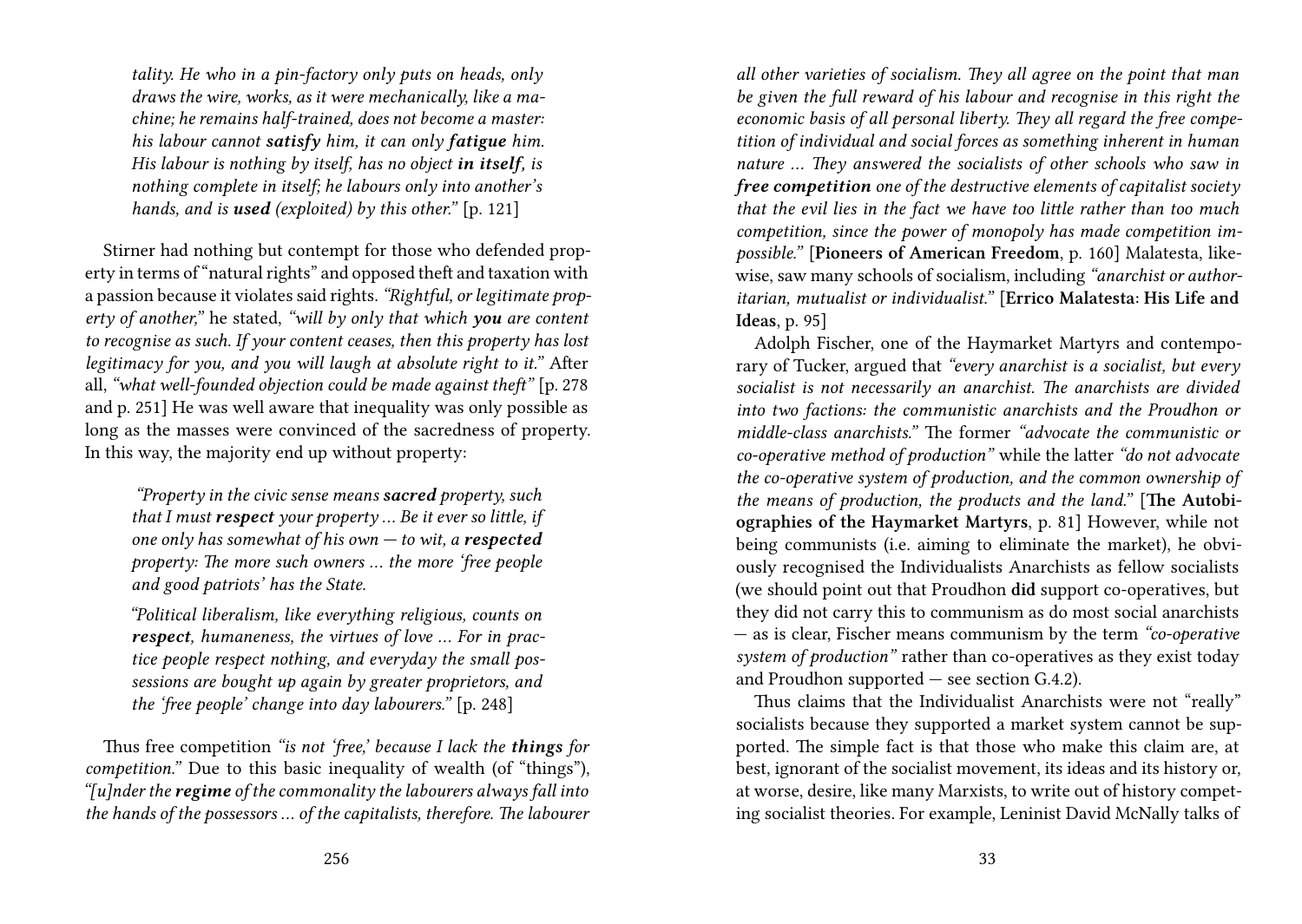the *"anarcho-socialist Pierre-Joseph Proudhon"* and how Marx combated *"Proudhonian socialism"* before concluding that it was *"nonsocialism"* because it has *"wage-labour and exploitation."* [**Against the Market**, p. 139 and p. 169] Of course, that this is not true (even in a Marxist sense) did not stop him asserting it. As one reviewer correctly points out, *"McNally is right that even in market socialism, market forces rule workers' lives"* and this is *"a serious objection. But it is not tantamount to capitalism or to wage labour"* and it *"does not have exploitation in Marx's sense (i.e., wrongful expropriation of surplus by non-producers)"* [Justin Schwartz, **The American Political Science Review**, Vol. 88, No. 4, p. 982] For Marx, as we noted in section C.2, commodity production only becomes capitalism when there is the exploitation of wage labour. This is the case with Proudhon as well, who differentiated between possession and private property and argued that co-operatives should replace capitalist firms. While their specific solutions may have differed (with Proudhon aiming for a market economy consisting of artisans, peasants and co-operatives while Marx aimed for communism, i.e. the abolition of money via state ownership of capital) their analysis of capitalism and private property were identical — which Tucker consistently noted (as regards the theory of surplus value, for example, he argued that *"Proudhon propounded and proved [it] long before Marx advanced it."* [**Liberty**, no. 92, p. 1])

As Tucker argued, *"the fact that State Socialism … has overshadowed other forms of Socialism gives it no right to a monopoly of the Socialistic idea."* [**Instead of a Book**, pp. 363–4] It is no surprise that the authoritarian left and "libertarian" right have united to define socialism in such a way as to eliminate anarchism from its ranks — they both have an interest in removing a theory which exposes the inadequacies of their dogmas, which explains how we can have both liberty **and** equality and have a decent, free and just society.

There is another fallacy at the heart of the claim that markets and socialism do not go together, namely that all markets are capitalist markets. So another part of the problem is that the same word of*account so far as that infatuation extends, and floats in an ideal, sacred interest. Man, you see, is not a person, but an ideal, a spook."* [p. 176 and p.79] Among the many *"spooks"* Stirner attacks are such notable aspects of capitalist life as private property, the division of labour, the state, religion, and (at times) society itself. We will discuss Stirner's critique of capitalism before moving onto his vision of an egoist society and how it relates to social anarchism.

For the egoist, private property is a spook which *"lives by the grace of law"* and it *"becomes 'mine' only by effect of the law"*. In other words, private property exists purely *"through the protection of the State, through the State's grace."* Recognising its need for state protection, Stirner is also aware that *"[i]t need not make any difference to the 'good citizens' who protects them and their principles, whether an absolute King or a constitutional one, a republic, if only they are protected. And what is their principle, whose protector they always 'love'? Not that of labour"*, rather it is *"interesting-bearing possession … labouring capital, therefore … labour certainly, yet little or none at all of one's own, but labour of capital and of the subject labourers."* [p. 251, p. 114, p. 113 and p. 114]

As can be seen from capitalist support for fascism, Stirner was correct — as long as a regime supports capitalist interests, the 'good citizens' (including many on the so-called "libertarian" right)) will support it. Stirner sees that not only does private property require state protection, it also leads to exploitation and oppression. As noted in section D.10, like subsequent anarchists like Kropotkin, Stirner attacked the division of labour resulting from private property for its deadening effects on the ego and individuality of the worker:

*"When everyone is to cultivate himself into man, condemning a man to machine-like labour amounts to the same thing as slavery … Every labour is to have the intent that the man be satisfied. Therefore he must become a master in it too, be able to perform it as a to-*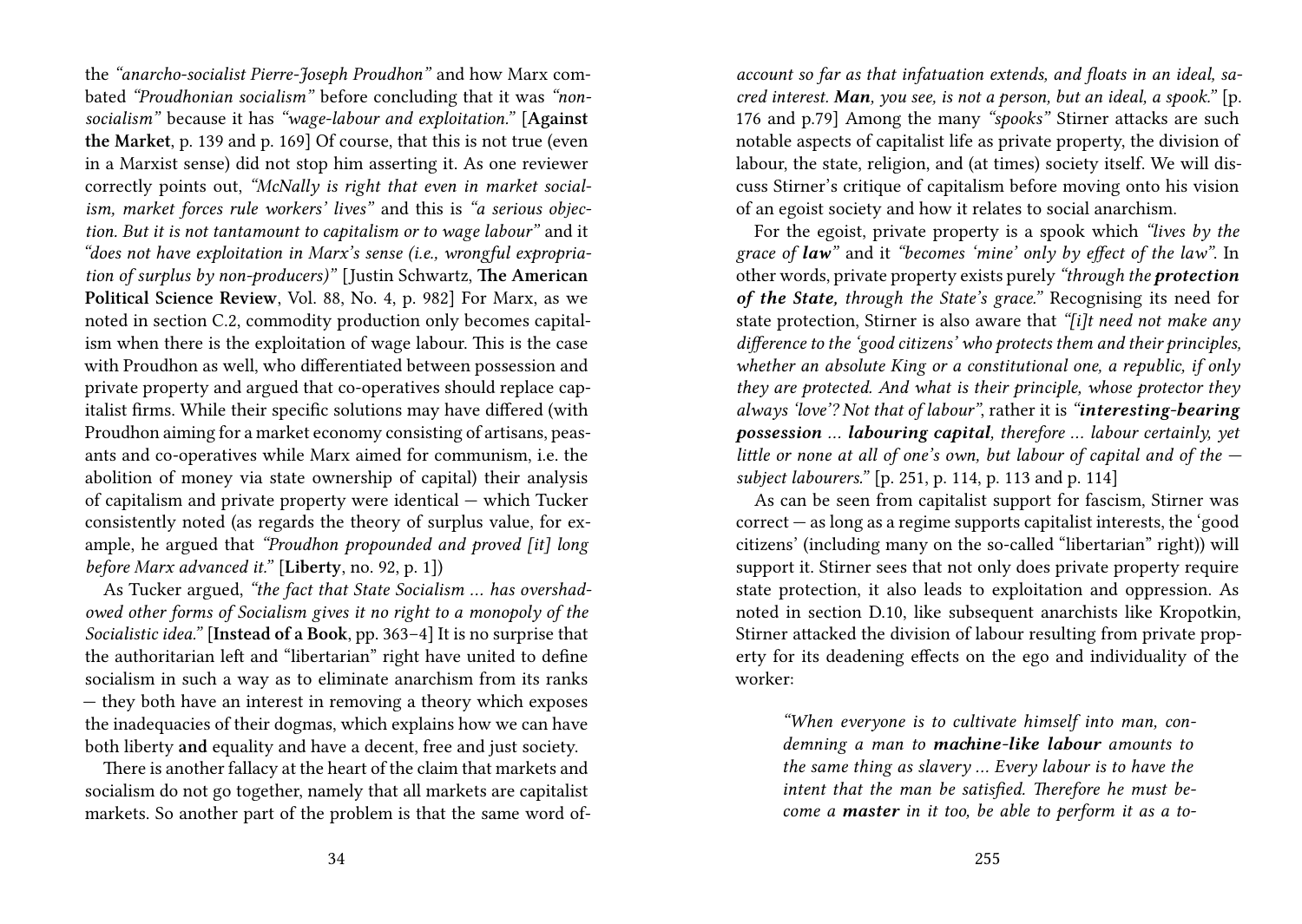*on my account."* Even love is an example of selfishness, *"because love makes me happy, I love because loving is natural to me, because it pleases me."* He urges others to follow him and *"take courage now to really make yourselves the central point and the main thing altogether."* As for other people, he sees them purely as a means for self-enjoyment, a self-enjoyment which is mutual: *"For me you are nothing but my food, even as I am fed upon and turned to use by you. We have only one relation to each other, that of usableness, of utility, of use."* [p. 162, p. 291 and pp. 296–7]

For Stirner, all individuals are unique (*"My flesh is not their flesh, my mind is not their mind,"*) and should reject any attempts to restrict or deny their uniqueness: *"To be looked upon as a mere part, part of society, the individual cannot bear — because he is more; his uniqueness puts from it this limited conception."* Individuals, in order to maximise their uniqueness, must become aware of the **real** reasons for their actions. In other words they must become conscious, not unconscious, egoists. An unconscious, or involuntary, egoist is one *"who is always looking after his own and yet does not count himself as the highest being, who serves only himself and at the same time always thinks he is serving a higher being, who knows nothing higher than himself and yet is infatuated about something higher."* [p. 138, p. 265 and p. 36] In contrast, egoists are aware that they act purely out of self-interest, and if they support a "higher being," it is not because it is a noble thought but because it will benefit them.

Stirner himself, however, has no truck with "higher beings." Indeed, with the aim of concerning himself purely with his own interests, he attacks all "higher beings," regarding them as a variety of what he calls *"spooks,"* or ideas to which individuals sacrifice themselves and by which they are dominated. First amongst these is the abstraction *"Man"*, into which all unique individuals are submerged and lost. As he put it, *"liberalism is a religion because it separates my essence from me and sets it above me, because it exalts 'Man' to the same extent as any other religion does to God … it sets me beneath Man."* Indeed, he *"who is infatuated with Man leaves persons out of*

ten means different things to different people. Both Kropotkin and Lenin said they were "communists" and aimed for "communism." However, it does not mean that the society Kropotkin aimed for was the same as that desired by Lenin. Kropotkin's communism was decentralised, created and run from the bottom-up while Lenin's was fundamentally centralised and top-down. Similarly, both Tucker and the Social-Democrat (and leading Marxist) Karl Kautsky called themselves a "socialist" yet their ideas on what a socialist society would be like were extremely different. As J.W. Baker notes, *"Tucker considered himself a socialist … as the result of his struggle against 'usury and capitalism,' but anything that smelled of 'state socialism' was thoroughly rejected."* [*"Native American Anarchism,"* pp. 43–62, **The Raven**, vol. 10, no. 1, p. 60] This, of course, does not stop many "anarcho"-capitalists talking about "socialist" goals as if all socialists were Stalinists (or, at best, social democrats). In fact, "socialist anarchism" has included (and continues to include) advocates of truly free markets as well as advocates of a non-market socialism which has absolutely nothing in common with the state capitalist tyranny of Stalinism. Similarly, they accept a completely ahistorical definition of "capitalism," so ignoring the massive state violence and support by which that system was created and is maintained.

The same with terms like "property" and the "free market," by which the "anarcho"-capitalist assumes the individualist anarchist means the same thing as they do. We can take land as an example. The individualist anarchists argued for an *"occupancy and use"* system of "property" (see next section for details).Thus in their "free market," land would not be a commodity as it is under capitalism and so under individualist anarchism absentee landlords would be considered as aggressors (for under capitalism they use state coercion to back up their collection of rent against the actual occupiers of property). Tucker argued that local defence associations should treat the occupier and user as the rightful owner, and defend them against the aggression of an absentee landlord who attempted to collect rent. An "anarcho"-capitalist would consider this as aggres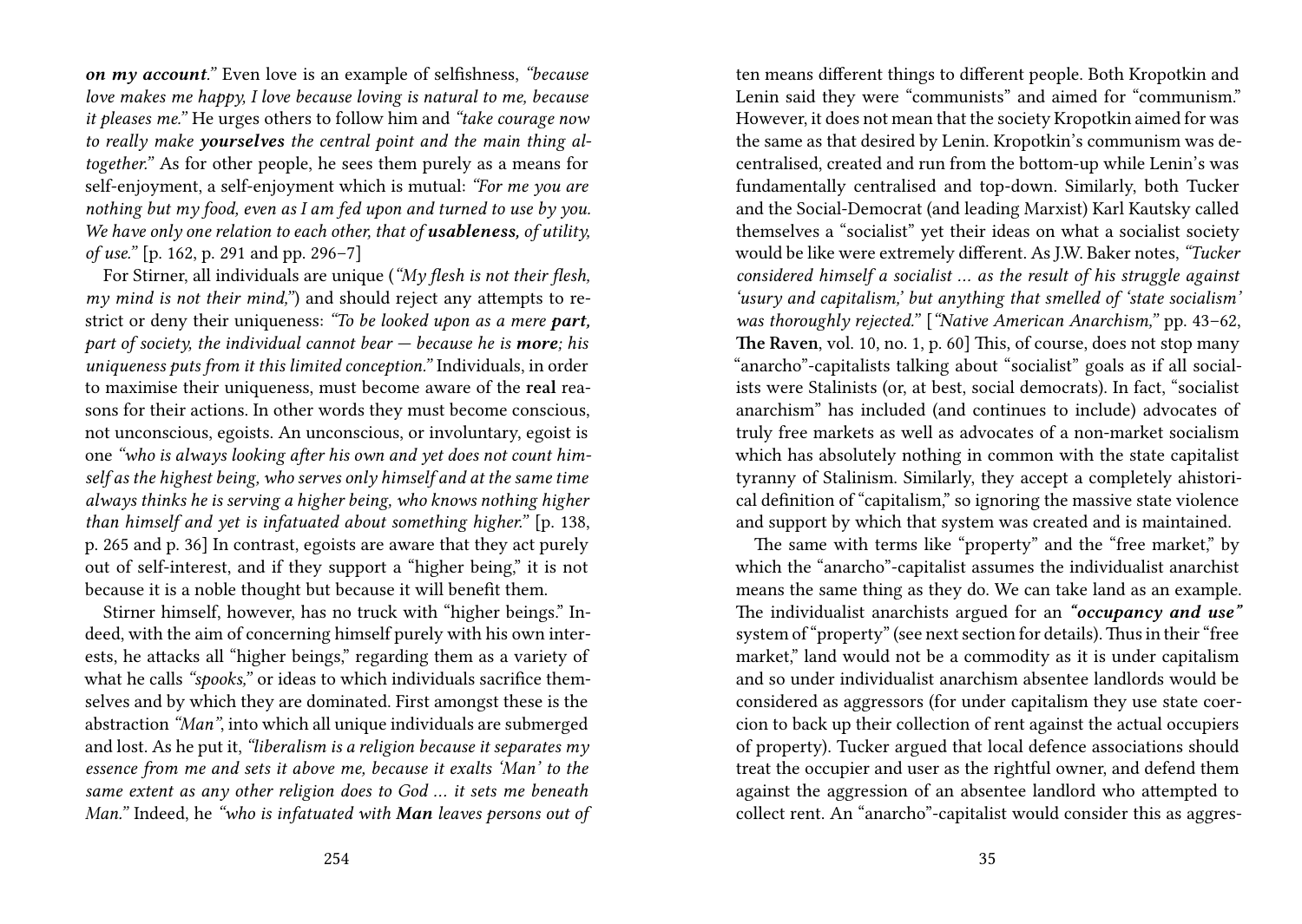sion **against** the landlord and a violation of "free market" principles. Such a system of "occupancy and use" would involve massive violations of what is considered normal in a capitalist "free market." Equally, a market system which was based on capitalist property rights in land would **not** be considered as genuinely free by the likes of Tucker.

This can be seen from Tucker's debates with supporters of laissezfaire capitalism such as Auberon Herbert (who, as discussed in section F.7.2, was an English minimal statist and sometimes called a forerunner of "anarcho"-capitalism). Tucker quoted an English critic of Herbert, who noted that *"When we come to the question of the ethical basis of property, Mr. Herbert refers us to 'the open market'. But this is an evasion. The question is not whether we should be able to sell or acquire 'in the open market' anything which we rightfully possess, but how we come into rightful possession."* [**Liberty**, no. 172, p. 7] Tucker rejected the idea *"that a man should be allowed a title to as much of the earth as he, in the course of his life, with the aid of all the workmen that he can employ, may succeed in covering with buildings. It is occupancy and use that Anarchism regards as the basis of land ownership, … A man cannot be allowed, merely by putting labour, to the limit of his capacity and beyond the limit of his person use, into material of which there is a limited supply and the use of which is essential to the existence of other men, to withhold that material from other men's use; and any contract based upon or involving such withholding is as lacking in sanctity or legitimacy as a contract to deliver stolen goods."* [**Op. Cit.**, no. 331, p. 4]

In other words, an individualist anarchist would consider an "anarcho"-capitalist "free market" as nothing of the kind and vice versa. For the former, the individualist anarchist position on "property" would be considered as forms of regulation and restrictions on private property and so the "free market." The individualist anarchist would consider the "anarcho"-capitalist "free market" as another system of legally maintained privilege, with the free market distorted in favour of the wealthy. That capitalist property rights

directing his critique against the various forms of **state** communism which did. Moreover, this does not mean that anarcho-communists and others may not find his work of use to them. And Stirner would have approved, for nothing could be more foreign to his ideas than to limit what an individual considers to be in their best interest. Unlike the narrow and self-defeating "egoism" of, say, Ayn Rand, Stirner did not prescribe what was and was not in a person's selfinterest. He did not say you should act in certain ways because he preferred it, he did not redefine selfishness to allow most of bourgeois morality to remain intact. Rather he urged the individual to think for themselves and seek their own path. Not for Stirner the grim "egoism" of "selfishly" living a life determined by some guru and which only that authority figure would approve of. True egoism is not parroting what Stirner wrote and agreeing with everything he expounded. Nothing could be more foreign to Stirner's work than to invent "Stirnerism." As Donald Rooum put it:

*"I am happy to be called a Stirnerite anarchist, provided 'Stirnerite' means one who agrees with Stirner's general drift, not one who agrees with Stirner's every word. Please judge my arguments on their merits, not on the merits of Stirner's arguments, and not by the test of whether I conform to Stirner."* [*"Anarchism and Selfishness"*, pp. 251–9, **The Raven**, no. 3, p. 259fn]

With that in mind, we will summarise Stirner's main arguments and indicate why social anarchists have been, and should be, interested in his ideas. Saying that, John P. Clark presents a sympathetic and useful social anarchist critique of his work in **Max Stirner's Egoism**. Unless otherwise indicated all quotes are from Stirner's **The Ego and Its Own**.

So what is Stirner all about? Simply put, he is an Egoist, which means that he considers self-interest to be the root cause of an individual's every action, even when he or she is apparently doing "altruistic" actions. Thus:*"I am everything to myself and I do everything*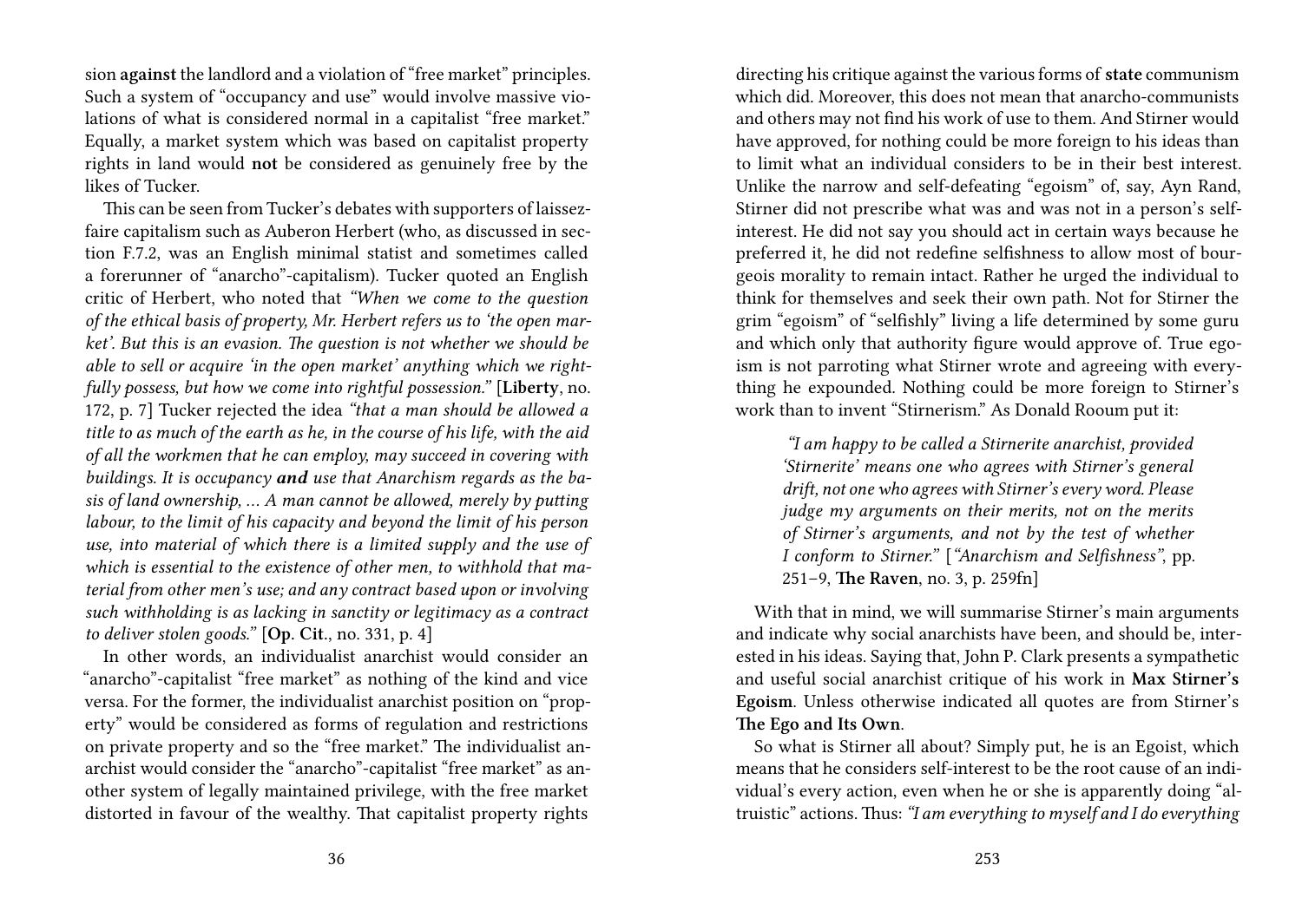*look comes from thinkers like … Stirner. Herbert Read has commented on the value of Stirner's defence of individuality."* [**Max Stirner's Egoism**, p. 90] Daniel Guérin's classic introduction to anarchism gives significant space to the German egoist, arguing he *"rehabilitated the individual at a time when the philosophical field was dominated by Hegelian anti-individualism and most reformers in the social field had been led by the misdeeds of bourgeois egotism to stress its opposite"* and pointed to *"the boldness and scope of his thought."* [**Anarchism**, p. 27] From meeting anarchists in Glasgow during the Second World War, long-time anarchist activist and artist Donald Rooum likewise combined Stirner and anarcho-communism. In America, the shortlived Situationist influenced group *"For Ourselves"* produced the inspired **The Right to Be Greedy: Theses on the Practical Necessity of Demanding Everything**, a fusion of Marx and Stirner which proclaimed a *"communist egoism"* based on the awareness that greed *"in its fullest sense is the only possible basis of communist society."*

It is not hard to see why so many people are influenced by Stirner's work. It is a classic, full of ideas and a sense of fun which is lacking in many political writers. For many, it is only known through the criticism Marx and Engels subjected it too in their book **The German Ideology**. As with their later attacks on Proudhon and Bakunin, the two Germans did not accurately reflect the ideas they were attacking and, in the case of Stirner, they made it their task to make them appear ridiculous and preposterous. That they took so much time and energy to do so suggests that Stirner's work is far more important and difficult to refute than their notoriously misleading diatribe suggests. That in itself should prompt interest in his work.

As will become clear from our discussion, social anarchists have much to gain from understanding Stirner's ideas and applying what is useful in them. While some may object to our attempt to place egoism and communism together, pointing out that Stirner rejected "communism". Quite! Stirner did not subscribe to libertarian communism, because it did not exist when he was writing and so he was

were being maintained by private police would not stop that regime being unfree. This can be seen when "anarcho"-capitalist Wendy McElroy states that *"radical individualism hindered itself … Perhaps most destructively, individualism clung to the labour theory of value and refused to incorporate the economic theories arising within other branches of individualist thought, theories such as marginal utility. Unable to embrace statism, the stagnant movement failed to adequately comprehend the logical alternative to the state — a free market."* [*"Benjamin Tucker, Liberty, and Individualist Anarchism"*, pp. 421–434, **The Independent Review**, vol. II, No. 3, p. 433] Therefore, rather than being a source of commonality, individualist anarchism and "anarcho"-capitalism actually differ quite considerably on what counts as a genuinely free market.

So it should be remembered that "anarcho"-capitalists at best agree with Tucker, Spooner, et al on fairly vague notions like the "free market." They do not bother to find out what the individualist anarchists meant by that term. Indeed, the "anarcho"-capitalist embrace of different economic theories means that they actually reject the reasoning that leads up to these nominal "agreements." It is the "anarcho"-capitalists who, by rejecting the underlying economics of the mutualists, are forced to take any "agreements" out of context. It also means that when faced with obviously anticapitalist arguments and conclusions of the individualist anarchists, the "anarcho"-capitalist cannot explain them and are reduced to arguing that the anti-capitalist concepts and opinions expressed by the likes of Tucker are somehow "out of context." In contrast, the anarchist can explain these so-called "out of context" concepts by placing them into the context of the ideas of the individualist anarchists and the society which shaped them.

The "anarcho"-capitalist usually admits that they totally disagree with many of the essential premises and conclusions of the individualist anarchist analyses (see next section). The most basic difference is that the individualist anarchists rooted their ideas in the labour theory of value while the "anarcho"-capitalists favour mainstream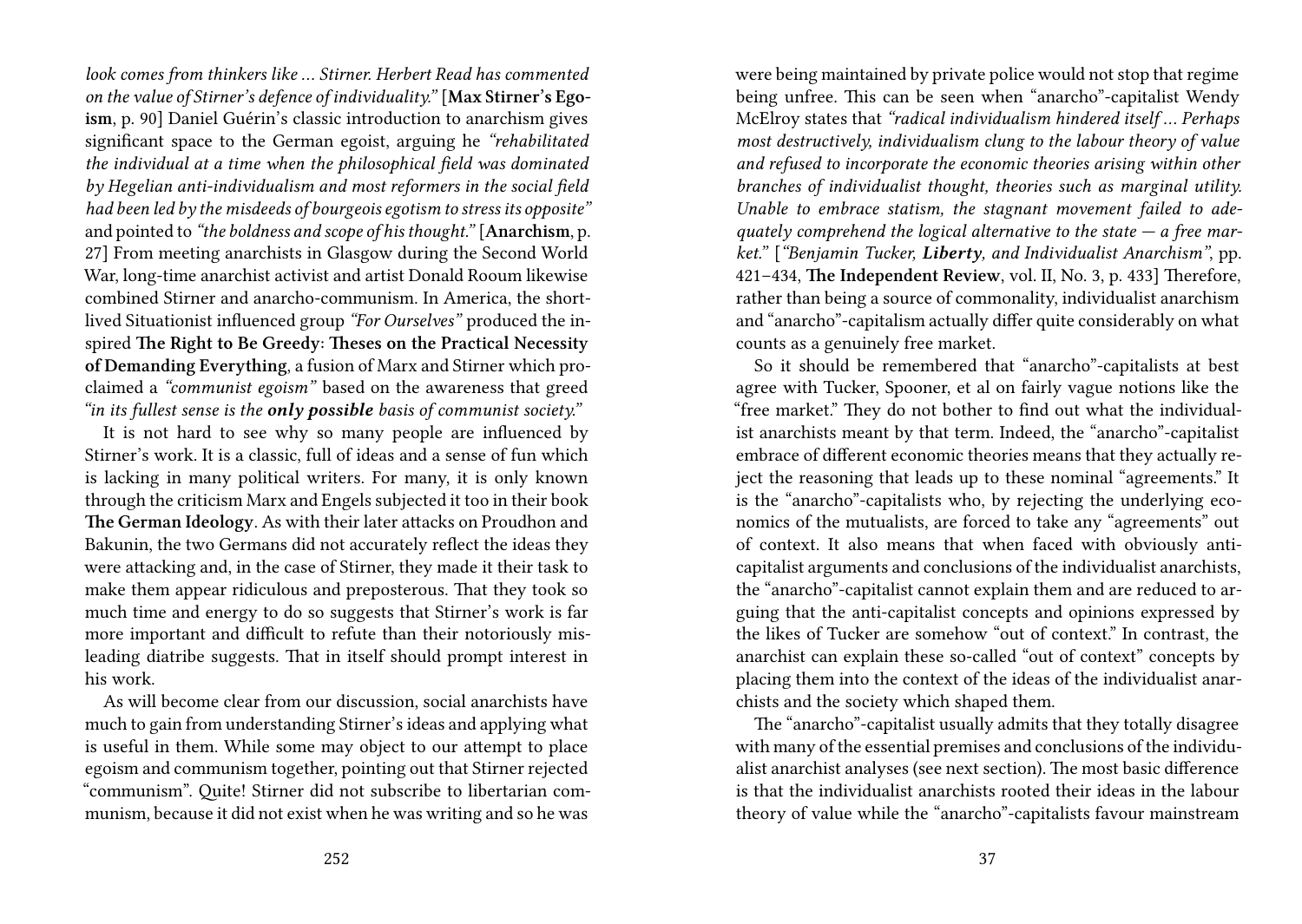marginalist theory. It does not take much thought to realise that advocates of socialist theories and those of capitalist ones will naturally develop differing notions of what is and what should be happening within a given economic system. One difference that **has** in fact arisen is that the notion of what constitutes a "free market" has differed according to the theory of value applied. Many things can be attributed to the workings of a "free" market under a capitalist analysis that would be considered symptoms of economic unfreedom under most socialist driven analyses.

This can be seen if you look closely at the case of Tucker's comments that anarchism was simply *"consistent Manchesterianism."* If this is done then a simple example of this potential confusion can be found. Tucker argued that anarchists *"accused"* the Manchester men *"of being inconsistent,"* that while being in favour of laissez faire for *"the labourer in order to reduce his wages"* they did not believe *"in liberty to compete with the capitalist in order to reduce his usury."* [**The Individualist Anarchists**, p. 83] To be consistent in this case is to be something other — and more demanding in terms of what is accepted as "freedom" — than the average Manchesterian (i.e. a supporter of "free market" capitalism). By *"consistent Manchesterism"*, Tucker meant a laissez-faire system in which class monopolies did not exist, where capitalist private property in land and intellectual property did not exist. In other words, a free market purged of its capitalist aspects. Partisans of the capitalist theory see things differently, of course, feeling justified in calling many things "free" that anarchists would not accept, and seeing "constraint" in what the anarchists simply thought of as "consistency." This explains both his criticism of capitalism **and** state socialism:

*"The complaint of the Archist Socialists that the Anarchists are bourgeois is true to this extent and no further — that, great as is their detestation for a bourgeois society, they prefer its partial liberty to the complete slavery*

# **G.6 What are the ideas of Max Stirner?**

To some extent, Stirner's work **The Ego and Its Own** is like a Rorschach test. Depending on the reader's psychology, he or she can interpret it in drastically different ways. Hence, a few have tried to use Stirner's ideas to defend capitalism while others have used them to argue for anarcho-syndicalism. For example, many in the anarchist movement in Glasgow, Scotland, took Stirner's *"Union of Egoists"* literally as the basis for their anarcho-syndicalist organising in the 1940s and beyond. Similarly, we discover the noted anarchist historian Max Nettlau stating that *"[o]n reading Stirner, I maintain that he cannot be interpreted except in a socialist sense."* [**A Short History of Anarchism**, p. 55] In this section of the FAQ, we will indicate why, in our view, the latter, syndicalistic, interpretation of egoism is far more appropriate than the capitalistic one.

It should be noted, before continuing, that Stirner's work has had a bigger impact on individualist anarchism than social anarchism. Benjamin Tucker and many of his comrades embraced egoism when they became aware of **The Ego and Its Own** (a development which provoked a split in individualist circles which, undoubtedly, contributed to its decline). However, his influence was not limited to individualist anarchism. As John P. Clark notes, Stirner *"has also been seen as a significant figure by figures who are more in the mainstream of the anarchist tradition. Emma Goldman, for example, combines an acceptance of many of the principles of anarcho-syndicalism and anarcho-communism with a strong emphasis on individuality and personal uniqueness. The inspiration for this latter part of her out-*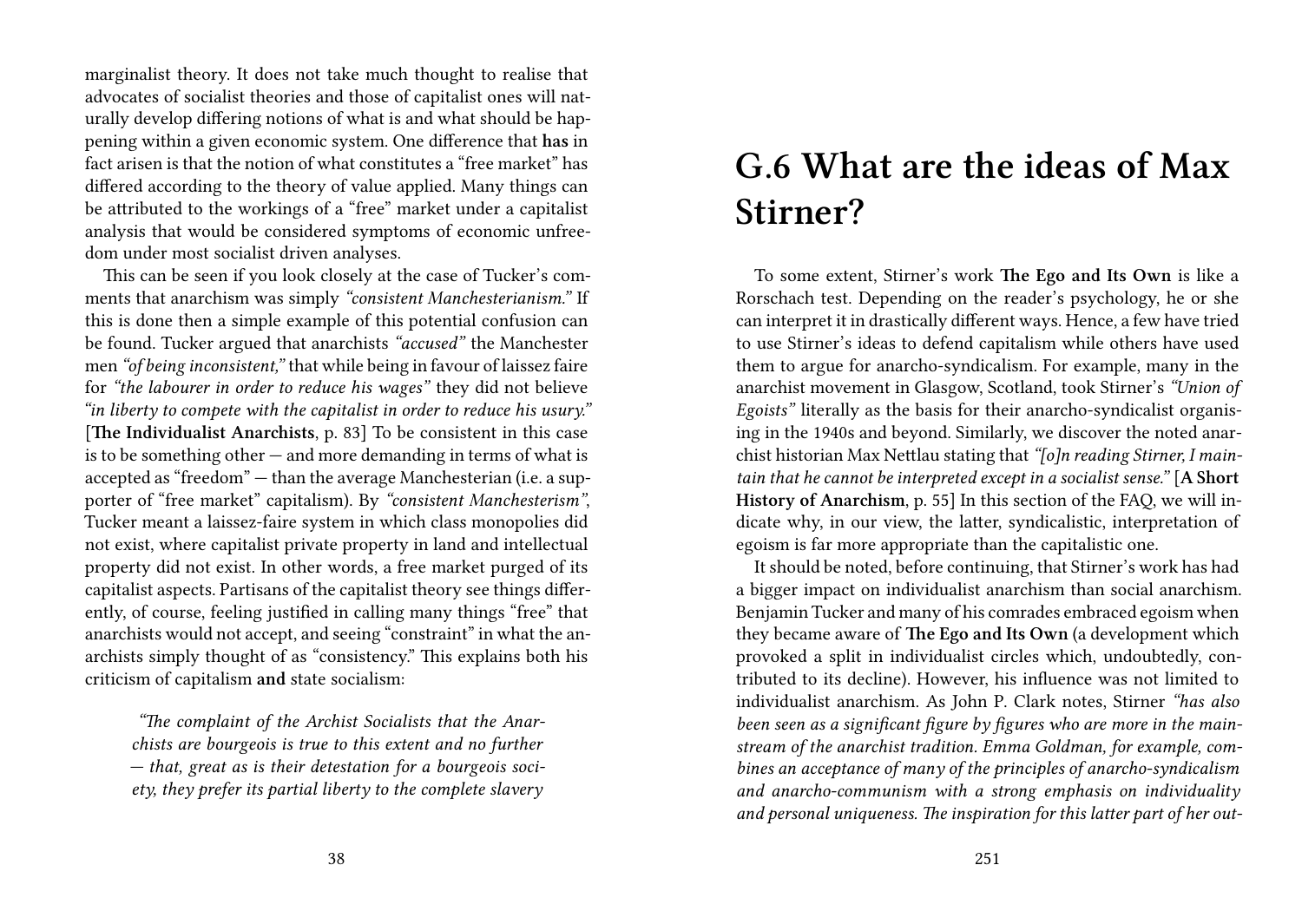So while it is true that Tucker placed "property" and markets at the heart of his vision of anarchy, this does not make he a supporter of capitalism (see sections G.1.1 and G.1.2). Unlike supporters of capitalism, the individualist anarchists identified "property" with simple "possession," or *"occupancy and use"* and considered profit, rent and interest as exploitation. Indeed, Tucker explicitly stated that *"all property rests on a labour title, and no other property do I favour."* [**Instead of a Book**, p. 400] Because of their critique of capitalist property rights and their explicit opposition to usury (profits, rent and interest) individualist anarchists like Tucker could and did consider themselves as part of the wider socialist movement, the libertarian wing as opposed to the statist/Marxist wing.

Thus, Tucker is clearly a left libertarian rather than a forefather of right-wing "libertarianism". In this he comes close to what today would be called a market socialist, albeit a non-statist variety. As can be seen, his views are directly opposed to those of right "libertarians" like Murray Rothbard on a number of key issues. Most fundamentally, he rejected "absolute" property rights in land which are protected by laws enforced either by private security forces or a "night watchman state." He also recognised that workers were exploited by capitalists, who use the state to ensure that the market was skewed in their favour, and so urged working people to organise themselves to resist such exploitation and, as a consequence, supported unions and strikes. He recognised that while formal freedom may exist in an unequal society, it could not be an anarchy due to the existence of economic power and the exploitation and limitations in freedom it produced. His aim was a society of equals, one in which wealth was equally distributed and any differences would be minor and rooted in actual work done rather than by owning capital or land and making others produce it for them. This clearly indicates that Rothbard's claim to have somehow modernised Tucker's thought is **false** — "ignored" or "changed beyond recognition" would be more appropriate.

*of State Socialism."* [*"Why I am an Anarchist"*, pp. 132–6, **Man!**, M. Graham (ed.), p. 136]

It should be clear that a "free market" will look somewhat different depending on your economic presuppositions. Ironically, this is something "anarcho"-capitalists implicitly acknowledge when they admit they do not agree with the likes of Spooner and Tucker on many of their key premises and conclusions (but that does not stop them claiming — despite all that — that their ideas are a modern version of individualist anarchism!). Moreover, the "anarcho" capitalist simply dismisses all the reasoning that got Tucker there — that is like trying to justify a law citing Leviticus but then saying "but of course all that God stuff is just absurd." You cannot have it both ways. And, of course, the "anarcho"-capitalist support for non-labour based economics allow them to side-step (and so ignore) much of what anarchists — communists, collectivists, individualists, mutualists and syndicalists alike — consider authoritarian and coercive about "actually existing" capitalism. But the difference in economic analysis is critical. No matter what they are called, it is pretty clear that individualist anarchist standards for the freedom of markets are far more demanding than those associated with even the freest capitalist market system.

This is best seen from the development of individualist anarchism in the 20th century. As historian Charles A. Madison noted, it*"began to dwindle rapidly after 1900. Some of its former adherents joined the more aggressive communistic faction … many others began to favour the rising socialist movement as the only effective weapon against billion-dollar corporations."* [*"Benjamin R. Tucker: Individualist and Anarchist,"* pp. 444–67, **The New England Quarterly**, Vol. 16, No. 3, pp. p. 464] Other historians have noted the same. *"By 1908,"* argued Eunice Minette Schuster *"the industrial system had fastened its claws into American soil"* and while the *"Individualist Anarchists had attempted to destroy monopoly, privilege, and inequality, originating in the lack of opportunity"* the *"superior force of the system which*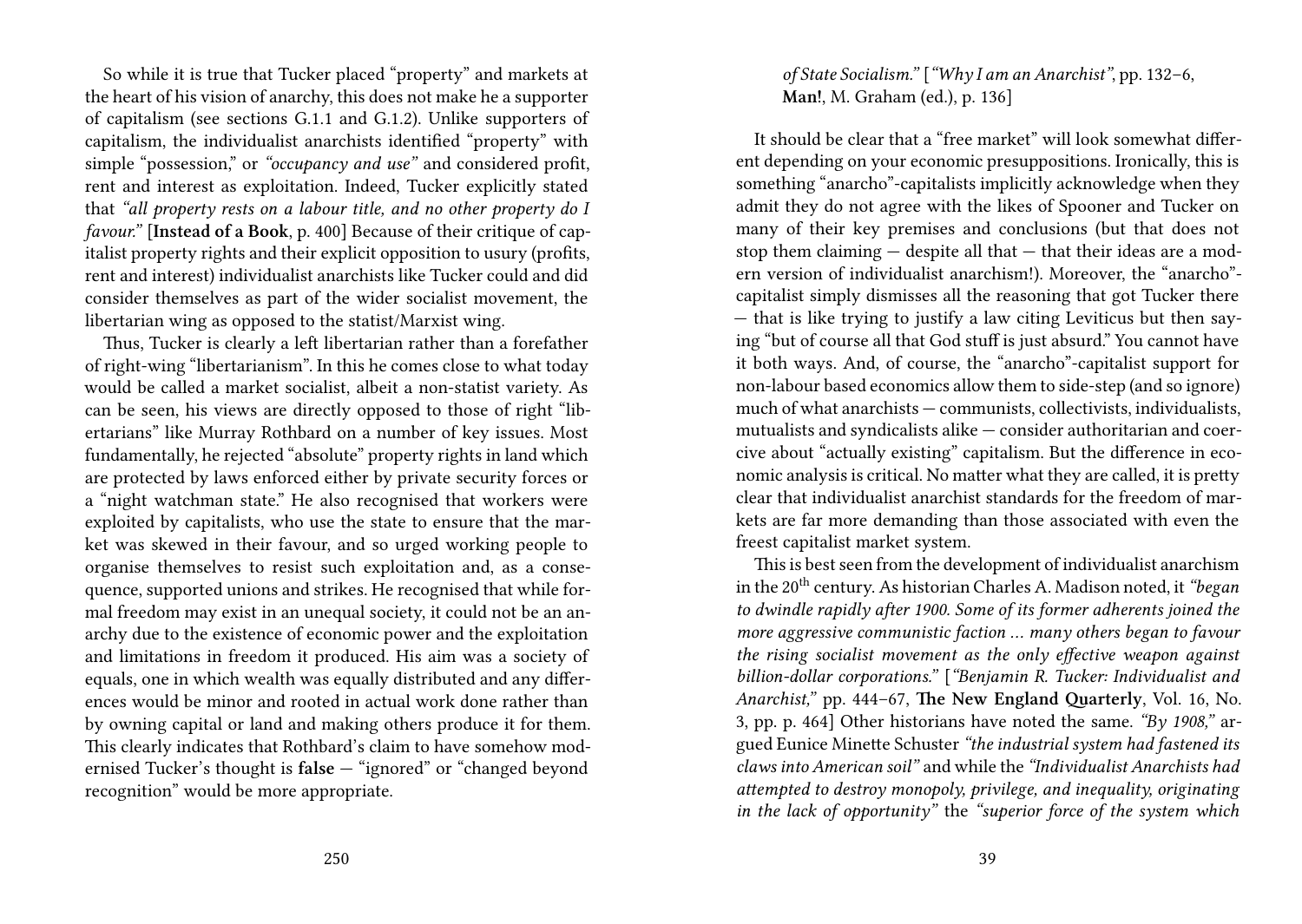*they opposed … overwhelmed"* them. Tucker left America in 1908 and those who remained *"embraced either Anarchist-Communism as the result of governmental violence against the labourers and their cause, or abandoned the cause entirely."* [**Native American Anarchism**, p. 158, pp. 159–60 and p. 156] While individualist anarchism did not entirely disappear with the ending of **Liberty**, social anarchism became the dominant trend in America as it had elsewhere in the world.

As we note in section G.4, the apparent impossibility of mutual banking to eliminate corporations by economic competition was one of the reasons Voltairine de Cleyre pointed to for rejecting individualist anarchism in favour of communist-anarchism. This problem was recognised by Tucker himself thirty years after **Liberty** had been founded. In the postscript to a 1911 edition of his famous essay *"State Socialism and Anarchism"*, he argued that when he wrote it 25 years earlier *"the denial of competition had not effected the enormous concentration of wealth that now so gravely threatens social order"* and so while a policy of mutual banking might have stopped and reversed the process of accumulation in the past, the way now was *"not so clear."* This was because the tremendous capitalisation of industry now made the money monopoly a convenience, but no longer a necessity. Admitted Tucker, the *"trust is now a monster which … even the freest competition, could it be instituted, would be unable to destroy"* as*"concentrated capital"* could set aside a sacrifice fund to bankrupt smaller competitors and continue the process of expansion of reserves. Thus the growth of economic power, producing as it does natural barriers to entry from the process of capitalist production and accumulation, had resulted in a situation where individualist anarchist solutions could no longer reform capitalism away. The centralisation of capital had *"passed for the moment beyond their reach."* The problem of the trusts, he argued, *"must be grappled with for a time solely by forces political or revolutionary,"* i.e., through confiscation either through the machinery of government *"or in denial of it."* Until this *"great levelling"* occurred, all inwords, Tucker recognised that economic power existed and, as a consequence, free markets were not enough to secure free people in conditions of economic inequality.

There are, of course, many differences between the anarchism of, say, Bakunin and Kropotkin and that of Tucker. Tucker's system, for example, does retain some features usually associated with capitalism, such as competition between firms in a free market. However, the fundamental socialist objection to capitalism is not that it involves markets or "private property" but that it results in exploitation. Most socialists oppose private property and markets because they result in exploitation and have other negative consequences rather than an opposition to them as such. Tucker's system was intended to eliminate exploitation and involves a radical change in property rights, which is why he called himself a socialist and why most other anarchists concurred. This is why we find Kropotkin discussing Tucker in his general accounts of anarchism, accounts which note that the anarchists *"constitute the left wing"* of the socialists and which make no comment that Tucker's ideas were any different in this respect. [**Anarchism**, p. 285] A position, needless to say, Tucker also held as he considered his ideas as part of the wider socialist movement.

This fact is overlooked by "anarcho"-capitalists who, in seeking to make Tucker one of their "founding fathers," point to the fact that he spoke of the advantages of owning "property." But it is apparent that by "property" he was referring to simple "possession" of land, tools, etc. by independent artisans, farmers, and co-operating workers (he used the word property *"as denoting the labourer's individual possession of his product or his share of the joint product of himself and others."* [Tucker, **Instead of a Book**, p. 394]. For, since Tucker saw his system as eliminating the ability of capitalists to maintain exploitative monopolies over the means of production, it is therefore true **by definition** that he advocated the elimination of "private property" in the capitalist sense.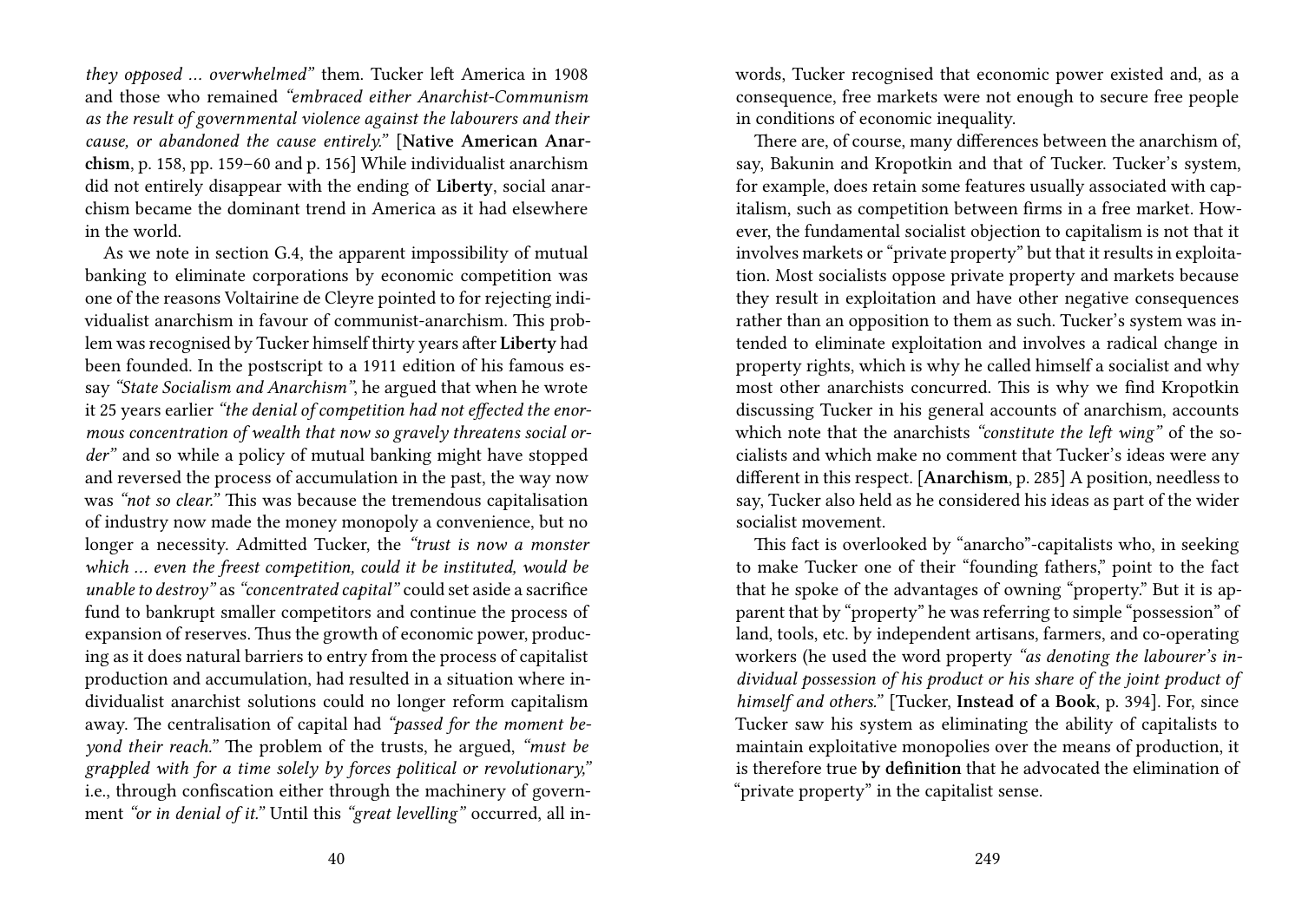*this did not represent the reactionary position it often did later where it could easily degenerate into an 'Anarchism for small business-men.' Tucker had a keen sense of the right of the oppressed to struggle against oppression."* [**The Slow Burning Fuse**, p. 19]

As we stressed in section G.1.4, many of Tucker's arguments can only be fully understood in the context of the society in which he developed them, namely the transformation of America from a precapitalist into a capitalist one by means of state intervention (the process of *"primitive accumulation"* to use Marx's phrase — see section F.8.5). At that time, it was possible to argue that access to credit would allow workers to set-up business and undermine big business. However, eventually Tucker had come to argue that this possibility had effectively ended and even the freest market would not be able to break-up the economic power of corporations and trusts (see section G.1.1).

In this, ironically, Tucker came to the same conclusion as his old enemy Johann Most had done three decades previously. In the 1880s, Tucker had argued that wage labour would be nonexploitative under individualist anarchy. This was part of the reason why Most had excommunicated Tucker from anarchism, for he thought that Tucker's system could not, by definition, end exploitation due to its tolerance of wage labour, an argument Tucker disputed but did not disprove (see section G.4.1 for more discussion on this issue). In 1888 Tucker had speculated that *"the question whether large concentrations of capital for production on the large scale confronts us with the disagreeable alternative of either abolishing private property or continuing to hold labour under the capitalistic yoke."* [**Liberty**, no. 122, p. 4] By 1911, he had come to the conclusion that the latter had come to pass and considered revolutionary or political action as the only means of breaking up such concentrations of wealth (although he was against individualists anarchists participating in either strategy). [Martin, **Op. Cit.**, pp. 273–4] In other

dividualist anarchists could do was to spread their ideas as those trying to *"hasten it by joining in the propaganda of State Socialism or revolution make a sad mistake indeed."* [quoted by James J. Martin, **Op. Cit.**, pp. 273–4]

In other words, the economic power of *"concentrated capital"* and *"enormous concentration of wealth"* placed an insurmountable obstacle to the realisation of anarchy. Which means that the abolition of usury and relative equality were considered **ends** rather than side effects for Tucker and if free competition could not achieve these then such a society would **not** be anarchist. If economic inequality was large enough, it meant anarchism was impossible as the rule of capital could be maintained by economic power alone without the need for extensive state intervention (this was, of course, the position of revolutionary anarchists like Bakunin, Most and Kropotkin in the 1870s and onwards whom Tucker dismissed as not being anarchists).

Victor Yarros is another example, an individualist anarchist and associate of Tucker, who by the 1920s had abandoned anarchism for social democracy, in part because he had become convinced that economic privilege could not be fought by economic means. As he put it, the most *"potent"* of the *"factors and forces [which] tended to undermine and discredit that movement"* was*"the amazing growth of trusts and syndicates, of holding companies and huge corporations, of chain banks and chain stores."* This *"gradually and insidiously shook the faith of many in the efficacy of mutual banks, co-operative associations of producers and consumers, and the competition of little fellows. Proudhon's plan for a bank of the people to make industrial loans without interest to workers' co-operatives, or other members, seemed remote and inapplicable to an age of mass production, mechanisation, continental and international markets."* [*"Philosophical Anarchism: Its Rise, Decline, and Eclipse"*, pp. 470–483, **The American Journal of Sociology**, vol. 41, no. 4, p. 481]

If the individualist anarchists shared the "anarcho"-capitalist position or even shared a common definition of "free markets" then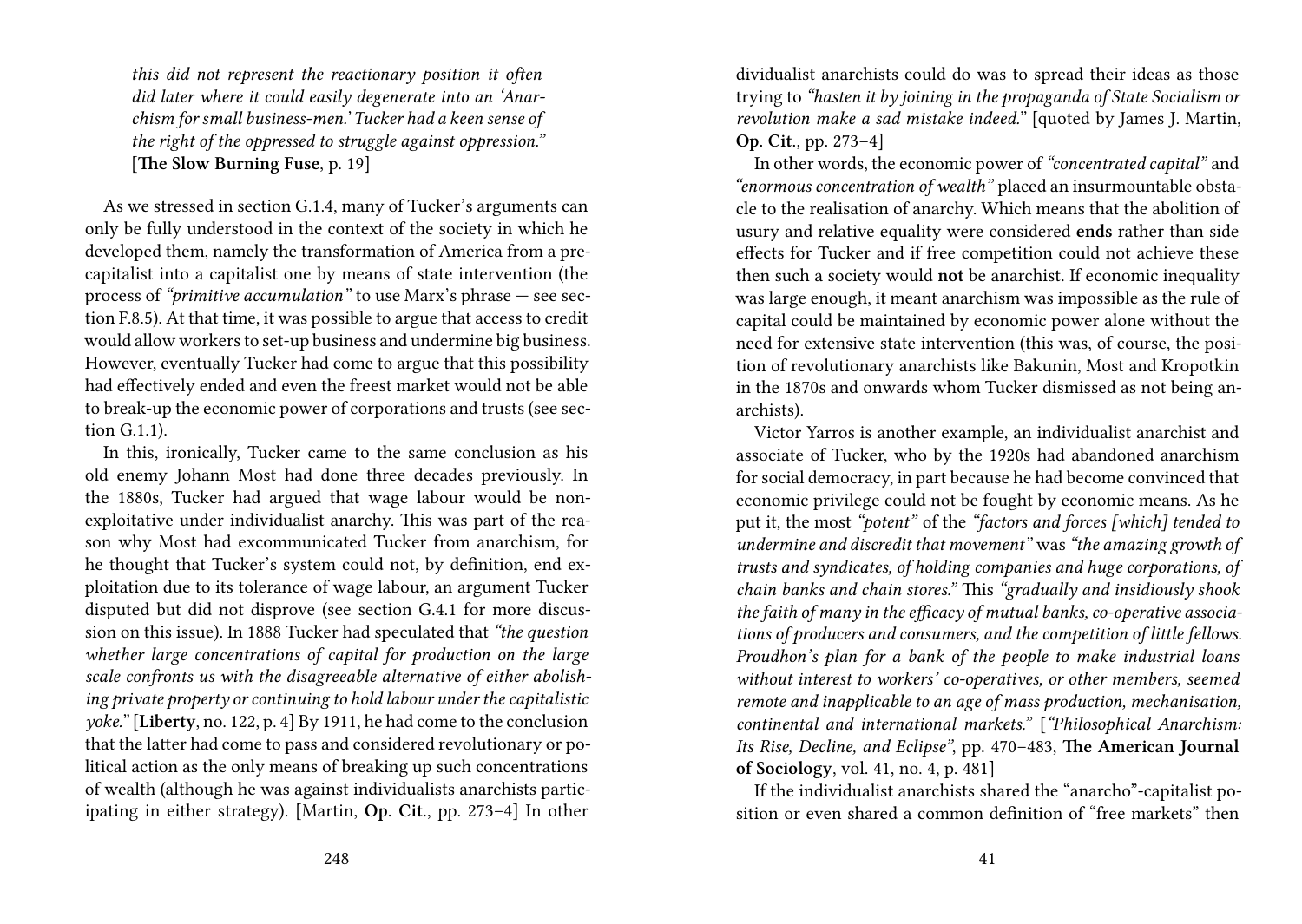the *"power of the trusts"* would simply not be an issue. This is because "anarcho"-capitalism does not acknowledge the existence of such power, as, by definition, it does not exist in capitalism (although as noted in section F.1 Rothbard himself proved critics of this assertion right). Tucker's comments, therefore, indicate well how far individualist anarchism actually is from "anarcho" capitalism. The "anarcho"-capitalist desires free markets no matter their result or the concentration of wealth existing at their introduction. As can be seen, Tucker saw the existence of concentrations of wealth as a problem and a hindrance towards anarchy. Thus Tucker was well aware of the dangers to individual liberty of inequalities of wealth and the economic power they produce. Equally, if Tucker supported the "free market" above all else then he would not have argued this point. Clearly, then, Tucker's support for the "free market" cannot be abstracted from his fundamental principles nor can it be equated with a "free market" based on capitalist property rights and massive inequalities in wealth (and so economic power). Thus individualist anarchist support for the free market does not mean support for a **capitalist** "free market."

In summary, the "free market" as sought by (say) Tucker would not be classed as a "free market" by right-wing "libertarians." So the term "free market" (and, of course, "socialism") can mean different things to different people. As such, it would be correct to state that **all** anarchists oppose the "free market" by definition as all anarchists oppose the **capitalist** "free market." And, just as correctly, "anarcho"-capitalists would oppose the individualist anarchist "free market," arguing that it would be no such thing as it would be restrictive of property rights (**capitalist** property rights of course). For example, the question of resource use in an individualist society is totally different than in a capitalist "free market" as landlordism would not exist.This is a restriction on capitalist property rights and a violation of a capitalist "free market." So an individualist "free market" would not be considered so by right-wing "libertarians" due to the substantial differences in the rights on which it would be based

recognised, only a system without wage slavery (and so exploitation) would ensure the goal of all anarchists: *"the greatest amount of liberty compatible with equality of liberty."* [Tucker, **Instead of a Book**, p. 131]

Thus the logical consequence of Tucker's proposals would be a system equivalent in most important respects to the kind of system advocated by other left libertarians. In terms of aspirations, Tucker's ideas reflected those of social anarchists — a form of socialism rooted in individual liberty. His fire was directed against the same targets, exploitation and oppression and so state and capital. He aimed for a society without inequalities of wealth where it would be impossible to exploit another's labour and where free access to the means of life were secured by mutual banking and "occupancy and use" applied to land and what was on it. He considered laissez-faire capitalism to be a system of state-supported privilege rather than as an ideal to be aimed for. He argued extensively that getting rid of the state would mean getting rid of capitalist property rights and so, like other anarchists, he did not artificially divide economic and political issues. In other words, like social anarchists, he was against the state because it protected specific kinds of private property, kinds which allowed its owners to extract tribute from labour.

In summary, then, Tucker *"remained a left rather than a rightwing libertarian."* [Marshall, **Op. Cit.**, p. 391] When he called himself a socialist he knew well what it meant and systematically fought those (usually, as today, Marxists and capitalists) who sought to equate it with state ownership. John Quail, in his history of British Anarchism, puts his finger on the contextual implications and limitations of Tucker's ideas when he wrote:

*"Tucker was a Proudhonist and thus fundamentally committed to a society based on small proprietorship. In the American context, however, where the small landowner was often locked in battle with large capitalist interests,*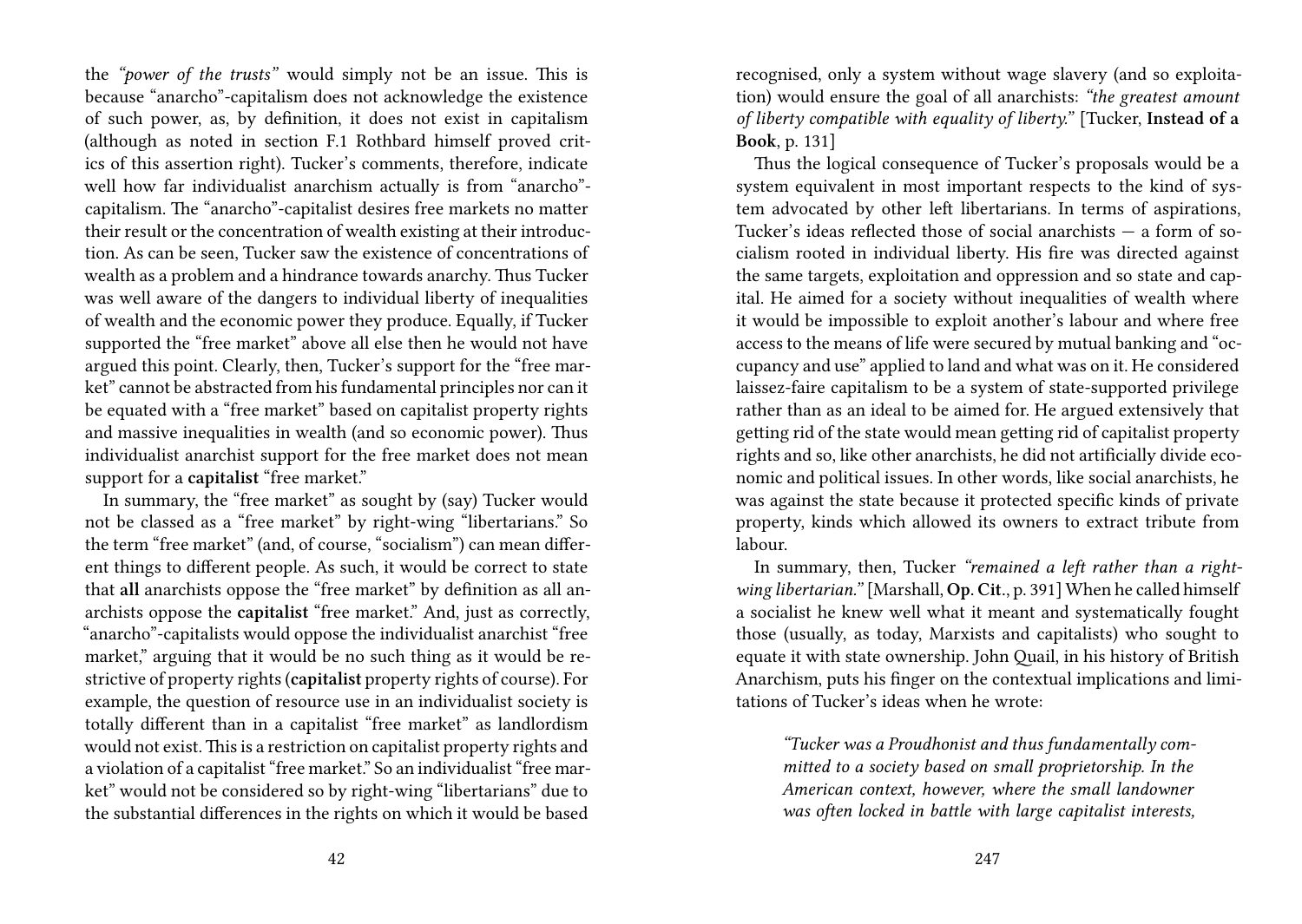*will not make all men equally rich."* [**The Individualist Anarchists**, p. 276, p. 156 and p. 157] He firmly believed that the *"most perfect Socialism is possible only on the condition of the most perfect individualism."* [quoted by Peter Marshall, **Demanding the Impossible**, p. 390]

As we noted in section G.1.3, there is one apparent area of disagreement between Tucker and most other socialists, namely the issue of wage labour. For almost all anarchists the employer/employee social relationship does not fit in well with Tucker's statement that *"if the individual has the right to govern himself, all external government is tyranny."* [**The Individualist Anarchists**, p. 86] However, even here the differences are not impossible to overcome. It is important to note that because of Tucker's proposal to increase the bargaining power of workers through access to mutual credit, his individualist anarchism is not only compatible with workers' control but would in fact **promote** it (as well as logically requiring  $it$  – see section G.4.1).

For if access to mutual credit were to increase the bargaining power of workers to the extent that Tucker claimed it would, they would then be able to: (1) demand and get workplace democracy; and (2) pool their credit to buy and own companies collectively. This would eliminate the top-down structure of the firm and the ability of owners to pay themselves unfairly large salaries as well as reducing capitalist profits to zero by ensuring that workers received the full value of their labour. Tucker himself pointed this out when he argued that Proudhon (like himself) *"would individualise and associate"* workplaces by mutualism, which would *"place the means of production within the reach of all."* [quoted by Martin, **Op. Cit.**, p. 228] Proudhon used the word *"associate"* to denote co-operative (i.e. directly democratic) workplaces (and given Proudhon's comments — quoted in section G.4.2 — on capitalist firms we can dismiss any attempt to suggest that the term *"individualise"* indicates support for capitalist rather than artisan/peasant production, which is the classic example of individualised production). For as Proudhon

(with no right to capitalist private property being the most important).

All this means that to go on and on about individualist anarchism and it support for a free market simply misses the point. No one denies that individualist anarchists were (and are) in favour of a "free market" but this did not mean they were not socialists nor that they wanted the same kind of "free market" desired by "anarcho" capitalism or that has existed under capitalism. Of course, whether their economic system would actually result in the abolition of exploitation and oppression is another matter and it is on this issue which social anarchists disagree with individualist anarchism **not** whether they are socialists or not.

## **G.1.2 What about their support of "private property"?**

The notion that because the Individualist Anarchists supported "private property" they supported capitalism is distinctly wrong. This is for two reasons. Firstly, private property is not the distinctive aspect of capitalism — exploitation of wage labour is. Secondly, and more importantly, what the Individualist Anarchists meant by "private property" (or "property") was distinctly different than what is meant by theorists on the "libertarian"-right or what is commonly accepted as "private property" under capitalism. Thus support of private property does not indicate a support for capitalism.

On the first issue, it is important to note that there are many different kinds of private property. If quoting Karl Marx is not **too** out of place:

*"Political economy confuses, on principle, two very different kinds of private property, one of which rests on the labour of the producer himself, and the other on the exploitation of the labour of others. It forgets that the latter*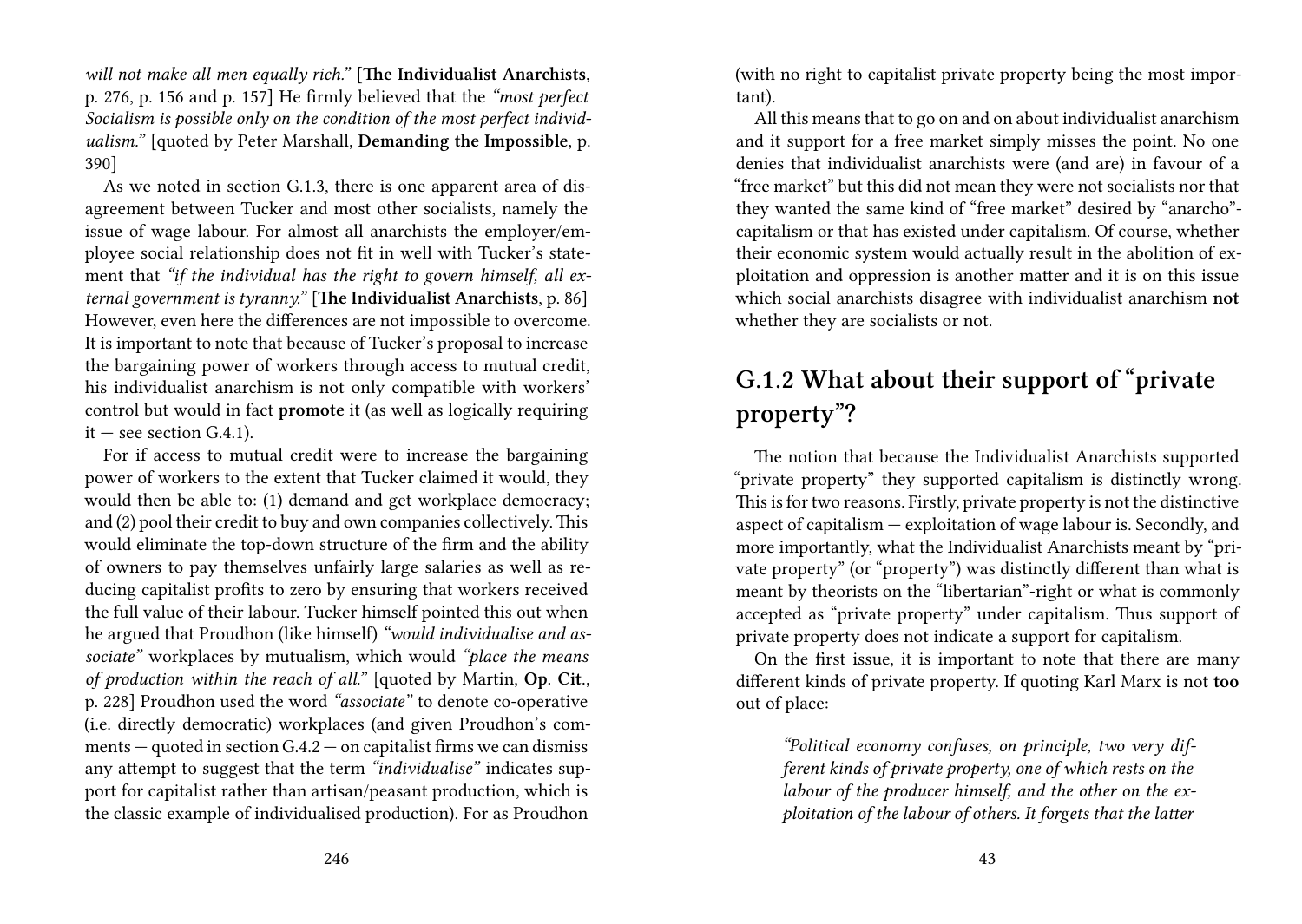*is not only the direct antithesis of the former, but grows on the former's tomb and nowhere else.*

*"In Western Europe, the homeland of political economy, the process of primitive accumulation is more of less accomplished …*

*"It is otherwise in the colonies. There the capitalist regime constantly comes up against the obstacle presented by the producer, who, as owner of his own conditions of labour, employs that labour to enrich himself instead of the capitalist. The contradiction of these two diametrically opposed economic systems has its practical manifestation here in the struggle between them."* [**Capital**, vol. 1, p. 931]

So, under capitalism, *"property turns out to be the right, on the part of the capitalist, to appropriate the unpaid labour of others, or its product, and the impossibility, on the part of the worker, of appropriating his own product."* In other words, property is not viewed as being identical with capitalism. *"The historical conditions of [Capital's] existence are by no means given with the mere circulation of money and commodities. It arises only when the owner of the means of production and subsistence finds the free worker available on the market, as the seller of his own labour-power."* Thus wage-labour, for Marx, is the necessary pre-condition for capitalism, **not** "private property" as such as *"the means of production and subsistence, while they remain the property of the immediate producer, are not capital. They only become capital under circumstances in which they serve at the same time as means of exploitation of, and domination over, the worker."* [**Op. Cit.**, p. 730, p. 264 and p. 938]

For Engels, *"[b]efore capitalistic production"* industry was *"based upon the private property of the labourers in their means of production"*, i.e., *"the agriculture of the small peasant"* and *"the handicrafts organised in guilds."* Capitalism, he argued, was based on capitalists

*but to defend themselves at least to some extent from, the all-powerful possessors of natural wealth and capital."* [**Op. Cit.**, no. 158, p. 1]

Like the anarcho-syndicalists and many other social anarchists, Tucker considered Labour unions as a positive development, being a *"crude step in the direction of supplanting the State"* and involved a *"movement for self-government on the part of the people, the logical outcome of which is ultimate revolt against those usurping political conspiracies which manifest themselves in courts and legislatures. Just as the [Irish] Land League has become a formidable rival of the British State, so the amalgamated trades unions may yet become a power sufficiently strong to defy the legislatures and overthrow them."* Thus unions were *"a potent sign of emancipation."* Indeed, he called the rise of the unions *"trades-union socialism,"* saw in it a means of *"supplanting"* the state by *"an intelligent and self-governing socialism"* and indicated that *"imperfect as they are, they are the beginnings of a revolt against the authority of the political State. They promise the coming substitution of industrial socialism for usurping legislative mobism."* [**The Individualist Anarchists**, pp. 283–284] Hence we see the co-operative nature of the voluntary organisations supported by Tucker and a vision of socialism being based on self-governing associations of working people.

In this way working people would reform capitalism away by non-violent social protest combined with an increase in workers' bargaining power by alternative voluntary institutions and free credit. Exploitation would be eliminated and workers would gain economic liberty. His ideal society would be classless, with *"each man reaping the fruit of his labour and no man able to live in idleness on an income from capital"* and society *"would become a great hive of Anarchistic workers, prosperous and free individuals."* While, like all anarchists, he rejected *"abolute equality"* he did envision an egalitarian society whose small differences in wealth were rooted in labour, not property, and so liberty, while abolishing exploitation, would *"not abolish the limited inequality between one labourer's product and another's … Liberty will ultimately make all men rich; it*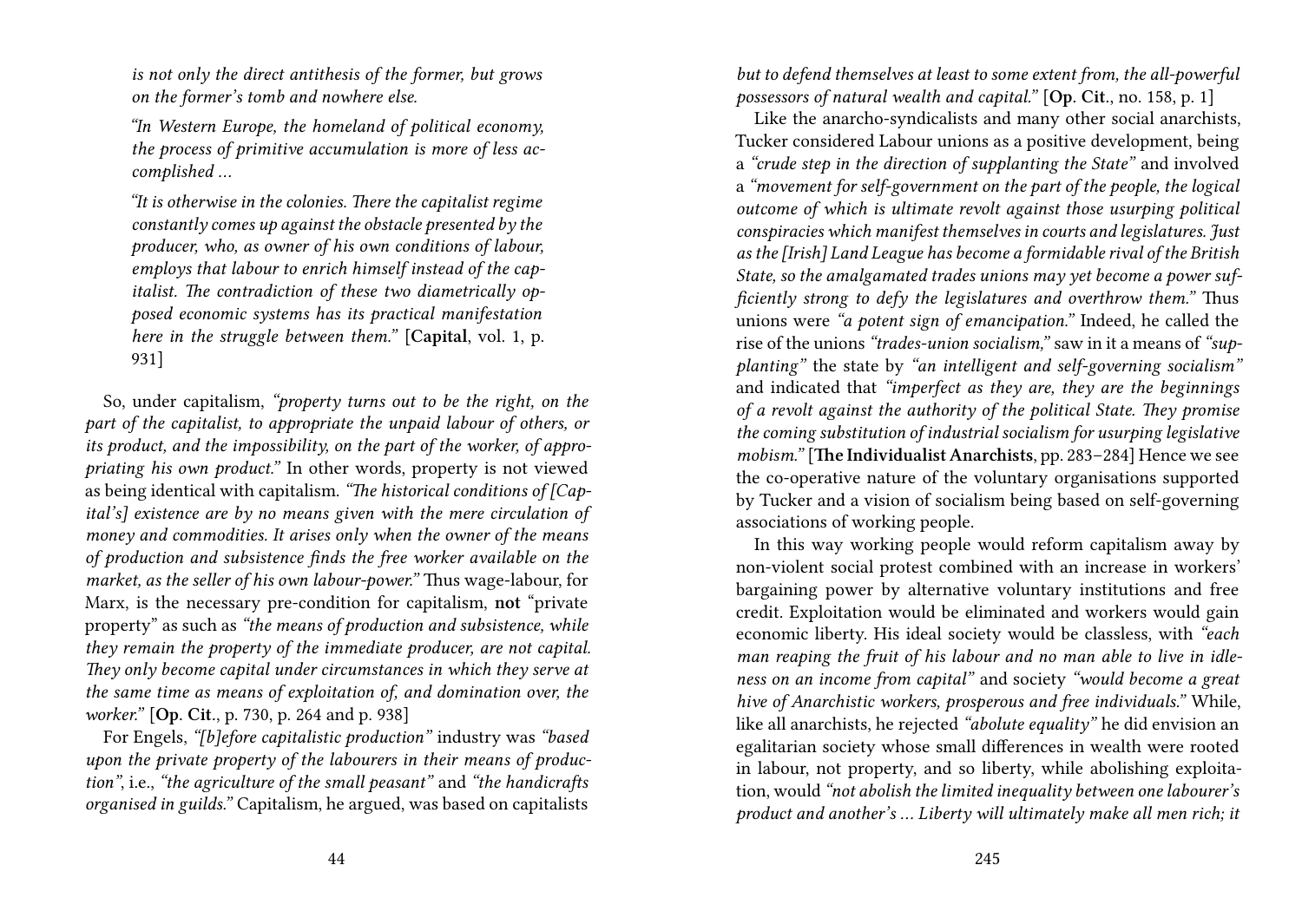person's right to have access to the means of life as well as its positive effects on individual liberty. However, under the influence of Max Stirner's book **The Ego and Its Own**, Tucker along with many of his comrades, became egoists (see next section for a discussion of Stirner). This resulted in Tucker arguing that while previously *"it was my habit to talk glibly of the right of man to land"* this was *"a bad habit, and I long ago sloughed it off."* Now a person's *"only right over the land is his might over it."* [**Instead of a Book**, p. 350] Contracts were seen as the means of securing the peaceful preservation of the ego's personality as it would be against a person's selfinterest to aggress against others (backed-up, of course, by means of freely joined defence associations). It should be noted that the issue of egoism split the individualist anarchist movement and lead to its further decline.

Tucker's ideal society was one of small entrepreneurs, farmers, artisans, independent contractors and co-operative associations based around a network of mutual banks. He looked to alternative institutions such as co-operative banks and firms, schools and trade unions, combined with civil disobedience in the form of strikes, general strikes, tax and rent strikes and boycotts to bring anarchism closer. He was firm supporter of the labour movement and *"strikes, whenever and wherever inaugurated, deserve encouragement from all the friends of labour … They show that people are beginning to know their rights, and knowing, dare to maintain them."* Echoing Bakunin's thoughts on the subject, Tucker maintained that strikes should be supported and encouraged because *"as an awakening agent, as an agitating force, the beneficent influence of a strike is immeasurable … with our present economic system almost every strike is just. For what is justice in production and distribution? That labour, which creates all, shall have all."* [**Liberty**, no. 19, p. 7] While critical of certain aspects of trade unionism, Tucker was keen to stress that *"it is not to be denied for a moment that workingmen are obliged to unite and act together in order, not to successfully contend with,*

owning *"social means of production only workable by a collectivity of men"* and so they *"appropriated … the product of the labour of others."* Both, it should be noted, had also made this same distinction in the **Communist Manifesto**, stating that *"the distinguishing feature of Communism is not the abolition of property generally, but the abolition of bourgeois property."* Artisan and peasant property is *"a form that preceded the bourgeois form"* which there *"is no need to abolish"* as *"the development of industry has to a great extent already destroyed it."* This means that communism *"derives no man of the power to appropriate the products of society; all that it does is to deprive him of the power to subjugate the labour of others by means of such appropriation."* [Marx and Engels, **Selected Works**, p. 412, p. 413, p. 414, p. 47 and p. 49]

We quote Marx and Engels simply because as authorities on socialism go, they are ones that right-"libertarians" (or Marxists, for that matter) cannot ignore or dismiss. Needless to say, they are presenting an identical analysis to that of Proudhon in **What is Property?** and, significantly, Godwin in his **Political Justice** (although, of course, the conclusions drawn from this common critique of capitalism were radically different in the case of Proudhon). This is, it must be stressed, simply Proudhon's distinction between property and possession (see section B.3.1). The former is theft and despotism, the latter is liberty. In other words, for genuine anarchists, "property" is a *social relation* and that a key element of anarchist thinking (both social and individualist) was the need to redefine that relation in accord with standards of liberty and justice.

So what right-"libertarians" do when they point out that the individualist anarchists supported property is to misunderstand the socialist critique of capitalism. They, to paraphrase Marx, confuse two very different kinds of "property," one of which rests on the labour of the producers themselves and the other on the exploitation of the labour of others. They do not analyse the social relationships between people which the property in question generates and, instead, concentrate on **things** (i.e. property). Thus, rather than be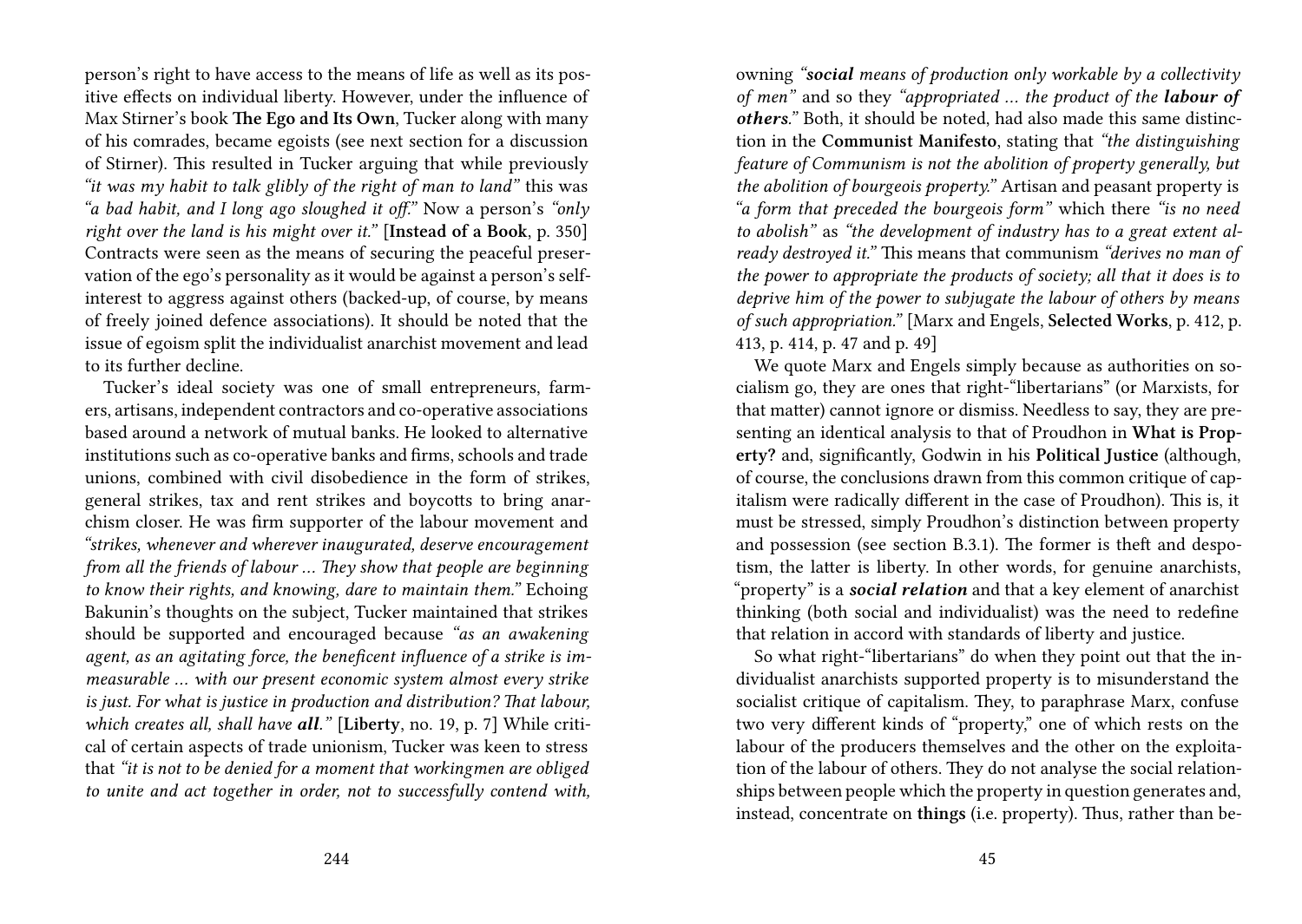ing interested in people and the relationships they create between themselves, the right-"libertarian" focuses on property (and, more often than not, just the word rather than what the word describes). This is a strange position for someone seeking liberty to take, as liberty is a product of social interaction (i.e. the relations we have and create with others) and not a product of things (property is not freedom as freedom is a relationship between people, not things). They confuse property with possession (and vice versa).

In pre-capitalist social environments, when property is directly owned by the producer, capitalist defences of private property can be used against it. Even John Locke's arguments in favour of private property could be used against capitalism. As Murray Bookchin makes clear regarding pre-capitalist society:

*"Unknown in the 1640s, the non-bourgeois aspects of Locke's theories were very much in the air a century and a half later … [In an artisan/peasant society] a Lockean argument could be used as effectively against the merchants … to whom the farmers were indebted, as it could against the King [or the State]. Nor did the small proprietors of America ever quite lose sight of the view that attempts to seize their farmsteads and possessions for unpaid debts were a violation of their 'natural rights,' and from the 1770s until as late as the 1930s they took up arms to keep merchants and bankers from dispossessing them from land they or their ancestors had wrestled from 'nature' by virtue of their own labour. The notion that property was sacred was thus highly elastic: it could be used as effectively by pre-capitalist strata to hold on to their property as it could by capitalists strata to expand their holdings."* [**The Third Revolution**, vol. 1, pp. 187–8]

The individualist anarchists inherited this perspective on property and sought means of ending the transformation of American

terest" since, as it represented the labour-cost in providing, it is nonexploitative. This would ensure that workers could gain free access to the means of production (and so, in effect, be the individualist equivalent of the communist-anarchist argument for socialisation).

Tucker believed that under mutual banking, capitalists' ability to extract surplus value from workers in return for the use of tools, machinery, etc. would be eliminated because workers would be able to obtain zero-interest credit and use it to buy their own instruments of production instead of "renting" them, as it were, from capitalists. *"Make capital free by organising credit on a mutual plan,"* stressed Tucker, *"and then these vacant lands will come into use … operatives will be able to buy axes and rakes and hoes, and then they will be independent of their employers, and then the labour problem will solved."* [**Instead of a Book**, p. 321] Easy access to mutual credit would result in a huge increase in the purchase of capital goods, creating a high demand for labour, which in turn would greatly increase workers' bargaining power and thus raise their wages toward equivalence with the value their labour produces.

For Tucker, reforms had to be applied at the heart of the system and so he rejected the notion of setting up intentional communities based on anarchist principles in the countryside or in other countries. *"Government makes itself felt alike in city and in country,"* he argued, *"capital has its usurious grip on the farm as surely as on the workshop, and the oppression and exactions of neither government nor capital can be avoided by migration. The State is the enemy, and the best means of fighting it can be found in communities already existing."* He stressed that *"I care nothing for any reform that cannot be effected right here in Boston among the every day people whom I meet in the streets."* [quoted by Martin, **Op. Cit.**, p. 249 and p. 248]

It should be noted that while his social and political vision remained mostly the same over his lifetime, Tucker's rationale for his system changed significantly. Originally, like the rest of the American individualist anarchist tradition he subscribed to a system of natural rights. Thus he advocated "occupancy and use" based on a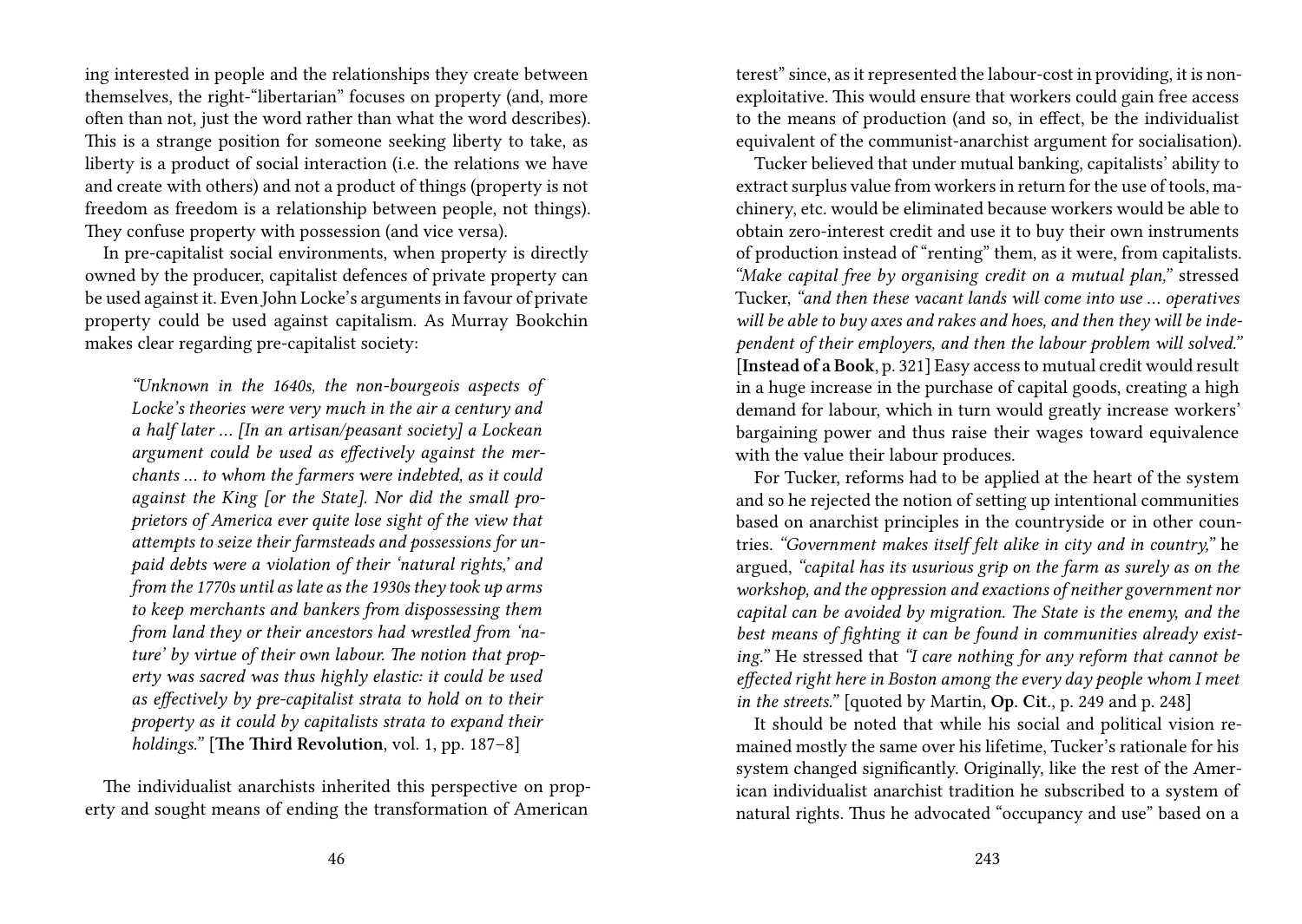*to enable them to extort from the people a reward enormously in excess of the labour measure of their services — in other words, in giving certain people a right of property for a term of years in laws and facts of Nature, and the power to extract tribute from others for the use of this natural wealth, which should be open to all."* [**The Individualist Anarchists**, p. 86]

However, the key monopoly was the credit monopoly. Tucker believed that bankers monopoly of the power to create credit and currency was the linchpin of capitalism. Although he thought that all forms of monopoly are detrimental to society, he maintained that the banking monopoly is the worst, since it is the root from which both the industrial-capitalist and landlordist monopolies grow and without which they would wither and die. For, if credit were not monopolised, its price (i.e. interest rates) would be much lower, which in turn would drastically lower the price of capital goods and buildings — expensive items that generally cannot be purchased without access to credit. This would mean that the people currently *"deterred from going into business by the ruinously high rates they must pay for capital with which to start and carry on business will find their difficulties removed"* (they would simply *"pay for the labour of running the banks"*). This *"facility of acquiring capital will give an unheard of impetus to business, and consequently create an unprecedented demand for labour — a demand which will always be in excess of the supply, directly to the contrary of the present condition of the labour market … Labour will then be in a position to dictate its wages."* [**Op. Cit.**, p. 84 and p. 85]

Following Proudhon, Tucker argued that if any group of people could legally form a "mutual bank" and issue credit based on any form of collateral they saw fit to accept, the price of credit would fall to the labour cost of the paperwork involved in running the bank. He claimed that banking statistics show this cost to be less than one percent of principal, and hence, that a one-time service fee which covers this cost and no more is the only **non-usurious** charge a bank can make for extending credit. This charge should not be called "in-

society from one where labour-property predominated into one where capitalist private property (and so exploitation) predominated. Thus their opposition to state interference in the economy as the capitalists were using the state to advance this process (see section F.8.5).

So artisan and co-operative property is not capitalist. It does not generate relationships of exploitation and domination as the worker owns and controls their own means of production. It is, in effect, a form of socialism (a *"petit bourgeois"* form of socialism, to use the typical insulting Marxist phrase). Thus support for "private property" need not mean support for capitalism (as shown, for example, by the Individualist Anarchists). To claim otherwise is to ignore the essential insight of socialism and totally distort the socialist case against capitalism.

To summarise, from an anarchist (and Marxist) perspective capitalism is **not** defined by "property" as such. Rather, it is defined by private property, property which is turned into a means of exploiting the labour of those who use it. For most anarchists, this is done by means of wage labour and abolished by means of workers' associations and self-management (see next section for a discussion of individualist anarchism and wage labour). To use Proudhon's terminology, there is a fundamental difference between property and possession.

Secondly, and more importantly, what the Individualist Anarchists meant by "private property" (or "property") was distinctly different than what is meant by supporters of capitalism. Basically, the "libertarian" right exploit, for their own ends, the confusion generated by the use of the word "property" by the likes of Tucker to describe a situation of "possession." Proudhon recognised this danger. He argued that *"it is proper to call different things by different names, if we keep the name 'property' for the former [individual possession], we must call the latter [the domain of property] robbery, repine, brigandage. If, on the contrary, we reserve the name 'property' for the latter, we must designate the former by the term possession*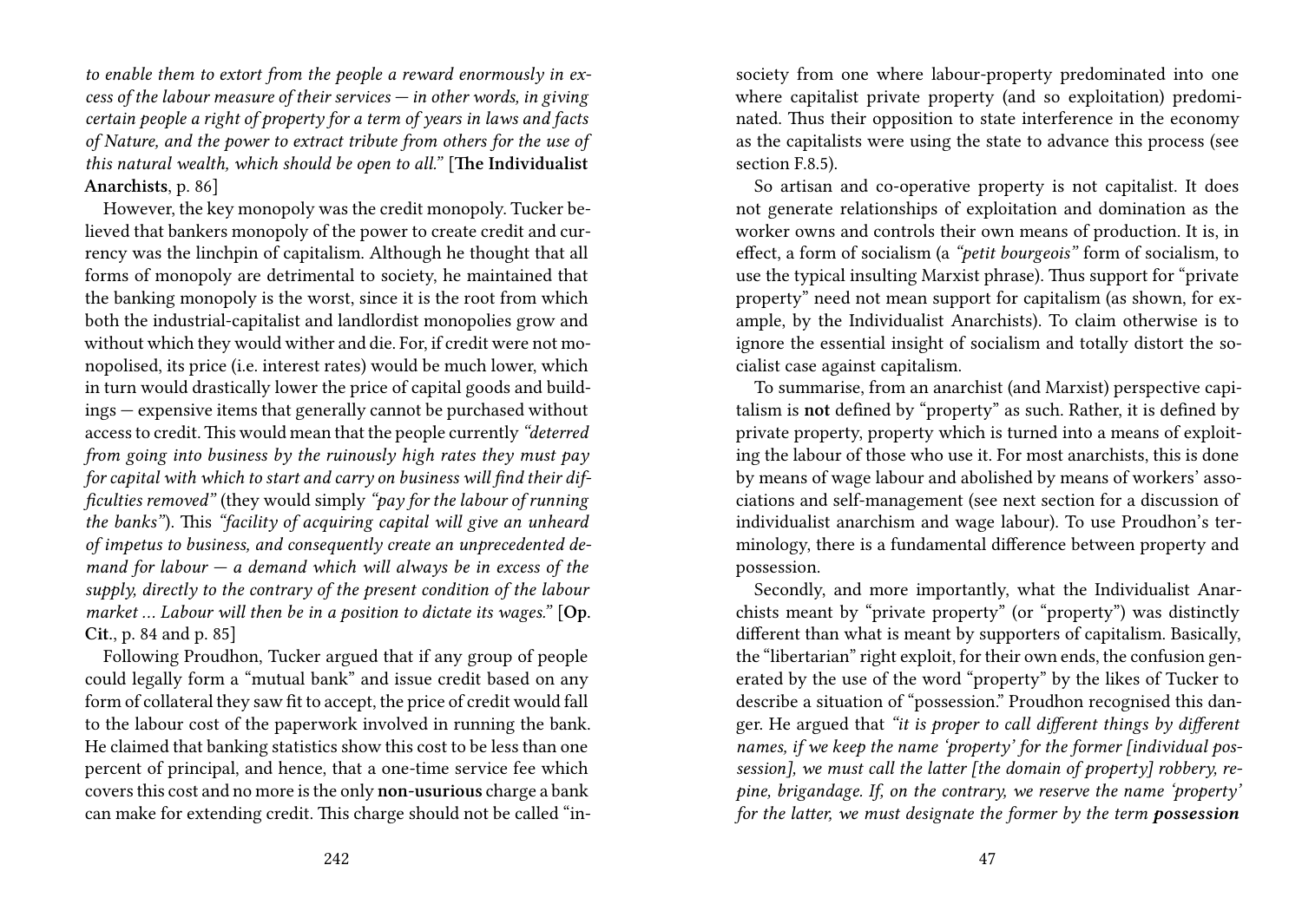*or some other equivalent; otherwise we should be troubled with an unpleasant synonym."* [**What is Property?**, p. 373] Unfortunately Tucker, who translated this work, did not heed Proudhon's words of wisdom and called possession in an anarchist society by the word "property" (but then, neither did Proudhon in the latter part of his life!)

Looking at Tucker's arguments, it is clear that the last thing Tucker supported was capitalist property rights. For example, he argued that *"property, in the sense of individual possession, is liberty"* and contrasted this with capitalist property. [**Instead of a Book**, p. 394] That his ideas on "property" were somewhat different than that associated with right-"libertarian" thinkers is most clearly seen with regards to land. Here we discover him advocating *"occupancy and use"* and rejecting the "right" of land owners to bar the landless from any land they owned but did not **personally** use. Rent was *"due to that denial of liberty which takes the shape of land monopoly, vesting titles to land in individuals and associations which do not use it, and thereby compelling the non-owning users to pay tribute to the non-using owners as a condition of admission to the competitive market."* Anarchist opposition of rent did *"not mean simply the freeing of unoccupied land. It means the freeing of all land not occupied by the owner. In other words, it means land ownership limited by occupancy and use."* [Tucker, **The Individualist Anarchists**, p. 130 and p. 155] This would result in a *"system of occupying ownership … accompanied by no legal power to collect rent."* [**Instead of a Book**, p. 325]

A similar position was held by John Beverley Robinson. He argued that there *"are two kinds of land ownership, proprietorship or property, by which the owner is absolute lord of the land, to use it or to hold it out of use, as it may please him; and possession, by which he is secure in the tenure of land which he uses and occupies, but has no claim upon it at all if he ceases to use it."* Moreover, *"[a]ll that is necessary to do away with Rent is to away with absolute property in land."* [**Patterns of Anarchy**, p. 272] Joseph Labadie, likewise, stated

*"Ground rent exists only because the State stands by to collect it and to protect land titles rooted in force or fraud. Otherwise land would be free to all, and no one could control more than he used."* [quoted by James J. Martin, **Op. Cit.**, p. 210]

This would lead to *"the abolition of landlordism and the annihilation of rent."* [**Instead of a Book**, p. 300] Significantly, Tucker considered the **Irish Land League** (an organisation which used nonpayment of rent to secure reforms against the British state) as *"the nearest approach, on a large scale, to perfect Anarchistic organisation that the world has yet seen. An immense number of local groups … each group autonomous, each free … each obeying its own judgement … all co-ordinated and federated."* [**The Individualist Anarchists**, p. 263]

The other capitalist monopolies were based on credit, tariffs and patents and all were reflected in (and supported by) the law. As far as tariffs went, this was seen as a statist means of *"fostering production at high prices"* which the workers paid for. Its abolition *"would result in a great reduction in the prices of all articles taxed.* [**Op. Cit.**, p. 85 and p. 86] With capitalists in the protected industries being unable to reap high profits, they would be unable to accumulate capital to the same degree and so the market would also become more equal. As for patents, Tucker considered that there was *"no more justification for the claim of the discoverer of an idea to exclusive use of it than there would have been for a claim on the part of the man who first 'struck oil' to ownership of the entire oil region or petroleum product … The central injustice of copyright and patent law is that it compels the race to pay an individual through a long term of years a monopoly price for knowledge that he has discovered today, although some other man or men might, and in many cases very probably would, have discovered it tomorrow."* [**Liberty**, no. 173, p. 4] The state, therefore, protects the inventors (or, these days, the company the inventors work for)*"against competition for a period long enough*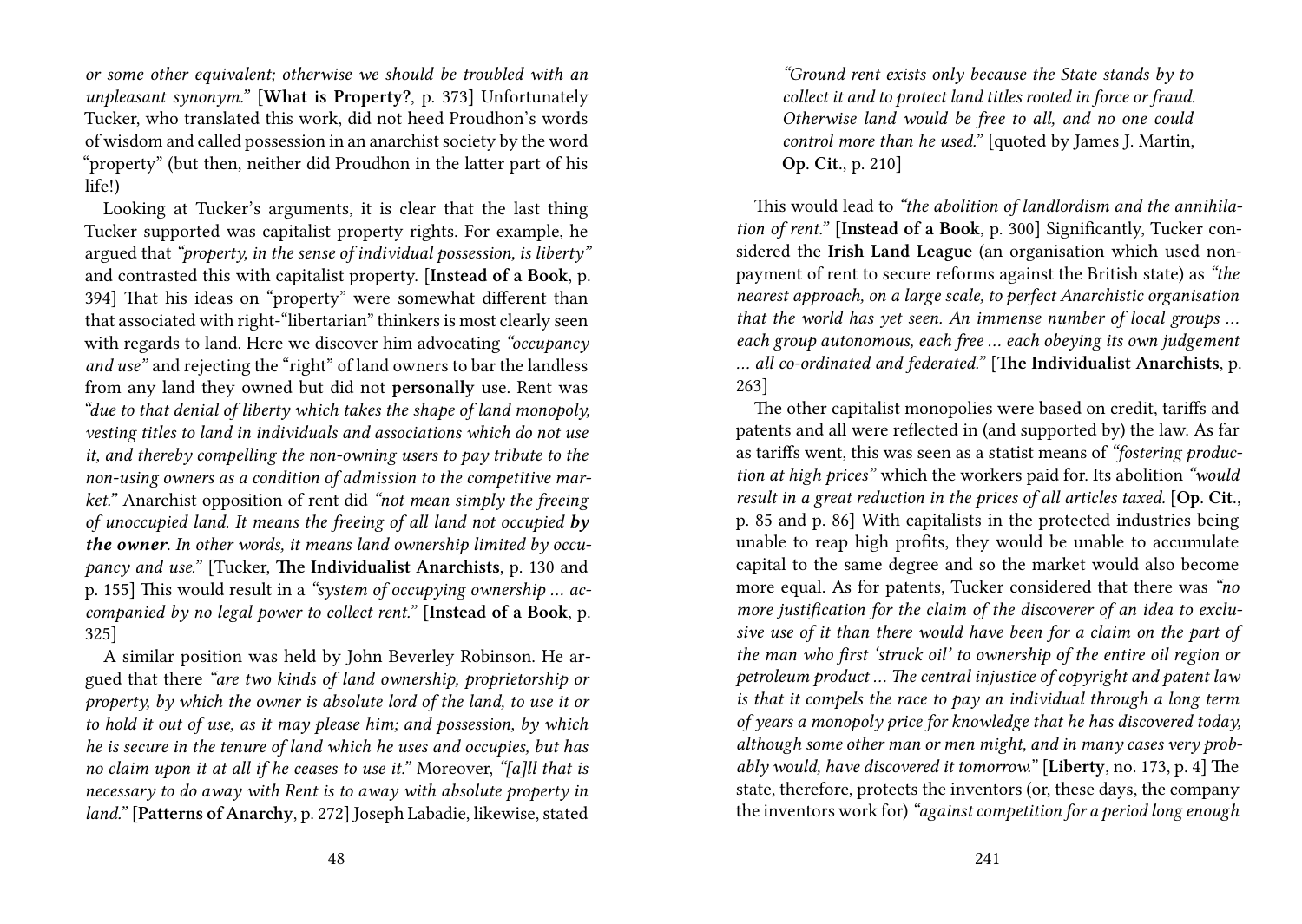*be possible for an individual to acquire, and hold simultaneously, virtual titles to innumerable parcels of land, by the merest show of labour performed thereon.* This would lead to *"the virtual ownership of the entire world by a small fraction of its inhabitants"* which would result in *"the right of contract, if not destroyed absolutely, would surely be impaired in an intolerable degree."* [**Liberty**, no. 350, p. 4] Thus *"[i]t is true … that Anarchism does not recognise the principle of human rights. But it recognises human equality as a necessity of stable society."* [**Instead of a Book**, p. 64]

So Tucker considered private property in land use (which he called the *"land monopoly"*) as one of the four great evils of capitalism. According to Tucker, *"the land monopoly … consists in the enforcement by government of land titles which do not rest upon personal occupancy and cultivation … the individual should no longer be protected by their fellows in anything but personal occupation and cultivation of land." "Rent"*, he argued, *"is due to the denial of liberty which takes the shape of the land monopoly, vesting titles to land in individuals and associations which do not use it, and thereby compelling the non-owning users to pay tribute to the non-using owners as a condition of admission to the competitive market."* the land *"should be free to all, and no one would control more than he [or she] used."* [**The Individualist Anarchists**, p. 85, p. 130 and p. 114] Ending this monopoly would, he thought, reduce the evils of capitalism and increase liberty (particularly in predominantly agricultural societies such as the America of his era). For those who own no property have no room for the soles of their feet unless they have the permission of those who do own property, hardly a situation that would increase, never mind protect, freedom for all. Significantly, Tucker extended this principle to what was on the land, and so Tucker would *"accord the actual occupant and user of land the right to that which is upon the land, who left it there when abandoning the land."* [**Liberty**, no. 350, p. 4] The freedom to squat empty land and buildings would, in the absence of a state to protect titles, further contribute to the elimination of rent:

that *"the two great sub-divisions of Socialists"* (anarchists and State Socialists) both *"agree that the resources of nature — land, mines, and so forth — should not be held as private property and subject to being held by the individual for speculative purposes, that use of these things shall be the only valid title, and that each person has an equal right to the use of all these things. They all agree that the present social system is one composed of a class of slaves and a class of masters, and that justice is impossible under such conditions."* [**What is Socialism?**]

Thus the Individualist Anarchists definition of "property" differed considerably from that of the capitalist definition. As they themselves acknowledge. Robinson argued that *"the only real remedy is a change of heart, through which land using will be recognised as proper and legitimate, but land holding will be regarded as robbery and piracy."* [**Op. Cit.**, p. 273] Tucker, likewise, indicated that his ideas on "property" were not the same as existing ones when he argued that *"the present system of land tenure should be changed to one of occupancy and use"* and that *"no advocate of occupancy-and-use tenure of land believes that it can be put in force, until as a theory it has been as generally … seen and accepted as the prevailing theory of ordinary private property."* [**Occupancy and Use verses the Single Tax**] Thus, for Tucker, anarchism is dependent on *"the Anarchistic view that occupancy and use should condition and limit landholding becom[ing] the prevailing view."* [**The Individualist Anarchists**, p. 159]

Based on this theory of "property" Tucker opposed landlords and rent, arguing that anarchy *"means the freeing of all land not occupied by the owner"* that is, *"land ownership limited by occupancy and use."* He extended this principle to housing, arguing that *"Anarchic associations"* would *"not collect your rent, and might not even evict your tenant"* and *"tenants would not be forced to pay you rent, nor would you be allowed to seize their property. The Anarchic Associations would look upon your tenants very much as they would look upon your guests."* [**Op. Cit.**, p. 155 and p. 162] In fact, individualist anarchism would *"accord the actual occupant and user of land the*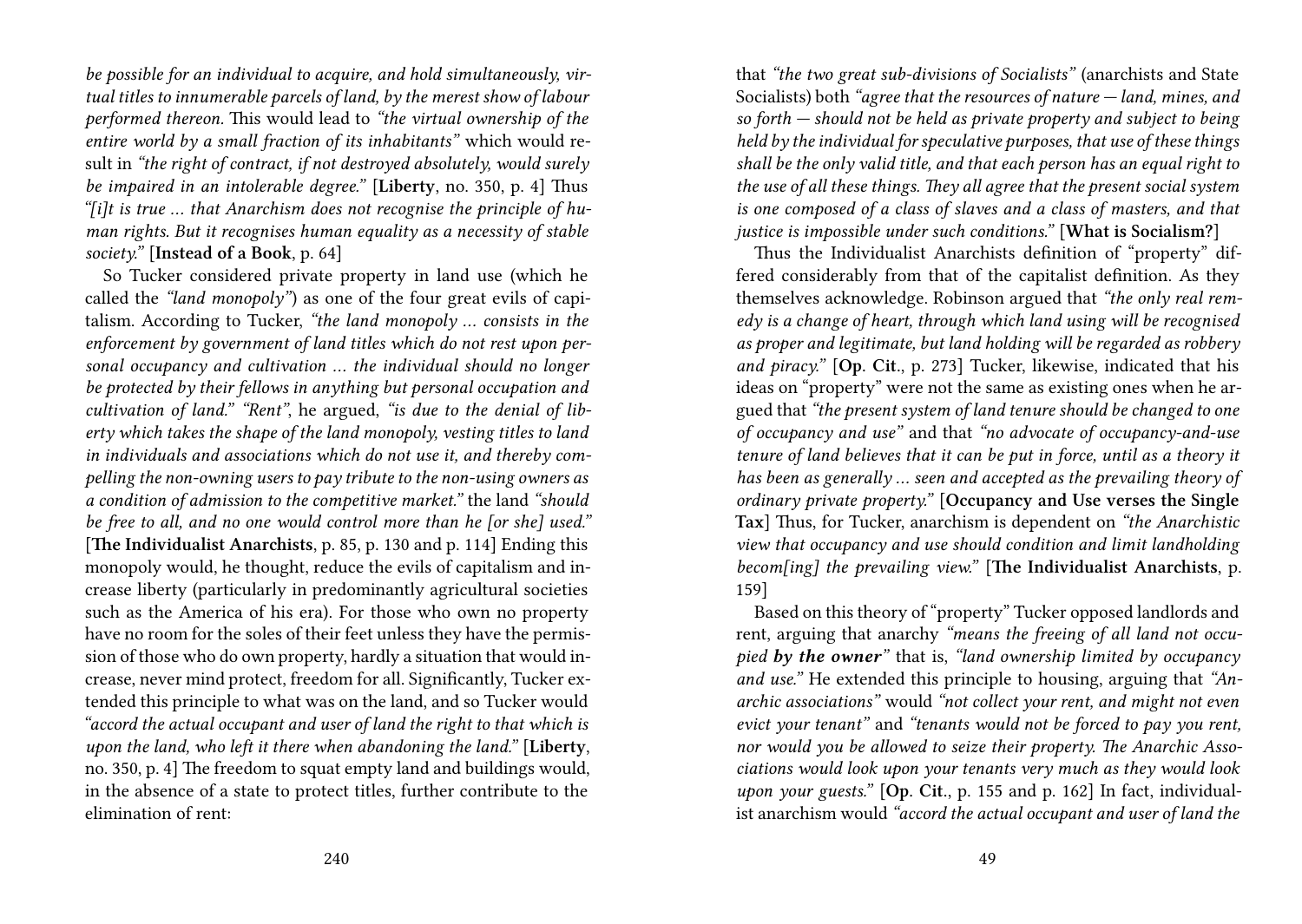*right to that which is upon the land, who left it there when abandoning the land."* [Tucker, **Liberty**, no. 350, p. 4]

In the case of land and housing, almost all Individualist Anarchists argued that the person who lives or works on it (even under lease) would be regarded *"as the occupant and user of the land on which the house stands, and as the owner of the house itself,"* that is they become *"the owner of both land and house as soon as he becomes the occupant."* [Tucker, **Occupancy and Use Versus the Single Tax**] For Tucker, occupancy and use was *"the Anarchistic solution of the land question"* as it allowed free access to land to all, to be *"enjoyed by the occupant without payment of tribute to a non-occupant."* This applied to what was on the land as well, for if A builds a house, and rents it to B, who lives or works in it under the lease then Tucker would *"regard B as the occupant and user of the land on which the house stands, and as the owner of the house itself."* [**Liberty**, no. 308, p. 4]

Needless to say, the individualist anarchists were just as opposed to that mainstay of modern capitalism, the corporation. For Greene corporations *"disarrange our social organisation, and make the just distribution of the products of labour impossible."* [quoted by Wm. Gary Kline,**The Individualist Anarchists: A Critique of Liberalism**, p. 94] While opposing state attempts to limit trusts (it did not get to the root of the problem which lay in class privilege), Tucker took it for granted that *"corporate privileges are in themselves a wrong."* [**The Individualist Anarchists**, p. 129] Given that "occupancy and use" applies to what is on the land, it logically follows that for those workplaces with absentee owners (i.e., owners who hire managers to run them) then these are abandoned by their owners. By the "occupancy and use" criteria, the land and what is on it reverts to those actually using them (i.e., the workers in question). Corporations and shareowners, in other words, are extremely unlikely to exist in individualist anarchism.

Hence to claim that the Individualist Anarchists supported capitalist property rights is false. As can be seen, they advocated a systhe capitalist class and certain types of private property. Thus his opposition to the state reflected his opposition to capitalist property rights and the abolition of the state automatically meant their abolition as well.

Tucker spent considerable time making it clear that he was against capitalist private property rights, most notably in land and what was on it. He supported Proudhon's argument that *"property is theft,"* even translating many of Proudhon's works including the classic *"What is Property?"* where that phrase originated. Tucker advocated **possession** (or *"occupancy and use,"* to use his preferred expression for the concept) but not private property, believing that empty land, houses, and so on should be squatted by those who could use them, as labour (i.e. use) would be the only title to "property" (Tucker opposed all non-labour income as usury). For Tucker, the true *"Anarchistic doctrine"* was *"occupancy and use as the basis and limit of land ownership."* Supporting the current property rights regime meant *"departing from Anarchistic ground."* It was *"Archism"* and *"all Anarchists agree in viewing [it] as a denial of equal liberty"* and *"utterly inconsistent with the Anarchistic doctrine of occupancy and use as the limit of property in land."* [**Liberty**, no. 180, p. 4 and p. 6] He looked forward to the day when *"the Anarchistic view that occupancy and use should condition and limit landholding becomes the prevailing view."* [**Op. Cit.**, no. 162, p. 5]

This was because Tucker did not believe in a *"natural right"* to property nor did he approve of unlimited holdings of scarce goods and *"in the case of land, or of any other material the supply of which is so limited that all cannot hold it in unlimited quantities, Anarchism undertakes to protect no titles except such as are based on actual occupancy and use."* [**Instead of a Book**, p. 61] He clearly recognised that allowing "absolute" rights to private property in land would result in the liberty of non-owners being diminished and so *"I put the right of occupancy and use above the right of contract … principally by my interest in the right of contract. Without such a preference the theory of occupancy and use is utterly untenable; without it … it would*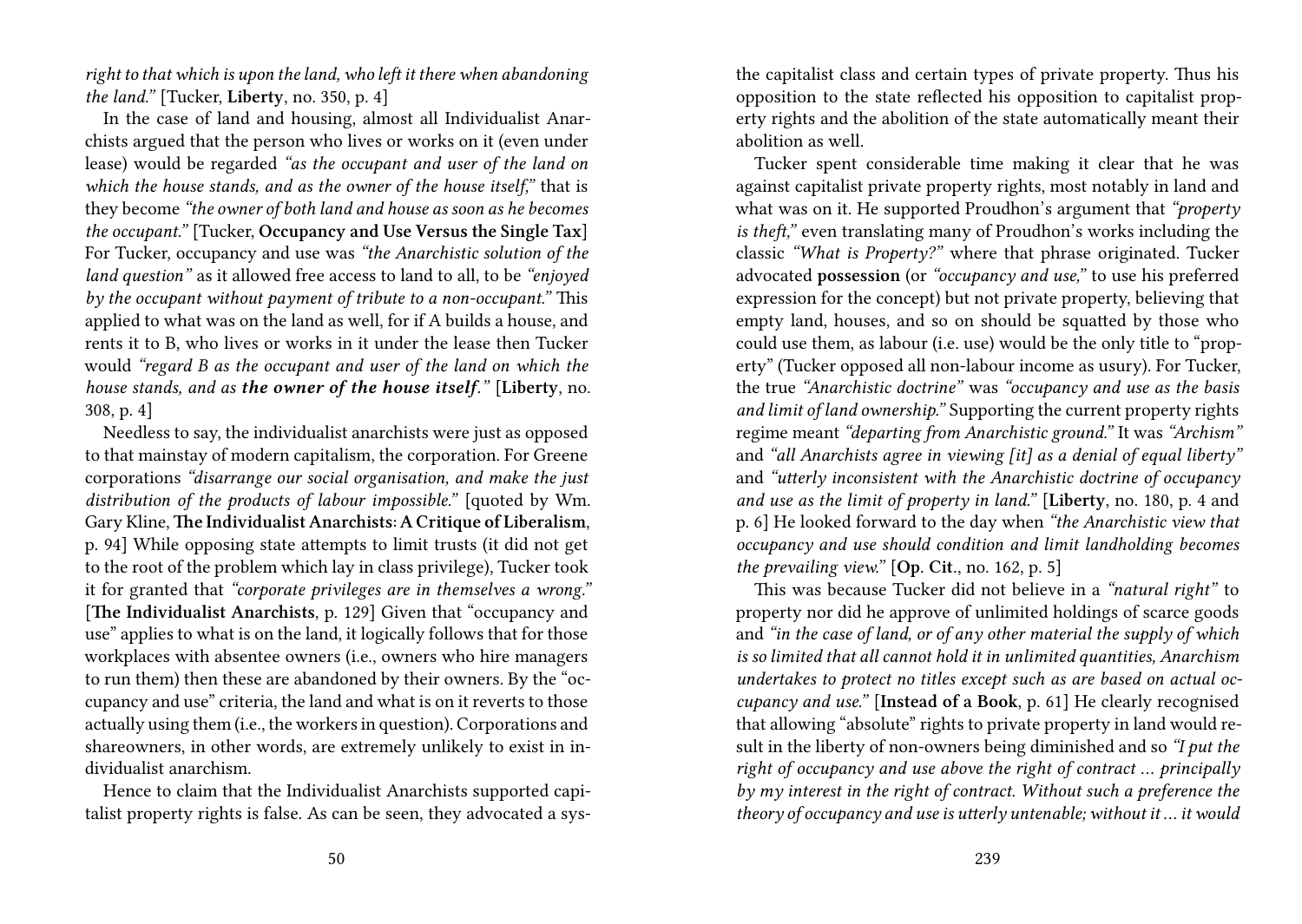Like other socialists, Tucker argued that profits *"to a few mean robbery of others, — monopoly. Andrews and Warren, realising this, make individual sovereignty and the cost principle the essential conditions of a true civilisation."* [**Liberty**, no. 94, p. 1] Like Proudhon, he argued that *"property, in the sense of individual possession, is liberty."* [**Op. Cit.**, no. 122, p. 4] However, unlike state socialists and communist-anarchists, Tucker saw a key role for a market system under socialism. In this he followed Proudhon who also argued that competition was required to ensure that prices reflected the labour costs involved in producing it and so interest, rent and profit were opposed because they did not reflect actual costs but simply usury paid to the wealthy for being allowed to use part of their wealth, a part the rich could comfortably lend out to others as they were not using it. Once capitalism was abolished, the market would be able to reach its full promise and become a means of enriching all rather than the few:

*"Liberty's aim — universal happiness — is that of all Socialists, in contrast with that of the Manchester men — luxury fed by misery. But its principle — individual sovereignty — is that of the Manchester men, in contrast with that of the Socialists — individual subordination. But individual sovereignty, when logically carried out, leads, not to luxury fed by misery, but to comfort for all industrious persons and death for all idle ones."* [**Liberty**, no. 89, p. 1]

As other anarchists have also argued, likewise for Tucker  $-$  the state is the *"protector"* of the exploiter. *"Usury is the serpent gnawing at labour's vitals, and only liberty can detach and kill it. Give labourers their liberty and they will keep their wealth."* [**The Individualist Anarchists**, p. 89] From this it is clear that he considered laissezfaire capitalism to be opposed to genuine individual sovereignty. This was because it was based on the state interfering in the market by enforcing certain restrictions on competition in favour of

tem which differed significantly to the current system, indeed they urged the restriction of property rights to a form of possession. Unfortunately, by generally using the term "property" to describe this new system of possession they generated exactly the confusion that Proudhon foretold. Sadly, right-"libertarians" use this confusion to promote the idea that the likes of Tucker supported capitalist property rights and so capitalism. As Tucker argued, *"[d]efining it with Proudhon as the sum total of legal privileges bestowed upon the holder wealth, [individualist anarchism] agrees with Proudhon that property is robbery. But using the word in the commoner acceptation, as denoting the labour's individual possession of his product or of his proportional share of the joint product of himself and others, [it] holds that property is liberty."* [**Liberty**, no. 122, p. 4]

If, as it is sometimes suggested, the difference between a right "libertarian" is that they despise the state because it hinders the freedom of property while left libertarians condemn it because it is a bastion of property, it is worthwhile to note two important facts. Firstly, that individualist anarchism condemns the state because it protects the land monopoly, i.e., capitalist property rights in land and what is on it, rather than a system of "occupancy and use." Secondly, that all schools of anarchist oppose capitalism because it is based on the exploitation of labour, an exploitation which the state protects. Hence de Cleyre: *"I wish a sharp distinction made between the legal institution of property, and property in the sense that what a man definitely produces by his own labour is his own."* The inequality and oppressions of capitalism are *"the inevitable result of the whole politico-economic lie that man can be free and the institution of property continue to exist."* [**Exquisite Rebel**, p. 297] Given this, given these bastions of property against which the both the individualist and social anarchists turn their fire, it is obvious that both schools are left libertarians.

For these reasons it is clear that just because the Individualist Anarchists supported (a form of) "property" does not mean they are capitalists. After all, as we note in the section G.2 communist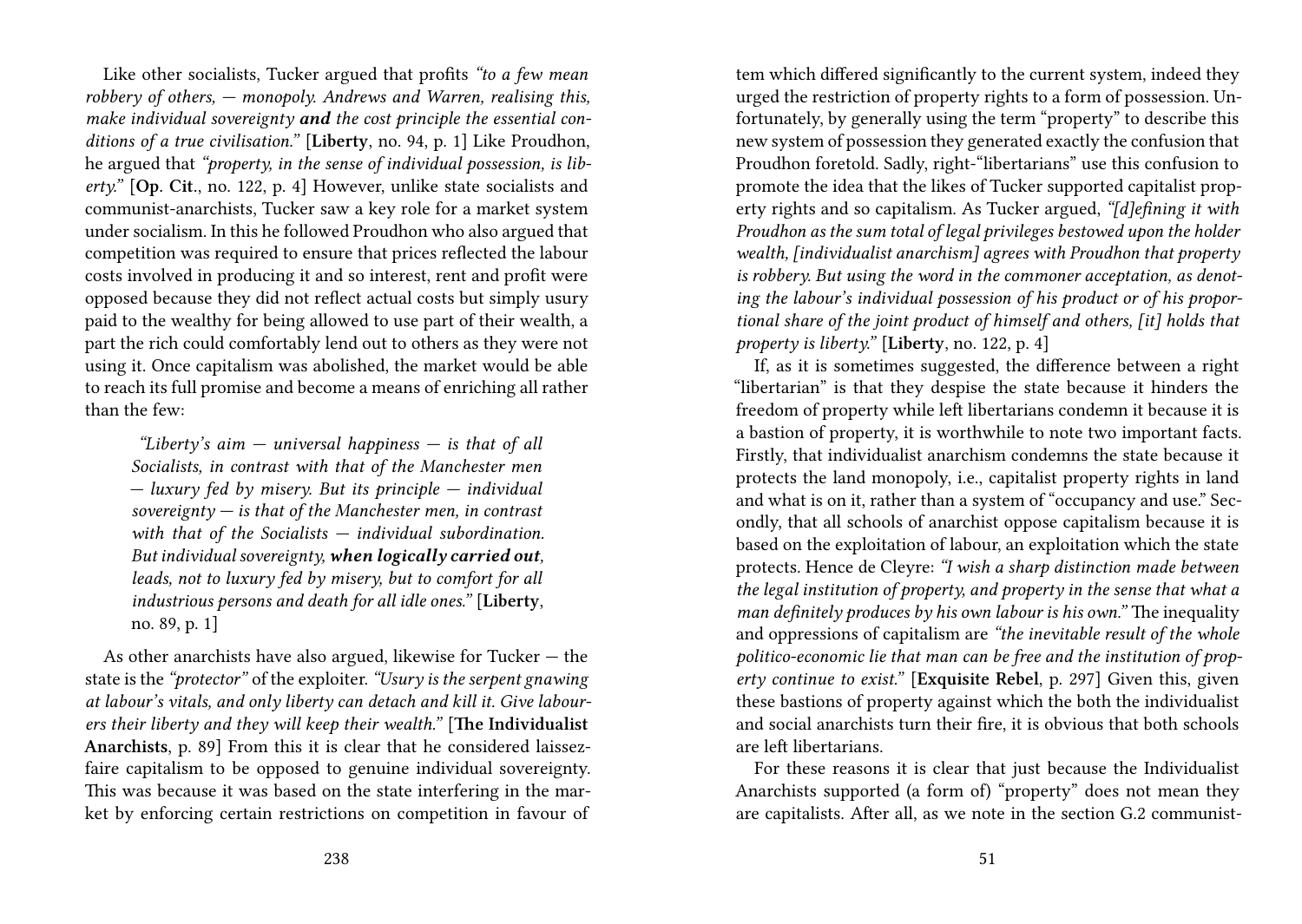anarchists recognise the necessity of allowing individuals to own and work their own land and tools if they so desire yet no one claims that they support "private property." Equally, that many of the Individualist Anarchists used the term "property" to describe a system of possession (or *"occupancy-and-use"*) should not blind us to the non-capitalist nature of that "property." Once we move beyond looking at the words they used to what they meant by those words we clearly see that their ideas are distinctly different from those of supporters of capitalism. In fact, they share a basic commonality with social anarchism (*"Property will lose a certain attribute which sanctifies it now. The absolute ownership of it — 'the right to use or abuse' will be abolished — and possession, use, will be the only title."* [Albert R. Parsons, **Anarchism: Its Philosophy and Scientific Basis**, p. 173]). This should be unsurprising given the influence of Proudhon on both wings of the movement.

As Malatesta noted, recognising the *"the right of workers to the products of their own labour,"* demanding *"the abolition of interest"* and *"the division of land and the instruments of labour among those who wish to use them"* would be *"a socialist school different from [communist-anarchism], but it is still socialism."* It would be a *"mutualist"* socialism. [**At the Café**, p. 54 and p. 56] In other words, property need not be incompatible with socialism. It all depends on the type of property being advocated.

#### **G.1.3 What about their support for wage labour?**

As we have argued in section A.2.8 and elsewhere, a consistent anarchist must oppose wage labour as this is a form of hierarchical authority. While social anarchism has drawn this logical conclusion from anarchist principles, individualist anarchism has not. While many of its supporters have expressed opposition to wage

*that of all. Wealth is made by legal privilege a hook with which to filch from labour's pockets. Every man who gets rich thereby makes his neighbours poor. The better off one is, the worse the rest are … Labour's Deficit is precisely equal to the Capitalist's Efficit.*

*"Now, Socialism wants to change all this. Socialism says … that no man shall be able to add to his riches except by labour; that is adding to his riches by his labour alone no man makes another man poorer; that on the contrary every man this adding to his riches makes every other man richer; … that every increase in capital in the hands of the labourer tends, in the absence of legal monopoly, to put more products, better products, cheaper products, and a greater variety of products within the reach of every man who works; and that this fact means the physical, mental, and moral perfecting of mankind, and the realisation of human fraternity."* [**Instead of a Book**, pp. 361–2]

It is true that he also sometimes railed against "socialism," but in those cases it is clear that he was referring to **state** socialism. Like many anarchists (including Proudhon, Bakunin and Kropotkin), he argued that there are two kinds of socialism based upon two different principles:

*"The two principles referred to are Authority and Liberty, and the names of the two schools of Socialistic thought which fully and unreservedly represent one or the other of them are, respectively, State Socialism and Anarchism. Whoso knows what these two schools want and how they propose to get it understands the Socialistic movement. For, just as it has been said that there is no half-way house between Rome and Reason, so it may be said that there is no half-way house between State Socialism and Anarchism."* [**The Anarchist Reader**, p. 150]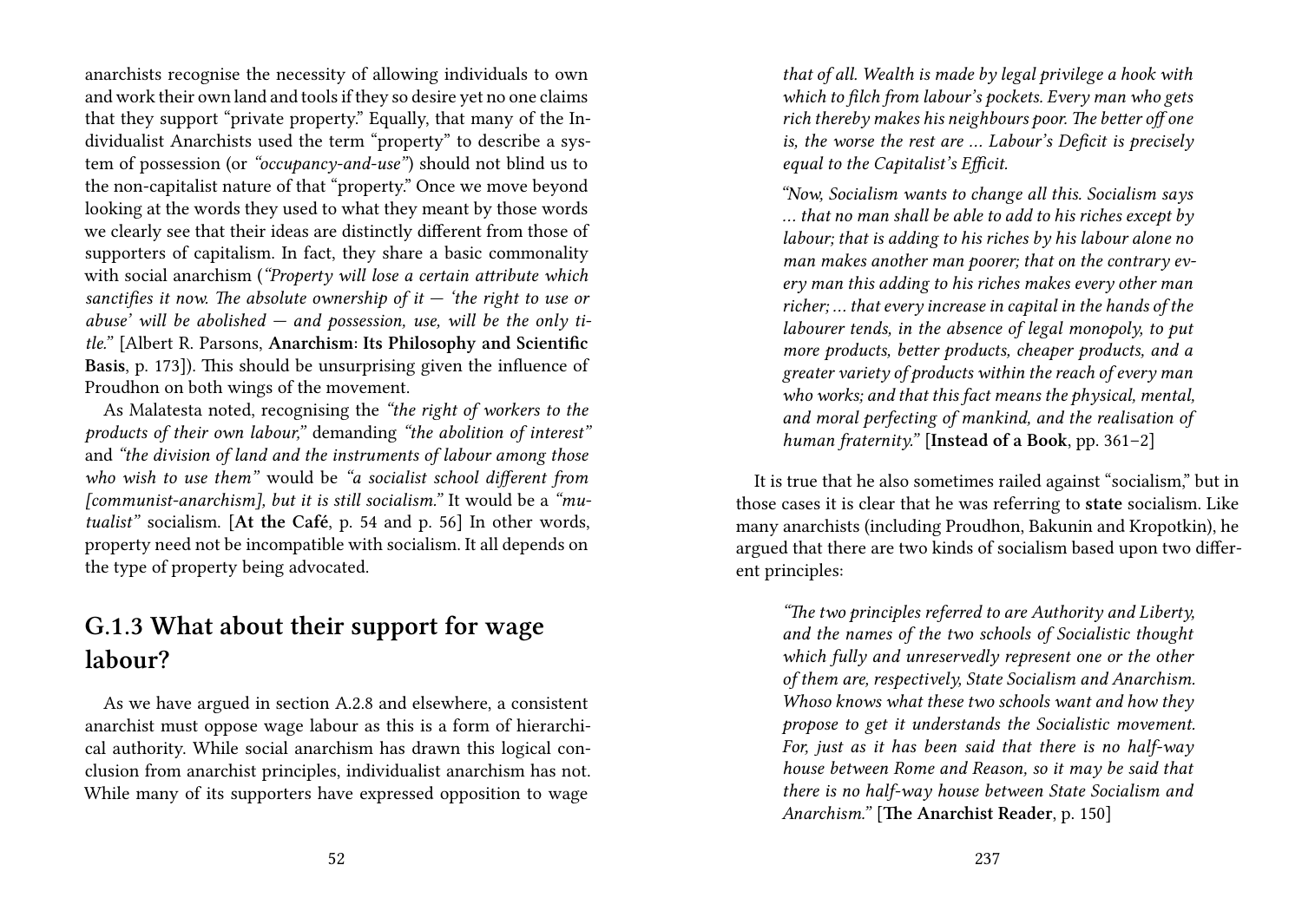# **G.5 Benjamin Tucker: Capitalist or Anarchist?**

Benjamin Tucker, like all genuine anarchists, was against both the state and capitalism, against both oppression and exploitation. While not against the market and property he was firmly against capitalism as it was, in his eyes, a state-supported monopoly of social capital (tools, machinery, etc.) which allows owners to exploit their employees, i.e., to avoid paying workers the full value of their labour. He thought that the *"labouring classes are deprived of their earnings by usury in its three forms, interest, rent and profit."* [quoted by James J. Martin, **Men Against the State**, p. 210f] Therefore *"Liberty will abolish interest; it will abolish profit; it will abolish monopolistic rent; it will abolish taxation; it will abolish the exploitation of labour; it will abolish all means whereby any labourer can be deprived of any of his product."* [**The Individualist Anarchists**, p. 157]

This stance puts him squarely in the libertarian socialist tradition and, unsurprisingly, Tucker referred to himself many times as a socialist and considered his philosophy to be *"Anarchistic socialism."* For Tucker, capitalist society was exploitative and stopped the full development of all and so had to be replaced:

*"[This] society is fundamentally anti-social. The whole so-called social fabric rests on privilege and power, and is disordered and strained in every direction by the inequalities that necessarily result therefrom. The welfare of each, instead of contributing to that of all, as it naturally should and would, almost invariably detracts from*

labour along with other forms hierarchical organisation, some (like Tucker) did not. The question is whether supporting wage labour disqualifies them from the socialist movement or not.

Within individualist anarchism, there are two different positions on this matter. Some of them clearly opposed wage labour as inherently exploitative and saw their socio-economic ideas as a means of ending it. Others argued that it was not wage labour **as such** which was the problem and, as a consequence, they did not expect it to disappear under anarchy. So opposition to exploitation of labour was a universal thread in Individualist Anarchist thought, as it was in the social anarchist movement. However, opposition to wage slavery was a common, but not universal, thread within the individualist anarchist tradition. As we discuss in section G.4, this is one of the key reasons why social anarchists reject individualist anarchism, arguing that this makes it both inconsistent in terms of general anarchist principles as well in the principles of individualist anarchism.

Voltairine de Cleyre in her overview of anarchism put the difference in terms of individualist anarchism and mutualist anarchism. As she put it, the *"extreme individualists"* held that the *"essential institutions of Commercialism are in themselves good, and are rendered vicious merely by the interference by the State."* This meant *"the system of employer and employed, buying and selling, banking, and all the other essential institutions of Commercialism"* would exist under their form of anarchism. Two key differences were that property in land would be modified so that it could be *"held by individuals or companies for such time and in such allotments as they use only"* and that*"wages would rise to the full measure of the individual production, and forever remain there"* as *"bosses would be hunting for men rather than men bosses."* In other words, land would no longer owned as under capitalism and workers would no longer be exploited as profit, interest and rent could not exist and the worker would get the full product of his or her labour in wages. In contrast, mutualist anarchism *"is a modification of the program of Individualism, laying more emphasis upon organisation, co-operation and free federation*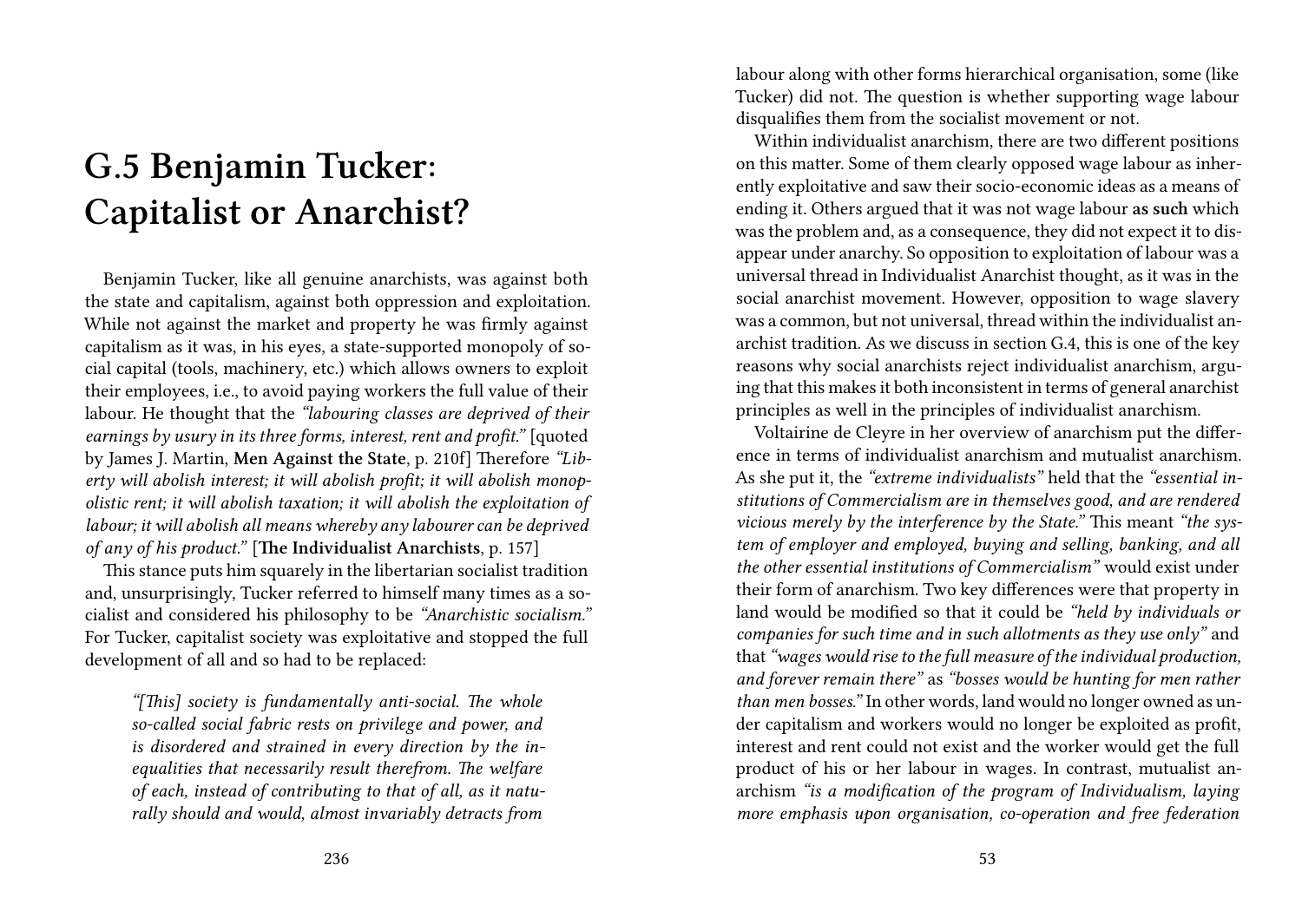*of the workers. To these the trade union is the nucleus of the free cooperative group, which will obviate the necessity of an employer … The mutualist position on the land question is identical with that of the Individualists."* The *"material factor which accounts for such differences as there are between Individualists and Mutualists"* was due to the former being intellectual workers and so *"never know[ing] directly the oppressions of the large factory, nor mingled with workers' associations. The Mutualists had; consequently their leaning towards a greater Communism."* [*"Anarchism"*, **Exquisite Rebel**, p. 77 and p. 78]

Next, we must clarify what is meant by *"wage labour"* and the related term *"wages system."* They are not identical. Marx, for example, corrected the Gotha Programme's *"abolition of the wage system"* by saying *"it should read: system of wage labour"* (although that did not stop him demanding *"the ultimate abolition of the wages system"* elsewhere). [Marx and Engels, **Selected Works**, p. 324 and p. 226] The difference lies in whether there is communism (distribution according to need) or socialism (distribution according to work done), as in Marx's (in)famous difference between a lower and higher phase of communism. It is the difference between a distribution of goods based on deeds and one based on needs and Kropotkin famous polemic *"The collectivist Wages System"* rests on it. He argued that the wages system was based on *"renumeration to each according to the time spent in producing, while taking into account the productivity of his labour"*. In other words: *"To each according to his deeds."* [**The Conquest of Bread**, p. 162 and p. 167] Such a wages system could exist in different forms. Most obviously, and the focus of Kropotkin's critique, it could be a regime where the state owned the means of production and paid its subjects according to their labour (i.e., state socialism). It could also refer to a system of artisans, peasants and co-operatives which sold the product of their labour on a market or exchanged their goods with others based on labour-time notes (i.e., associational socialism).

Given this analysis, it becomes clear why few social anarchists exclude individualist anarchism from the anarchist tradition while almost all do so for "anarcho"-capitalism. The reason is simple and lies in the analysis that any individualist anarchism which supports wage labour is**inconsistent** anarchism. It **can** easily be made **consistent** anarchism by applying its own principles consistently. In contrast, "anarcho"-capitalism rejects so many of the basic, underlying, principles of anarchism and has consistently followed the logical conclusions of such a rejection into private statism and support for hierarchical authority associated with private property that it cannot be made consistent with the ideals of anarchism. In constrast, given its **own** principles, individualist anarchism can easily become **consistent** anarchism.That is why it is a school of anarchism, unlike "anarcho"-capitalism. All that is required is to consistently apply "occupancy and use" to workplaces (as Proudhon advocated as did many individualist anarchists). By consistently applying this principle it finally ends exploitation along with hierarchy, so bringing all its ideals into line.

As Malatesta argued, *"anarchy, as understood by the anarchists and as only they can interpret it, is based on socialism. Indeed were it not for those schools of socialism which artificially divide the natural unity of the social question, and consider some aspects out of context … we could say straight out that anarchy is synonymous with socialism, for both stand for the abolition of the domination and exploitation of man by man, whether exercised at bayonet point or by a monopoly of the means of life."* Without socialism, liberty is purely *"liberty … for the strong and the property owners to oppress and exploit the weak, those who have nothing … [so] lead[ing] to exploitation and domination, in other words, to authority … for freedom is not possible without equality, and real anarchy cannot exist without solidarity, without socialism."* [**Anarchy**, p. 48 and p. 47]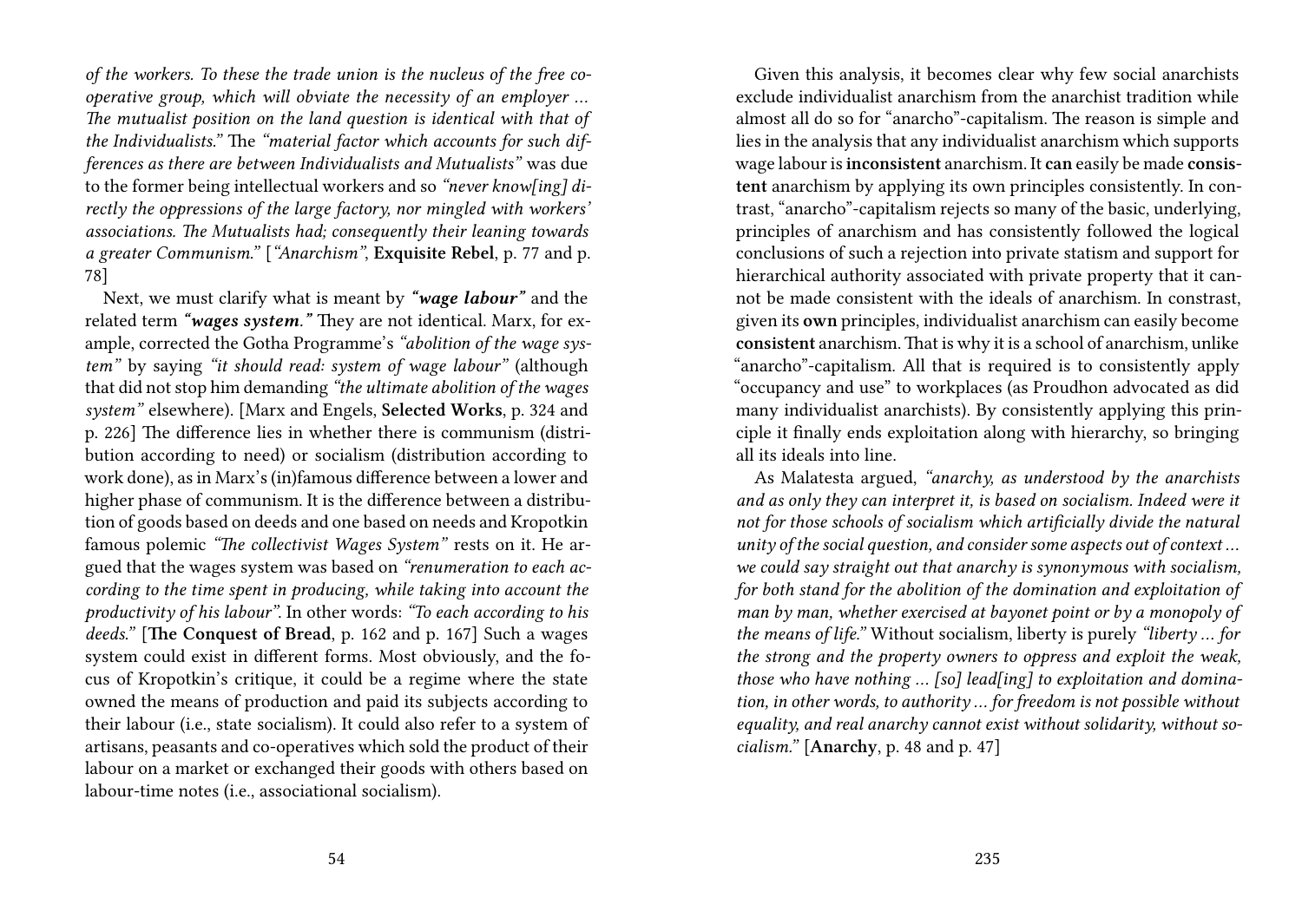with contract theory would, in practice, produce social relationships based on power and authority (and so force — which would be needed to back up that authority), **not** liberty. As we argued in section A.2.14, voluntarism is **not** enough in itself to preserve freedom. This result, as noted in section A.3, could **only** be avoided by workers' control, which is in fact the logical implication of Tucker's and other individualists' proposals. This is hardly a surprising implication, since as we've seen, artisan production was commonplace in 19<sup>th</sup>-century America and its benefits were extolled by many individualists. Without workers' control, individualist anarchism would soon become a form of capitalism and so statism  $-$  a highly unlikely intention of individualists like Tucker, who hated both.

Therefore, given the assumptions of individualist anarchism in both their economic and political aspects, it is forced along the path of co-operative, not wage, labour. In other words, individualist anarchism is a form of socialism as workers receive the full product of their labour (i.e. there is no non-labour income) and this, in turn, logically implies a society in which self-managed firms compete against each other on the free market, with workers selling the product of their labour and not the labour itself. As this unites workers with the means of production they use, it is **not** capitalism and instead a form of socialism based upon worker ownership and control of the places they work.

For individualist anarchists not to support co-operatives results in a contradiction, namely that the individualist anarchism which aims to secure the worker's *"natural wage"* cannot in fact do so, while dividing society into a class of order givers and order takers which violates individual self-government. It is this contradiction within Tucker's thought which the self-styled "anarcho"-capitalists take advantage of in order to maintain that individualist anarchism in fact implies capitalism (and so private-statism), not workers' control. In order to reach this implausible conclusion, a few individualist anarchist ideas are ripped from their social context and applied in a way that makes a mockery of them.

This should not be confused with wage labour, in which a worker sells their labour to a boss. This results in a hierarchical social relationship being created in which the worker is the servant of the employer. The employer, as they own the labour of the worker, also keeps the product of said labour and as we argued in section C.2, this places the boss is in a position to get the worker to produce more than they get back in wages. In other words, wage labour is based on oppression and can result in exploitation as the bosses control both the production process (i.e., the labour of the workers) and the goods it produces. It is this which explains socialist opposition to wage labour  $-$  it is the means by which labour is exploited under capitalism (anarchist opposition to wage labour includes this but also extends it to include its denial of freedom to those subject to workplace hierarchy).

So for the purposes of this discussion *"wage labour"* refers to hierarchical social relationships **within** production while *"wages system"* refers to how goods are distributed once they are produced. Thus you can have a wages system without wage labour but not wage labour without a wages system. Communist-anarchists aim for the abolition of both wage labour and the wages system while mutualist-anarchists only aim to get rid of the first one.

The problem is that the terms are sometimes mixed up, with "wages" and "wages system" being confused with "wage labour." This is the case with the nineteenth century American labour movement which tended to use the term "wages system" to refer to wage labour and the expression *"abolition of the wages system"* to refer to the aim of replacing capitalism with a market system based on producer co-operatives. This is reflected in certain translations of Proudhon. Discussing the *"workmen's associations"* founded in France during the 1848 revolution, Proudhon noted that *"the workmen, in order to dispense with middlemen … , capitalists, etc., … have had to work a little more, and get along with less wages."* So he considered workers associations as paying "wages" and so, obviously, meant by "wages" labour income, **not** wage labour. The term "wage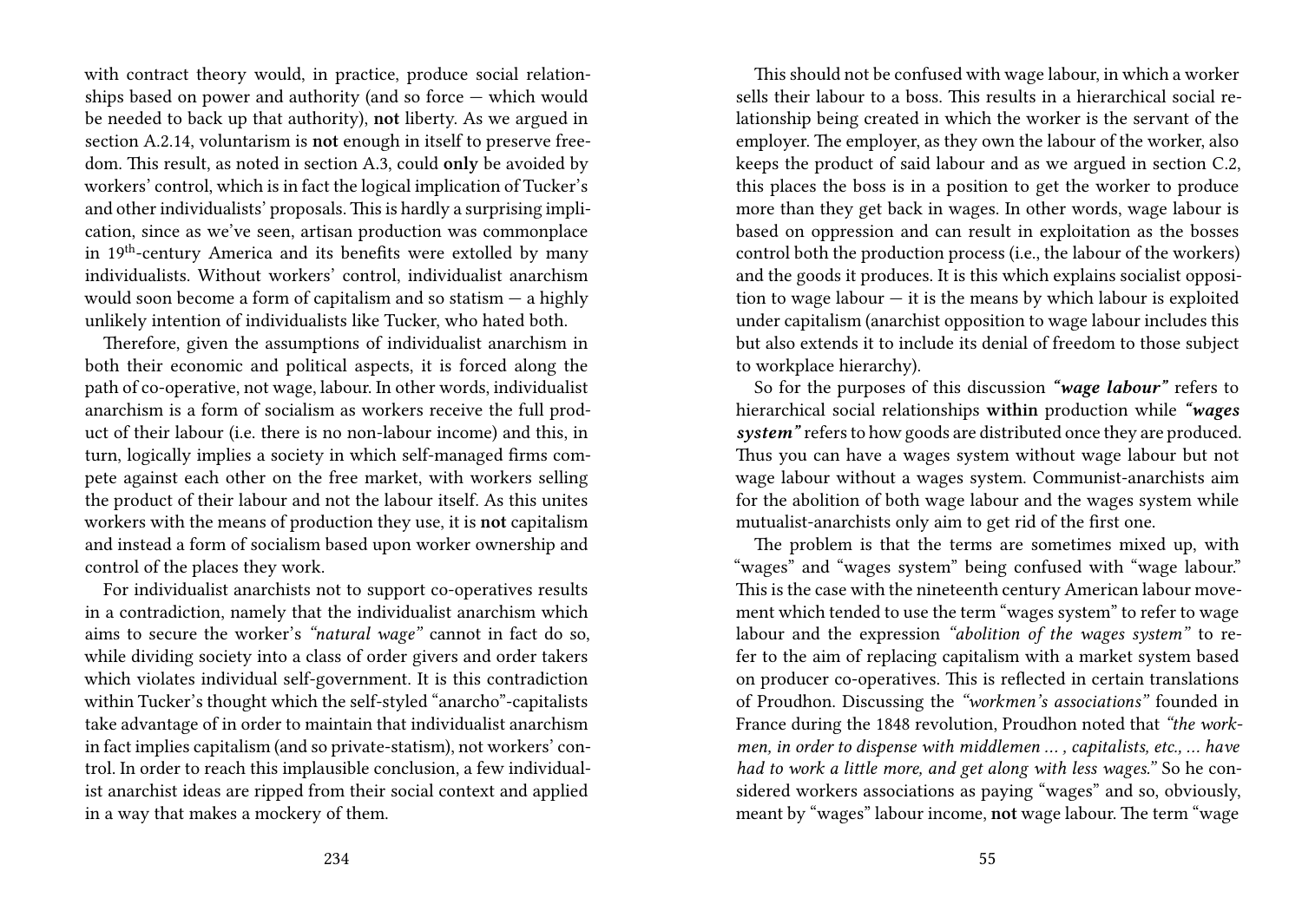labour" was translated as "wages system," so we find Proudhon arguing that the *"workmen's associations"* are *"a protest against the wage system"* and a *"denial of the rule of capitalists."* Proudhon's aim was *"Capitalistic and proprietary exploitation, stopped everywhere, the wage system abolished, equal and just exchange guaranteed."* [**The General Idea of the Revolution**, pp. 89–90, p. 98 and p. 281] This has been translated as*"Capitalist and landlord exploitation halted everywhere, wage-labour abolished."* [quoted by John Ehrenberg, **Proudhon and his Age**, p. 116]

We are sorry to belabour this point, but it is essential for understanding the anarchist position on wage labour and the differences between different schools of socialism. So before discussing the relation of individualist anarchism to wage labour we needed to clarify what is meant by the term, particularly as some people use the term wages to mean any kind of direct payment for labour and so wage labour is sometimes confused with the wages system. Similarly, the terms wage labour and wages systems are often used interchangeably when, in fact, they refer to different things and abolition the wages system can mean different things depending on who is using the expression.

So after this unfortunately essential diversion, we can now discuss the position of individualist anarchism on wage labour. Unfortunately, there is no consistent position on this issue within the tradition. Some follow social anarchism in arguing that a free society would see its end, others see no contradiction between their ideas and wage labour. We will discuss each in turn.

Joshua King Ingalls, for example, praised attempts to set up communities based on libertarian principles as *"a demonstration … that none need longer submit to the tyranny and exactions of the swindler and speculator in the products of others toil. The example would be speedily followed by others who would break away from the slavery of wages, and assert their independence of capital."* [*"Method of Transition for the Consideration of the True Friends of Human Rights and Human Progress,"* **Spirit of the Age**, Vol. I, No. 25, pp. 385–387] The

*tween those who buy labour or sell its products, and the wage worker who sells labour (himself) in order to live."* This is because the boss will seek to use their authority over the worker to make them produce more for the agreed wage. Given this, during a social revolution the workers *"first act will, of necessity, be the application of communistic principles. They will expropriate all wealth; they will take possession of all foundries, workshops, factories, mines, etc., for in no other way could they be able to continue to produce what they require on a basis of equality, and be, at the same time, independent of any authority."* [**Anarchism: Its Philosophy and Scientific Basis**, p. 99, p. 104 and p. 166] Hence Kropotkin's comment that *"anarchism … refuses all hierarchical organisation and preaches free agreement."* [**Anarchism**, p. 137] To do otherwise is to contradict the basic ideas of anarchism.

Peter Kropotkin recognised the statist implications of some aspects of anarchist individualism which Tucker's strike example highlights. Tucker's anarchism, due to its uncritical support for contract theory, could result in a few people dominating economic life, because *"no force"* would result in the perpetuation of authority structures, with freedom simply becoming the *"right to full development"* of *"privileged minorities."* But, Kropotkin argued, *"as such monopolies cannot be maintained otherwise than under the protection of a monopolist legislation and an organised coercion by the State, the claims of these individualists necessarily end up in a return to the State idea and to that same coercion which they so fiercely attack themselves. Their position is thus the same as that of Spencer and of the so-called 'Manchester school' of economists, who also begin by a severe criticism of the State and end up in its full recognition in order to maintain the property monopolies, of which the State is the necessary stronghold."* [**Op. Cit.**, p. 162]

Such would be the possible (perhaps probable) result of the individualists' contract theory of freedom without a social background of communal self-management and ownership. As can be seen from capitalism, a society based on the abstract individualism associated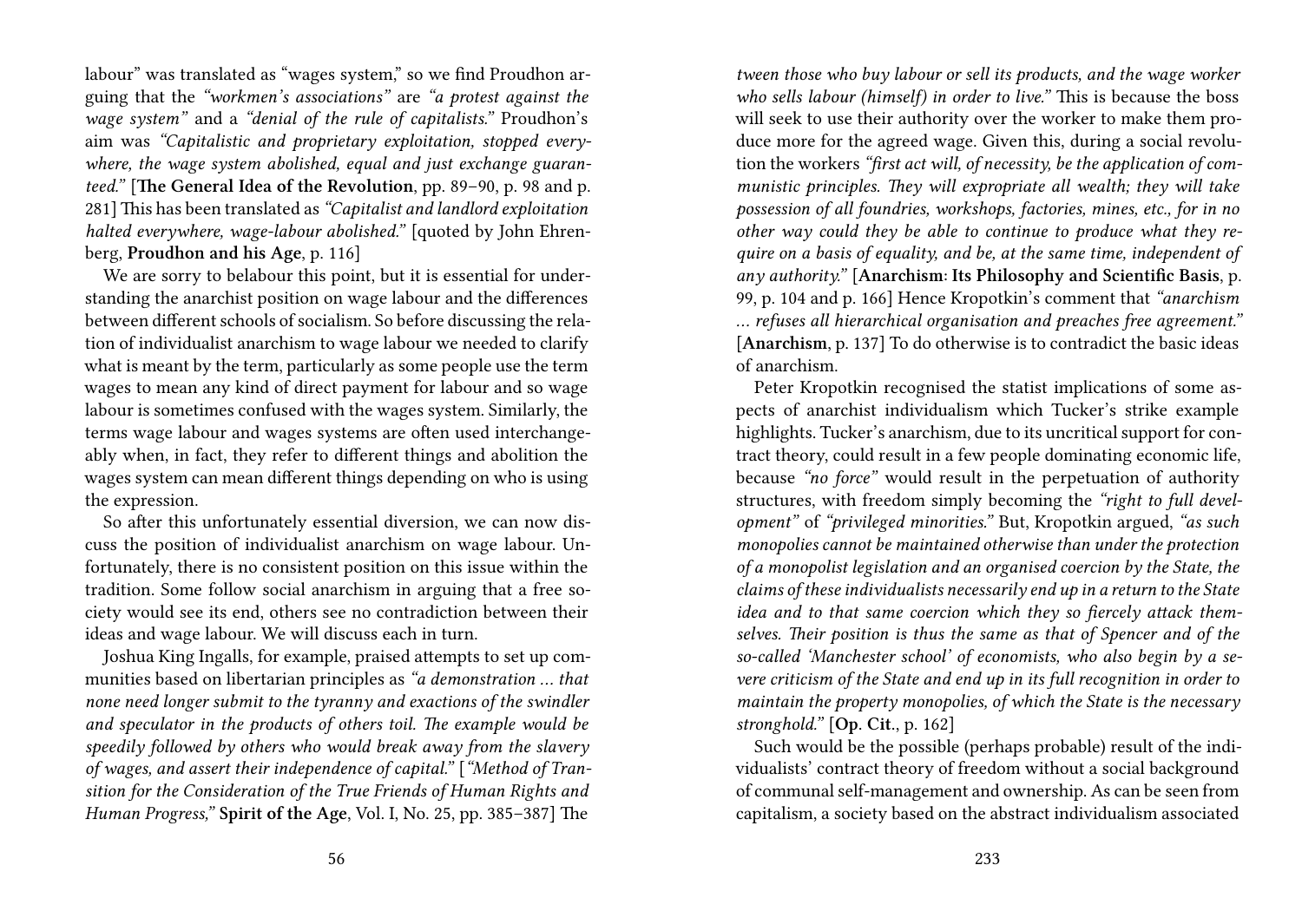results in *"a very real subordination."* As part of *"the general progress toward freedom in all things,"* marriage will *"become the union of those who are both equal and both free."* [**Liberty**, no. 287, p. 2] Why should property associated subordination be any better than patriarchal subordination? Does the fact that one only lasts 8 or 12 hours rather than 24 hours a day really make one consistent with libertarian principles and the other not?

Thus Tucker's comments on wage labour indicates a distinct contradiction in his ideas. It violates his support for*"occupancy and use"* as well as his opposition to the state and usury. It could, of course, be argued that the contradiction is resolved because the worker consents to the authority of the boss by taking the job. However, it can be replied that, by this logic, the citizen consents to the authority of the state as a democratic state allows people to leave its borders and join another one — that the citizen does not leave indicates they consent to the state (this flows from Locke). When it came to the state, anarchists are well aware of the limited nature of this argument (as one individualist anarchist put it:*"As well say that the government of New York or even of the United States is voluntary, and, if you don't like New York Sunday laws, etc., you can secede and go to — South Carolina."* [A. H. Simpson, **The Individualist Anarchists**, p. 287]). In other words, consent of and by itself does not justify hierarchy for if it did, the current state system would be anarchistic. This indicates the weakness of contract theory as a means of guaranteeing liberty and its potential to generate, and justify, authoritarian social relationships rather than libertarian and liberty enhancing ones.

This explains anarchist opposition to wage labour, it undermines liberty and, as a result, allows exploitation to happen. Albert Parsons put it well. Under capitalism labour *"is a commodity and wages is the price paid for it. The owner of this commodity — of labour — sells it, that is himself, to the owner of capital in order to live … The reward of the wage labourer's activity is not the product of his labour — far from it."* This implies exploitation and so class struggle as there is a *"irreconcilable conflict between wage labourers and capitalists, be-*

*"present relation of 'Capital and Labor' is … really a mixed relation between contract and status; held by fiction of law as one of 'freedom of contract,' while it retains potentially all the essential features of serfdom. Industrially and economically, the relation is substantially the same as that which existed between the chattel and his owner, and the serf and his lord."* Ingalls pointed to *"the terrible fear of being 'out of a job,' which freedom of contract means to a wage-worker."* [*"Industrial Wars and Governmental Interference,"* **The Twentieth Century**, September 6, 1894, pp. 11–12] *"To reward capital,"* he argued, *"is a direct inversion of natural right, as the right of man must be acknowledged paramount to that of property … Any system, securing a premium to capital, however small, must result in the want, degradation and servitude of one class, and in bestowing unearned wealth and power upon another."* [*"Man and Property, their Rights and Relations,"* **Spirit of the Age**, vol. I, no. 8, pp. 114–116] Like Proudhon, he recognised that joint productive activity resulted in an output greater than that possible by the same number of people working in isolation, an output monopolised by those who owned the workplace or land in question:

*"That the operation of any wealth increasing enterprise is co-operative needs only stating … and its logic in division of the product of the conjoint labour, can only be frustrated by the fiction that the worker has contracted away his share of the increase by accepting wages. But, being dispossessed of his common right to land, and to opportunity to use the common materials and forces, he can make no equitable contract and cannot be lawfully thus concluded … The only pretence which prevents this distribution, is the plea that the worker in accepting wages, has tacitly contracted away his share of the increase, has made a sale of his interest. Even this subterfuge fails logically however, whenever the operators reduce the rate of compensation without the full concurrence of the co-*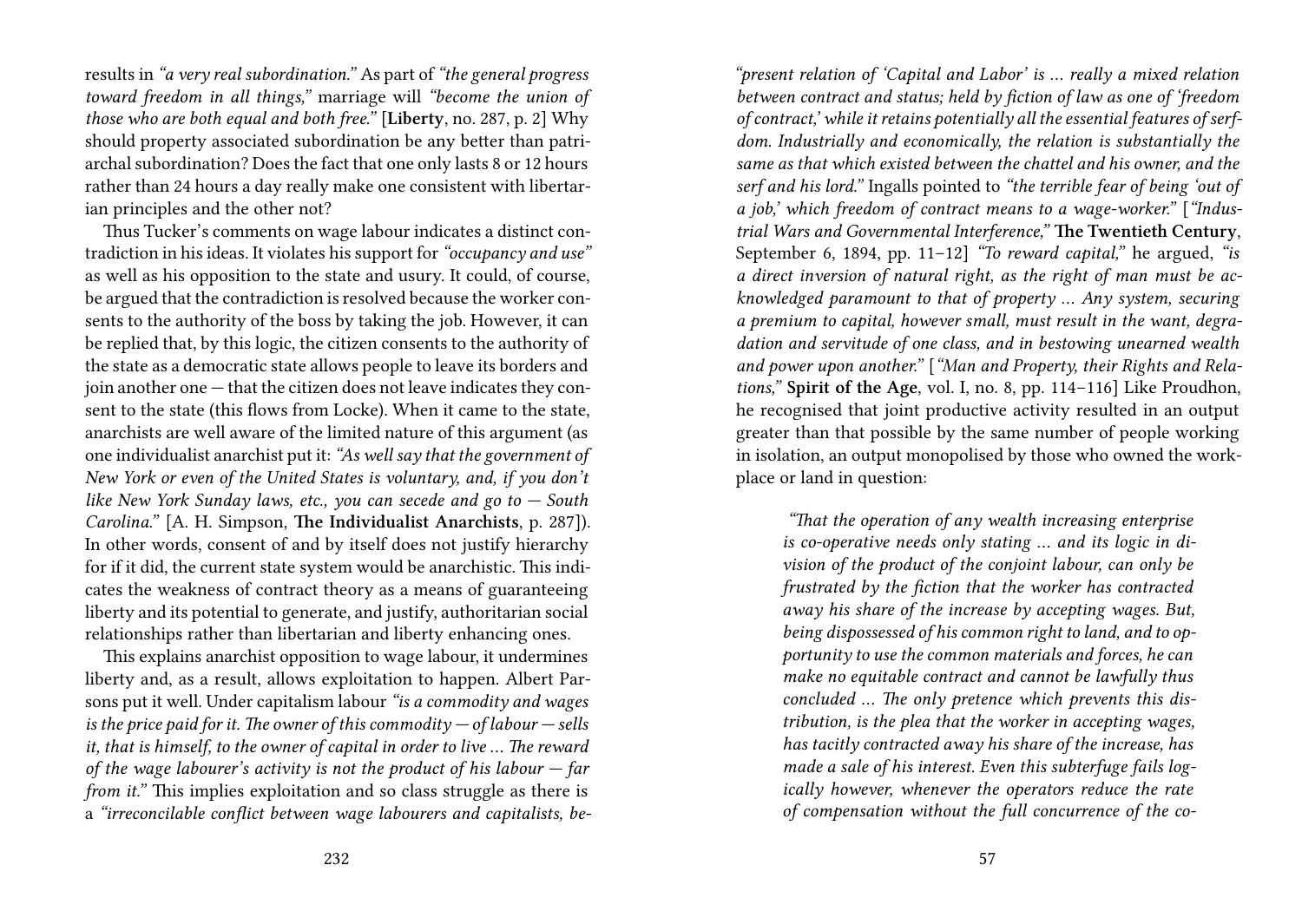*operative workers, and their just claim to joint ownership obtains again. It is altogether too late, to urge that this is a mere matter of exchange; so much money, so much labour-; and that the operator may lay off and take on whom he pleases. It never was, as economists teach, a matter of exchange, but one of co-operative endeavour."* [*"Industrial Wars and Governmental Interference,"* **The Twentieth Century**, September 6, 1894, pp. 11–12]

Unsurprisingly given this analysis he saw the need to replace wage labour (which he called *"false and immoral"*) with a better system: *"the adoption of honesty in our useful industries, and a reciprocal system of exchange, would unfold a grand and universal cooperative movement, seems so clear to me."* [*"The Wage Question"*, **The American Socialist**, Vol. 2, No. 38, p. 298] This would result in a boost to economic activity:

*"No one, say they, will do anything but for profits. But the man who works for wages has no profits; and is not only destitute of this stimulus, but his labour product is minus the profits of the capitalist, landlord, and forestaller. A rational economy would seem to require, that if any one received extra inducement to act, it should be that one who did the most labourious and repulsive work. It is thus seen, that while exorbitant profits afford an unnatural stimulus, in mere wages we have an inadequate motive to action."* [*"Labor, Wages, And Capital. Division Of Profits Scientifically Considered"*, **Brittan's Quarterly Journal**, No. I, pp. 66–79]

The land monopoly was *"the foundation of class dominion and of poverty and industrial subjection."* [quoted by Bowman N. Hall, *"Joshua K. Ingalls, American Individualist: Land Reformer, Opponent of Henry George and Advocate of Land Leasing, Now an Established*

*civilisation, must either exploit — directly or indirectly — the labour of others … or associate with his [or her] fellows and share their pains and the joys of life. And since, being anarchists, they cannot allow the exploitation of one by another, they must necessarily agree that to be free and live as human beings they have to accept some degree and form of voluntary communism."* [**The Anarchist Revolution**, p. 16]

Occupancy and use, therefore, implies the collective ownership of resources used by groups which, in turn, implies associative labour and self-management. In other words, *"some degree and form of voluntary communism."* Ultimately, as John P. Clark summarised, opposition to authority which is limited to just the state hardly makes much sense from a libertarian perspective:

*"Neither … is there any reason to consider such a position a very consistent or convincing form of anarchism … A view of anarchism which seeks to eliminate coercion and the state, but which overlooks other ways in which people dominate other people, is very incomplete and quite contradictory type of anarchism. The most thorough-going and perceptive anarchist theories have shown that all types of domination are interrelated, all are destructive, and all must be eliminated … Anarchism may begin as a revolt against political authority, but if followed to its logical conclusion it becomes an all-encompassing critique of the will to dominate and all its manifestations."* [**Max Stirner's Egoism**, pp. 92–3]

Certain individualist anarchists were keenly aware of the fact that even free association need not be based on freedom for both parties. Take, for example, marriage. Marriage, correctly argued John Beverley Robinson, is based on *"the promise to obey"* and this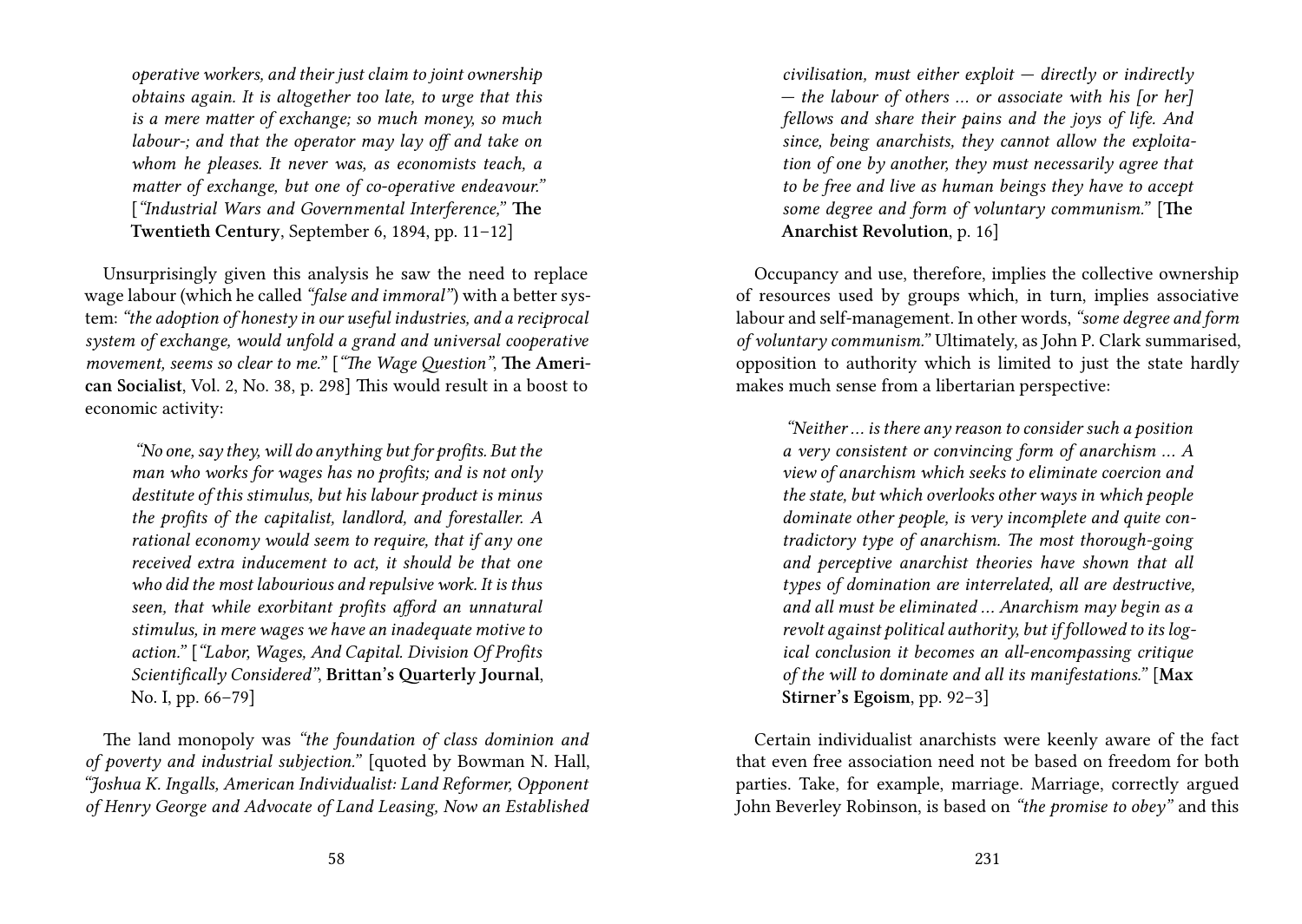*themselves on terms of equality, collectively owning the capital with which they carry on their operations, and working under managers elected and removable by themselves."* [quoted by Carole Pateman, **Participation and Democratic Theory**, p. 34]

Tucker himself pointed out that *"the essence of government is control… He who attempts to control another is a governor, an aggressor, an invader."* [**Instead of a Book**, p. 23] So when Tucker suggests that (non-exploitative, and so non-capitalist) wage labour could exist in individualist anarchy there is a distinct contradiction. Unlike wage labour under capitalism, workers would employ other workers and all would (in theory) receive the full product of their labour. Be that as it may, such relationships are not libertarian and so contradict Tucker's own theories on individual liberty (as Proudhon and Mill recognised with their own, similar, positions). Wage labour is based on the control of the worker by the employer; hence Tucker's contract theory can lead to a form of "voluntary" and "private" government within the workplace. This means that, while outside of a contract an individual is free, within it he or she is governed. This violates Tucker's concept of *"equality of liberty,"* since the boss has obviously more liberty than the worker during working hours.

Therefore, logically, individualist anarchism must follow Proudhon and support co-operatives and self-employment in order to ensure the maximum individual self-government and labour's *"natural wage."* So Tucker's comments about strikers and wage labour show a basic inconsistency in his basic ideas. This conclusion is not surprising. As Malatesta argued:

*"The individualists give the greatest importance to an abstract concept of freedom and fail to take into account, or dwell on the fact, that real, concrete freedom is the outcome of solidarity and voluntary co-operation … They certainly believe that to work in isolation is fruitless and that an individual, to ensure a living as a human being and to materially and morally enjoy all the benefits of* *Mode",* pp. 383–96, **American Journal of Economics and Sociology**, Vol. 39, No. 4, p. 387] Without access to land, people would have no option to sell their liberty to others and, as such, the abolition of slavery and wage labour were related:

*"The right to life involves the right to land to live and labour upon. Commercial ownership of land which enables one to exclude another from it, and thus enforces involuntary idleness, is as destructive of human freedom as ownership of the person, enforcing involuntary service … Liberation of the slaves would bring their labour in more direct competition with our over-crowded and poorly paid wage-workers. I did not offer this as a reason against the abolition of chattel slavery, but as a reason why the friends of emancipation from chattel slavery should unite with the friends for the emancipation of the wage worker, by restoring him the right to land, for the production of the means of life … The real issue was between the rights of labour and the rights of ownership."* [quoted by Bowman N. Hall, **Op. Cit.**, p. 385]

This analysis was a common theme in pre-civil war libertarian circles. As historian James J. Martin noted,*"[t]o men like Warren and Evens chattel slavery was merely one side of a brutal situation, and although sympathetic with its opponents, refused to take part in the struggle [against slavery] unless it was extended to a wholesale attack on what they termed 'wage slavery' in the states where Negro slavery no longer existed."* [**Men Against the State**, p. 81] Such a view, we may add, was commonplace in radical working class journals and movements of the time. Thus we find George Henry Evans (who heavily influenced Individualist Anarchists like Warren and Ingalls with the ideas of land reform based on *"occupancy and use"*) writing:

*"I was formally, like yourself, sir, a very warm advocate of the abolition of (black) slavery. This was before I saw*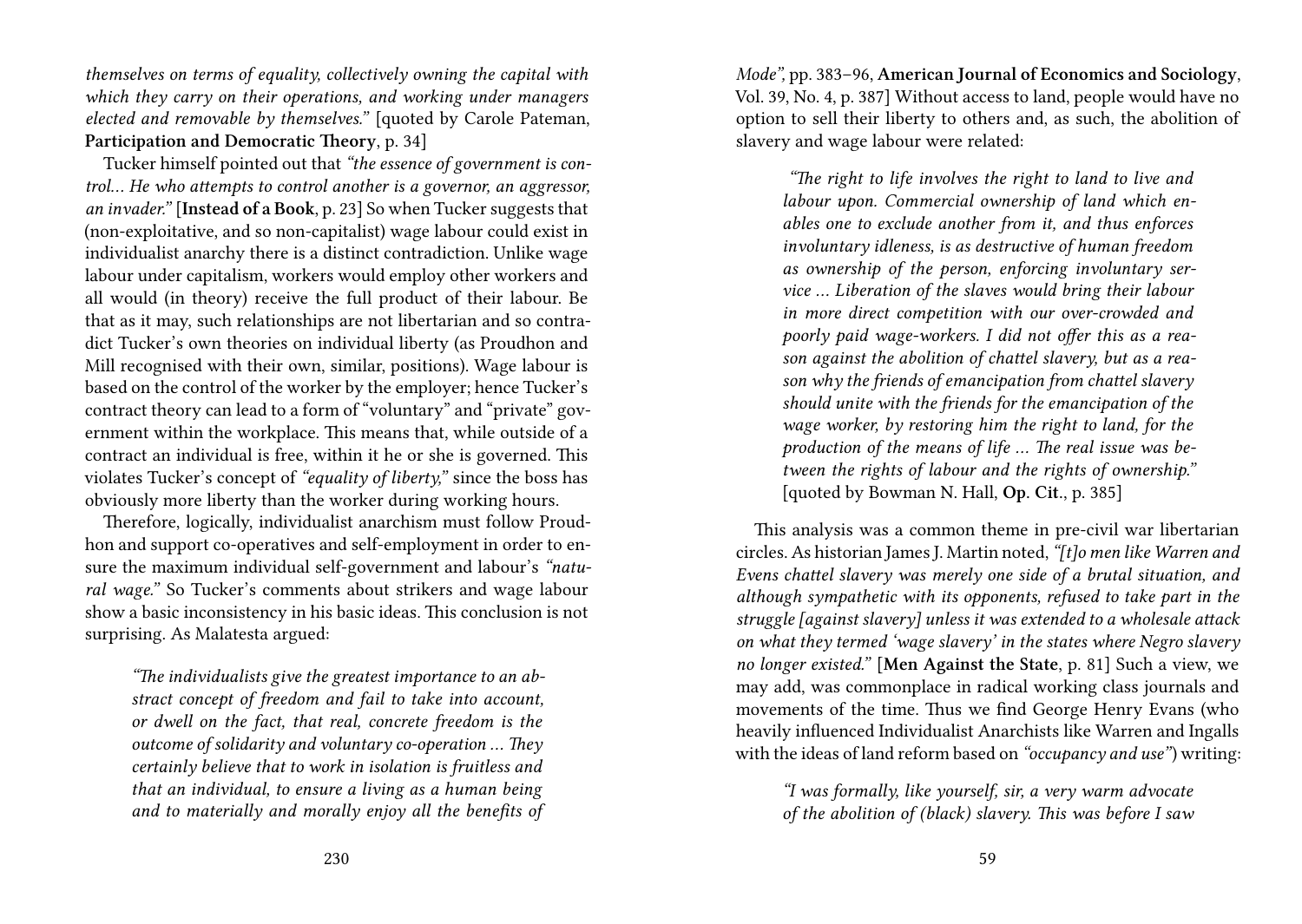*that there was white slavery. Since I saw this, I have materially changed my views as to the means of abolishing Negro slavery. I now see clearly, I think, that to give the landless black the privilege of changing masters now possessed by the landless white, would hardly be a benefit to him in exchange for his surety of support in sickness and old age, although he is in a favourable climate."* [quoted by Martin, **Op. Cit.**, p. 81f]

Ingalls, likewise, *"considered the only 'intelligent' strike [by workers as] one which would be directed against wage work altogether."* For Lysander Spooner, liberty meant that the worker was entitled to *"all the fruits of his own labour"* and argued that this*"might be feasible"* only when *"every man [was] own employer or work for himself in a direct way, since working for another resulted in a portion being diverted to the employer."* [Martin, **Op. Cit.**, p. 153 and p. 172] To quote Spooner:

*"When a man knows that he is to have all the fruits of his labour, he labours with more zeal, skill, and physical energy, than when he knows — as in the case of one labouring for wages — that a portion of the fruits of his labour are going to another… In order that each man may have the fruits of his own labour, it is important, as a general rule, that each man should be his own employer, or work directly for himself, and not for another for wages; because, in the latter case, a part of the fruits of his labour go to his employer, instead of coming to himself … That each man may be his own employer, it is necessary that he have materials, or capital, upon which to bestow his labour."* [**Poverty: Its Illegal Causes and Legal Cure**, p. 8]

Wage labour had a negative impact on those subject to it in terms of their personal development. *"The mental independence of*

*"For Karl Marx, the 'egalitaire', we feel the profoundest respect; as for Karl Marx, the 'authoritaire', we must consider him an enemy… Proudhon was years before Marx [in discussing the struggle of the classes and the privileges and monopolies of capital]… The vital difference between Proudhon and Marx [was] to be found in their respective remedies which they proposed. Man would nationalise the productive and distributive forces; Proudhon would individualise and associate them. Marx would make the labourers political masters; Proudhon would abolish political mastership entirely … Man believed in compulsory majority rule; Proudhon believed in the voluntary principle. In short, Marx was an 'authoritaire'; Proudhon was a champion of Liberty."* [**Liberty**, no. 35, p. 2]

Ironically, therefore, by Tucker placing so much stress in opposing capitalist **exploitation,** instead of capitalist **oppression,** he was actually closer to the *"authoritaire"* Marx than Proudhon and, like Marx, opened the door to various kinds of domination and restrictions on individual self-government within anarchism. Again we see a support for contract theory creating authoritarian, not libertarian, relationships between people. Simply out, the social relationships produced by wage labour shares far too much in common with those created by the state **not** to be of concern to any genuine libertarian. Arguing that it is based on consent is as unconvincing as those who defend the state in similar terms.

And we must add that John Stuart Mill (who agreed with the Warrenite slogan *"Individual Sovereignty"*) faced with the same problem that wage labour made a mockery of individual liberty came to the same conclusion as Proudhon. He thought that if *"mankind is to continue to improve"* (and it can only improve within liberty, we must add) then in the end one form of association will predominate, *"not that which can exist between a capitalist as chief, and workpeople without a voice in management, but the association of the labourers*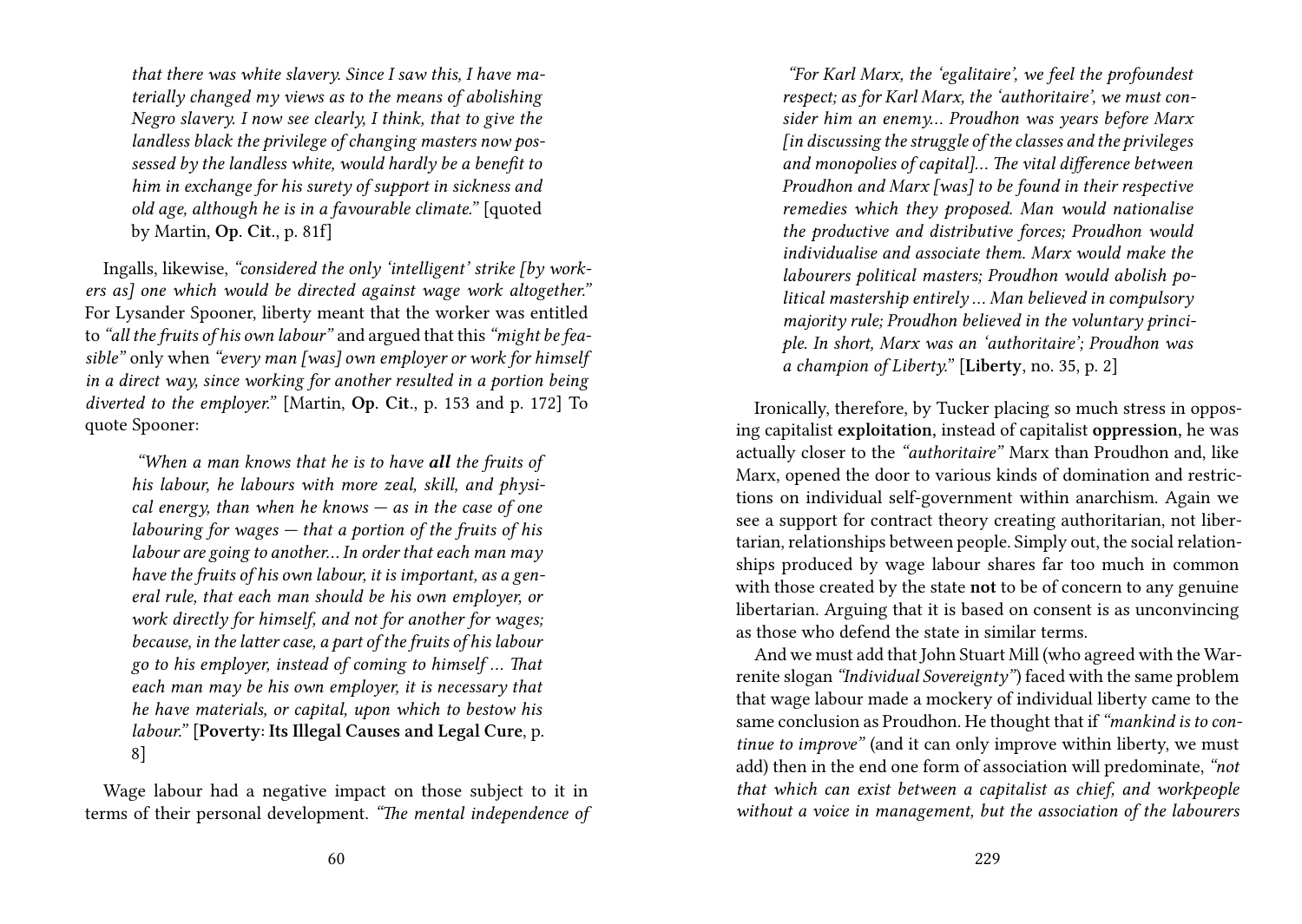Rothbard, both *"hierarchy"* and *"wage-work"* were part of *"a whole slew of institutions necessary to the triumph of liberty"* (others included *"granting of funds by libertarian millionaires, and a libertarian political party"*). He strenuously objected to those *"indicting"* such institutions *"as non-libertarian or non-market"*. [**Konkin on Libertarian Strategy**] For Proudhon — as well as Bakunin, Kropotkin, and others — both wage-labour and hierarchy were antilibertarian by their very nature. How could hier-archy be *"necessary"* for the triumph of an-archy? Logically, it makes no sense. An-**archy**, by definition, means no-archy rather than wholehearted support for a specific form of **archy**, namely hier-**archy**! At best, Rothbard was a "voluntary archist" not an anarchist.)

As Charles A. Dana put it (in a work published by Tucker and described by him as *"a really intelligent, forceful, and sympathetic exposition of mutual banking"*), *"[b]y introducing mutualism into exchanges and credit we introduce it everywhere, and labour will assume a new aspect and become truly democratic."* Labour*"must be reformed by means of association as well as banking"* for *"if labour be not organised, the labourers will be made to toil for others to receive the fruit thereof as heretofore."* These co-operatives *"to a great extent abolish the exploitation of the employed worker by the employing capitalist, and make the worker his own employer; but, in order to completely gain that end, the associations must be associated, united in one body for mutual aid."* This is*"the Syndicate of Production."* [**Proudhon and His** *"Bank of the People"*, p. 45, p. 50 and p. 54] Tucker, however, asserted that Proudhon included the syndicate of production *"to humour those of his associated who placed stress on these features. He did not consider them of any value."* [**Op. Cit.**, pp. 51–2] However, he was simply incorrect. Industrial democracy was a key aspect of Proudhon's ideas, as was the creation of an *"agro-industrial federation"* based on these self-managed associations. This can be seen from Tucker's own comparison of Marx and Proudhon made on the formers death:

*each individual would be greatly promoted by his pecuniary independence,"* Spooner argued. *"Freedom of thought, and the free utterance of thought, are, to a great degree, suppressed … by their dependence upon the will and favour of others, for that employment by which they must obtain their daily bread. They dare not investigate, or if they investigate, dare not freely avow and advocate those moral, social, religious, political, and economical truths, which alone calm rescue them from their degradation, lest they should thereby sacrifice their bread by stirring the jealousy of those out whom they are dependent, and who derive their power, wealth, and consequence from the ignorance and servitude of the poor."* [**Op. Cit.**, p. 54] As we argued in section B.1, all forms of hierarchy (including wage labour) distorts the personality and harms the individual psychologically.

Spooner argued that it was state restrictions on credit and money (the *"money monopoly"* based on banks requiring specie to operate) as the reason why people sell themselves to others on the labour market. As he put it, *"a monopoly of money … put[s] it wholly out of the power of the great body of wealth-producers to hire the capital needed for their industries; and thus compel them … — by the alternative of starvation — to sell their labour to the monopolists of money … [who] plunder all the producing classes in the prices of their labour."* Spooner was well aware that it was capitalists who ran the state (*"the employers of wage labour … are also the monopolists of money"*). In his ideal society, the *"amount of money capable of being furnished … is so great that every man, woman, and child… could get it, and go into business for himself, or herself — either singly, or in partnerships — and be under no necessity to act as a servant, or sell his or her labour to others. All the great establishments, of every kind, now in the hands of a few proprietors, but employing a great number of wage labourers, would be broken up; for few, or no persons, who could hire capital, and do business for themselves, would consent to labour for wages for another."* [**A Letter to Grover Cleveland**, p. 20, p. 48 and p. 41]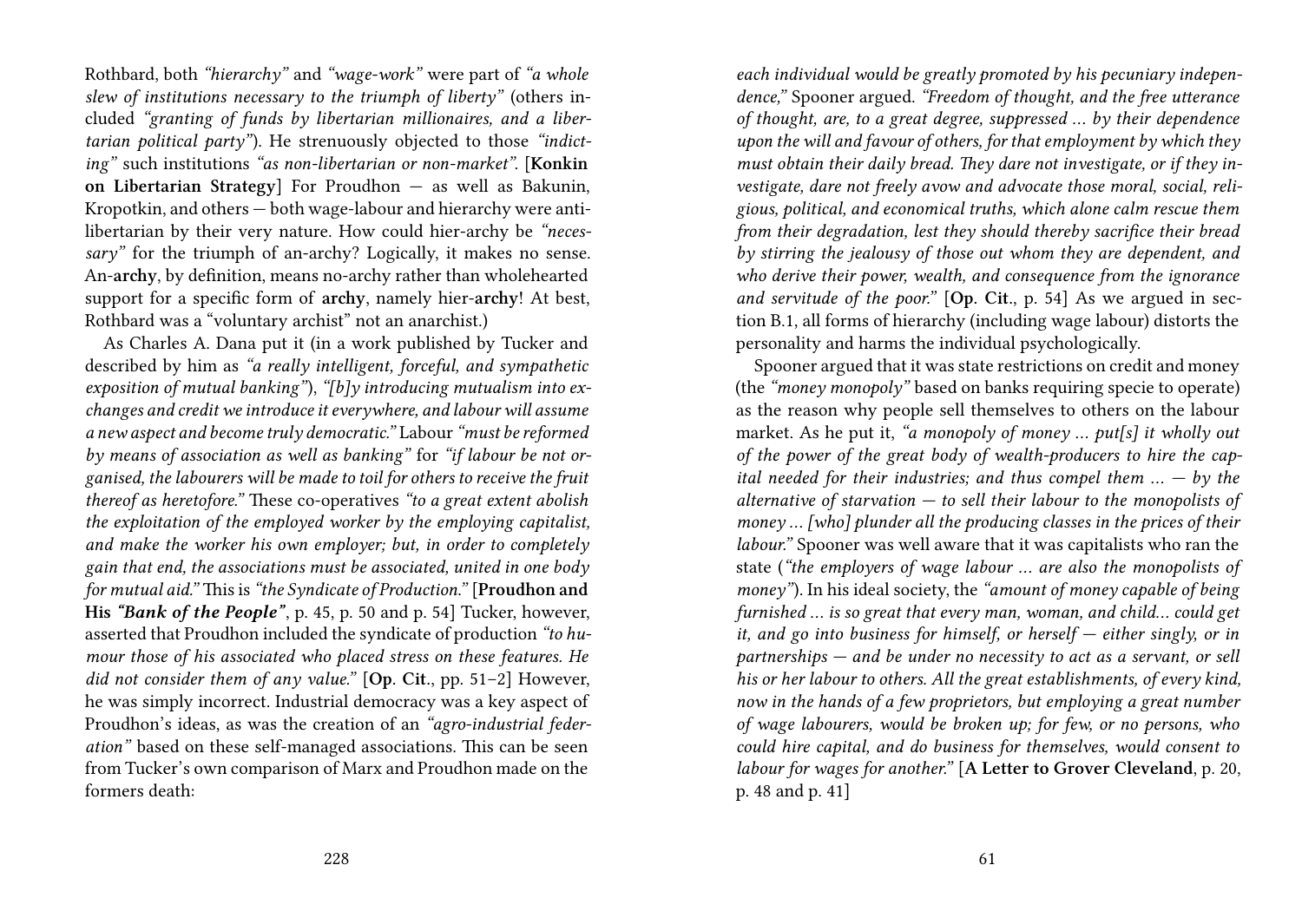As Eunice Minette Schuster noted, Spooner's *"was a revolt against the industrial system"*, a *"return to pre-industrial society."* He *"would destroy the factory system, wage labour … by making every individual a small capitalist, an independent producer"* and *"turn the clock of time backwards, not forward."* This position seems to have been a common one, for *"the early American Individualists aimed to return … to an economic system where everyone would be a small, independent proprietor."* [**Native American Anarchism**, p. 148, pp. 151–2 and p. 157] As another commentator on individualist anarchism also noted, *"the dominant vision of the future was obviously that of a relatively modest scale of production … underpinned by individual, self-employed workers"* and so the individualist anarchists *"expected a society of largely self-employed workmen with no significant disparity of wealth between any of them."* [Wm. Gary Kline **The Individualist Anarchists**, p. 95 and p. 104]

This is not to say that all the individualist anarchists ignored the rise of large scale industrial production. Far from it. Tucker, Greene and Lum all recognised that anarchism had to adjust to the industrial system and proposed different solutions for it. Greene and Lum followed Proudhon and advocated co-operative production while Tucker argued that mutual banks could result in a non-exploitative form of wage labour developing.

William Greene pronounced that *"[t]here is no device of the political economists so infernal as the one which ranks labour as a commodity, varying in value according to supply and demand … To speak of labour as merchandise is treason; for such speech denies the true dignity of man … Where labour is merchandise in fact … there man is merchandise also, whether in England or South Carolina."* This meant that, *"[c]onsidered from this point of view, the price of commodities is regulated not by the labour expended in their production, but by the distress and want of the labouring class. The greater the distress of the labourer, the more willing will he be to work for low wages, that is, the higher will be the price he is willing to give for the necessaries of life. When the wife and children of the labourer ask for bread, and*

For Proudhon, employees are *"subordinated, exploited"* and their *"permanent condition is one of obedience."* The wage worker is, therefore, a *"slave."* Indeed, capitalist companies *"plunder the bodies and souls of wage workers"* and they are *"an outrage upon human dignity and personality."* However, in a co-operative the situation changes and the worker is an *"associate"* and *"forms a part of the producing organisation"* and *"forms a part of the sovereign power, of which he was before but the subject."* Without co-operation and association, *"the workers … would remain related as subordinates and superiors, and there would ensue two industrial castes of masters and wage-workers, which is repugnant to a free and democratic society."* [**The General Idea of the Revolution in the Nineteenth Century**, p. 216, p. 219 and p. 216] As Robert Graham notes,*"Proudhon's market socialism is indissolubly linked to his notions of industry democracy and workers' self-management."* [*"Introduction"*, **Op. Cit.,**, p. xxxii]

This analysis lead Proudhon to call for co-operatives to end wage labour. This was most consistently advocated in his **The General Idea of the Revolution** but appears repeatedly in his work. Thus we find him arguing in 1851 that socialism is *"the elimination of misery, the abolition of capitalism and of wage-labour, the transformation of property, … the effective and direct sovereignty of the workers, … the substitution of the contractual regime for the legal regime."* [quoted by John Ehrenberg, **Proudhon and his Age**, p. 111] Fourteen years later, he argued the same, with the aim of his mutualist ideas being *"the complete emancipation of the workers … the abolition of the wage worker."* Thus a key idea of Proudhon's politics is the abolition of wage labour:*"Industrial Democracy must… succeed Industrial Feudalism."* [quoted by K. Steven Vincent, **Pierre-Joseph Proudhon and the Rise of French Republican Socialism** p. 222 and p. 167] *"In democratising us,"* Proudhon argued, *"revolution has launched us on the path of industrial democracy."* [**Selected Writings of Pierre-Joseph Proudhon**, p. 63]

(As an aside, it is deeply significant how different Proudhon's analysis of hierarchy and wage-labour is to Murray Rothbard's. For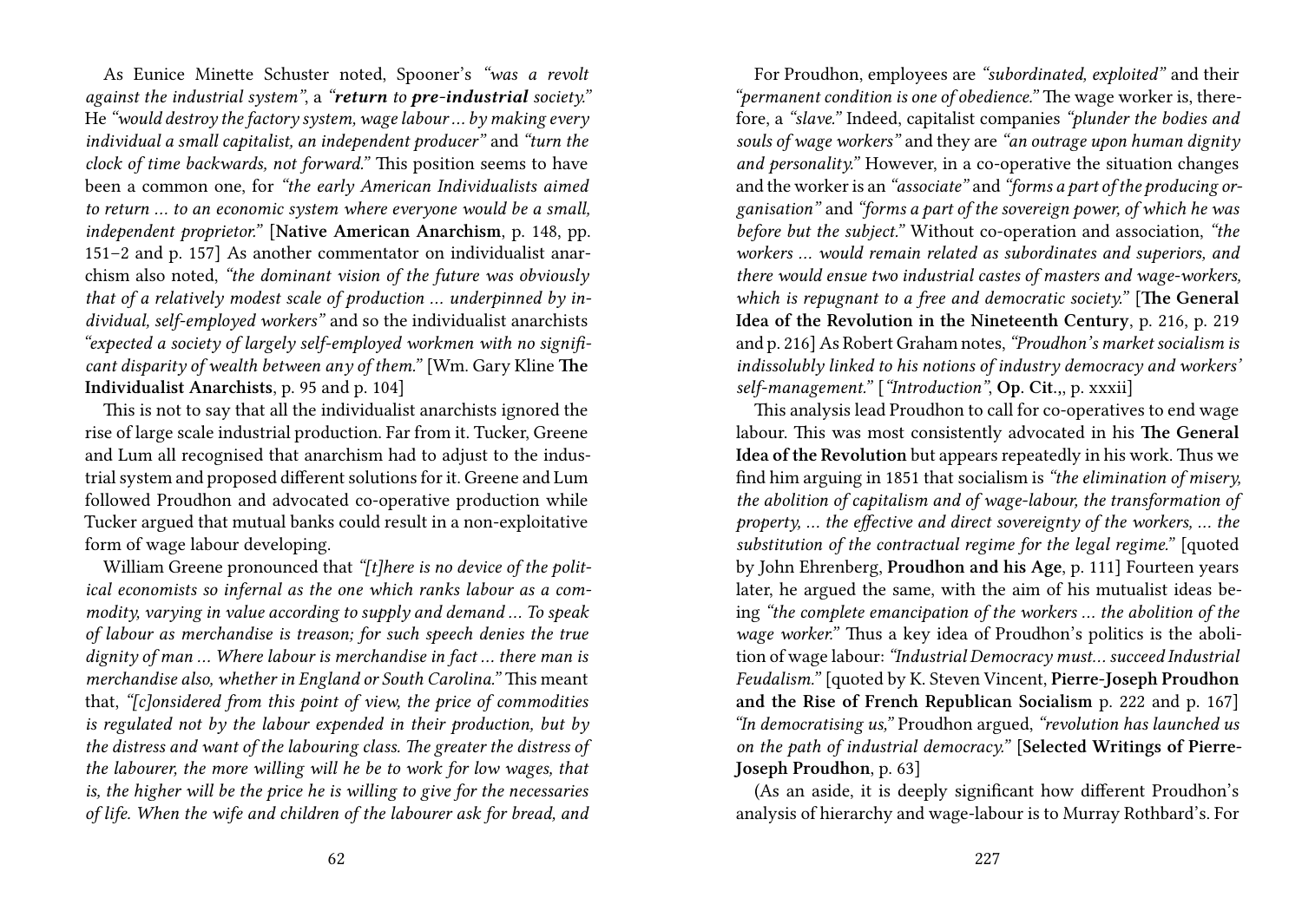archism, unlike "anarcho"-capitalism. All that is required is to consistently apply "occupancy and use" to workplaces (as Proudhon advocated). By consistently applying this principle they can finally end exploitation along with hierarchy, so bringing all their ideas into line.

Tucker's position is also in direct opposition to Proudhon's arguments, which is somewhat ironic since Tucker stressed being inspired by and following the French anarchist and his ideas (Tucker referred to Proudhon as being both *"the father of the Anarchistic school of socialism"* as well as *"being the Anarchist par excellence"* [Tucker, **Instead of a Book**, p. 391]). Tucker is distinctly at odds with Proudhon who consistently opposed wage-labour and so, presumably, was also an advocate of *"pseudo-Anarchism"* alongside Kropotkin and Most. For Proudhon, the worker has *"sold and surrendered his liberty"* to the proprietor, with the proprietor being *"a man, who, having absolute control of an instrument of production, claims the right to enjoy the product of the instrument without using it himself."* This leads to exploitation and if *"the labourer is proprietor of the value which he creates, it follows"* that*"all production being necessarily collective, the labourer is entitled to a share of the products and profits commensurate with his labour"* and that,*"all accumulated capital being social property, no one can be its exclusive proprietor."* [**What is Property?**, p. 130, p. 293 and p. 130] With *"machinery and the workshop, divine right — that is, the principle of authority — makes its entrance into political economy. Capital … Property … are, in economic language, the various names of … Power, Authority."* Thus, under capitalism, the workplace has a *"hierarchical organisation."* There are three alternatives, capitalism (*"that is, monopoly and what follows"*), state socialism (*"exploitation by the State"*) *"or else … a solution based on equality, — in other words, the organisation of labour, which involves the negation of political economy and the end of property."* [**System of Economical Contradictions**, pp. 203–4 and p. 253]

*he has none to give them, then, according to the political economists, is the community prosperous and happy; for then the rate of wages is low, and commodities command a high price in labour."* [**Mutual Banking**, pp. 49–50 and p. 49]

Greene's alternative was co-operation in production, consumption and exchange. *"The triple formula of practical mutualism"*, he argued, was *"the associated workshop"* for production, the *"protective union store"* for consumption and the *"the Mutual Bank"* for exchange. All three were required, for*"the Associated Workshop cannot exist for a single day without the Mutual Bank and the Protective Union Store."* Without mutual banking, the productive co-operatives would not survive as it would not gain access to credit or at a high rate (*"How do you advance the cause of labour by putting your associated neck under the heel of capital? Your talk about 'the emancipation of labour' is wind and vapour; labour cannot be emancipated by any such process."*) Thus the *"Associated Workshop ought to be an organisation of personal credit. For what is its aim and purpose? Is it not the emancipation of the labourer from all dependence upon capital and capitalists?"* [**Op. Cit.**, p. 37, p. 34, p. 35 and p. 34] The example of the Mondragon co-operative complex in the Basque country confirms the soundness of Greene's analysis.

Here we see a similar opposition to the commodification of labour (and so labourers) within capitalism that also marks social anarchist thought. As Rocker notes, Greene *"emphasised more strongly the principle of association than did Josiah Warren and more so than Spooner had done."* He had a *"strong sympathy for the principle of association. In fact, the theory of Mutualism is nothing less that co-operative labour based on the cost principle."* He also *"rejected … the designation of labour as a commodity"* and *"constantly endeavoured to introduce his ideas into the youthful labour movement … so as to prevent the social problem being regarded by labour as only a question of wages.*" [Pioneers of American Freedom, p. 108, p. 109, pp. 111–2 and p. 112] This support for producers' associations alongside mutual banks is identical to Proudhon's ideas — which is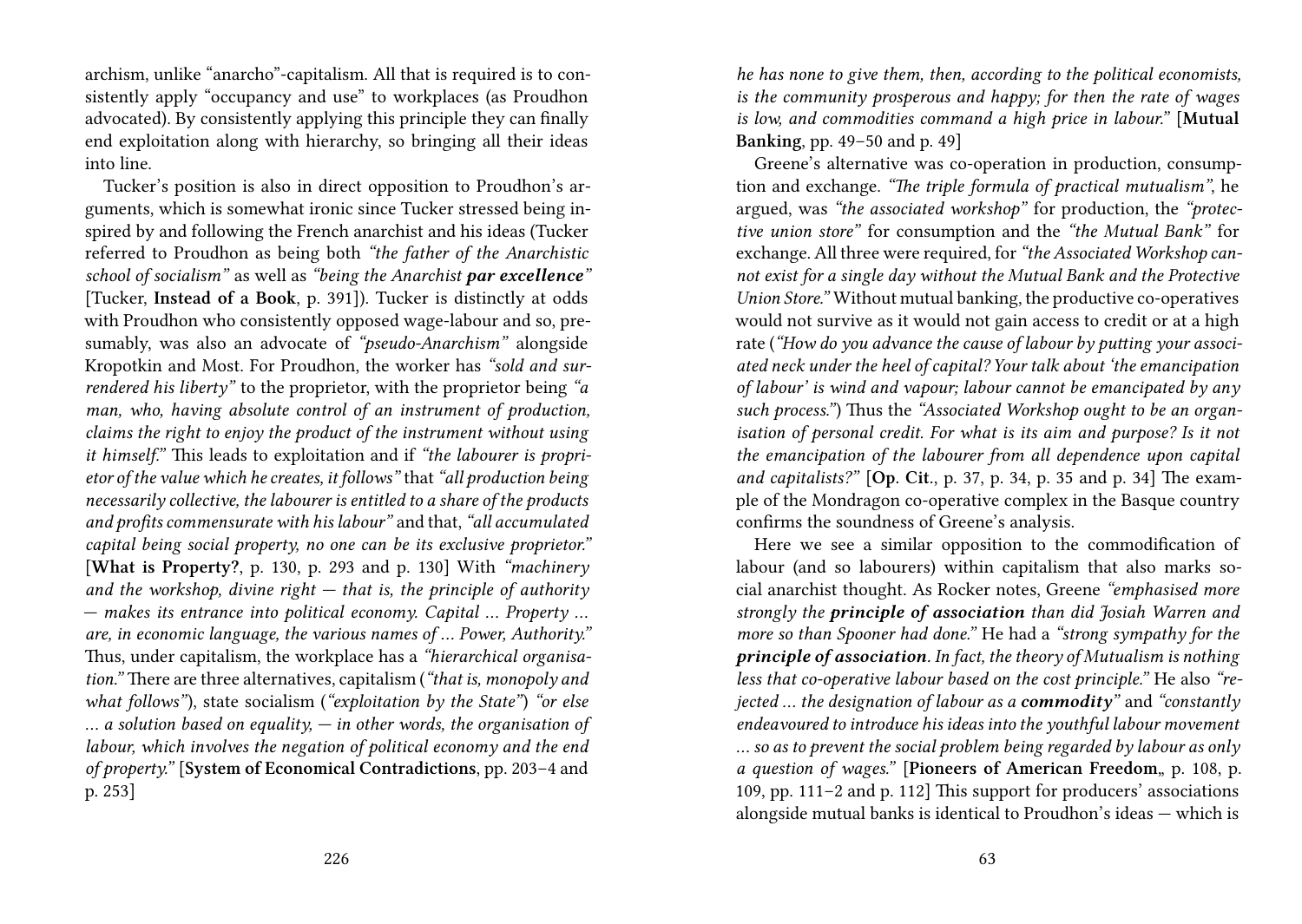unsurprising as Greene was a declared follower of the French anarchist. Martin also indicates Greene's support for co-operation and associative labour and its relation to the wider labour movement:

*"Coming at a time when the labour and consumer groups were experimenting with 'associated workshops' and 'protective union stores,' Greene suggested that the mutual bank be incorporated into the movement, forming what he called 'complementary units of production, consumption, and exchange … the triple formula of practical mutualism.'"* [**Op. Cit.**, pp. 134–5]

Dyer Lum was another individualist anarchist who opposed wage labour and supported co-operative production. Like Greene, Lum took an active part in the labour movement and was a union organiser. As he put it, the Knights of Labor aimed to work for the *"abolishment of the wage-system"* as well as the right of life requiring the right to the means of living. Dyer, while rejecting their infatuation with political action, had *"the fullest sympathy"* for their aims and supported their economic measures. [**Liberty**, no. 82, p. 7] Unsurprisingly, as one historian notes, *"Lum began to develop an ideology that centred on the labour reformers' demand: 'The Wage System must go!'"* He joined *"the ideological path of labour reformers who turned to a radicalised laissez-faire explanation of wage slavery."* [Frank H. Brooks, *"Ideology, Strategy, and Organization: Dyer Lum and the American Anarchist Movement"*, pp. 57–83, **Labor History**, vol. 34, No. 1, p. 63 and p. 67] Like the communist-anarchists of the IWPA, for Lum trade unions were both the means of fighting capitalism and the way to abolish wage labour:

*"Anarchists in Chicago tended to be much more sympathetic to class organisation, specifically unions, because they had many contacts to local unions and the Knights of Labor. The issue was not resolved at the founding con-*

In other words, if individualist anarchism is, as Tucker claimed, *"consistent Manchesterism"* then, argue social anarchists, individualist anarchism is "inconsistent" anarchism. This means that some of Tucker's arguments contradict some of his own fundamental principles, most obviously his indifference to wage labour. This, as argued, violates "occupancy and use", his opposition to exploitation and, as it is a form of hierarchy, his anarchism.

To see what we mean we must point out that certain individualist anarchists are not the only "inconsistent" ones that have existed. The most obvious example is Proudhon, whose sexism is well known, utterly disgraceful and is in direct contradiction to his other ideas and principles. While Proudhon attacked hierarchy in politics and economics, he fully supported patriarchy in the home. This support for a form of archy does not refute claims that Proudhon was an anarchist, it just means that certain of his ideas were inconsistent with his key principles. As one French anarcha-feminist critic of Proudhon put it in 1869: *"These so-called lovers of liberty, if they are unable to take part in the direction of the state, at least they will be able to have a little monarchy for their personal use, each in his own home … Order in the family seems impossible to them — well then, what about in the state?"* [André Léo, quoted by Carolyn J. Eichner, *"'Vive La Commune!' Feminism, Socialism, and Revolutionary Revival in the Aftermath of the 1871 Paris Commune,"*, pp. 68–98, **Journal of Women's History**, Vol. 15, No.2, p. 75] Rejecting monarchy and hierarchy on the state level and within the workplace while supporting it  $-$  in the form of rule by the father  $-$  on the family level was simply illogical and inconsistent. Subsequent anarchists (from Bakunin onwards) solved this obvious contradiction by consistently applying anarchist principles and opposing sexism and patriarchy. In other words, by critiquing Proudhon's sexism by means of the very principles he himself used to critique the state and capitalism.

Much the same applies to individualist anarchists. The key issue is that, given their own principles, individualist anarchism can easily become **consistent** anarchism. That is why it is a school of an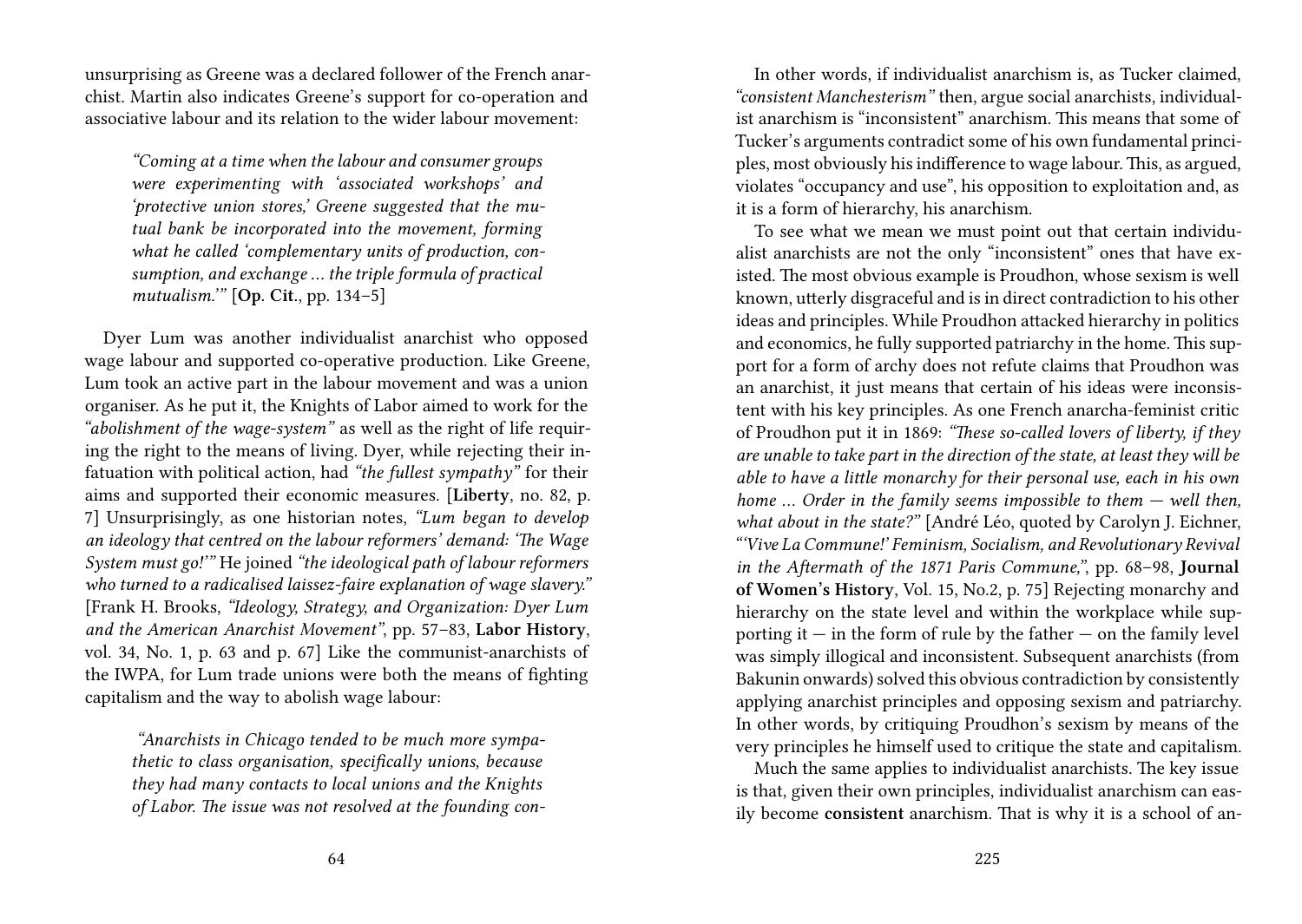sons why most anarchists reject "anarcho"-capitalism as a form of anarchism. Surely, it could be argued, if Murray Rothbard is not an anarchist, then why is Tucker?

That is not the case and the reason is obvious — Tucker's support for wage labour is inconsistent with his ideas on "occupancy and use" while Rothbard's are in line with his capitalist property rights. Given the key place self-management holds in almost all anarchist thought, unsurprisingly we find Chomsky summarising the anarchist position thusly:

*"A consistent anarchist must oppose private ownership of the means of production and the wage slavery which is a component of this system, as incompatible with the principle that labour must be freely undertaken and under the control of the producer … A consistent anarchist must oppose not only alienated labour but also the stupefying specialisation of labour that takes place when the means for developing production."* [*"Notes on Anarchism"*, **Chomsky on Anarchism**, p. 123]

Thus the *"consistent anarchist, then, will be a socialist, but a socialist of a particular sort."* [**Op. Cit.**, p. 125] Which suggests that Tucker's position is one of inconsistent anarchism. While a socialist, he did not take his libertarian positions to their logical conclusions — the abolition of wage labour. There is, of course, a certain irony in this. In response to Johann Most calling his ideas *"Manchesterism"*, Tucker wrote *"what better can a man who professes Anarchism want than that? For the principle of Manchesterism is liberty, and consistent Manchesterism is consistent adherence to liberty. The only inconsistency of the Manchester men lies in their infidelity to liberty in some of its phases. And these infidelity to liberty in some of its phases is precisely the fatal inconsistency of the 'Freiheit' school … Yes, genuine A narchism is consistent Manchesterism, and Communistic or pseudo-Anarchism is inconsistent Manchesterism."* [**Liberty**, no. 123, p. 4]

*ference of the IWPA, but the Chicago anarchists did manage to get a resolution passed stating that 'we view in trades unions based upon progressive principles — the abolition of the wages-system — the corner-stone of a better society structure than the present one.'*

*"Lum agreed wholeheartedly with this resolution, particularly the phrase 'abolition of the wages-system.' This phrase not only confirmed the ideological link between anarchism and labour reform, but also paralleled similar language in the declaration of principles of the Knights of Labor. By 1886, Lum had joined the Knights and he urged other anarchists, particularly individualists, to support their struggles. Lum continued to be involved with organised labour for the next seven years, seeing unions as a practical necessity in the struggle against class politics and state repression."* [Brooks, **Op. Cit.**, pp. 70–1]

However, *"[d]espite the similarity between the evolution of Lum's strategy and that of the revolutionary anti-statist socialists in the IWPA, his analysis of 'wage slavery' was considerably more individualistic."* [Brooks, **Op. Cit.**, p. 66] Lum saw it as resulting primarily from state interference in the economy which reduced the options available to working class people. With a genuine free market based on free land and free credit workers would work for themselves, either as independent producers or in co-operatives (*"where capital seeks labour … where authority dissolves under the genial glow of liberty, and necessity for wage-labour disappears."* [Dyer D. Lum, contained in Albert Parsons, **Anarchism**, p. 153]). Thus a key element of *"Lum's anarchism was his mutualist economics, an analysis of 'wage slavery' and a set of reforms that would 'abolish the wage system.'"* [Brooks, **Op. Cit.**, p. 71] Voltairine de Cleyre, in her individualist anarchist days, concurred with her mentor Lum, arguing for a *"complete international federation of labour, whose constituent groups shall take possession of land, mines, factories, all the instru-*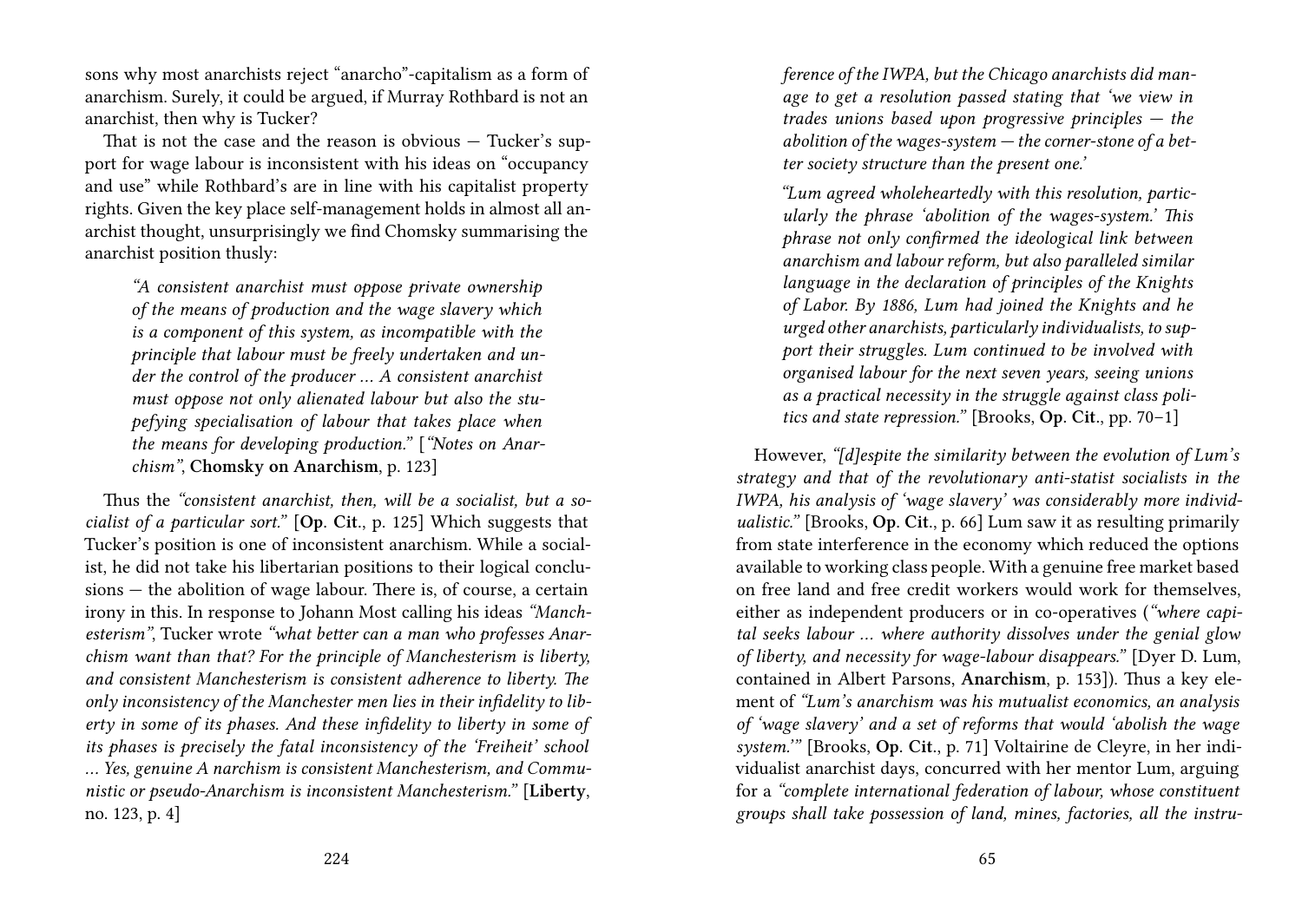*ments of production, issue their own certificates of exchange, and, in short, conduct their own industry without regulative interference from law-makers or employers."* [**The Voltairine de Cleyre Reader**, p. 6]

European individualist anarchists, it should be noted had a similar perspective. As mentioned in section A.3.1, Frenchman E. Armand argued that *"ownership of the means of production and free disposal of his produce"* was *"the quintessential guarantee of the autonomy of the individual"* but only as long as *"the proprietor does not transfer it to someone else or reply upon the services of someone else in operating it."* [*"Mini-Manual of the Anarchist Individualist"*, pp. 145–9, **Anarchism**, Robert Graham (ed.), p. 147] Another French individualist anarchist, Ernest Lesigne, argued that in a free society, *"there should be no more proletaires"* as *"everybody"* would be *"proprietor."* This would result in *"The land to the cultivator. The mine to the miner. The tool to the labourer. The product to the producer."* [quoted approvingly by Tucker, **Instead of a Book**, p. 17 and p. 18] Lesigne considered *"co-operative production"* as *"a solution to the great problem of social economy, — the delivery of products to the consumer at cost"* and as a means of producers to *"receive the value of your product, of your effort, without having to deal with a mass of hucksters and exploiters."* [**The Individualist Anarchists**, p. 123]

In other words, many individualist anarchists envisioned a society without wage labour and, instead, based upon peasant, artisan and associated/co-operative labour (as in Proudhon's vision). In other words, a **non**-capitalist society or, more positively, a (libertarian) socialist one as the workers' own and control the means of production they use. Like social anarchists, they opposed capitalist exploitation, wage slavery and property rights. However, not all individualist anarchists held this position, a notable exception being Benjamin Tucker and many of his fellow contributors of **Liberty**. Tucker asserted against the common labour movement and social anarchist equation of capitalism with wage slavery that *"[w]ages is not slavery. Wages is a form of voluntary exchange, and voluntary exchange is a form of Liberty."* [**Liberty**, no. 3, p. 1]

this issue than Tucker. Kropotkin echoed Proudhon's analysis when he noted that *"the only guarantee not to be robbed of the fruits of your labour is to possess the instruments of labour."* [**The Conquest of Bread**, p. 145] In other words, for a self-proclaimed follower of Proudhon, Tucker ignored the French anarchist's libertarian arguments against wage labour. The key difference between the communist-anarchists and Proudhon was on the desirability of making the product of labour communal or not (although both recognised the right of people to share as they desired). However, it must be stressed that Proudhon's analysis was not an alien one to the individualist anarchist tradition. Joshua King Ingalls, for example, presented a similar analysis to Proudhon on the issue of joint production as well as its solution in the form of co-operatives (see section G.1.3 for details) and Dyer Lum was a firm advocator of the abolition of wage labour. So integrating the insights of social anarchism on this issue with individualist anarchism would not be difficult and would build upon existing tendencies within it.

In summary, social anarchists argue that individualist anarchism does not solve the social question. If it did, then they would be individualists. They argue that in spite of Tucker's claims, workers would still be exploited in any form of individualist anarchism which retained significant amounts of wage labour as well as being a predominantly hierarchical, rather than libertarian, society. As we argue in the next section, this is why most anarchists consider individualist anarchism as being an inconsistent form of anarchism.

### **G.4.2 Why do social anarchists think individualism is inconsistent anarchism?**

From our discussion of wage labour in the last section, some may consider that Tucker's support for wage labour would place him outside the ranks of anarchism. After all, this is one of the key rea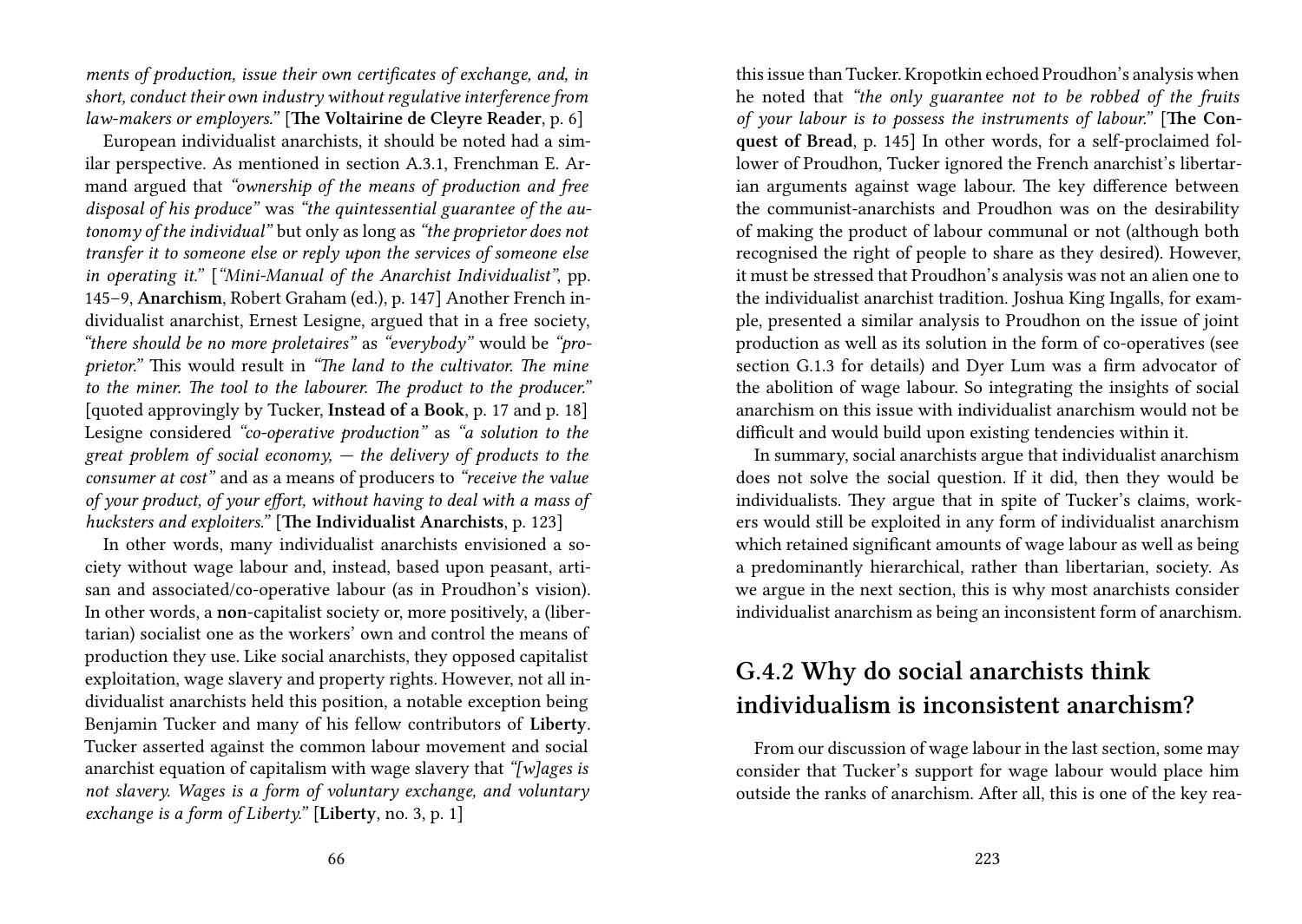that a market economy is a dynamic one, making the long run unlikely to ever appear (*"in the long run we are all dead"* as Keynes memorably put it). Combine this with the natural barriers to competition we indicated in section G.4 and we are left with problems of usury/exploitation in an individualist anarchist system.

The obvious solution to these problems is to be found in Proudhon, namely the use of co-operatives for any workplace which cannot be operated by an individual. This was the also the position of the Haymarket anarchists, with August Spies (for example) arguing that *"large factories and mines, and the machinery of exchange and transportation … have become too vast for private control. Individuals can no longer monopolise them."* [contained in Albert Parsons, **Anarchism: Its Philosophy and Scientific Basis**, pp. 60–1] Proudhon denounced property as *"despotism"*, for Albert Parsons the *"wage system of labour is a despotism."* [**Op. Cit.**, p. 21]

As Frank H. Brooks notes, *"producer and consumer co-operatives were a staple of American labour reform (and of Proudhonian anarchism)."* This was because they *"promised the full reward of labour to the producer, and commodities at cost to the consumer."* [**The Individualist Anarchists**, p. 110] This was the position of Voltairine de Cleyre (during her individualist phase) as well as her mentor Dyer Lum:

*"Lum drew from the French anarchist Proudhon … a radical critique of classical political economy and … a set of positive reforms in land tenure and banking … Proudhon paralleled the native labour reform tradition in several ways. Besides suggesting reforms in land and money, Proudhon urged producer co-operation."* [Frank H. Brooks, *"Ideology, Strategy, and Organization: Dyer Lum and the American Anarchist Movement"*, pp. 57–83, **Labor History**, Vol. 34, No. 1, p. 72]

So, somewhat ironically given his love of Proudhon, it was, in fact, Most who was closer to the French anarchist's position on

The question how is, does this support of wage labour equate to support for capitalism? The answer to that depends on whether you see such a system as resulting in the exploitation of labour. If socialism is, to requote Kropotkin, *"understood in its wide, generic, and true sense"* as *"an effort to abolish the exploitation of labour by capital"* then even those Individualist Anarchists who support wage labour must be considered as socialists due to their opposition to usury. It is for this reason we discover Rudolf Rocker arguing that Stephan P. Andrews was *"one of the most versatile and significant exponents of libertarian socialism"* in the USA in spite of his belief that *"the specific cause of the economic evil [of capitalism] is founded not on the existence of the wage system"* but, rather, on the exploitation of labour, *"on the unjust compensation of the worker"* and the usury that *"deprives him of a part of his labour."* [**Op. Cit.**, p. 85 and pp. 77–8] His opposition to exploitation meant he was a socialist, an opposition which individualist anarchism was rooted in from its earliest days and the ideas of Josiah Warren:

*"The aim was to circumvent the exploitation inherent in capitalism, which Warren characterised as a sort of 'civilised cannibalism,' by exchanging goods on cooperative rather than supply and demand principles."* [J.W. Baker, *"Native American Anarchism,"* pp. 43–62, **The Raven**, vol. 10, no. 1, p. 51]

So should not be implied that the term socialist is restricted simply to those who oppose wage labour. It should be noted that for many socialists, wage labour is perfectly acceptable — as long as the state is the boss. As Tucker noted, State Socialism's*"principle plank"* is*"the confiscation of allcapital by the State"*, so stopping *"the liberty of those non-aggressive individuals who are thus prevented from carrying on business for themselves or assuming relations between themselves as employer and employee if they prefer, and who are obliged to become employees of the State against their will."* [**Instead of a**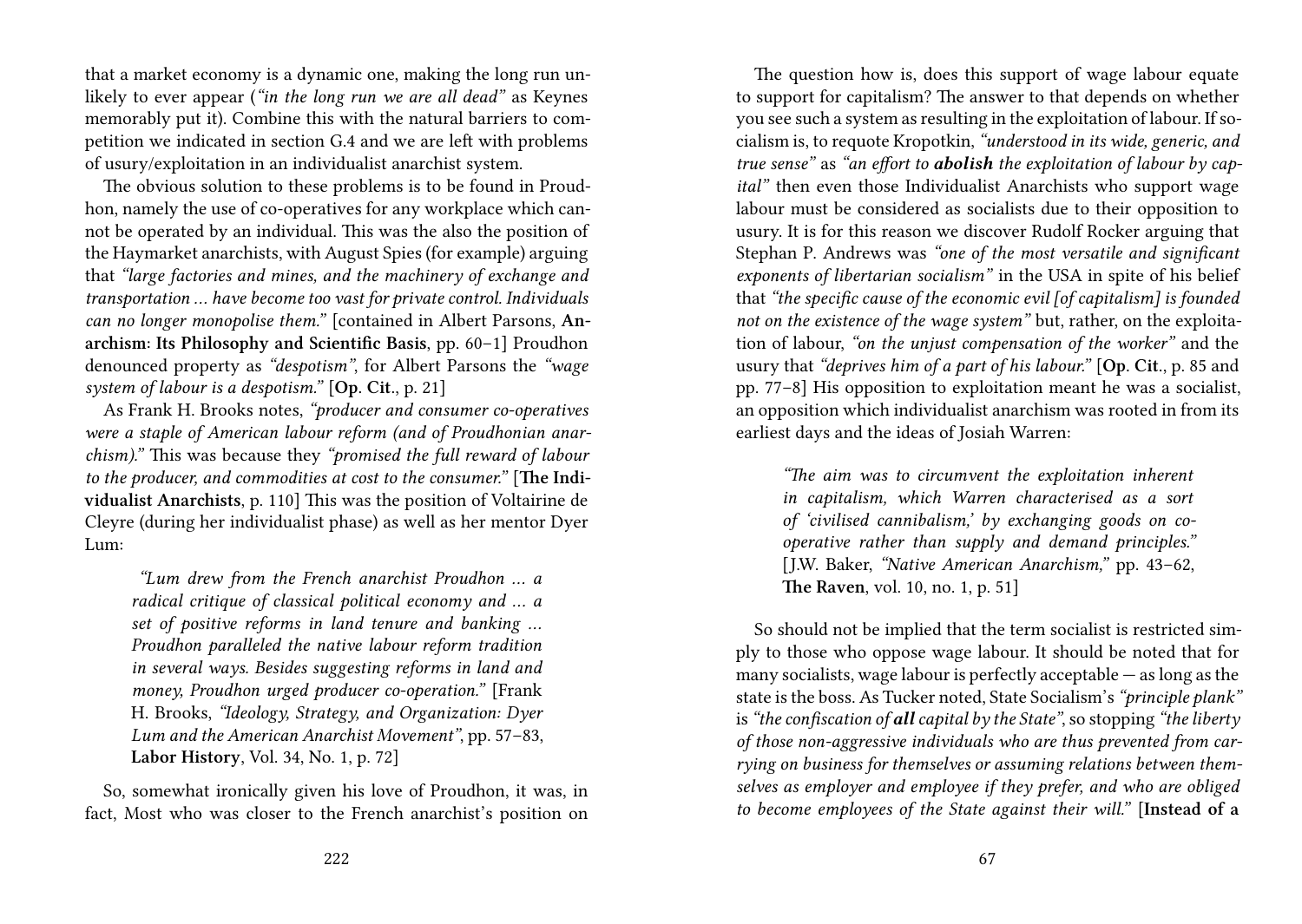**Book**, p. 378] Of course, such a position is not a very good form of socialism which is why anarchists have tended to call such schemes state-capitalism (an analysis which was confirmed once the Soviet Union was created, incidentally). If state bureaucrats own and control the means of production, it would not come as too great a surprise if they, like private bosses, did so to maximise their incomes and minimise that of their employees.

Which explains why the vast majority of anarchists do not agree with Tucker's position. Individualist anarchists like Tucker considered it as a truism that in their society the exploitation of labour could not exist. Thus even if some workers did sell their liberty, they would still receive the full product of their labour. As Tucker put it, *"when interest, rent and profit disappear under the influence of free money, free land, and free trade, it will make no difference whether men work for themselves, or are employed, or employ others. In any case they can get nothing but that wage for their labour which free competition determines."* [**Op. Cit.**, p. 274] Whether this could actually happen when workers sell their liberty to an employer is, of course, where other anarchists disagree. The owner of a workplace does not own simply his (labour) share of the total product produced within it. He (and it usually is a he) owns everything produced while workers get their wages. The employer, therefore, has an interest in getting workers to produce as much as they can during the period they are employed. As the future price of the commodity is unknown, it is extremely unlikely that workers will be able to accurately predict it and so it is unlikely that their wages will always equal the cost price of the product. As such, the situation that an individual worker would get his "natural" wage would be unlikely and so they would be exploited by their employer. At best, it could be argued that in the long run wages will rise to that level but, as Keynes noted, in the long run we are all dead and Tucker did not say that the free market would end exploitation eventually. So individual ownership of large-scale workplaces would not, therefore, end exploitation.

broken *"the steel workers output doubled in exchange for an income rise of one-fifth … The accomplishment was possible only with a labour force powerless to oppose the decisions of the steel men."* [quoted by Jeremy Brecher, **Op. Cit.**, p. 62] At Homestead, between 1892 and 1907 the daily earnings of highly-skilled plate-mill workers fell by a fifth while their hours increased from eight to twelve. [Brecher, **Op. Cit.**, p. 63] Who would dare claim that the profits this increased exploitation created somehow reflected the labour of the managers rather than their total monopoly of authority within the workplace?

The logic is simple  $-$  which boss would employ a worker unless they expected to get more out of their labour than they pay in wages? And why does the capitalist get this reward? They own "capital" and, consequently, their "labour" partly involves excluding others from using it and ordering about those whom they do allow in  $-$  in exchange for keeping the product of their labour. As Marx put it, *"the worker works under the control of the capitalist to whom his labour belongs"* and *"the product is the property of the capitalist and not that of the worker, its immediate producer."* And so *"[f]rom the instant he steps into the workshop, the use-value of his labour-power and therefore its use, which is labour, belongs to the capitalist."* [**Op. Cit.**, p. 291 and p. 292] This suggests that exploitation takes place within production and so a contract for wages made beforehand simply cannot be expected to anticipate the use-value extracted by the boss from the workers subjected to his authority. Thus wage labour and exploitation would go hand-in-hand — and so Most's horror at Tucker's support for it.

As best, it could be argued that such "wages" would be minimal as workers would be able to swap jobs to get higher wages and, possibly, set up co-operatives in competition. However, this amounts to saying that, in the long run, labour gets its full product and to say that is to admit in the short term that labour **is** exploited. Yet nowhere did Tucker argue that labour would get its full product **eventually** in a free society, rather he stressed that liberty would result in the end of exploitation. Nor should we be blind to the fact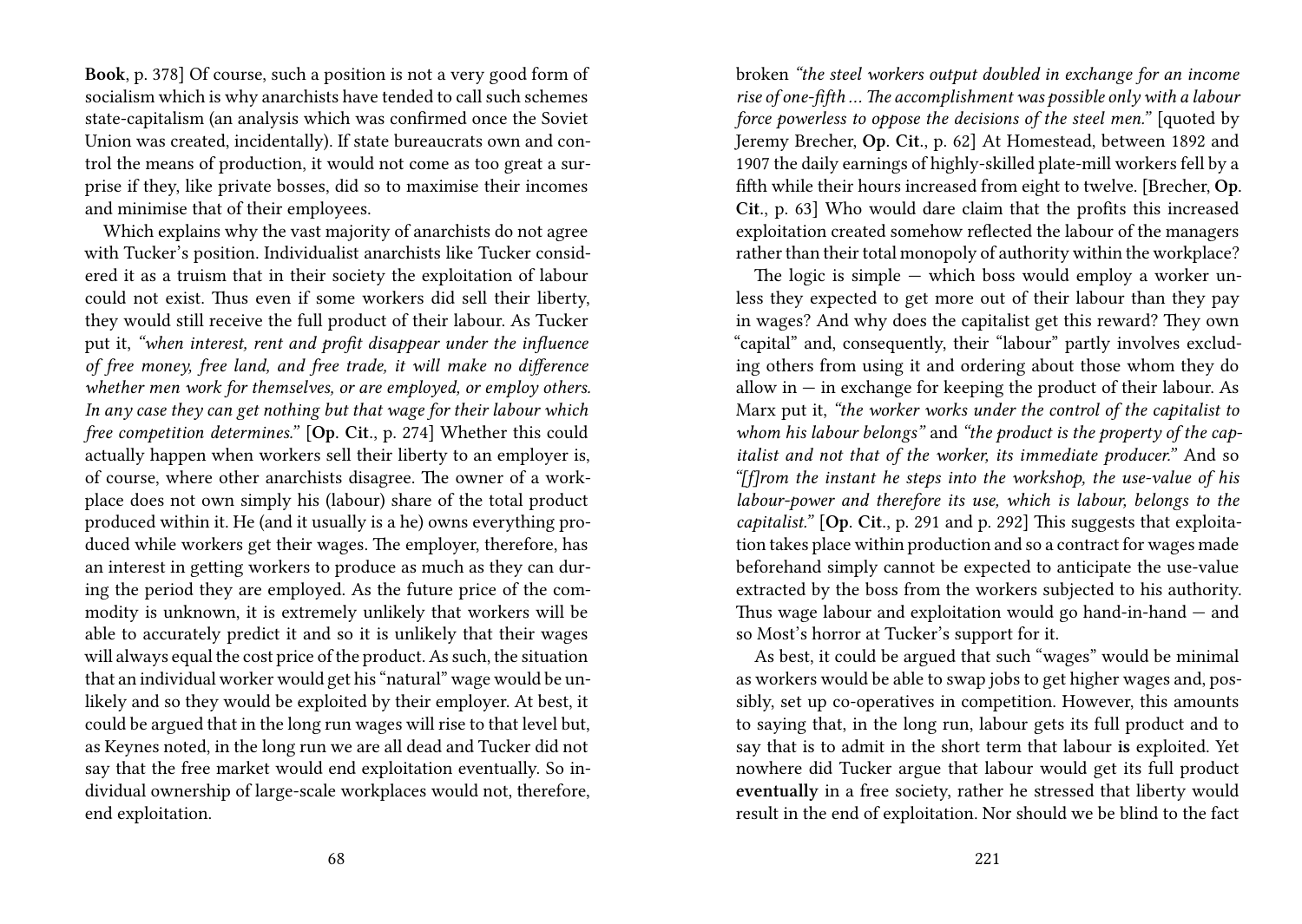*times their wages, or an equivalent service rendered to each one of them."* Thus, *"all workers must associate, inasmuch as collective force and division of labour exist everywhere, to however slight a degree."* Industrial democracy, in which *"all positions are elective, and the bylaws subject to the approval of the members*, would ensure that *"the collective force, which is a product of the community, ceases to be a source of profit to a small number of managers"* and becomes *"the property of all the workers."* [**The General Idea of the Revolution**, pp. 81–2, p. 217, p. 222 and p. 223]

Proudhon had first expounded this analysis in **What is Property?** in 1840 and, as K. Steven Vincent notes, this was *"[o]one of the reasons Proudhon gave for rejecting 'property' [and] was to become an important motif of subsequent socialist thought."* Thus *"collective endeavours produced an additional value"* which was *"unjustly appropriated by the proprietaire."* [**Pierre-Joseph Proudhon the Rise of French Republican Socialism** p. 64 and p. 65] Marx, it should be noted, concurred. Without mentioning Proudhon, he stressed how a capitalist buys the labour-power of 100 men and *"can set the 100 men to work. He pays them the value of 100 independent labourpowers, but does not pay them for the combined labour power of the 100."* [**Capital**, Vol. 1, p. 451] Only co-operative workplaces can ensure that the benefits of co-operative labour are not monopolised by the few who happen to own, and so control, the means of production.

If this is not done, then it becomes a case of simply renaming "profits" to "wages" and saying that they are the result of the employers work rather than their ownership of capital. However, this is not the case as some part of the "wages" of the employer is derived purely from their owning capital (and is usury, charging to allow use) while, for the workers, it is unlikely to equal their product in the short run. Given that the major rationale for the Homestead strike of 1892 **was** to secure the despotism of the property owner, the results of breaking the union should be obvious. According to David Brody in his work **The Steel Workers**, after the union was

In other words, if (as Tucker argued) individualist anarchism desires *"[n]ot to abolish wages, but to make every man dependent upon wages and to secure every man his whole wages"* then this, logically, can only occur under workers control. We discuss this in more detail in section G.4.1, where we also indicate how social anarchists consider Tucker's position to be in a basic contradiction to anarchist principles. Not only that, as well as being unlikely to ensure that labour received its full product, it also contradicts his own principle of *"occupancy and use"*. As such, while his support for nonexploitative wage labour does not exclude him from the socialist (and so anarchist) movement, it does suggest an inconsistent anarchism, one which can (fortunately) be easily made consistent by bringing it fully in line with its own stated ideals and principles.

Finally, we must note that there is a certain irony in this, given how keenly Tucker presented himself as a follower of Proudhon. This was because Proudhon agreed with Tucker's anarchist opponents, arguing continually that wage labour needed to be replaced by co-operative production to end exploitation and oppression in production. Proudhon and his followers, in the words of one historian, thought workers *"should be striving for the abolition of salaried labour and capitalist enterprise."* This was by means of co-operatives and their *"perspective was that of artisan labour … The manager/employer (patron) was a superfluous element in the production process who was able to deny the worker just compensation for his labour merely by possessing the capital that paid for the workshop, tools, and materials."* [Julian P. W. Archer, **The First International in France, 1864–1872**, p. 45] As Frank H. Brooks put it, *"Lum drew from the French anarchist Proudhon … a radical critique of classical political economy and … a set of positive reforms in land tenure and banking … Proudhon paralleled the native labour reform tradition in several ways. Besides suggesting reforms in land and money, Proudhon urged producer cooperation."* [**Op. Cit.**, p. 72] We discuss this aspect of Proudhon's ideas in section G.4.2.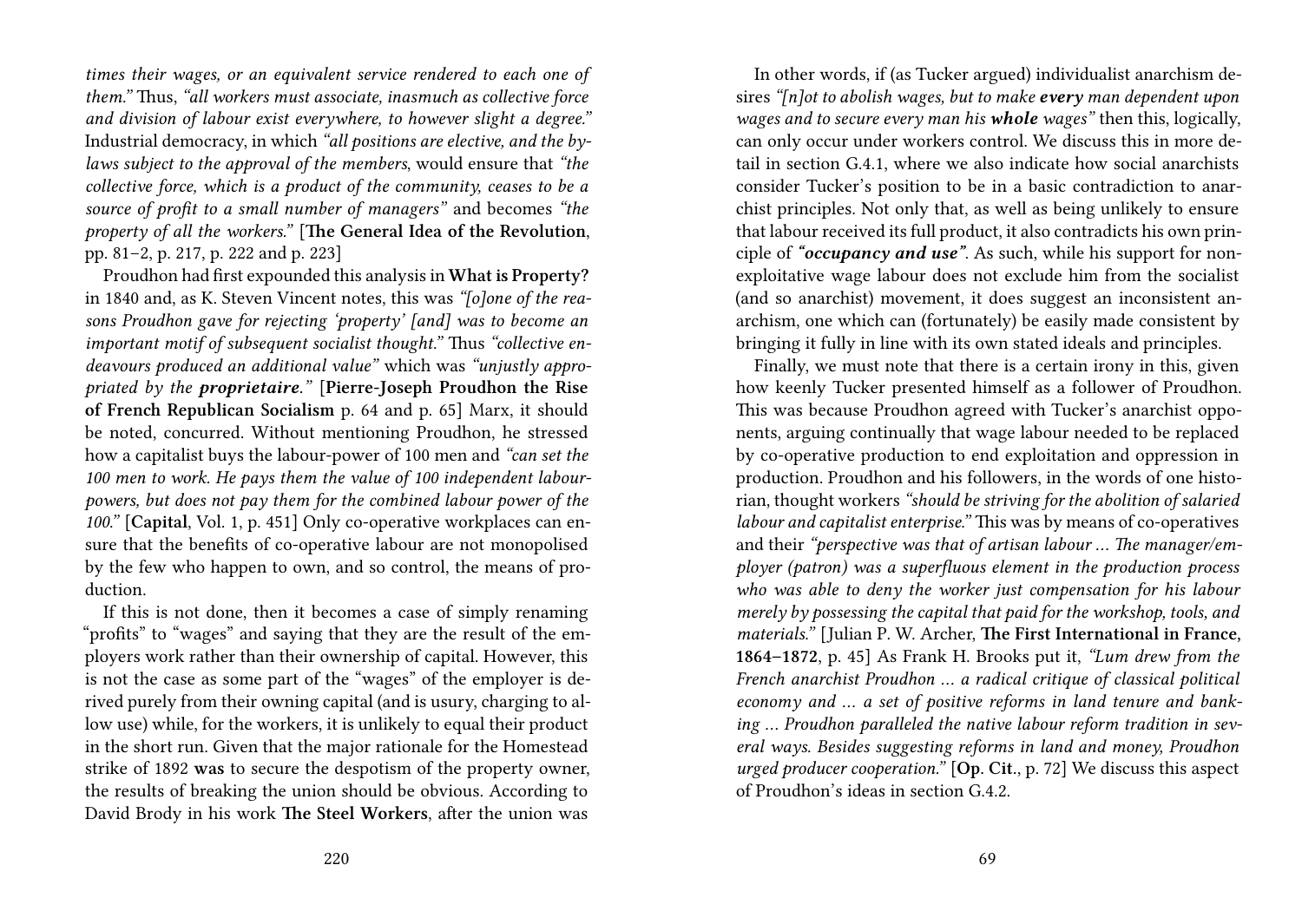So, to conclude, it can be seen that individualist anarchists hold two positions on wage labour. Some are closer to Proudhon and the mainstream anarchist tradition than others while a few veer extremely close to liberalism. While all are agreed that their system would end the exploitation of labour, some of them saw the possibility of a non-exploitative wage labour while others aimed for artisan and/or co-operative production to replace it. Suffice to say, while few social anarchists consider non-exploitative wage labour as being very likely it is the opposition to non-labour income which makes individualist anarchism socialist (albeit, an inconsistent and flawed version of libertarian socialism).

### **G.1.4 Why is the social context important in evaluating Individualist Anarchism?**

When reading the work of anarchists like Tucker and Warren, we must remember the social context of their ideas, namely the transformation of America from a pre-capitalist to a capitalist society. The individualist anarchists, like other socialists and reformers, viewed with horror the rise of capitalism and its imposition on an unsuspecting American population, supported and encouraged by state action (in the form of protection of private property in land, restricting money issuing to state approved banks using specie, government orders supporting capitalist industry, tariffs, suppression of unions and strikes, and so on). In other words, the individualist anarchists were a response to the social conditions and changes being inflicted on their country by a process of *"primitive accumulation"* (see section F.8).

The non-capitalist nature of the early USA can be seen from the early dominance of self-employment (artisan and peasant production). At the beginning of the 19<sup>th</sup> century, around 80% of the working (non-slave) male population were self-employed. The great ma-

*communism of these people. They believe the works are theirs quite as much as Carnegie's."* [quoted by Jeremy Brecher, **Strike!**, p. 60] As we discuss in the next section, this is precisely why most anarchists have opposed wage labour as being incompatible with general anarchist principles. In other words, a consistent anarchism precludes all forms of authoritarian social relationships.

There is another reason why wage labour is at odds with anarchist principles.This is to do with our opposition to exploitation and usury. Simply put, there are the problems in determining what are the "whole wages" of the employer and the employee. The employer, of course, does not simply get his "share" of the collectively produced output, they get the whole amount. This would mean that the employer's "wages" are simply the difference between the cost of inputs and the price the goods were sold on the market. This would imply that the market wage of the labour has to be considered as equalling the workers' *"whole wage"* and any profits equalling the bosses *"whole wage"* (some early defences of profit did argue precisely this, although the rise of shareholding made such arguments obviously false). The problem arises in that the employer's income is not determined independently of their ownership of capital and their monopoly of power in the workplace. This means that the boss can appropriate for themselves all the advantages of co-operation and self-activity within the workplace simply because they owned it. Thus, "profits" do not reflect the labour ("wages") of the employer.

It was this aspect of ownership which made Proudhon such a firm supporter of workers associations. As he put it, a *"hundred men, uniting or combining their forces, produce, in certain cases, not a hundred times, but two hundred, three hundred, a thousand times as much. This is what I have called collective force. I even drew from this an argument, which, like so many others, remains unanswered, against certain forms of appropriation: that it is not sufficient to pay merely the wages of a given number of workmen, in order to acquire their product legitimately; that they must be paid twice, thrice or ten*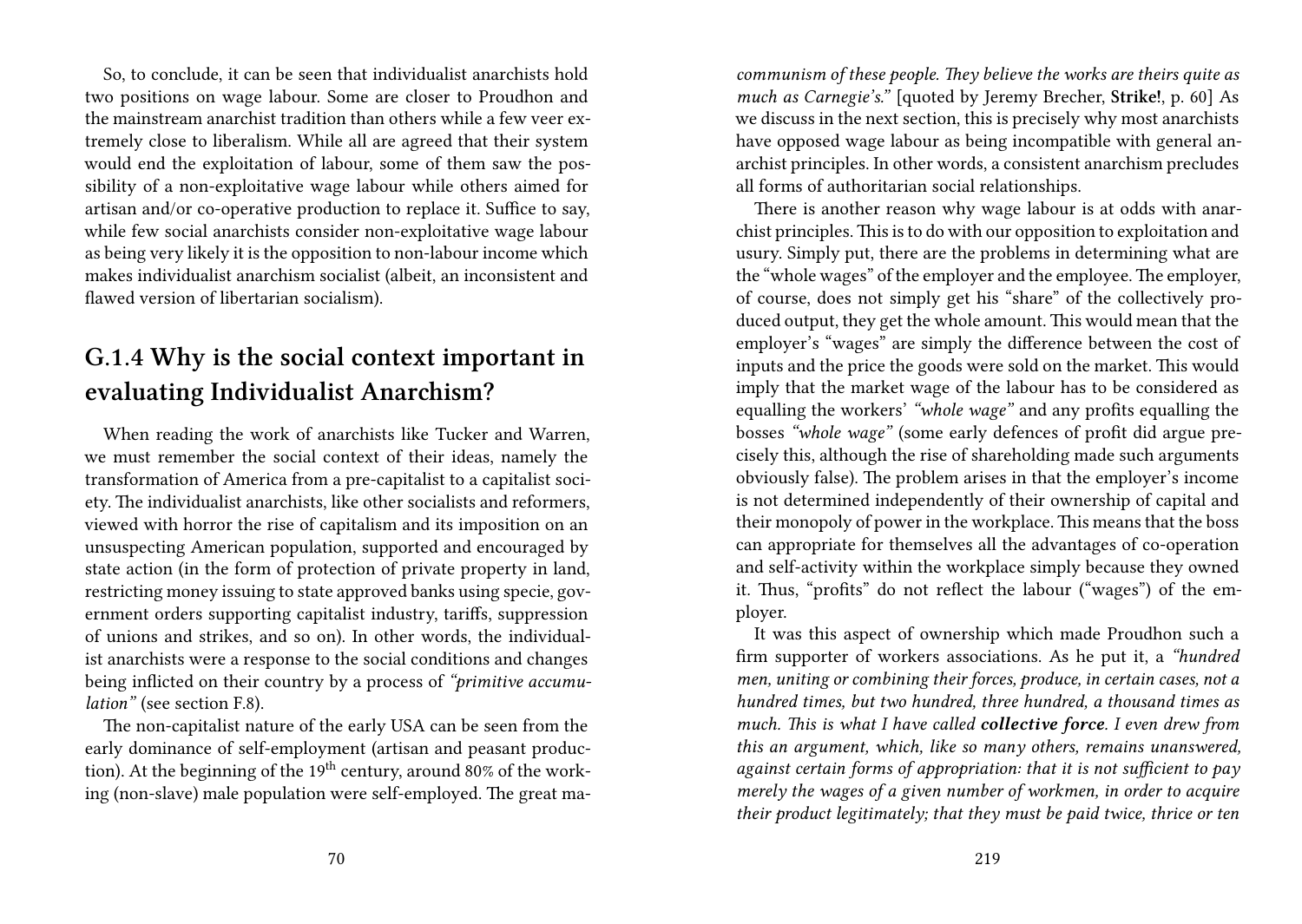historian David Montgomery put it, the Homestead lockout was a *"crisp and firm declaration that workers' control was illegal — that the group discipline in the workplace and community by which workers enforced their code of mutualism in opposition to the authority and power of the mill owners was tantamount to insurrection against the republic — clearly illuminated the ideological and political dimensions of workplace struggles."* [**The Fall of the House of Labour**, p. 39] This defeat of America's most powerful trade union was achieved by means of a private police, supported by the State militia.

Thus we have numerous contradictions in Tucker's position. On the one hand, occupancy and use precludes landlords renting land and housing but includes capitalists hiring workers to "occupancy and use" their land and workplaces; the state is attacked for being a monopoly of power over a given area while the boss can have the same authority; opposing voluntary wage labour shows that you are an authoritarian, but opposing voluntary landlordism is libertarian. Yet, there is no logical reason for workplaces to be excluded from "occupancy and use." As Tucker put it:

*"Occupancy and use is the only title to land in which we will protect you; if you attempt to use land which another is occupying and using, we will protect him against you; if another attempts to use land to which you lay claim, but which you are not occupying and using, we will not interfere with him; but of such land as you occupy and use you are the sole master, and we will not ourselves take from you, or allow anyone else to take from you, whatever you may get out of such land."* [**Liberty**, no. 252, p. 3]

Needless to say, neither Carnegie nor Frick were occupying and using the Homestead steel-mills nor were any of the other shareholders. It was precisely the autocratic authority of the owners which their private army and the state militia sought to impose on those who used, but did not own, the steel-mills (as the commander of the state troops noted, others *"can hardly believe the actual*

jority of Americans during this time were farmers working their own land, primarily for their own needs. Most of the rest were selfemployed artisans, merchants, traders, and professionals. Other classes — employees (wage workers) and employers (capitalists) in the North, slaves and planters in the South — were relatively small. The great majority of Americans were independent and free from anybody's command — they owned and controlled their means of production. Thus early America was, essentially, a pre-capitalist society. However, by 1880, the year before Tucker started **Liberty**, the number of self-employed had fallen to approximately 33% of the working population. Now it is less than 10%. [Samuel Bowles and Herbert Gintis, **Schooling in Capitalist America**, p. 59] As the US Census described in 1900, until about 1850 *"the bulk of general manufacturing done in the United States was carried on in the shop and the household, by the labour of the family or individual proprietors, with apprentice assistants, as contrasted with the present system of factory labour, compensated by wages, and assisted by power."* [quoted by Jeremy Brecher and Tim Costello, **Common Sense for Hard Times**, p. 35] Thus the post-civil war period saw *"the factory system become general. This led to a large increase in the class of unskilled and semi-skilled labour with inferior bargaining power. Population shifted from the country to the city … It was this milieu that the anarchism of Warren-Proudhon wandered."* [Eunice Minette Schuster, **Native American Anarchism**, pp. 136–7]

It is **only** in this context that we can understand individualist anarchism, namely as a revolt against the destruction of working-class independence and the growth of capitalism, accompanied by the growth of two opposing classes, capitalists and proletarians. This transformation of society by the rise of capitalism explains the development of **both** schools of anarchism, social and individualist. *"American anarchism,"* Frank H. Brooks argues, *"like its European counterpart, is best seen as a nineteenth century development, an ideology that, like socialism generally, responded to the growth of industrial capitalism, republican government, and nationalism. Although*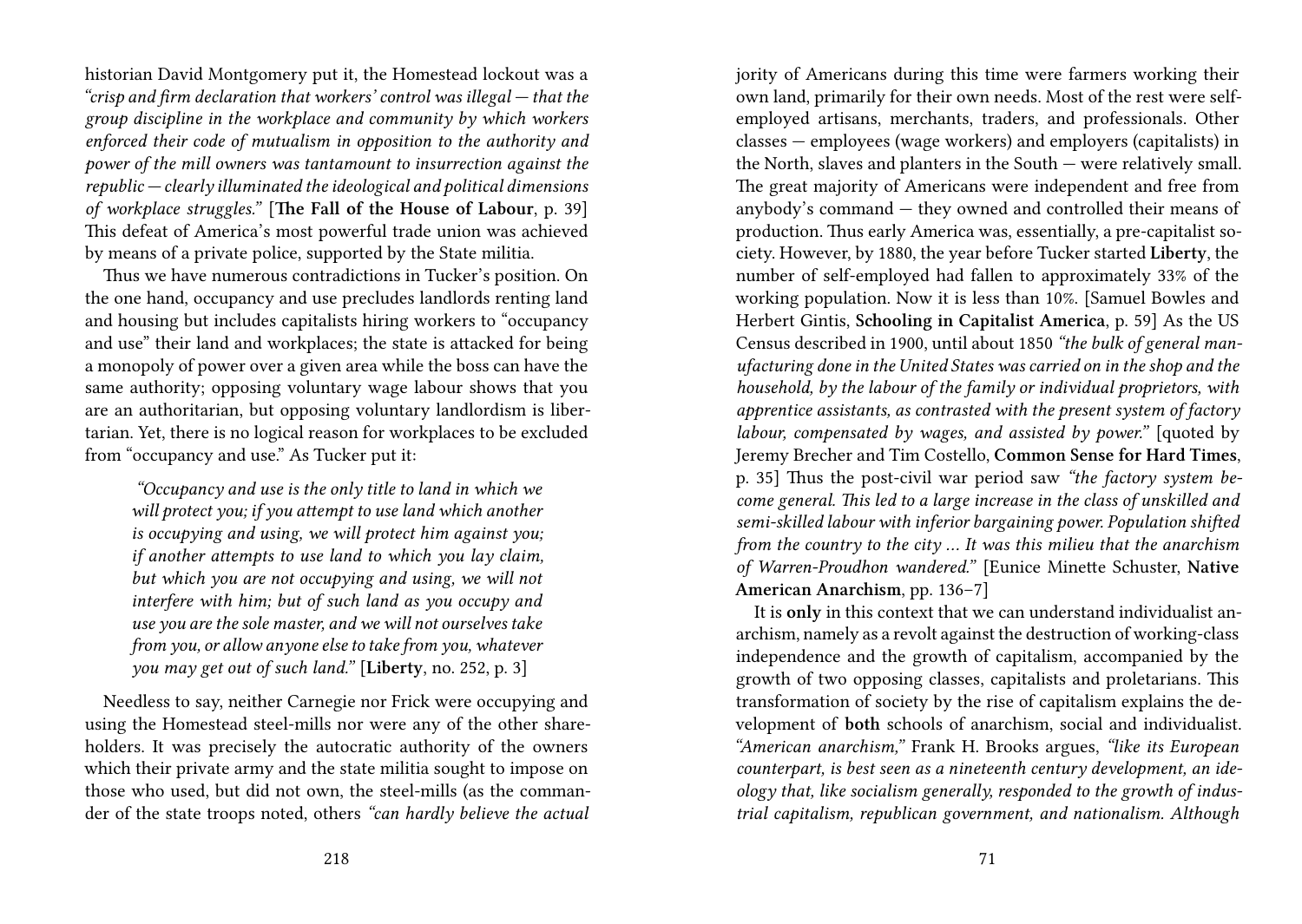*this is clearest in the more collectivistic anarchist theories and movements of the late nineteenth century (Bakunin, Kropotkin, Malatesta, communist anarchism, anarcho-syndicalism), it also helps to explain anarchists of early- to mid-century such as Proudhon, Stirner and, in America, Warren. For all of these theorists, a primary concern was the 'labour problem' — the increasing dependence and immiseration of manual workers in industrialising economies."* [*"Introduction"*, **The Individualist Anarchists**, p. 4]

The Individualist Anarchists cannot be viewed in isolation. They were part of a wider movement seeking to stop the capitalist transformation of America. As Bowles and Ginitis note, this *"process has been far from placid. Rather, it has involved extended struggles with sections of U.S. labour trying to counter and temper the effects of their reduction to the status of wage labour."* The rise of capitalism *"marked the transition to control of work by nonworkers"* and *"with the rise of entrepreneurial capital, groups of formerly independent workers were increasingly drawn into the wage-labour system. Working people's organisations advocated alternatives to this system; land reform, thought to allow all to become an independent producer, was a common demand. Worker co-operatives were a widespread and influential part of the labour movement as early as the 1840s … but failed because sufficient capital could not be raised."* [**Op. Cit.**, p. 59 and p. 62] It is no coincidence that the issues raised by the Individualist Anarchists (land reform via *"occupancy-and-use"*, increasing the supply of money via mutual banks and so on) reflect these alternatives raised by working class people and their organisations. Little wonder Tucker argued that:

*"Make capital free by organising credit on a mutual plan, and then these vacant lands will come into use … operatives will be able to buy axes and rakes and hoes, and then they will be independent of their employers, and then the labour problem will solved."* [**Instead of a Book**, p. 321]

*within its borders."* The union was a democratic organisation, whose *"basic organisation … was the lodge, which elected its own president and also appointed a mill committee to enforce union rules within a given department of the steelworks. The union maintained a joint committee of the entire works."* Elected union officials who *"act[ed] without the committee's authorisation"* were *"replaced. Over and above the Advisory Committee stood the mass meeting"* which was *"often open to all workers,"* not just union members. This union democracy was the key to the strike, as Carnegie and his associates *"were deeply troubled by its effects in the workplace. So troubled, in fact, that beyond the issue of wages or any issues related to it, it was unionism itself that was the primary target of Carnegie's concern."* [Krause, **Op. Cit.**, p. 293]

Instead of a relatively libertarian regime, in which those who did the work managed it, the lockout resulted in the imposition of a totalitarian regime for the *"purpose of more complete oppression of its subjects"* and by its competitive advantage on the market, the *"extension of its boundaries"* (to use Tucker's description of the state). *"Without the encumbrance of the union,"* notes Krause,*"Carnegie was able to slash wages, impose twelve-hour workdays, eliminate five hundred jobs, and suitably assuage his republican conscience with the endowment of a library."* And so *"the labour difficulties that precipitated the Homestead Lockout had less to do with quantifiable matter such as wages and wage scales than with the politics of the workers' claim to a franchise within the mill — that is, the legitimacy, authority, and power of the union."* [**Op. Cit.**, p. 361 and p. 294]

The contradictions in wage labour become clear when Secretary Lovejoy stated that with the lockout the owners had declared that *"we have decided to run our Homestead Mill ourselves."* [quoted by Krause, **Op. Cit.**, p. 294] Except, of course, they did no such thing. The workers who occupied and used the steel mills still did the work, but without even the smallest say in their labour. A clearer example of why wage labour violates the individualist anarchist principle of "occupancy and use" would be harder to find. As labour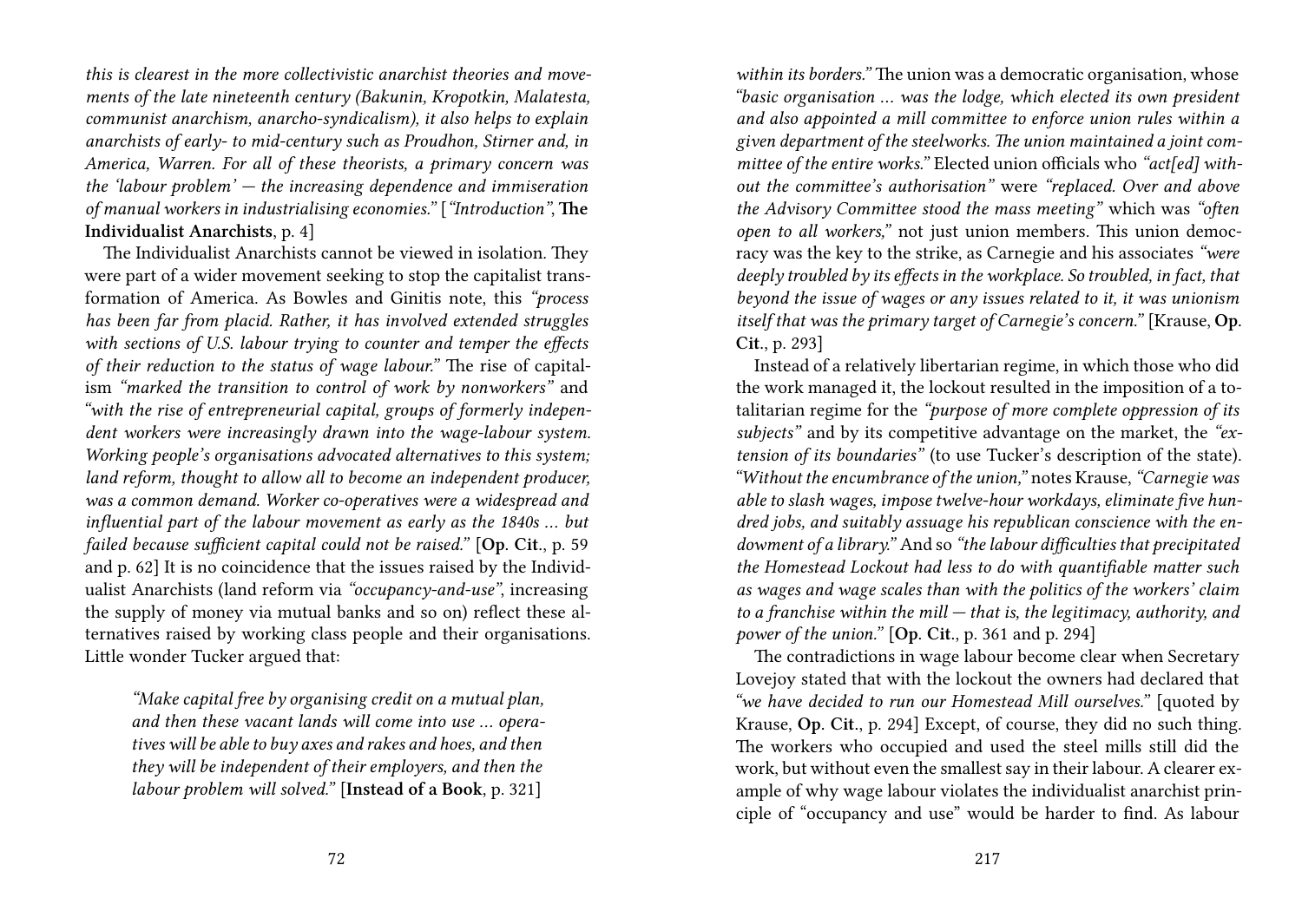thority without hindrance of those subject to it. Unsurprisingly, for the workers, the strike was over their freedom and independence, of their ability to control their own labour. As one historian notes, the *"lockout crushed the largest trade union in America … the victory at Homestead gave Carnegie and his fellow steelmasters carte blanche in the administration of their works. The lockout put 'the employers in the saddle' — precisely where they would remain, without union interference, for four decades."* The Pinkerton agents *"were preparing to enforce the authority putatively designated to them by Henry Clay Frick"* (although Frick *"had been counting on the ultimate authority of the state from the outset."*). [Peter Krause, **Op. Cit.**, p. 13, p. 14 and p. 25]

Nor was the 1892 lockout an isolated event. There had been a long history of labour disputes at Homestead. In 1882, for example, a strike occurred over the *"question of complete and absolute submission on the part of manufacturers to the demands of their men,"* in the words of one ironmaster. [quoted by Krause, **Op. Cit.**, p. 178] It was a question of power, whether bosses would have sole and total authority over a given area and all within it. The workers won that strike, considering it *"a fight for freedom."* As such, the 1892 lockout was the end result of years of management attempts to break the union and so *"in creating and fortifying the system that had, over the years, produced the conditions for this violence, Carnegie's role cannot be denied. What provoked the apparently 'barbaric' and 'thankless' workers of Homestead was not, as an account limited to that day might indicate, the sudden intrusion of Pinkerton agents into their dispute but the slow and steady erosion of their rights and their power, over which Carnegie and his associates in steel and politics had presided for years, invisibly but no less violently."* [Krause, **Op. Cit.**, p. 181 and p. 43]

The conflict at Homestead was thus directly related to the issue of ensuring that the *"sole authority over a given area and all within it"* rested in the hands of the capitalists. This required smashing the union for, as Tucker noted, no state *"has ever tolerated a rival State*

Thus the Individualist Anarchists reflect the aspirations of working class people facing the transformation of an society from a precapitalist state into a capitalist one. Changing social conditions explain why Individualist Anarchism must be considered socialistic. As Murray Bookchin noted:

*"Th[e] growing shift from artisanal to an industrial economy gave rise to a gradual but major shift in socialism itself. For the artisan, socialism meant producers' co-operatives composed of men who worked together in small shared collectivist associations, although for master craftsmen it meant mutual aid societies that acknowledged their autonomy as private producers. For the industrial proletarian, by contrast, socialism came to mean the formation of a mass organisation that gave factory workers the collective power to expropriate a plant that no single worker could properly own. These distinctions led to two different interpretations of the 'social question' … The more progressive craftsmen of the nineteenth century had tried to form networks of co-operatives, based on individually or collectively owned shops, and a market knitted together by a moral agreement to sell commodities according to a 'just price' or the amount of labour that was necessary to produce them. Presumably such small-scale ownership and shared moral precepts would abolish exploitation and greedy profit-taking. The class-conscious proletarian … thought in terms of the complete socialisation of the means of production, including land, and even of abolishing the market as such, distributing goods according to needs rather than labour … They advocated public ownership of the means of production, whether by the state or by the working class organised in trade unions."* [**The Third Revolution**, vol. 2, p. 262]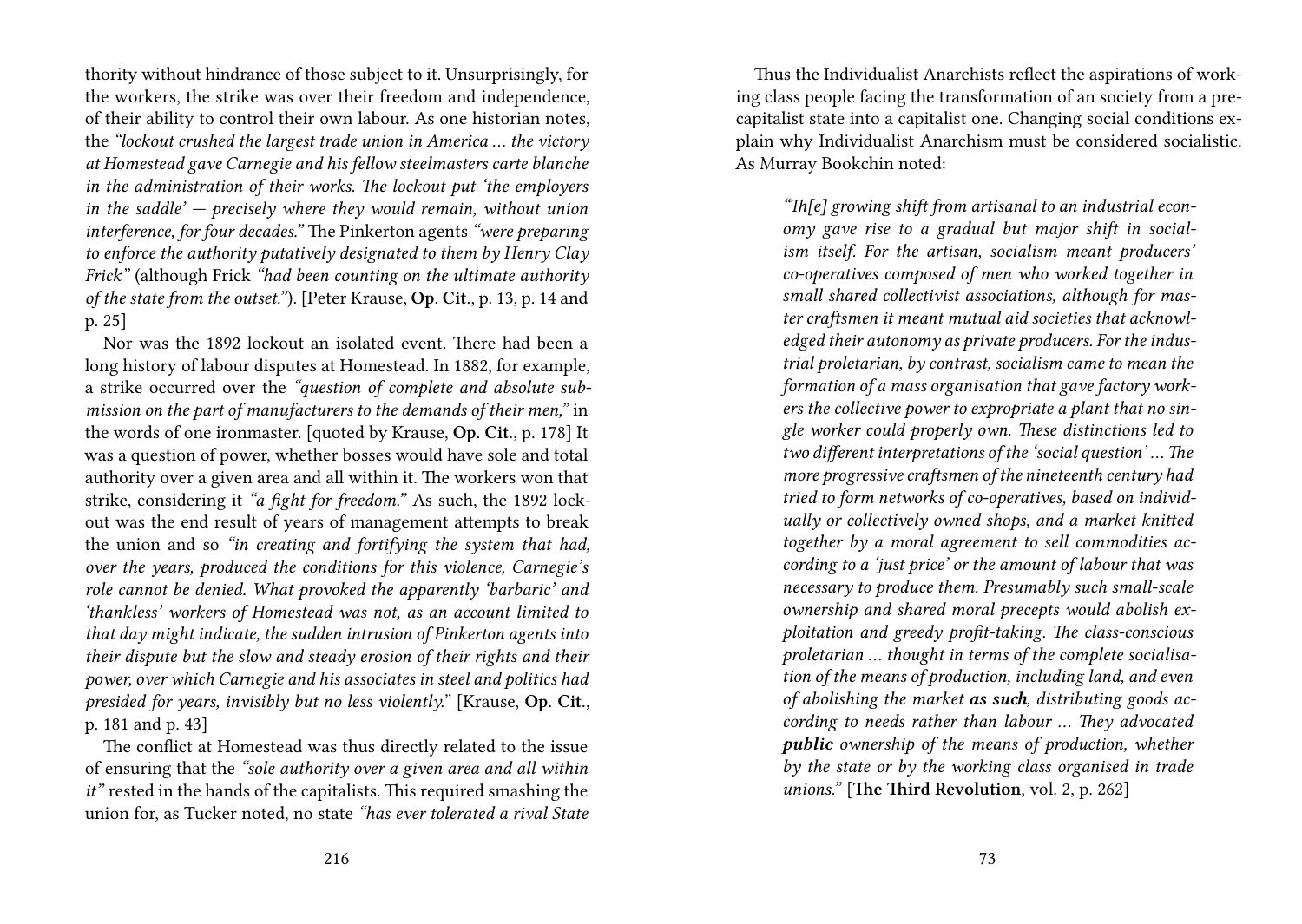So, in this evolution of socialism we can place the various brands of anarchism. Individualist anarchism is clearly a form of artisanal socialism (which reflects its American roots) while communist anarchism and anarcho-syndicalism are forms of industrial (or proletarian) socialism (which reflects its roots in Europe). Proudhon's mutualism bridges these extremes, advocating as it does artisan socialism for small-scale industry and agriculture and co-operative associations for large-scale industry (which reflects the state of the French economy in the 1840s to 1860s). With the changing social conditions in the US, the anarchist movement changed too, as it had in Europe. Hence the rise of communist-anarchism in addition to the more native individualist tradition and the change in Individualist Anarchism itself:

*"Green emphasised more strongly the principle of association than did Josiah Warren and more so than Spooner had done. Here too Proudhon's influence asserts itself… In principle there is essentially no difference between Warren and Proudhon. The difference between them arises from a dissimilarity of their respective environments. Proudhon lived in a country where the subdivision of labour made co-operation in social production essential, while Warren had to deal with predominantly small individual producers. For this reason Proudhon emphasised the principle of association far more than Warren and his followers did, although Warren was by no means opposed to this view."* [Rudolf Rocker, **Pioneers of American Freedom**, p. 108]

As noted in section A.3, Voltairine de Cleyre subscribed to a similar analysis, as does another anarchist, Peter Sabatini, more recently:

*"The chronology of anarchism within the United States corresponds to what transpired in Europe and other lo-* Sadly, Tucker's reply did not address this particular question and so we are left with an unresolved contradiction.

Looking at the Homestead strike which provoked Tucker's rant against strikers, the similarities between wage labour and statism become even clearer. The 3,800 workers locked out by Carnegie at Homestead in 1892 definitely occupied and used the works from which they were barred entry by the owners. The owners, obviously, did not use the workplace themselves — they hired **others** to occupy and use it **for** them. Now, why should *"occupancy and use"* be acceptable for land and housing but not for workplaces? There is no reason and so wage labour, logically, violates *"occupancy and use"* — for under wage labour, those who occupy and use a workplace do not own or control it. Hence *"occupancy and use"* logically implies workers' control and ownership.

The Homestead lockout of 1892, ironically enough, occurred when the owners of the steel mill provoked the union in order to break its influence in the works. In other words, the property owners practised *"aggression"* to ensure their *"sole authority over a given area and all within it"* (to use Tucker's words). As such, the actions of the capitalist property owners meets Tucker's definition of the state exactly. According to the Carnegie Steel Company, it had *"a legal right to the enjoyment of our property, and to operate it as we please … But for years our works have been managed … by men who do not own a dollar in them. This will stop right here. The Carnegie Steel Company will hereafter control their works in the employment of labour."* Secretary Lovejoy of the corporation was clear on this, and its wider impact, arguing that *"[t]his outbreak will settle one matter forever, and that is that the Homestead mill hereafter will be run nonunion … other mills heretofore union [will] become non-union and thus free their owners from the arbitrary dictation of labour unions."* [quoted by Peter Krause, **The Battle for Homestead 1880–1892**, p. 12 and pp. 39–40]

In other words, the workers will henceforth be submit to the arbitrary dictation of the owners, who would be free to exercise their au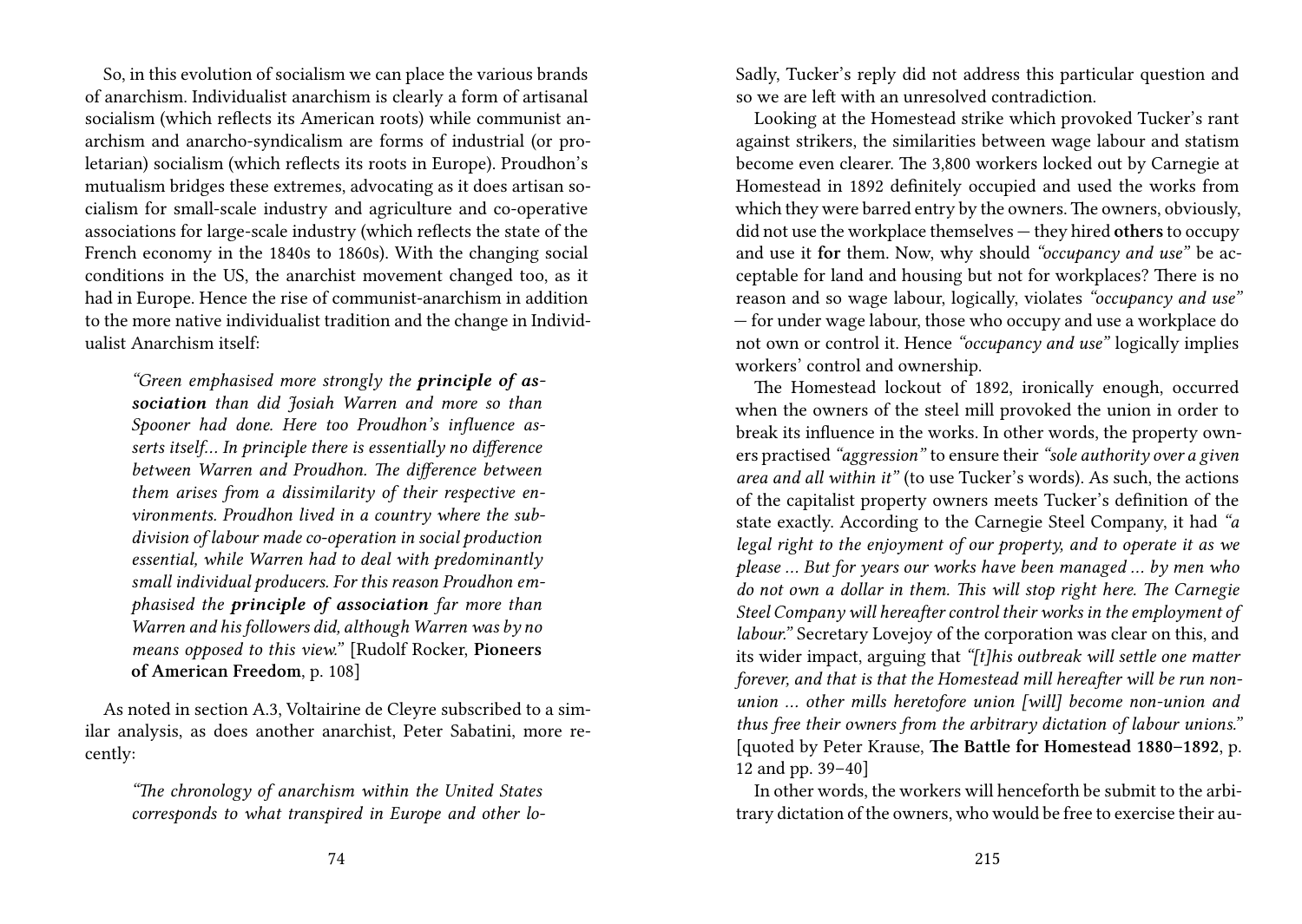can tell those who use the resource what to do, how to do it and when. That is, they are the sole authority over the workplace and those who use it. However, according to Tucker, the state can be defined (in part) as *"the assumption of sole authority over a given area and all within it."* Tucker considered this element as *"common to all States"* and so opposition to the state logically implies support for workers' self-management for only in this case can people govern themselves during the working day (see section B.4 for more discussion). Even with Tucker's other aspect,*"aggression"*, there are issues. Competition is inherently aggressive, with companies seeking to expand their market share, go into new markets, drive their competitors out of business, and so forth. Within the firm itself, bosses always seek to make workers do more work for less, threatening them with the sack if they object.

Tucker's comments on strikers brings to light an interesting contradiction in his ideas. After all, he favoured a system of "property" generally defined by use and occupancy, that is whoever uses and possesses is to be consider the owner. As we indicated in section G.1.2, this applied to both the land and what was on it. In particular, Tucker pointed to the example of housing and argued that rent would not be collected from tenants nor would they be evicted for not paying it. Why should this position change when it is a workplace rather than a house? Both are products of labour, so that cannot be the criteria. Nor can it be because one is used for work as Tucker explicitly includes the possibility that a house could be used as a workplace.

Thus we have a massive contradiction between Tucker's "occupancy and use" perspective on land use and his support for wage labour. One letter to **Liberty** (by "Egoist") pointed out this contradiction. As the letter put it, *"if production is carried on in groups, as it now is, who is the legal occupier of the land? The employer, the manager, or the ensemble of those engaged in the co-operative work? The latter appearing the only rational answer."* [**Op. Cit.**, no. 143, p. 4]

*cations. An organised anarchist movement imbued with a revolutionary collectivist, then communist, orientation came to fruition in the late 1870s. At that time, Chicago was a primary centre of anarchist activity within the USA, due in part to its large immigrant population…*

*"The Proudhonist anarchy that Tucker represented was largely superseded in Europe by revolutionary collectivism and anarcho-communism. The same changeover occurred in the US, although mainly among subgroups of working class immigrants who were settling in urban areas. For these recent immigrants caught up in tenuous circumstances within the vortex of emerging corporate capitalism, a revolutionary anarchy had greater relevancy than go slow mutualism."* [**Libertarianism: Bogus Anarchy**]

Murray Bookchin argued that the development of communistanarchism *"made it possible for anarchists to adapt themselves to the new working class, the industrial proletariat, … This adaptation was all the more necessary because capitalism was now transforming not only European [and American] society but the very nature of the European [and American] labour movement itself."* [**Op. Cit.**, p. 259] In other words, there have been many schools of socialism, all influenced by the changing society around them. As Frank H. Brooks notes, *"before Marxists monopolised the term, socialism, was a broad concept, as indeed Marx's critique of the 'unscientific' varieties of socialism in the Communist Manifesto indicated. Thus, when Tucker claimed that the individualist anarchism advocated in the pages of Liberty was socialist, he was not engaged in obfuscation or rhetorical bravado."* [*"Libertarian Socialism"*, pp. 75–7, **The Individualist Anarchists**, p. 75]

Looking at the society in which their ideas developed (rather than ahistorically projecting modern ideas backward) we can see the socialist core of Individualist Anarchism. It was, in other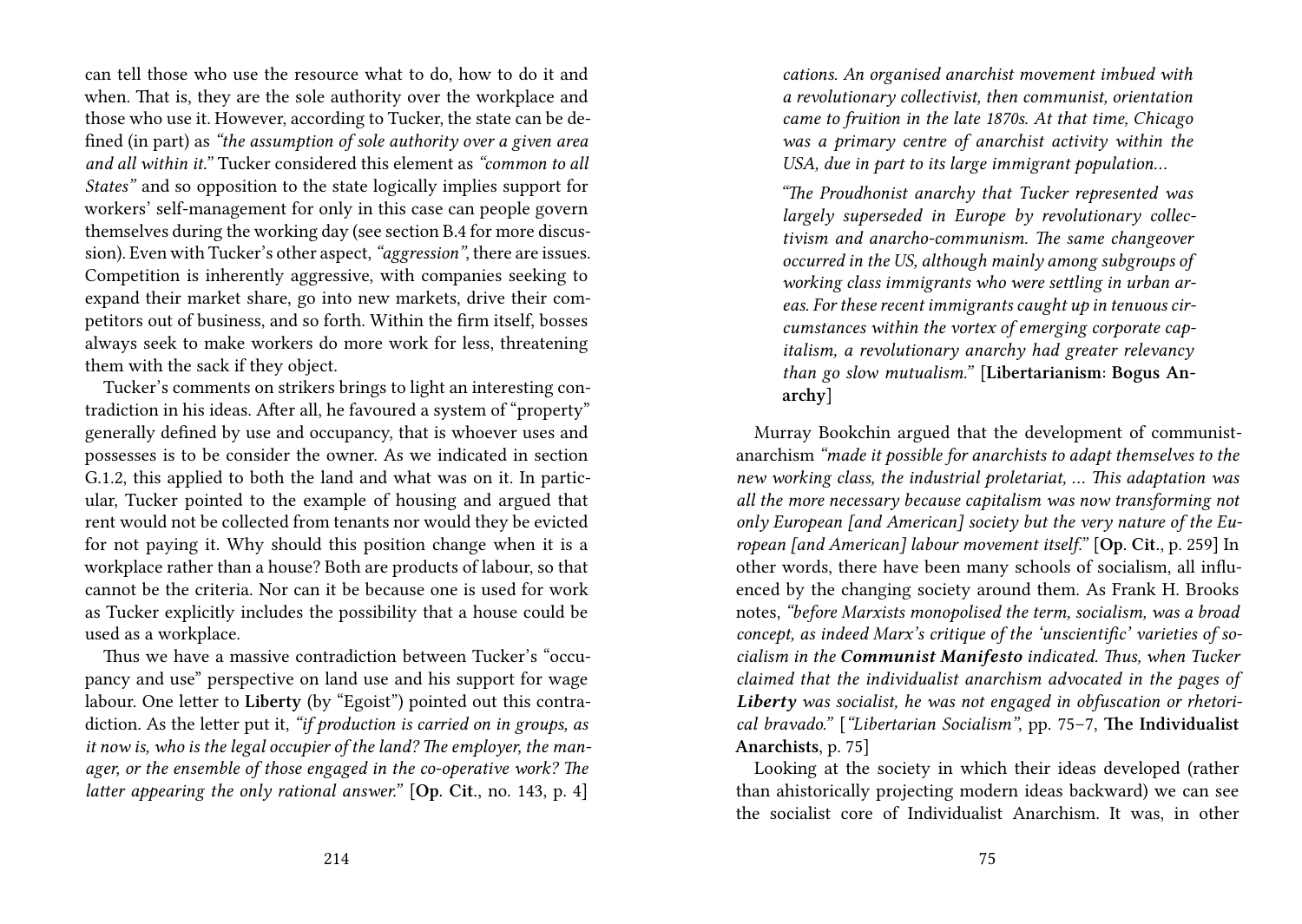words, an un-Marxian form of socialism (as was mutualism and communist-anarchism). Thus, to look at the Individualist Anarchists from the perspective of "modern socialism" (say, communistanarchism or Marxism) means to miss the point. The social conditions which produced Individualist Anarchism were substantially different from those existing today (and those which produced communist-anarchism and Marxism) and so what was a possible solution to the *"social problem"* **then** may not be one suitable **now** (and, indeed, point to a different kind of socialism than that which developed later). Moreover, Europe in the 1870s was distinctly different than America (although, of course, the USA **was** catching up). For example, there was still vast tracks of unclaimed land (once the Native Americans had been removed, of course) available to workers. In the towns and cities, artisan production *"remained important … into the 1880s"* [David Montgomery, **The Fall of the House of Labour**, p. 52] Until the 1880s, the possibility of self-employment was a real one for many workers, a possibility being hindered by state action (for example, by forcing people to buy land via Homestead Acts, restricting banking to those with specie, suppressing unions and strikes and so on — see section F.8.5). Little wonder that Individualist Anarchism was considered a real solution to the problems generated by the creation of capitalism in the USA and that, by the 1880s, Communist Anarchist became the dominant form of anarchism. By that time the transformation of America was nearing completion and self-employment was no longer a real solution for the majority of workers.

This social context is essential for understanding the thought of people like Greene, Spooner and Tucker. For example, as Stephen L. Newman points out, Spooner *"argues that every man ought to be his own employer, and he envisions a world of yeoman farmers and independent entrepreneurs."* [**Liberalism at Wit's End**, p. 72] This sort of society was in the process of being destroyed when Spooner was writing. Needless to say, the Individualist Anarchists did not think this transformation was unstoppable and proposed, like other

*soon, however, and I knew then why these people were so servile, whey suffered the humiliating dictates and capricious whims of their employers."* [**The Autobiographies of the Haymarket Martyrs**, pp. 66–7]

That this is a kind of state-like authority becomes clear when we consider company towns. As Ward Churchill notes, the *"extent of company power over workers included outright ownership of the towns in which they lived, a matter enabling employers to garner additional profits by imposing exorbitant rates of rent, prices for subsistence commodities, tools, and such health care as was available. Conditions in these 'company towns' were such that, by 1915, the Commission on Industrial Relations was led to observe that they displayed 'every aspect of feudalism except the recognition of special duties on the part of the employer.' The job of the Pinkertons — first for the railroads, then more generally — was to prevent workers from organising in a manner that might enable them to improve their own circumstances, thus reducing corporate profits."* [*"From the Pinkertons to the PATRIOT Act: The Trajectory of Political Policing in the United States, 1870 to the Present"*, pp. 1–72, **CR: The New Centennial Review**, vol. 4, No. 1, pp. 11–2] In the words of one historian of the Pinkerton Agency *"[b]y the mid-1850s a few businessmen saw the need for greater control over their employees; their solution was to sponsor a private detective system. In February 1855, Allan Pinkerton, after consulting with six midwestern railroads, created such an agency in Chicago."* [Frank Morn, quoted by Churchill, **Op. Cit.**, p. 4] As we have noted in section F.7.1, such regimes remained into the 1930s, with corporations having their own well armed private police to enforce the propertarian hierarchy (see also section F.6.2).

So, in terms of monopoly of authority over a given area the capitalist company and the state share a common feature. The reason why wage labour violates Individualist Anarchist principles is clear. If the workers who use a workplace do not own it, then someone else will (i.e. the owner, the boss). This in turn means that the owner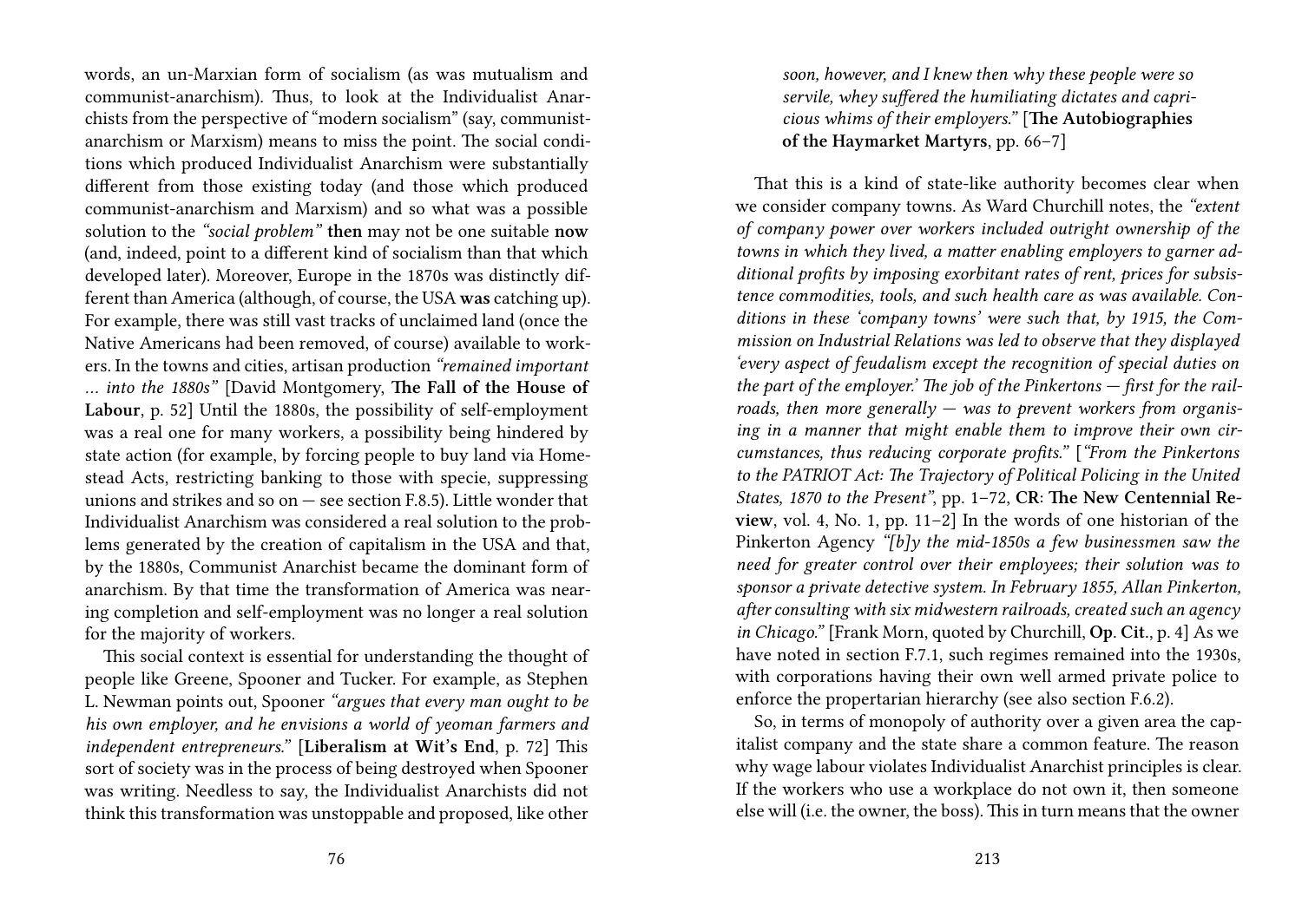*gressor, an invader, a governor, but simply a defender, a protector."* In short, *"the Anarchistic definition of government: the subjection of the non-invasive individual to an external will."* [**The Individualist Anarchists**, p. 24]

The similarities with capitalist property (i.e., one based on wage labour) is obvious. The employer assumes and exercises *"sole authority over a given area and all within it,"* they are the boss after all and so capitalists are the *"masters of the entire people within a given area."* That authority is used to control the employees in order to maximise the difference between what they produce and what they get paid (i.e., to ensure exploitation). As August Spies, one of the Haymarket Martyrs, noted:

*"I was amazed and was shocked when I became acquainted with the condition of the wage-workers in the New World.*

*"The factory: the ignominious regulations, the surveillance, the spy system, the servility and lack of manhood among the workers and the arrogant arbitrary behaviour of the boss and his associates — all this made an impression upon me that I have never been able to divest myself of. At first I could not understand why the workers, among them many old men with bent backs, silently and without a sign of protest bore every insult the caprice of the foreman or boss would heap upon them. I was not then aware of the fact that the opportunity to work was a privilege, a favour, and that it was in the power of those who were in the possession of the factories and instruments of labour to deny or grant this privilege. I did not then understand how difficult it was to find a purchaser for ones labour, I did not know then that there were thousands and thousands of idle human bodies in the market, ready to hire out upon most any conditions, actually begging for employment. I became conscious of this, very*

sections of US labour, various solutions to problems society faced. Given the commonplace awareness in the population of artisan production and its advantages in terms of liberty, it is hardly surprising that the individualist anarchists supported "free market" solutions to social problems. For, given the era, this solution implied workers' control and the selling of the product of labour, not the labourer him/herself. Unsurprisingly, therefore, the *"greatest part [of Liberty's readers] proves to be of the professional/intellectual class: the remainder includes independent manufacturers and merchants, artisans and skilled workers … The anarchists' hard-core supporters were the socio-economic equivalents of Jefferson's yeoman-farmers and craftsworkers: a freeholder-artisan-independent merchant class allied with freethinking professionals and intellectuals. These groups — in Europe as well as in America — had socio-economic independence, and through their desire to maintain and improve their relatively free positions, had also the incentive to oppose the growing encroachments of the capitalist State."* [Morgan Edwards, *"Neither Bombs Nor Ballots: Liberty & the Strategy of Anarchism"*, pp. 65–91, **Benjamin R. Tucker and the Champions of Liberty**, Coughlin, Hamilton and Sullivan (eds.), p. 85]

Individualist anarchism is obviously an aspect of a struggle between the system of peasant and artisan production of early America and the state encouraged system of capitalism. Indeed, their analysis of the change in American society from one of mainly independent producers into one based mainly upon wage labour has many parallels with Karl Marx's analysis of *"primitive accumulation"* in the Americas and elsewhere presented in chapter 33 of **Capital** (*"The Modern Theory of Colonization"*). It is this process which Individualist Anarchism protested against, the use of the state to favour the rising capitalist class. So the social context the individualist anarchists lived in must be remembered. America at the times was a predominantly rural society and industry was not as developed as it is now wage labour would have been minimised. As Wm. Gary Kline argues: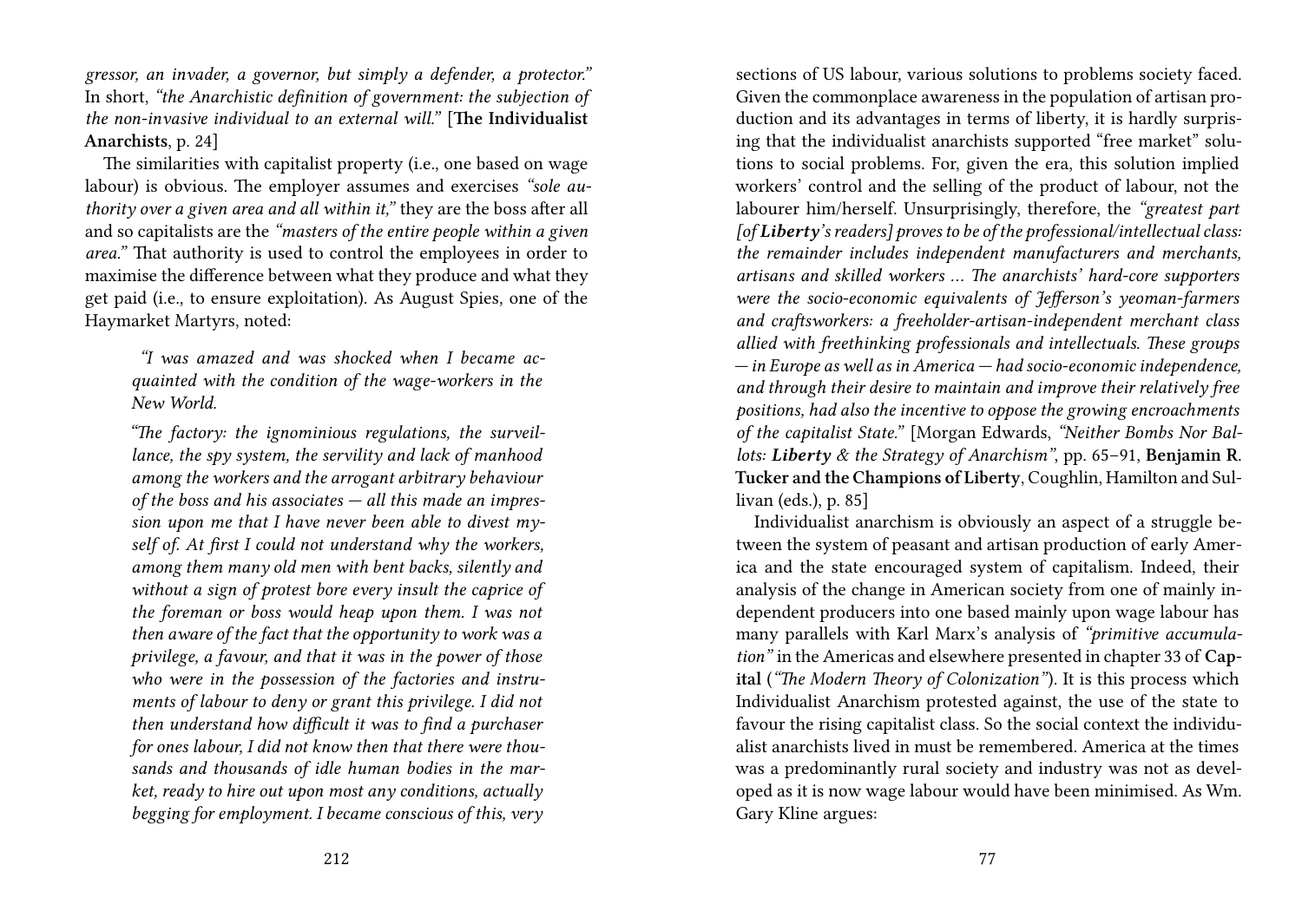*"Committed as they were to equality in the pursuit of property, the objective for the anarchist became the construction of a society providing equal access to those things necessary for creating wealth. The goal of the anarchists who extolled mutualism and the abolition of all monopolies was, then, a society where everyone willing to work would have the tools and raw materials necessary for production in a non-exploitative system … the dominant vision of the future society … [was] underpinned by individual, self-employed workers."* [**The Individualist Anarchists: A Critique of Liberalism**, p. 95]

This social context helps explain why some of the individualist anarchists were indifferent to the issue of wage labour, unlike most anarchists. A limited amount of wage labour within a predominantly self-employed economy does not make a given society capitalist any more than a small amount of governmental communities within an predominantly anarchist world would make it statist. As Marx put it, in such socities *"the separation of the worker from the conditions of labour and from the soil … does not yet exist, or only sporadically, or on too limited a scale … Where, amongst such curious characters, is the 'field of abstinence' for the capitalists? … Today's wage-labourer is tomorrow's independent peasant or artisan, working for himself. He vanishes from the labour-market — but not into the workhouse."* There is a *"constant transformation of wage-labourers into independent producers, who work for themselves instead of for capital"* and so *"the degree of exploitation of the wage-labourer remain[s] indecently low."* In addition, the *"wage-labourer also loses, along with the relation of dependence, the feeling of dependence on the abstemious capitalist."* [**Op. Cit.**, pp. 935–6] Within such a social context, the anti-libertarian aspects of wage labour are minimised and so could be overlooked by otherwise sharp critics of authoritarianism as Tucker and Andrews.

*der, and, if necessary, sweep them from the earth."* [**Op. Cit.**, p. 455] Tucker's comments were provoked by the Homestead strike of 1892, where the striking steelworkers fought with, and defeated, their employer's Pinkerton thugs sent to break the strike (Tucker, it should be stressed supported the strikers but not their methods and considered the capitalist class as responsible for the strike by denying workers a free market).

In such a situation, these defence associations would be indeed "private states" and here Tucker's ideas unfortunately do parallel those of the "anarcho"-capitalists (although, as Tucker thought that the employees would not be exploited by the employer, this does not suggest that Tucker can be considered a forefather of "anarcho" capitalism). As Kropotkin warned, *"[f]or their self-defence, both the citizen and group have a right to any violence [within individualist anarchy] … Violence is also justified for enforcing the duty of keeping an agreement. Tucker … opens … the way for reconstructing under the heading of the 'defence' all the functions of the State."* [**Anarchism**, p. 297]

Such an outcome is easy to avoid, however, by simply consistently applying individualist anarchist principles and analysis to wage labour. To see why, it is necessary simply to compare private property with Tucker's definition of the state.

How did Tucker define the state? All states have two common elements, *"aggression"* and *"the assumption of sole authority over a given area and all within it, exercised generally for the double purpose of more complete oppression of its subjects and extension of its boundaries."* This monopoly of authority is important, as *"I am not aware that any State has ever tolerated a rival State within its borders."* So the state, Tucker stated, is *"the embodiment of the principle of invasion in an individual, or a band of individuals, assuming to act as representatives or masters of the entire people within a given area."* The *"essence of government is control, or the attempt to control. He who attempts to control another is a governor, an aggressor, an invader … he who resists another's attempt to control is not an ag-*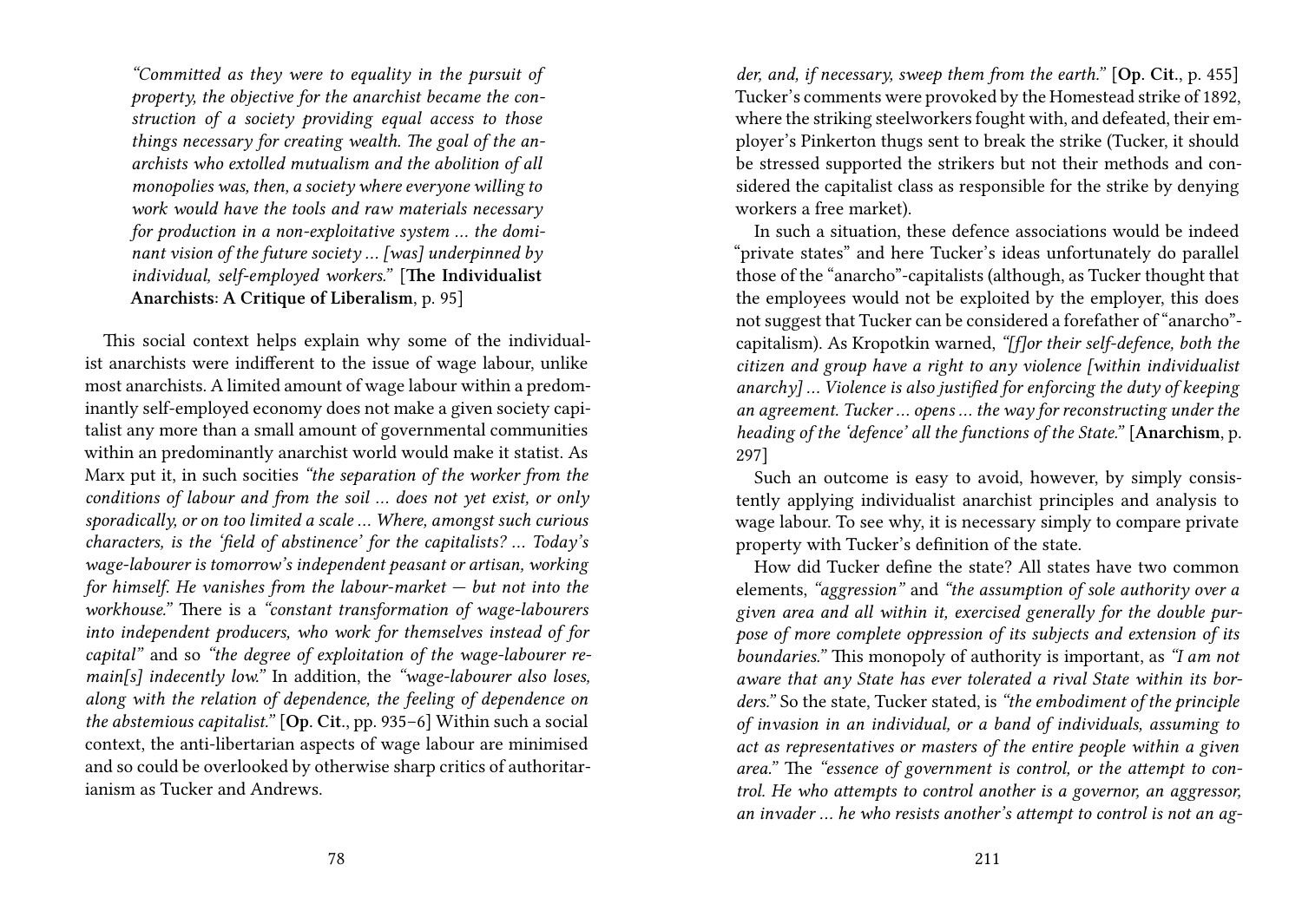*sold, but the fact that one class of men are dependent for their living upon the sale of their labour, while another class of men are relieved of the necessity of labour by being legally privileged to sell something that is not labour, and that, but for the privilege, would be enjoyed by all gratuitously. And to such a state of things I am as much opposed as any one. But the minute you remove privilege, the class that now enjoy it will be forced to sell their labour, and then, when there will be nothing but labour with which to buy labour, the distinction between wagepayers and wage-receivers will be wiped out, and every man will be a labourer exchanging with fellow-labourers. Not to abolish wages, but to make every man dependent upon wages and secure to every man his whole wages is the aim of Anarchistic Socialism. What Anarchistic Socialism aims to abolish is usury. It does not want to deprive labour of its reward; it wants to deprive capital of its reward. It does not hold that labour should not be sold; it holds that capital should not be hired at usury."* [**Liberty**, no. 123, p. 4]

Social anarchists, in reply, would argue that Tucker is missing the point. The reason why almost all anarchists are against wage labour is because it generates social relationships based on authority and, as such, it sets the necessary conditions for the exploitation of labour to occur. If we take the creation of employer-employee relationships within an anarchy, we see the danger of private statism arising (as in "anarcho"-capitalism) and so the end of anarchy. Such a development can be seen when Tucker argued that if, in an anarchy, *"any labourers shall interfere with the rights of their employers, or shall use force upon inoffensive 'scabs,' or shall attack their employers' watchmen … I pledge myself that, as an Anarchist and in consequence of my Anarchistic faith, I will be among the first to volunteer as a member of a force to repress these disturbers of or-*

Therefore Rocker was correct when he argued that Individualist Anarchism was *"above all … rooted in the peculiar social conditions of America which differed fundamentally from those of Europe."* [**Op. Cit.**, p. 155] As these conditions changed, the viability of Individualist Anarchism's solution to the social problem decreased (as acknowledged by Tucker in 1911, for example — see section G.1.1). Individualist Anarchism, argued Morgan Edwards, *"appears to have dwindled into political insignificance largely because of the erosion of its political-economic base, rather than from a simple failure of strategy. With the impetus of the Civil War, capitalism and the State had too great a head start on the centralisation of economic and political life for the anarchists to catch up. This centralisation reduced the independence of the intellectual/professional and merchant artisan group that were the mainstay of the Liberty circle."* [**Op. Cit.**, pp. 85–6] While many of the individualist anarchists adjusted their own ideas to changing social circumstances, as can be seen by Greene's support for co-operatives (*"the principle of association"*) as the only means of ending exploitation of labour by capital, the main forum of the movement (**Liberty**) did not consistently subscribe to this position nor did their support for union struggles play a major role in their strategy. Faced with another form of anarchism which supported both, unsurprisingly communist-anarchism replaced it as the dominant form of anarchism by the start of the  $20<sup>th</sup>$  century in America.

If these social conditions are not taken into account then the ideas of the likes of Tucker and Spooner will be distorted beyond recognition. Similarly, by ignoring the changing nature of socialism in the face of a changing society and economy, the obvious socialistic aspects of their ideas will be lost. Ultimately, to analyse the Individualist Anarchists in an a-historic manner means to distort their ideas and ideals. Moreover, to apply those ideas in a non-artisan economy without the intention of radically transforming the socio-economic nature of that society towards one based on artisan production one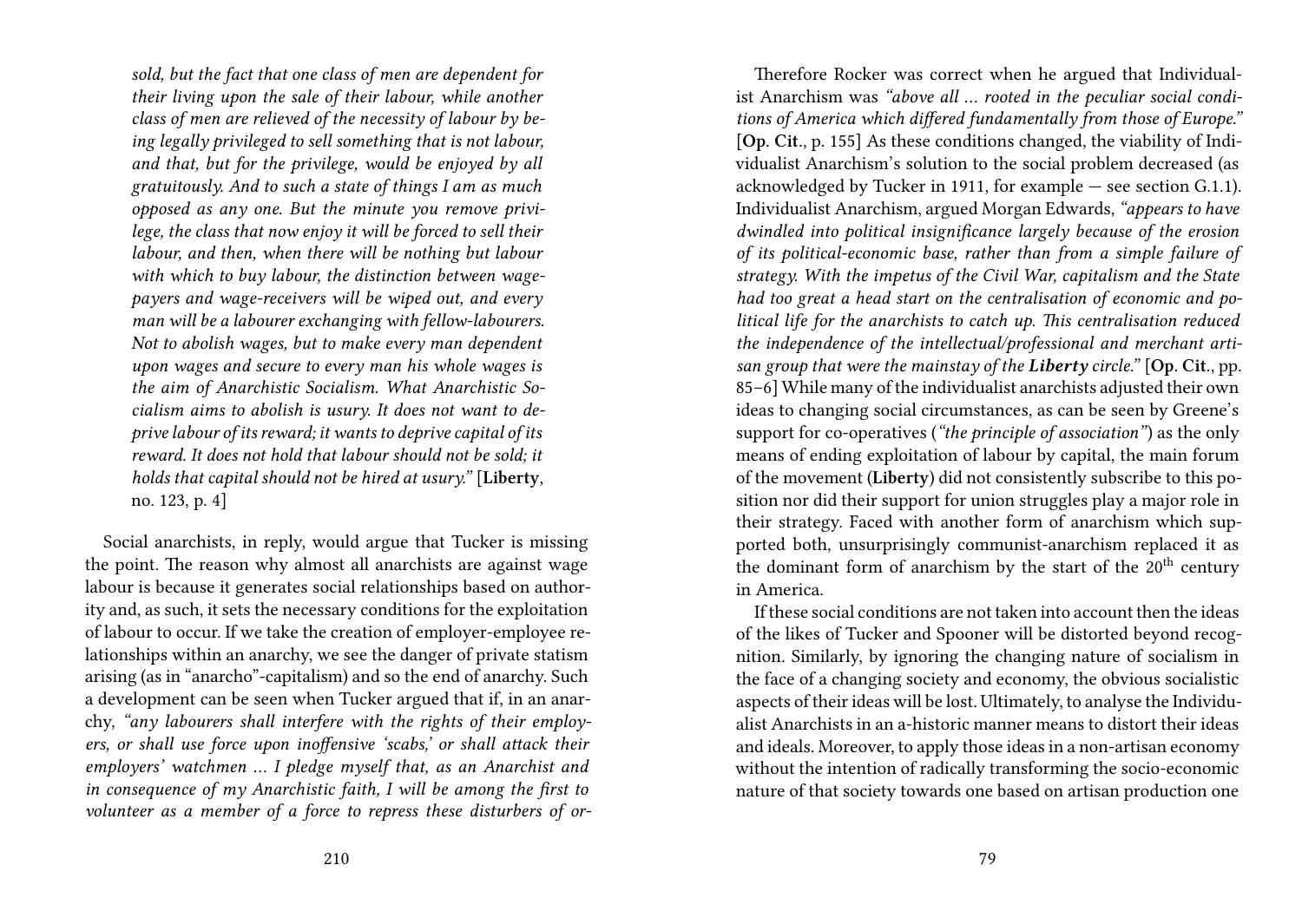would mean to create a society distinctly different than one they envisioned (see section G.3 for further discussion).

*of the free community of self-regulating individuals."* And so *"there are meeting points in the crucial ideas of individual autonomy and community that suggest, at least, a basis for the discussion of equality and property relations."* [**Anarchist Thinkers and Thought**, p. xvi]

## **G.4.1 Is wage labour consistent with anarchist principles?**

No, it is not. This can be seen from social anarchism, where opposition to wage labour as hierarchical and exploitative is taken as an obvious and logical aspect of anarchist principles. However, ironically, this conclusion must also be drawn from the principles expounded by individualist anarchism. However, as noted in section G.1.3, while many individualist anarchists opposed wage labour and sought it end not all did. Benjamin Tucker was one of the latter. To requote him:

*"Wages is not slavery. Wages is a form of voluntary exchange, and voluntary exchange is a form of Liberty."* [**Liberty**, no. 3, p. 1]

The question of wage labour was one of the key differences between Tucker and communist-anarchist Johann Most. For Most, it signified that Tucker supported the exploitation of labour. For Tucker, Most's opposition to it signified that he was not a real anarchist, seeking to end freedom by imposing communism onto all. In response to Most highlighting the fact that Tucker supported wage labour, Tucker argued as followed:

*"If the men who oppose wages — that is, the purchase and sale of labour — were capable of analysing their thought and feelings, they would see that what really excites their anger is not the fact that labour is bought and*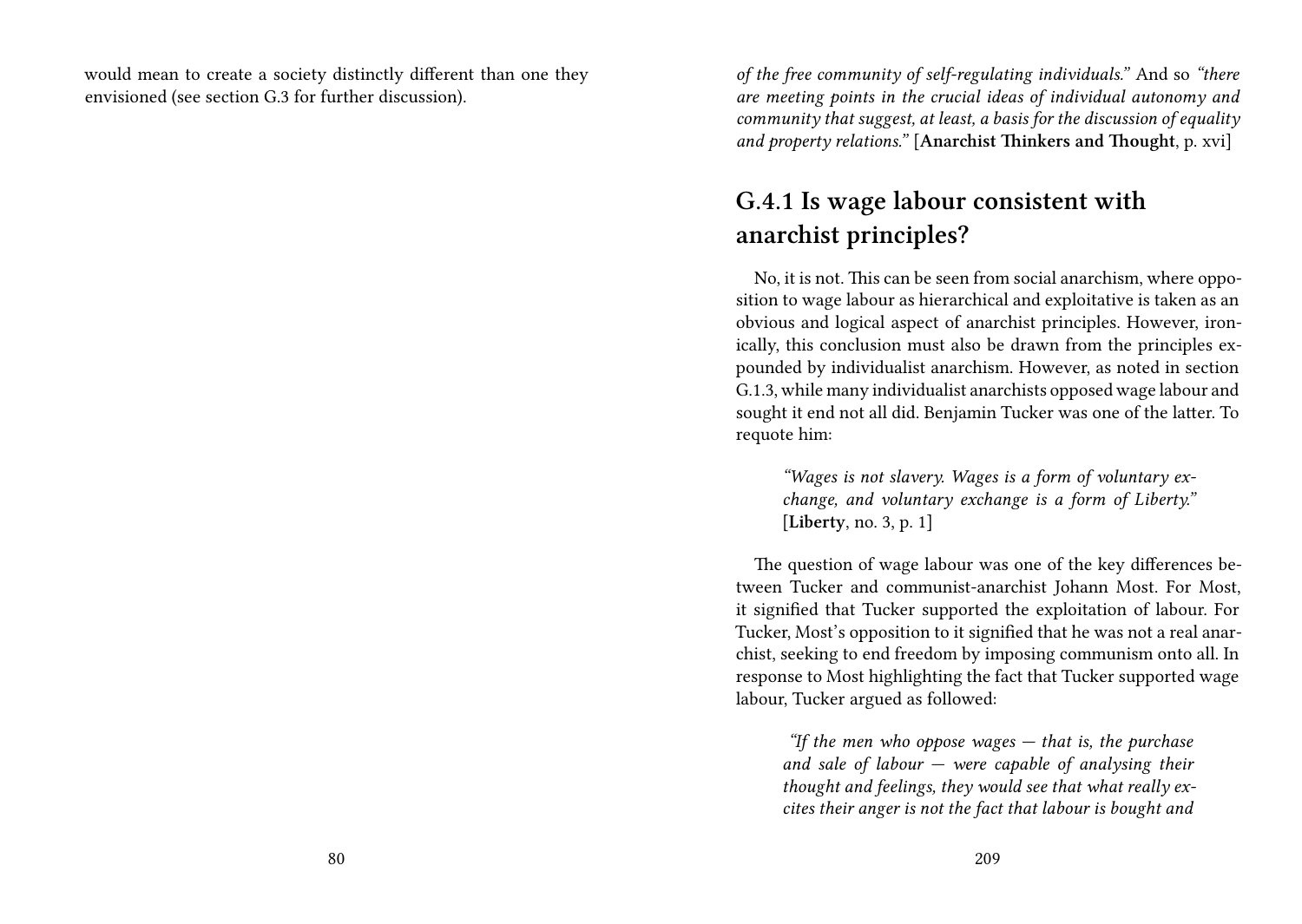as was the case under the social Keynesian of the post-war period. Unsurprisingly, business interests sought the necessary "reforms" and ruthlessly fought the subsequent strikes and protests to achieve a labour market more to their liking (see section C.8.2 for more on this). This means that an increase in the bargaining power of labour would soon see capital moving to non-anarchist areas and so deepening any recession caused by a lowering of profits and other non-labour income. This could mean that during an economic slump, when workers' savings and bargaining position were weak, the gains associated with mutualism could be lost as co-operative firms go bust and mutual banks find it hard to survive in a hostile environment.

Mutual banks would not, therefore, undermine modern capitalism, as recognised by social anarchists from Bakunin onward. They placed their hopes in a social revolution organised by workplace and community organisations, arguing that the ruling class would be as unlikely to tolerate being competed away as they would be voted away. The collapse of social Keynesianism into neo-liberalism shows that even a moderately reformed capitalism which increased working class power will not be tolerated for too long. In other words, there was a need for social revolution which mutual banks do not, and could not, eliminate.

However, while social anarchists disagree with the proposals of individualist anarchists, we do still consider them to be a form of anarchism — one with many flaws and one perhaps more suited to an earlier age when capitalism was less developed and its impact upon society far less than it is now (see section G.1.4). Individualist and social anarchism could co-exist happily in a free society and neither believes in forcing the other to subscribe to their system. As Paul Nursey-Bray notes *"linking all of these approaches … is not just the belief in individual liberty and its corollary, the opposition to central or state authority, but also a belief in community, and an equality of community members."* The *"discussion over forms of property … should not be allowed to obscure the commonality of the idea*

# **G.2 Why do individualist anarchists reject social anarchism?**

As noted in the last section, the individualist anarchists considered themselves as anti-capitalists and many called themselves mutualists and socialists. It may be objected that they opposed the more obviously socialist types of anarchism like communistanarchism and, as a consequence, should be considered as supporters of capitalism. This is not the case as can be seen from **why** they rejected communist-anarchism. The key thing to remember is that capitalism does not equal the market. So while the individualist anarchists advocated a market economy, it *"is evident from their writings that they rejected both capitalism and communism — as did Proudhon."* [Brian Morris, *"Global Anti-Capitalism"*, pp. 170–6, **Anarchist Studies**, vol. 14, no. 2, p. 175]

It should noted that while Tucker came to excommunicate non-individualist forms of anarchism from the movement, his initial comments on the likes of Bakunin and Kropotkin were very favourable. He reprinted articles by Kropotkin from his paper **La Revolte**, for example, and discussed *"the Anarchistic philosophy, as developed by the great Proudhon and actively propagated by the heroic Bakunin and his successors on both sides of the Atlantic."* [**Liberty**, no. 26, p. 3] After the rise of the IWPA in the early 1880s and the Haymarket police riot of 1886, Tucker changed his position. Now it was a case that the *"Anarchistic social ideal"* was *"utterly*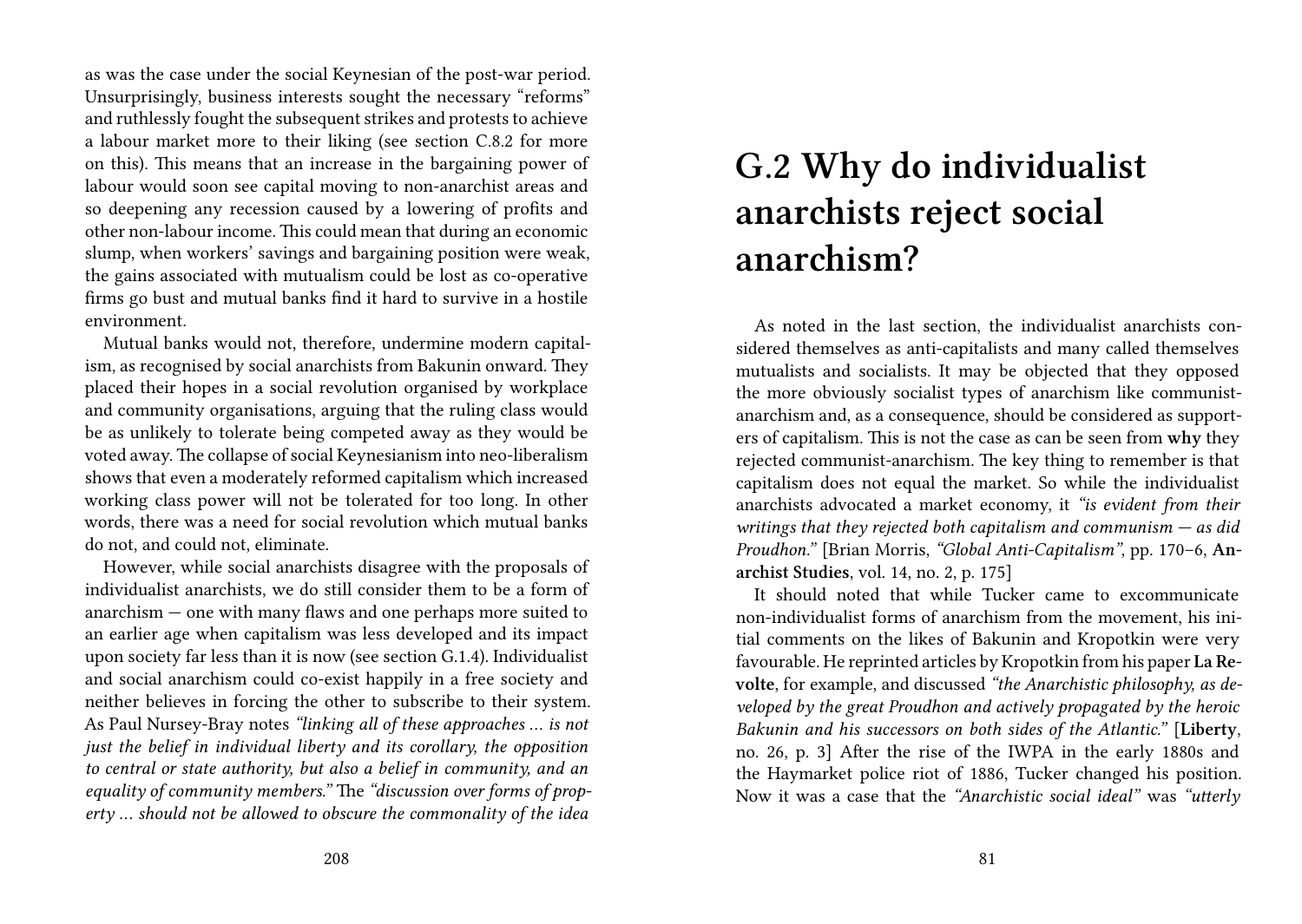*inconsistent with that of those Communists who falsely call themselves Anarchists while at the same time advocating a regime of Archism fully as despotic as that of the State Socialists themselves."* For Tucker, real anarchists did not advocate, like communist anarchists, *"forcible expropriation"* nor *"force as a revolutionary agent and authority as a safeguard of the new social order."* [**The Individualist Anarchists**, pp. 88–9] As will become clear, Tucker's summation of communist-anarchism leaves a lot to be desired. However, even after the break between individualist and communist anarchism in America, Tucker saw that both had things in common as both were socialists:

*"To be sure, there is a certain and very sincere comradeship that must exist between all honest antagonists of the exploitation of labour, but the word comrade cannot gloss over the vital difference between so-called Communist-Anarchism and Anarchism proper."* [**Liberty**, no. 172, p. 1]

Social anarchists would agree with Tucker in part, namely the need not to gloss over vital differences between anarchist schools but most reject Tucker's attempts to exclude other tendencies from *"Anarchism proper."* Instead, they would agree with Kropotkin and, while disagreeing with certain aspects of the theory, refuse to excommunicate him from the anarchist movement. As we discuss in section G.2.5, few anarchists agreed with Tucker's sectarianism at the time and communist-anarchism was, and remains, the dominant tendency within anarchism.

It is these disagreements to which we now turn. It should be stressed, though, that the individualist anarchists, while tending to excommunicate social anarchism, also had many inclusive moments and so it makes these objections often seem petty and silly. Yes, there was certainly pettiness involved and it worked both ways and there was a certain amount of tit-for-tat, just as there is now (although to a much lesser degree these days). Anarchist-communist

by implication, always means tolerating boss's control during that time. So, at its worse, this is a reformist position which becomes little more than an excuse for tolerating landlord and capitalist domination.

Also, we may note, in the slow transition towards anarchism, we would see the rise of pro-capitalist "defence associations" which **would** collect rent from land, break strikes, attempt to crush unions and so on. Tucker seemed to have assumed that the anarchist vision of *"occupancy-and-use"* would become universal. Unfortunately, landlords and capitalists would resist it and so, ultimately, an Individualist Anarchist society would have to either force the minority to accept the majority wishes on land use (hence his comments on there being *"no legal power to collect rent"*) or the majority are dictated to by the minority who are in favour of collecting rent and hire "defence associations" to enforce those wishes. With the head start big business and the wealthy have in terms of resources, conflicts between pro- and anti-capitalist "defence associations" would usually work against the anti-capitalist ones (as trade unions often find out). In other words, reforming capitalism would not be as non-violent or as simple as Tucker maintained. The vested powers which the state defends will find other means to protect themselves when required (for example, when capitalists and landlords backed fascism and fascist squads in Italy after workers "occupied and used" their workplaces and land workers and peasants "occupied and used" the land in 1920). We are sure that economists will then rush to argue that the resulting law system that defended the collection of rent and capitalist property against "occupancy and use" was the most "economically efficient" result for "society."

In addition, even if individualist mutualism **did** result in an increase in wages by developing artisan and co-operative ventures that decreased the supply of labour in relation to its demand, this would not eliminate the subjective and objective pressures on profits that produce the business cycle within capitalism (see section C.7). In fact, it was increase the subjective pressures considerably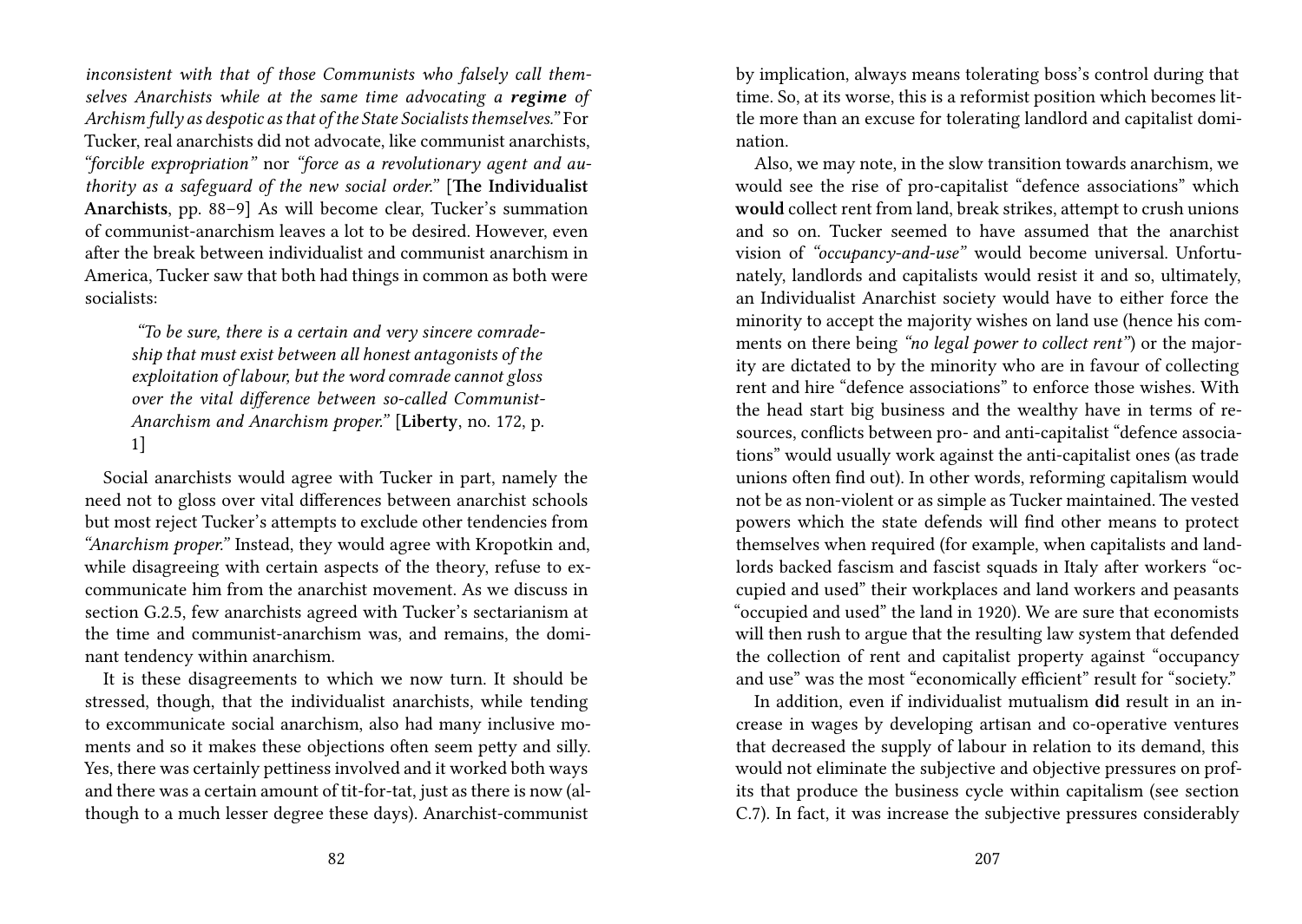pete exploitation away. So as to its means of activism, individualist anarchism exaggerates the potential of mutual banks to fund cooperatives. While the creation of community-owned and -managed mutual credit banks would help in the struggle for a free society, such banks are not enough in themselves. Unless created as part of the social struggle against capitalism and the state, and unless combined with community and strike assemblies, mutual banks would quickly die, because the necessary social support required to nurture them would not exist. Mutual banks must be part of a network of other new socio-economic and political structures and cannot be sustained in isolation from them. This is simply to repeat our earlier point that, for most social anarchists, capitalism cannot be reformed away. As such, social anarchists would tend to agree with the summary provided by this historian:

*"If [individualist anarchists] rejected private ownership of property, they destroyed their individualism and 'levelled' mankind. If they accepted it, they had the problem of offering a solution whereby the inequalities [of wealth] would not amount to a tyranny over the individual. They meet the same dilemma in 'method.' If they were consistent libertarian individualists they could not force from 'those who had' what they had acquired justly or unjustly, but if they did not force it from them, they perpetuated inequalities. They met a stone wall."* [Eunice Minette Schuster, **Native American Anarchism**, p. 158]

So while Tucker believed in direct action, he opposed the "forceful" expropriation of social capital by the working class, instead favouring the creation of a mutualist banking system to replace capitalism with a non-exploitative system. Tucker was therefore fundamentally a **reformist,** thinking that anarchy would evolve from capitalism as mutual banks spread across society, increasing the bargaining power of labour. And reforming capitalism over time,

opposition to what some of them sadly called *"bourgeois anarchism"* was a fact, as was individualist anarchist opposition to communistanarchism. Yet this should not blind us to what both schools had in common. However, if it were not for some opponents of anarchism (particularly those seeking to confuse libertarian ideas with propertarian ones) dragging these (mostly resolved) disagreements back into the light of day this section would be a lot shorter. As it is, covering these disagreements and showing how they could be resolved is a useful task — if only to show how individualist and communist anarchism are not as alien as some make out.

There were four main objections made to communist-anarchism by the individualists. Firstly, that communist-anarchism was compulsory and any compulsory system could not be anarchist. Secondly, that a revolution would be imposing anarchism and so contradicted its principles. Thirdly, that distribution by need was based on altruism and, consequently, unlikely to succeed. Fourthly, that the communist-anarchists are determining how a free society would be organised which is authoritarian. Needless to say, communist-anarchists rejected these claims as being false and while we have already sketched these arguments, objections and replies in section A.3.1 it is worthwhile to repeat (and expand on) them here as these disagreements are sometimes highlighted by those who fail to stress what both schools have in common and, consequently, distort the debates and issues involved.

We will discuss these objections in the following sections.

#### **G.2.1 Is communist-anarchism compulsory?**

Some individualist anarchists argued that communist-anarchists wanted to force everyone to be communists and, as such, this proved they were not anarchists. This objection is, ironically, both the most serious **and** the easiest to refute. As Tucker noted, *"to eliminate the compulsory element from Communism is to remove, in the*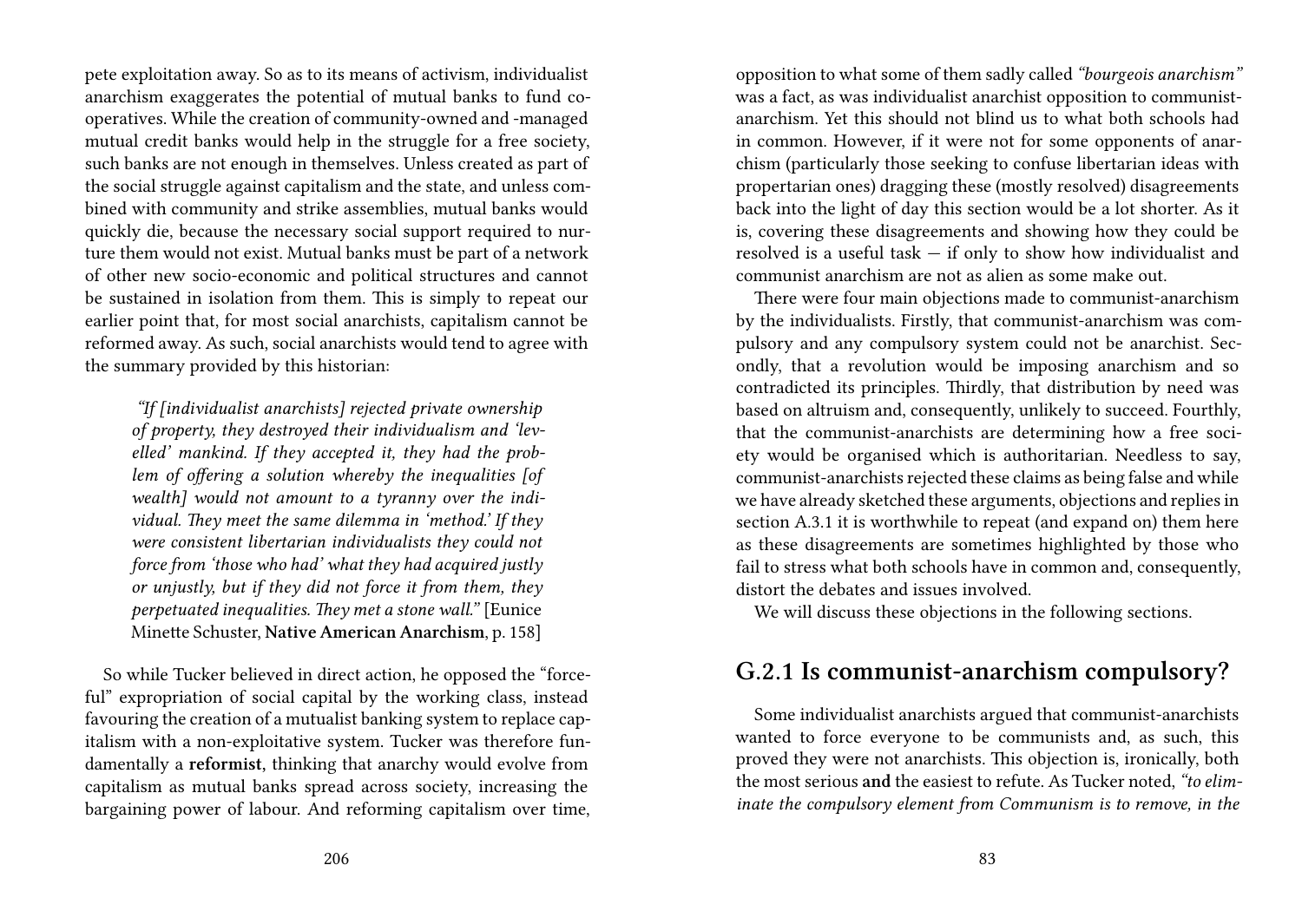*view of every man who values liberty above aught else, the chief objection to it."* [**Liberty**, no. 122, p. 5] For Henry Appleton, there was *"a class of ranting enthusiasts who falsely call themselves Anarchists"* who advocated both violence and *"levelling"*. *"All Communism,"* he asserted, *"under whatever guise, is the natural enemy of Anarchism and a Communist sailing under the flag of Anarchism is as false a figure as could be invented."* Yet, ironically, A. H. Simpson disproved that particular claim for while attacking communism he ended by stating his *"argument applies only to aggressive Communists"* and that *"[v]oluntary Communism can exist and, if successful, flourish under Anarchy."* So, apparently, **some** kinds of communism are compatible with anarchism after all! Victor Yarrows, likewise, pointed to *"two different schools"* of communists, those who support *"voluntary Communism, which they intend to reach by the Anarchistic method"* and those who *"plot the forcible suppression of the entire system"* of private property. Only the former was *"voluntary or Anarchistic Communism."* [**The Individualist Anarchists**, pp. 89–90, p. 94, p. 95 and p. 96]

This, it should be noted, is more than enough to disprove any claims that genuine anarchists cannot be communists.

So, the question is whether communist-anarchists are in favour of forcing people to be communists. If their communism is based on voluntary association then, according to the Individualist Anarchists themselves, it is a form of anarchism. Unsurprisingly, we discover that communist-anarchists have long argued that their communism was voluntary in nature and that working people who did not desire to be communists would be free not to be.

This position can be found in Kropotkin, from his earliest writings to his last. Thus we discover him arguing that an anarchist revolution *"would take care not to touch the holding of the peasant who cultivates it himself … without wage labour. But we would expropriate all land that was not cultivated by the hands of those who at present possess the land."* This was compatible with communism because libertarian communists aimed at *"the complete expropriation*

firms will try to improve their market position by investing in new machinery, reducing prices by improving productivity and so on. This creates barriers to new competitors who have to expend more money in order to match the advantages of existing firms. Such amounts of money may not be forthcoming from even the biggest mutual bank and so certain firms would enjoy a privileged position on the market. Given that Tucker defined a monopolist as *"any person, corporation, or institution whose right to engage in any given pursuit of life is secured, either wholly or partially, by any agency whatsoever — whether the nature of things or the force of events or the decree of arbitrary power — against the influence of competition"* we may suggest that due to **natural** barriers, an individualist anarchist society would not be free of monopolists and so of usury. [quoted by James J. Martin, **Men Against the State**, p. 210]

For this reason, even in a mutualist market certain companies would receive a bigger slice of profits than (and at the expense of) others. This means that exploitation would still exist as larger companies could charge more than cost for their products. It could be argued that the ethos of an anarchist society would prevent such developments happening but, as Kropotkin noted, this has problems, firstly because of *"the difficulty if estimating the market value"* of a product based on *"average time"* or cost necessary to produce it and, secondly, if that could be done then to get people *"to agree upon such an estimation of their work would already require a deep penetration of the Communist principles into their ideas."* [**Environment and Evolution**, p. 84] In addition, the free market in banking would also result in **its** market being dominated by a few big banks, with similar results. As such, it is all fine and well to argue that with rising interest rates more competitors would be drawn into the market and so the increased competition would automatically reduce them but that is only possible if there are no serious natural barriers to entry.

This obviously impacts on how we get from capitalism to anarchism. Natural barriers to competition limit the ability to com-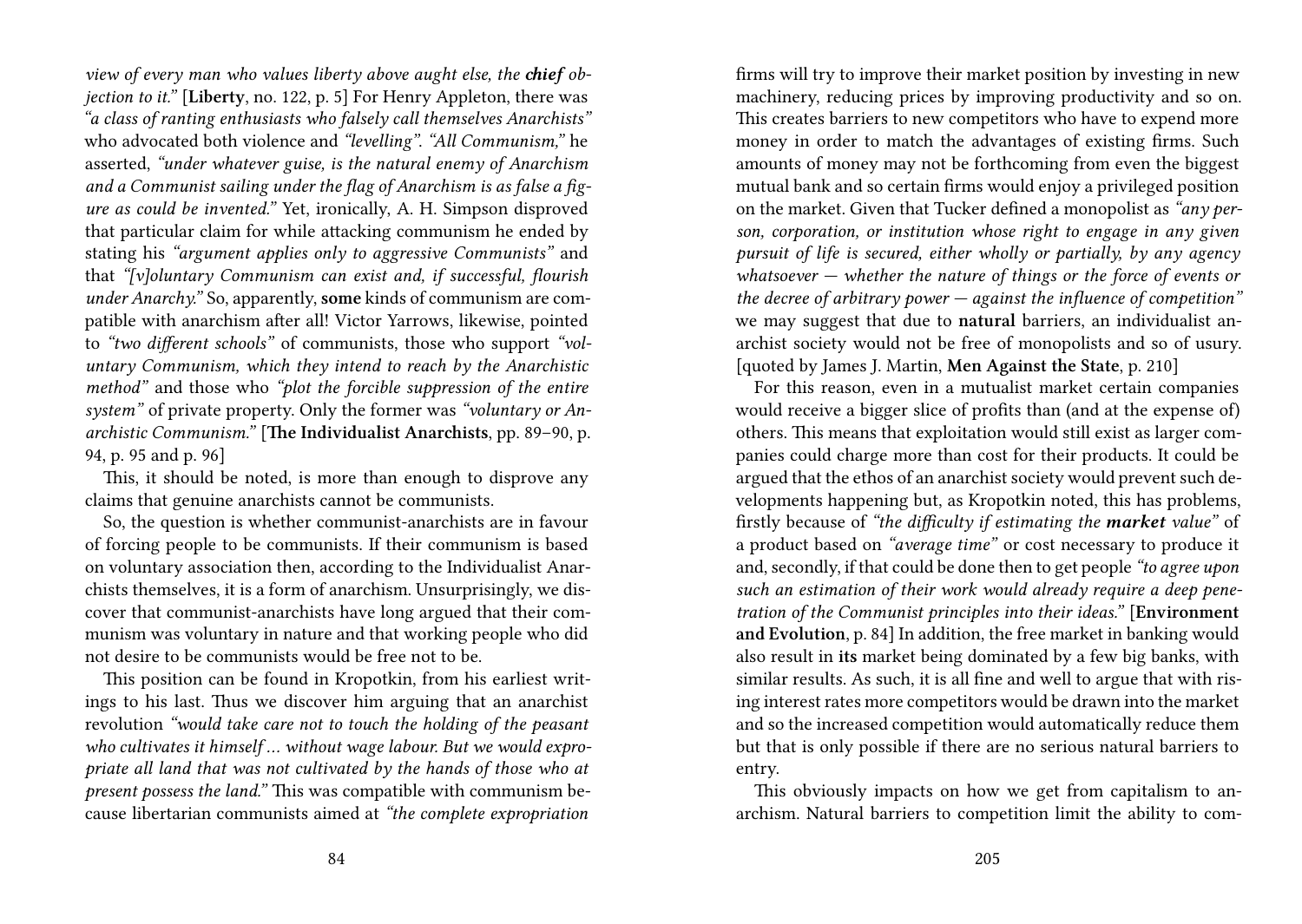So in a market economy with a well developed division of labour it is possible for a separation of workers from their means of production to occur. This is particularly the case when the predominant economic activity is not farming. Thus the net effect of market transactions could be to re-introduce class society simply by their negative long-term consequences. That such a system developed without state aid would make it no less unfree and unjust. It is of little use to point out that such a situation is **not** what the Individualist Anarchists desired for it is a question of whether their ideas would actually result in what they wanted. Social anarchists have fears that it will not. Significantly, as we noted in section G.3, Tucker was sensible enough to argue that those subject to such developments should rebel against it.

In response, individualist anarchists could argue that the alternative to markets would be authoritarian (i.e., some form of central planning) and/or inefficient as without markets to reward effort most people would not bother to work well and provide for the consumer. So while markets do have problems with them, the alternatives are worse. Moreover, when social anarchists note that there is a remarkable correlation between competitiveness in a society and the presence of clearly defined "have" and "have-not" groups individualist anarchists would answer that the causation flows not from competitiveness to inequality but from inequality to competitiveness. In a more equal society people would be less inclined to compete as ruthlessly as under capitalism and so the market would not generate as many problems as it does today. Moreover, eliminating the artificial barriers erected by the state would allow a universal competition to develop rather than the one sided form associated with capitalism. With a balance of market power, competition would no longer take the form it currently does.

Yet, as noted above, this position ignores natural barriers to competition The accumulation needs of a competitive market economy do not disappear just because capitalism has been replaced by co-operatives and mutual credit banks. In any market economy,

*of all those who have the means of exploiting human beings; the return to the community of the nation of everything that in the hands of anyone can be used to exploit others."* Following Proudhon's analysis, private property was different from individual possession and as long as *"social wealth remains in the hands of the few who possess it today"* there would be exploitation. Instead, the aim was to see such social wealth currently monopolised by the capitalist class *"being placed, on the day of the revolution, at the free disposition of all the workers."* This would *"create the situation where each person may live by working freely, without being forced to sell his work and his liberty to others."* [**Words of a Rebel**, p. 214, pp. 207–8, p. 207 and p. 208] If someone desired to work outside of the commune, then that was perfectly compatible with this aim.

This position was followed in later works. The *"scope of Expropriation,"* Kropotkin argued was clear and would only *"apply to everything that enables any man — be he financier, mill-owner, or landlord — to appropriate the product of others' toil."* Thus only those forms of property based on wage labour would be expropriated. In terms of housing, the same general rule applies (*"the expropriation of dwellings contains the whole social revolution"*). Kropotkin explicitly discusses the man who *"by dint of privation has contrived to buy a house just large enough to hold his family. And we are going to deprive him of his hard-earned happiness, to turn him into the street! Certainly not … Let him work in his little garden, too."* Anarchistcommunism *"will make the lodger understand that he need not pay his former landlord any more rent. Stay where you are, but rent free."* [**The Conquest of Bread**, p. 61, p. 95, pp. 95–6 and p. 96]

Which, incidentally, was **exactly** the same position as Tucker (see section G.1.2) and so Kropotkin's analysis of the land monopoly was identical:

*"when we see a peasant who is in possession of just the amount of land he can cultivate, we do not think it reasonable to turn him off his little farm. He exploits nobody,*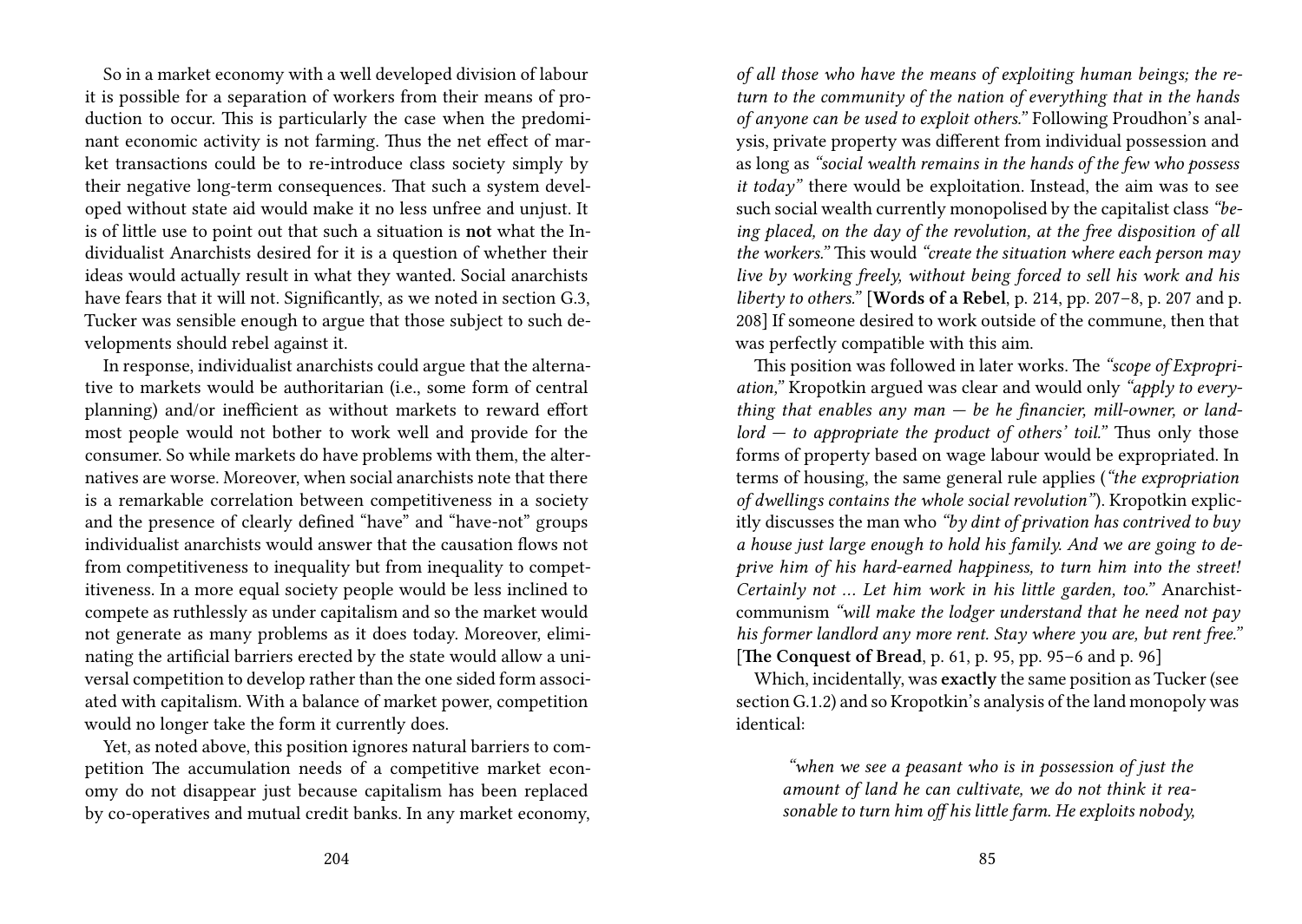*and nobody would have the right to interfere with his work. But if he possesses under the capitalist law more than he can cultivate himself, we consider that we must not give him the right of keeping that soil for himself, leaving it uncultivated when it might be cultivated by others, or of making others cultivate it for his benefit."* [**Act for Yourselves**, p. 104]

For Kropotkin, communism *"must be the work of all, a natural growth, a product of the constructive genius of the great mass. Communism cannot be imposed from above; it could not live even for a few months if the constant and daily co-operation of all did not uphold it. It must be free."* [**Anarchism**, p. 140]

Malatesta agreed. Anarchism, he stressed, *"cannot be imposed, both on moral grounds in regard to freedom, as well as because it is impossible to apply 'willy nilly' a regime of justice for all. It cannot be imposed on a minority by a majority. Neither can it be imposed by a majority on one or more minorities."* Thus *"anarchists who call themselves communists"* do so *"not because they wish to impose their particular way of seeing things on others"* but because *"they are convinced, until proved wrong, that the more human beings are joined in brotherhood, and the more closely they co-operate in their efforts for the benefit of all concerned, the greater is the well-being and freedom which each can enjoy." Imposed communism,"* he stressed, *"would be the most detestable tyranny that the human mind could conceive. And free and voluntary communism is ironical if one has not the right and the possibility to live in a different regime, collectivist, mutualist, individualist — as one wishes, always on condition that there is no oppression or exploitation of others."* He agreed with Tucker that *"State communism, which is authoritarian and imposed, is the most hateful tyranny that has ever afflicted, tormented and handicapped mankind."* [**Errico Malatesta: His Life and Ideas**, p. 21, p. 34, p. 103 and p. 34]

Therefore, arguing that the land and machinery should be common property does **not** preclude individuals possessing it indepen-

As we noted in section D.1, the capitalist state intervenes into the economy and society to counteract the negative impact of market forces on social life and the environment as well as, of course, protecting and enhancing the position of itself and the capitalist class. As individualist anarchism is based on markets (to some degree), it seems likely that market forces would have similar negative impacts (albeit to a lesser degree due to the reduced levels of inequality implied by the elimination of non-labour incomes). Without communal institutions, social anarchists argue, individualist anarchism has no means of counteracting the impact of such forces except, perhaps, by means of continual court cases and juries. Thus social issues would not be discussed by all affected but rather by small sub-groups retroactively addressing individual cases.

Moreover, while state action may have given the modern capitalist an initial advantage on the market, it does not follow that a truly free market will not create similar advantages naturally over time. And if it did, then surely a similar system would develop? As such, it does not follow that a non-capitalist market system would remain such. In other words, it is true that extensive state intervention was required to **create** capitalism but after a time economic forces can usually be relied upon to allow wage workers to be exploited. The key factor is that while markets have existed long before capitalism, that system has placed them at the centre of economic activity. In the past, artisans and farmers produced for local consumers, with the former taking their surplus to markets. In contrast, capitalism has produced a system where producers are primarily geared to exchanging **all** goods they create on an extensive market rather simply a surplus locally. This implies that the dynamics of a predominantly market system may be different from those in the past in which the market played a much smaller role and where selfsufficiency was always a possibility. It is difficult to see how, for example, car workers or IT programmers could produce for their own consumption using their own tools.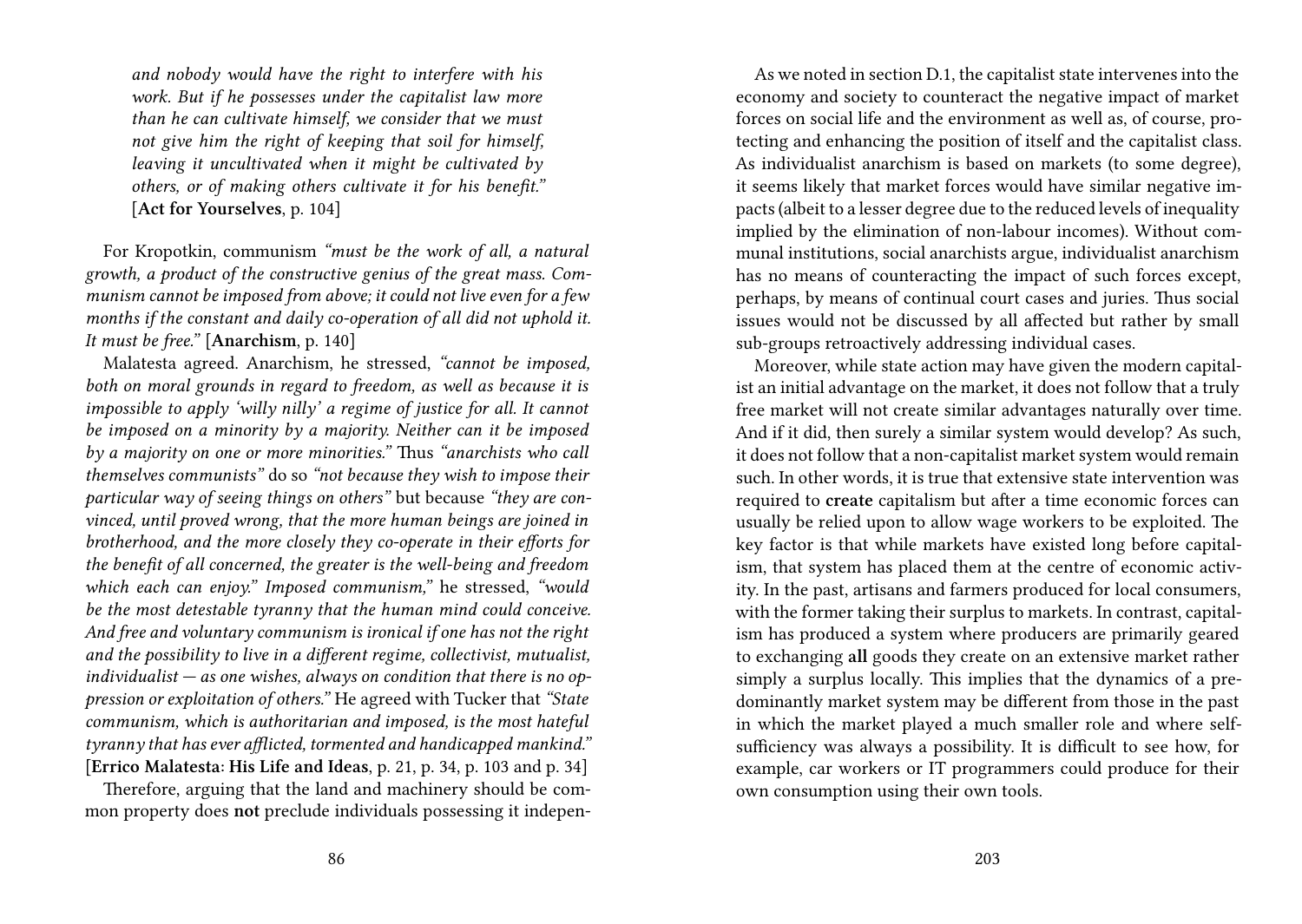Few social anarchists are convinced that all the problems associated with markets and competition are purely the result of state intervention. They argue that it is impossible to have most of the underlying pre-conditions of a competitive economy without the logical consequences of them. It is fair to say that individualist anarchists tend to ignore or downplay the negative effects of markets while stressing their positive ones.

While we discuss the limitations of markets in section I.1.3, suffice to say here that competition results in economic forces developing which those within the market have to adjust to. In other words, the market may be free but those within it are not. To survive on the market, firms would seek to reduce costs and so implement a host of dehumanising working practices in order to compete successfully on the market, things which they would resist if bosses did it. Work hours could get longer and longer, for example, in order to secure and maintain market position. This, in turn, affects our quality of life and our relationship with our partners, children, parents, friends, neighbours and so on. That the profits do not go to the executives and owners of businesses may be a benefit, it matters little if people are working longer and harder in order to invest in machinery to ensure market survival. Hence **survival,** not **living,** would be the norm within such a society, just as it is, unfortunately, in capitalism.

Ultimately, Individualist Anarchists lose sight of the fact that success and competition are not the same thing. One can set and reach goals without competing. That we may loose more by competing than by co-operating is an insight which social anarchists base their ideas on. In the end, a person can become a success in terms of business but lose sight of their humanity and individuality in the process. In contrast, social anarchists stress community and co-operation in order to develop us as fully rounded individuals. As Kropotkin put it, *"the individualisation they so highly praise is not attainable by individual efforts."* [**Anarchism**, p. 297]

dently of communes as both are rooted in individual possession (or "occupancy and use") rather than private property. The key anarchist difference between property and possession explains any perceived contradiction in the communist position. Thus we find Kropotkin arguing that a communist-anarchist society is one *"without having the soil, the machinery, the capital in short, in the hands of private owners. We all believe that free organisations of workers would be able to carry on production on the farm and on the factory, as well, and probably much better, than it is conducted now under the individual ownership of the capitalist."* The commune *"shall take into possession of all the soil, the dwelling-houses, the manufactures, the mines and the means of communication."* [**Act for Yourselves**, p. 103 and p. 104]

This in no way contradicts his argument that the individuals will not be forced to join a commune. This is because the aim of anarchist-communism is, to quote another of Kropotkin's works, to place *"the product reaped or manufactured at the disposal of all, leaving to each the liberty to consume them as he pleases in his own home."* [**The Place of Anarchism in the Evolution of Socialist Thought**, p. 7] Thus individual ownership meant individual ownership of resources used by others rather than individual possession of resources which individuals used. This can be seen from his comment that *"some poor fellow"* who *"has contrived to buy a house just large enough to hold his family"* would not be expropriated by the commune (*"by all means let him stay there"*) while also asserting *"[w]ho, then, can appropriate for himself the tiniest plot of ground in such a city, without committing a flagrant injustice?"* [**Conquest of Bread**, p. 90]

Kropotkin's opposition to private appropriation of land can only be understood in context, namely from his discussion on the *"abolition of rent"* and the need for *"free dwellings"*, i.e. the end of landlordism. Kropotkin accepted that land could and would be occupied for personal use  $-$  after all, people need a place to live! In this he followed Proudhon, who also argued that *"Land cannot be appro-*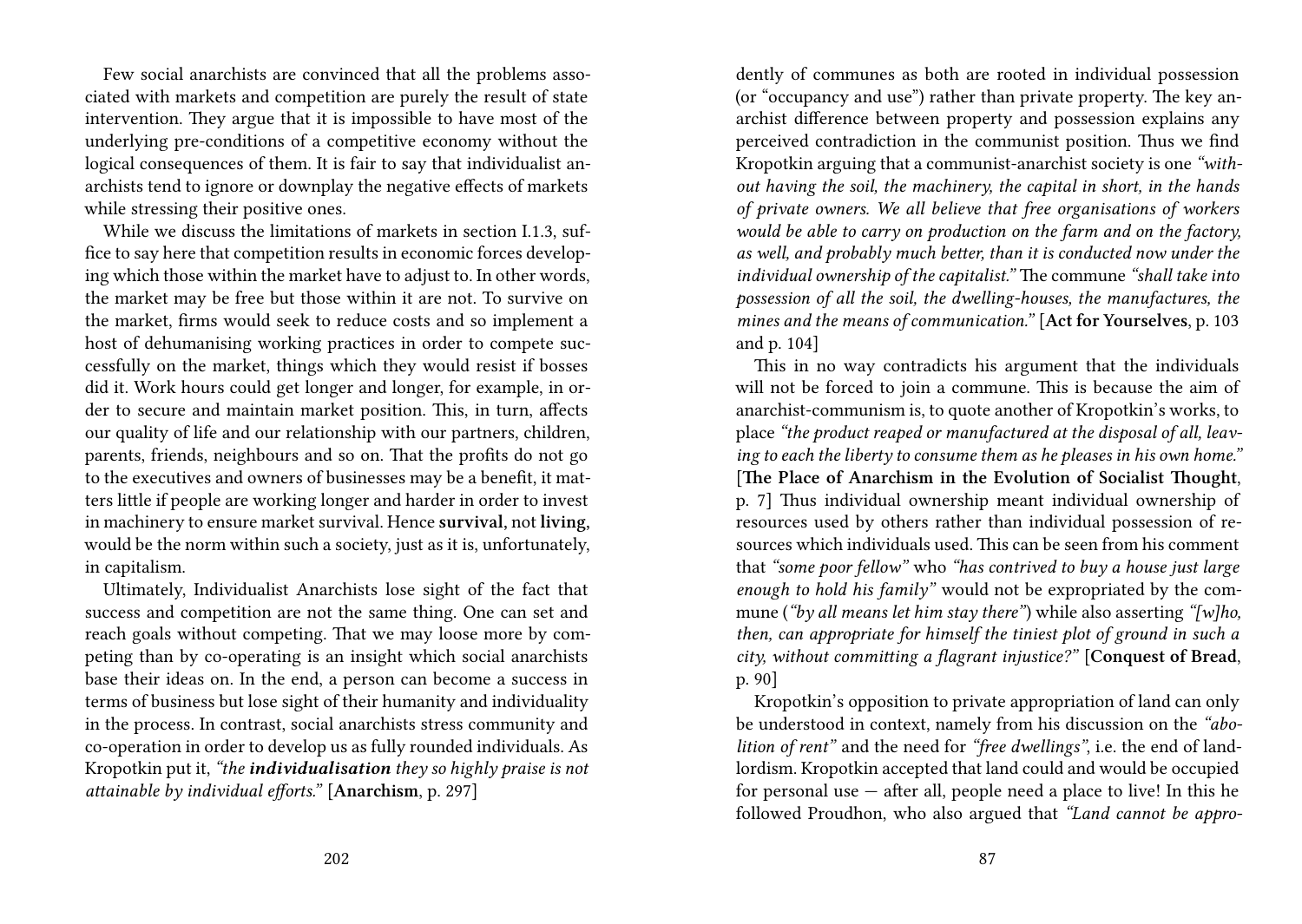*priated"* (Chapter 3, part 1 of **What is Property?**). For the French anarchist, the land *"is limited in amount"* and so *"it ought not to be appropriated"* (*"let any living man dare change his right of territorial possession into the right of property, and I will declare war upon him, and wage it to the death!"*). This meant that *"the land is indispensable to our existence, — consequently a common thing, consequently insusceptible of appropriation."* Overall, *"labour has no inherent power to appropriate natural wealth."* [**What is Property?**, p. 106, p. 107 and p. 116] Proudhon, it is well known, supported the use of land (and other resources) for personal use. How, then, can he argue that the *"land cannot be appropriated"*? Is Proudhon subject to the same contradiction as Kropotkin? Of course not, once we take into account the fundamental difference between private property and possession, appropriation and use which underlies both individualist **and** communist anarchism. As Malatesta argued:

*"Communism is a free agreement: who doesn't accept it or maintain it remains outside of it … Everyone has the right to land, to the instruments of production and all the advantages that human beings can enjoy in the state of civilisation that humanity has reached. If someone does not want to accept a communist life and the obligations that it supposes, it is their business. They and those of a like mind will come to an agreement … [They] will have the same rights as the communists over the natural wealth and accumulated products of previous generations … I have always spoken of free agreement, of free communism. How can there be liberty without a possible alternative?"* [our emphasis, **At the café**, pp. 69– 70]

Compare this to individualist anarchist Stephen Byington's comment that *"[t]hose who wish to unite in the communistic enjoyment of their labour will be free to do so; those who wish to hold the products of* *among people in regard to the quality or quantity of possessions they have. In a society where people are able to realise the full value of their labour, one who works harder or better than another will possess or have the ability to acquire more things than someone who works less or is less skilled at a particular occupation …*

*"The differences in wealth that arise in an individualist community would likely be relatively small. Without the ability to profit from the labour of others, generate interest from providing credit, or extort rent from letting out land or property, individuals would not be capable of generating the huge quantities of assets that people can in a capitalist system. Furthermore, the anarchist with more things does not have them at the expense of another, since they are the result of the owner's own effort. If someone with less wealth wishes to have more, they can work more, harder, or better. There is no injustice in one person working 12 hours a day and six days a week in order to buy a boat, while another chooses to work three eight hour days a week and is content with a less extravagant lifestyle. If one can generate income only by hard work, there is an upper limit to the number and kind of things one can buy and own."* [**Individualism and Inequality**]

However, argue social anarchists, market forces may make such an ideal impossible to achieve or maintain. Most would agree with Peter Marshall's point that *"[u]ndoubtedly real difficulties exist with the economic position of the individualists. If occupiers became owners overnight as Benjamin Tucker recommended, it would mean in practice that those with good land or houses would merely become better off than those with bad. Tucker's advocacy of 'competition everywhere and always' among occupying owners, subject to the only moral law of minding your own business might will encourage individual greed rather than fair play for all."* [**Demanding the Impossible**, p. 653]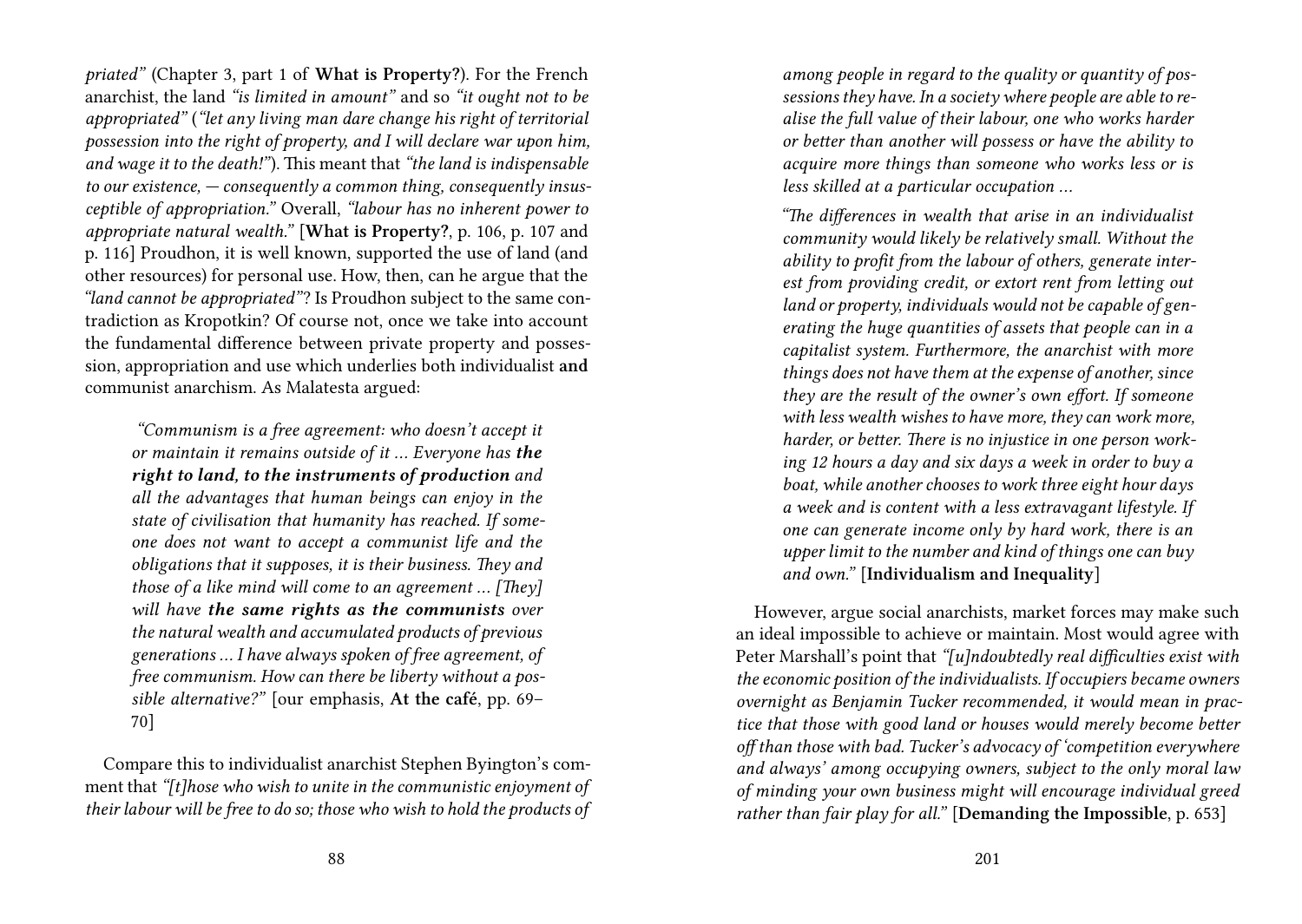owning more of it than they actually used.They also tended to apply this to what was on the land as well, arguing that any buildings on it were abandoned when the owner no longer used them. Given this, individualist anarchists have stressed that such a system would be unlikely to produce the inequalities associated with capitalism (as Kropotkin noted, equality was essential and was implicitly acknowledged by individualists themselves who argued that their system *"would offer no danger, because the rights of each individual would have been limited by the equal rights of all others."* [**Evolution and Environment**, p. 85]). Thus contemporary individualist anarchist Joe Peacott:

*"Although individualists envision a society based on private property, we oppose the economic relationships of capitalism, whose supporters misuse words like private enterprise and free markets to justify a system of monopoly ownership in land and the means of production which allows some to skim off part or even most of the wealth produced by the labour of others. Such a system exists only because it is protected by the armed power of government, which secures title to unjustly acquired and held land, monopolises the supply of credit and money, and criminalises attempts by workers to take full ownership of the means of production they use to create wealth. This state intervention in economic transactions makes it impossible for most workers to become truly independent of the predation of capitalists, banks, and landlords. Individualists argue that without the state to enforce the rules of the capitalist economy, workers would not allow themselves to be exploited by these thieves and capitalism would not be able to exist …*

*"One of the criticisms of individualist economic proposals raised by other anarchists is that a system based on private ownership would result in some level of difference* *their labour as private property will be equally free to do so."* [quoted by Wm. Gary Kline, **The Individualist Anarchists: A Critique of Liberalism**, p. 93] The similarities are as obvious as between Proudhon's and Kropotkin's arguments.

The same, it must be stressed, can be said of the *"Chicago Anarchists"* whom Tucker labelled as authoritarians. Thus we find Albert Parsons, for example, denouncing that kind of private property which allows exploitation to happen. The key problem was that *"the necessary means for the existence of all has been appropriated and monopolised by a few. The land, the implements of production and communication, the resources of life, are now held as private property, and its owners exact tribute from the propertyless"* (*"Wealth is power"*). The aim of communist-anarchism was to ensure the *"[f]ree access to the means of production [which] is the natural right of every man able and willing to work."* This implied that *"[a]ll organisation will be voluntary with the sacred right forever reserved for each individual 'to think and to rebel.'"* This meant that as far as the *"final outcome"* of social change was involved *"many disciples of anarchism believe [it] will be communism — the common possession of the resources of life and the productions of united labour. No anarchist is compromised by this statement, who does not reason out the future outlook in this way."* [**Anarchism: Its Philosophy and Scientific Basis**, p. 97, p. 99, p. 96 ,p. 174 and pp. 174–5] This did not exclude mutualism or individualist anarchism:

*"Many expedients will be tried by which a just return may be awarded the worker for his exertions. The time check or labour certificate, which will be honoured at the store-houses hour for hour, will no doubt have its day. But the elaborate and complicated system of book-keeping this would necessitate, the impossibility of balancing one man's hour against another's with accuracy, and the difficulty in determining how much more one man owed natural resources, condition, and the studies and achieve-*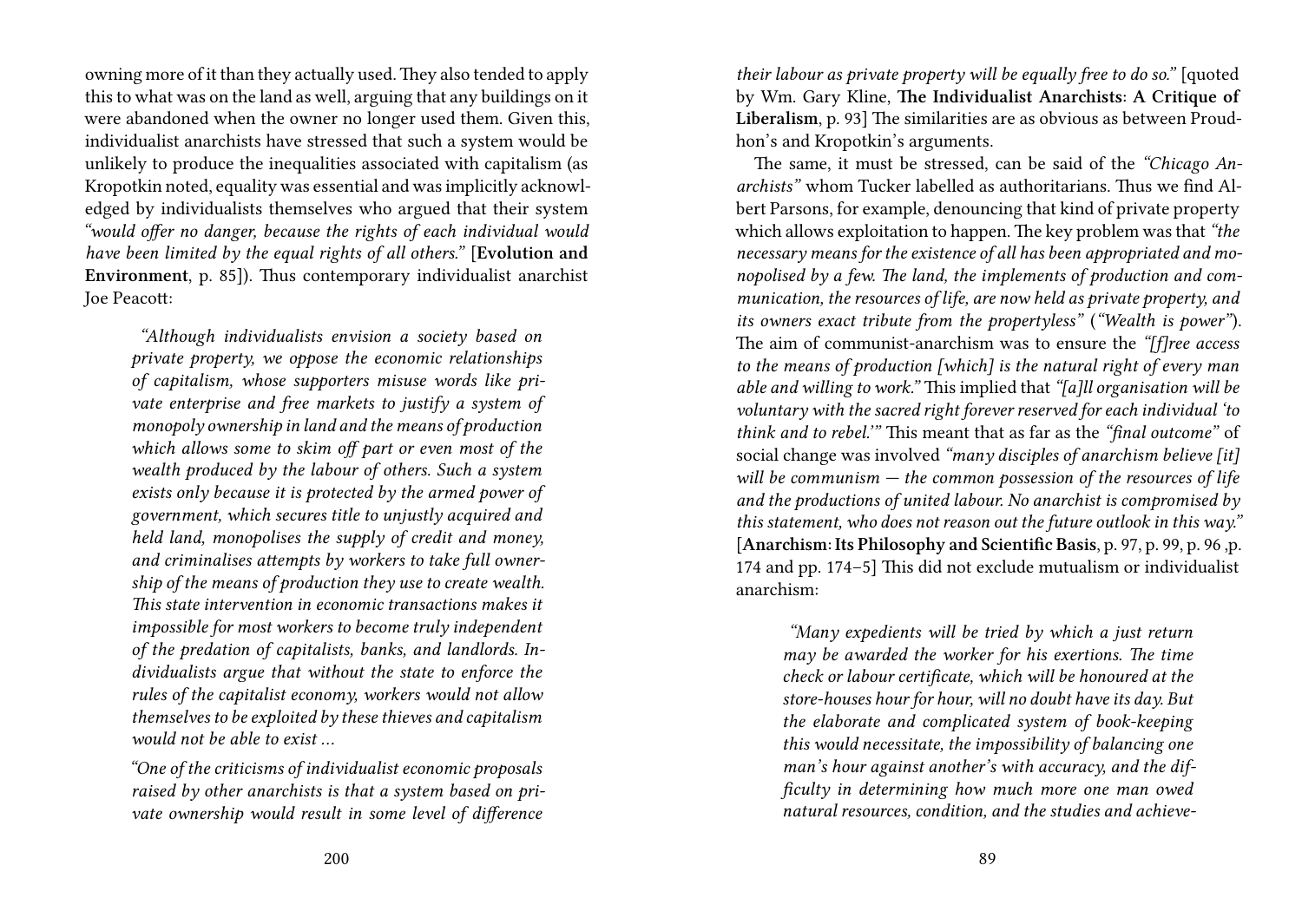*ments of past generations, than did another, would, we believe, prevent this system from obtaining a thorough and permanent establishment. The mutual banking system … may be in operation in the future free society. Another system, more simple … appears the most acceptable and likely to prevail. Members of the groups … if honest producers … will be honoured in any other group they may visit, and given whatever is necessary for their welfare and comfort."* [**Op. Cit.**, p. 175]

As we discuss in section G.4, this was the same conclusion that Voltairine de Cleyre reached three decades later. This was rooted in a similar analysis of property as Proudhon and Tucker, namely *"possession"* or *"occupancy and use"*: *"The workshops will drop into the hands of the workers, the mines will fall to the miners, and the land and all other things will be controlled by those who posses and use them. There will be, there can then be no title to anything aside from its possession and use."* The likes of Parsons supported communism was not because of an opposition between "communism" and "occupancy and use" but rather, like Kropotkin, because of *"the utter impossibility of awarding to each an exact return for the amount of labour performed will render absolute communism a necessity sooner or later."* [**Op. Cit.**, p. 105 and p. 176] So while capitalism *"expropriates the masses for the benefit of the privileged class … socialism teaches how all may possess property … [and] establish a universal system of co-operation, and to render accessible to each and every member of the human family the achievements and benefits of civilisation which, under capitalism, are being monopolised by a privileged class."* [August Spies, contained in Parsons, **Op. Cit.**, pp. 63–4]

All of which indicates that Tucker did not really understand communist-anarchism when he argued that communism is *"the force which compels the labourer to pool his product with the products of all and forbids him to sell his labour or his products."* [**Instead of a Book**, p. 400] Rather, communist-anarchists argue that com-

less fertile land. As he put it, economic rent *"in agriculture has no other cause than the inequality in the quality of land … if anyone has a claim on account of this inequality … [it is] the other land workers who hold inferior land. That is why in our scheme for liquidation [of capitalism] we stipulated that every variety of cultivation should pay a proportional contribution, destined to accomplish a balancing of returns among farm workers and an assurance of products."* [**Op. Cit.**, p. 209] His advocacy of federations of workers' associations was, likewise, seen as a means of abolishing inequalities.

Unlike Proudhon, however, individualist anarchists did not propose any scheme to equalise income. Perhaps Tucker was correct and the differences would be slight, but in a market situation exchanges tend to magnify differences, **not** reduce them as the actions of self-interested individuals in unequal positions will tend to exacerbate differences. Over time these slight differences would become larger and larger, subjecting the weaker party to relatively increasingly worse contracts. Without equality, individualist anarchism would quickly become hierarchical and non-anarchist. As the communist-anarchist paper **Freedom** argued in the 1880s:

*"Are not the scandalous inequalities in the distribution of wealth today merely the culminate effect of the principle that every man is justified in securing to himself everything that his chances and capacities enable him to lay hands on?*

*"If the social revolution which we are living means anything, it means the destruction of this detestable economic principle, which delivers over the more social members of the community to the domination of the most unsocial and self-interested."* [**Freedom**, vol. 2, no. 19]

**Freedom**, it should be noted, is slightly misrepresenting the position of individualist anarchists. They did **not** argue that every person could appropriate all the property he or she could. Most obviously, in terms of land they were consistently opposed to a person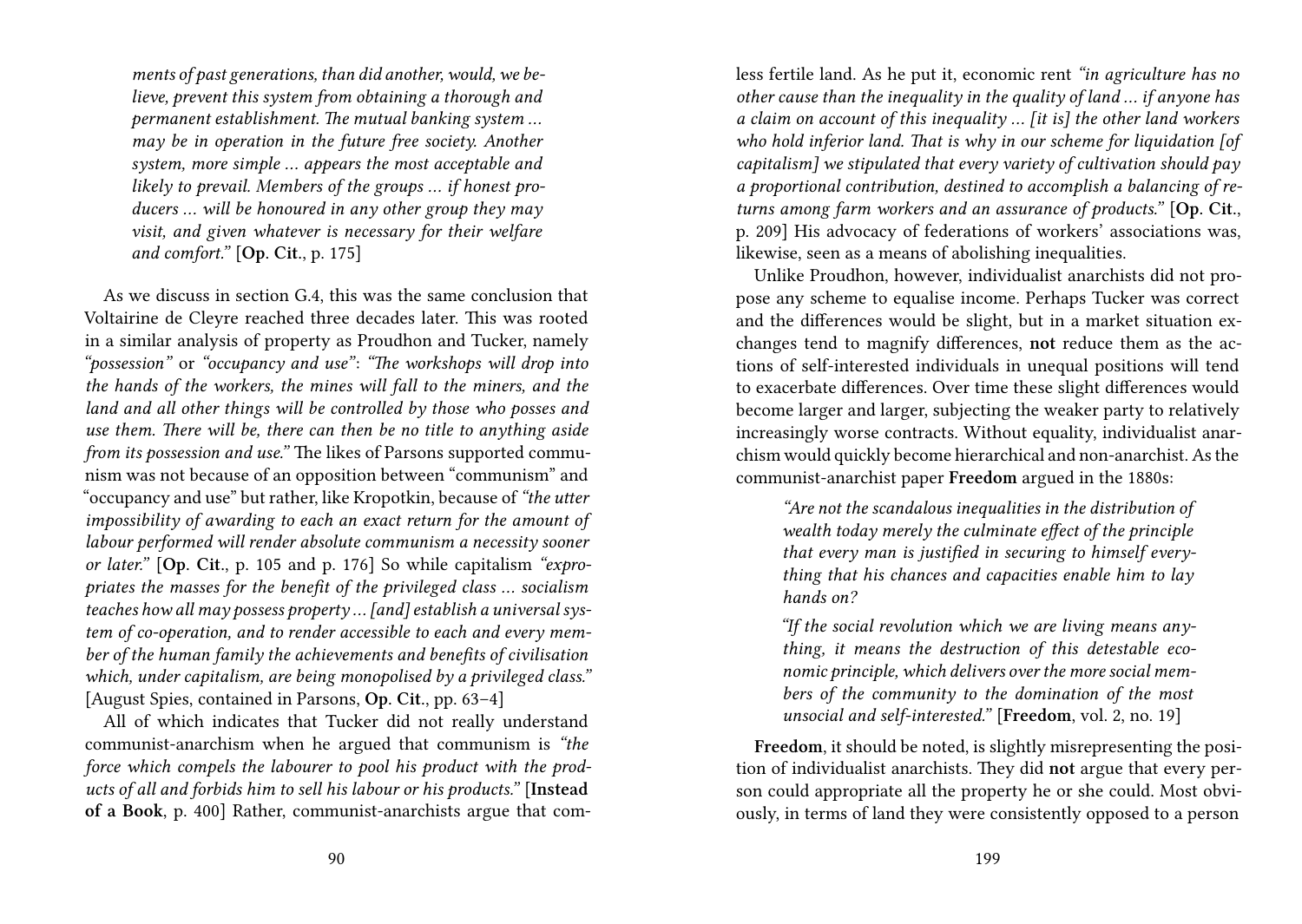labour in those few cases where that labour was applied in average circumstances). This issue was recognised by Tucker, who argued that *"economic rent … is one of nature's inequalities. It will probably remain with us always. Complete liberty will every much lessen it; of that I have no doubt."* [*"Why I am an Anarchist"*, pp. 132–6, **Man!**, M. Graham (ed.), pp. 135–6] However, argue social anarchists, the logic of market exchange produces a situation where the stronger party to a contract seeks to maximise their advantage. Given this, free exchange will tend to **increase** differences in wealth and income over time, not eliminate them. As Daniel Guérin summarised:

*"Competition and the so-called market economy inevitably produce inequality and exploitation, and would do so even if one started from complete equality. They could not be combined with workers' self-management unless it were on a temporary basis, as a necessary evil, until (1) a psychology of 'honest exchange' had developed among the workers; (2) most important, society as a whole had passed from conditions of shortage to the stage of abundance, when competition would lose its purpose … The libertarian communist would condemn Proudhon's version of a collective economy as being based on a principle of conflict; competitors would be in a position of equality at the start, only to be hurled into a struggle which would inevitably produce victors and vanquished, and where goods would end up by being exchanged according to the principles of supply and demand."* [**Op. Cit.**, pp. 53–4]

Thus, even a non-capitalist market could evolve towards inequality and away from fair exchange. It was for this reason that Proudhon argued that a portion of income from agricultural produce be paid into a central fund which would be used to make equalisation payments to compensate farmers with less favourably situated or

munism must be free and voluntary. In other words, a communistanarchist society would not "forbid" anything as those who are part of it must be in favour of communism for it to work. The option of remaining outside the communist-anarchist society is there, as (to requote Kropotkin) expropriation would *"apply to everything that enables any man [or woman] … to appropriate the product of others' toil."* [**The Conquest of Bread**, p. 61] Thus communist-anarchism would "forbid" exactly what Individualist Anarchism would "forbid" — property, not possession (i.e. any form of "ownership" not based on "occupancy and use").

Tucker, at times, admits that this is the case. For example, he once noted that *"Kropotkin says, it is true, that he would allow the individual access to the land; but he proposes to strip him of capital entirely, and as he declares a few pages further on that without capital agriculture is impossible, it follows that such access is an empty privilege not at all equivalent to the liberty of individual production."* [quoted by George Woodcock and Ivan Avakumovic, **The Anarchist Prince**, p. 279] However, as two biographers of Kropotkin note, Tucker*"partly misinterprets his opponent, as when he suggests that the latter's idea of communist anarchism would prevent the individual from working on his own if he wished (a fact which Kropotkin always explicitly denied, since the basis of his theory was the voluntary principle)."* [Woodcock and Avakumovic, **Op. Cit.**, p. 280] To quote Kropotkin himself:

*"when we see a Sheffield cutler, or a Leeds clothier working with their own tools or handloom, we see no use in taking the tools or the handloom to give to another worker. The clothier or cutler exploit nobody. But when we see a factory whose owners claim to keep to themselves the instruments of labour used by 1,400 girls, and consequently exact from the labour of these girls … profit … we consider that the people … are fully entitled to take possession of that factory and to let the girls produce … for themselves*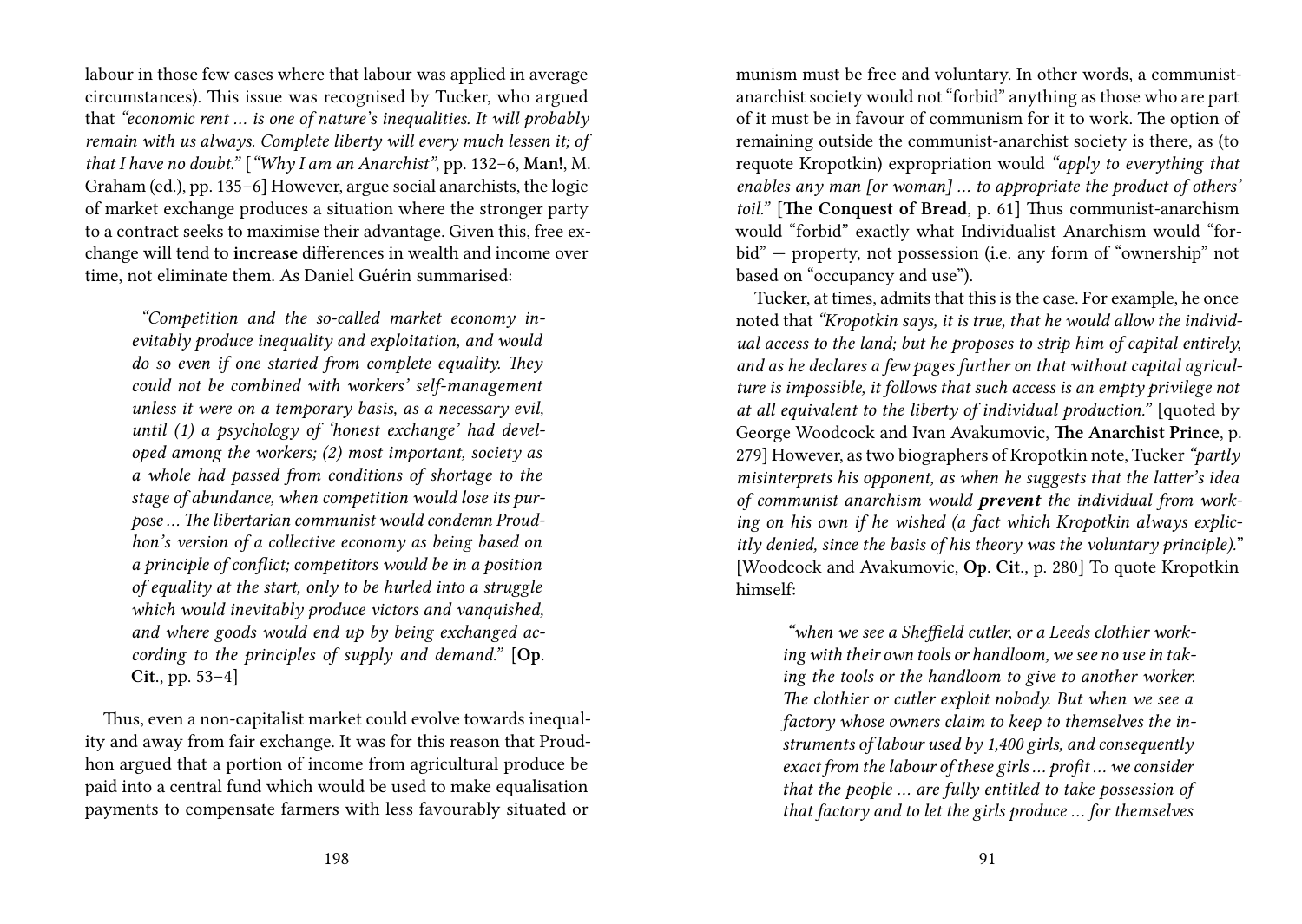*and the rest of the community … and take what they need of house room, food and clothing in return."* [**Act for Yourselves**, p. 105]

So Kropotkin argued that a communist-anarchist revolution would **not** expropriate the tools of self-employed workers who exploited no-one. Malatesta also argued that in an anarchist society *"the peasant [is free] to cultivate his piece of land, alone if he wishes; free is the shoe maker to remain at his last or the blacksmith in his small forge."* Thus these two very famous communist-anarchists also supported "property" but they are recognised as obviously socialists. This apparent contradiction is resolved when it is understood that for communist-anarchists (like all anarchists) the abolition of property does not mean the end of possession and so *"would not harm the independent worker whose real title is possession and the work done"* unlike capitalist property. [Malatesta, **Op. Cit.**, p. 103] Compare this with Yarros' comment that *"[s]mall owners would not suffer from the application of the 'personal use' principle, while large owners, who have come into possession of the landed property, or the capital with which they purchased the landed property, by means that equal liberty could not sanction, would have no principle to base any protest on."* [**Liberty**, no. 197, p. 2] In other words, **all** anarchists (as we argue in section B.3) oppose private property but support possession (we return to this issue in section I.6.2 as it is an all too common fallacy).

#### **G.2.2 Is communist-anarchism violent?**

Having shown that communist-anarchist is a valid form of anarchism even in terms of individualist anarchism in the last section, it is now necessary to discuss the issue of methods, i.e., the question of revolution and violence. This is related to the first objection, with Tucker arguing that *"their Communism is another State, while*

than what they really want. Which, of course, is the same as under capitalism.

This was why Proudhon argued that *"every worker employed in the association"* must have *"an undivided share in the property of the company"* in order to ensure workers' self-management. [**Op. Cit.**, p. 222] Only this could ensure *"occupancy and use"* and so selfmanagement in a free society (i.e. keep that society free). Thus in anarchism, as de Cleyre summarised, it is *"a settled thing that to be free one must have liberty of access to the sources and means of production"* Without socialisation of the means of life, liberty of access could be denied. Little wonder she argued that she had become *"convinced that a number of the fundamental propositions of individualistic economy would result in the destruction of equal liberty."* The only logical anarchist position is*"that some settlement of the whole labour question was needed which would not split up the people again into land possessors and employed wage-earners."* Hence her movement from individualism towards, first, mutualism and then communism — it was the only logical position to take in a rapidly industrialising America which had made certain concepts of individualism obsolete. It was her love of freedom which made her sensitive to the possibility of any degeneration back into capitalism: *"the instinct of liberty naturally revolted not only at economic servitude, but at the outcome of it, class-lines."* [**Op. Cit.**, p. 58, p. 105, p. 61 and p. 55] As we argue in section G.4.2 such a possibility can be avoided only by a consistent application of "occupancy and use" which, in practice, would be nearly identical to the communalisation or socialisation of the means of life.

This issue is related to the question of inequality within a market economy and whether free exchanges tend to reduce or increase any initial inequalities. While Individualist Anarchists argue for the *"cost principle"* (i.e. cost being the limit of price) the cost of creating the same commodity in different areas or by different people is not equal. Thus the market price of a good **cannot** really equal the multitude of costs within it (and so price can only equal a workers'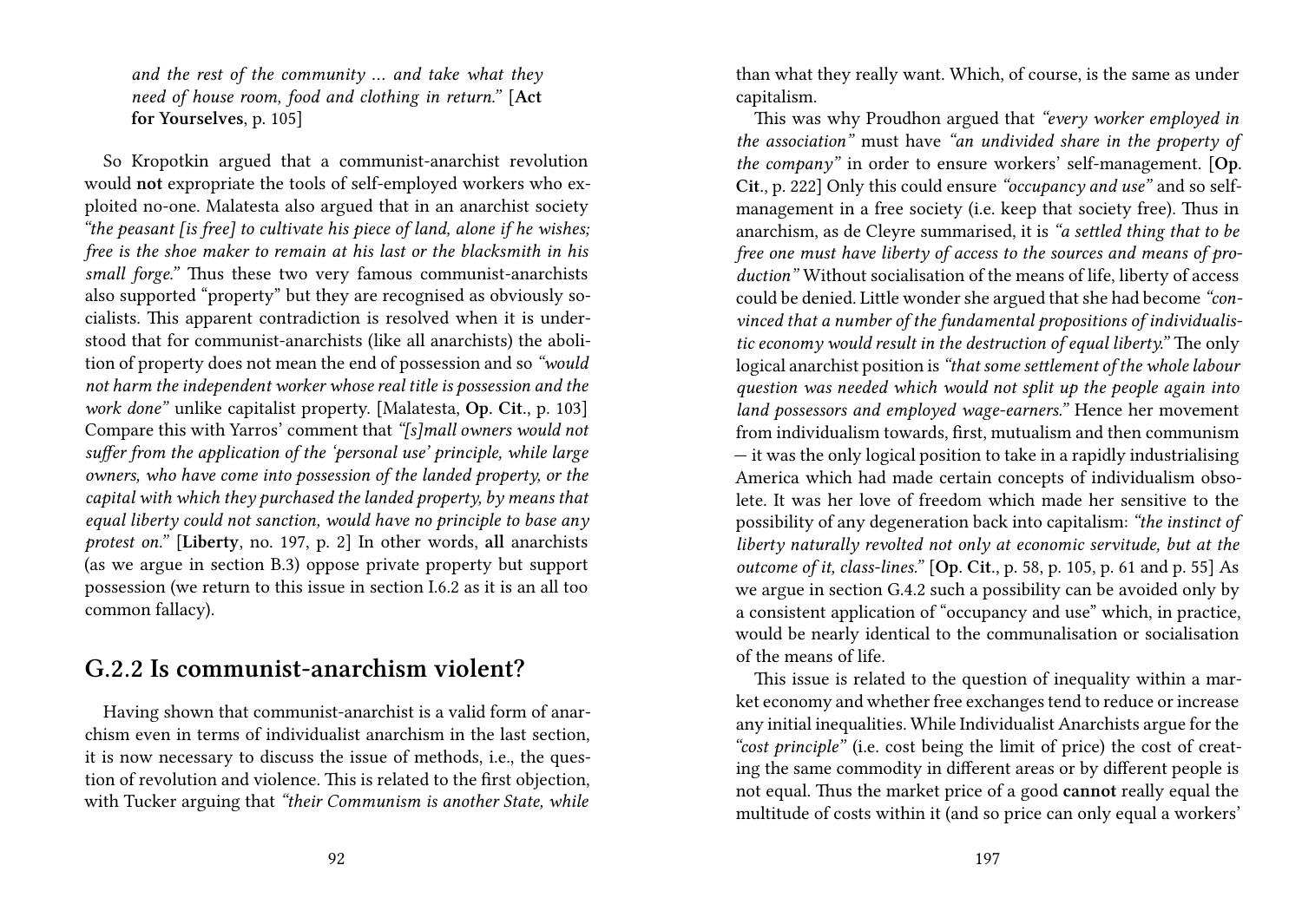trations of capital which made anarchy impossible even with free competition, he rejected the suggestion that individualist anarchists should join in such activity. Voltairine de Cleyre came to similar conclusions earlier and started working with Emma Goldman before becoming a communist-anarchist sometime in 1908. Perhaps unsurprisingly, one historian argues that as the *"native American variety of anarchism dissolved in the face of increasing State repression and industrialisation, rationalisation, and concentration of capital, American anarchists were forced either to acquiesce or to seek a more militant stain of anarchism: this latter presented itself in the form of Communist Anarchism … Faith in peaceful evolution toward an anarchist society seemed archaic and gradually faded."* [Kline,**The Individualist Anarchists**, p. 83]

So while state action may increase the degree of monopoly in an industry, the natural tendency for any market is to place barriers (natural ones) to new entries in terms of set-up costs and so on. This applies just as much to co-operatives as it does to companies based on wage-labour. It means that if the relation between capital and labour was abolished **within** the workplace (by their transformation into co-operatives) but they remained the property of their workers, it would only be a matter of time before the separation of the producers from their means of production reproduced itself. This is because, within any market system, some firms fail and others succeed. Those which fail will create a pool of unemployed workers who will need a job. The successful co-operatives, safe behind their natural barriers to entry, would be in a stronger position than the unemployed workers and so may hire them as wage labourers — in effect, the co-operative workers would become "collective capitalists" hiring other workers. This would end workers' self-management (as not all workers are involved in the decision making process) as well as workers' ownership, i.e. *"occupancy and use,"* (as not all workers' would own the means of production they used). The individual workers involved may "consent" to becoming wage slaves, but that is because it is the best option available rather

*my voluntary cooperation is not a State at all. It is a very easy matter to tell who is an Anarchist and who is not. Do you believe in any form of imposition upon the human will by force?"* [**Liberty**, no. 94, p. 4] However, Tucker was well aware that the state imposed its will on others by force and so the question was whether revolution was the right means of ending its oppression.

To a large degree, discussion on the question of revolution was clouded by the fact it took place during the height of the *"propaganda by the deed"* period in anarchist history (see section A.2.18). As George Woodcock noted, a *"cult of violence … marked and marred"* the IWPA and alienated the individualist anarchists. [**Anarchism**, p. 393] Johann Most was the focus for much of this rhetoric (see Paul Avrich's **The Haymarket Tragedy**, particularly the chapter entitled *"Cult of Dynamite"*). However, the reason why talk of dynamite found an audience had nothing to do with anarchism but rather because of the violence regularly directed against striking workers and unions. As we discuss more fully in section G.3.1, strikes were habitually repressed by violence (by the state or by the employer's private police). The massive 1877 strike wave, for example, saw the **Chicago Times** urge the use of hand grenades against strikers while employers organised *"private guards and bands of uniformed vigilantes"* which *"roamed the streets, attacking and dispersing groups of workers.* Business leaders concluded that *"the chief lesson of the strike as the need for a stronger apparatus of repression"* and presented the city of Chicago with two Gatling guns to aid that task. *"The erection of government armouries in the centres of American cities dates from this period."* This repression and the vitriolic ruling class rhetoric used *"set a pattern for the future and fuelled the hatreds and passions without which the Haymarket tragedy would not have occurred."* [Paul Avrich, **The Haymarket Tragedy**, p. 33 and p. 35]

Given this general infatuation with dynamite and violence which this state and employer violence provoked, the possibility for misunderstanding was more than likely (as well as giving the enemies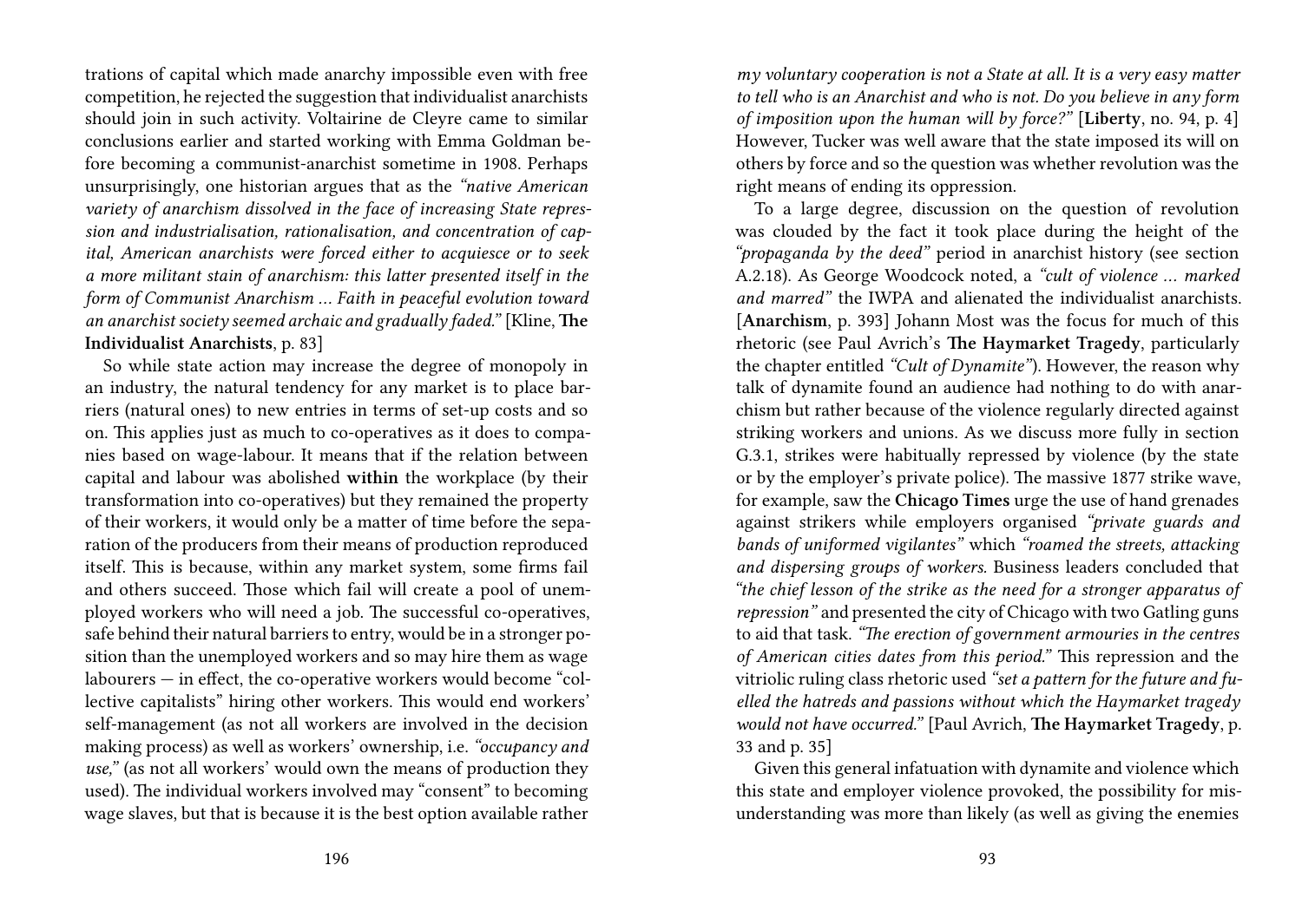of anarchism ample evidence to demonise it while allowing the violence of the system they support to be downplayed). Rather than seeing communist-anarchists as thinking a revolution was the product of mass struggle, it was easy to assume that by revolution they meant acts of violence or terrorism conducted by a few anarchists on behalf of everyone else (this false perspective is one which Marxists to this day tend to repeat when dismissing anarchism). In such a situation, it is easy to see why so many individualist anarchists thought that a small group of anarchists sought to impose communism by means of violence. However, this was not the case. According to Albert Parsons, the communist-anarchists argued that the working class *"will be driven to use [force] in self-defence, in selfpreservation against those who are degrading, enslaving and destroying them."* [**The Autobiographies of the Haymarket Martyrs**, p. 46] As August Spies put it, *"[t]o charge us with an attempt to overthrow the present system on or about May 4th, and then establish anarchy, is too absurd a statement, I think, even for a political office-holder to make … Only mad men could have planned such a brilliant scheme."* Rather, *"we have predicted from the lessons history teaches, that the ruling classes of to-day would no more listen to the voice of reason than their predecessors; that they would attempt by brute force to stay the wheel of progress."* [contained in Parsons, **Anarchism: Its Philosophy and Scientific Basis**, p. 55] Subsequent events have proven that Spies and Parsons had a point!

Thus arguments about violence should not result in the assumption that the individualist anarchists were pacifists as the subject usually is not violence as such but rather assassinations and attempts of minorities to use violence to create "anarchy" by destroying the state on behalf of the general population.*"To brand the policy of terrorism and assassination as immoral is ridiculously weak,"* argued Tucker. *"Liberty does not assume to set any limit on the right of an invaded individual to choose his own methods of defence. The invader, whether an individual or a government forfeits all claim to consideration from the invaded. This truth is independent of the char-* problem in a system based on "occupancy and use" as permanently leaving a property means that it automatically becomes abandoned and so its users may be forced to stay in one location until they find a buyer for it. This is not an issue in social anarchism as access to the means of life is guaranteed to all members of the free society.

Most social anarchists also are critical of the means which individualists anarchists support to achieve anarchy, namely to abolish capitalism by the creation of mutual banks which would compete exploitation and oppression away. While mutual banks could aid the position of working class people under capitalism (which is why Bakunin and other social anarchists recommended them), they cannot undermine or eliminate it. This is because capitalism, due to its need to accumulate, creates **natural** barriers to entry into a market (see section C.4). Thus the physical size of the large corporation would make it immune to the influence of mutual banking and so usury could not be abolished. Even if we look at the claimed indirect impact of mutual banking, namely an increase in the demand of labour and so wages, the problem arises that if this happens then capitalism would soon go into a slump (with obvious negative effects on small firms and co-operatives). In such circumstances, the number of labourers seeking work would rise and so wages would fall and profits rise. Then it is a case of whether the workers would simply tolerate the slump and let capitalism continue or whether they would seize their workplaces and practice the kind of expropriation individualist anarchists tended to oppose.

This problem was recognised by many individualist anarchists themselves and it played a significant role in its decline as a movement. By 1911 Tucker had come to the same conclusions as communist-anarchists on whether capitalism could be reformed away. As we noted in section G.1.1, he *"had come to believe that free banking and similar measures, even if inaugurated, were no longer adequate to break the monopoly of capitalism or weaken the authority of the state."* [Paul Avrich, **Anarchist Voices**, p. 6] While admitted that political or revolutionary action was required to destroy the concen-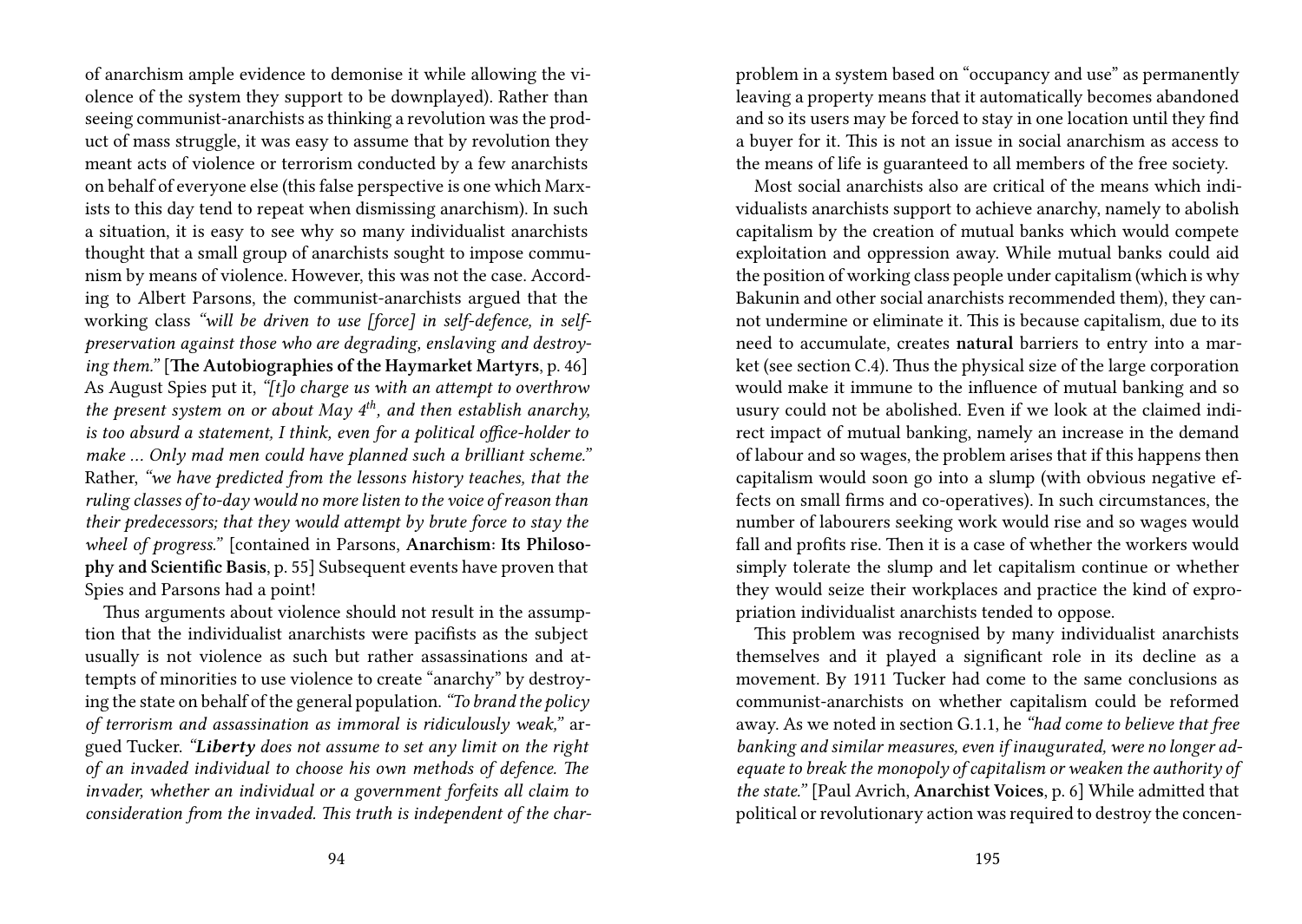*comes necessary for the workers to form themselves into democratic societies, with equal conditions for all members, on pain of a relapse into feudalism."* [**The General Idea of the Revolution**, p. 276 and p. 277]

In the case of a park, either it is open to all or it is fenced off and police used to bar access. Taking "occupancy and use" as our starting point then it becomes clear that, over time, either the community organises itself communally or a park becomes private property. If a group of people frequent a common area then they will have to discuss how to maintain it — for example, arrange for labour to be done on it, whether to have a play-ground for children or to have a duck pond, whether to increase the numbers and types of trees, and so forth. That implies the development of communal structures. In the case of new people using the amenity, either they are excluded from it (and have to pay for access) or they automatically join the users group and so the park is, in effect, common property and socialised. In such circumstances, it would be far easier simply to ignore the issue of individual contributions and base access on need (i.e., communistic principles). However, as already indicated in section G.2.1, social anarchists reject attempts to coerce other workers into joining a co-operative or commune. Freedom cannot be given, it must be taken and social anarchism, like all forms of anarchy, cannot be imposed. How those who reject social anarchism will gain access to common property will depend, undoubtedly, on specific circumstances and who exactly is involved and how they wish to utilise it. As such, it will be difficult to generalise as each commune will determine what is best and reach the appropriate contracts with any individualist anarchists in their midst or vicinity.

It should also be pointed out (and this may seem ironic), wage labour does have the advantage that people can move to new locations and work without having to sell their old means of living. Often moving somewhere can be a hassle if one has to sell a shop or home. Many people prefer not to be tied down to one place. This is a

*acter of the invasion."* This meant that the *"right to resist oppression by violence is beyond doubt. But its exercise would be unwise unless the suppression of free thought, free speech, and a free press were enforced so stringently that all other means of throwing it off had become hopeless."* Ultimately, though, the *"days of armed revolution have gone by. It is too easily put down."* [**Instead of a Book**, p. 430, p. 439 and p. 440]

Except for a small group of hard-core insurrectionists, few social anarchists think that violence should be the first recourse in social struggle. The ultra-revolutionary rhetoric associated with the 1883– 6 period is not feature of the anarchist movement in general and so lessons have been learned. As far as strategy goes, the tactics advocated by social anarchists involve the same ones that individualist anarchists support, namely refusal of obedience to all forms of authority. This would include workplace, rent and tax strikes, occupations, protests and such like. Violence has always been seen as the last option, to be used only in self-defence (or, sometimes, in revenge for greater acts of violence by oppressors). The problem is that any effective protest will result in the protesters coming into conflict with either the state or property owners. For example, a rent strike will see the agents of the property owner trying to evict tenants, as would a workers strike which occupied the workplace. Similarly, in the Seattle protests in 1999 the police used force against the non-violent protesters blocking the roads long before the Black Bloc started breaking windows (which is, in itself, nonviolent as it was directed against corporate property, not people unlike the police action). Unless the rebels simply did what they were told, then any non-violent protest could become violent — but only because private property ultimately rests on state violence, a fact which becomes obvious when people refuse to acknowledge it and its privileges (*"There is only one law for the poor, to wit: Obey the rich."* [Parsons, **Op. Cit.**, p. 97]). Thus Adolph Fischer, one of the Haymarket Martyrs: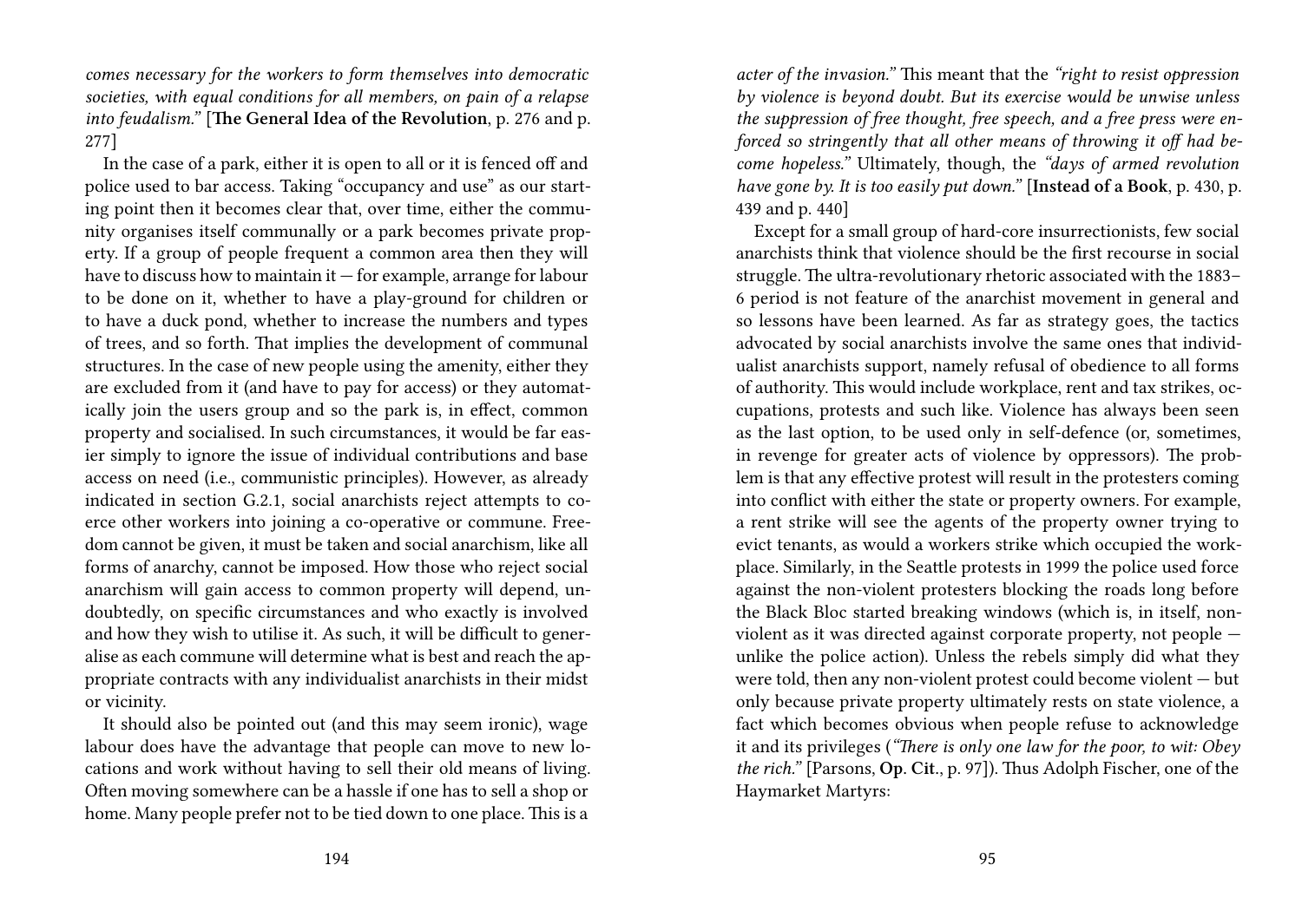*"Would a peaceful solution of the social question be possible, the anarchists would be the first ones to rejoice over it.*

*"But is it not a fact that on occasion of almost every strike the minions of the institutions of private property — militia, police, deputy sheriffs; yes, even federal troops — are being called to the scenes of conflict between capital and labour, in order to protect the interests of capital? … What peaceful means should the toilers employ? There is, for example, the strike? If the ruling classes want to enforce the 'law' they can have every striker arrested and punished for 'intimidation' and conspiracy. A strike can only be successful if the striking workingmen prevent their places being occupied by others. But this prevention is a crime in the eyes of the law. Boycott? In several states the 'courts of justice' have decided that the boycott is a violation of the law, and in consequence thereof, a number of boycotts have had the pleasure of examining the inner construction of penitentiaries 'for 'conspiracy' against the interests of capital."* [**The Autobiographies of the Haymarket Martyrs**, pp. 85–6]

Some individualist anarchists did agree with this position. Dyer Lum, for example, *"supported revolutionary violence on practical and historical grounds. Practically speaking, Lum did not believe that 'wage slavery' could be ended by non-violence because capitalists would surely use force to resist."* [Frank H. Brooks, *"Ideology, Strategy, and Organization: Dyer Lum and the American Anarchist Movement"*, pp. 57–83, **Labor History**, vol. 34, No. 1, p. 71] Spooner's rhetoric could be as violent sounding as Johann Most at his worse and he called upon the subjects of the British Empire to rise in revolt (see his pamphlet **Revolution**). Equally, many social anarchists are pacifists or believe that anarchism can come about by means of reform and not revolution. Thus the reform/revolution divide does

social anarchists reject the individualists' conception of anarchy, simply because it can, unfortunately, allow hierarchy (i.e. government) back into a free society in the name of "liberty" and "free contracts." Freedom is fundamentally a social product, created in and by community. It is a fragile flower and does not fare well when bought and sold on the market.

Moreover, without communal institutions, social anarchists argue, it would be impossible to specify or supply group or public goods. In addition, occupancy and use would, on the face of it, preclude such amenities which are utilised by members of a community such as parks, roads or bridges — anything which is used but not occupied continually. In terms of roads and bridges, who actually occupies and uses them? The drivers? Those who maintain it? The occupiers of the houses which it passes? Those who funded it construction? If the last, then why does this not apply to housing and other buildings left on land? And how are the owners to collect a return on their investment unless by employing police to bar access to non-payers? And would such absentee owners not also seek to extend their appropriations to other forms of property? Would it not be far easier to simply communalise such forms of commonly used "property" rather than seek to burden individuals and society with the costs of policing and restricting access to them?

After all, social anarchists note, for Proudhon there was a series of industries and services that he had no qualms about calling *"public works"* and which he considered best handled by communes and their federations. Thus *"the control undertaking such works will belong to the municipalities, and to districts within their jurisdiction"* while *"the control of carrying them out will rest with the workmen's associations."* This was due to both their nature and libertarian values and so the *"direct, sovereign initiative of localities, in arranging for public works that belong to them, is a consequence of the democratic principle and the free contract: their subordination to the State is … a return to feudalism."* Workers' self-management of such public workers was, again, a matter of libertarian principles for *"it be-*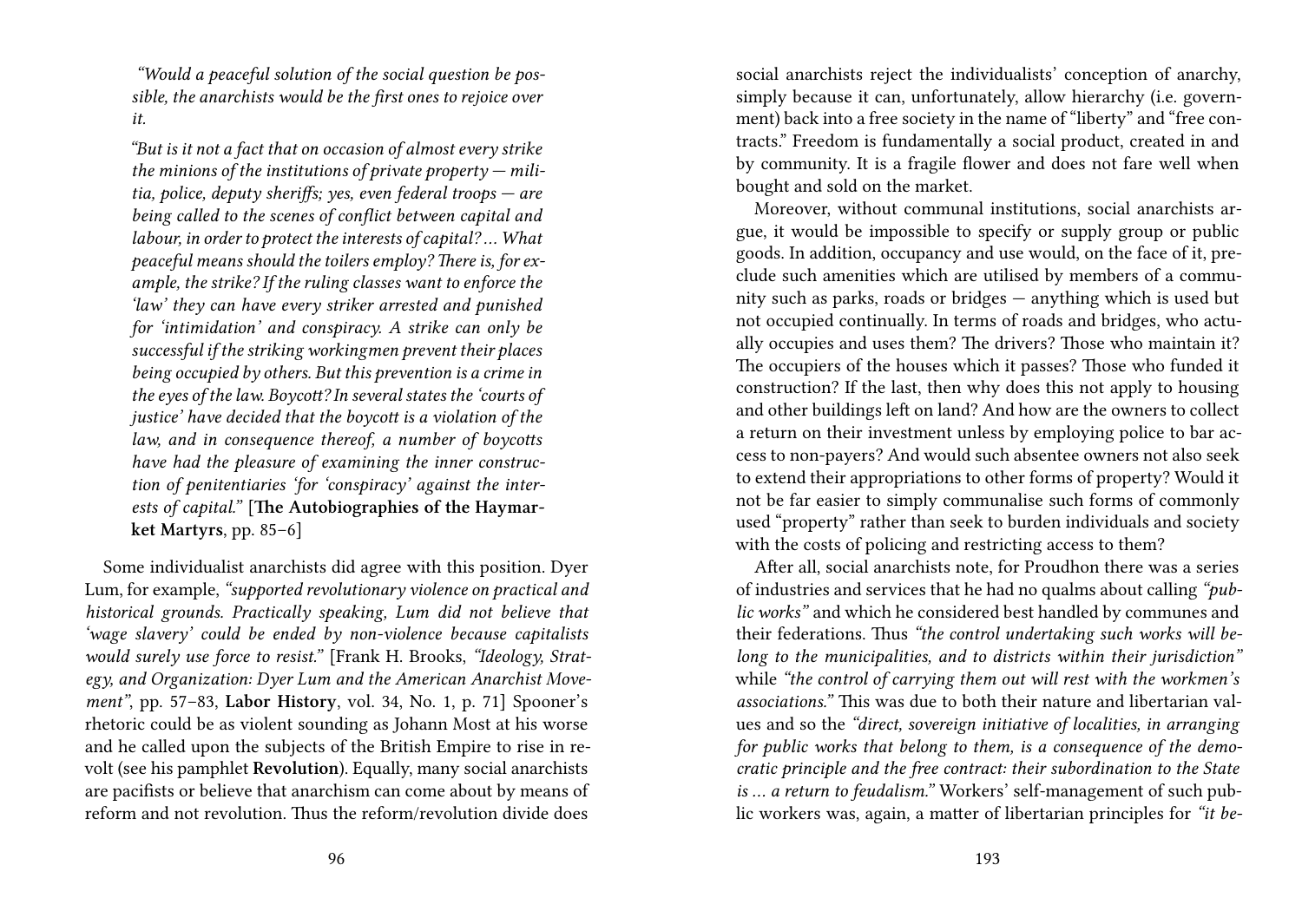with reality. Taken literally, of course, this implies that such a version of "anarchy" there would be no forms of association at all. No groups, no families, no clubs: nothing bar the isolated individual. It implies no economic activity beyond the level of peasant farming and one-person artisan workplaces. Why? Simply because any form of organisation implies "group issues." Two people deciding to live together or one hundred people working together becomes a group, twenty people forming a football club becomes a group. And these people have joint interests and so group issues. In other words, to deny group issues is implying a social situation that has never existed nor ever will. Thus Kropotkin:

*"to reason in this way is to pay … too large a tribute to metaphysical dialectics, and to ignore the facts of life. It is impossible to conceive a society in which the affairs of any one of its members would not concern many other members, if not all; still less a society in which a continual contact between its members would not have established an interest of every one towards all others, which would render it impossible to act without thinking of the effects which our actions may have on others."* [**Evolution and Environment**, p. 85]

Once the reality of "group issues" is acknowledged, as most individualist anarchists do, then the issue of collective decision making automatically arises. There are two ways of having a group. You can be an association of equals, governing yourselves collectively as regards collective issues. Or you can have capitalists and wage slaves, bosses and servants, government and governed. Only the first, for obvious reasons, is compatible with anarchist principles. Freedom, in other words, is a product of how we interact with each other, not of isolation. Simply put, anarchism is based on self-management of group issues, not in their denial. Free association is, in this perspective, a necessary but not sufficient to guarantee freedom. Therefore,

not quite equal the individualist/social anarchist divide, although it is fair to say that most individualist anarchists were and are reformists.

So, it must be stressed that most individualist anarchists did not oppose revolution **as such**. Rather they considered it as both unlikely to succeed and unnecessary. They rejected revolutionary expropriation *"not because we deem such expropriation unjust, invasive, criminal, but solely because we are we are convinced that there is a better, safer, and wiser way for labour to pursue with a view to emancipation."* With mutual banks, they argued, it became possible *"for labour to gradually lift itself into the position to command its full share of wealth, and absorb in the shape of wages all that is now alienated from it in the forms of profit, interest proper, and monopoly rent."* [Yarrows, **Liberty**, no. 171, p. 5] As such, their aims were the same as communist-anarchism (namely to end exploitation of labour and the abolition of the state) but their means were different. Both, however, were well aware that the capitalism could not be ended by political action (i.e., voting). *"That the privileged class"*, argued William Bailie *"will submit to expropriation, even if demanded at the ballot-box, is a delusion possible only to him who knows not the actual situation confronting the people of this country."* [*"The Rule of the Monopolists"*, **Liberty**, no. 368, p. 4]

However, there was one area of life that was excluded from their opposition to expropriation: the land. As Yarros put it, *"the Anarchists' position on the land question, which involves the dispossession of present landlords and the entire abolition of the existing system of land tenure … They wish to expropriate the landlords, and allow the landless to settle on land which does not now belong to them."* This *"[o]ne exception … we are compelled to make"* involved *"believ[ing] that the landless will, individually and for the purpose of occupying ownership, take possession of the land not personally occupied and used by landlord, and will protect each other in the possession of such lands against any power hostile to them."* [**Op. Cit.**, no. 171, p. 4 and p. 5]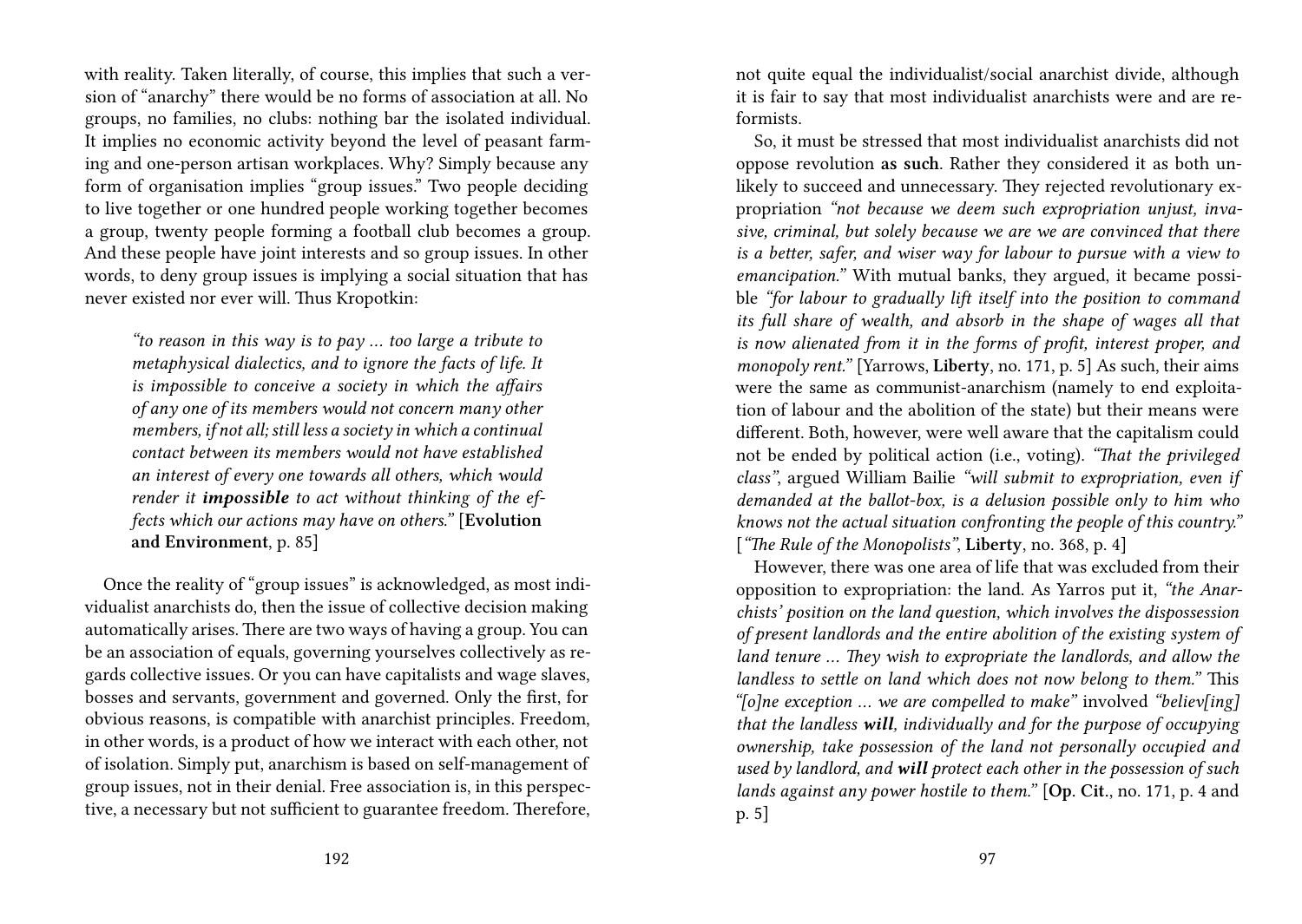Yet as subsequent history has shown, landlords are just as likely to organise and support violent counter-revolutionary movements in the face of land reform as are industrial capitalists. Both sections of the capitalist class supported fascists like Mussolini, Franco and Pinochet in the face of even moderate attempts at expropriation by either reformist governments or the peasants themselves. So as the history of land reform shows, landlords are more than willing to turn to death squads and fascism to resist it. To suggest that squatting land would provoke less capitalist violence than, say, expropriating workplaces simply cannot be supported in the light of  $20<sup>th</sup>$ century history. The choice, then, is simply to allow the landlords and capitalists to keep their property and try to but it back from them or use political or revolutionary means to expropriate them. Communist-anarchists thought that the mutual banks would not work and so supported expropriation by means of a mass revolt, a social revolution.

As such, communist-anarchists are not revolutionaries by choice but rather because they do not think capitalism can be reformed away nor that the ruling class will freely see their power, property and privileges taken from them. They reject the mutualist and individualist anarchist suggestion that mutual banks could provide enough credit to compete capitalism away and, even if it could, the state would simply outlaw it. This perspective does **not** imply, as many enemies of anarchist suggest, that social anarchists always seek to use violence but rather that we are aware that the state and capitalists will use violence against any effective protest. So, the methods social anarchists urge — strikes, occupations, protests, and so forth — are all inherently non-violent but resistance by the state and capitalist class to these acts of rebellion often results in violence (which is dutifully reported as violence by the rebels, not the powerful, in the media). That the capitalist class will use violence and force to maintain its position *"is demonstrated in every strike which threatens their power; by every lock-out, by every discharge; by every black-list."* [Parsons, **Anarchism: Its Philosophy and Sci-** *for it, and that being the case, the inevitable course of exchange and re-exchange would be that the man having received less than the full amount, could buy back less than the full amount, so that eventually the unsold products must again accumulate in the capitalist's hands; and again the period of non-employment arrives."* This obviously applied to individualist anarchism. In response to objections like this, individualists tend to argue that competition for labour would force wages to equal output. Yet this ignores natural barriers to competition: *"it is well enough to talk of his buying hand tools, or small machinery which can be moved about; but what about the gigantic machinery necessary to the operation of a mine, or a mill? It requires many to work it. If one owns it, will he not make the others pay tribute for using it?"* [**Op. Cit.**, p. 60 and p. 61]

As such, a free market based on wage labour would be extremely unlikely to produce a non-exploitative society and, consequently, it would not be socialist and so not anarchist. Moreover, the successful business person would seek to secure his or her property and power and so employ police to do so. *"I confess that I am not in love with all these little states,"* proclaimed de Cleyre, *"and it is … the thought of the anarchist policeman that has driven me out of the individualist's camp, wherein I for some time resided."* [quoted by Eugenia C. Delamotte, **Gates of Freedom**, p. 25] This outcome can only be avoided by consistently applying "occupancy and use" in such as way as to eliminate wage labour totally. Only this can achieve a society based on freedom **of** association as well as freedom **within** association.

As we noted in section G.2, one of the worries of individualist anarchists is that social anarchism would subject individuals to group pressures and concerns, violating individual autonomy in the name of collective interests. Thus, it is argued, the individual will become of slave of the group in practice if not in theory under social anarchism. However, an inherent part of our humanity is that we associate with others, that we form groups and communities. To suggest that there are no group issues within anarchism seems at odds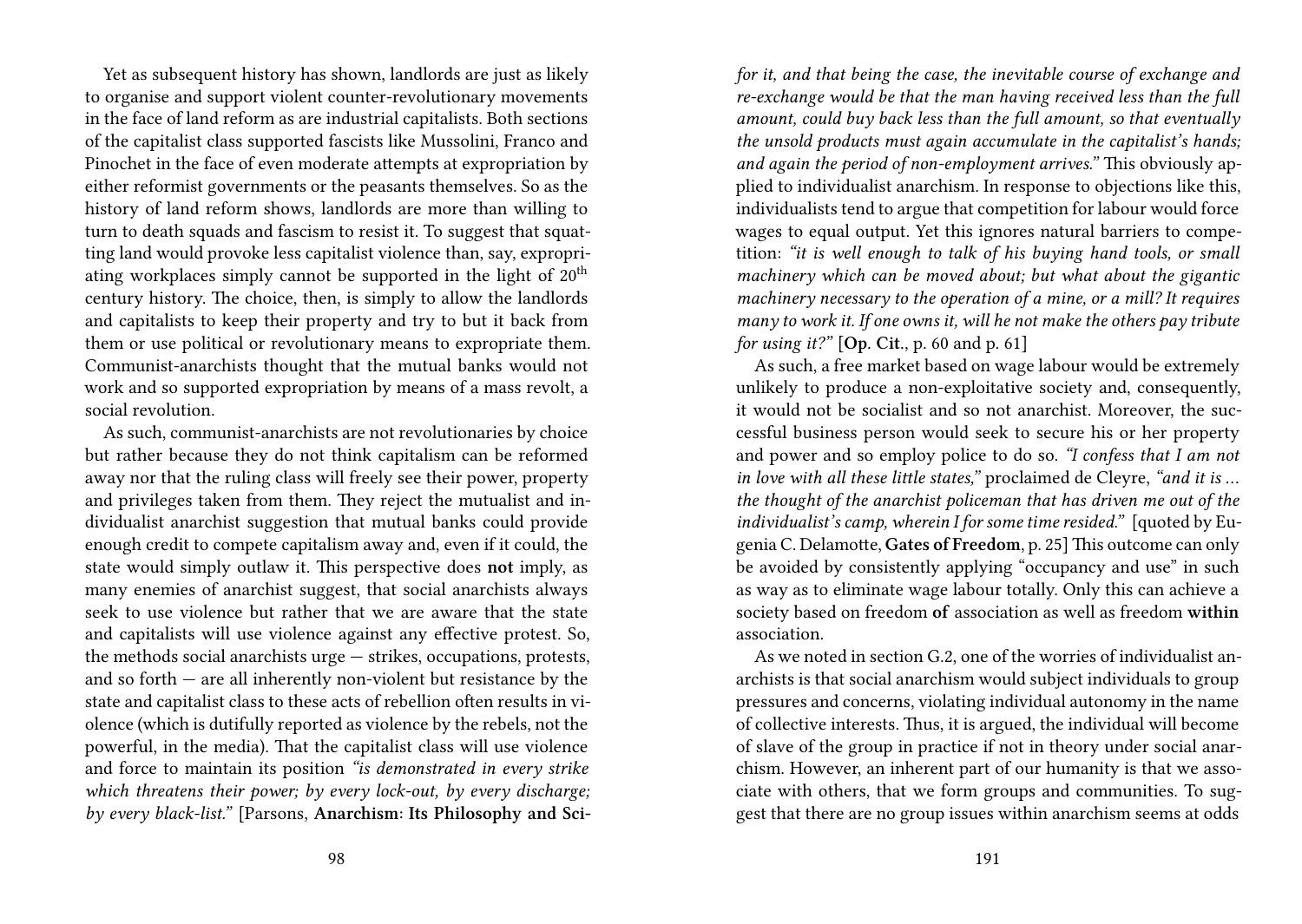Individualist anarchists reply to this criticism by arguing that this is derived from a narrow reading of Stirner's ideas and that they are in favour of universal egoism. This universal egoism and the increase in competition made possible by mutual banking will ensure that workers will have the upper-hand in the market, with the possibility of setting up in business themselves always available. In this way the ability of bosses to become autocrats is limited, as is their power to exploit their workers as a result. Social anarchists argue, in response, that the individualists tend to underestimate the problems associated with natural barriers to entry in an industry. This could help generate generalised wage labour (and so a new class of exploiters) as workers face the unpleasant choice of working for a successful firm, being unemployed or working for low wages in an industry with lower barriers to entry. This process can be seen under capitalism when co-operatives hire wage workers and not include them as members of the association (i.e. they exercise their ownership rights to exclude others). As Proudhon argued:

*"I have shown the contractor, at the birth of industry, negotiating on equal terms with his comrades, who have since become his workmen. It is plain, in fact, that this original equality was bound to disappear through the advantageous position of the master and the dependent position of the wage-workers. In vain does the law assure the right of each to enterprise … When an establishment has had leisure to develop itself, enlarge its foundations, ballast itself with capital, and assure itself a body of patrons, what can a workman do against a power so superior?"* [**System of Economical Contradictions**, p. 202]

Voltairine de Cleyre also came to this conclusion. Discussing the limitations of the Single Tax land reform, she noted that *"the stubborn fact always came up that no man would employ another to work for him unless he could get more for his product than he had to pay*

**entific Basis**, p. 105] Ultimately, the workings of capitalism itself provokes resistance to it. Even if no anarchist participated in, or help organise, strikes and protests they would occur anyway and the state would inevitably intervene to defend "law and order" and "private property"  $-$  as the history of every class system proves. So communist-anarchism does not produce the class war, the class war produces communist-anarchism.

In addition, Tucker thought that a violent revolution would not succeed for without an awareness of anarchist ideals in the general public, the old system would soon return. *"If government should be abruptly and entirely abolished tomorrow,"* he argued, *"there would probably ensue a series of physical conflicts about land and many other things, ending in reaction and a revival of the old tyranny."* [**Instead of a Book**, p. 329] Almost all revolutionary anarchists would agree with his analysis (see section A.2.16). Such anarchists have always seen revolution as the end of a long process of selfliberation and self-education through struggle. All anarchists reject the idea that all that was required was to eliminate the government, by whatever means, and the world would be made right. Rather, we have seen anarchism as a social movement which, like anarchy itself, requires the participation of the vast majority to be viable. Hence anarchist support for unions and strikes, for example, as a means of creating more awareness of anarchism and its solutions to the social question (see section J.1). This means that communistanarchists do not see revolution as imposing anarchism, but rather as an act of self-liberation by a people sick of being ruled by others and act to free themselves of tyranny.

So, in summary, in terms of tactics there is significant overlap between the strategies advocated by both social and individualist anarchists. The key difference is that the former do not think that the latter's mutual banks make expropriation unnecessary while the individualist anarchists think that expropriation of capital would provoke the state into attacking and it would be unlikely that the rebels would win. Both, however, can agree that violence should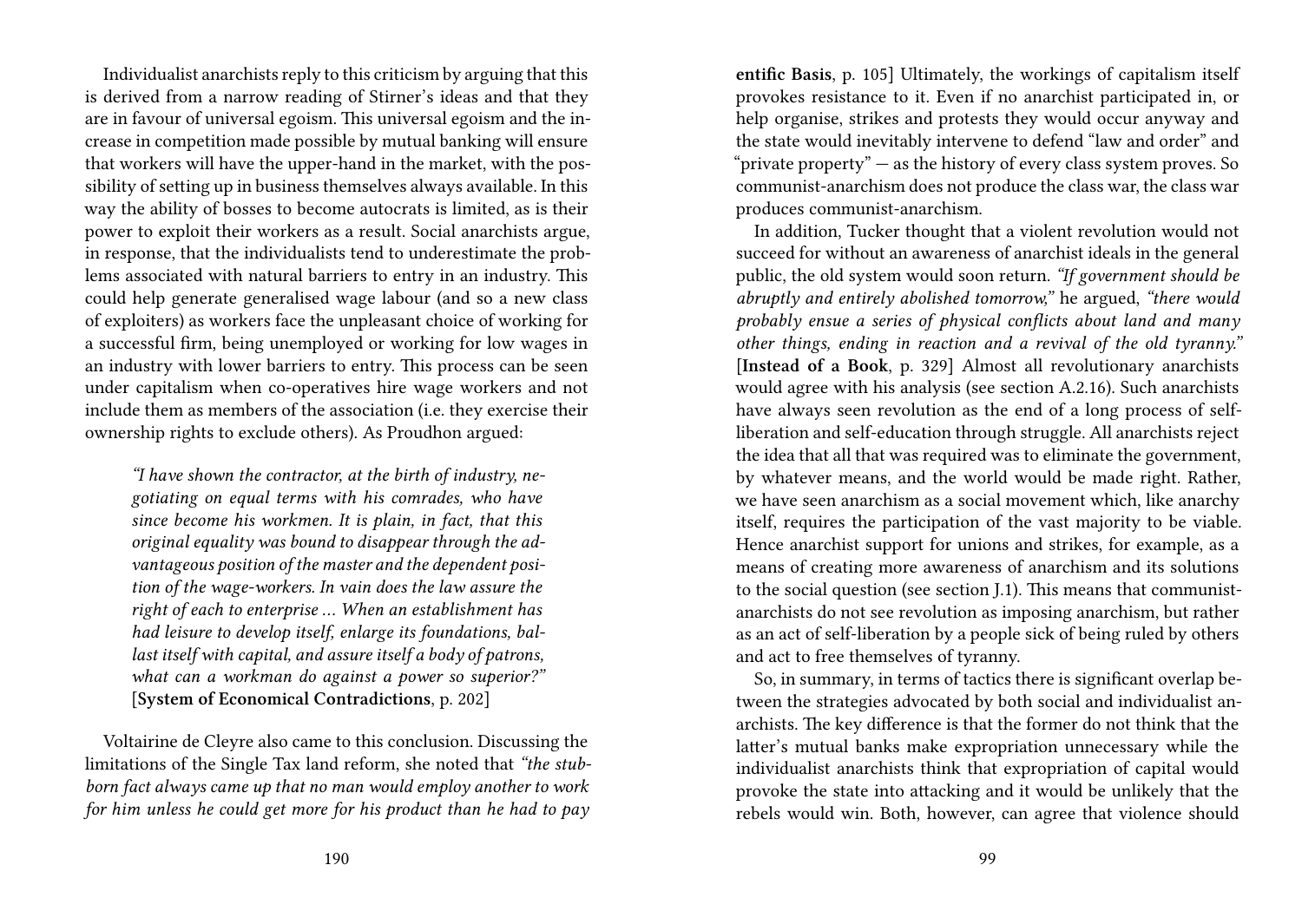only be used in self-defence and that for most of the time it is not required as other forms of resistance are far more effective.

# **G.2.3 Does communist-anarchism aim to destroy individuality?**

Then there is the desirability of communism as such. A. H. Simpson argued that *"Anarchism is egoism; Communism is altruism"* and altruism in any form will involve *"the duty of the individual to sacrifice himself to God, the State, the community, the 'cause' of anything, superstition that always makes for tyranny. This idea, whether under Theocracy or Communism, will result in the same thing — always authority."* He did, though, argue that in a free society people who *"desire to have their individuality submerged in the crowd"* would be free to set up their own communes. [**The Individualist Anarchists**, p. 92 and p. 94] This flows from Joshua Warren's experiences on Robert Owen's co-operative community **New Harmony** and the conclusions he drew from its collapse. Warren essentially began the individualist anarchist tradition by concluding that any sort of collective emphasis was bound to fail because it prevented people from sufficiently addressing individual concerns, since supposed collective concerns would inevitably take their place. The failure of these communities was rooted in a failure to understand the need for individual self-government. Thus, for Warren, it *"seemed that the differences of opinion, tastes, and purposes increased just in proportion to the demand for conformity"* and so it *"appeared that it was nature's own inherent law of diversity that had conquered us … Our 'united interests' were directly at war with the individualities of persons and circumstances."* [quoted by George Woodcock, **Anarchism**, p. 390] Thus, property within the limits of occupancy and use, and within an economy dominated by the cost principle or some close equivalent, had to be a necessary protection for the individual from both

the market will seek to maximise their advantages and exploit those who are subject to their will. As he put it, *"[s]o far as inherent right is concerned, might is the only measure. Any man … and any set of men … have the right, if they have the power, to kill or coerce other men and to make the entire world subservient to their ends. Society's right to enslave the individual and the individual's right to enslave society are only unequal because their powers are unequal."* In the market, all contracts are based ownership of resources which exist before any specific contracts is made. If one side of the contract has more economic power than the other (say, because of their ownership of capital) then it staggers belief that egoists will not seek to maximise said advantage and so the market will tend to increase inequalities over time rather than reduce them. If, as Tucker argued, *"Anarchic associations would recognise the right of individual occupants to combine their holdings and work them under any system they might agree upon, the arrangement being always terminable at will, with reversion to original rights"* then we have the unfortunate situation where inequalities will undermine anarchism and defence associations arising which will defend them against attempts by those subject to them to use direct action to rectify the situation. [**The Individualist Anarchists**, p. 25 and p. 162]

Kropotkin saw the danger, arguing that such an idea *"runs against the feelings of equality of most of us"* and *"brings the wouldbe 'Individualists' dangerously near to those who imagine themselves to represent a 'superior breed' — those to whom we owe the State … and all other forms of oppression."* [**Evolution and Environment**, p. 84] As we discuss in the next section, it is clear that wage labour (like any hierarchical organisation) is not consistent with general anarchist principles and, furthermore, in direct contradiction to individualist anarchist principles of "occupancy and use." Only if "occupancy and use" is consistently applied and so wage labour replaced by workers associations can the inequalities associated with market exchanges not become so great as to destroy the equal freedom of all required for anarchism to work.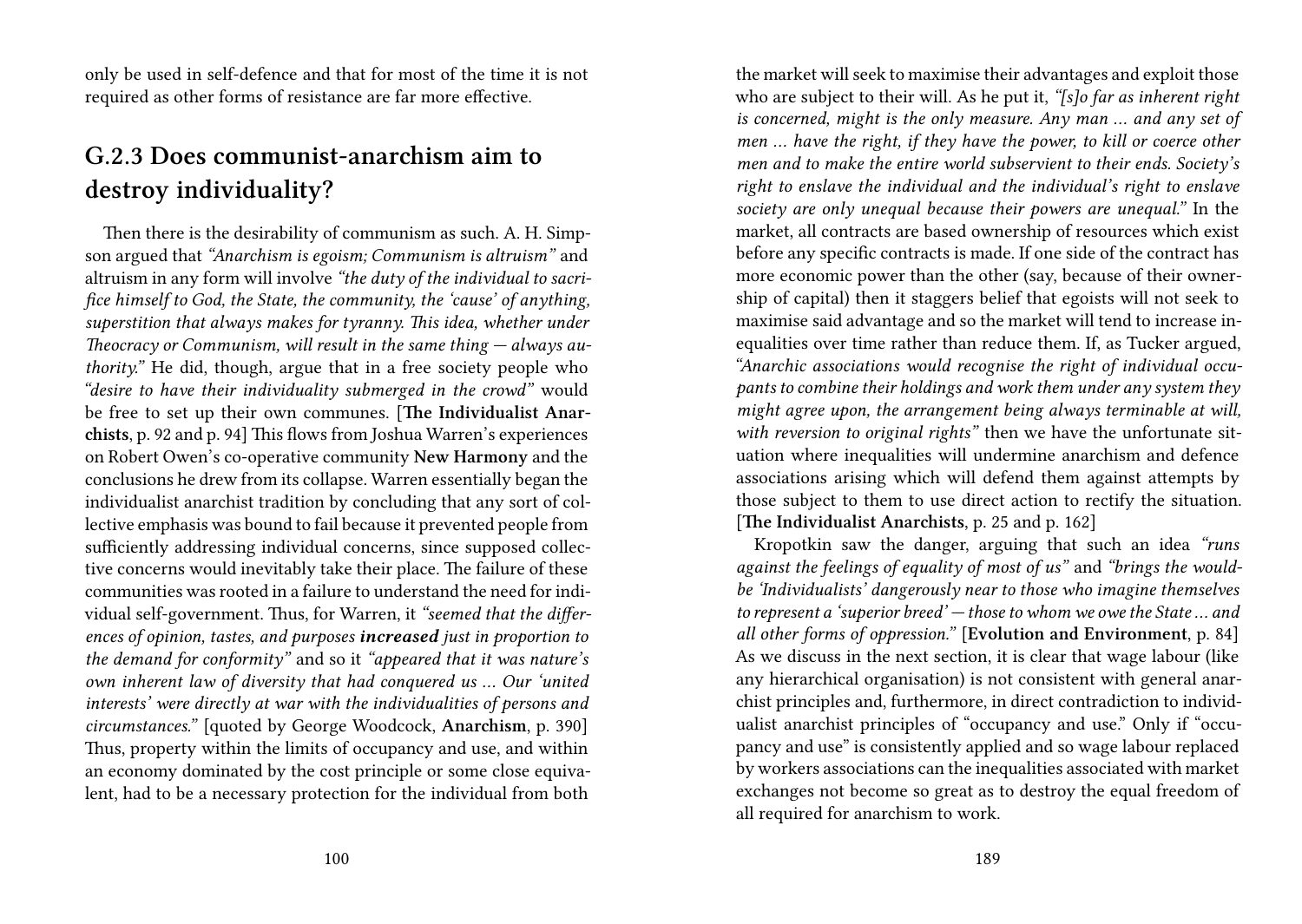owners. The key problem arises in the case of workplaces and how do non-possessors gain access to them. Under social anarchism, any new members of the collective automatically become part of it, with the same rights and ability to participate in decision making as the existing ones. In other words, socialised production does **not** mean that "society" will allocate individuals work tasks but rather it ensures that all individuals have free access to the means of life. Under individualist anarchism, however, the situation is not as clear with some (like Tucker) supporting wage labour. This suggests that the holders of workplaces can exclude others from the means of life they possess and only allow them access only under conditions which create hierarchical social relationships between them. Thus we could have a situation in which the owners who actually manage their own workplaces are, in effect, working capitalists who hire others to do specific tasks in return for a wage.

The problem is highlighted in Tucker's description of what would replace the current system of statism (and note he calls it *"scientific socialism"* thus squarely placing his ideas in the anti-capitalist camp):

*"we have something very tangible to offer , . . We offer non-compulsive organisation. We offer associative combination. We offer every possible method of voluntary social union by which men and women may act together for the furtherance of well-being. In short, we offer voluntary scientific socialism in place of the present compulsory, unscientific organisation which characterises the State and all of its ramifications."* [quoted by Martin, **Op. Cit.**, p. 218]

Yet it is more than possible for voluntary social unions to be authoritarian and exploitative (we see this every day under capitalism). In other words, not every form of non-compulsive organisation is consistent with libertarian principles. Given Tucker's egoism, it is not hard to conclude that those in stronger positions on

the potential tyranny of the group (communism) and from inequalities in wealth (capitalism).

In return, communist-anarchists would agree. *"Phalansteries,* argued Kropotkin, *"are repugnant to millions of human beings."* While most people feel *"the necessity of meeting his [or her] fellows for the pursue of common work … it is not so for the hours of leisure"* and such communities *"do not take this into account."* Thus a commune system does not imply communal living (although such arrangements *"can please some"*). Rather it was a case of *"isolated apartments … Isolation, alternating with time spent in society, is the normal desire of human nature."* [**The Conquest of Bread**, pp. 123–4] Kropotkin in his discussion on why intentional communities like that of Owen's failed repeated many of Warren's points and stressed that they were based on the authoritarian spirit and violated the need for individual liberty, isolation and diversity (see his **Small Communal Experiments and Why They Fail**). The aim of communist-anarchism is to create a communist society based on individual liberty and freely joined functional groups. It does not aim to burden individuals with communal issues beyond those required by said groupings. Thus self-managed communities involve managing only those affairs which truly rest in joint needs, with the interests of individuals and other groups only being discussed if they are harming others and other means of resolving disputes have failed. Whether this can actually happen, of course, will be discovered in a free society. If it did not, the communist-anarchists would be the first to seek alternative economic and social arrangements which guaranteed liberty.

It should also go without saying that no communist-anarchist sought a system by which individuals would have their personality destroyed. As Kropotkin stressed:

*"Anarchist Communism maintains that most valuable of all conquests — individual liberty — and moreover extends it and gives it a solid basis — economic liberty without which political liberty is delusive; it does not ask*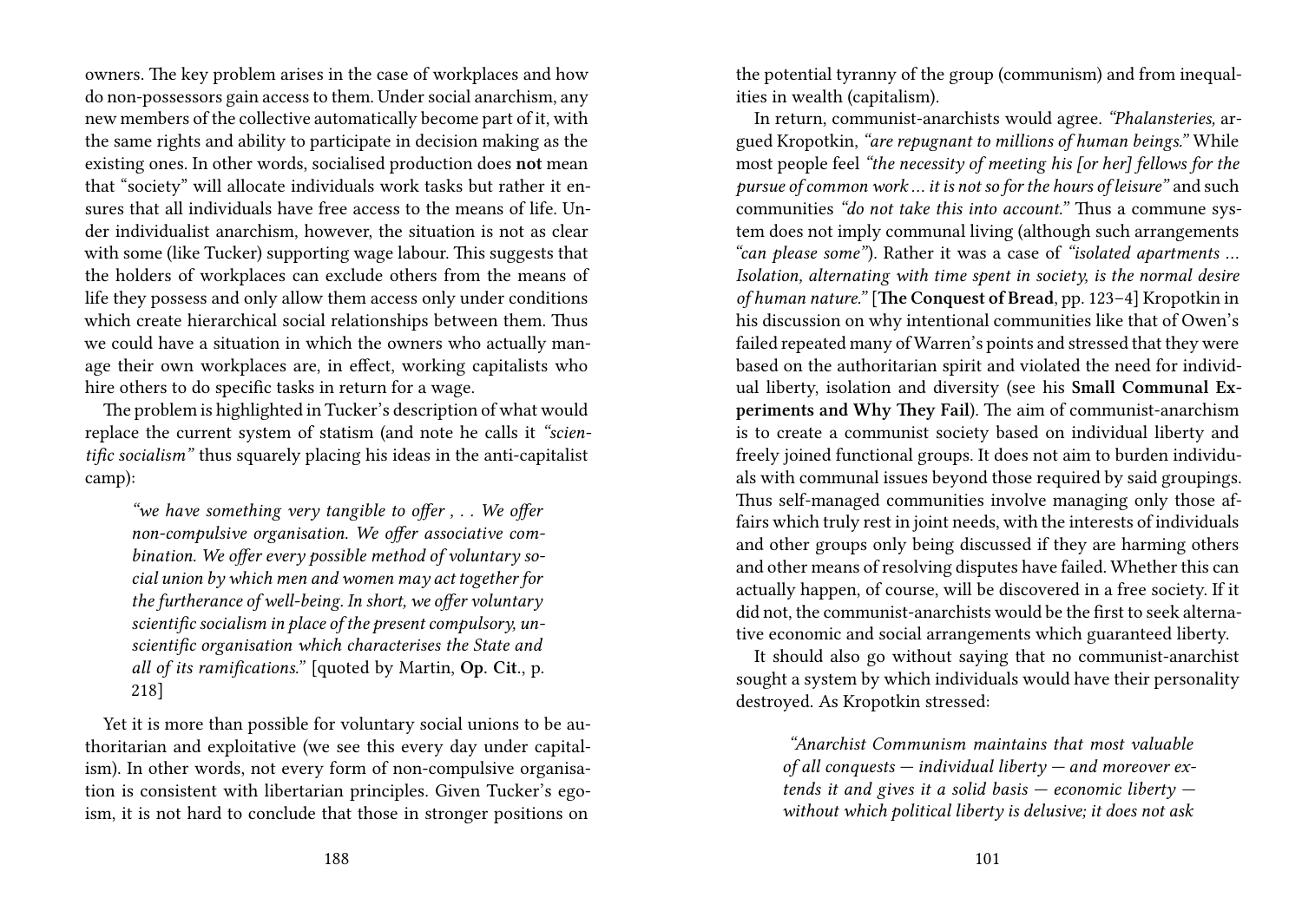*the individual who has rejected god, god the king, and god the parliament, to give himself unto himself a god more terrible than any of the preceding — god the Community, or to abdicate upon its alter his independence, his will, his tastes, and to renew the vow of asceticism which he formally made before the crucified god. It says to him, on the contrary, 'No society is free so long as the individual is not so! Do not seek to modify society by imposing upon it an authority which shall make everything right; if you do you will fail … abolish the conditions which allow some to monopolise the fruit of labour of others.'"* [**The Place of Anarchism in Socialistic Evolution**, pp. 14–5]

Of course, denying that communist-anarchists seek such a regime is not the same as saying that such a regime would not be created by accident. Unsurprisingly, communist-anarchists have spent some time arguing that their system would not be subject to such a degeneration as its members would be aware of the danger and act to stop it (see, for example, section I.5.6). The key to understanding communist-anarchism is to recognise that it is based on free access. It does not deny an individual (or even a group of individuals) the ability to work their own land or workplace, it simply denies them the ability to exclude others from it unless they agree to be their servant first. The sharing of the products of labour is considered as the means to reduce even more any authority in society as people can swap workplaces and communities with ease, without worrying about whether they can put food on their table or not.

Of course, there is slight irony to Simpson's diatribe against communism in that it implicitly assumes that private property is not a god and that individuals should respect it regardless of how it impacts on them and their liberty. Would it not be altruism of the worse kind if working class people did not simply take the land and

*why they should not … When property is protected by no legal enactments, backed by armed force, and is unable to buy personal service, it resuscitation on such a scale as to be dangerous to society is little to be dreaded. The amount appropriated by each individual, and the manner of his appropriation, must be left to his own conscience, and the pressure exercised upon him by the moral sense and distinct interests of his neighbours."* [Charlotte Wilson, **Anarchist Essays**, p. 24]

To use an appropriate example, public libraries are open to all local residents and they are free to borrow books from the stock available. When the book is borrowed, others cannot come along and take the books from a person's home. Similarly, an individual in a communist society can take what they like from the common stocks and use it as they see fit. They do not need permission from others to do so, just as people freely go to public parks without requiring a vote by the local community on whether to allow access or not. Communism, in other words, does not imply community control of personal consumption nor the denial of individuals to appropriate and use the common stock of available goods. Socialised consumption does **not** mean "society" telling people what to consume but rather ensuring that all individuals have free access to the goods produced by all. As such, the issue is not about "property" in the sense of personal property but rather "property" in the sense of access to the means of life by those who use them. Will owner occupiers be able to exclude others from, say, their land and workplaces unless they agree to be their servants?

Which brings us to a key issue between certain forms of individualist anarchism and social anarchism, namely the issue of wage labour. As capitalism has progressed, the size of workplaces and firms have increased. This has lead to a situation were ownership and use has divorced, with property being used by a group of individuals distinct from the few who are legally proclaimed to be its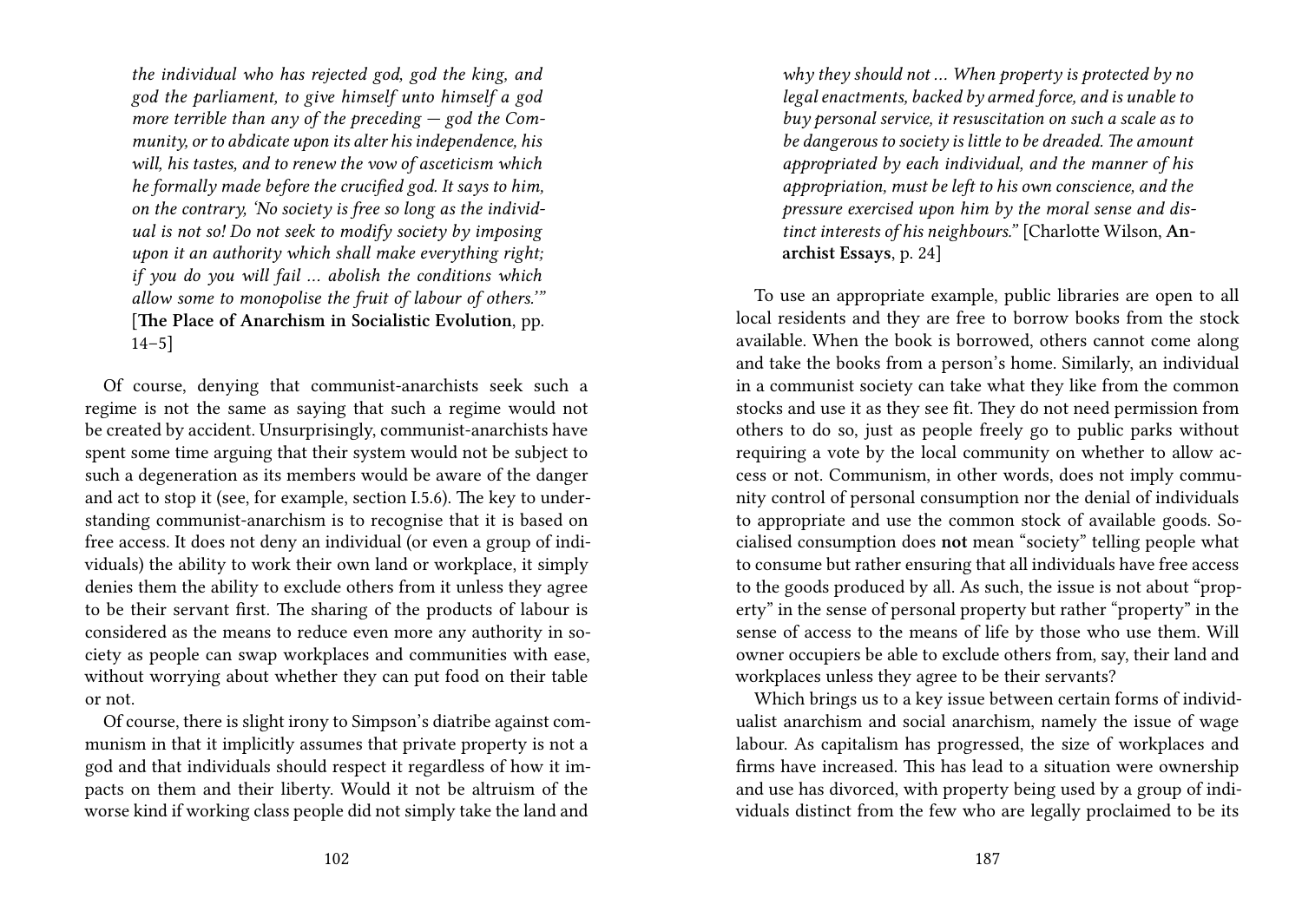*unit of value, and the numberless multiplications and divisions of the subject, that the best thing ordinary workingmen or women could do was to organise their industry so as to get rid of money altogether. I figured it this way: I'm not any more a fool than the rest of ordinary humanity; I've figured and figured away on this thing for years, and directly I thought myself middling straight, there came another money reformer and showed me the hole in that scheme, till, at last , it appears that between 'bills of credit,' and 'labour notes' and 'time checks,' and 'mutual bank issues,' and 'the invariable unit of value,' none of them have any sense. How many thousands of years is it going to get this sort of thing into people's heads by mere preaching of theories. Let it be this way: Let there be an end of the special monopoly on securities for money issues. Let every community go ahead and try some member's money scheme if it wants; — let every individual try it if he pleases. But better for the working people let them all go. Let them produce together, co-operatively rather than as employer and employed; let them fraternise group by group, let each use what he needs of his own product, and deposit the rest in the storage-houses, and let those others who need goods have them as occasion arises."* [**Exquisite Rebel**, p. 62]

And, obviously, it must be stressed that "property" in the sense of personal possessions would still exist in communist-anarchism. As the co-founder of **Freedom** put it:

*"Does Anarchism, then, it may be asked, acknowledge no Meum or Tuum, no personal property? In a society in which every man is free to take what he requires, it is hardly conceivable that personal necessaries and conveniences will not be appropriated, and difficult to imagine*

capital they need to survive rather than sell their labour and liberty to its owners? So why exclude private property (even in a modified form) from individualist anarchist scorn? As we argue in section G.6 this was Max Stirner's position and, fundamentally, the communistanarchist one too. Communist-anarchists oppose private property as it generates relationships of authority and these harm those subject to them and, as a consequence, they argue that it is in the **self**interest of the individuals so oppressed to expropriate private property and share the whole world.

The issue of sharing and what it implied also caused some individualist anarchists to oppose it. Henry Appleton argued that *"all communism rests upon an artificial attempt to level things, as against a social development resting upon untrammelled individual sovereignty."* The *"true Anarchist … is opposed to all manner of artificial levelling machines. How pitiful the ignorance which accuses him of wanting to level everything, when the very integral thought of Anarchism is opposed to levelling!"* [**The Individualist Anarchists**, p. 89] However, as we have indicated in section A.2.5, all genuine anarchists, **including communist-anarchists**, are opposed to making or treating people as if they were identical. In fact, the goal of communistanarchism has always been to ensure and protect the natural diversity of individuals by creating social conditions in which individuality can flourish. The fundamental principle of communism is the maxim *"from each according to their abilities, to each according to their needs."* There is nothing there about *"levelling"* or (which amounts to the same thing), *"equality of outcome."* To make an obvious point: *"If one person need medical treatment and another is more fortunate, they are not to be granted an equal amount of medical care, and the same is true of other human needs.* Hence Chomsky talks of the *"authentic left"* who recognise that individuals *"will differ in their aspirations, their abilities, and their personal goals"* and seek a society which allows that diversity to fully flourish. [**The Chomsky Reader**, p. 191 and p. 192] In the words of Rudolf Rocker: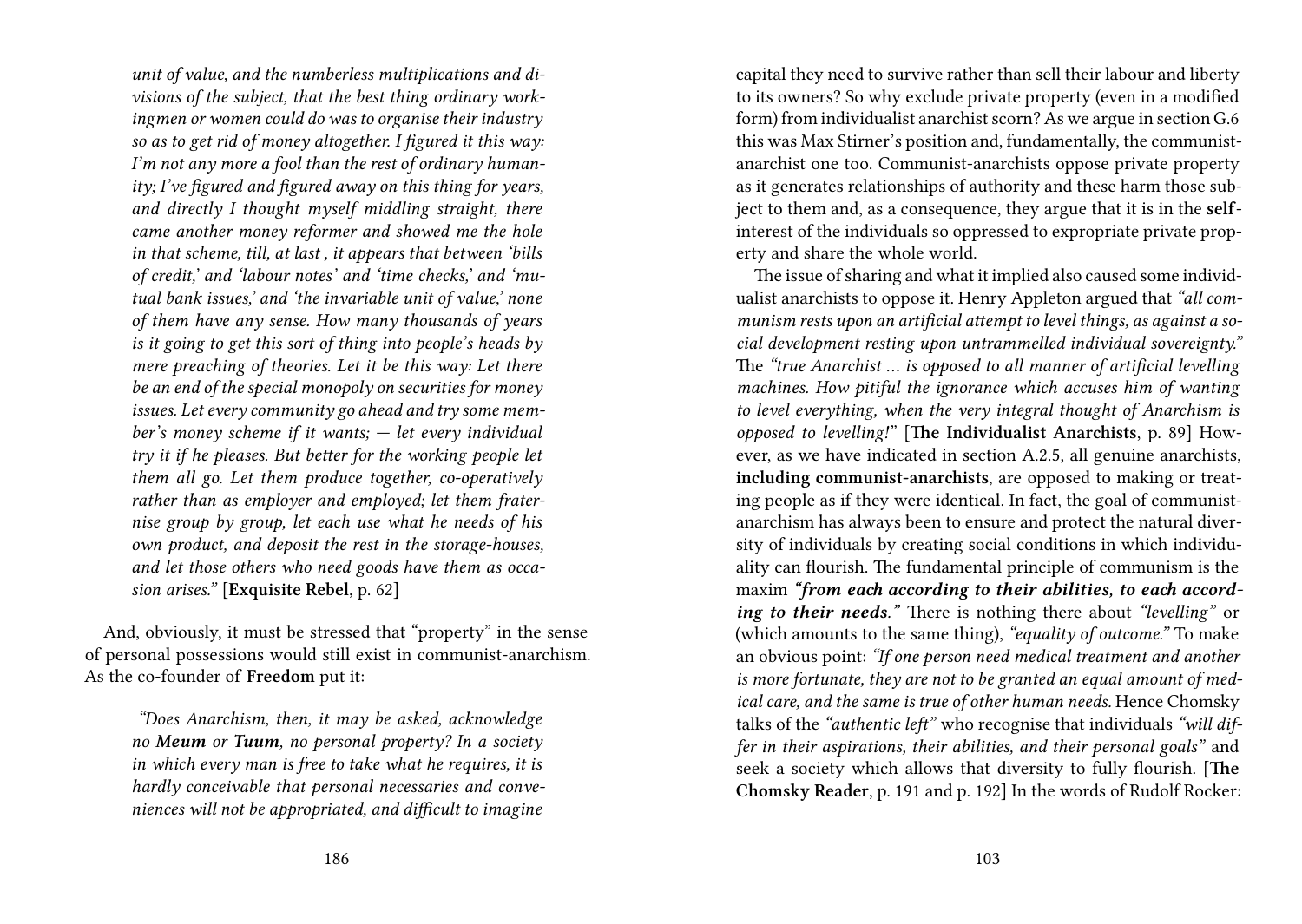*"a far greater degree of economic equality … would … be no guarantee against political and social oppression. Economic equality alone is not social liberation. It is just this which Marxism and all the other schools of authoritarian Socialism have never understood. Even in prison, in the cloister, or in the barracks one finds a fairly high degree of economic equality, as all the inmates are provided with the same dwelling, the same food, the same uniform, and the same tasks … [this was] the vilest despotism … the human being was merely the automation of a higher will, on whose decisions he had not the slightest influence. It was not without reason that Proudhon saw in a 'Socialism' without freedom the worst form of slavery. The urge for social justice can only develop properly and be effective, when it grows out of man's sense of personal freedom and is based on that. In other words Socialism will be free, or it will not be at all. In its recognition of this lies the genuine and profound justification for the existence of Anarchism."* [**Anarcho-Syndicalism**, p. 14]

Therefore, anarchists *"demand the abolition of all economic monopolies and the common ownership of the soil and all other means of production, the use of which must be available to all without distinction; for personal and social freedom is conceivable only on the basis of equal economic advantages for everybody.* [**Op. Cit.**, p. 11] As Kropotkin stressed, anarchists recognise that there are two types of communism, libertarian and authoritarian and *"our communism, is not that of the authoritarian school: it is anarchist communism, communism without government, free communism. It is a synthesis of the two chief aims pursued by humanity since the dawn of its history economic freedom and political freedom."* It is based on *"everybody, contributing for the common well-being to the full extent of his [or her] capacities … enjoy[ing] also from the common stock of society to the fullest possible extent of his [or her] needs."* Thus it is rooted in

systems). They may abolish wage labour (or, at worse, create state capitalism) but they did not abolish the wages system, i.e., payment according to work done. This meant that a system of individualist distribution was forced upon a fundamentally co-operative system of production and so was illogical and unjust (see Kropotkin's *"The Collectivist Wage System"* in **The Conquest of Bread**). Thus Daniel Guérin:

*"This method of remuneration, derived from modified individualism, is in contradiction to collective ownership of the means of production, and cannot bring about a profound revolutionary change in man. It is incompatible with anarchism; a new form of ownership requires a new form of remuneration. Service to the community cannot be measured in units of money. Needs will have to be given precedence over services, and all the products of the labour of all must belong to all, each to take his share of them freely. To each according to his need should be the motto of libertarian communism."* [**Anarchism**, p. 50]

Simply put, wages rarely reflect the actual contribution of a specific person to social well-being and production nor do they reflect their actual needs. To try and get actual labour income to reflect the actual contribution to society would be, communist-anarchists argued, immensely difficult. How much of a product's price was the result of better land or more machinery, luck, the willingness to externalise costs, and so on? Voltairine de Cleyre summarised this problem and the obvious solution:

*"I concluded that as to the question of exchange and money, it was so exceedingly bewildering, so impossible of settlement among the professors themselves, as to the nature of value, and the representation of value, and the*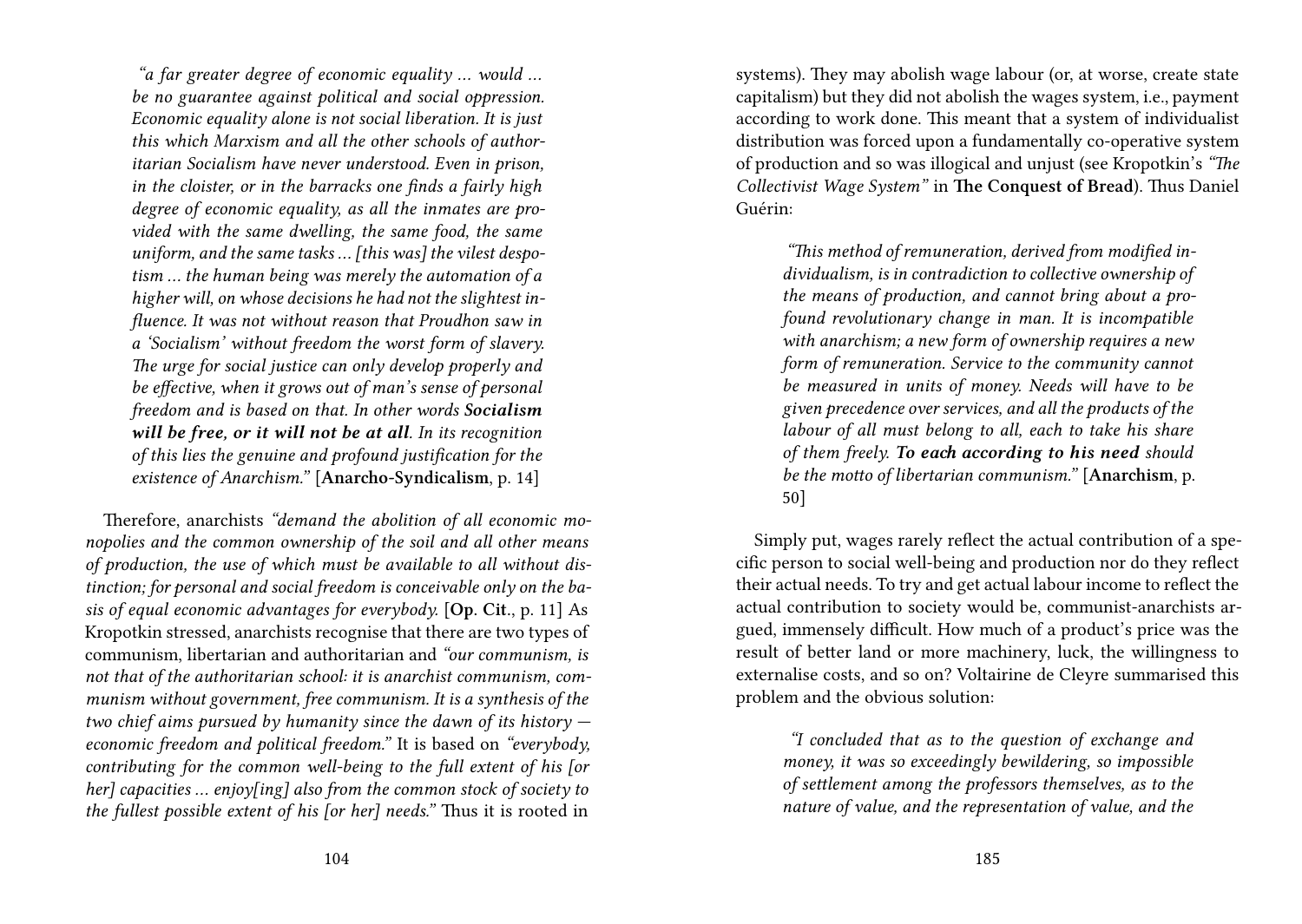So, two key issues between social and individualist anarchism are the related subjects of property and competition. As Voltairine de Cleyre put it when she was an individualist anarchist:

*"She and I hold many differing views on both Economy and Morals … Miss Goldmann [sic!] is a communist; I am an individualist. She wishes to destroy the right of property, I wish to assert it. I make my war upon privilege and authority, whereby the right of property, the true right in that which is proper to the individual, is annihilated. She believes that co-operation would entirely supplant competition; I hold that competition in one form or another will always exist, and that it is highly desirable it should."* [**The Voltairine de Cleyre Reader**, p. 9]

The question of "property" is subject to much confusion and distortion. It should be stressed that both social and individualist anarchists argue that the only true property is that produced by labour (mental and physical) and capitalism results in some of that being diverted to property owners in the form of interest, rent and profits. Where they disagree is whether it is possible and desirable to calculate an individual's contribution to social production, particularly within a situation of joint labour. For Tucker, it was a case of creating *"the economic law by which every man may get the equivalent of his product."* [quoted by George Woodcock and Ivan Avakumovic, **The Anarchist Prince**, p. 279] Social anarchists, particularly communist ones, question whether it is possible in reality to discover such a thing in any society based on joint labour (*"which it would be difficult to imagine could exist in any society where there is the least complexity of production."* [George Woodcock and Ivan Avakumovic, **Op. Cit.**, p. 280]).

This was the crux of Kropotkin's critique of the various schemes of "labour money" and "labour vouchers" raised by other schools of socialism (like mutualism, collectivism and various state socialist individual tastes and diversity, on *"putting the wants of the individual above the valuation of the services he [or she] has rendered, or might render, to society."* Thus communism was *"the best basis for individual development and freedom"* and so *"the full expansion of man's faculties, the superior development of what is original in him, the greatest fruitfulness of intelligences, feeling and will."* It would ensure the *"most powerful development of individuality, of individual originality."* The *"most powerful development of individuality, of individual originality … can only be produced when the first needs of food and shelter are satisfied"* and this was why *"communism and anarchism"* are *"a necessary complement to one another."* [**Anarchism**, p. 61, p. 59, p. 60 and p. 141]

So, communist-anarchists would actually agree with individualist anarchists like Simpson and oppose any notion of *"levelling"* (artificial or otherwise). The aim of libertarian communism is to increase diversity and individuality, **not** to end it by imposing an abstract equality of outcome or of consumption that would utter ignore individual tastes or preferences. Given that communistanarchists like Kropotkin and Malatesta continually stressed this aspect of their ideas, Simpson was simply confusing libertarian and authoritarian forms of communism for polemical effect rather than presenting a true account of the issues at hand.

A firmer critique of communist-anarchism can be found when Tucker argued that*"Kropotkinian anarchism means the liberty to eat, but not to cook; to drink, but not to brew; to wear, but not to spin; to dwell, but not to build; to give, but not to sell or buy; to think, but not to print; to speak, but not to hire a hall; to dance, but not to pay the fiddler."* [quoted by George Woodcock and Ivan Avakumovic, **Op. Cit.**, p. 279] Yet even this contains a distortion, as it is clear that communist-anarchism is based on the assumption that members of a communist society **would** have to contribute (if physically able, of course) to the common resources in order to gain access to them. The notion that Kropotkin thought that a communist society would only take into account *"to each according to their needs"* while ignor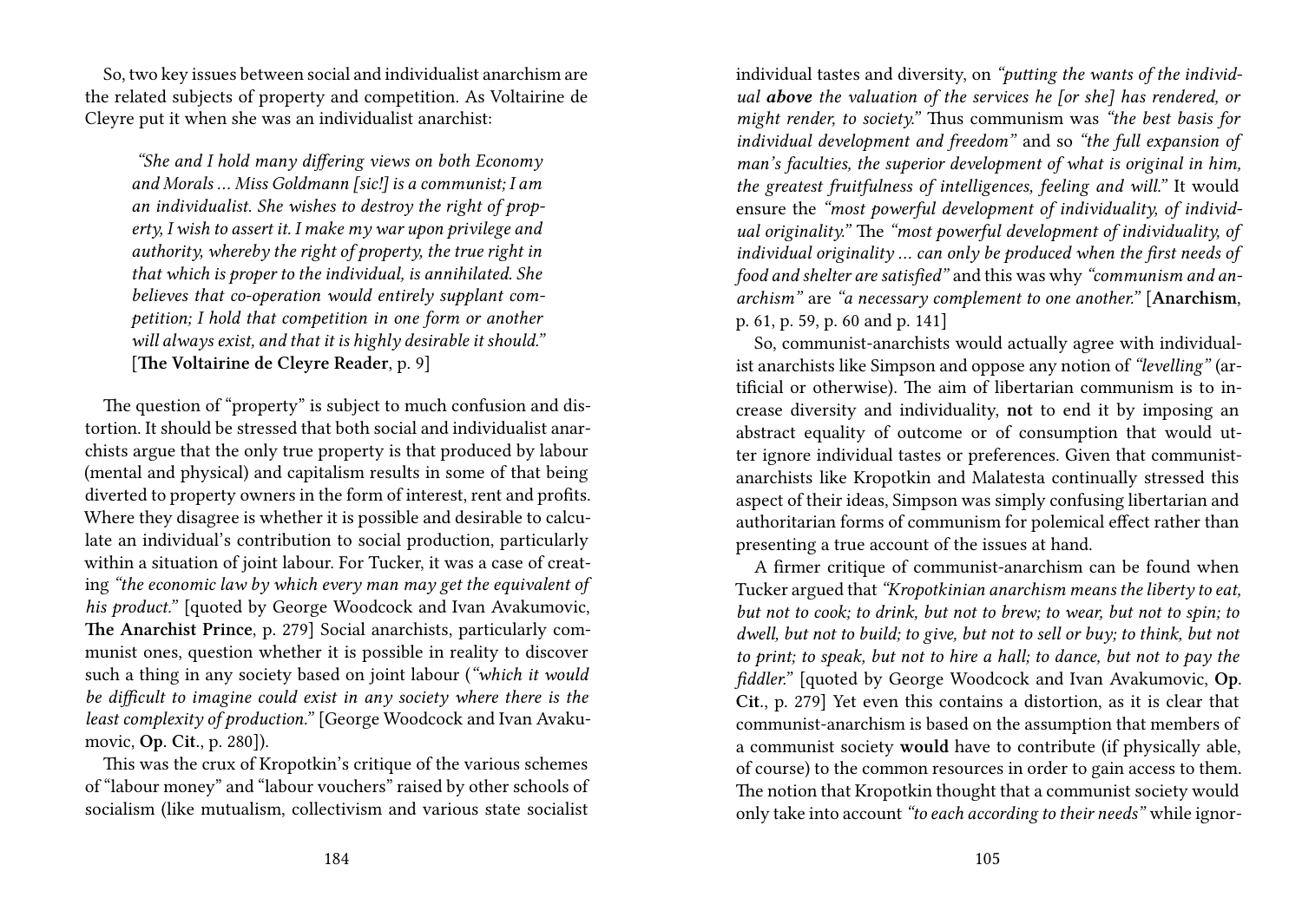ing *"from each according to their abilities"* seems hard to square with his published arguments. While it is true that individual contributions would not be exactly determined, it is false to suggest that communist-anarchism ignores the obvious truism that in order to consume you first need to produce. Simply put, if someone seeks to live off the work of others in a free society those within it would be asked to leave and provide for themselves. By their actions, they have shown that they do not want to live in a communist commune and those who do wish to live as communists would feel no particular need to provide for those who do not (see section I.4.14).

This can be seen when Tucker quoted **Freedom** saying that*"in the transitional revolutionary period communities and individuals may be obliged in self-defence to make it their rule that 'He who will not work neither shall he eat.' It is not always possible for us to act up to our principles and … expediency may force us to confine our Communism to those who are willing to be our brothers and equals."* Somewhat incredibly, Tucker stated *"I am not quite clear as to the meaning of this, and would ask to be enlightened on the question whether those objectionable individuals are to be let alone to live in their own way, or whether the State Socialistic plan would be pursued in dealing with them."* [**Liberty**, no. 149, p. 1] Clearly, his anti-communism got in the way of any attempt to build bridges or acknowledge that communist-anarchists had no desire (as noted above) to force people to be communists nor to have the "communism" of those unwilling (rather than unable) to contribute imposed on them!

## **G.2.4 What other reasons do individualists give for rejecting communist-anarchism?**

The other differences are not as major. Some individualist anarchists took umbrage because the communist-anarchists predicted that an anarchist society would take a communal form, so prescrib-

First, we must stress that individualist anarchism plays an important role in reminding all socialists that capitalism does **not** equal the market. Markets have existed before capitalism and may, if we believe market socialists like David Schweickart and free market socialists like Benjamin Tucker and Kevin Carson, even survive it. While some socialists (particularly Leninists echoing, ironically, supporters of capitalism) equate capitalism with the market, this is not the case. Capitalism is a specific form of market economy based on certain kinds of property rights which result in generalised wage labour and non-labour incomes (exploitation). This means that the libertarian communist critique of capitalism is to a large degree independent of its critique of markets and their negative impact. Equally, the libertarian communist critique of markets, while applicable to capitalism, applies to other kinds of economy. It is fair to say, though, that capitalism tends to intensify and worsen the negative effects of markets.

Second, we must also note that social anarchists are a diverse grouping and include the mutualism of Proudhon, Bakunin's collectivism and Kropotkin's communism. All share a common hostility to wage labour and recognise, to varying degrees, that markets tend to have negative aspects which can undermine the libertarian nature of a society. While Proudhon was the social anarchist most in favour of competition, he was well aware of the need for self-managed workplaces to federate together to protect themselves from its negative aspects — aspects he discussed at length. His*"agroindustrial federation"* was seen as a means of socialising the market, of ensuring that competition would not reach such levels as to undermine the freedom and equality of those within it. Individualist anarchists, in contrast, tended not to discuss the negative effects of markets in any great depth (if at all), presumably because they thought that most of the negative effects would disappear along with capitalism and the state. Other anarchists are not so optimistic.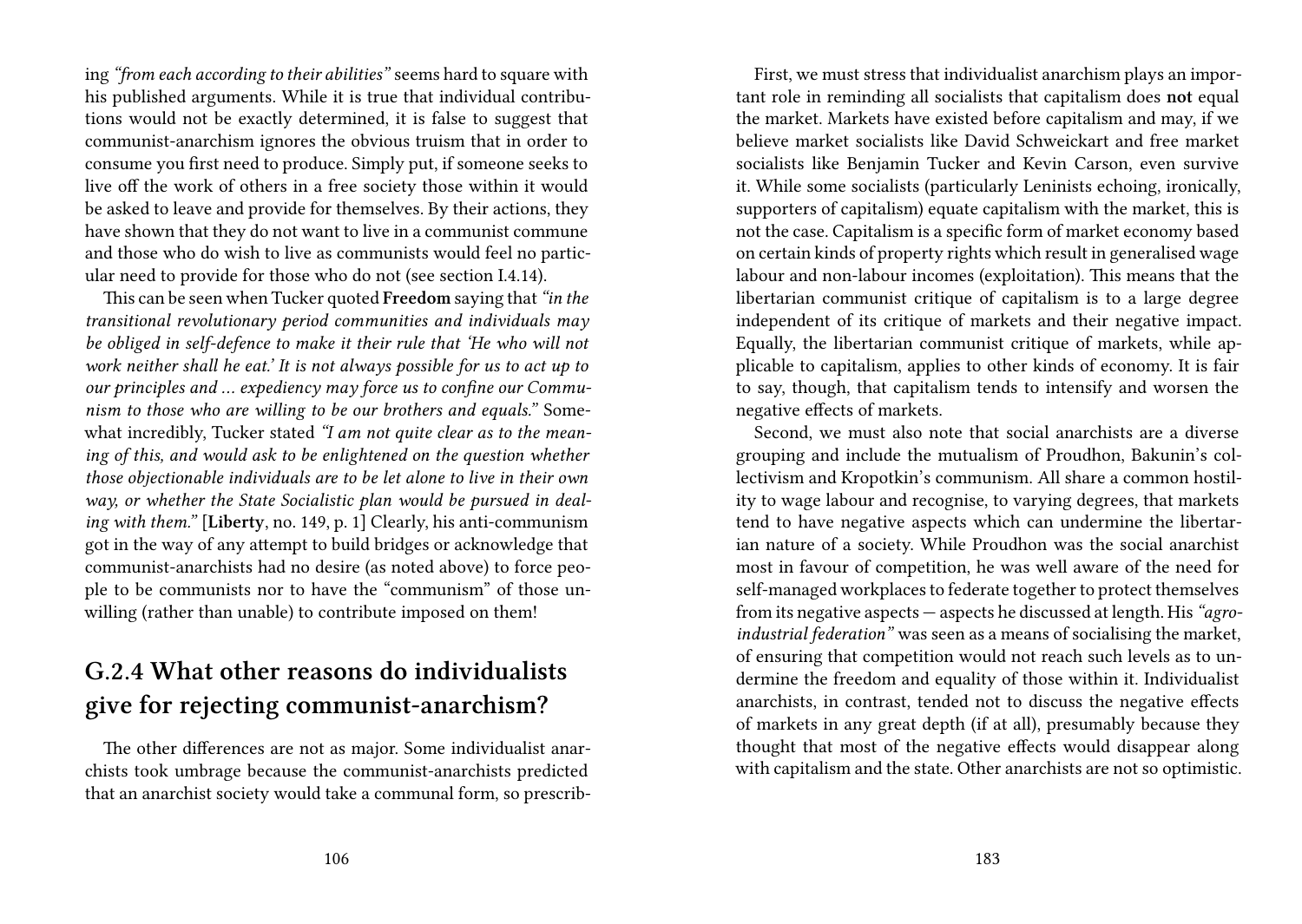*"In which case it is clear that there is no basic difference between us. But, according to the communists, justice and equity are, under natural conditions impossible of attainment in an individualistic society, and thus freedom too would not be attained.*

*"If climatic conditions throughout the world were the same, if the land were everywhere equally fertile, if raw materials were evenly distributed and within reach of all who needed them, if social development were the same everywhere in the world … then one could conceive of everyone … finding the land, tools and raw materials needed to work and produce independently, without exploiting or being exploited. But natural and historical conditions being what they are, how is it possible to establish equality and justice between he who by chance finds himself with a piece of arid land which demands much labour for small returns with him who has a piece of fertile and well sited land?" Of between the inhabitant of a village lost in the mountains or in the middle of a marshy area, with the inhabitants of a city which hundreds of generations of man have enriched with all the skill of human genius and labour?* [**Errico Malatesta: His Life and Ideas**, pp. 31–2]

The social anarchist opposition to individualist anarchism, therefore, resolves around the issues of inequality, the limitations and negative impact of markets and whether wage-labour is consistent with anarchist principles (both in general and in terms of individualist anarchism itself). We discuss the issue of wage labour and anarchist principles in the next section and argue in section G.4.2 that Tucker's support for wage-labour, like any authoritarian social relationship, ensures that this is an inconsistent form of anarchism. Here we concentration on issues of inequality and markets.

ing the future development of a free society in potentially authoritarian ways. As James Martin summarised, it was Tucker's *"belief that 'in all subsequent social co-operation no manner of organisation or combination whatsoever shall be binding upon any individual without his consent,' and to decide in advance upon a communal structure violated this maxim from the start."* [**Men Against the State**, p. 222] Others took umbrage because the communist-anarchists refused to spell out in sufficient detail exactly how their vision would work.

Communist-anarchists reply in four main ways. Firstly, the individualist anarchists themselves predicted roughly how they thought a free society would look and function, namely one on individual ownership of production based around mutual banks. Secondly, communist-anarchists presented any vision as one which was consistent with libertarian principles, i.e., their suggestions for a free society was based on thinking about the implication of anarchist principles in real life. There seemed little point in advocating anarchism if any future society would be marked by authority. To not discuss how a free society could work would result in authoritarian solutions being imposed (see section I.2.1). Thirdly, they were at pains to link the institutions of a free society to those already being generated within capitalism but in opposition to its hierarchical nature (see section I.2.3). Fourthly, presenting more than a sketch would be authoritarian as it is up to a free people to create their own society and solve their problems themselves (see section I.2).

Clearly, A. H. Simpson was wrong when he asserted that communist-anarchists argued thusly: *"Abolish private property by instituting compulsory Communism, and the State will go."* No communist-anarchist has ever argued for compulsory communism. Somewhat ironically, Simpson went on to argue that *"difference between Communism and Anarchy is plainly observable in their methods. Abolish the State … that bulwark of the robber system … says the Anarchist. Abolish private property, the source of all evil and injustice, parent of the State, says the Communist."* [**The Individualist Anarchists**, p. 92] Yet communist-anarchists do **not** subscribe to the posi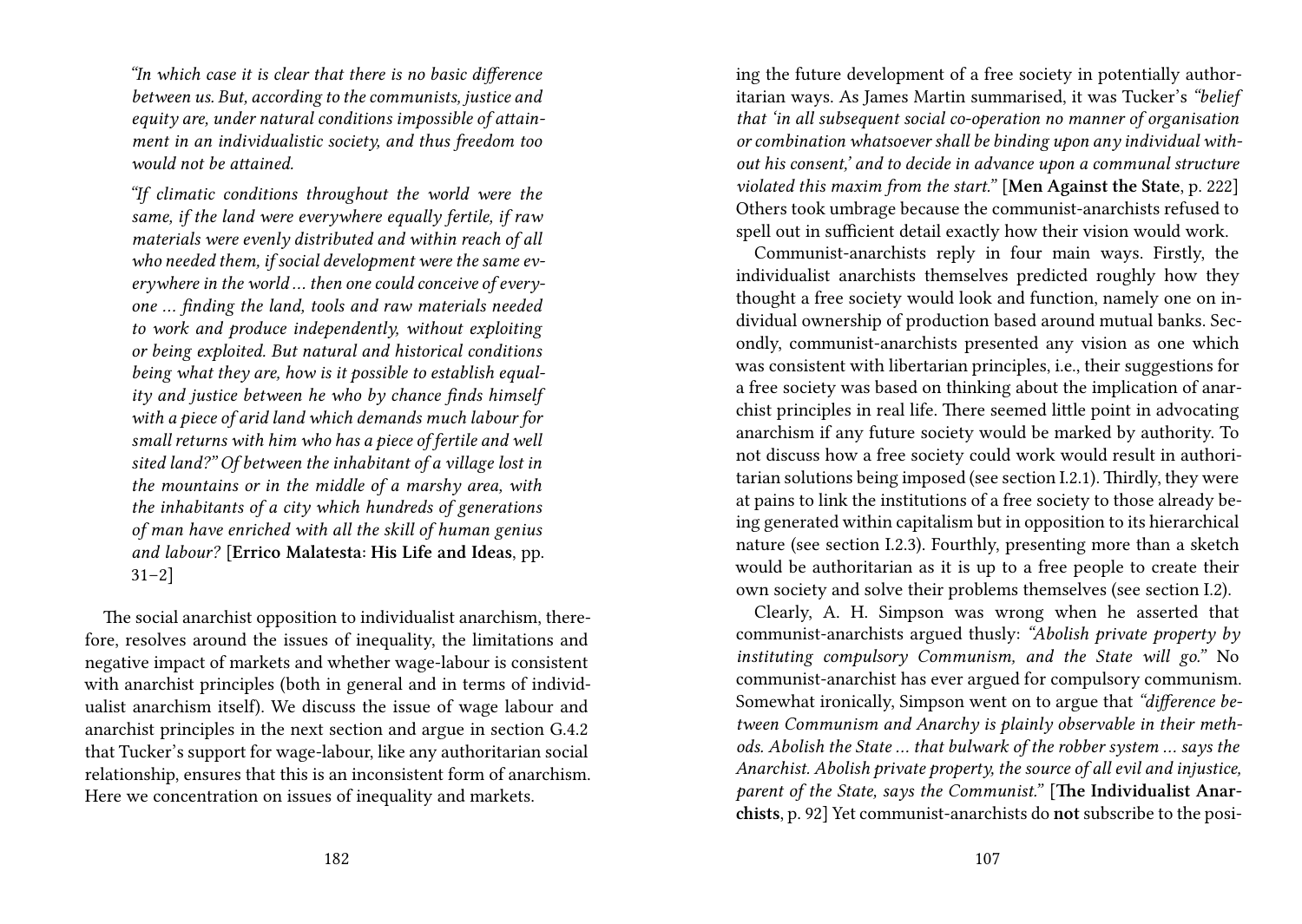tion of abolishing private property first, **then** the state. As we note when refuting the opposite assertion by Marxists in section H.2.4, anarchists like Kropotkin and Malatesta followed Bakunin in arguing that **both** needed to be abolished at the same time. Kropotkin, for example, did not divide economic and political issues, for him it was a case of *"the political and economic principles of Anarchism."* [**Anarchism**, p. 159]

This unity of economic and political aspects of anarchism exists within Individualist Anarchism too, but it is hidden by the unfortunately tendency of its supporters of discussing certain forms of private property as state enforced monopolies. So to a large degree many of the disagreements between the two schools of anarchism were rooted in semantics. Thus we find William Bailie arguing that the anarchist-communist *"assumption that rent and interest are due to private property is not proven"* as *"both rent and interest are the result of monopoly, of restricted individual liberty."* [**Liberty**, no. 261, p. 1] In other words, rent is caused because the state enforces property rights which the individualist anarchists disagree with. Thus when individualist anarchists argue they seek to get rid of the state, they **also** mean the end of capitalist property rights (particularly in land). That this can lead to confusion is obvious as, in the usual sense of the word, rent **is** caused by private property. The communistsanarchists, in contrast, generally used the term "private property" and "property" in the same way that Proudhon used it in 1840, namely property which allows its owner to exploit the labour of another. As such, they had no problem with those who laboured by themselves on their own property.

The lack of a market in communist-anarchism led some individualist anarchists like William Bailie to argue that it *"ignores the necessity for any machinery to adjust economic activities to their ends."* Either its supporters *"exalt a chaotic and unbalanced condition"* or they will produce an *"insufferable hierarchy."* [**The Individualist Anarchists**, p. 116] Thus, to use modern terms, either communistanarchists embrace central planning or their system simply can-

and the Individualist Anarchists supported voluntary communism). Tucker argued that a communist could not be an anarchist and the communist-anarchists argued that Individualist Anarchism could not end the exploitation of capital by labour. Here we indicate why social anarchists reject individualist anarchism (see section G.2 for a summary of why Individualist Anarchists reject social anarchism).

Malatesta summarises the essential points of difference as well as the source of much of the misunderstandings:

*"The individualists assume, or speak as if they assumed, that the (anarchist) communists wish to impose communism, which of course would put them right outside the ranks of anarchism.*

*"The communists assume, or speak as if they assumed, that the (anarchist) individualists reject every idea of association, want the struggle between men, the domination of the strongest — and this would put them not only outside the anarchist movement but outside humanity.*

*"In reality those who are communists are such because they see in communism freely accepted the realisation of brotherhood, and the best guarantee for individual freedom. And individualists, those who are really anarchists, are anti-communist because they fear that communism would subject individuals nominally to the tyranny of the collectivity and in fact to that of the party or caste which, with the excuse of administering things, would succeed in taking possession of the power to dispose of material things and thus of the people who need them. Therefore they want each individual, or each group, to be in a position to enjoy freely the product of their labour in conditions of equality with other individuals and groups, with whom they would maintain relations of justice and equity.*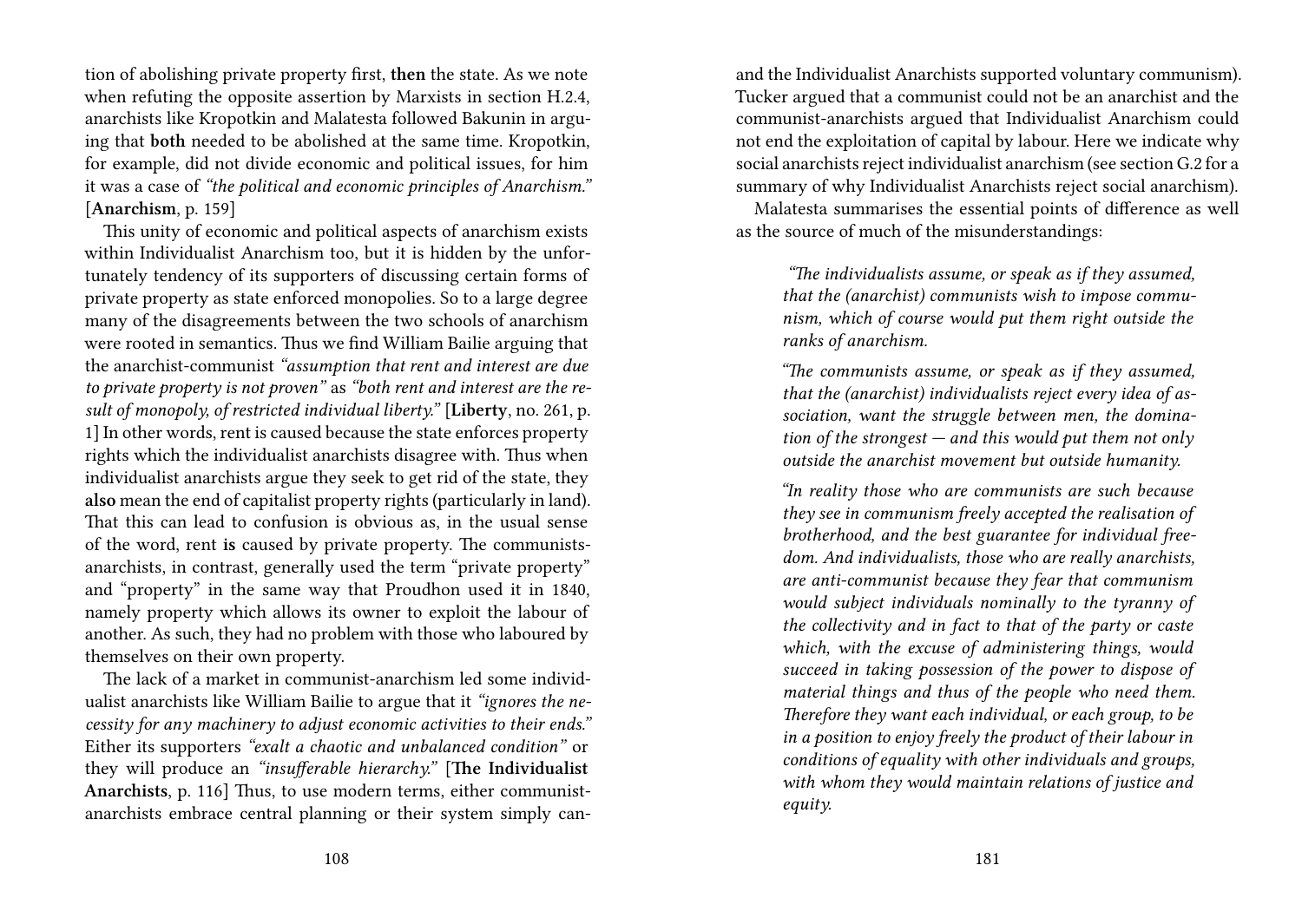## **G.4 Why do social anarchists reject individualist anarchism?**

As James J. Martin notes, *"paralleling"* European social anarchism *"chronologically was a kindred but nearly unconnected phenomenon in America, seeking the same ends through individualistic rather than collectivistic dynamics."* [**Men Against the State**, p. ix]

When the two movements meet in American in the 1880s, the similarities and differences of both came into sharp relief. While both social and individualist anarchists reject capitalism as well as the state and seek an end to the exploitation of labour by capital (i.e. to usury in all its forms), both schools of anarchism rejected each others solutions to the social problem. The vision of the social anarchists was more communally based, urging social ownership of the means of life. In contrast, reflecting the pre-dominantly pre-capitalist nature of post-revolution US society, the Individualist Anarchists urged possession of the means of life and mutual banking to end profit, interest and rent and ensure every worker access to the capital they needed to work for themselves (if they so desired). While social anarchists placed co-operatives (i.e., workers' self-management) at the centre of their vision of a free society, many individualist anarchists did not as they thought that mutual banking would end exploitation by ensuring that workers received the full product of their labour.

Thus their vision of a free society and the means to achieve it were somewhat different (although, we stress, **not** mutually exclusive as communist anarchists supported artisan possession of the means of possession for those who rejected communism

not produce goods to meet demand with over-production of unwanted goods and under-production of desired ones. Needless to say, communist-anarchists argue that it is possible to bring the demand and production of goods into line without requiring centralised planning (which would be inefficient and a dire threat to individual freedom — Kropotkin's arguments against state capitalism were proved right in Soviet Russia). It would require a system of horizontal links between self-managed workplaces and the transmission of appropriate information to make informed decisions (see section I for a discussion of some possibilities).

Another objection to communist-anarchism was raised by Proudhon during his debates with the state communists of his time who also raised the slogan *"from each according to their abilities, to each according to their needs."* For Proudhon, wages in the sense of payment for labour would still exist in a anarchist society. This was because of two main reasons. Firstly, rewarding labour for its actual work done would be a great incentive in ensuring that it was efficiently done and meet the consumers requirements. Secondly, he considered communism as being potentially authoritarian in that society would determine what an individual should contribute and consume. As he put it:

*"Who then shall determine the capacity? who shall be the judge of the needs?*

*"You say that my capacity is 100: I maintain that it is only 90. You add that my needs are 90: I affirm that they are 100. There is a difference between us of twenty upon needs and capacity. It is, in other words, the well-known debate between demand and supply. Who shall judge between the society and me?*

*"If the society persists, despite my protests, I resign from it, and that is all there is to it. The society comes to an end from lack of associates.*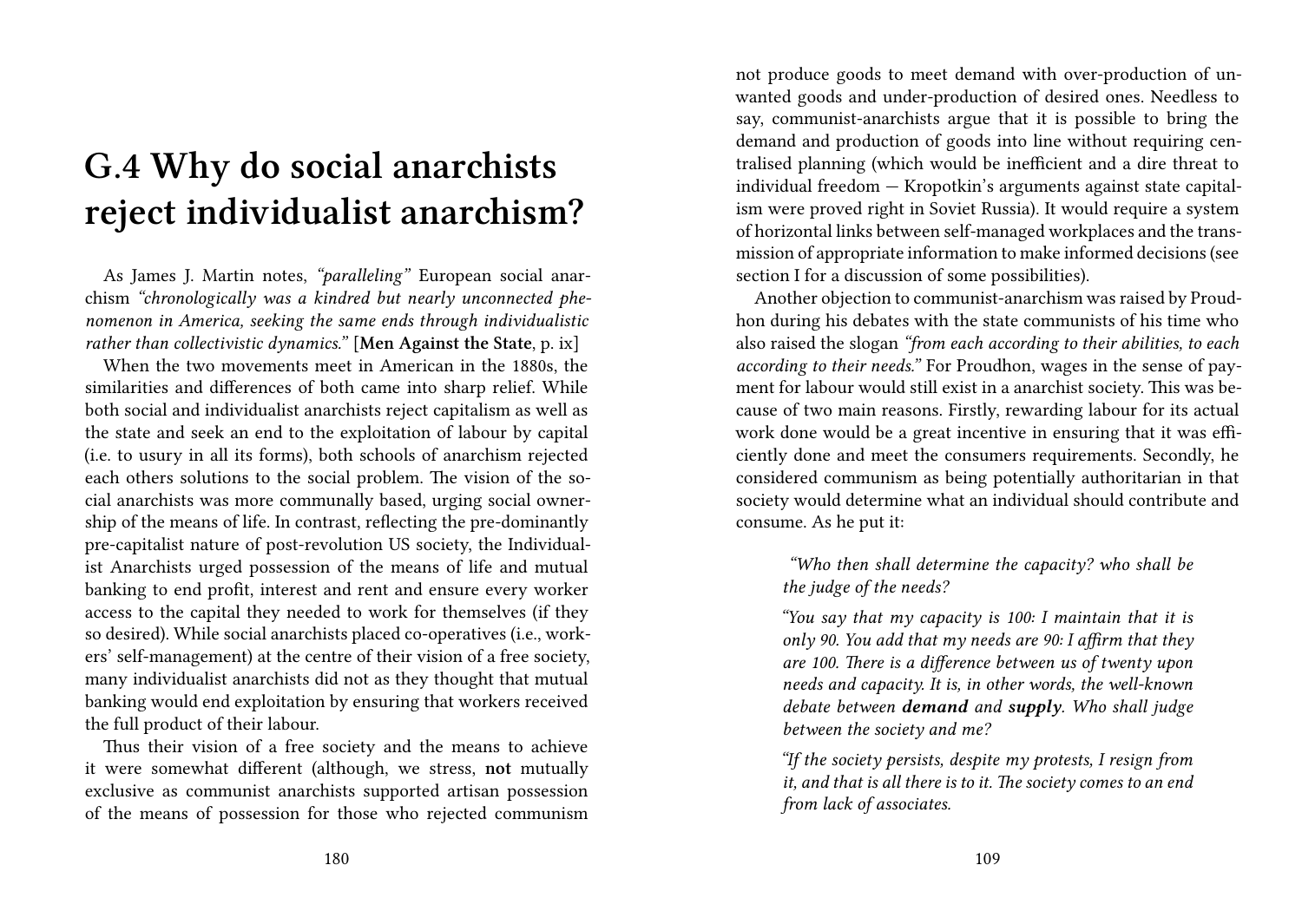*"If, having recourse to force, the society undertakes to compel me; if it demands from me sacrifice and devotion, I say to it: Hypocrite! you promised to deliver me from being plundered by capital and power; and now, in the name of equality and fraternity, in your turn, you plunder me. Formerly, in order to rob me, they exaggerated my capacity and minimised my needs. They said that products cost me so little, that I needed so little to live! You are doing the same thing. What difference is there then between fraternity and the wage system?"* [**The General Idea of the Revolution**, pp. 96–7]

Yet even here Proudhon shows the libertarian communist solution to this possible problem, namely free association. If there were a conflict between individuals within a free commune in terms of their contributions and consumption then the individual is free to leave (and, conversely, the commune is free to expel an individual). Said individuals can seek another communist commune and join it or, conversely, work for themselves in their present location. Ultimately, free association means the freedom **not** to associate and libertarian communism is rooted in that truism. Thus, communistanarchists would agree with the French anarchism when he *"conclude[d] that a single association can never include all the workmen in one industry, nor all industrial corporations, nor, a fortiori, a nation of 36 millions of men; therefore that the principle of association does not offer the required solution."* [**Op. Cit.**, p. 85] Like Proudhon, communist-anarchists base their anarchism on federations of associations and communes, with these federations and associations formed as and when they were required for joint activity. Thus the federation of communist communes and workplaces would play a similar role as Proudhon's *"agro-industrial federation,"* namely to end *"wage labour or economic servitude"* and *"to protect"* against *"capitalist and financial feudalism, both within them and from the outside"* as well as ensuring *"increasing equality"* and the *"applica-*

*cates"* as a means create an economic system *"without exploitation"* he did share the Frenchman's *"attack upon the payment of interest"* and wish to see the end of the rentier. [**Marx and Keynes**, p. 5 and p. 6]

Undoubtedly, given the "Austrian" hatred of Keynes and his economics (inspired, in part, by the defeat inflicted on Hayek's business cycle theory in the 1930s by the Keynesians) this will simply confirm their opinion that the Individualist Anarchists did not have a sound economic analysis! As Rothbard noted, the individualist anarchist position was *"simply pushing to its logical conclusion a fallacy adopted widely by preclassical and by current Keynesian writers."* [**Op. Cit.**, p. 10] However, Keynes was trying to analyse the economy as it is rather than deducing logically desired conclusions from the appropriate assumptions needed to confirm the prejudices of the assumer (like Rothbard). In this, he did share the same method if not exactly the same conclusions as the Individualist Anarchists and Mutualists.

Needless to say, social anarchists do not agree that mutual banking can reform capitalism away. As we discuss in section G.4, this is due to many factors, including the nature barriers to competition capital accumulation creates. However, this critique is based on the real economy and does not reflect Rothbard's abstract theorising based on pre-scientific methodology. While other anarchists may reject certain aspects of Tucker's ideas on money, we are well aware, as one commentator noted, that his *"position regarding the State and money monopoly derived from his Socialist convictions"* where socialism *"referred to an intent to fundamentally reorganise the societal systems so as to return the full product of labour to the labourers."* [Don Werkheiser,*"Benjamin R. Tucker: Champion of Free Money"*, pp. 212– 221, **Benjamin R. Tucker and the Champions of Liberty**, Coughlin, Hamilton and Sullivan (eds.), p. 212]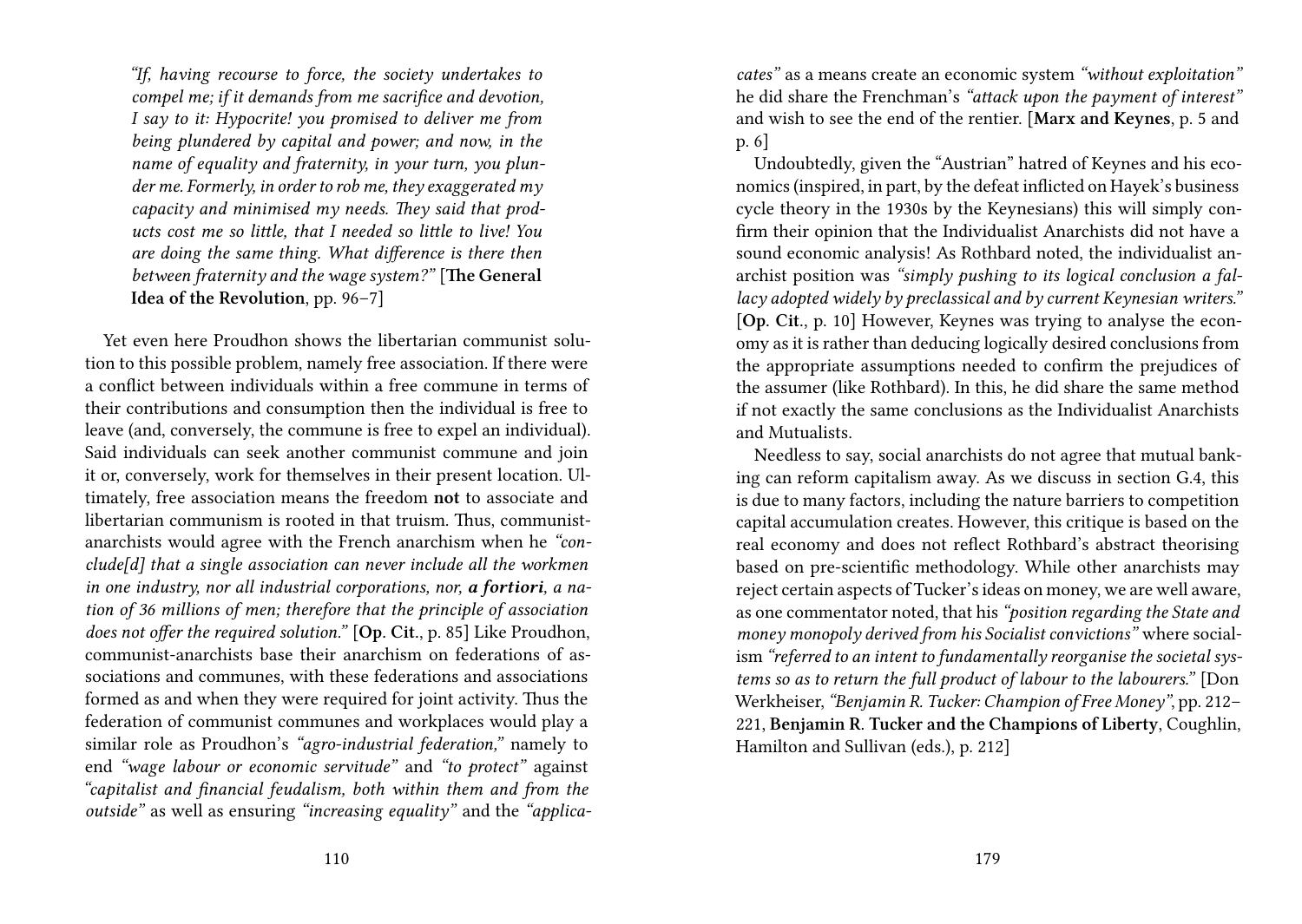**know** that they practised fractional reserve banking and still did business with them. Nor did he wonder why no enterprising banker exploited a market niche by advertising a 100% reserve policy. He simply assumed that the general public subscribed to his gold-bug prejudices and so would not frequent mutual banks. As for other banks, the full might of the law would be used to stop them practising the same policies and freedoms he allowed for mutual ones. So rather than give people the freedom to choose whether to save with a fractional reserve bank or not, Rothbard simply outlawed that option. Would a regime inspired by Rothbard's goldbug dogmas really allow mutual banks to operate when it refuses other banks the freedom to issue credit and money on the same basis? It seems illogical for that to be the case and so would such a regime not, in fact, simply be a new form of the money monopoly Tucker and his colleagues spent so much time combating? One thing is sure, though, even a 100% gold standard will not stop credit expansion as firms and banks would find ways around the law and it is doubtful that private defence firms would be in a position to enforce it.

Once we understand the absurd examples used to refute mutual banking plus the real reasons for inflation (i.e., *"a symptom of a struggle over the distribution of income."* [Davidson, **Op. Cit.**, p. 89]) and how credit-money actually works, it becomes clear that the case against mutual banking is far from clear. Somewhat ironically, the post-Keynesian school of economics provides a firm understanding of how a real credit system works compared to Rothbard's logical deductions from imaginary events based on propositions which are, at root, identical with Walrasian general equilibrium theory (an analysis "Austrians" tend to dismiss). It may be ironic, but not unsurprising as Keynes praised Proudhon's follower Silvio Gesell in **The General Theory** (also see Dudley Dillard's essay *"Keynes and Proudhon"* [**The Journal of Economic History**, vol. 2, No. 1, pp. 63– 76]). Libertarian Marxist Paul Mattick noted Keynes debt to Proudhon, and although Keynes did not subscribe to Proudhon's desire to use free credit to fund *"independent producers and workers' syndi-* *tion of application on the largest possible scale of the principles of mutualism"* and *"economic solidarity."* [**The Principle of Federation**, p. 70 and p. 71]

The key difference, of course, between Proudhon's mutualism and Kropotkin's communism was (as latter stressed) that the former supported payment for labour in terms of money or labourcheques while the latter argued that this would be a modification of the wages system rather than its total abolition. Yet by divorcing payment for labour from its consumption, Proudhon argued that communism, like monopoly, made it difficult to determine exactly the costs involved in producing goods. The French anarchist argued that there was no way of knowing the real cost of anything produced outside the market. This could be seen from monopolies within capitalism:

*"How much does the tobacco sold by the administration cost? How much is it worth? You can answer the first of these questions: you need only call at the first tobacco shop you see. But you can tell me nothing about the second, because you have no standard of comparison and are forbidden to verify by experiment the items of cost of administration… Therefore the tobacco business, made into a monopoly, necessarily costs society more than it brings in; it is an industry which, instead of subsisting by its own product, lives by subsidies."* [**System of Economical Contradictions**, pp. 232–3]

Communist-anarchists reply by noting that the price of something is not independent of the degree of monopoly of an industry and so natural barriers to competition can skew prices. Equally, competition can be a race to the bottom and that competitors can undermine their own working conditions and enjoyment of life in order to gain an advantage (or, more often, simply survive) on the market. As we argue in section I.1.3, markets have a tendency to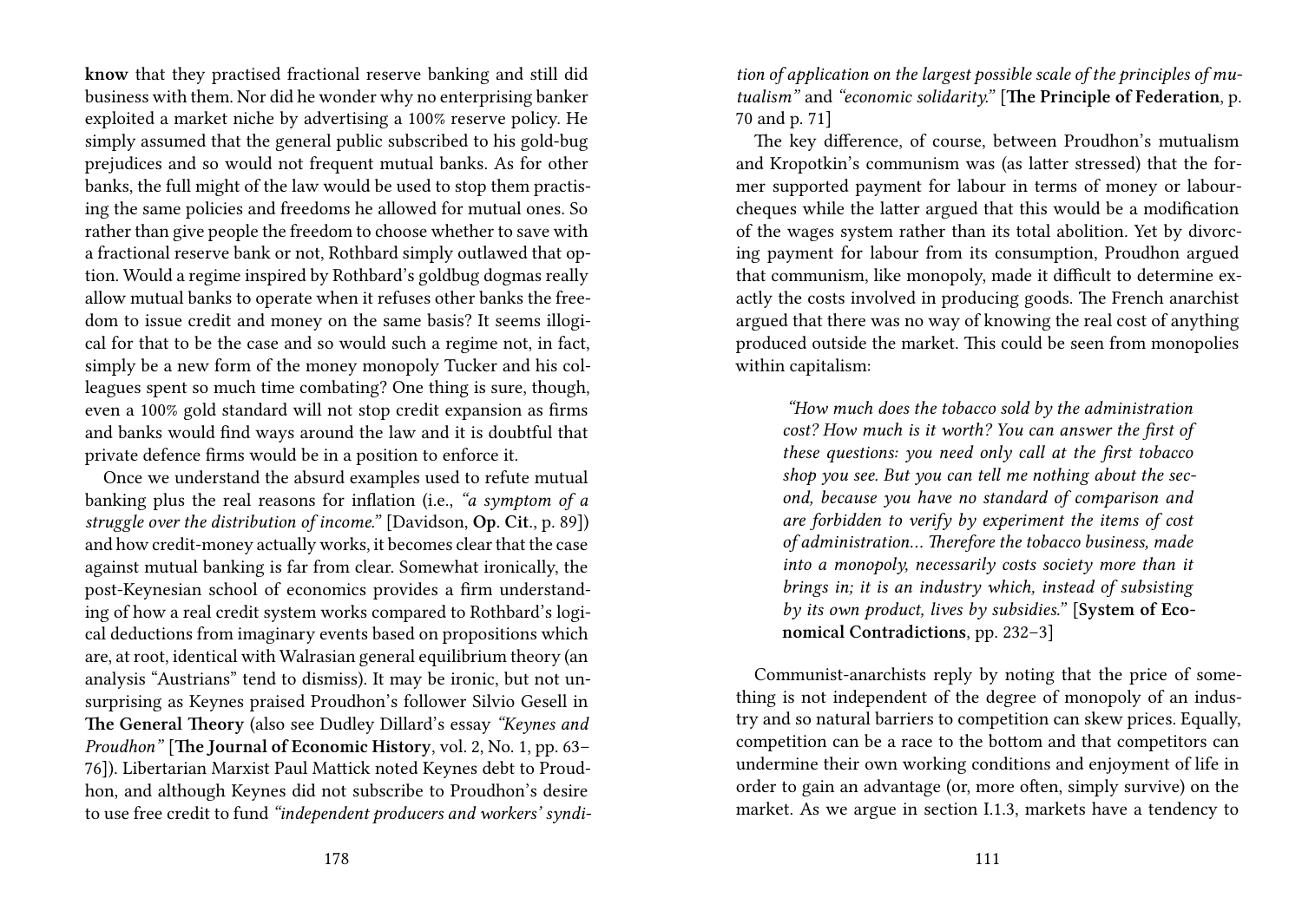undermine equality and solidarity and, over time, erode the basis of a free society.

As an aside, Proudhon's argument has obvious similarities with von Mises' much later attack on communism which is usually called the "socialist calculation argument" (see section I.1.1). As discussed in section I.1.2, von Mises' argument was question begging in the extreme and our critique of that applies equally to Proudhon's claims. As such, communist-anarchists argue that market prices usually do **not** reflect the real costs (in terms of their effects on individuals, society and the planet's ecology) — even those prices generated by non-capitalist markets. Moreover, due to Proudhon's opposition to rent and interest, his own argument could be turned against mutualism and individualist anarchism as followers of von Mises have done. Without rent and interest, they argue, there is no way of identifying how much land or credit is worth and so resource use will be inefficient. Of course, this assumes that capitalist definitions of efficiency and "cost" are the only valid ones which is not the case. So, arguing that markets are required to correctly value goods and services is a two-edged sword, argue communist-anarchists.

One of the joys of Proudhon is that he provides material to critique both Kropotkin's communist-anarchism **and** Tucker's individualist anarchism for while opposed to communism he was equally opposed to wage labour, as we indicate in section G.4.2 (as such, those who quote Proudhon's attacks on communism but fail to note his attacks on wage slavery are extremely dishonest). Under mutualism, there would not be wage labour. Rather than employers paying wages to workers, workers would form co-operatives and pay themselves a share of the income they collectively produced. As Robert Graham put it, *"[t]hat both Tucker and Bakunin could claim Proudhon as their own illustrates the inherent ambiguity and elusiveness of his thought … With his death, that synthesis broke down into its conflicting parts."* [*"Introduction"*, Pierre-Joseph Proudhon, **The General idea of the Revolution**, p. xxxi] Social anarchism emphasised the self-management, associational and federalist aspects of

So, obviously, in a capitalist economy the increasing of credit is a source of instability. While not causing the business cycle, it does increase its magnitude. As the boom gathers strength, banks want to make money and increase credit by lowering interest rates below what they should be to match savings. Capitalists rush to invest, so soaking up some of the unemployment which always marks capitalism. The lack of unemployment as a disciplinary tool is why the boom turns to bust, not the increased investment. Given that in a mutualist system, profits, interest and rent do not exist then erosion of profits which marks the top of a boom would not be applicable. If prices drop, then labour income drops. Thus a mutualist society need not fear inflation. As Kaldor argued with regard to the current system, *"under a 'credit-money' system … unwanted or excess amounts of money could never come into existence; it is the increase in the value of transactions … which calls forth an increase in the 'money supply' (whether in the form of bank balances or notes in circulation) as a result of the net increase in the value of working capital at the various stages of production and distribution."* [**Op. Cit.**, p. 46] The gold standard cannot do what a well-run credit-currency can do, namely tailor the money supply to the economy's demand for money. The problem in the nineteenth century was that a capitalist credit-money economy was built upon a commodity-money base, with predictably bad results.

Would this be any different under Rothbard's system? Probably not. For Rothbard, each bank would have 100% reserve of gold with a law passed that defined fractional reserve banking as fraud. How would this affect mutual banks? Rothbard argued that attempts to create mutual banks or other non-gold based banking systems would be allowed under his system. Yet, how does this fit into his repeated call for a 100% gold standard for banks? Why would a mutual bank be excluded from a law on banking? Is there a difference between a mutual bank issuing credit on the basis of a secured loan rather than gold and a normal bank doing so? Needless to say, Rothbard never did address the fact that the customers of the banks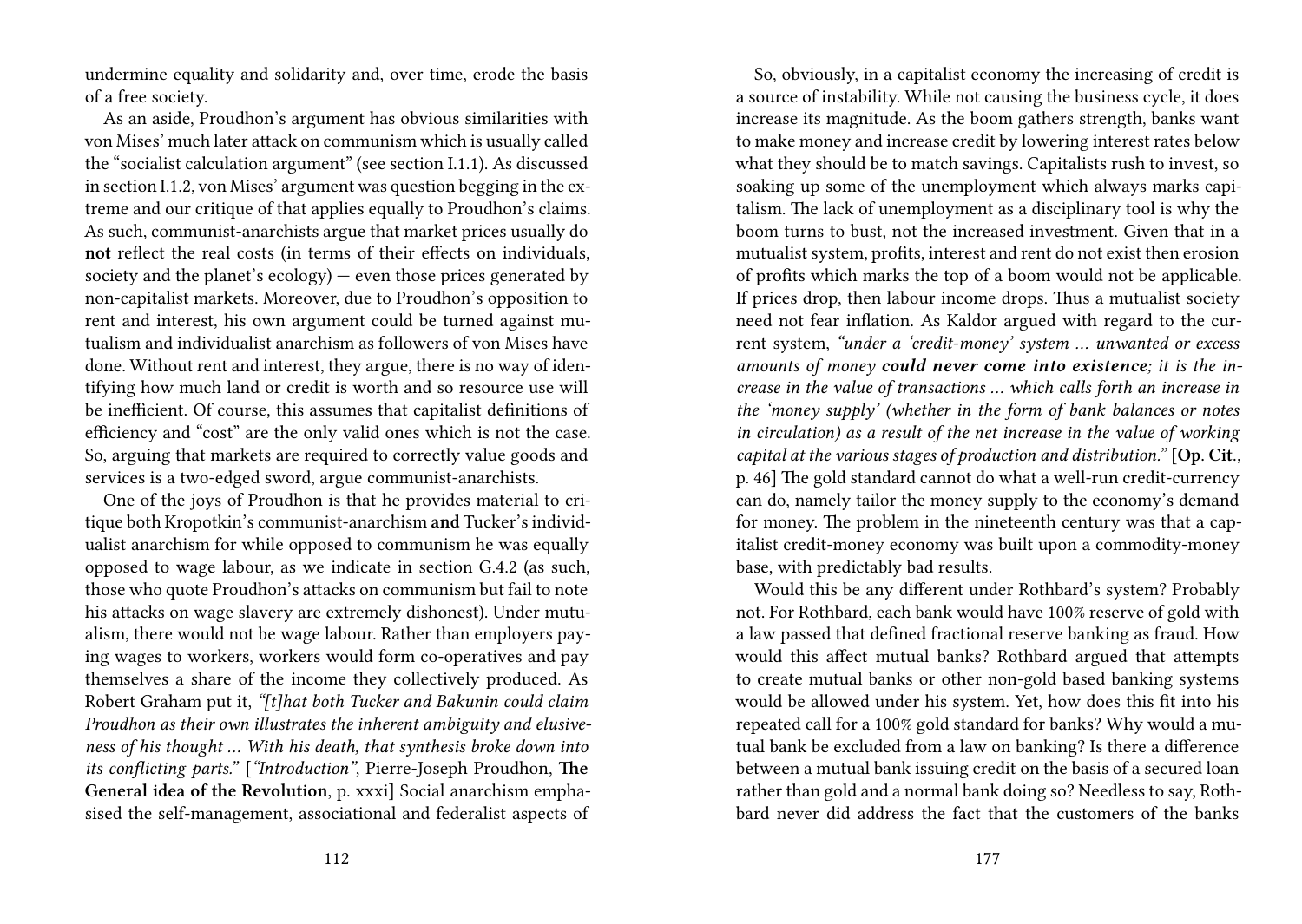neo-classical and "Austrian" economics does increasing the money supply result in rising inflation. Indeed, the "sound economic" view, in which if the various money-substitutes are in a fixed and constant proportion to "real money" (i.e. gold or silver) then inflation would not exist, ignores the history of money and the nature of the banking system. It overlooks the fact that the emergence of bank notes, fractional reserve banking and credit was a spontaneous process, not planned or imposed by the state, but rather came from the profit needs of capitalist banks which, in turn, reflected the real needs of the economy (*"The truth is that, as the exchanges of the world increased, and the time came when there was not enough gold and silver to effect these exchanges, so … people had to resort to paper promises."* [John Beverley Robinson, **Op. Cit.**, p. 139]). What **was** imposed by the state, however, was the imposition of legal tender, the use of specie and a money monopoly (*"attempt after attempt has been made to introduce credit money outside of government and national bank channels, and the promptness of the suppression has always been proportional to the success of the attempt."* [Tucker, **Liberty**, no. 193, p. 3]).

Given that the money supply is endogenous in nature, any attempt to control the money supply will fail. Rather than control the money supply, which would be impossible, the state would have to use interest rates. To reduce the demand for money, interest rates would be raised higher and higher, causing a deep recession as business cannot maintain their debt payments and go bankrupt. This would cause unemployment to rise, weakening workers' bargaining power and skewing the economy back towards the bosses and profits — so making working people pay for capitalism's crisis. Which, essentially, is what the Thatcher and Reagan governments did in the early 1980s. Finding it impossible to control the money supply, they raised interest rates to dampen down the demand for credit, which provoked a deep recession. Faced with massive unemployment, workers' market power decreased and their bosses increased, causing a shift in power and income towards capital.

Proudhon's ideas along with his critique of private property while individualist anarchism tended to stress his support for possession, "wages" (i.e., labour income), competition and markets.

#### **G.2.5 Do most anarchists agree with the individualists on communist-anarchism?**

No, far from it. Most anarchists in the late nineteenth century recognised communist-anarchism as a genuine form of anarchism and it quickly replaced collectivist anarchism as the dominant tendency.

So few anarchists found the individualist solution to the social question or the attempts of some of them to excommunicate social anarchism from the movement convincing. Across the world, including in America itself, communist anarchism became the bulk of the movement (social anarchism is the *"mainstream of anarchist theory"* and in the *"historical anarchist movement"* where anarchocommunism and anarcho-syndicalism have been *"predominating."* [John Clark, **The Anarchist Moment**, p. 143]). That is still the situation to this day, with individualist anarchism being a small part of the movement (again, it mostly exists in America and, to an even lesser degree, Britain). Moreover, with the notable exception of Johann Most, most leading communist-anarchists refused to respond in kind and recognised individualist anarchism as a form of anarchism (usually one suited to conditions in pre-industrial America). Kropotkin, for example, included Individualist Anarchism in his 1911 account of Anarchism for the **Encyclopaedia Britannica** as well as his pamphlet **Modern Science and Anarchism**.

It should also be stressed that not all individualist anarchists followed Tucker's lead in refusing to call communist anarchism a form of anarchism. Joseph Labadie, Dyer Lum and Voltairine de Cleyre (when she was an individualist), for example, recognised the likes of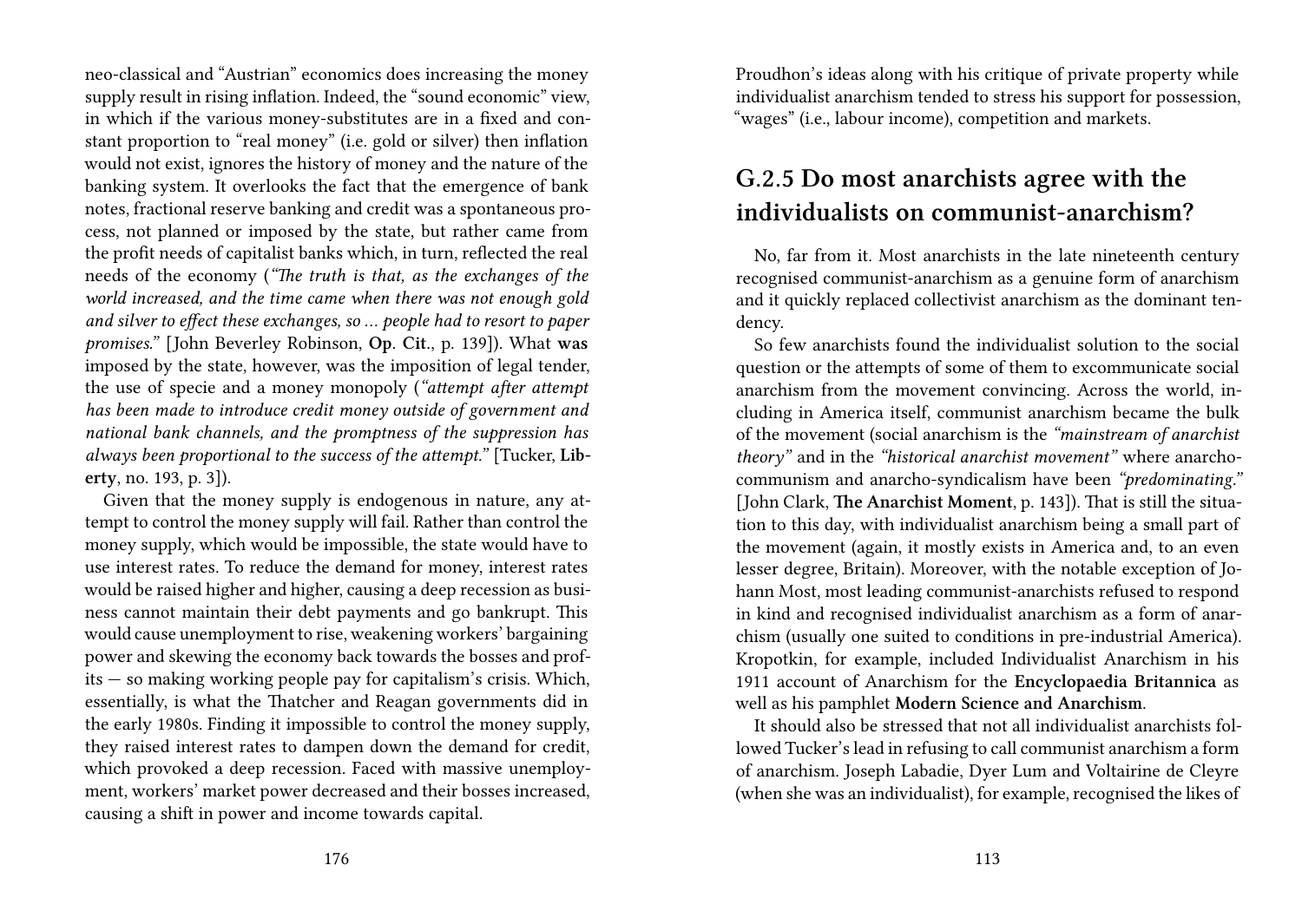Albert and Lucy Parsons, Kropotkin, Goldman and Berkman as fellow anarchists even if they disagreed with some of their methods and aspects of their preferred solution to the social problem. For Labadie, *"[o]ne may want liberty to advance the interests of Communism, another to further the cause of individualism"* and so nothing can *"stand in the way of uniting with other Anarchists who believe in Communism to get more liberty"* [**The Individualist Anarchists**, p. 260 and p. 262] Today, few (if any) individualist anarchists try to excommunicate other anarchists from the movement, thankfully leaving the diatribes and sectarianism of a few individuals in the nineteenth century where they belong.

Suffice to say, an account of anarchism which excluded social anarchism would be a very short work indeed and, unsurprisingly, all serious accounts of anarchism concentrate on social anarchism, its thinkers and its organisations. Which, unfortunately, ensures that the diversity and richness of individualist anarchism is somewhat lost, as are its social roots and context (which, in turn, allows some academics to confuse individualist anarchism with "anarcho" capitalism based on a superficial analysis of words like "property" and "markets"). This predominance of social anarchism is reflected in the movements journals.

While some of its admirers stress that **Liberty** was the longest lasting American anarchist paper, in fact a social anarchist paper has that claim to fame. **Fraye Arbeter Shtime** (**The Free Voice of Labour**) was a Yiddish language anarchist periodical which was first published in 1890 and lasted until 1977. This was followed by the Italian anarchist paper **L'Adunata dei Refrattari** which was published between 1922 and 1971. So when James Martin stated that **Liberty** was *"the longest-lived of any radical periodical of economic or political nature in the nation's history"* in 1953 he was wrong. [**Men Against the State**, p. 208] In terms of the English language, the London based communist-anarchist journal **Freedom** has existed (in various forms) from 1886 and so beats any claim made for **Liberty** as being the longest lasting English language anarchist

*ital will give an unheard of impetus to business, and consequently create an unprecedented demand for labour a demand which will always be in excess of the supply, directly to the contrary of the present condition of the labour market … Labour will then be in a position to dictate its wages."* [Tucker, **The Individualist Anarchists**, pp. 84–5]

And, it must also be stressed, this was a key reason why the capitalist class turned against Keynesian full employment policies in the 1970s (see section C.8.3). Lower interest rates and demand management by the state lead precisely to the outcome predicted by the likes of Tucker, namely an increase in working class power in the labour market as a result of a lowering of unemployment to unprecedented levels. This, however, lead to rising prices as capitalists tried to maintain their profits by passing on wage increases rather than take the cut in profits indicated by economic forces. This could also occur if mutual banking took off and, in this sense, mutual banking could produce inflation. However, such an argument against the scheme requires the neo-classical and "Austrian" economist to acknowledge that capitalism cannot produce full employment and that the labour market must always be skewed in favour of the capitalist to keep it working, to maintain the inequality of bargaining power between worker and capitalist. In other words, that capitalism needs unemployment to exist and so cannot produce an efficient and humane allocation of resources.

By supplying working people with money which is used to create productive co-operatives and demand for their products, mutual banks increase the amount of goods and services in circulation as it increases the money supply. Combined with the elimination of profit, rent and interest, inflationary pressures are effectively undercut (it makes much more sense to talk of a interest/rent/profitsprices spiral rather than a wages-prices spiral when discussing inflation). Only in the context of the ridiculous examples presented by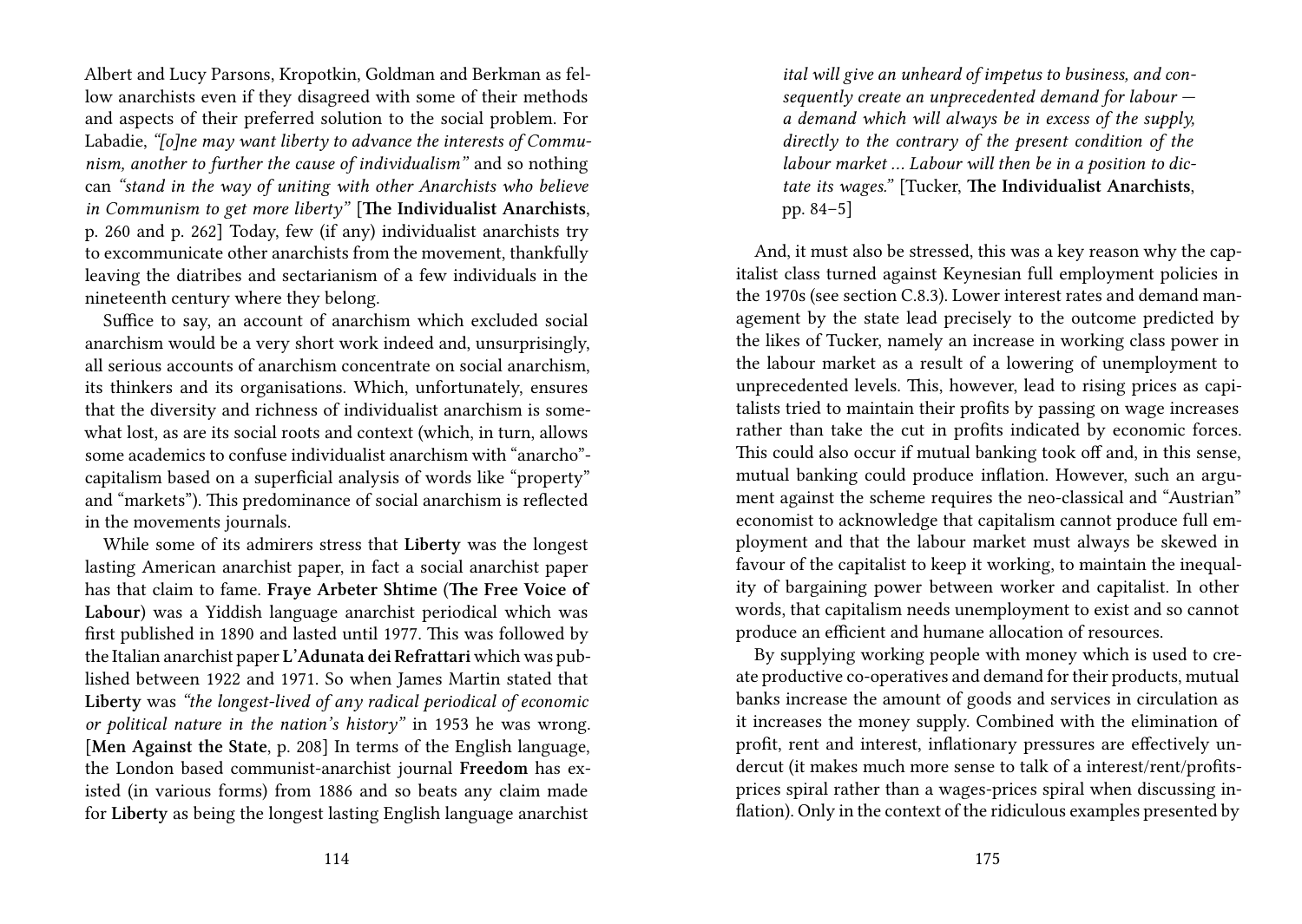increase the money supply to reduce interest rates. Rather, they reduce interest rates to increase the demand for money in order to increase the productive activity in an economy. By producing new goods and services, inflation is kept at bay. Would increased demand for goods by the new firms create inflation? Only if every firm was operating at maximum output, which would be a highly unlikely occurrence in reality (unlike in economic textbooks).

So what, then does case inflation? Inflation, rather than being the result of monetary factors, is, in fact, a result of profit levels and the dynamic of the class struggle. In this most anarchists agree with post-Keynesian economics which views inflation as *"a symptom of an on-going struggle over income distribution by the exertion of market power."* [Paul Davidson, **Op. Cit.**, p. 102] As workers' market power increases via fuller employment, their organisation, militancy and solidarity increases so eroding profits as workers keep more of the value they produce. Capitalists try and maintain their profits by rising prices, thus generating inflation (i.e. general price rises). Rather than accept the judgement of market forces in the form of lower profits, capitalists use their control over industry and market power of their firms to maintain their profit levels at the expense of the consumer (i.e., the workers and their families).

In this sense, mutual banks **could** contribute to inflation  $-$  by reducing unemployment by providing the credit needed for workers to start their own businesses and co-operatives, workers' power would increase and so reduce the power of managers to extract more work for a given wage and give workers a better economic environment to ask for better wages and conditions. This was, it should be stressed, a key reason why the individualist anarchists supported mutual banking:

*"people who are now deterred from going into business by the ruinously high rates which they must pay for capital with which to start and carry on business will find their difficulties removed … This facility of acquiring cap-* journal by several decades. The anarcho-syndicalist **Black Flag**, another British based journal, began publication in 1971 and was still being published over 30 years later. As far as the longest running US-based anarchist journal, that title now goes to the social anarchist magazine **Anarchy: A Journal of Desire Armed** which was founded in 1980 and is still going strong. This is, we stress, not to diminish **Liberty** and its achievement but simply to put it into the context of the wider movement and the fact that, outside of America, social anarchism **is** the anarchist movement (and even within America, social anarchism was and is the bulk of it).

In summary, then, while individualist anarchism opposed communist-anarchism much of this opposition was rooted in misunderstandings and, at times, outright distortion. Once these are corrected, it becomes clear that both schools of anarchism share significant ideas in common. This is unsurprisingly, given the impact of Proudhon on both of them as well as their common concerns on the social question and participation in the labour and other popular movements. As both are (libertarian) socialists inspired by many of the same intellectual and social influences, this should come as no surprise. That a few individualist and communist anarchists tried to deny those common influences should not blind us to them or the fact that both schools of anarchism are compatible.

Ultimately, though, anarchism should be wide enough and generous enough to include both communist and individualist anarchism. Attempts to excommunicate one or the other seem petty given how much each has in common and, moreover, given that both are compatible with each other as both are rooted in similar perspectives on possession, capitalist property rights and voluntary association. Once the differences in terminology are understood, the differences are not impossible to reconcile.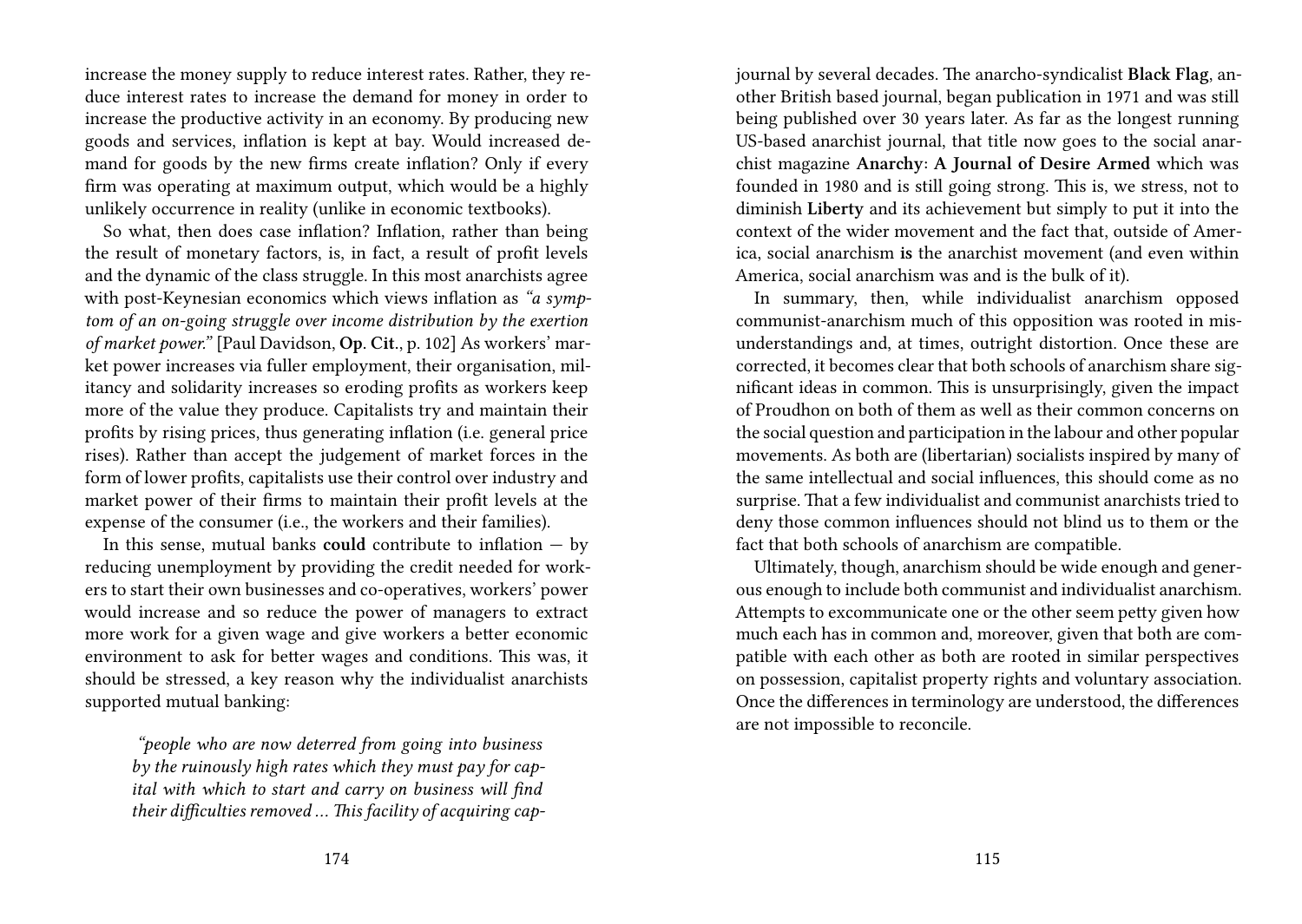# **G.3 Is "anarcho"-capitalism a new form of individualist anarchism?**

No. As Carole Pateman once pointed out,*"[t]here has always been a strong radical individualist tradition in the USA. Its adherents have been divided between those who drew anarchist, egalitarian conclusions, and those who reduced political life to the capitalist economy writ large, to a series of exchanges between unequally situated individuals."* [**The Problem of Political Obligation**, p. 205] What right- "libertarians" and "anarcho"-capitalists do is to confuse these two traditions, ignoring fundamental aspects of individualist anarchism in order to do so. Thus anarchist Peter Sabatini:

*"in those rare moments when [Murray] Rothbard (or any other [right-wing] Libertarian) does draw upon individualist anarchism, he is always highly selective about what he pulls out. Most of the doctrine's core principles, being decidedly anti-Libertarianism, are conveniently ignored, and so what remains is shrill anti-statism conjoined to a vacuous freedom in hackneyed defence of capitalism. In sum, the 'anarchy' of Libertarianism reduces to a liberal fraud."* [**Libertarianism: Bogus Anarchy**]

As class struggle anarchist Benjamin Franks notes individualist anarchism *"has similarities with, but is not identical to, anarcho-capitalism."* [**Rebel Alliances**, p. 44] For Colin Ward, while

Rothbard's analysis is just as static and unrealistic as the notion of money suddenly appearing overnight in people's wallets. Perhaps unsurprisingly Rothbard compared the credit generation of banks to the act of counterfeiters so showing his utter lack of awareness of how banks work in a credit-money (i.e., real) economy.

The "Austrian" theory of the business cycle is rooted in the notion that banks artificially lower the rate of interest by providing more credit than their savings and specie reverses warrant. Even in terms of pure logic, such an analysis is flawed as it cannot reasonably be asserted that all "malinvestment" is caused by credit expansion as capitalists and investors make unwise decisions all the time, irrespective of the supply of credit. Thus it is simply false to assert, as Rothbard did, that the *"process of inflation, as carried out in the real [sic!] world"* is based on *"new money"* entered the market by means of *"the loan market"* but *"this fall is strictly temporary, and the market soon restores the rate to its proper level."* A crash, according to Rothbard, is the process of restoring the rate of interest to its *"proper"* level yet a crash can occur even if the interest rate is at that rate, assuming that the banks can discover this equilibrium rate and have an incentive to do so (as we discussed in section C.8 both are unlikely). Ultimately, credit expansion fails under capitalism because it runs into the contradictions within the capitalist economy, the need for capitalists, financiers and landlords to make profits via exploiting labour. As interest rates increase, capitalists have to service their rising debts putting pressure on their profit margins and so raising the number of bankruptcies. In an economy without nonlabour income, the individualist anarchists argued, this process is undercut if not eliminated.

So expanding this from the world of fictional government helicopters and money fairies, we can see why Rothbard is wrong. Mutual banks operate on the basis of providing loans to people to set up or expand business, either as individuals or as co-operatives. When they provide a loan, in other words, they **increase** the amount of goods and services in the economy. Similarly, they do not simply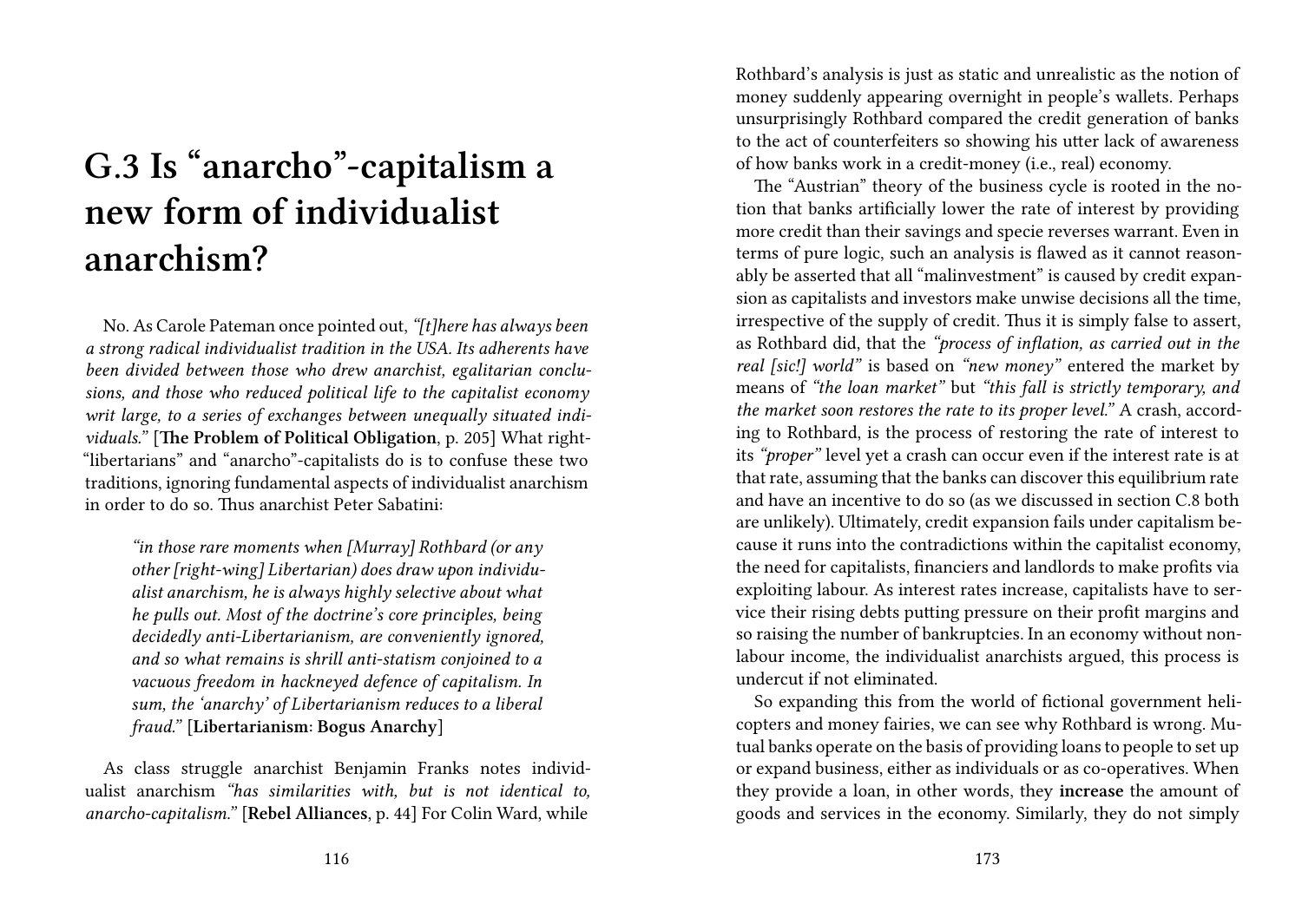*"A is a farmer owning a farm. He mortgages his farm to a bank for \$1,000, giving the bank a mortgage note for that sum and receiving in exchange the bank's notes for the same sum, which are secured by the mortgage. With the bank-notes A buys farming tools of B. The next day B uses the notes to buy of C the materials used in the manufacture of tools. The day after, C in turn pays them to D in exchange for something he needs. At the end of a year, after a constant succession of exchanges, the notes are in the hands of Z, a dealer in farm produce. He pays them to A, who gives in return \$1,000 worth of farm products which he has raised during the year. Then A carries the notes to the bank, receives in exchange for them his mortgage note, and the bank cancels the mortgage. Now, in this whole circle of transactions, has there been any lending of capital? If so, who was the lender? If not, who is entitled to interest?"* [**Instead of a Book**, p. 198]

Obviously, in a real economy, as Rothbard admits *"inflation of the money supply takes place a step at a time and that the first beneficiaries, the people who get the new money first, gain at the expense of the people unfortunate enough to come last in line."* This process is *"plunder and exploitation"* as the *"prices of things they [those last in line] have to buy shooting up before the new injection [of money] filters down to them."* [**Op. Cit.**, p. 11] Yet this expansion of the initial example, again, assumes that there is no increase in goods and services in the economy, that the *"first beneficiaries"* do nothing with the money bar simply buying more of the existing goods and services. It further assumes that this existing supply of goods and services is unchangeable, that firms do not have inventories of goods and sufficient slack to meet unexpected increases in demand. In reality, of course, a mutual bank would be funding productive investments and any firm will respond to increasing demand by increasing production as their inventories start to decline. In effect,

the *"mainstream"* of anarchist propaganda *"has been anarchistcommunism"* there are *"several traditions of individualist anarchism"*, including that associated with Max Stirner and *"a remarkable series of 19th-century American figures"* who *"differed from freemarket liberals in their absolute mistrust of American capitalism, and in their emphasis on mutualism."* Ward was careful to note that by the *"late 20th century the word 'libertarian' … was appropriated by a new group of American thinkers"* and so *"it is necessary to examine the modern individualist 'libertarian' response from the standpoint of the anarchist tradition."* It was found to be wanting, for while Rothbard was *"the most aware of the actual anarchist tradition among the anarcho-capitalist apologists"* he may have been *"aware of a tradition, but he is singularly unaware of the old proverb that freedom for the pike means death for the minnow."* The individualist anarchists were *"busy social inventors exploring the potential of autonomy."* The *"American 'libertarians' of the 20th century are academics rather than social activists, and their inventiveness seems to be limited to providing an ideology for untrammelled market capitalism."* [**Anarchism: A Short Introduction**, pp. 2–3, p. 62, p. 67, and p. 69]

In this section we will sketch these differences between the genuine libertarian ideas of Individualist Anarchism and the bogus "anarchism" of right-"libertarian" ideology. This discussion builds upon our general critique of "anarcho"-capitalism we presented in section F. However, here we will concentrate on presenting individualist anarchist analysis of "anarcho"-capitalist positions rather than, as before, mostly social anarchist ones (although, of course, there are significant overlaps and similarities). In this way, we can show the fundamental differences between the two theories for while there are often great differences between specific individualist anarchist thinkers all share a vision of a free society distinctly at odds with the capitalism of their time as well as the "pure" system of economic textbooks and right-"libertarian" dreams (which, ironically, so often reflects the  $19<sup>th</sup>$  century capitalism the individualist anarchists were fighting).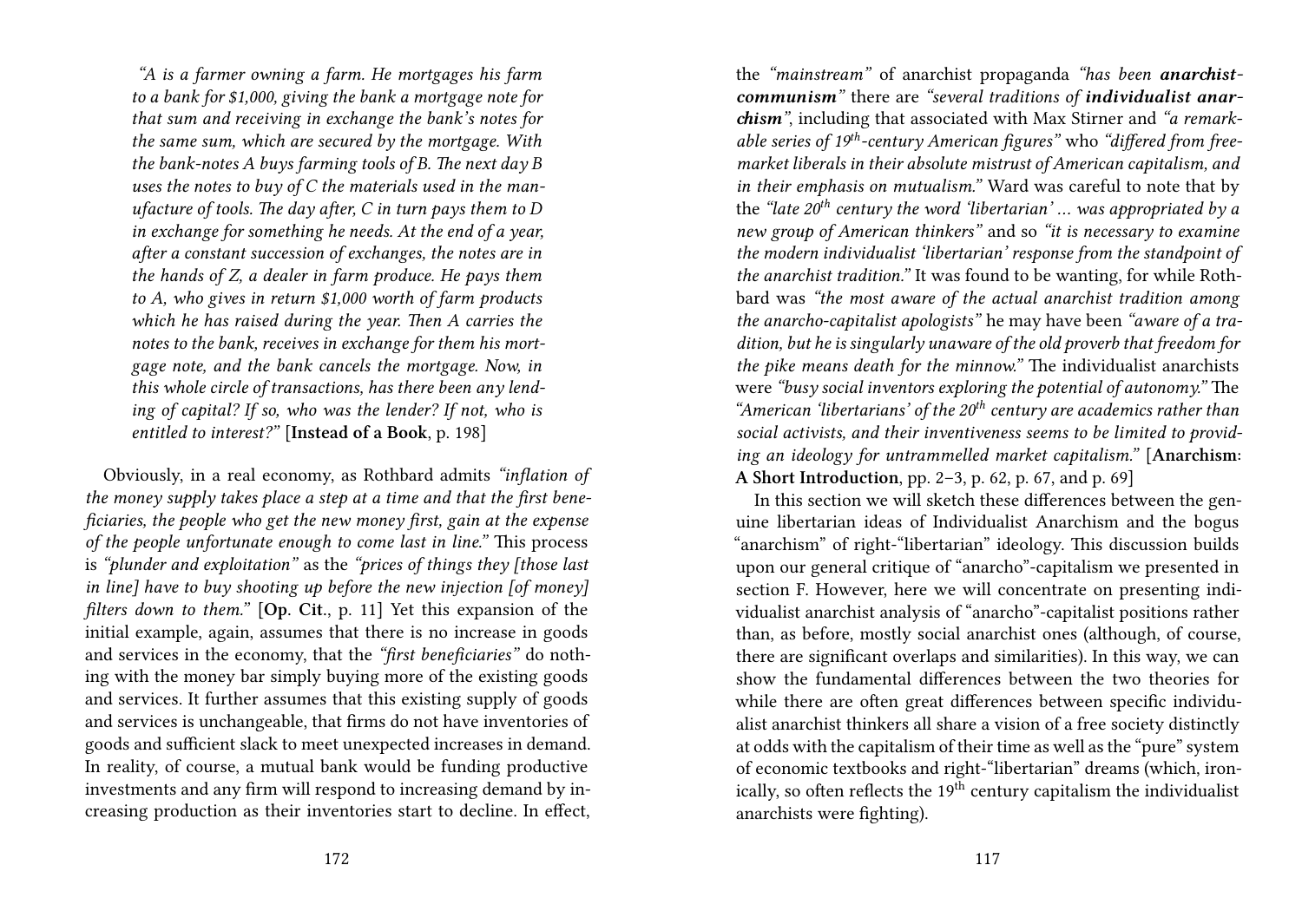First it should be noted that some "anarcho"-capitalists shy away from the term, preferring such expressions as "market anarchist" or "individualist anarchist." This suggests that there is some link between their ideology and that of Tucker and his comrades. However, the founder of "anarcho"-capitalism, Murray Rothbard, refused that label for, while *"strongly tempted,"* he could not do so because *"Spooner and Tucker have in a sense pre-empted that name for their doctrine and that from that doctrine I have certain differences."* Somewhat incredibly Rothbard argued that on the whole politically *"these differences are minor,"* economically *"the differences are substantial, and this means that my view of the consequences of putting our more of less common system into practice is very far from theirs."* [*"The Spooner-Tucker Doctrine: An Economist's View"*, pp. 5–15, **Journal of Libertarian Studies**, vol. 20, no. 1, p. 7]

What an understatement! Individualist anarchists advocated an economic system in which there would have been very little inequality of wealth and so of power (and the accumulation of capital would have been minimal without profit, interest and rent). Removing this social and economic basis would result in **substantially** different political regimes. In other words, politics is not isolated from economics. As anarchist David Wieck put it, Rothbard *"writes of society as though some part of it (government) can be extracted and replaced by another arrangement while other things go on before, and he constructs a system of police and judicial power without any consideration of the influence of historical and economic context."* [**Anarchist Justice**, p. 227]

Unsurprisingly, the political differences he highlights **are** significant, namely *"the role of law and the jury system"* and *"the land question."* The former difference relates to the fact that the individualist anarchists *"allow[ed] each individual free-market court, and more specifically, each free-market jury, totally free rein over judicial decision."* This horrified Rothbard. The reason is obvious, as it allows real people to judge the law as well as the facts, modifying the former as society changes and evolves. For Rothbard, the idea that

*ing 'real bills' from banks to finance an increase in payrolls necessary to harvest, say, 30 additional apples so that the \$20 chases 40 apples, then the price will be only \$0.50 per apple. If a case of 'real bills' finance occurs, then an increase in the money supply is not associated with higher prices but with greater output."* [**Controversies in Post Keynesian Economics**, p. 100] Davidson is unknowingly echoing Tucker (*"It is the especial claim of free banking that it will increase production … If free banking were only a picayanish attempt to distribute more equitably the small amount of wealth now produced, I would not waste a moment's energy on it."* [**Liberty**, no. 193, p. 3]).

This, in reply to the claims of neo-classical economics, indicates why mutual banking would not increase inflation. Like the neoclassical position, Rothbard's viewpoint is static in nature and does not understand how a real economy works. Needless to say, he (like Friedman) did not discuss how the new money gets into circulation. Perhaps, like Hume, it was a case of the money fairy (laissezfairy?) placing the money into people's wallets. Maybe it was a case, like Friedman, of government (black?) helicopters dropping it from the skies. Rothbard did not expound on the mechanism by which money would be created or placed into circulation, rather it just appears one day out of the blue and starts chasing a given amount of goods. However, the individualist anarchists and mutualists did not think in such bizarre (typically, economist) ways. Rather than think that mutual banks would hand out cash willy-nilly to passing strangers, they realistically considered the role of the banks to be one of evaluating useful investment opportunities (i.e., ones which would be likely to succeed). As such, the role of credit would be to **increase** the number of goods and services in circulation along with money, so ensuring that inflation is not generated (assuming that it is caused by the money supply, of course). As one Individualist Anarchist put it, *"[i]n the absence of such restrictions [on money and credit], imagine the rapid growth of wealth, and the equity in its distribution, that would result."* [John Beverley Robinson, **The Individualist Anarchists**, p. 144] Thus Tucker: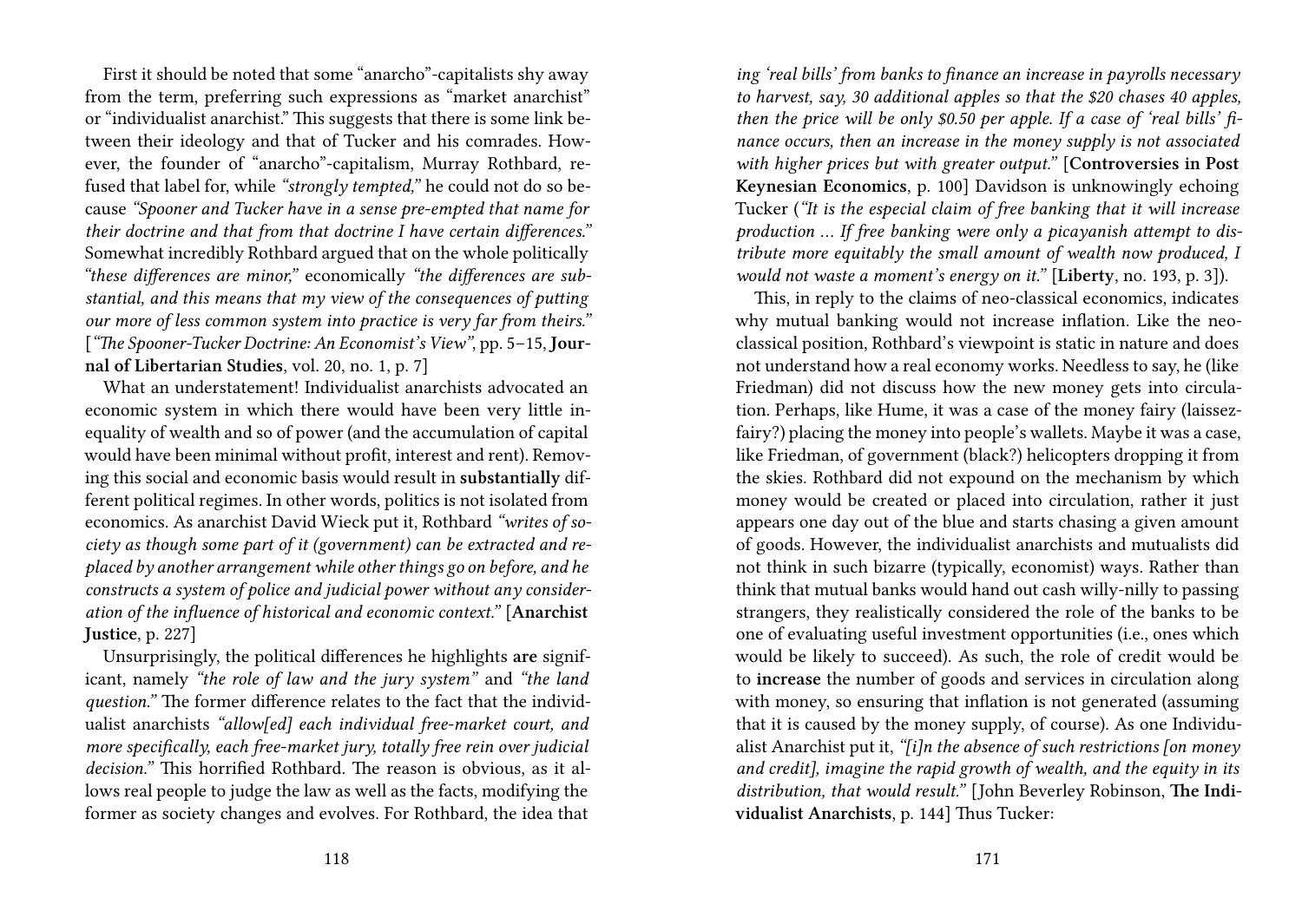*there is no reason to suppose that the ultimate effect on the amount of money in circulation or on incomes would bear any close relation to the initial injections."* [**The Scourge of Monetarism**, p. 29]

Secondly, even if we ignore the empirical record (as "Austrian" economics tends to do when faced with inconvenient facts) the "logical" argument used to explain the theory that increases in money will increase prices is flawed. Defenders of this argument usually present mental exercises to prove their case (as in Hume and Friedman). Needless to say, such an argument is spurious in the extreme simply because money does not enter the economy in this fashion. It is generated to meet specific demands for money and is so, generally, used productively. In other words, money creation is a function of the demand for credit, which is a function of the needs of the economy (i.e. it is endogenous) and **not** determined by the central bank injecting it into the system (i.e. it is **not** exogenous). And this indicates why the argument that mutual banking would produce inflation is flawed. It does not take into account the fact that money will be used to generate *new* goods and services.

As leading Post-Keynesian economist Paul Davidson argued, the notion that *"inflation is always and everywhere a monetary phenomenon"* (to use Friedman's expression) is *"ultimately based on the old homily that inflation is merely 'too many dollars chasing too few goods.'"* Davidson notes that *"[t]his 'too many dollars cliché is usually illustrated by employing a two-island parable. Imagine a hypothetical island where the only available goods are 10 apples and the money supply consists of, say, 10 \$1 bills. If all the dollars are used to purchase the apples, the price per apple will be \$1. For comparison, assume that on a second island there are 20 \$1 bills and only 10 apples. All other things being equal, the price will be \$2 per apple. Ergo, inflation occurs whenever the money supply is excessive relative to the available goods."* The similarities with Rothbard's argument are clear. So are its flaws as *"no explanation is given as to why the money supply was greater on the second island. Nor is it admitted that, if the increase in the money supply is associated with entrepreneurs borrow-*

ordinary people should have a say in the law is dismissed. Rather, *"it would not be a very difficult task for Libertarian lawyers and jurists to arrive at a rational and objective code of libertarian legal principles and procedures."* [**Op. Cit.**, pp. 7–8] Of course, the fact that *"lawyers"* and *"jurists"* may have a radically different idea of what is just than those subject to their laws is not raised by Rothbard, never mind answered. While Rothbard notes that juries may defend the people against the state, the notion that they may defend the people against the authority and power of the rich is not even raised. That is why the rich have tended to oppose juries as well as popular assemblies. Unsurprisingly, as we indicated in section F.6.1, Rothbard wanted laws to be made by judges, lawyers, jurists and other "libertarian" experts rather than jury judged and driven. In other words, to exclude the general population from any say in the law and how it changes. This hardly a *"minor"* difference! It is like a supporter of the state saying that it is a *"minor"* difference if you favour a dictatorship rather than a democratically elected government. As Tucker argued, *"it is precisely in the tempering of the rigidity of enforcement that one of the chief excellences of Anarchism consists … under Anarchism all rules and laws will be little more than suggestions for the guidance of juries, and that all disputes … will be submitted to juries which will judge not only the facts but the law, the justice of the law, its applicability to the given circumstances, and the penalty or damage to be inflicted because of its infraction … under Anarchism the law … will be regarded as just in proportion to its flexibility, instead of now in proportion to its rigidity."* [**The Individualist Anarchists**, pp. 160– 1] In others, the law will evolve to take into account changing social circumstances and, as a consequence, public opinion on specific events and rights. Tucker's position is fundamentally **democratic** and evolutionary while Rothbard's is autocratic and fossilised.

This is particularly the case if you are proposing an economic system which is based on inequalities of wealth, power and influence and the means of accumulating more. As we note in section G.3.3, one of individualist anarchists that remained pointed this out and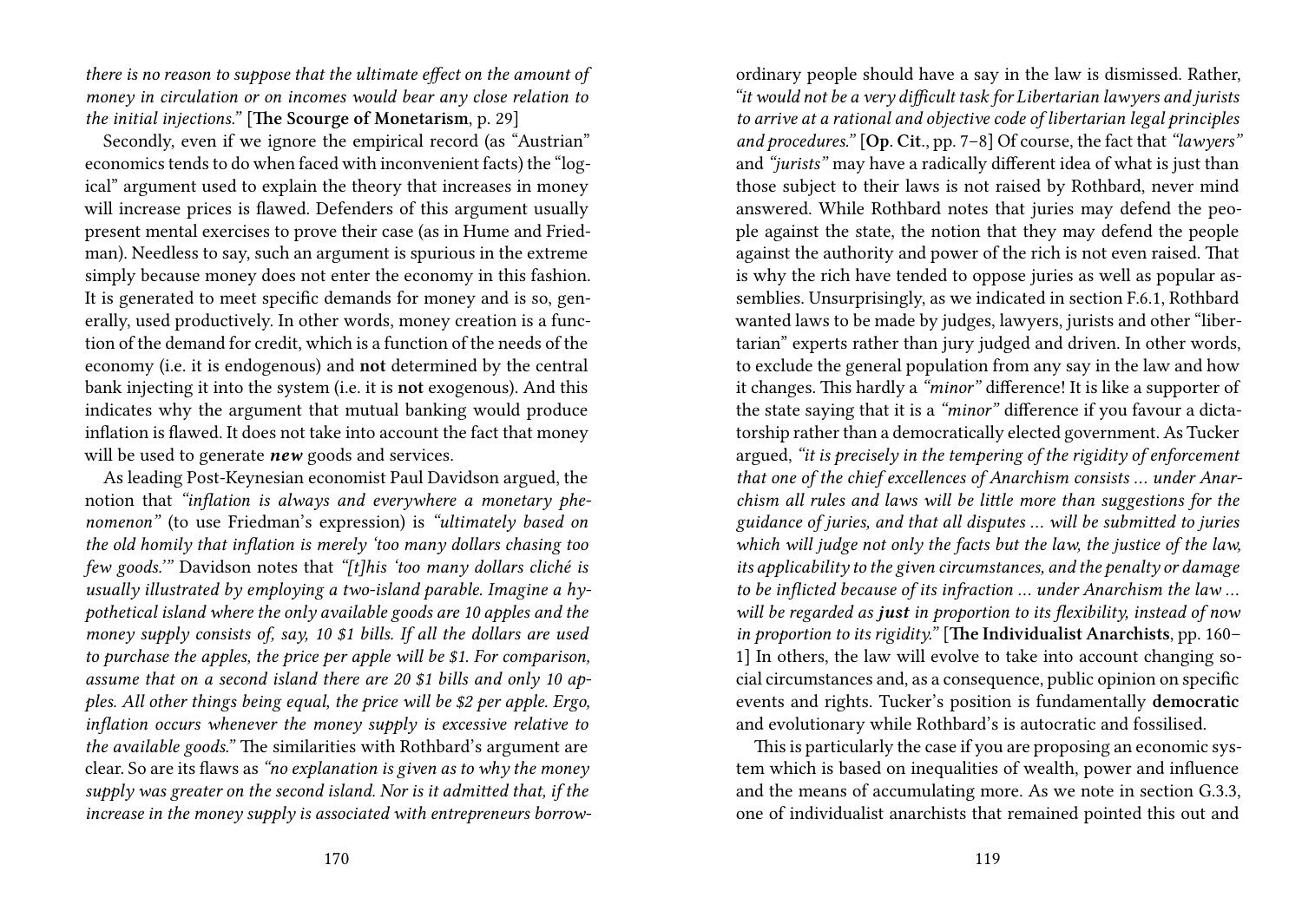opposed Rothbard's arguments. As such, while Rothbard may have subscribed to a system of competing defence companies like Tucker, he expected them to operate in a substantially different legal system, enforcing different (capitalist) property rights and within a radically different socio-economic system. These differences are hardly *"minor"*. As such, to claim that "anarcho"-capitalism is simply individualist anarchism with "Austrian" economics shows an utter lack of understanding of what individualist anarchism stood and aimed for.

On the land question, Rothbard opposed the individualist position of *"occupancy and use"* as it *"would automatically abolish all rent payments for land."* Which was precisely **why** the individualist anarchists advocated it! In a predominantly rural economy, as was the case during most of the 19<sup>th</sup> century in America, this would result in a significant levelling of income and social power as well as bolstering the bargaining position of non-land workers by reducing the numbers forced onto the labour market (which, as we note in section F.8.5, was the rationale for the state enforcing the land monopoly in the first place). He bemoans that landlords cannot charge rent on their *"justly-acquired private property"* without noticing that is begging the question as anarchists deny that this is *"justly-acquired"* land in the first place. Unsurprising, Rothbard considered *"the proper theory of justice in landed property can be found in John Locke"*, ignoring the awkward fact that the first selfproclaimed anarchist book was written **precisely** to refute that kind of theory and expose its anti-libertarian implications. His argument simply shows how far from anarchism his ideology is. For Rothbard, it goes without saying that the landlord's *"freedom of contract"* tops the worker's freedom to control their own work and live and, of course, their right to life. [**Op. Cit.**, p. 8 and p. 9]

For anarchists, *"the land is indispensable to our existence, consequently a common thing, consequently insusceptible of appropriation."* [Proudhon, **What is Property?**, p. 107] Tucker looked forward to a time when capitalist property rights in land were ended and *"the*

*mained a 'black box' — he could not explain it, and he did not attempt to explain it either. When it came to the question of how the authorities increase the supply of bank notes in circulation he answered that they are scattered over populated areas by means of a helicopter though he did not go into the ultimate consequences of such an aerial Santa Claus."* [**The Scourge of Monetarism**, p. 28]

Friedman's and Rothbard's analysis betrays a lack of understanding of economics and money. This is unsurprising as it comes to us via neo-classical economics. In neo-classical economics inflation is always a monetary phenomena — too much money chasing too few goods. Milton Friedman's Monetarism was the logical conclusion of this perspective and although "Austrian" economics is extremely critical of Monetarism it does, however, share many of the same assumptions and fallacies (as Hayek's one-time follower Nicholas Kaldor noted, key parts of Friedman's doctrine are *"closely reminiscent of the Austrian school of the twenties and the early thirties"* although it *"misses some of the subtleties of the Hayekian transmission mechanism and of the money-induced distortions in the 'structure of production.'"* [**The Essential Kaldor**, pp. 476–7]). We can reject this argument on numerous points.

Firstly, the claim that inflation is always and everywhere a monetary phenomena has been empirically refuted — often using Friedman's own data and attempts to apply his dogma in real life. As we noted in section C.8.3, the growth of the money supply and inflation have no fixed relationship, with money supply increasing while inflation falling. As such, *"the claim that inflation is always and everywhere caused by increases in the money supply, and that the rate of inflation bears a stable, predictable relationship to increases in the money supply is ridiculous."* [Paul Ormerod, **The Death of Economics**, p. 96] This means that the assumption that increasing the money supply by generating credit will always simply result in inflation cannot be supported by the empirical evidence we have. As Kaldor stressed, the *"the 'first-round effects' of the helicopter operation could be anything, depending on where the scatter occurred …*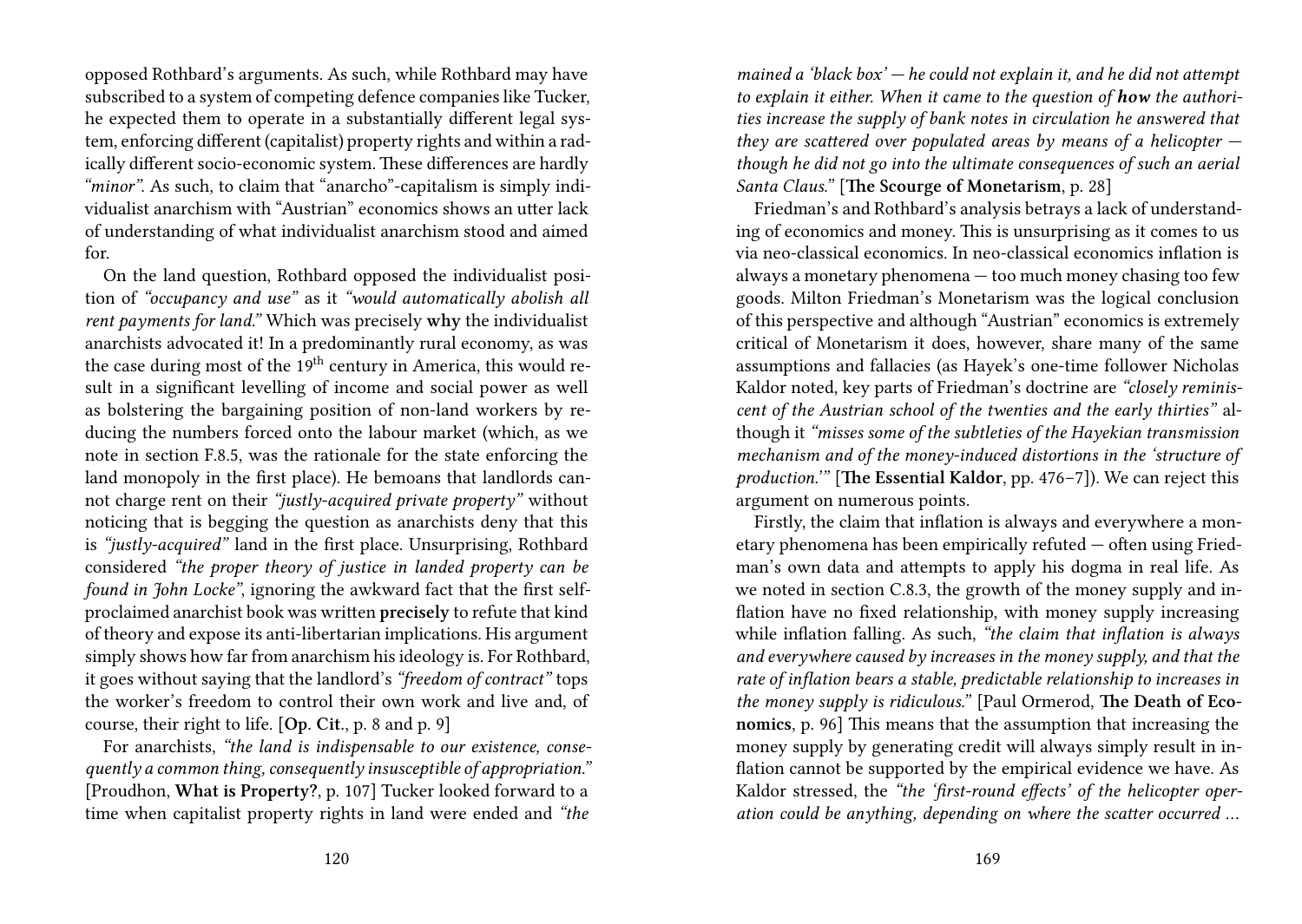#### **G.3.6 Would mutual banking simply cause inflation?**

One of the arguments against Individualist and mutualist anarchism, and mutual banking in general, is that it would just produce accelerating inflation.The argument is that by providing credit without interest, more and more money would be pumped into the economy. This would lead to more and more money chasing a given set of goods, so leading to price rises and inflation.

Rothbard, for example, dismissed individualist anarchist ideas on mutual banking as being *"totally fallacious monetary views."* He based his critique on "Austrian" economics and its notion of *"time preference"* (see section C.2.7 for a critique of this position). Mutual banking would artificially lower the interest rate by generating credit, Rothbard argued, with the new money only benefiting those who initially get it. This process "exploits" those further down the line in the form accelerating inflation. As more and more money was be pumped into the economy, it would lead to more and more money chasing a given set of goods, so leading to price rises and inflation. To prove this, Rothbard repeated Hume's argument that *"if everybody magically woke up one morning with the quantity of money in his possession doubled"* then prices would simply doubled. [*"The Spooner-Tucker Doctrine: An Economist's View"*,**Journal of Libertarian Studies**, vol. 20, no. 1, p. 14 and p. 10]

However, Rothbard is assuming that the amount of goods and services are fixed. This is just wrong and shows a real lack of understanding of how money works in a real economy. This is shown by the lack of agency in his example, the money just "appears" by magic (perhaps by means of a laissez-fairy?). Milton Friedman made the same mistake, although he used the more up to date example of government helicopters dropping bank notes. As post-Keynesian economist Nicholas Kaldor pointed out with regards to Friedman's position, the *"transmission mechanism from money to income re-* *Anarchistic view that occupancy and use should condition and limit landholding becomes the prevailing view."* This*"does not simply mean the freeing of unoccupied land. It means the freeing of all land not occupied by the owner"* and *"tenants would not be forced to pay you rent, nor would you be allowed to seize their property. The Anarchic associations would look upon your tenants very much as they would look upon your guests."* [**The Individualist Anarchists**, p. 159, p. 155 and p. 162] The ramifications of this position on land use are significant. At its most basic, what counts as force and coercion, and so state intervention, are fundamentally different due to the differing conceptions of property held by Tucker and Rothbard. If we apply, for example, the individualist anarchist position on land to the workplace, we would treat the workers in a factory as the rightful owners, on the basis of occupation and use; at the same time, we could treat the share owners and capitalists as aggressors for attempting to force their representatives as managers on those actually occupying and using the premises. The same applies to the landlord against the tenant farmer. Equally, the outcome of such differing property systems will be radically different — in terms of inequalities of wealth and so power (with having others working for them, it is unlikely that would-be capitalists or landlords would get rich). Rather than a *"minor"* difference, the question of land use fundamentally changes the nature of the society built upon it and whether it counts as genuinely libertarian or not.

Tucke was well aware of the implications of such differences. Supporting a scheme like Rothbard's meant *"departing from Anarchistic ground,"* it was *"Archism"* and, as he stressed in reply to one supporter of such property rights, it opened the door to other authoritarian positions: *"Archism in one point is taking him to Archism is another. Soon, if he is logical, he will be an Archist in all respects."* It was a *"fundamentally foolish"* position, because it *"starts with a basic proposition that must be looked upon by all consistent Anarchists as obvious nonsense." "What follows from this?"* asked Tucker. *"Evidently that a man may go to a piece of vacant land and fence it off;*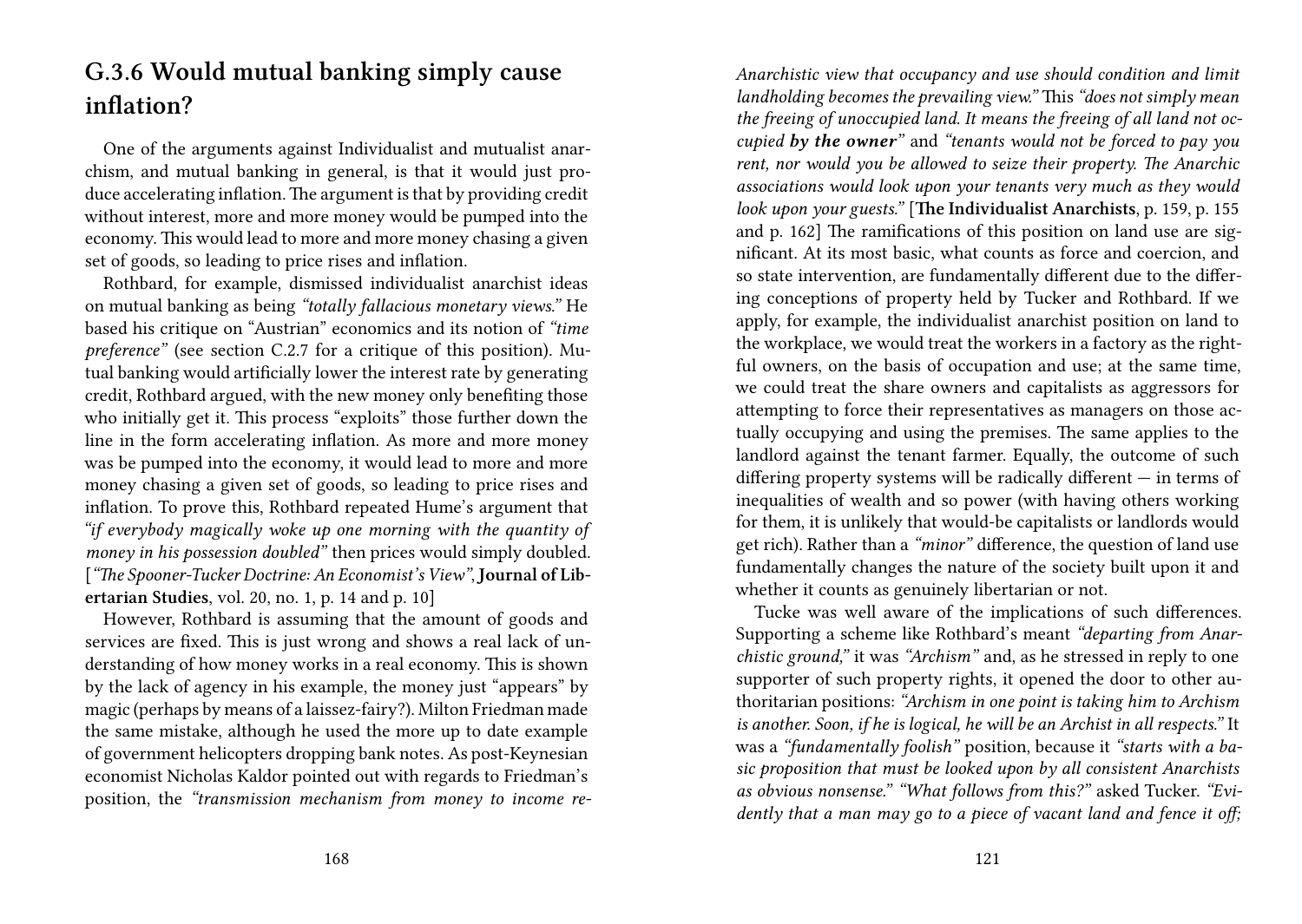*that he may then go to a second piece and fence that off; then to a third, and fence that off; then to a fourth, a fifth, a hundredth, a thousandth, fencing them all off; that, unable to fence off himself as many as he wishes, he may hire other men to do the fencing for him; and that then he may stand back and bar all other men from using these lands, or admit them as tenants at such rental as he may choose to extract."* It was *"a theory of landed property which all Anarchists agree in viewing as a denial of equal liberty."* It is *"utterly inconsistent with the Anarchistic doctrine of occupancy and use as the limit of property in land."* [**Liberty**, No. 180, p. 4 and p. 6] This was because of the dangers to liberty capitalist property rights in land implied:

*"I put the right of occupancy and use above the right of contract … principally by my interest in the right of contract. Without such a preference the theory of occupancy and use is utterly untenable; without it … it would be possible for an individual to acquire, and hold simultaneously, virtual titles to innumerable parcels of land, by the merest show of labour performed thereon … [This would lead to] the virtual ownership of the entire world by a small fraction of its inhabitants … [which would see] the right of contract, if not destroyed absolutely, would surely be impaired in an intolerable degree."* [**Op. Cit.**, no. 350, p. 4]

Clearly a position which Rothbard had no sympathy for, unlike landlords. Strange, though, that Rothbard did not consider the obvious liberty destroying effects of the monopolisation of land and natural resources as *"rational grounds"* for opposing landlords but, then, as we noted in section F.1 when it came to private property Rothbard simply could not see its state-like qualities  $-$  even when he pointed them out himself! For Rothbard, the individualist anarchist position involved a *"hobbling of land sites or of optimum use of land ownership and cultivation and such arbitrary misallocation of* *on the one hand, and with practical business men on the other."* The *"greatest part of the evil of a diminishing money supply is wrought through the discouragement of enterprise."* [**Liberty**, no. 287, p. 11] Given that the "Austrian" school takes the **a priori** methodology to ridiculous extremes and is always on hand to defend *"excess of profits"*, *"combinations of employers"* and the gold standard we can surmise Tucker's reaction to Rothbard's pet economic ideology.

Somewhat ironically, give Rothbard's attempts to inflict bourgeois economics along with lots of other capitalist ideology onto individualist anarchism, Kropotkin noted that supporters of *"individualist anarchism … soon realise that the individualisation they so highly praise is not attainable by individual efforts, and … [some] abandon the ranks of the anarchists, and are driven into the liberal individualism of the classical economists."* [**Anarchism**, p. 297] "Anarcho"-capitalists confuse the ending place of **ex**-anarchists with their starting point. As can be seen from their attempt to coopt the likes of Spooner and Tucker, this confusion only appears persuasive by ignoring the bulk of their ideas as well as rewriting the history of anarchism.

So it can, we think, be save to assume that Tucker and other individualist anarchists would have little problem in refuting Rothbard's economic fallacies as well as his goldbug notions (which seem to be a form of the money monopoly in another form) and support for the land monopoly. Significantly, modern individualist anarchists like Kevin Carson have felt no need to embrace "Austrian" economics and retain their socialist analysis while, at the same time, making telling criticisms of Rothbard's favourite economic ideology and the apologetics for "actually existing" capitalism its supporters too often indulge in (Carson calls this *"vulgar libertarianism"*, wherein right-"libertarians" forget that the current economuy is far from their stated ideal when it is a case of defending corporations or the wealthy).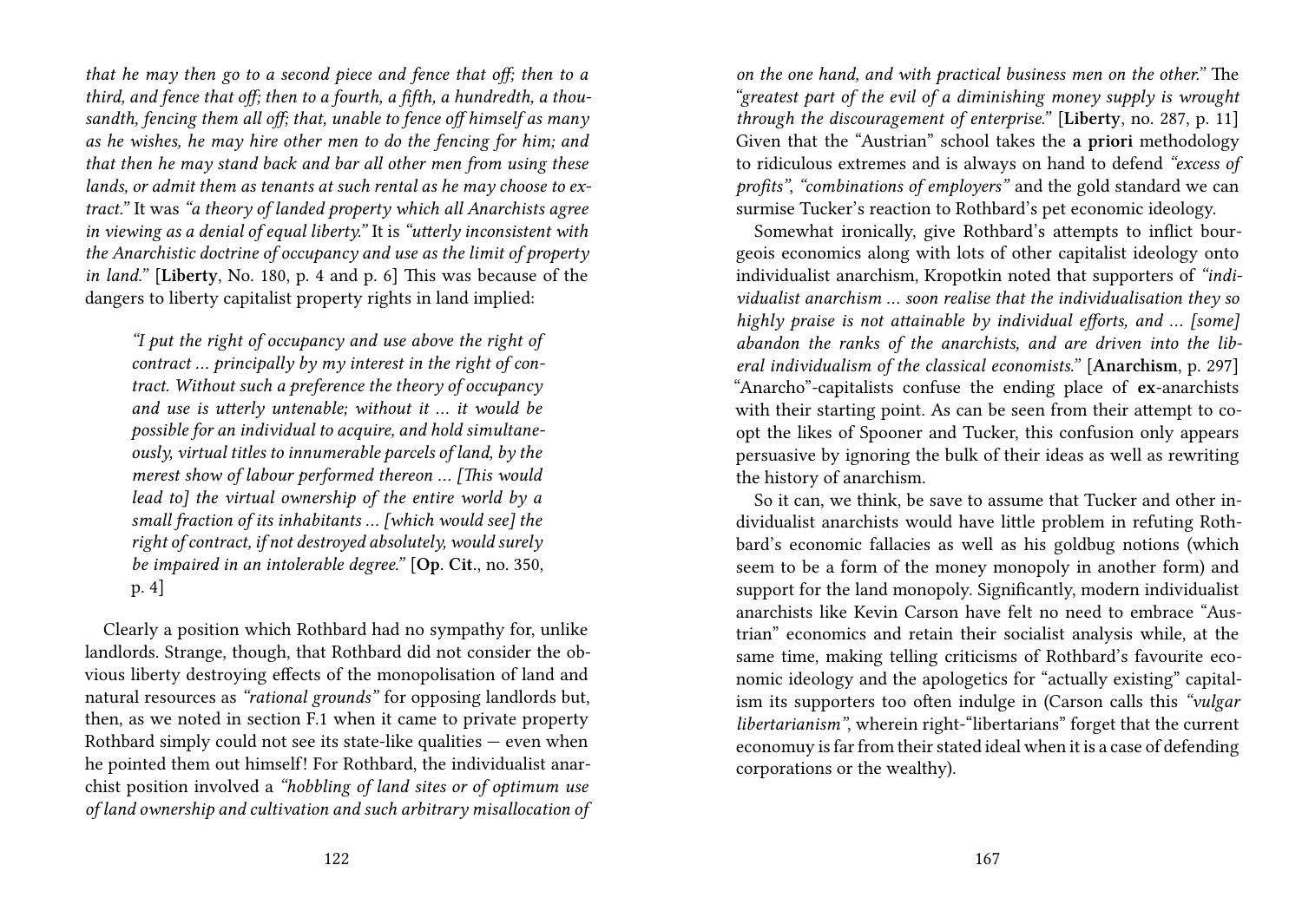that non-labour income was usury and would be driven to zero in a genuinely free market. As such, any notion that Tucker thought that workers in a "free market" are paid according to their marginal product is simply wrong and any claim otherwise shows a utter ignorance of the subject matter. Individualist anarchists like Tucker strongly believed that a truly free (i.e. non-capitalist) market would ensure that the worker would receive the *"full product"* of his or her labour. Nevertheless, in order to claim Tucker as a proto-"anarcho" capitalist, "anarcho"-capitalists may argue that capitalism pays the "market price" of labour power, and that this price **does** reflect the *"full product"* (or value) of the worker's labour. As Tucker was a socialist, we doubt that he would have agreed with the "anarcho" capitalist argument that market price of labour reflected the value it produced. He, like the other individualist anarchists, was well aware that labour produces the "surplus value" which was appropriated in the name of interest, rent and profit. In other words, he very forcibly rejected the idea that the market price of labour reflects the value of that labour, considering *"the natural wage of labour is its product"* and *"that this wage, or product, is the only just source of income."* [**Instead of a Book**, p. 6]

**Liberty** also favourably quoted a supporter of the silver coinage, General Francis A. Walker, and his arguments in favour of ending the gold standard. It praised his argument as *"far more sound and rational than that of the supercilios, narrow, bigoted monomentallists."* Walker attacked those *"economists of the a priori school, who treat all things industrial as if they were in a state of flux, ready to be poured indifferently into any kind of mould or pattern."* These economists *"are always on hand with the answer that industrial society will 'readjust' itself to the new conditions"* and *"it would not matter if wages were at any time unduly depressed by combinations of employers, inasmuch as the excess of profits resulting would infallibly become capital, and as such, constitute an additional demand for labour … It has been the teaching of the economists of this sort which has so deeply discredited political economy with the labouring men*

*land injures all of society."* [Rothbard, **Op. Cit.**, p. 9] Obviously, those subject to the arbitrary authority of landlords and pay them rent are not part of *"society"* and it is a strange coincidence that the interests of landlords just happen to coincide so completely with that of *"all of society"* (including their tenants?). And it would be churlish to remind Rothbard's readers that, as a methodological individualist, he was meant to think that there is no such thing as "society"  $-$  just individuals. And in terms of these individuals, he clearly favoured the landlords over their tenants and justifies this by appealing, like any crude collectivist, to an abstraction (*"society"*) to which the tenants must sacrifice themselves and their liberty. Tucker would not have been impressed.

For Rothbard, the nineteenth century saw *"the establishment in North America of a truly libertarian land system."* [**The Ethics of Liberty**, p. 73] In contrast, the Individualist Anarchists attacked that land system as the *"land monopoly"* and looked forward to a time when *"the libertarian principle to the tenure of land"* was actually applied [Tucker, **Liberty**, no. 350, p. 5] So given the central place that "occupancy and use" lies in individualist anarchism, it was extremely patronising for Rothbard to assert that *"it seems … a complete violation of the Spooner-Tucker 'law of equal liberty' to prevent the legitimate owner from selling his land to someone else."* [*"The Spooner-Tucker Doctrine: An Economist's View"*, **Op. Cit.**, p. 9] Particularly as Tucker had explicitly addressed this issue and indicated the logical and common sense basis for this so-called "violation" of their principles. Thus "occupancy and use" was *"the libertarian principle to the tenure of land"* because it stopped a class of all powerful landlords developing, ensuring a real equality of opportunity and liberty rather than the formal "liberty" associated with capitalism which, in practice, means selling your liberty to the rich.

Somewhat ironically, Rothbard bemoaned that it *"seems to be a highly unfortunate trait of libertarian and quasi-libertarian groups to spend the bulk of their time and energy emphasising their most fallacious or unlibertarian points."* [**Op. Cit.**, p. 14] He pointed to the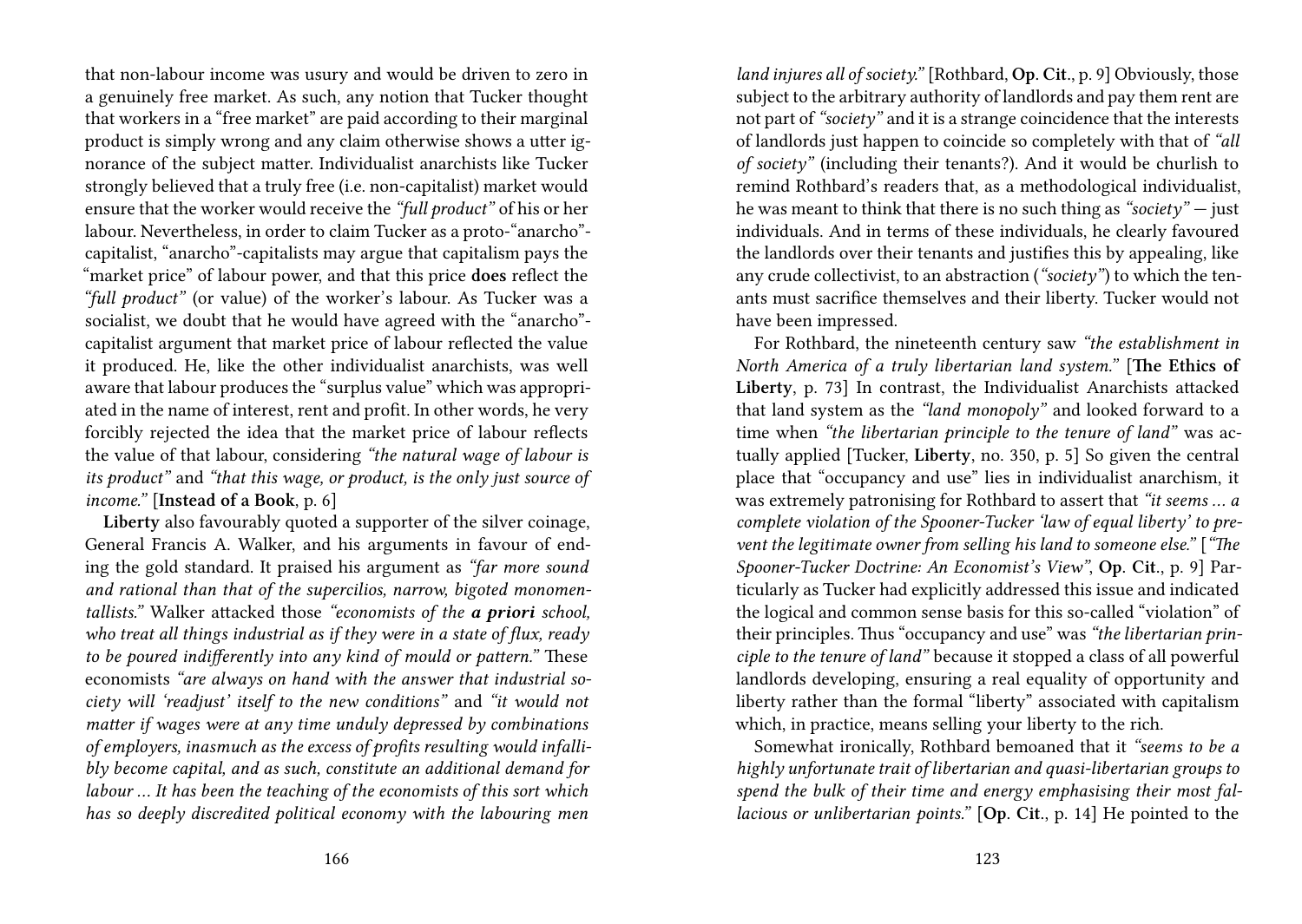followers of Henry George and their opposition to the current land holding system and the monetary views of the individualist anarchists as examples (see section G.3.6 for a critique of Rothbard's position on mutual banking). Of course, both groups would reply that Rothbard's positions were, in fact, both fallacious and unlibertarian in nature. As, indeed, did Tucker decades before Rothbard proclaimed his private statism a form of "anarchism." Yarros' critique of those who praised capitalism but ignored the state imposed restrictions that limited choice within it seems as applicable to Rothbard as it did Herbert Spencer:

*"A system is voluntary when it is voluntary all round … not when certain transactions, regarded from certain points of view, appear Voluntary. Are the circumstances which compel the labourer to accept unfair terms lawcreated, artificial, and subversive of equal liberty? That is the question, and an affirmative answer to it is tantamount to an admission that the present system is not voluntary in the true sense."* [**Liberty**, no. 184, p. 2]

So while "anarcho"-capitalists like Walter Block speculate on how starving families renting their children to wealthy paedophiles is acceptable *"on libertarian grounds"* it is doubtful that any individualist anarchist would be so blasé about such an evil. [*"Libertarianism vs. Objectivism: A Response to Peter Schwartz,"* pp. 39–62, **Reason Papers**, Vol. 26, Summer 2003, p. 20] Tucker, for example, was well aware that liberty without equality was little more than a bad joke. *"If,"* he argued, *"after the achievement of all industrial freedoms, economic rent should prove to be the cause of such inequalities in comfort that an effective majority found themselves at the point of starvation, they would undoubtedly cry, 'Liberty be damned!' and proceed to even up; and I think that at that stage of the game they would be great fools if they didn't. From this it will be seen that I am no[t] … a stickler for absolute equal liberty under all circumstances."* Needless to say, he

nity arrives (as in, say, during the Highland clearances) or that it is more "productive" to export food while local people starve (as in, say, the great Irish famine). It was precisely this kind of arbitrary power which the individualist anarchists opposed. As John Beverley Robinson put it, the *"land owner gives nothing whatever, but permission to you to live and work on his land. He does not give his product in exchange for yours. He did not produce the land. He obtained a title at law to it; that is, a privilege to keep everybody off his land until they paid him his price. He is well called the lord of the land — the landlord!"* [**Patterns of Anarchy**, p. 271]

Significantly, while Rothbard attacked Henry George's scheme for land nationalisation as being a tax on property owners and stopping rent playing the role "Austrian" economic theory assigns it, the individualist anarchists opposed it because, at best, it would not end landlordism or, at worse, turn the state into the only landlord. In an unequal society, leasing land from the state *"would greatly enhance the power of capitalism to engross the control of the land, since it would relieve it of the necessity of applying large amounts in purchasing land which it could secure the same control of by lease … It would greatly augment and promote the reign of the capitalism and displace the independent worker who now cultivates his own acres, but who would be then unable to compete with organised capital … and would be compelled to give up his holding and sink into the ranks of the proletariat."* [Joshua King Ingalls, Bowman N. Hall, *"Joshua K. Ingalls, American Individualist: Land Reformer, Opponent of Henry George and Advocate of Land Leasing, Now an Established Mode"*, pp. 383–96, **American Journal of Economics and Sociology**, Vol. 39, No. 4, p. 394]

Given Tucker's opposition to rent, interest and profit is should go without saying that he rejected the neo-classical and "Austrian" notion that a workers' wages equalled the "marginal product," i.e. its contribution to the production process (see section C.2 for a critique of this position). Basing himself on the socialist critique of classical economics developed by Proudhon and Marx, he argued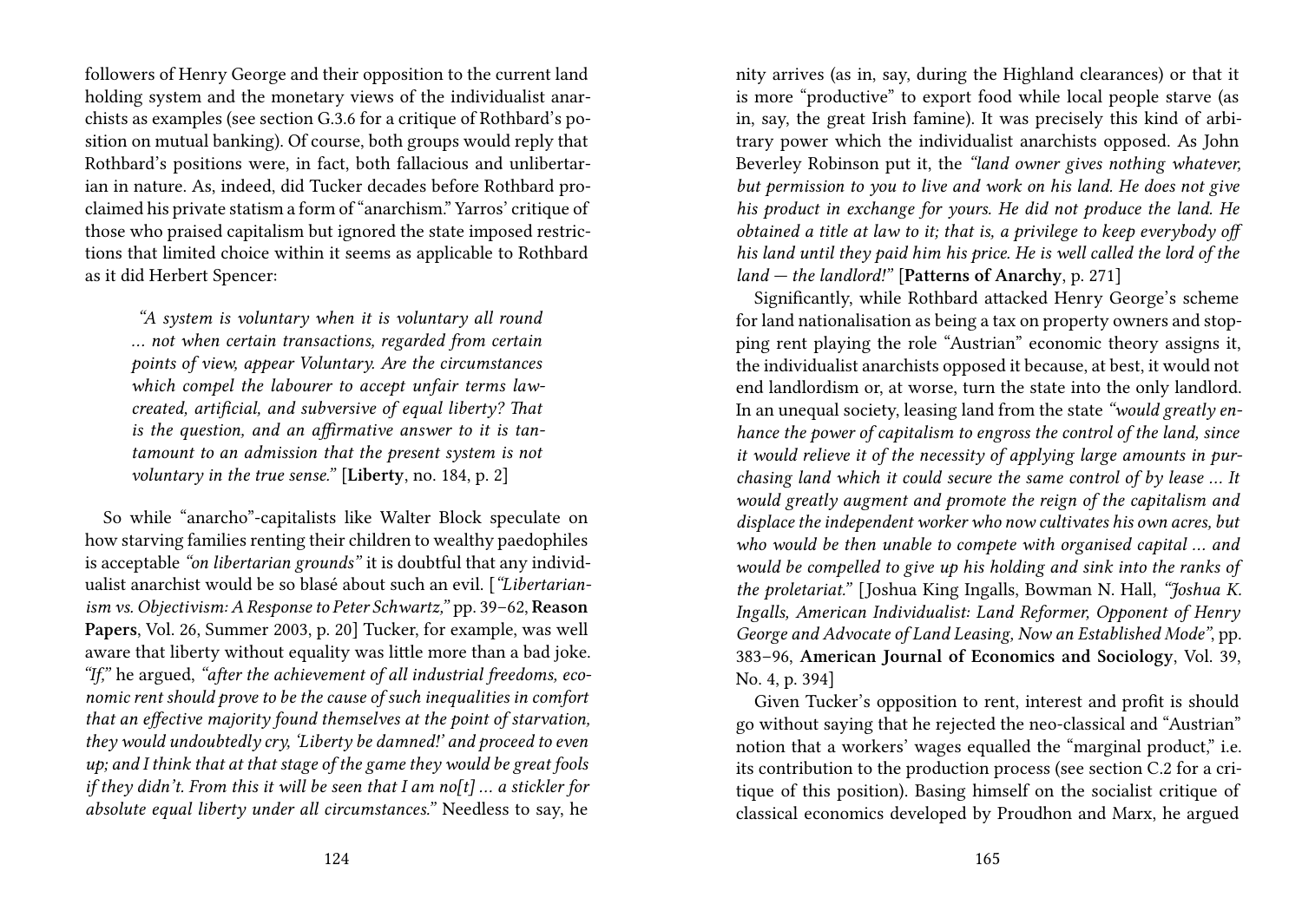cations for interest, is based on taking the current class system for granted and ignoring the economic pressures which shape individual decisions. In Tucker's words (when he critiqued Henry George's argument that interest is related to time) *"increase which is purely the work of time bears a price only because of monopoly."* The notion that "time" produced profit or interest was one Tucker was well aware of, and refuted on many occasions. He argued that it was class monopoly, restrictions on banking, which caused interest and *"where there is no monopoly there will be little or no interest."* If someone *"is to be rewarded for his mere time, what will reward him save [another]'s labour? There is no escape from this dilemma. The proposition that the man who for time spent in idleness receives the product of time employed in labour is a parasite upon the body industrial is one which … [its supporters] can never successfully dispute with men who understand the rudiments of political economy."* [**Liberty**, no. 109, p. 4 and p. 5] For Joshua King Ingalls, *"abstinence"* (or the ability to *"wait,"* as it was renamed in the late nineteenth century) was*"a term with which our cowardly moral scientists and political economists attempt to conjure up a spirit that will justify the greed of our land and money systems; by a casuistry similar to that which once would have justified human slavery."* [*"Labor, Wages, And Capital. Division Of Profits Scientifically Considered,"* **Brittan's Quarterly Journal**, I (1873), pp. 66–79]

What of the economic justification for that other great evil for individualist anarchists, rent? Rothbard attacked Adam Smith comment that landlords were monopolists who demanded rent for nature's produce and like to reap where they never sowed. As he put it, Smith showed *"no hint of recognition here that the landlord performs the vital function of allocating the land to its most productive use."* [**An Austrian Perspective on the History of Economic Thought**, vol. 1, p. 456] Yet, as Smith was well aware, it is the farmer who has to feed himself and pay rent who decides how best to use the land, not the landlord. All the landlord does is decide whether to throw the farmer off the land when a more profitable business opportuconsidered this outcome as unlikely and was keen to *"[t]ry freedom first."* [**Liberty**, no. 267, p. 2 and p. 3]

The real question is why Rothbard considered this a **political** difference rather than an economic one. Unfortunately, he did not explain. Perhaps because of the underlying **socialist** perspective behind the anarchist position? Or perhaps the fact that feudalism and monarchism was based on the owner of the land being its ruler suggests a political aspect to propertarian ideology best left unexplored? Given that the idea of grounding rulership on land ownership receded during the Middle Ages, it may be unwise to note that under "anarcho"-capitalism the landlord and capitalist would, likewise, be sovereign over the land **and** those who used it? As we noted in section F.1, this is the conclusion that Rothbard does draw. As such, there **is** a political aspect to this difference, namely the difference between a libertarian social system and one rooted in authority.

Ultimately, *"the expropriation of the mass of the people from the soil forms the basis of the capitalist mode of production."* [Marx, **Capital**, vol. 1, p. 934] For there are *"two ways of oppressing men: either directly by brute force, by physical violence; or indirectly by denying them the means of life and this reducing them to a state of surrender."* In the second case, government is*"an organised instrument to ensure that dominion and privilege will be in the hands of those who … have cornered all the means of life, first and foremost the land, which they make use of to keep the people in bondage and to make them work for their benefit."* [Malatesta, **Anarchy**, p. 21] Privatising the coercive functions of said government hardly makes much difference.

As such, Rothbard was right to distance himself from the term individualist anarchism. It is a shame he did not do the same with anarchism as well!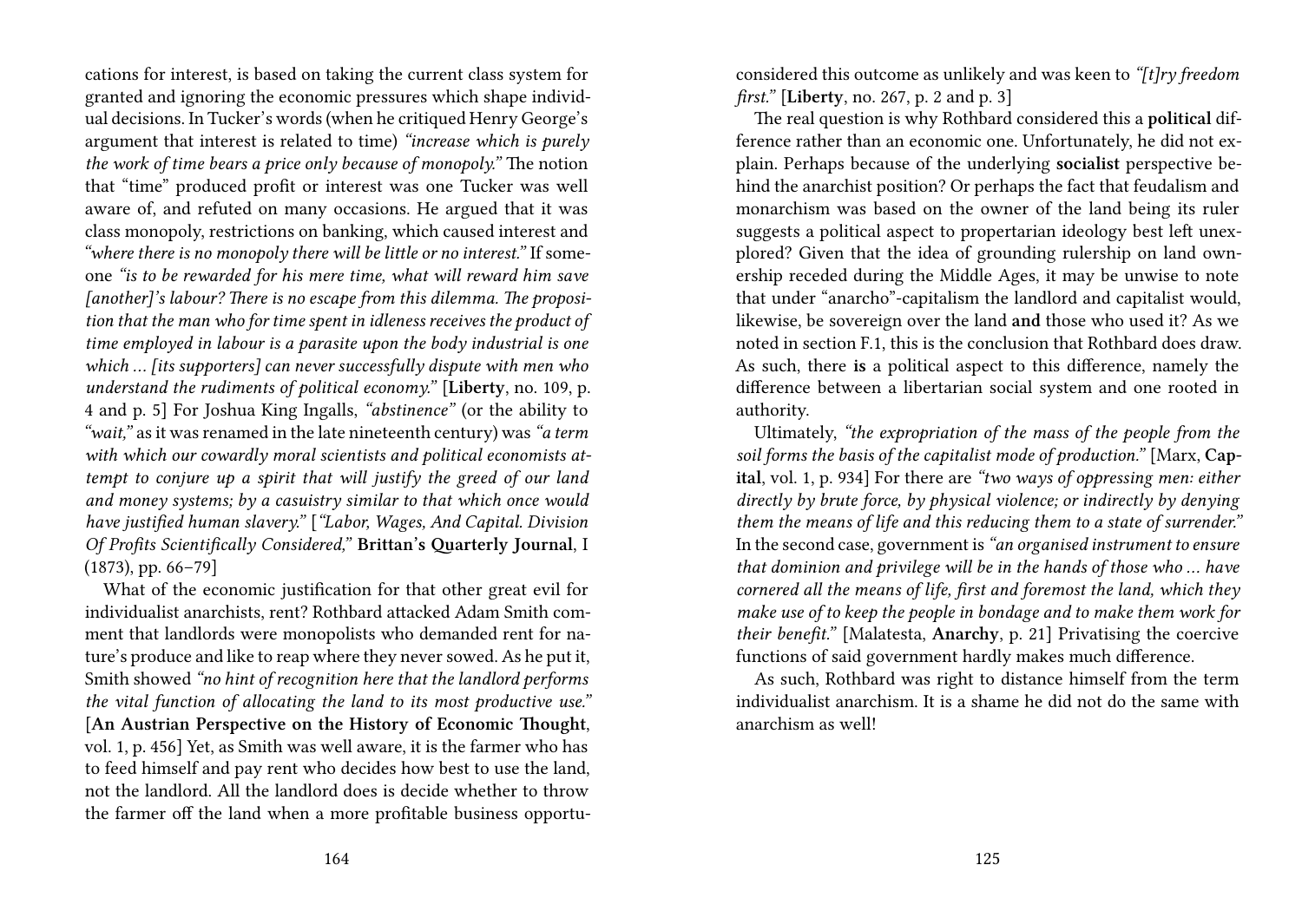#### **G.3.1 Is "anarcho"-capitalism American anarchism?**

Unlike Rothbard, some "anarcho"-capitalists are more than happy to proclaim themselves "individualist anarchists" and so suggest that their notions are identical, or nearly so, with the likes of Tucker, Ingalls and Labadie. As part of this, they tend to stress that individualist anarchism is uniquely American, an indigenous form of anarchism unlike social anarchism. To do so, however, means ignoring not only the many European influences on individualist anarchism itself (most notably, Proudhon) but also downplaying the realities of American capitalism which quickly made social anarchism the dominant form of Anarchism in America. Ironically, such a position is deeply contradictory as "anarcho"-capitalism itself is most heavily influenced by a European ideology, namely "Austrian" economics, which has lead its proponents to reject key aspects of the indigenous American anarchist tradition.

For example, "anarcho"-capitalist Wendy McElroy does this in a short essay provoked by the Seattle protests in 1999. While Canadian, her rampant American nationalism is at odds with the internationalism of the individualist anarchists, stating that after property destruction in Seattle which placed American anarchists back in the media social anarchism *"is not American anarchism. Individualist anarchism, the indigenous form of the political philosophy, stands in rigorous opposition to attacking the person or property of individuals."* Like an ideological protectionist, she argued that *"Left [sic!] anarchism (socialist and communist) are foreign imports that flooded the country like cheap goods during the 19th century."* [**Anarchism: Two Kinds**] Apparently Albert and Lucy Parsons were un-Americans, as was Voltairine de Cleyre who turned from individualist to communist anarchism. And best not mention the social conditions in America which quickly made communist-anarchism predominant in the

5] **Liberty** also published a synopsis of Francis Tandy's **Voluntary Socialism**, whose chapter 6 was *"devoted to an analysis of value according to the marginal utility value of Böhm-Bawerk. It also deals with the Marxian theory of surplus value, showing that all our economic ills are due to the existence of that surplus value."* [**Op. Cit.**, no. 334, p. 5] Clearly, then, the individualist anarchists were aware of the "Austrian" tradition and only embraced its critique of previous defences of non-labour incomes.

We have already critiqued the "time preference" justification for interest in section C.2.7 so will not go into it in much detail here. Rothbard argued that it *"should be remembered by radicals that, if they wanted to, all workers could refuse to work for wages and instead form their own producers' co-operatives and wait for years for their pay until the producers are sold to the consumers; the fact that they do not do so, shows the enormous advantage of the capital investment, wage-paying system as a means of allowing workers to earn money far in advance of the sale of their products."* And how, Professor Rothbard, are these workers to live during the years they wait until their products are sold? The reason why workers do not work for themselves has nothing to do with "time preference" but their lack of resources, their **class** position. Showing how capitalist ideology clouds the mind, Rothbard asserted that interest (*"in the shape of 'long-run' profit"*) would still exist in a *"world in which everyone invested his own money and nobody loaned or borrowed."* [**Op. Cit.**, p. 12] Presumably, this means that the self-employed worker who invests her own money into her own farm pays herself interest payments just as her labour income is, presumably, the "profits" from which this "interest" payment is deducted along with the "rent" for access to the land she owns!

So it seems extremely unlikely that the individualist anarchists would have considered "Austrian" economics as anything other than an attempt to justify exploitation and capitalism, like the other theories they spent so much time refuting. They would quickly have noted that "time preference", like the "waiting"/"abstinence" justifi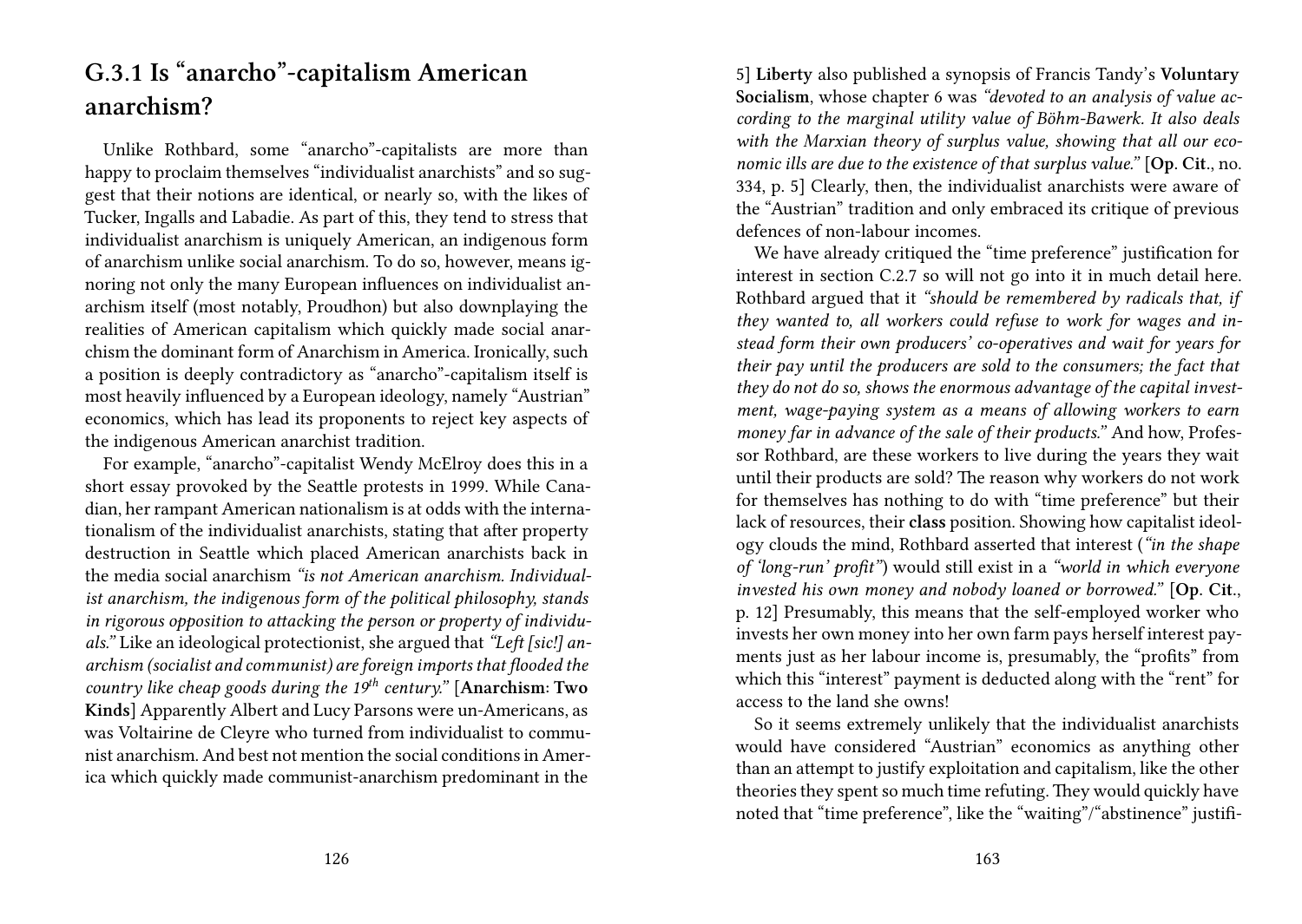*not take."* [*"The Spooner-Tucker Doctrine: An Economist's View"*, **Op. Cit.**, p. 14] As such, it seems like extremely wishful thinking that the likes of Tucker would have rushed to embrace an economic ideology whose basic aim has always been to refute the claims of socialism and defend capitalism from attacks on it.

Nor can it be suggested that the individualist anarchists were ignorant of the developments within bourgeois economics which the "Austrian" school was part of. Both Tucker and Yarros, for example, attacked marginal productivity theory as advocated by John B. Clark. [**Liberty**, no. 305] Tucker critiqued another anarchist for once being an *"Anarchistic socialist, standing squarely upon the principles of Liberty and Equity"* but then *"abandon[ing] Equity by repudiating the Socialistic theory of value and adopting one which differs but little, if any, from that held by the ordinary economist."* [**Op. Cit.**, no. 80, p. 4] So the likes of Tucker were well aware of the so-called marginalist revolution and rejected it.

Somewhat ironically, a key founders of "Austrian" economics was quoted favourably in **Liberty** but only with regards to his devastating critique of existing theories of interest and profit. Hugo Bilgram asked a defender of interest whether he had *"ever read Volume 1 of Böhm-Bawerk's 'Capital and Interest'"* for in this volume *"the fructification theory is … completely refuted."* Bilgram, needless to say, did not support Böhm-Bawerk's defence of usury, instead arguing that restrictions in the amount of money forced people to pay for its use and *"[t]his, and nothing else, [causes] the interest accruing to capital, regarding which the modern economists are doing their utmost to find a theory that will not expose the system of industrial piracy of today."* He did not exclude Böhm-Bawerk's theory from his conclusion that *"since every one of these pet theories is based on some fallacy, [economists] cannot agree upon any one."* The abolition of the money monopoly will *"abolish the power of capital to appropriate a net profit."* [**Op. Cit.**, no. 282, p. 11] Tucker himself noted that Böhm-Bawerk *"has refuted all these ancient apologies for interest — productivity of capital, abstinence, etc."* [**Op. Cit.**, no. 287, p. movement or that individualist anarchists like Tucker proudly proclaimed their ideas socialist!

She argued that*"[m]any of these anarchists (especially those escaping Russia) introduced lamentable traits into American radicalism"* such as *"propaganda by deed"* as well as a class analysis which *"divided society into economic classes that were at war with each other."* Taking the issue of*"propaganda by the deed"* first, it should be noted that use of violence against person or property was hardly alien to American traditions. The Boston Tea Party was just as *"lamentable"* an attack on *"property of individuals"* as the window breaking at Seattle while the revolution and revolutionary war were hardly fought using pacifist methods or respecting the *"person or property of individuals"* who supported imperialist Britain. Similarly, the struggle against slavery was not conducted purely by means Quakers would have supported (John Brown springs to mind), nor was (to use just one example) Shay's rebellion. So *"attacking the person or property of individuals"* was hardly alien to American radicalism and so was definitely **not** imported by *"foreign"* anarchists.

Of course, anarchism in American became associated with terrorism (or *"propaganda by the deed"*) due to the Haymarket events of 1886 and Berkman's assassination attempt against Frick during the Homestead strike. Significantly, McElroy makes no mention of the substantial state and employer violence which provoked many anarchists to advocate violence in self-defence. For example, the great strike of 1877 saw the police opened fire on strikers on July 25th, killing five and injuring many more. *"For several days, meetings of workmen were broken up by the police, who again and again interfered with the rights of free speech and assembly."* The **Chicago Times** called for the use of hand grenades against strikers and state troops were called in, killing a dozen strikers. *"In two days of fighting, between 25 and 50 civilians had been killed, some 200 seriously injured, and between 300 and 400 arrested. Not a single policeman or soldier had lost his life."* This context explains why many workers, including those in reformist trade unions as well as anarchist groups like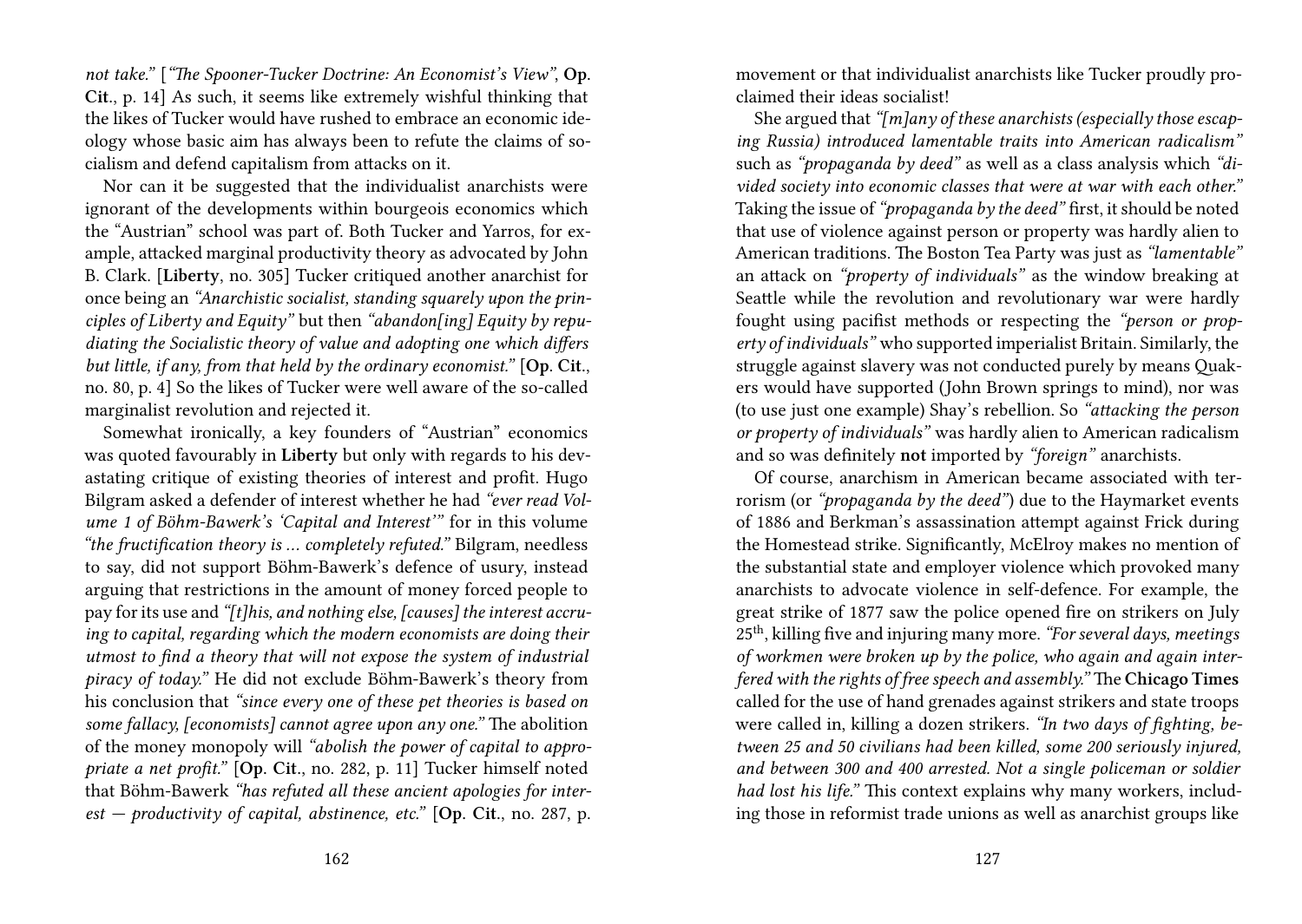the IWPA, turned to armed self-defence ("violence"). The Haymarket meeting itself was organised in response to the police firing on strikers and killing at least two. The Haymarket bomb was thrown after the police tried to break-up a peaceful meeting by force: *"It is clear then that … it was the police and not the anarchists who were the perpetrators of the violence at the Haymarket."* All but one of the deaths and most of the injuries were caused by the police firing indiscriminately in the panic after the explosion. [Paul Avrich, **The Maymarket Tragedy**, pp. 32–4, p. 189, p. 210, and pp. 208–9] As for Berkman's assassination attempt, this was provoked by the employer's Pinkerton police opening fire on strikers, killing and wounding many. [Emma Goldman, **Living My Life**, vol. 1, p. 86]

In other words, it was **not** foreign anarchists or alien ideas which associated anarchism with violence but, rather, the reality of American capitalism. As historian Eugenia C. Delamotte puts it, *"the view that anarchism stood for violence … spread rapidly in the mainstream press from the 1870s"* because of *"the use of violence against strikers and demonstrators in the labour agitation that marked these decades — struggles for the eight-hour day, better wages, and the right to unionise, for example. Police, militia, and private security guards harassed, intimidated, bludgeoned, and shot workers routinely in conflicts that were just as routinely portrayed in the media as worker violence rather than state violence; labour activists were also subject to brutal attacks, threats of lynching, and many other forms of physical assault and intimidation … the question of how to respond to such violence became a critical issue in the 1870s, with the upswelling of labour agitation and attempts to suppress it violently."* [**Voltairine de Cleyre and the Revolution of the Mind**, pp. 51–2]

Joseph Labadie, it should be noted, thought the *"Beastly police"* got what they deserved at Haymarket as they had attempted to break up a peaceful public meeting and such people should *"go at the peril of their lives. If it is necessary to use dynamite to protect the rights of free meeting, free press and free speech, then the sooner we learn its manufacture and use … the better it will be for the toilers*

chist support for equality. Without it, genuine freedom would not exist for the many and "anarchy" would simply be private statism enforcing rule by the rich.

#### **G.3.5 Would individualist anarchists have accepted "Austrian" economics?**

One of the great myths perpetrated by "anarcho"-capitalists is the notion that "anarcho"-capitalism is simply individualist anarchism plus "Austrian" economics. Nothing could be further from the truth, as is clear once the individualist anarchist positions on capitalist property rights, exploitation and equality are understood. Combine this with their vision of a free society as well as the social and political environment they were part of and the ridiculous nature of such claims become obvious.

At its most basic, Individualist anarchism was rooted in socialist economic analysis as would be expected of a self-proclaimed socialist theory and movement. The "anarcho"-capitalists, in a roundabout way, recognise this with Rothbard dismissing the economic fallacies of individualist anarchism in favour of "Austrian" economics. *"There is,"* he stated, *"in the body of thought known as 'Austrian economics,' a scientific [sic!] explanation of the workings of the free market … which individualist anarchists could easily incorporate into their so political and social Weltanshauung. But to do this, they must throw out the worthless excess baggage of money-crankism and reconsider the nature and justification of the economic categories of interest, rent and profit."* Yet Rothbard's assertion is nonsense, given that the individualist anarchists were well aware of various justifications for exploitation expounded by the defenders of capitalism and rejected everyone. He himself noted that the *"individualist anarchists were exposed to critiques of their economic fallacies; but, unfortunately, the lesson, despite the weakness of Tucker's replies, did*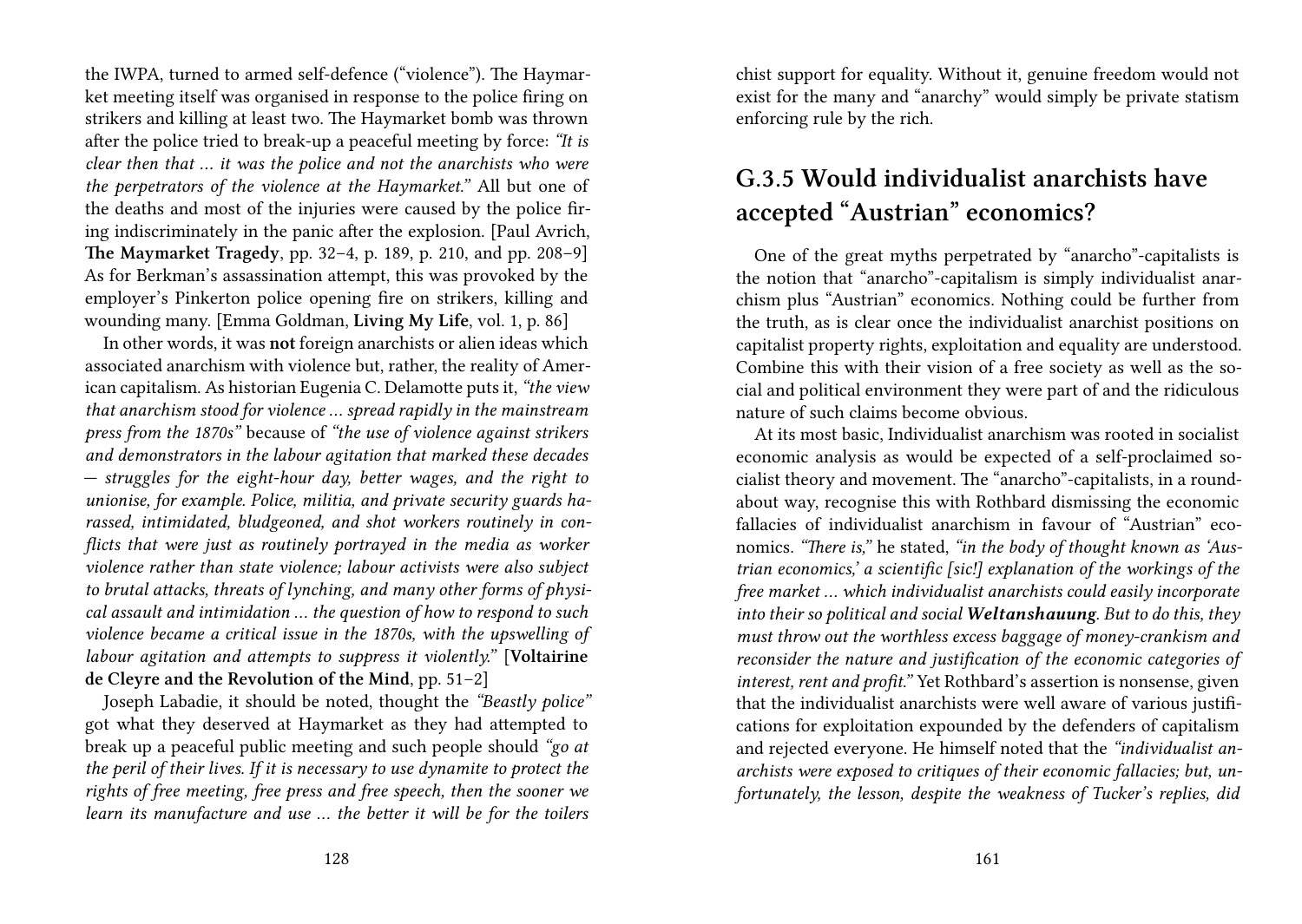ing *"the American [individualist] anarchists exposed the tension existing in liberal thought between private property and the ideal of equal access. The Individual Anarchists were, at least, aware that existing conditions were far from ideal, that the system itself working against the majority of individuals in their efforts to attain its promises. Lack of capital, the means to creation and accumulation of wealth, usually doomed a labourer to a life of exploitation. This the anarchists knew and they abhorred such a system."* [**The Individualist Anarchists: A critique of liberalism**, p. 102]

And this desire for bargaining equality is reflected in their economic ideas and by removing these underlying economic ideas of the individualist anarchists, "anarcho"-capitalism makes a mockery of any ideas they do appropriate. Essentially, the Individualist Anarchists agreed with Rousseau that in order to prevent extreme inequality of fortunes you deprive people of the means to accumulate in the first place and **not** take away wealth from the rich. An important point which "anarcho"-capitalism fails to understand or appreciate.

The Individualist Anarchists assumed that exploitation of labour would be non-existent in their system, so a general equality would prevail and so economic power would not undermine liberty. Remove this underlying assumption, assume that profits could be made and capital accumulated, assume that land can be monopolised by landlords (as the "anarcho"-capitalists do) and a radically different society is produced. One in which economic power means that the vast majority have to sell themselves to get access to the means of life and are exploited by those who own them in the process. A condition of "free markets" may exist, but as Tucker argued in 1911, it would not be anarchism. The *deus ex machina* of invisible hands takes a beating in the age of monopolies.

So we must stress that the social situation is important as it shows how apparently superficially similar arguments can have radically different aims and results depending on who suggests them and in what circumstances. Hence the importance of individualist anar*of the world."* The radical paper he was involved in, the **Labor Leaf**, had previously argued that *"should trouble come, the capitalists will use the regular army and militia to shoot down those who are not satisfied. It won't be so if the people are equally ready."* Even reformist unions were arming themselves to protect themselves, with many workers applauding their attempts to organise union militias. As worker put it, *"[w]ith union men well armed and accustomed to military tactics, we could keep Pinkerton's men at a distance … Employers would think twice, too, before they attempted to use troops against us … Every union ought to have its company of sharpshooters."* [quoted by Richard Jules Oestreicher, **Solidarity and Fragmentation**, p. 200 and p. 135]

While the violent rhetoric of the Chicago anarchists was used at their trial and is remembered (in part because enemies of anarchism take great glee in repeating it), the state and employer violence which provoked it has been forgotten or ignored. Unless this is mentioned, a seriously distorted picture of both communistanarchism **and** capitalism are created. It is significant, of course, that while the **words** of the Martyrs are taken as evidence of anarchism's violent nature, the actual violence (up to and including murder) against strikers by state and private police apparently tells us nothing about the nature of the state or capitalist system (Ward Churchill presents an excellent summary such activities in his article *"From the Pinkertons to the PATRIOT Act: The Trajectory of Political Policing in the United States, 1870 to the Present"* [**CR: The New Centennial Review**, Vol. 4, No. 1, pp. 1–72]).

So, as can be seen, McElroy distorts the context of anarchist violence by utterly ignoring the far worse capitalist violence which provoked it. Like more obvious statists, she demonises the resistance to the oppressed while ignoring that of the oppressor. Equally, it should also be noted Tucker rejected violent methods to end class oppression not out of principle, but rather strategy as there *"was no doubt in his mind as to the righteousness of resistance to oppression by recourse to violence, but his concern now was with its expe-*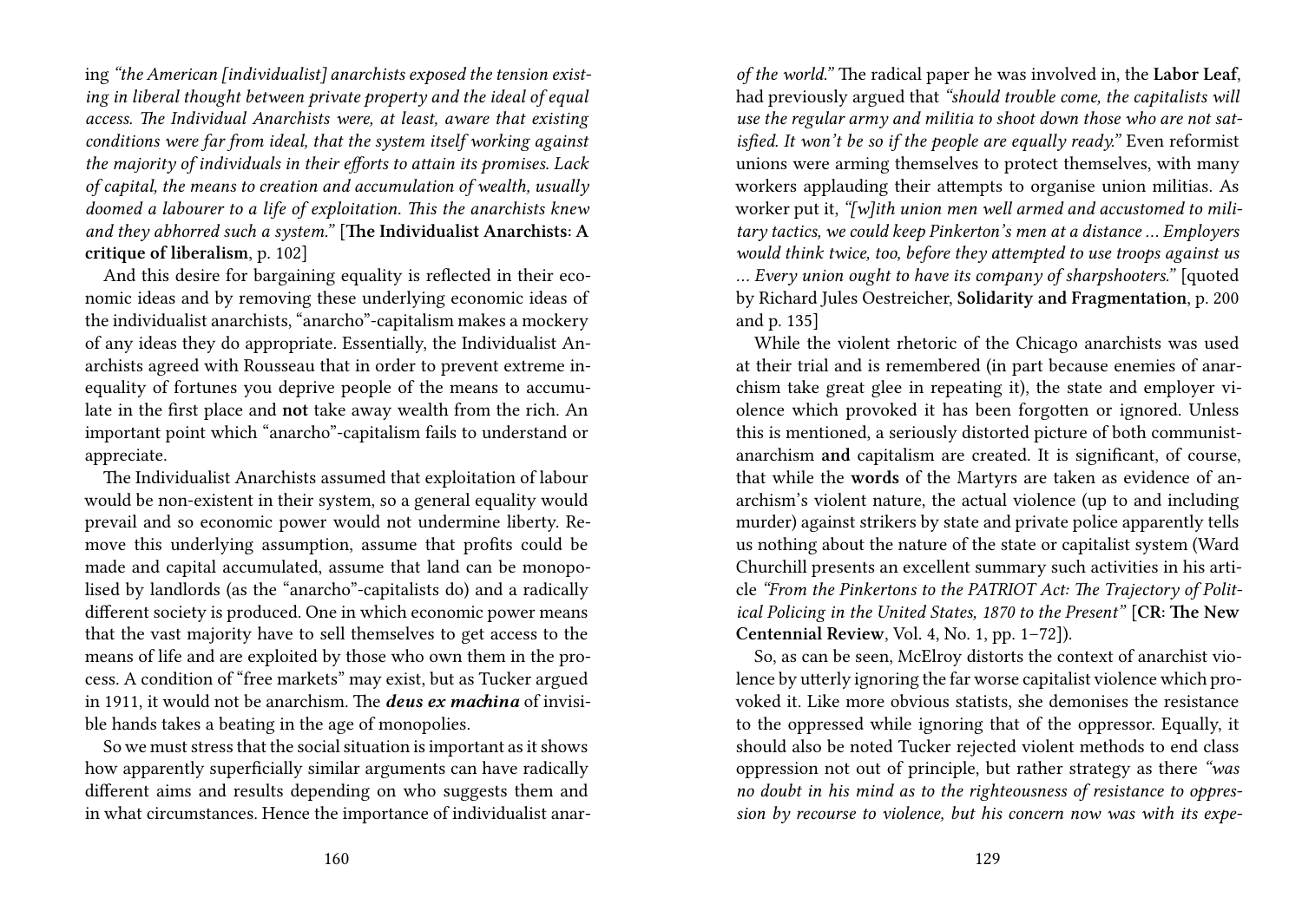*dience … he was absolutely convinced that the desired social revolution would be possible only through the utility of peaceful propaganda and passive resistance."* [James J. Martin, **Men Against the State**, p. 225] For Tucker *"as long as freedom of speech and of the press is not struck down, there should be no resort to physical force in the struggle against oppression."* [quoted by Morgan Edwards, *"Neither Bombs Nor Ballots: Liberty & the Strategy of Anarchism"*, pp. 65–91, **Benjamin R. Tucker and the Champions of Liberty**, Coughlin, Hamilton and Sullivan (eds.), p. 67] Nor should we forget that Spooner's rhetoric could be as blood-thirsty as Johann Most's at times and that American individualist anarchist Dyer Lum was an advocate of insurrection.

As far as class analysis does, which *"divided society into economic classes that were at war with each other"*, it can be seen that the "left" anarchists were simply acknowledging the reality of the situation  $-$  as did, it must be stressed, the individualist anarchists. As we noted in section G.1, the individualist anarchists were well aware that there was a class war going on, one in which the capitalist class used the state to ensure its position (the individualist anarchist *"knows very well that the present State is an historical development, that it is simply the tool of the property-owning class; he knows that primitive accumulation began through robbery bold and daring, and that the freebooters then organised the State in its present form for their own self-preservation."* [A.H. Simpson, **The Individualist Anarchists**, p. 92]). Thus workers had a right to a genuinely free market for *"[i]f the man with labour to sell has not this free market, then his liberty is violated and his property virtually taken from him. Now, such a market has constantly been denied … to labourers of the entire civilised world. And the men who have denied it are … Capitalists … [who] have placed and kept on the statue-books all sorts of prohibitions and taxes designed to limit and effective in limiting the number of bidders for the labour of those who have labour to sell."* [**Instead of a Book**, p. 454] For Joshua King Ingalls, *"[i]n any question as between the worker and the holder of privilege, [the state] is*

worker the full value of her labour. While not all of them called these ideas "socialist" it is clear that these ideas **are** socialist in nature and in aim (similarly, not all the Individualist Anarchists called themselves anarchists but their ideas are clearly anarchist in nature and in aim). This combination of the political and economic is essential as they mutually reinforce each other. Without the economic ideas, the political ideas would be meaningless as inequality would make a mockery of them. As Spooner argued, inequality lead to many social evils:

*"Extremes of difference, in their pecuniary circumstances, divide society into castes; set up barriers to personal acquaintance; prevent or suppress sympathy; give to different individuals a widely different experience, and thus become the fertile source of alienation, contempt, envy, hatred, and wrong. But give to each man all the fruits of his own labour, and a comparative equality with others in his pecuniary condition, and caste is broken down; education is given more equally to all; and the object is promoted of placing each on a social level with all: of introducing each to the acquaintance of all; and of giving to each the greatest amount of that experience, which, being common to all, enables him to sympathise with all, and insures to himself the sympathy of all. And thus the social virtues of mankind would be greatly increased."* [**Poverty: Its Illegal Causes and Legal Cure**, pp. 46–7]

Because of the evil effects of inequality on freedom, both social and individualist anarchists desire to create an environment in which circumstances would not drive people to sell their liberty to others at a disadvantage. In other words, they desired an equalisation of market power by opposing interest, rent and profit and capitalist definitions of private property. Kline summarises this by say-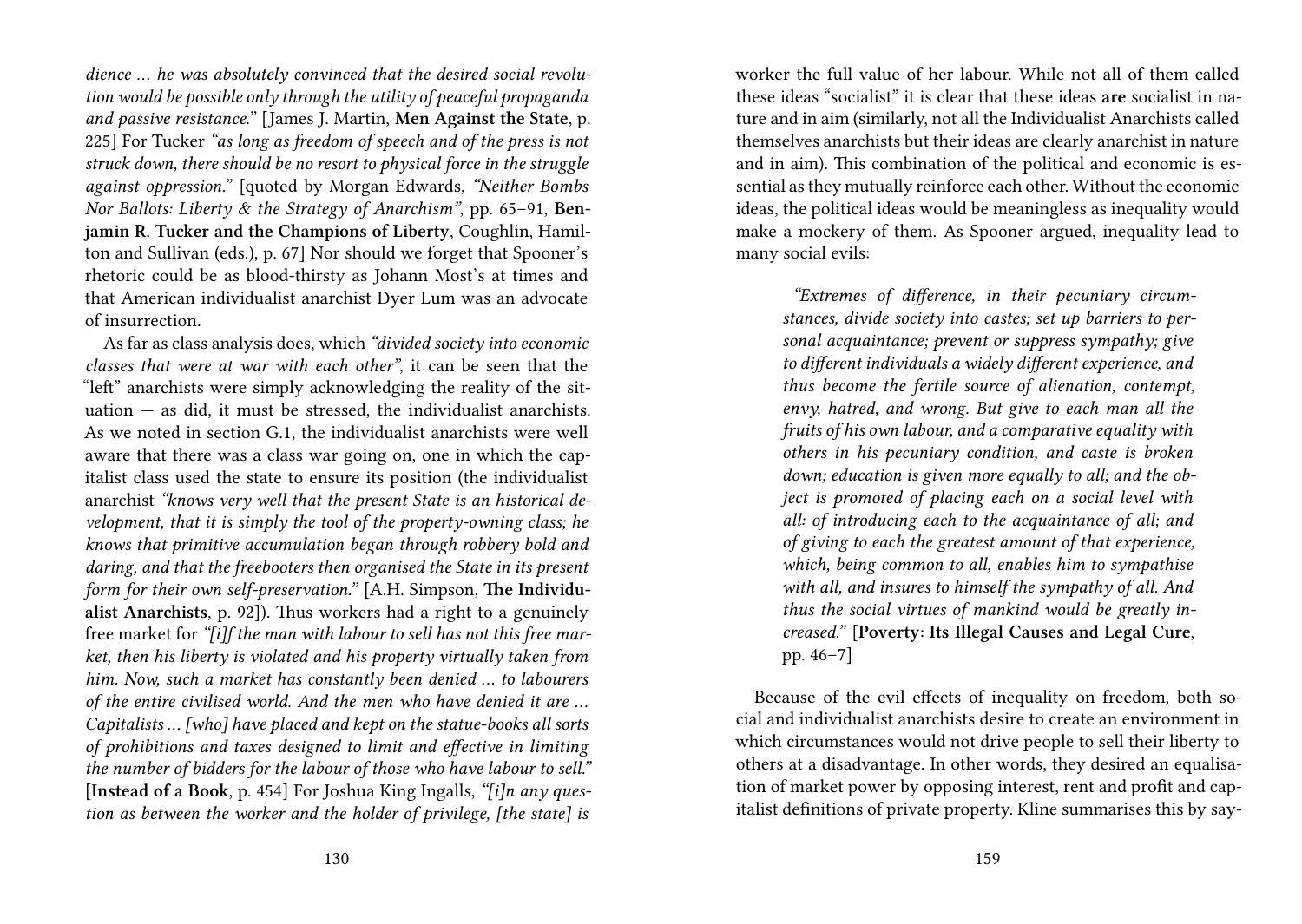#### **G.3.4 Why is individualist anarchist support for equality important?**

Another another key difference between genuine individualist anarchism and "anarcho"-capitalism is the former's support for equality and the latter's a lack of concern for it.

In stark contrast to anarchists of all schools, inequality is not seen to be a problem with "anarcho"-capitalists (see section F.3). However, it is a truism that not all "traders" are equally subject to the market (i.e., have the same market power). In many cases, a few have sufficient control of resources to influence or determine price and in such cases, all others must submit to those terms or not buy the commodity. When the commodity is labour power, even this option is lacking — workers have to accept a job in order to live. As we argued in section C.9, workers are usually at a disadvantage on the labour market when compared to capitalists, and this forces them to sell their liberty in return for making profits for others. These profits increase inequality in society as the property owners receive the surplus value their workers produce. This increases inequality further, consolidating market power and so weakens the bargaining position of workers further, ensuring that even the freest competition possible could not eliminate class power and society (something Tucker eventually recognised as occurring with the development of trusts within capitalism — see section G.1.1).

By removing the underlying commitment to abolish non-labour income, any "anarchist" capitalist society would have vast differences in wealth and so power. Instead of a government imposed monopolies in land, money and so on, the economic power flowing from private property and capital would ensure that the majority remained in (to use Spooner's words) *"the condition of servants"* (see sections F.2 and F.3.1 for more on this). The Individualist Anarchists were aware of this danger and so supported economic ideas that opposed usury (i.e. rent, profit and interest) and ensured the

*certain to throw itself into the scale with the latter, for it is itself the source of privilege, the creator of class rule."* [quoted by Bowman N. Hall, *"Joshua K. Ingalls, American Individualist: Land Reformer, Opponent of Henry George and Advocate of Land Leasing, Now an Established Mode,"* pp. 383–96, **American Journal of Economics and Sociology**, Vol. 39, No. 4, p. 292] Ultimately, the state was *"a police force to regulate the people in the interests of the plutocracy."* [Ingalls, quoted by Martin, **Op. Cit.**, p. 152]

Discussing Henry Frick, manager of the Homestead steelworkers who was shot by Berkman for using violence against striking workers, Tucker noted that Frick did not *"aspire, as I do, to live in a society of mutually helpful equals"* but rather it was *"his determination to live in luxury produced by the toil and suffering of men whose necks are under his heel. He has deliberately chosen to live on terms of hostility with the greater part of the human race."* While opposing Berkman's act, Tucker believed that he was *"a man with whom I have much in common, — much more at any rate than with such a man as Frick."* Berkman *"would like to live on terms of equality with his fellows, doing his share of work for not more than his share of pay."* [**The Individualist Anarchists**, pp. 307–8] Clearly, Tucker was well aware of the class struggle and why, while not supporting such actions, violence occurred when fighting it.

As Victor Yarros summarised, for the individualist anarchists the *"State is the servant of the robbers, and it exists chiefly to prevent the expropriation of the robbers and the restoration of a free and fair field for legitimate competition and wholesome, effective voluntary cooperation."* [*"Philosophical Anarchism: Its Rise, Decline, and Eclipse"*, pp. 470–483, **The American Journal of Sociology**, vol. 41, no. 4, p. 475] For "anarcho"-capitalists, the state exploits all classes subject to it (perhaps the rich most, by means of taxation to fund welfare programmes and legal support for union rights and strikes).

So when McElroy states that, *"Individualist anarchism rejects the State because it is the institutionalisation of force against peaceful individuals"*, she is only partly correct. While it may be true for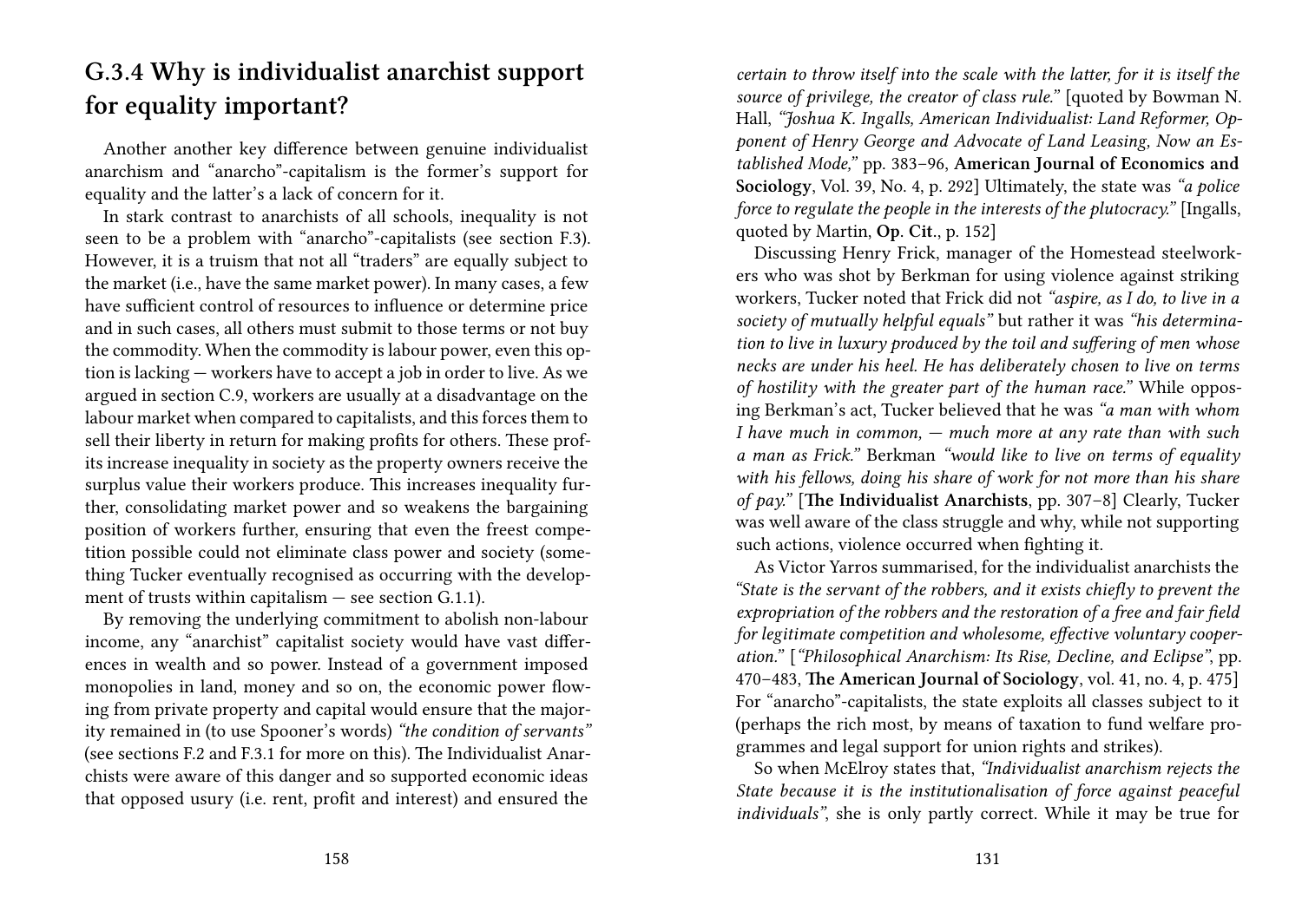"anarcho"-capitalism, it fails to note that for the individualist anarchists the modern state was the institutionalisation of force by the capitalist class to deny the working class a free market. The individualist anarchists, in other words, like social anarchists also rejected the state because it imposed certain class monopolies and class legislation which ensured the exploitation of labour by capital  $-$  a significant omission on McElroy's part. *"Can it be soberly pretended for a moment that the State … is purely a defensive institution?"* asked Tucker. *"Surely not … you will find that a good nine-tenths of existing legislation serves … either to prescribe the individual's personal habits, or, worse still, to create and sustain commercial, industrial, financial, and proprietary monopolies which deprive labour of a large part of the reward that it would receive in a perfectly free market."* [Tucker, **Instead of a Book**, pp. 25–6] In fact:

*"As long as a portion of the products of labour are appropriated for the payment of fat salaries to useless officials and big dividends to idle stockholders, labour is entitled to consider itself defrauded, and all just men will sympathise with its protest."* [Tucker, **Liberty**, no. 19, p. 1]

It goes without saying that almost all "anarcho"-capitalists follow Rothbard in being totally opposed to labour unions, strikes and other forms of working class protest. As such, the individualist anarchists, just as much as the "left" anarchists McElroy is so keen to disassociate them from, argued that *"[t]hose who made a profit from buying or selling were class criminals and their customers or employees were class victims. It did not matter if the exchanges were voluntary ones. Thus, left anarchists hated the free market as deeply as they hated the State."* [McElroy, **Op. Cit.**] Yet, as any individualist anarchist of the time would have told her, the "free market" did not exist because the capitalist class used the state to oppress the working class and reduce the options available to choose from so allowing the exploitation of labour to occur. Class analysis, in

alist anarchist defence association within "anarcho"-capitalism. As it would not subscribe to Rothbard's preferred system of property rights it would be in violation of the *"general libertarian law code"* drawn up and implemented by right-"libertarian" jurists, judges and lawyers. This would, by definition, make such an association *"outlaw"* when it defended tenants against attempts to extract rents from them or to evict them from the land or buildings they used but did not own. As it is a judge-run system, no jury would be able to judge the law as well as the crime, so isolating the capitalist and landlord class from popular opposition. Thus the ironic situation arises that the *"Benjamin Tucker defence association"* would be declared an outlaw organisation under "anarcho"-capitalism and driven out of business (i.e., destroyed) as it broke the land monopoly which the law monopoly enforces. Even more ironically, such an organisation would survive in an communist anarchist society (assuming it could find enough demand to make it worthwhile).

If the world had had the misfortune of having "anarcho" capitalism imposed on it in the nineteenth century, individualist anarchists like Warren, Tucker, Labadie, Ingalls and Lum would have joined Proudhon, Bakunin, Kropotkin, Parsons and Goldman in prison for practising *"occupancy and use"* in direct violation of the *"general libertarian law code."* That it was private police, private courts and private prisons which were enforcing such a regime would not have been considered that much of an improvement.

Unsurprisingly, Victor Yarros explicitly distanced himself from those *"want liberty to still further crush and oppress the people; liberty to enjoy their plunder without fear of the State's interfering with them … liberty to summarily deal with impudent tenants who refuse to pay tribute for the privilege of living and working on the soil."* [**Liberty**, no. 102, p. 4] He would have had little problem recognising "anarcho"-capitalism as being a supporter of *"that particular kind of freedom which the bourgeoisie favours, and which is championed by the bourgeoisie's loyal servants, [but] will never prove fascinating to the disinherited and oppressed."* [**Op. Cit.**, no. 93, p. 4]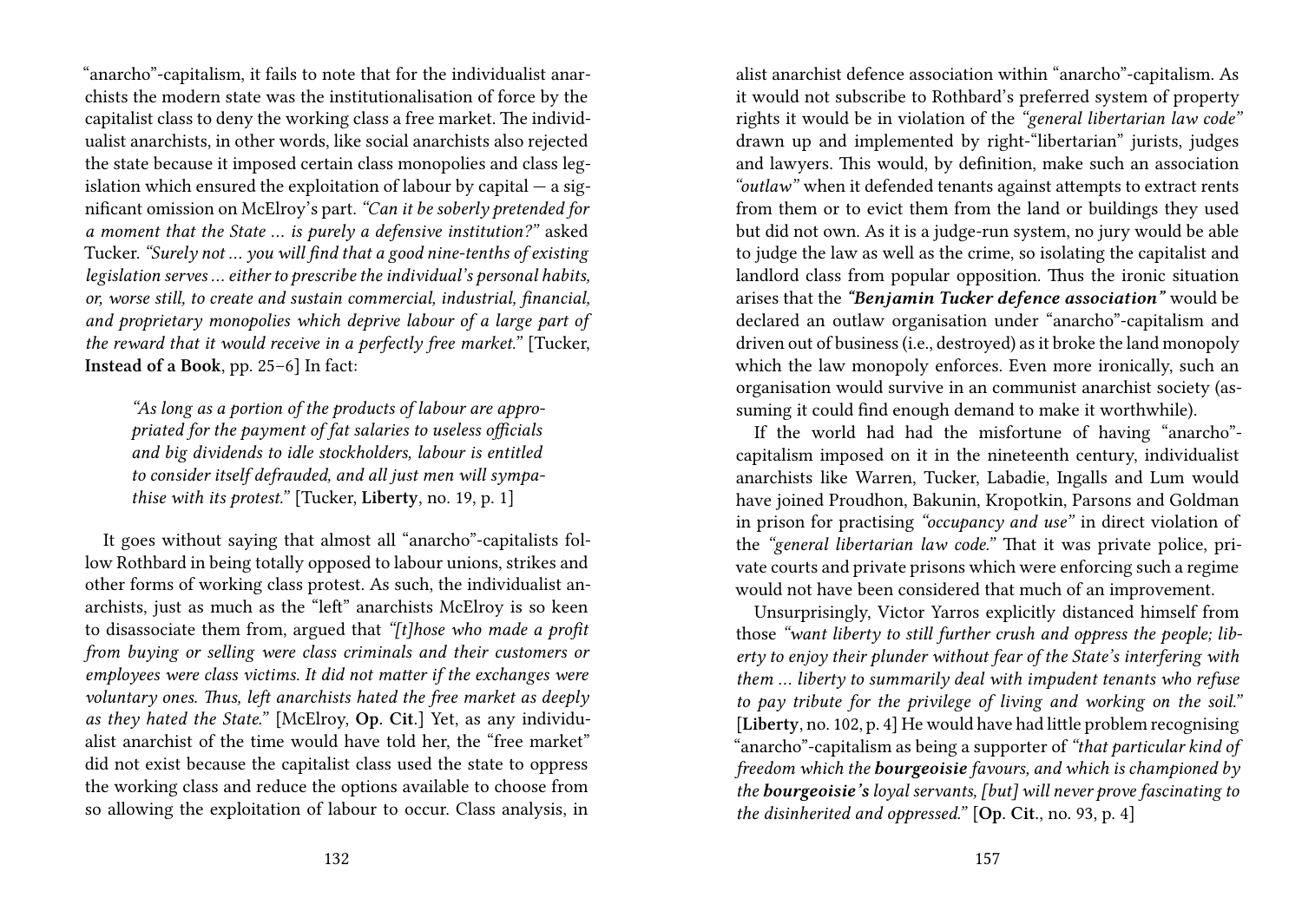ends. If Tucker and Spooner did not think their system would result in their goals they would have either changed their goals or changed their method. As noted in section G.1.1, Tucker explicitly argued that concentrations of wealth under capitalism had reached such levels that his system of free competition would not end it. Clearly, then, outcomes were important to individualist anarchists.

The lack of commonality can also be seen from the right- "libertarian" response to Kevin Carson's excellent **Studies in Mutualist Political Economy**, an impressive modern restatement of the ideas of Tucker and other individualist anarchists. Leading "anarcho"-capitalist Walter Block dismissed *"Marxists like Carson"* and labelled him *"a supposed anarchist"* who on many issues *"is out there, way, way out there in some sort of Marxist never-never land."* [*"Kevin Carson as Dr. Jeryll and Mr. Hyde"*, pp. 35–46, **Journal of Libertarian Studies**, vol. 20, no. 1, p. 40, p. 43 and p. 45] Another right-"libertarian", George Reisman, concurred stated that for the most part *"Carson is a Marxist"*, while arguing that *"the 'individualist' anarchist shows himself to be quite the collectivist, attributing to the average person qualities of independent thought and judgement that are found only in exceptional individuals."* Carson's *"views on the nature of ownership give full support to the conception of anarchy … as being nothing but chaos."* Overall, *"Carson is essentially a Marxist and his book filled with ignorant Marxist diatribes against capitalism."* [*"Freedom is Slavery: Laissez-Faire capitalism is government intervention"*, **Op. Cit.**, pp. 47–86, p. 47, p. 55, p. 61 and p. 84] Needless to say, all the issues which Block and Geisman take umbridge at can be found in the works of individualist anarchists like Tucker (Carson's excellent dissection of these remarkably ignorant diatribes is well worth reading [*"Carson's Rejoinders"*, pp. 97–136, **Op. Cit.**]).

So the notion that a joint support for a market in "defence services" can allow the social and theoretical differences between "anarcho"-capitalism and individualist anarchism to be ignored is just nonsense. This can best be seen from the fate of any individuother words, was not limited to *"foreign"* anarchism, nor was the notion that making a profit was a form of exploitation (usury). As Tucker continually stressed:*"Liberty will abolish interest; it will abolish profit; it will abolish monopolistic rent; it will abolish taxation; it will abolish the exploitation of labour."* [**The Individualist Anarchists**, p. 157]

It should also be noted that the "left" anarchist opposition to the individualist anarchist "free market" is due to an analysis which argues that it will not, in fact, result in the anarchist aim of ending exploitation nor will it maximise individual freedom (see section G.4). We do not "hate" the free market, rather we love individual liberty and seek the best kind of society to ensure free people. By concentrating on markets being free, "anarcho"-capitalism ensures that it is wilfully blind to the freedom-destroying similarities between capitalist property and the state (as we discussed in section F.1). An analysis which many individualist anarchists recognised, with the likes of Dyer Lum seeing that replacing the authority of the state with that of the boss was no great improvement in terms of freedom and so advocating co-operative workplaces to abolish wage slavery. Equally, in terms of land ownership the individualist anarchists opposed any voluntary exchanges which violated *"occupancy and use"* and so they, so, *"hated the free market as deeply as they hated the State."* Or, more correctly, they recognised that voluntary exchanges can result in concentrations of wealth and so power which made a mockery of individual freedom. In other words, that while the market may be free the individuals within it would not be.

McElroy partly admits this, saying that *"the two schools of anarchism had enough in common to shake hands when they first met. To some degree, they spoke a mutual language. For example, they both reviled the State and denounced capitalism. But, by the latter, individualist anarchists meant 'state-capitalism' the alliance of government and business."* Yet this *"alliance of government and business"* has been the only kind of capitalism that has ever existed. They were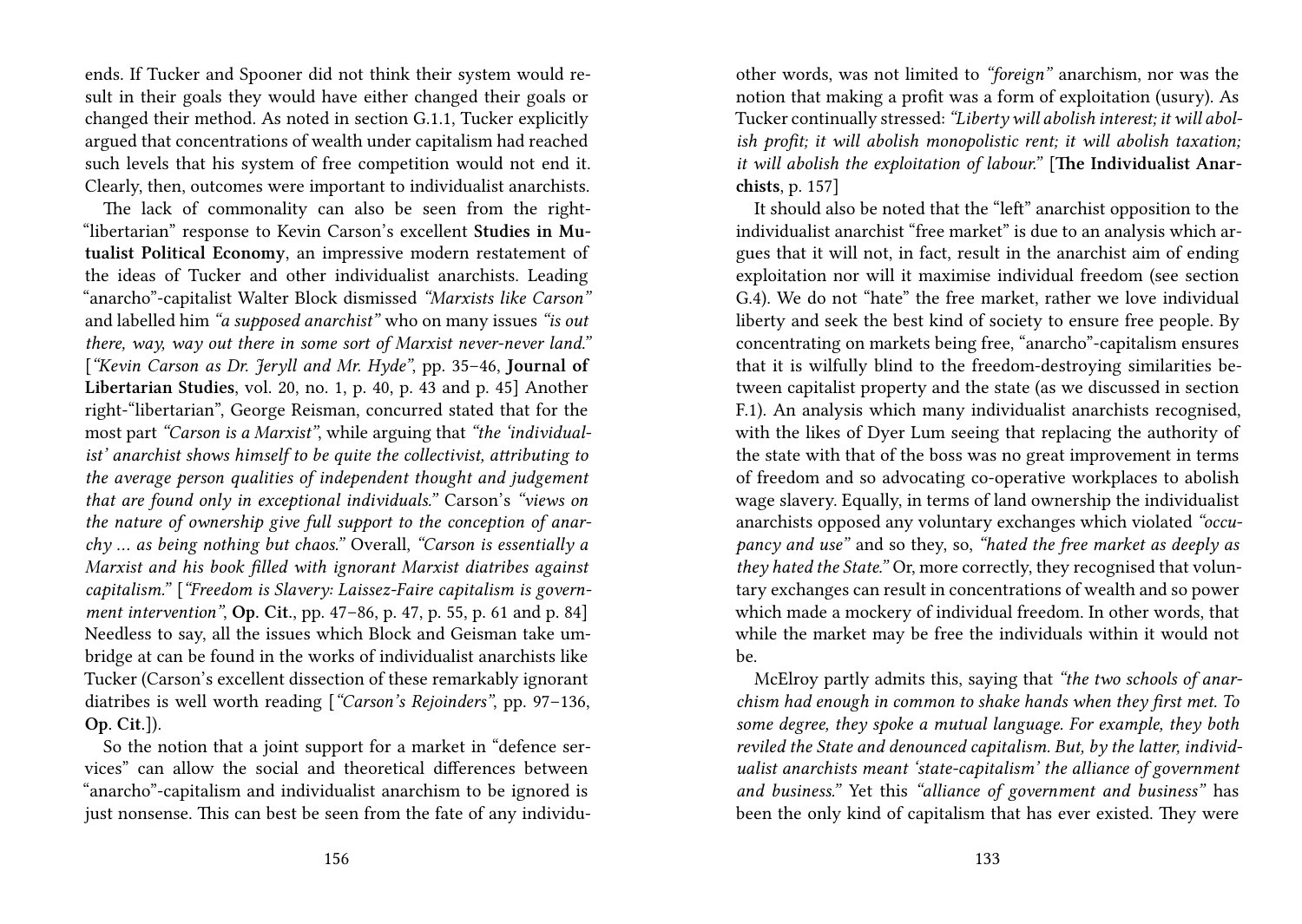well aware that such an alliance made the capitalist system what it was, i.e., a system based on the exploitation of labour. William Bailie, in an article entitled *"The Rule of the Monopolists"* simply repeated the standard socialist analysis of the state when he talked about the *"gigantic monopolies, which control not only our industry, but all the machinery of the State, — legislative, judicial, executive, together with school, college, press, and pulpit."* Thus the *"preponderance in the number of injunctions against striking, boycotting, and agitating, compared with the number against locking-out, blacklisting, and the employment of armed mercenaries."* The courts could not ensure justice because of the *"subserviency of the judiciary to the capitalist class … and the nature of the reward in store for the accommodating judge."* Government *"is the instrument by means of which the monopolist maintains his supremacy"* as the law-makers *"enact what he desires; the judiciary interprets his will; the executive is his submissive agent; the military arm exists in reality to defend his country, protect his property, and suppress his enemies, the workers on strike."* Ultimately, *"when the producer no longer obeys the State, his economic master will have lost his power."* [**Liberty**, no. 368, p. 4 and p. 5] Little wonder, then, that the individualist anarchists thought that the end of the state and the class monopolies it enforces would produce a radically different society rather than one essentially similar to the current one but without taxes. Their support for the "free market" implied the end of capitalism and its replacement with a new social system, one which would end the exploitation of labour.

She herself admits, in a roundabout way, that "anarcho" capitalism is significantly different that individualist anarchism. *"The schism between the two forms of anarchism has deepened with time,"* she asserts. This was *"[l]argely due to the path breaking work of Murray Rothbard"* and so, unlike genuine individualist anarchism, the new *"individualist anarchism"* (i.e., "anarcho"-capitalism) *"is no longer inherently suspicious of profit-making practices, such as charging interest. Indeed, it embraces the free market as the voluntary vehicle of economic exchange"* (does this mean that the old

**R. Tucker and the Champions of Liberty**, Coughlin, Hamilton and Sullivan (eds.), p. 124]

As we argued in detail in section F.6, a market for "defence associations" within an unequal system based on extensive wage labour would simply be a system of private states, enforcing the authority of the property owner over those who use but do not own their property. Such an outcome can only be avoided within an egalitarian society where wage-labour is minimised, if not abolished totally, in favour of self-employment (whether individually or co-operatively). In other words, the kind of social context which the individualist anarchists explicitly or implicitly assumed and aimed for. By focusing selectively on a few individualist proposals taken out of their social context, Rothbard and other "anarcho"-capitalists have turned the libertarianism of the individualist anarchists into yet another ideological weapon in the hands of (private) statism and capitalism.

When faced with the actual visions of a good society proposed by such people as Tucker and Spooner, "anarcho"-capitalists tend to dismiss them as irrelevant. They argue that it does not matter what Tucker or Spooner thought would emerge from the application of their system, it is the fact they advocated the "free market", "private property" and "defence associations" that counts. In response anarchists note three things. Firstly, individualist anarchists generally held radically different concepts of what a "free market" and "private property" would be in their system and so the tasks of any "defence association" would be radically different. As such, anarchists argue that "anarcho"-capitalists simply look at the words people use rather than what they meant by them and the social context in which they are used. Secondly, it seems a strange form of support to rubbish the desired goals of people you claim to follow. If someone claimed to be a Marxist while, at the same time, arguing that Marx was wrong about socialism people would be justified in questioning their use of that label. Thirdly, and most importantly, no one advocates a means which would not result in their desired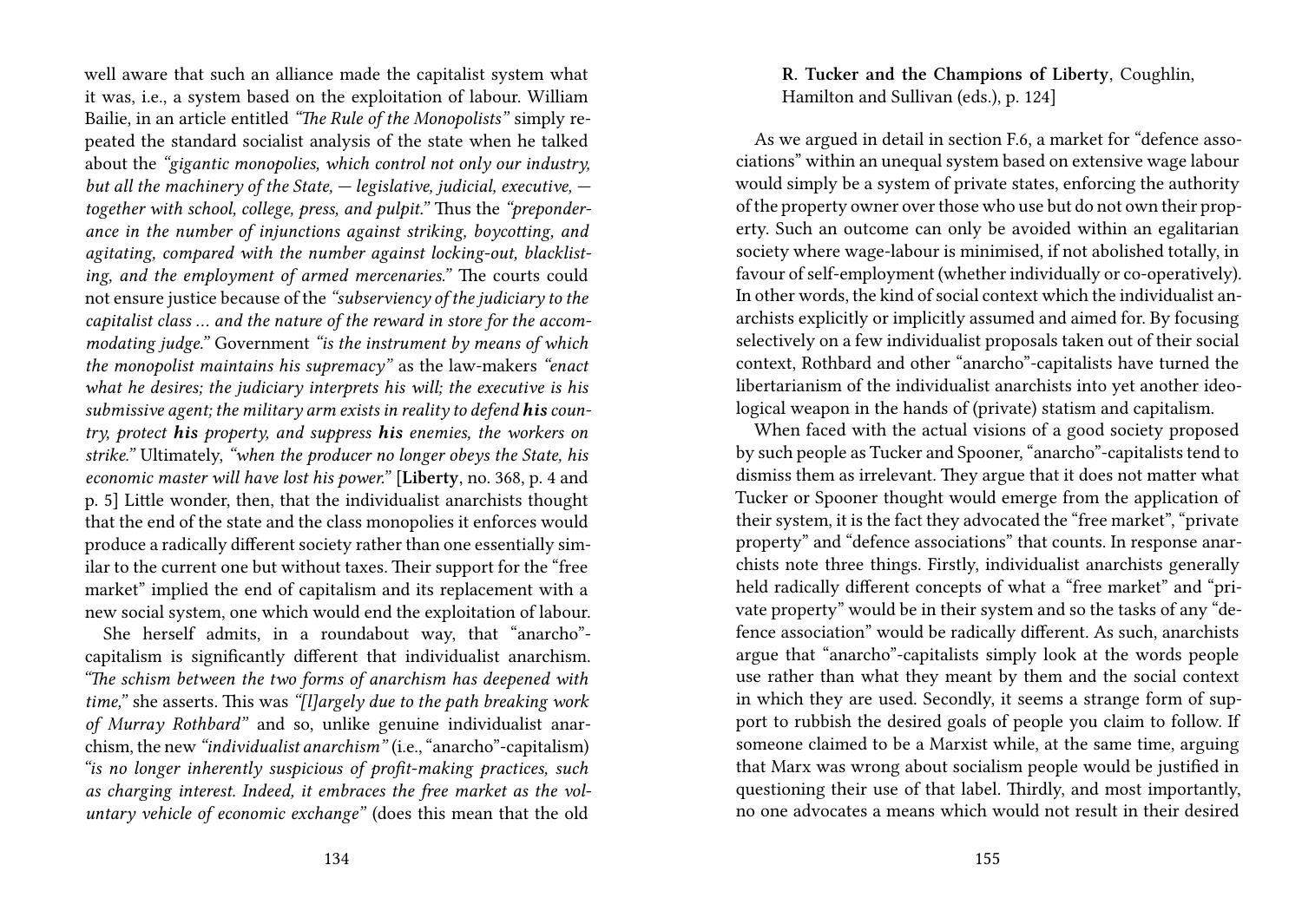*they are nevertheless known to the law only as slaves."* [**Trial by Jury**] It is hardly surprising that Rothbard rejects this in favour of a legal system determined and interpreted by lawyers, judges and jurists. Indeed, as we noted in section F.6.1, Rothbard explicitly rejected the idea that juries should be able to judge the law as well as the facts of a case under his system. Spooner would have had no problem recognising that replacing government imposed laws with those made by judges, jurists and lawyers would hardly change the situation much. Nor would he have been too surprised at the results of a free market in laws in a society with substantial inequalities in income and wealth.

Individualist Anarchist Laurance Labadie, the son of Tucker associate Joseph Labadie, argued in response to Rothbard as follows:

*"Mere common sense would suggest that any court would be influenced by experience; and any free-market court or judge would in the very nature of things have some precedents guiding them in their instructions to a jury. But since no case is exactly the same, a jury would have considerable say about the heinousness of the offence in each case, realising that circumstances alter cases, and prescribing penalty accordingly. This appeared to Spooner and Tucker to be a more flexible and equitable administration of justice possible or feasible, human beings being what they are …*

*"But when Mr. Rothbard quibbles about the jurisprudential ideas of Spooner and Tucker, and at the same time upholds presumably in his courts the very economic evils which are at bottom the very reason for human contention and conflict, he would seem to be a man who chokes at a gnat while swallowing a camel."* [quoted by Mildred J. Loomis and Mark A. Sullivan, *"Laurance Labadie: Keeper Of The Flame"*, pp. 116–30, **Benjamin**

version of it did not, in fact, embrace *"the free market"* after all?) This is because it *"draws increasingly upon the work of Austrian economists such as Mises and Hayek"* and so *"it draws increasingly farther away from left anarchism"* and, she fails to note, the likes of Warren and Tucker. As such, it would be churlish to note that "Austrian" economics was even more of a *"foreign import"* much at odds with American anarchist traditions as communist anarchism, but we will! After all, Rothbard's support of usury (interest, rent and profit) would be unlikely to find much support from someone who looked forward to the development of *"an attitude of hostility to usury, in any form, which will ultimately cause any person who charges more than cost for any product to be regarded very much as we now regard a pickpocket."* [Tucker, **The Individualist Anarchists**, p. 155] Nor, as noted above, would Rothbard's support for an *"Archist"* (capitalist) land ownership system have won him anything but dismissal nor would his judge, jurist and lawyer driven political system have been seen as anything other than rule by the few rather than rule by none.

Ultimately, it is a case of influences and the kind of socio-political analysis and aims it inspires. Unsurprisingly, the main influences in individualist anarchism came from social movements and protests. Thus poverty-stricken farmers and labour unions seeking monetary and land reform to ease their position and subservience to capital all plainly played their part in shaping the theory, as did the Single-Tax ideas of Henry George and the radical critiques of capitalism provided by Proudhon and Marx. In contrast, "anarcho"-capitalism's major (indeed, predominant) influence is "Austrian" economists, an ideology developed (in part) to provide intellectual support against such movements and their proposals for reform. As we will discuss in the next section, this explains the quite fundamental differences between the two systems for all the attempts of "anarcho" capitalists to appropriate the legacy of the likes of Tucker.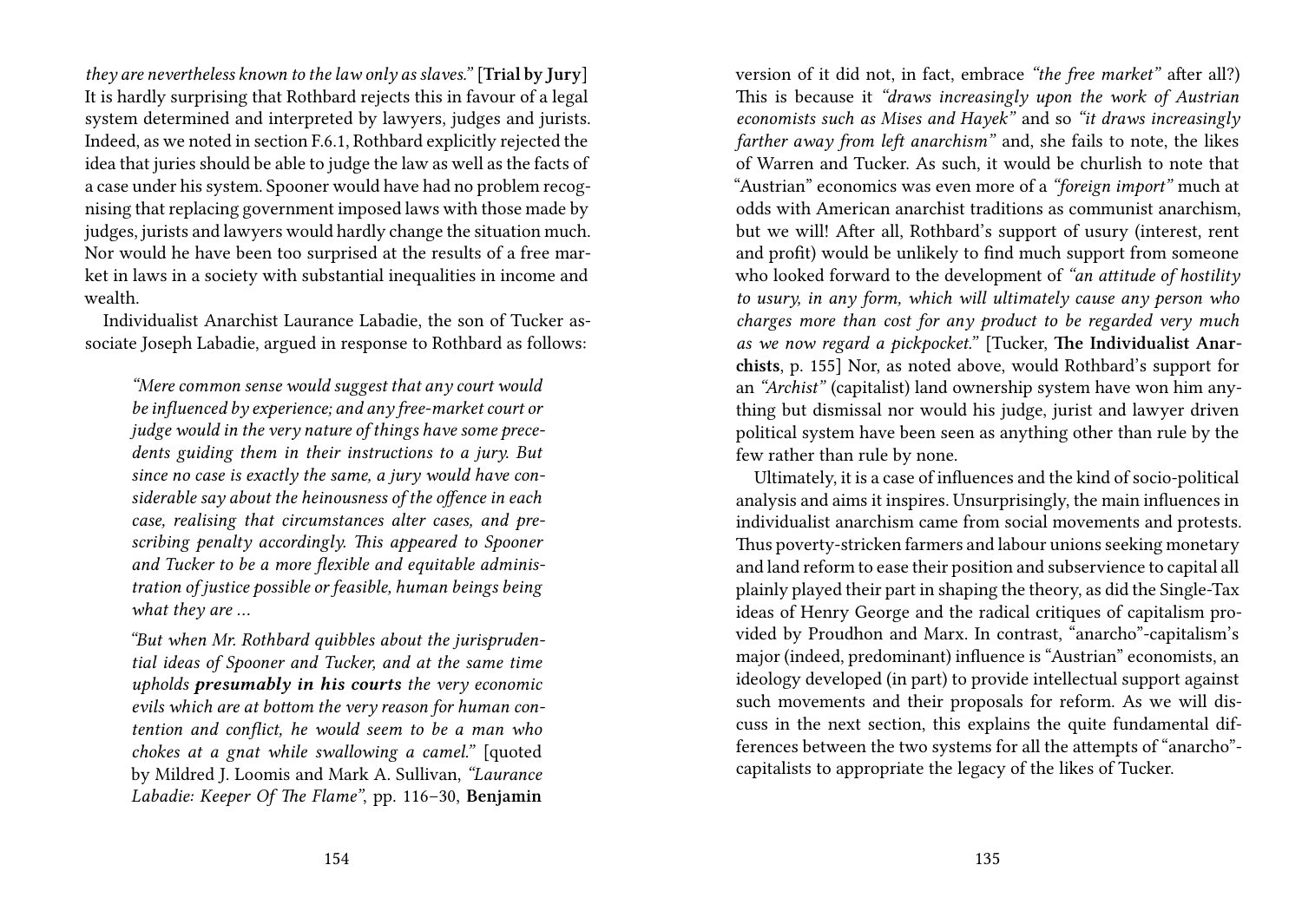#### **G.3.2 What are the differences between "anarcho"-capitalism and individualist anarchism?**

The key differences between individualist anarchism and "anarcho"-capitalism derive from the fact the former were socialists while the latter embrace capitalism with unqualified enthusiasm. Unsurprisingly, this leans to radically different analyses, conclusions and strategies. It also expresses itself in the vision of the free society expected from their respective systems. Such differences, we stress, all ultimately flow from fact that the individualist anarchists were/are socialists while the likes of Rothbard are wholeheartedly supporters of capitalism.

As scholar Frank H. Brooks notes, *"the individualist anarchists hoped to achieve socialism by removing the obstacles to individual liberty in the economic realm."* This involved making equality of opportunity a reality rather than mere rhetoric by ending capitalist property rights in land and ensuring access to credit to set-up in business for themselves. So while supporting a market economy *"they were also advocates of socialism and critics of industrial capitalism, positions that make them less useful as ideological tools of a resurgent capitalism."* [**The Individualist Anarchists**, p. 111] Perhaps unsurprisingly, most right-"libertarians" get round this problem by hiding or downplaying this awkward fact. Yet it remains essential for understanding both individualist anarchism and why "anarcho"-capitalism is not a form of anarchism.

Unlike both individualist and social anarchists, "anarcho" capitalists support capitalism (a "pure" free market type, which has never existed although it has been approximated occasionally as in 19<sup>th</sup> century America). This means that they totally reject the ideas of anarchists with regards to property and economic analysis. For example, like all supporters of capitalists they consider rent, profit and interest as valid incomes. In contrast, all Anarchists consider

labour, it is unlikely that a "defence association" would act like the private police forces American capitalists utilised to break unions and strikes both in Tucker's time and now. Unless this social context exists, any defence associations will soon become mini-states, serving to enrich the elite few by protecting the usury they gain from, and their power and control (i.e. government) over, those who toil. In other words, the "defence associations" of Tucker and Spooner would not be private states, enforcing the power of capitalists and landlords upon wage workers. Instead, they would be like insurance companies, protecting possessions against theft (as opposed to protecting capitalist theft from the dispossessed as would be the case in "anarcho"-capitalism — an important difference lost on the private staters). Where social anarchists disagree with individualist anarchists is on whether a market system will actually produce such equality, particularly one without workers' self-management replacing the authority inherent in the capitalist-labourer social relationship. As we discuss in section G.4, without the equality and the egalitarian relationships of co-operative and artisan production there would be a tendency for capitalism and private statism to erode anarchy.

In addition, the emphasis given by Tucker and Lysander Spooner to the place of juries in a free society is equally important for understanding how their ideas about defence associations fit into a noncapitalist scheme. For by emphasising the importance of trial by jury, they knock an important leg from under the private statism associated with "anarcho"-capitalism. Unlike a wealthy judge, a jury made up mainly of fellow workers would be more inclined to give verdicts in favour of workers struggling against bosses or of peasants being forced off their land by immoral, but legal, means. As Lysander Spooner argued in 1852, *"[i]f a jury have not the right to judge between the government and those who disobey its laws, and resist its oppressions, the government is absolute, and the people, legally speaking, are slaves. Like many other slaves they may have sufficient courage and strength to keep their masters somewhat in check; but*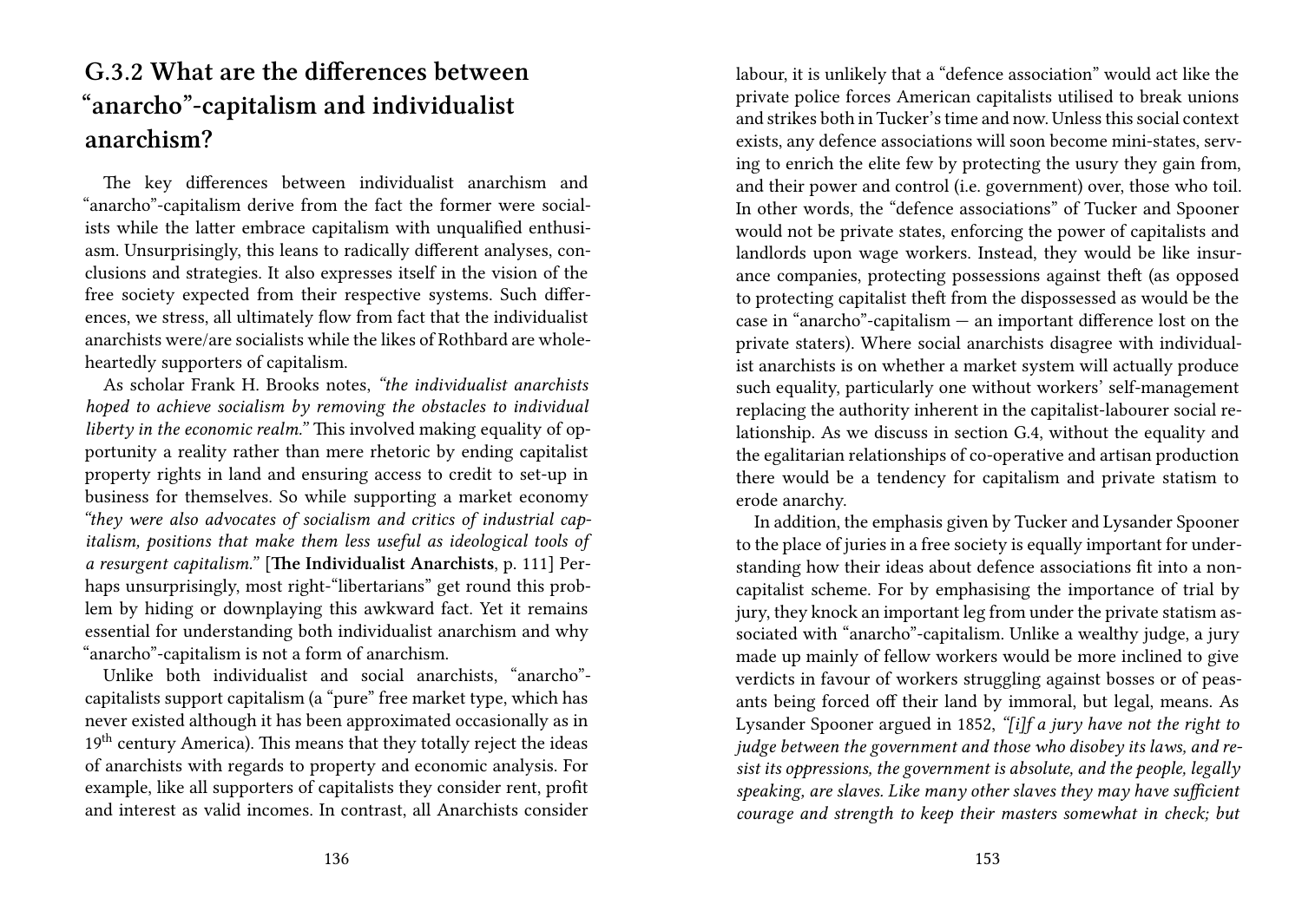of a land-backed one, as land with *"permanent improvements on"* it is *"an excellent basis for currency."* [**Instead of a Book**, p. 198] Given that much of the population at the time worked on their own land, such a money system would have ensured easy credit secured by land. Mutualism replaced the gold standard (which, by its very nature would produce an oligarchy of banks) with money backed by other, more available, commodities.

Such a system, the individualist anarchists argued, would be unlikely to reproduce the massive inequalities of wealth associated with capitalism and have a dynamic utterly different to that system. They did not consider the state as some alien body grafted onto capitalism which could be removed and replaced with "defence associations" leaving the rest of society more or less the same. Rather, they saw the state as being an essential aspect of capitalism, defending key class monopolies and restricting freedom for the working class. By abolishing the state, they automatically abolished these class monopolies and so capitalism. In other words, they had political **and** economic goals and ignoring the second cannot help but produce **different** results. As Voltairine de Cleyre put it in her individualist days, Anarchism *"means not only the denial of authority, not only a new economy, but a revision of the principles of morality. It means the development of the individual as well as the assertion of the individual."* [**The Voltairine de Cleyre Reader**, p. 9]

Right-"libertarians" reject all of this, the social context of Tucker's ideas on "defence associations." They do not aim for a *"new economy"*, but simply the existing one without a public state. They have no critique of capitalist property rights nor any understanding of how such rights can produce economic power and limit individual freedom. In fact, they attack what they consider the "bad economics" of the individualists without realising it is **precisely** these "bad" (i.e. anti-capitalist) economics which will minimise, if not totally eliminate, any potential threat to freedom associated with "defence associations." Without the accumulations of wealth inevitable when workers' do not receive the full product of their

these as exploitation and agree with the Tucker when he argued that *"[w]hoever contributes to production is alone entitled. What has no rights that who is bound to respect. What is a thing. Who is a person. Things have no claims; they exist only to be claimed. The possession of a right cannot be predicted of dead material, but only a living person."* [quoted by Wm. Gary Kline, **The Individualist Anarchists**, p. 73]

This, we must note, is the fundamental critique of the capitalist theory that capital is productive. In and of themselves, fixed costs do not create value. Rather value is creation depends on how investments are developed and used once in place. Because of this the Individualist Anarchists, like other anarchists, considered nonlabour derived income as usury, unlike "anarcho"-capitalists. Similarly, anarchists reject the notion of capitalist property rights in favour of possession (including the full fruits of one's labour). For example, anarchists reject private ownership of land in favour of a "occupancy and use" regime. In this we follow Proudhon's **What is Property?** and argue that *"property is theft"* as well as *"despotism"*. Rothbard, as noted in the section F.1, rejected this perspective.

As these ideas are an **essential** part of anarchist politics, they cannot be removed without seriously damaging the rest of the theory. This can be seen from Tucker's comments that *"Liberty insists… [on] the abolition of the State and the abolition of usury; on no more government of man by man, and no more exploitation of man by man."* [quoted by Eunice Schuster, **Native American Anarchism**, p. 140] Tucker indicates here that anarchism has specific economic **and** political ideas, that it opposes capitalism along with the state. Therefore anarchism was never purely a "political" concept, but always combined an opposition to oppression with an opposition to exploitation. The social anarchists made exactly the same point. Which means that when Tucker argued that *"Liberty insists on Socialism… — true Socialism, Anarchistic Socialism: the prevalence on earth of Liberty, Equality, and Solidarity"* he knew exactly what he was saying and meant it wholeheartedly. [**Instead of a Book**,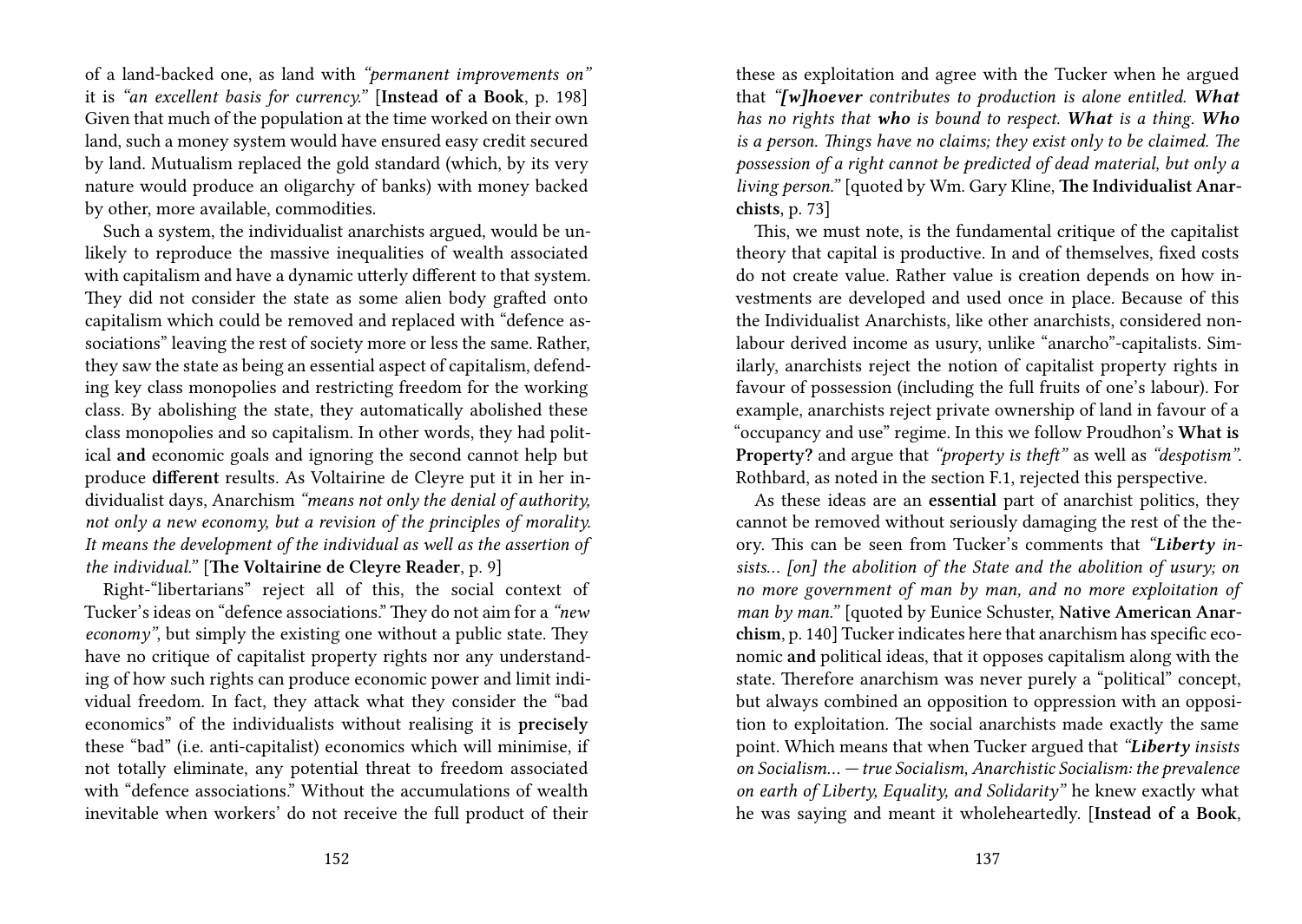p. 363] So because "anarcho"-capitalists embrace capitalism and reject socialism, they cannot be considered anarchists or part of the anarchist tradition.

There are, of course, overlaps between individualist anarchism and "anarcho"-capitalism, just as there are overlaps between it and Marxism (and social anarchism, of course). However, just as a similar analysis of capitalism does not make individualist anarchists Marxists, so apparent similarities between individualist anarchism and "anarcho"-capitalism does not make the former a forerunner of the latter. For example, both schools support the idea of "free markets." Yet the question of markets is fundamentally second to the issue of property rights for what is exchanged on the market is dependent on what is considered legitimate property. In this, as Rothbard noted, individualist anarchists and "anarcho"-capitalists differ and different property rights produce different market structures and dynamics. This means that capitalism is not the only economy with markets and so support for markets cannot be equated with support for capitalism. Equally, opposition to markets is **not** the defining characteristic of socialism. As such, it **is** possible to be a market socialist (and many socialist are) as "markets" and "property" do not equate to capitalism as we proved in sections G.1.1 and G.1.2 respectively.

One apparent area of overlap between individualist anarchism and "anarcho"-capitalism is the issue of wage labour. As we noted in section G.1.3, unlike social anarchists, some individualist anarchists were not consistently against it. However, this similarity is more apparent than real as the individualist anarchists were opposed to exploitation and argued (unlike "anarcho"-capitalism) that in their system workers bargaining powers would be raised to such a level that their wages would equal the full product of their labour and so it would not be an exploitative arrangement. Needless to say, social anarchists think this is unlikely to be the case and, as we discuss in section G.4.1, individualist anarchist support for wage labour is in contradiction to many of the stated basic principles of

*"It is true that Anarchists … do, in a sense, propose to get rid of ground-rent by force. That is to say, if landlords should try to evict occupants, the Anarchists advice the occupants to combine to maintain their ground by force … But it is also true that the Individualists … propose to get rid of theft by force … The Anarchists justify the use of machinery (local juries, etc.) to adjust the property question involved in rent just as the Individualists justify similar machinery to adjust the property question involved in theft."* [**Op. Cit.**, no. 172, p. 7]

It comes as no surprise to discover that Tucker translated Proudhon's **What is Property?** and subscribed to its conclusion that*"property is robbery"*!

This opposition to the *"land monopoly"* was, like all the various economic proposals made by the individualist anarchists, designed to eliminate the vast differences in wealth accruing from the *"usury"* of industrial capitalists, bankers, and landlords. For example, Josiah Warren *"proposed like Robert Owen an exchange of notes based on labour time … He wanted to establish an 'equitable commerce' in which all goods are exchanged for their cost of production … In this way profit and interest would be eradicated and a highly egalitarian order would emerge."* [Peter Marshall, **Demanding the Impossible**, p. 385] Given that the Warrenites considered that both workers and managers would receive equal payment for equal hours worked (the manager may, in fact earn less if it were concluded that their work was less unpleasant than that done on the shopfloor), the end of a parasitic class of wealthy capitalists was inevitable.

In the case of Benjamin Tucker, he was a firm adherent of socialist economic analysis, believing that a free market and interest-free credit would reduce prices to the cost of production and increase demand for labour to the point where workers would receive the full value of their labour. In addition, recognising that gold was a rare commodity, he rejected a gold-backed money supply in favour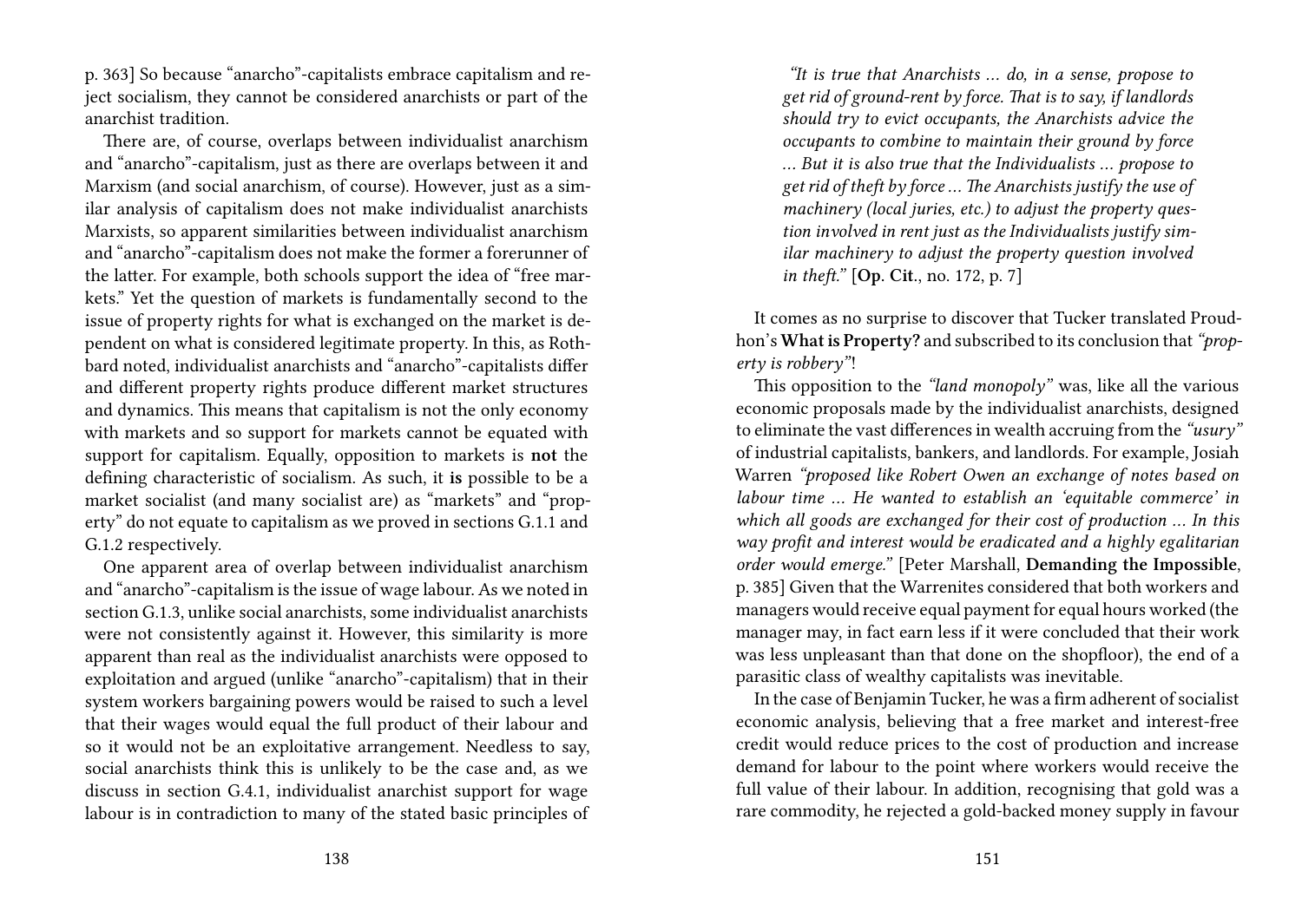There is no mention here of protecting **capitalist** farming, i.e. employing wage labour; rather, there is explicit mention that only land being used for **personal** cultivation — thus **without** employing wage labour — would be defended. In other words, the defence association would defend *"occupancy and use"* (which is a clear break with capitalist property rights) and not the domination of the landlord over society or those who use the land the landlord claims to own. This means that certain contracts were not considered valid within individualist anarchism even if they were voluntarily agreed to by the parties involved and so would not be enforceable by the "defence associations." As Tucker put it:

*"A man cannot be allowed, merely by putting labour, to the limit of his capacity and beyond the limit of his personal use, into material of which there is a limited supply and the use of which is essential to the existence of other men, to withhold that material from other men's use; and any contract based upon or involving such withholding is lacking in sanctity or legitimacy as a contract to deliver stolen goods."* [**Liberty**, No. 321, p. 4]

Refusal to pay rent on land is a key aspect of Tucker's thought, and it is significant that he explicitly rejects the idea that a defence association can be used to collect it. In addition, as a means towards anarchy, Tucker suggests *"inducing the people to steadily refuse the payment of rent and taxes."* [**Instead of a Book**, p. 299] It is hard to imagine that a landowner influenced by Murray Rothbard or David Friedman would support such an arrangement or a "defence association" that supported it. As such, the individualist anarchist system would impose restrictions on the market from an "anarcho"-capitalist perspective. Equally, from an individualist anarchist perspective, "anarcho"-capitalism would be enforcing a key class monopoly by force and so would simply be another kind of state. As Tucker put it in reply to the proto-right-"libertarian" Auberon Herbert:

the individualist anarchists themselves. In particular, wage labour violates "occupancy and use" as well as having more than a passing similarity to the state.

However, these problems can be solved by consistently applying the principles of individualist anarchism, unlike "anarcho" capitalism, and that is why it is a real (if inconsistent) school of anarchism. Moreover, the social context these ideas were developed in and would have been applied ensure that these contradictions would have been minimised. If they had been applied, a genuine anarchist society of self-employed workers would, in all likelihood, have been created (at least at first, whether the market would increase inequalities is a moot point between anarchists). Thus we find Tucker criticising Henry George by noting that he was*"enough of an economist to be very well aware that, whether it has land or not, labour which can get no capital — that is, which is oppressed by capital — cannot, without accepting the alternative of starvation, refuse to reproduce capital for the capitalists."* Abolition of the money monopoly will increase wages, so allowing workers to *"steadily lay up money, with which he can buy tools to compete with his employer or to till his bit of land with comfort and advantage. In short, he will be an independent man, receiving what he produces or an equivalent thereof. How to make this the lot of all men is the labour question. Free land will not solve it. Free money, supplemented by free land, will."* [**Liberty**, no. 99 , p. 4 and p. 5] Sadly, Rothbard failed to reach George's level of understanding (at least as regards his beloved capitalism).

Which brings us another source of disagreement, namely on the effects of state intervention and what to do about it. As noted, during the rise of capitalism the bourgeoisie were not shy in urging state intervention against the masses. Unsurprisingly, working class people generally took an anti-state position during this period. The individualist anarchists were part of that tradition, opposing what Marx termed *"primitive accumulation"* in favour of the pre-capitalist forms of property and society it was destroying.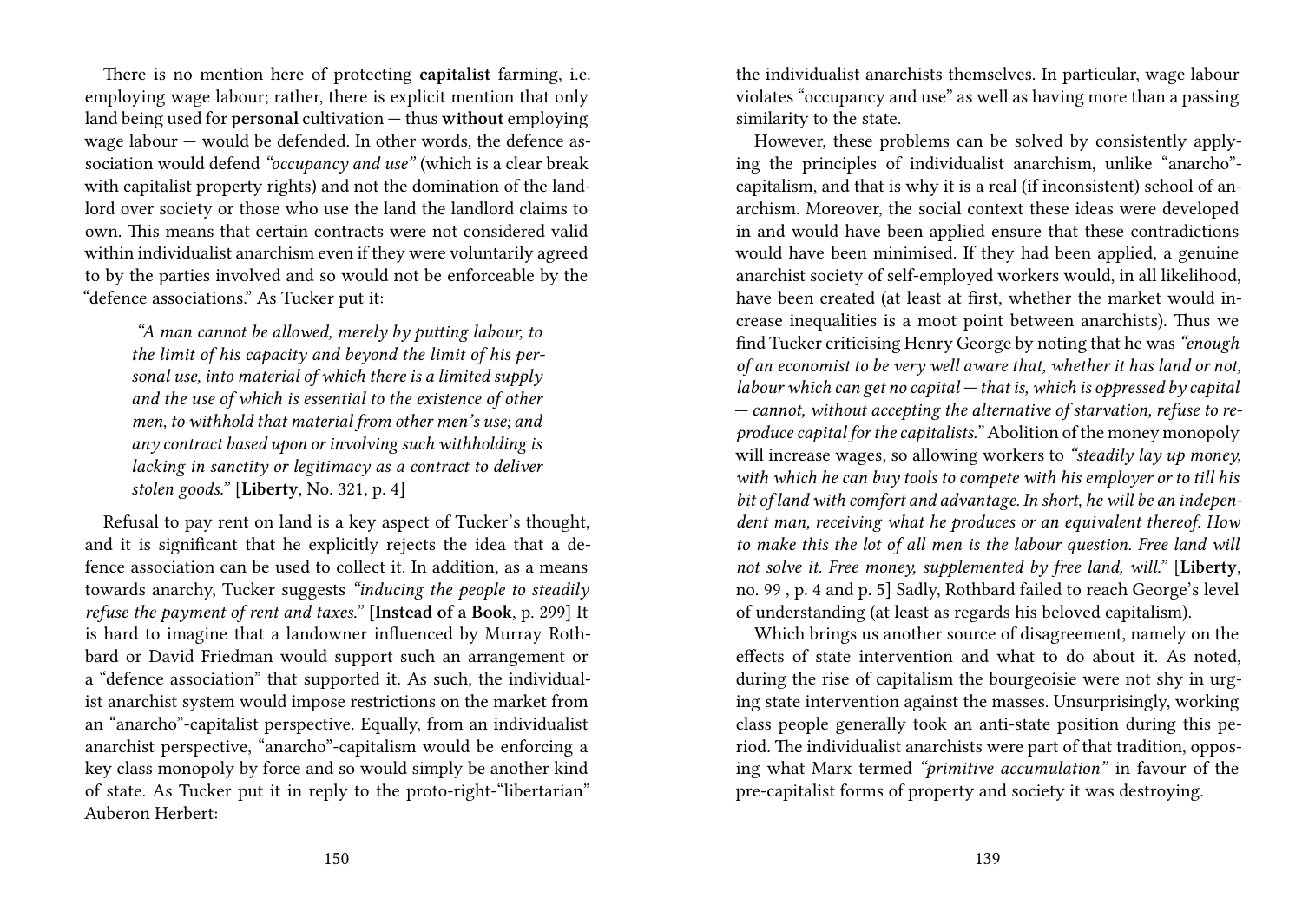However, when capitalism found its feet and could do without such obvious intervention, the possibility of an "anti-state" capitalism could arise. Such a possibility became a definite once the state started to intervene in ways which, while benefiting the system as a whole, came into conflict with the property and power of individual members of the capitalist and landlord class. Thus social legislation which attempted to restrict the negative effects of unbridled exploitation and oppression on workers and the environment were having on the economy were the source of much outrage in certain bourgeois circles:

*"Quite independently of these tendencies [of individualist anarchism] … the anti-state bourgeoisie (which is also anti-statist, being hostile to any social intervention on the part of the State to protect the victims of exploitation — in the matter of working hours, hygienic working conditions and so on), and the greed of unlimited exploitation, had stirred up in England a certain agitation in favour of pseudo-individualism, an unrestrained exploitation. To this end, they enlisted the services of a mercenary pseudo-literature … which played with doctrinaire and fanatical ideas in order to project a species of 'individualism' that was absolutely sterile, and a species of 'non-interventionism' that would let a man die of hunger rather than offend his dignity."* [Max Nettlau, **A Short History of Anarchism**, p. 39]

This perspective can be seen when Tucker denounced Herbert Spencer as a champion of the capitalistic class for his vocal attacks on social legislation which claimed to benefit working class people but staying strangely silent on the laws passed to benefit (usually indirectly) capital and the rich. "Anarcho"-capitalism is part of that tradition, the tradition associated with a capitalism which no longer needs obvious state intervention as enough wealth as been accumulated to keep workers under control by means of market power.

different to one based on huge corporations and the bulk of the population being wage slaves. Only the most superficial analysis would suggest that they are the same and label both as being "capitalist" in nature.

It should, therefore, not be forgotten that the individualist anarchists advocated a system rooted in individual possession of land and tools plus the free exchange of the products of labour between self-employed people or wage workers who receive the full equivalent of their product. This means that they supported the idea of a market in "defence associations" to ensure that the fruits of an individual's labour would not be stolen by others. Again, the social context of individualist anarchism — namely, an egalitarian economy without exploitation of labour (see section  $G(3.4)$  – is crucial for understanding these proposals. However, as in their treatment of Tucker's support for contract theory, "anarcho"-capitalists remove the individualist anarchists' ideas about free-market defence associations and courts from the social context in which they were proposed, using those ideas in an attempt to turn the individualists into defenders of capitalism.

As indicated in section G.1.4, the social context in question was one in which an economy of artisans and peasant farmers was being replaced by a state-backed capitalism. This context is crucial for understanding the idea of the "defence associations" that Tucker suggested. For what he proposed was clearly **not** the defence of capitalist property relations. This can be seen, for example, in his comments on land use. Thus:

*"'The land for the people' … means the protection by … voluntary associations for the maintenance of justice … of all people who desire to cultivate land in possession of whatever land they personally cultivate … and the positive refusal of the protecting power to lend its aid to the collection of any rent, whatsoever."* [**Instead of a Book**, p. 299]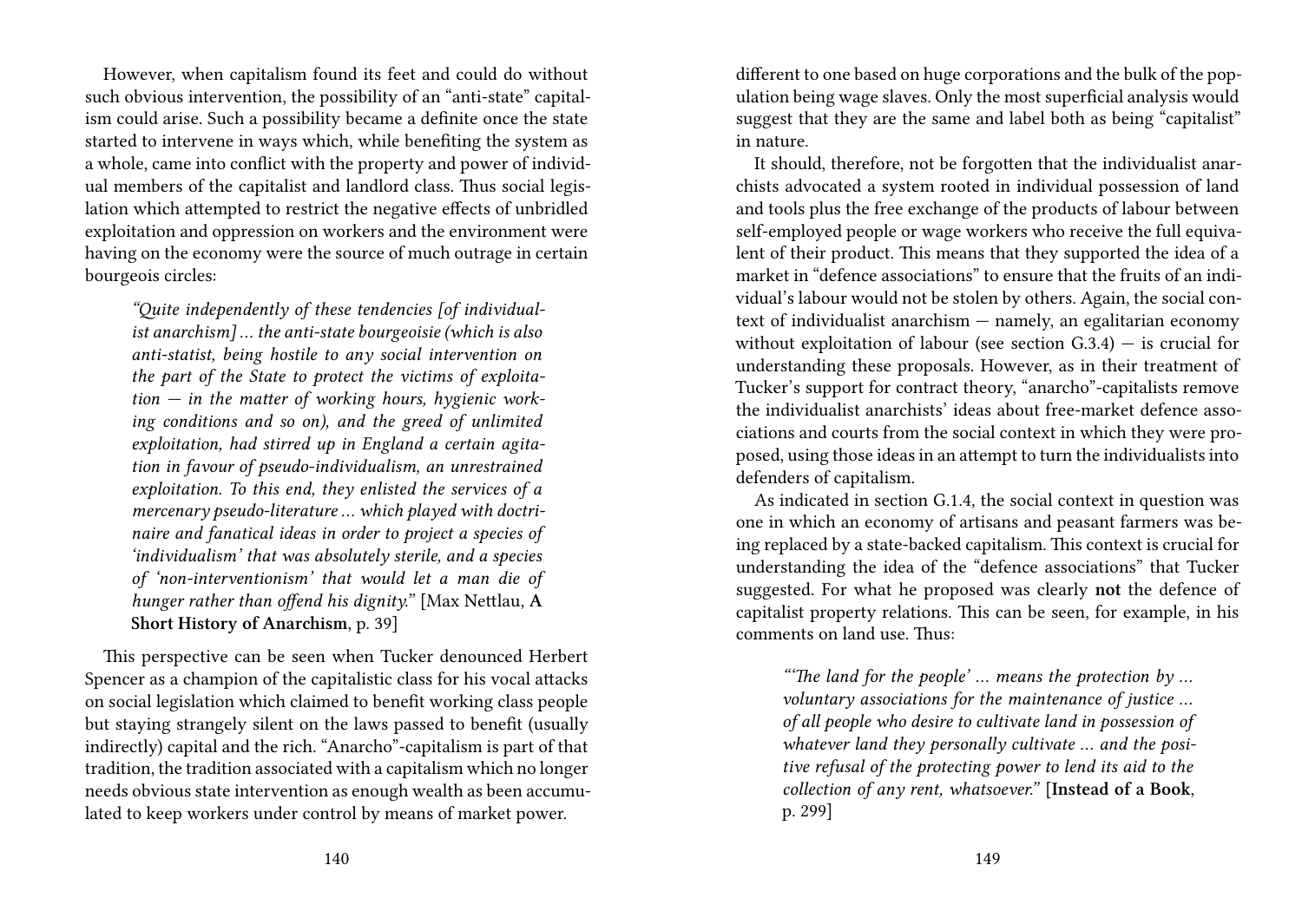### **G.3.3 What about "anarcho"-capitalists' support of "defence associations"?**

It would be fair to say that "anarcho"-capitalist interest in individualist anarchism rests on their argument that, to quote Tucker, *"defense is a service, like any other service"*, and that such a service could and should be provided by private agencies paid for like any other commodity on the market. [**Liberty**, no. 104, p. 4] Therefore:

*"Anarchism means no government, but it does not mean no laws and no coercion. This may seem paradoxical, but the paradox vanishes when the Anarchist definition of government is kept in view. Anarchists oppose government, not because they disbelieve in punishment of crime and resistance to aggression, but because they disbelieve in compulsory protection. Protection and taxation without consent is itself invasion; hence Anarchism favours a system of voluntary taxation and protection."* [**Op. Cit.**, no. 212, p. 2]

While most of the rest of the theory is ignored or dismissed as being the product of "bad" economics, this position is considered the key link between the two schools of thought. However, it is not enough to say that both the individualist anarchists and "anarcho"-capitalists support a market in protection, you need to look at what forms of property are being defended and the kind of society within which it is done. Change the social context, change the kinds of property which are being defended and you change the nature of the society in question. In other words, defending capitalist property rights within an unequal society is radically different in terms of individual liberty than defending socialistic property rights within an equal society — just as a market economy based on artisan, peasant and co-operative production is fundamentally

In other words, there is substantial differences between the victims of a thief trying to stop being robbed and be left alone to enjoy their property and the successful thief doing the same! Individualist Anarchist's were aware of this. For example, Victor Yarros stressed this key difference between individualist anarchism and the proto- "libertarian" capitalists of "voluntaryism":

*"[Auberon Herbert] believes in allowing people to retain all their possessions, no matter how unjustly and basely acquired, while getting them, so to speak, to swear off stealing and usurping and to promise to behave well in the future. We, on the other hand, while insisting on the principle of private property, in wealth honestly obtained under the reign of liberty, do not think it either unjust or unwise to dispossess the landlords who have monopolised natural wealth by force and fraud. We hold that the poor and disinherited toilers would be justified in expropriating, not alone the landlords, who notoriously have no equitable titles to their lands, but all the financial lords and rulers, all the millionaires and very wealthy individuals… Almost all possessors of great wealth enjoy neither what they nor their ancestors rightfully acquired (and if Mr. Herbert wishes to challenge the correctness of this statement, we are ready to go with him into a full discussion of the subject)…*

*"If he holds that the landlords are justly entitled to their lands, let him make a defence of the landlords or an attack on our unjust proposal."* [quoted by Carl Watner, *"The English Individualists As They Appear In Liberty,"* pp. 191–211, **Benjamin R. Tucker and the Champions of Liberty**, Coughlin, Hamilton and Sullivan (eds.), pp. 199–200]

It could be argued, in reply, that some "anarcho"-capitalists do argue that stolen property should be returned to its rightful own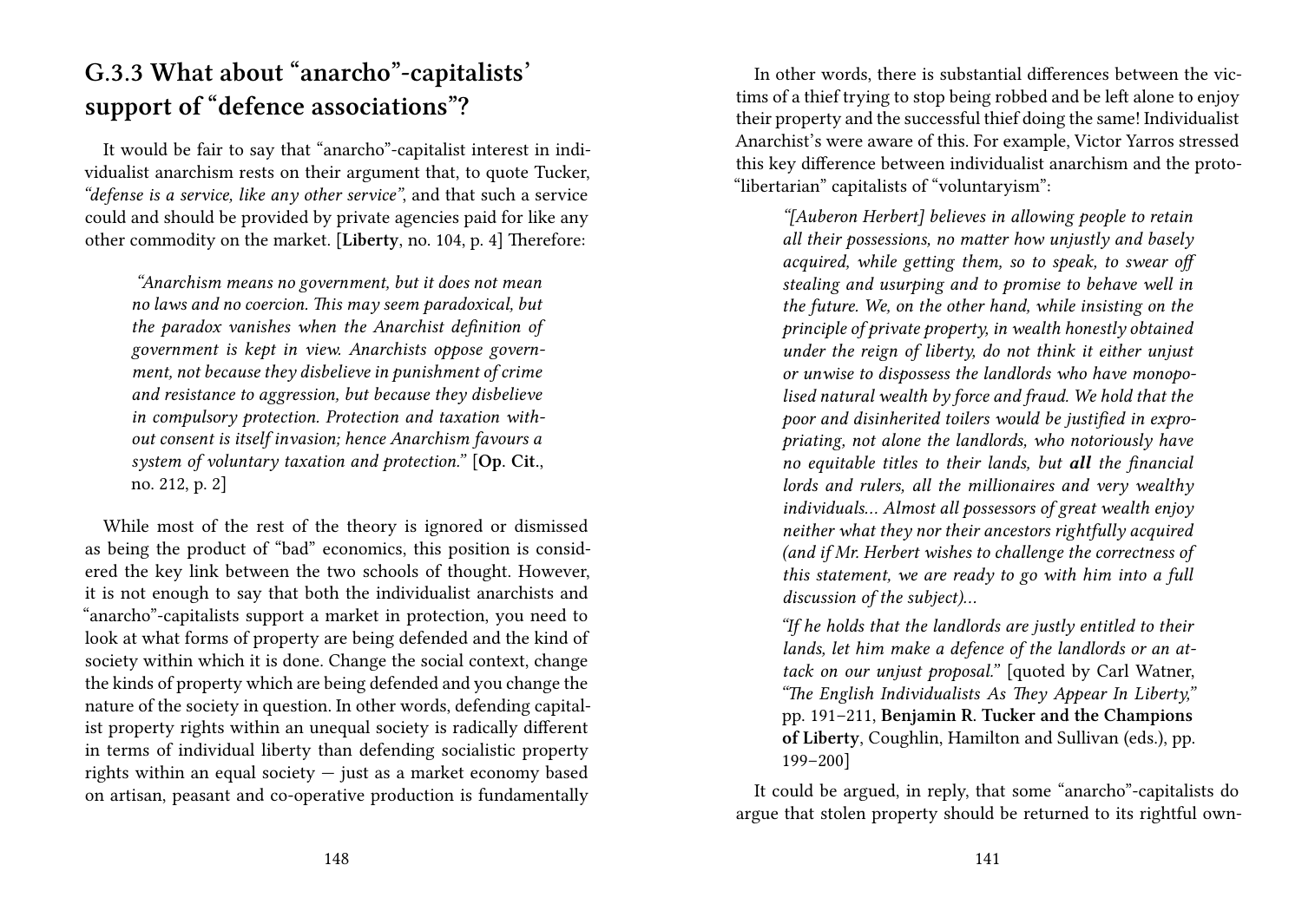ers and, as a result, do sometimes argue for land reform (namely, the seizing of land by peasants from their feudal landlords). However, this position is, at best, a pale shadow of the individualist anarchist position or, at worse, simply rhetoric. As leading "anarcho" capitalist Walter Block pointed out:

*"While this aspect of libertarian theory sounds very radical, in practice it is less so. This is because the claimant always needs proof. Possession is nine tenths of the law, and to overcome the presumption that property is now in the hands of its rightful owners required that an evidentiary burden by overcome. The further back in history was the initial act of aggression (not only because written evidence is less likely to be available), the less likely it is that there can be proof of it."* [**Op. Cit.**, pp. 54–5]

Somewhat ironically, Block appears to support land reform in Third World countries in spite of the fact that the native peoples have no evidence to show that they are the rightful owners of the land they work. Nor does he bother himself to wonder about the wider social impact of such theft, namely in the capital that was funded using it. If the land was stolen, then so was its products and so was any capital bought with the profits made from such goods. But, as he says, this aspect of right-"libertarian" ideology *"sounds very radical"* but *"in practice it is less so."* Apparently, theft **is** property! Not to mention that nine tenths of property is currently possessed (i.e., used) not by its "rightful owners" but rather those who by economic necessity have to work for them. This is a situation the law was designed to protect, including (apparently) a so-called "libertarian" one.

This wider impact is key. As we indicated in section F.8, state coercion (particularly in the form of the land monopoly) was essential in the development of capitalism. By restricting access to land, working class people had little option but to seek work from

vidualist anarchism are unknown or ignored and focus is placed on certain words used (like "markets" and "property") rather than the specific meanings provided to them by its supporters. Sadly, this extremely superficial analysis is all too common — particularly in academic circles and, of course, in right-"libertarian" ones.

Finally, it may be objected that "anarcho"-capitalism is a diverse, if small, collection of individuals and some of them are closer to individualist anarchism than others. Which is, of course, true (just as some Marxists are closer to social anarchism than others). A few of them do reject the notion than hundreds of years of statecapitalist intervention has had little impact on the evolution of the economy and argue that a genuinely free economy would see the end of the current form of property rights and non-labour income as well as the self-employment and co-operatives becoming the dominant form of workplace organisation (the latter depends on the former, of course, for without the necessary social preconditions a preference for self-employment will remain precisely that). As Individualist Anarchist Shawn Wilbur put, there is a difference between those "anarcho"-capitalists who are ideologues for capitalism first and foremost and the minority who are closer to traditional anarchist aspirations. If the latter manage to jettison the baggage they have inherited from "Austrian" economics as well as the likes of Murray Rothbard and realise that they are, in fact, free market socialists and **not** in favour of capitalism then few anarchists would hold their past against them any more than they would a state socialist or left-liberal who realised the error of their ways. Until they do, though, few anarchists would accept them as anarchists.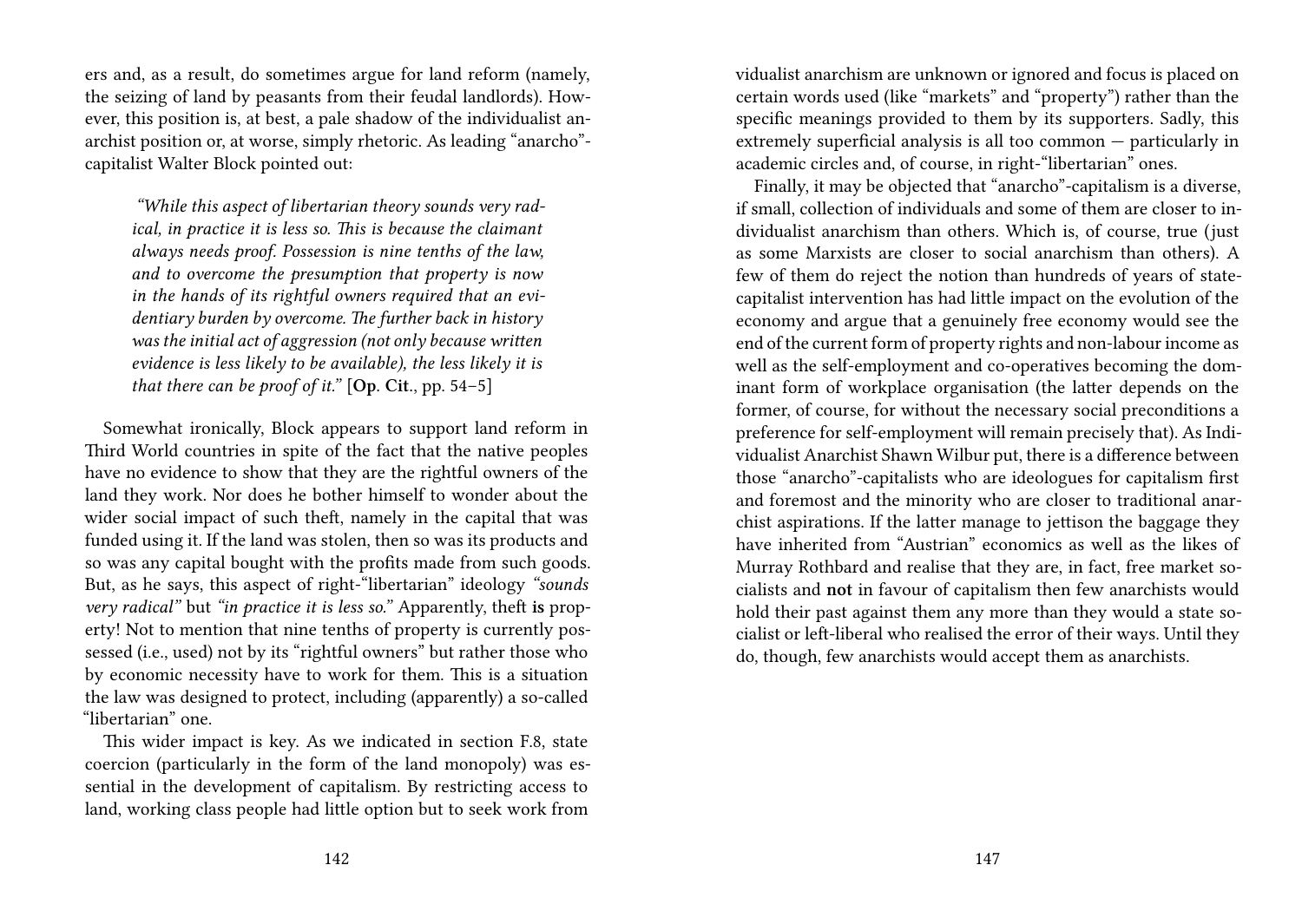that the state withered away. No one has ever considered them anarchists in spite of the common aim of ending the state yet many consider Rothbard to be an anarchist despite advocating the same methods as the Marxists. As we noted in section F.8, a better term for "anarcho"-capitalism could be "Marxist-capitalism" and Rothbard's argument for "political action" confirms that suggestion.

Needless to say, other strategies favoured by many individualists anarchists were rejected by "anarcho"-capitalists. Unlike Tucker, Lum and others, Rothbard was totally opposed to trade unions and strikes, viewing unions as coercive institutions which could not survive under genuine capitalism (given the powers of property owners and the inequalities of such a society, he may well have been right in thinking workers would be unable to successfully defend their basic freedoms against their masters but that is another issue). The individualist anarchists were far more supportive. Henry Cohen, for example, considered the union as a *"voluntary association formed for the mutual benefit of its members, using the boycott and other passive weapons in its fight against capitalism and the State."* This was *"very near the Anarchist idea."* Some individualists were more critical of unions than others. One, A.H. Simpson, argued that the trade unions *"are as despotic and arbitrary as any other organisation, and no more Anarchistic than the Pullman or Carnegie companies."* In other words, the unions were to be opposed because they were like capitalist corporations! [**The Individualist Anarchists**, p. 285 and p. 288] For Tucker, as we note in section G.5, unions were *"a movement for self-government on the part of the people"* and it was *"in supplanting"* the state *"by an intelligent and self-governing socialism that the trades unions develop their chief significance."* [**Liberty**, no. 22, p. 3]

So the claims that "anarcho"-capitalism is a new form of individualist anarchism can only be done on the basis of completely ignoring the actual history of capitalism as well as ignoring the history, social context, arguments, aims and spirit of individualist anarchism. This is only convincing if the actual ideas and aims of indi-

landlords and capitalists. Thus the stolen land ensured that workers were exploited by the landlord and the capitalist and so the exploitation of the land monopoly was spread throughout the economy, with the resulting exploited labour being used to ensure that capital accumulated. For Rothbard, unlike the individualist anarchists, the land monopoly had limited impact and can be considered separately from the rise of capitalism:

*"the emergence of wage-labour was an enormous boon for many thousands of poor workers and saved them from starvation. If there is no wage labour, as there was not in most production before the Industrial Revolution, then each worker must have enough money to purchase his own capital and tools. One of the great things about the emergence of the factory system and wage labour is that poor workers did not have to purchase their own capital equipment; this could be left to the capitalists."* [**Konkin on Libertarian Strategy**]

Except, of course, **before** the industrial revolution almost all workers did, in fact, have their own capital and tools. The rise of capitalism was based on what the exclusion of working people from the land by means of the land monopoly. Farmers were barred, by the state, from utilising the land of the aristocracy while their access to the commons was stripped from them by the imposition of capitalist property rights by the state. Thus Rothbard is right, in a sense. The emergence of wage-labour was based on the fact that workers had to purchase access to the land from those who monopolised it by means of state action — which was precisely what the individualist anarchists opposed. Wage labour, after all, first developed **on the land** not with the rise of the factory system. Even Rothbard, we hope, would not have been so crass as to say that landlordism was an enormous boon for those poor workers as it saved them from starvation for, after all, one of the great things about landlordism